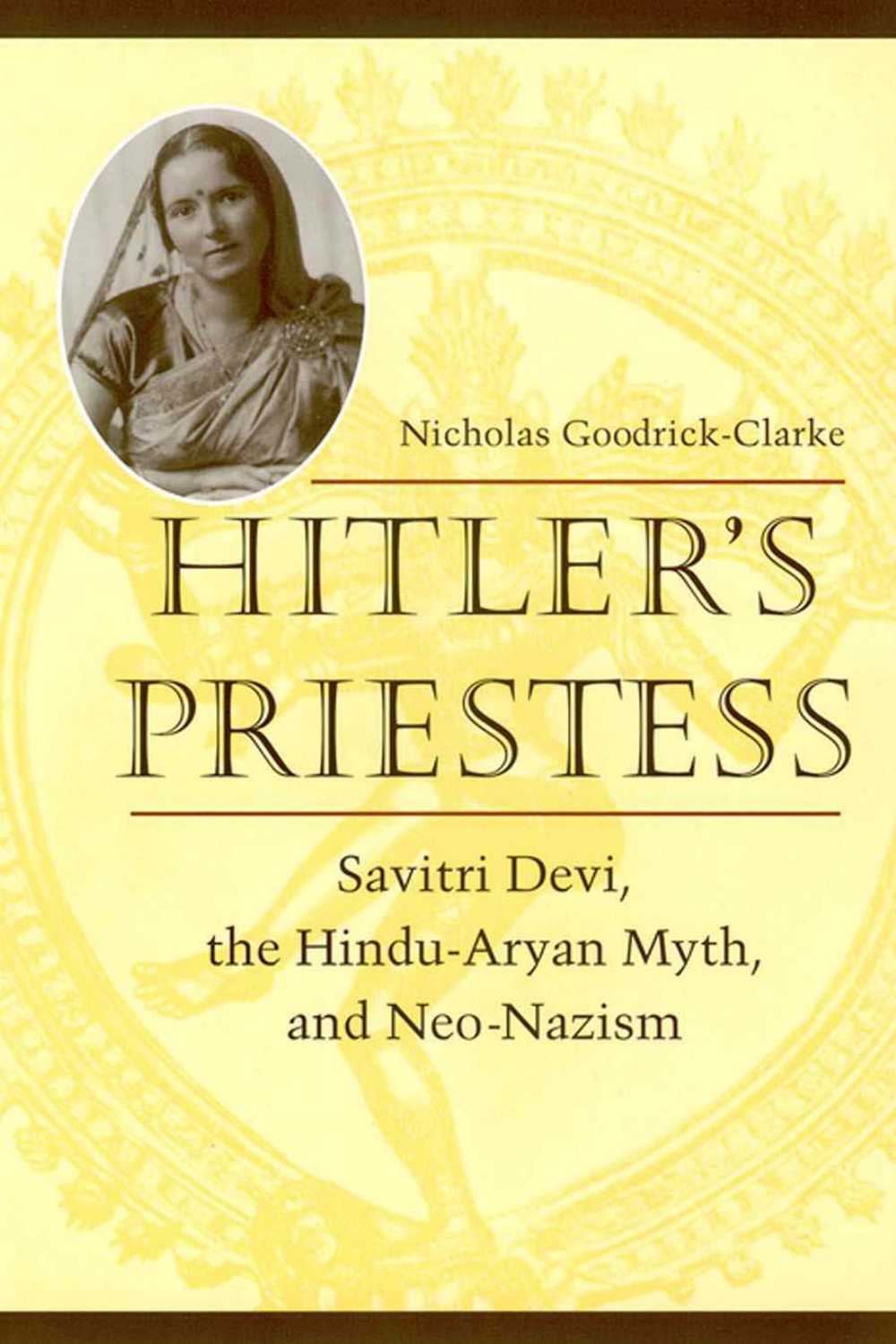# HITLER'S PRIESTESS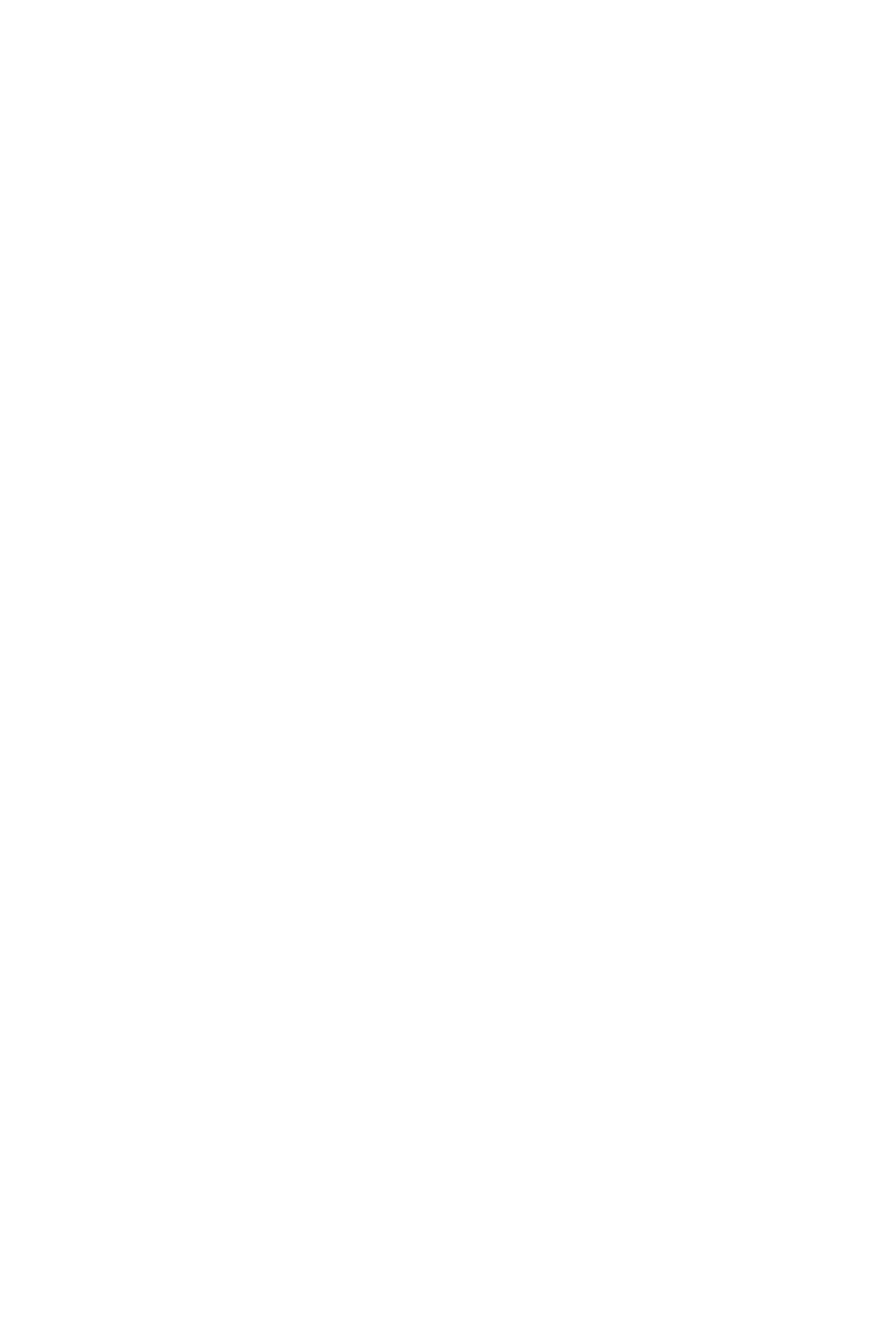## NICHOLAS GOODRICK-CLARKE

# HITLER'S PRIESTESS

Savitri Devi, the Hindu-Aryan Myth, and Neo-Nazism



NEW YORK UNIVERSITY PRESS NEW YORK AND LONDON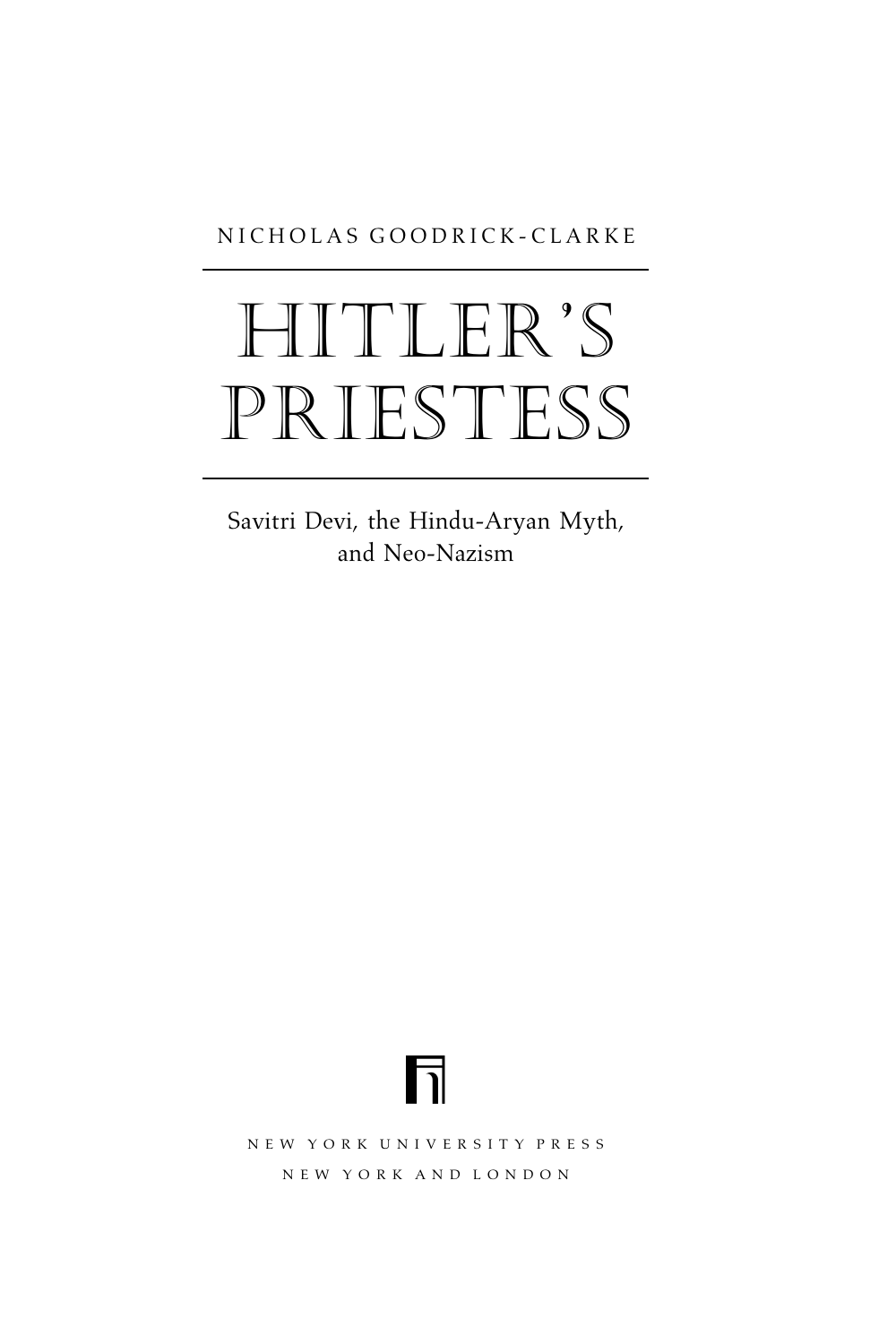### NEW YORK UNIVERSITY PRESS New York and London

Copyright © 1998 by Nicholas Goodrick-Clarke

Nicholas Goodrick-Clarke has asserted his right to be identified as the author of this work.

All rights reserved

Library of Congress Cataloging-in-Publication Data Goodrick-Clarke, Nicholas. Hitler's priestess : Savitri Devi, the Hindu-Aryan myth, and neo-Nazism / Nicholas Goodrick-Clarke. p. cm. Includes bibliographical references (p. ) and index. ISBN 0-8147-3110-4 (acid-free paper) 1. Neo-Nazism. 2. Savitri Devi. I. Title. JC481.G57 1998 320.53'3'092—dc21 97-45407 CIP

New York University Press books are printed on acid-free paper, and their binding materials are chosen for strength and durability.

Manufactured in the United States of America

10 9 8 7 6 5 4 3 2 1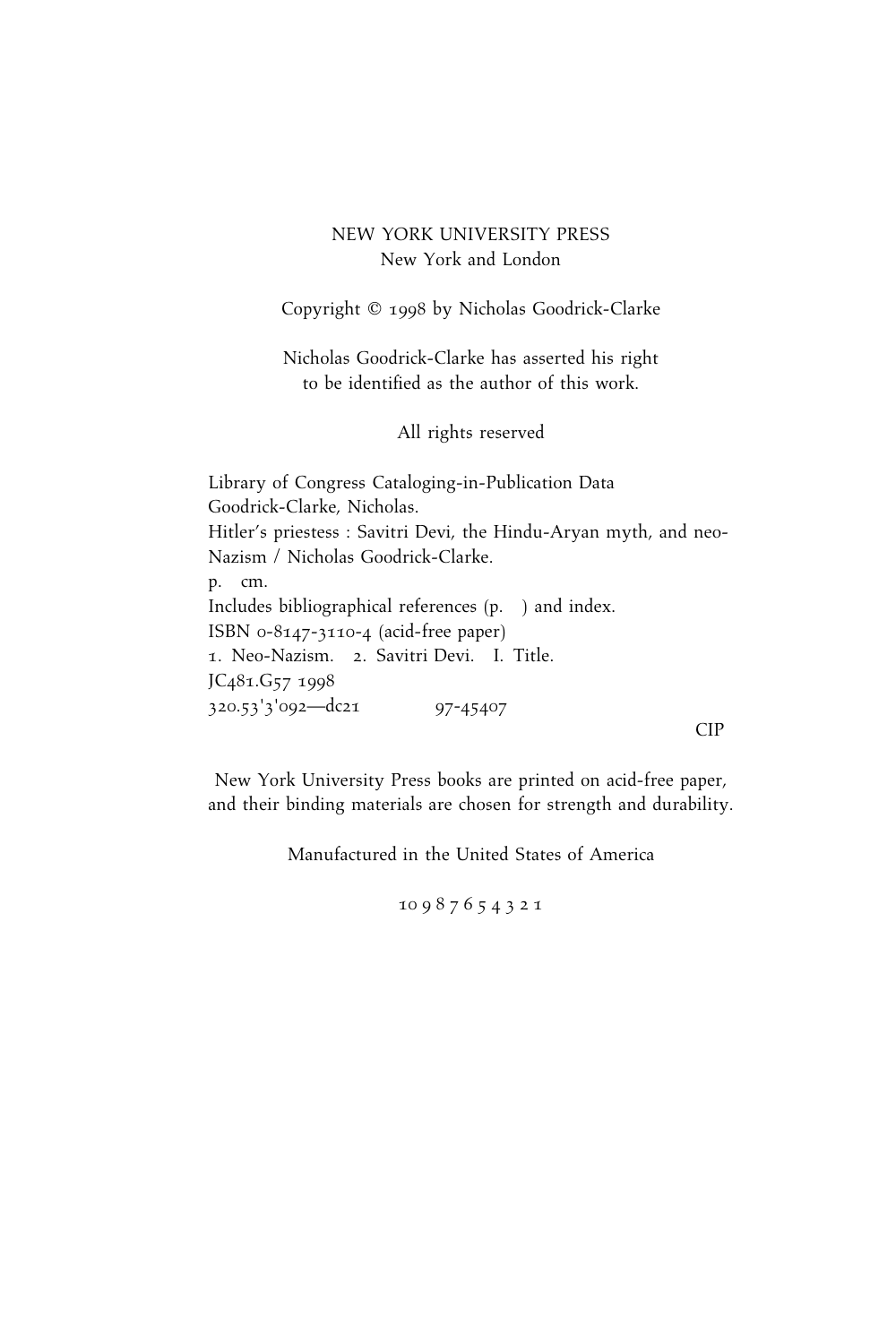# CONTENTS

| ALL ILLUSTRATIONS APPEAR AS AN INSERT FOLLOWING              |        |
|--------------------------------------------------------------|--------|
| PAGE 80.                                                     |        |
| <b>ACKNOWLEDGMENTS</b>                                       | vii    |
| INTRODUCTION: "Discovered Alive in India:<br>Hitler's Guru!" | $\tau$ |
| 1. Hellas and Judah                                          | 7      |
| 2. Aryavarta                                                 | 26     |
| 3. Hindu Nationalism                                         | 43     |
| 4. The Nazi Brahmin                                          | 64     |
| 5. The Duce of Bengal                                        | 77     |
| 6. Akhnaton and Animal Rights                                | 92     |
| 7. The Hitler Avatar                                         | 109    |
| 8. Defiance                                                  | 126    |
| 9. Pilgrimage                                                | 147    |
| 10. The ODESSA Connection                                    | 169    |
| 11. Inside the Neo-Nazi International                        | 187    |
| 12. Last Years and Legacy: Nazis, Greens, and the<br>New Age | 210    |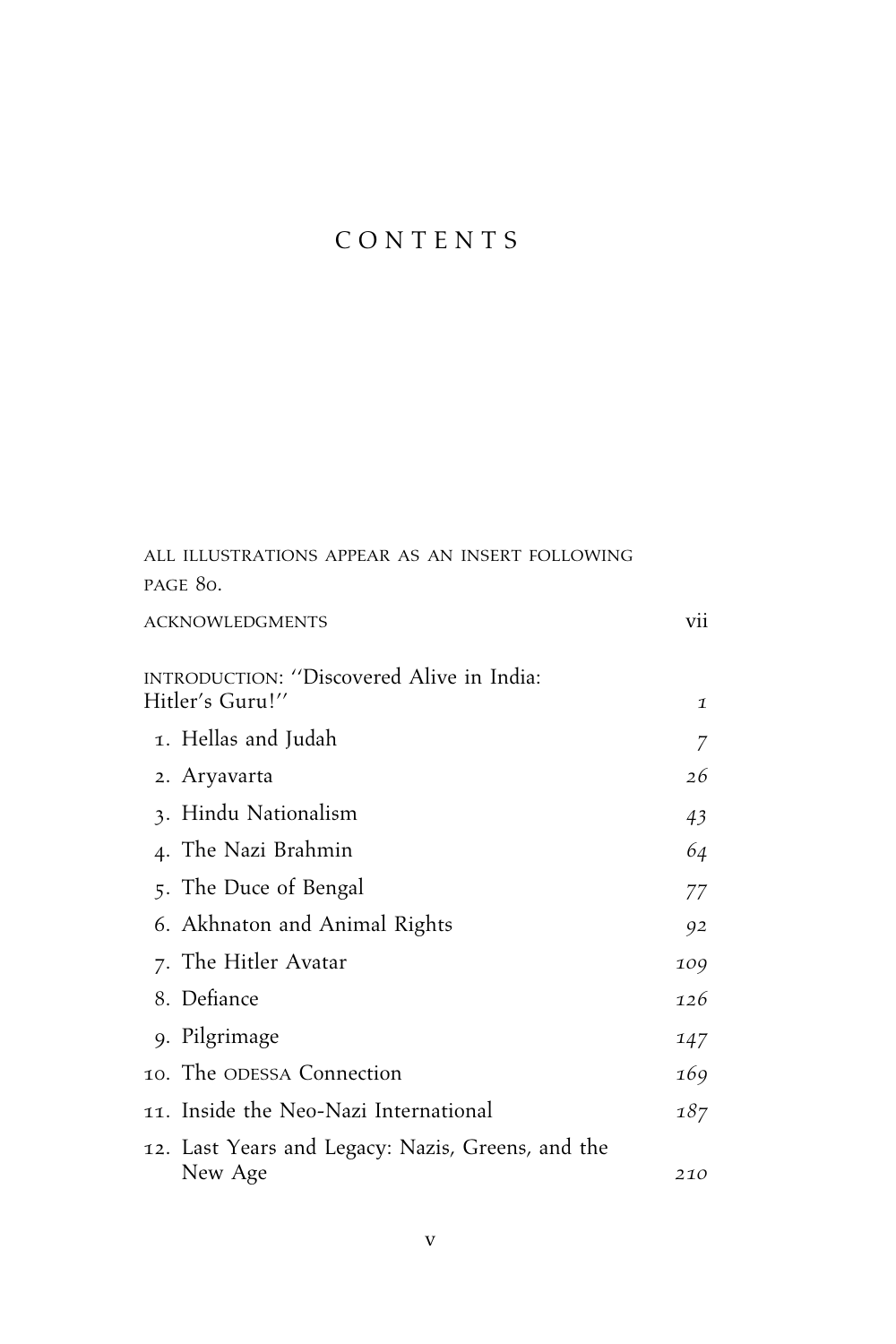| NOTES AND REFERENCES | 233 |
|----------------------|-----|
| BIBLIOGRAPHICAL NOTE | 251 |
| <b>INDEX</b>         | 255 |
| ABOUT THE AUTHOR     | 269 |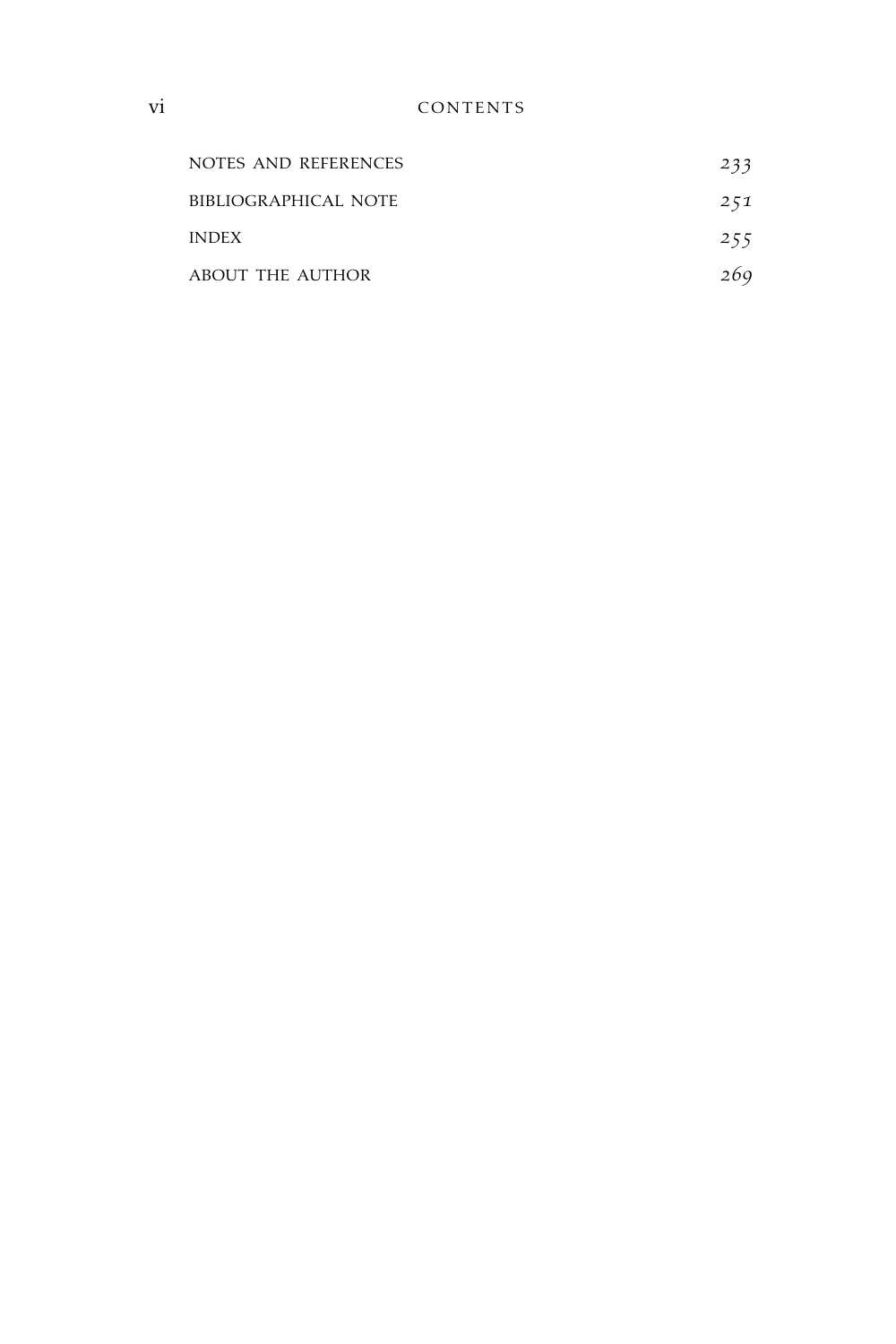## ACKNOWLEDGMENTS

When writing the biography of an underground figure, one can only benefit from the help of persons in the milieu. Here I would like to thank Ernst Zündel for initially drawing my attention to Savitri Devi in 1982 and sending me a copy of *The Lightning and the Sun.* I also wish to acknowledge Samisdat Publishers of Toronto for allowing me to quote at length from Savitri Devi's books.

Former comrades of Savitri Devi were generous with their memories, as well as with the loan of books and photographs. I am grateful to Beryl Cheetham, Lotte Asmus, Matt Koehl, and Colin Jordan. My researches were greatly aided by Muriel Gantry, at whose Essex cottage Savitri Devi died en route for America in 1982. A friend since 1946, her nonpartisan memoirs over several decades revealed much of Savitri Devi's personality, as well as providing amusing anecdotes. I am much indebted to Miguel Serrano, who kindly sent me books and translations, and his correspondence with Savitri Devi, and otherwise clarified the nature of his ''Esoteric Hitlerism.''

This study has also benefited from scholarly encouragement and debate. Warm thanks are due to my friends Professor Joscelyn Godwin and Dr. Hans Thomas Hakl for their generous help with sources and leads. An earlier review of Savitri Devi and her Hitler cult was the subject of my plenary lecture at the ninth international conference of CESNUR (Centre for Studies of New Religions, Turin) held at the University of Rome in May 1995.

I owe thanks to the librarians and staffs of the British Library; the India Office Library and Records, London; the Bodleian Library, Oxford; the Taylor Institution Library, Oxford; and Indian Institute Library, Oxford.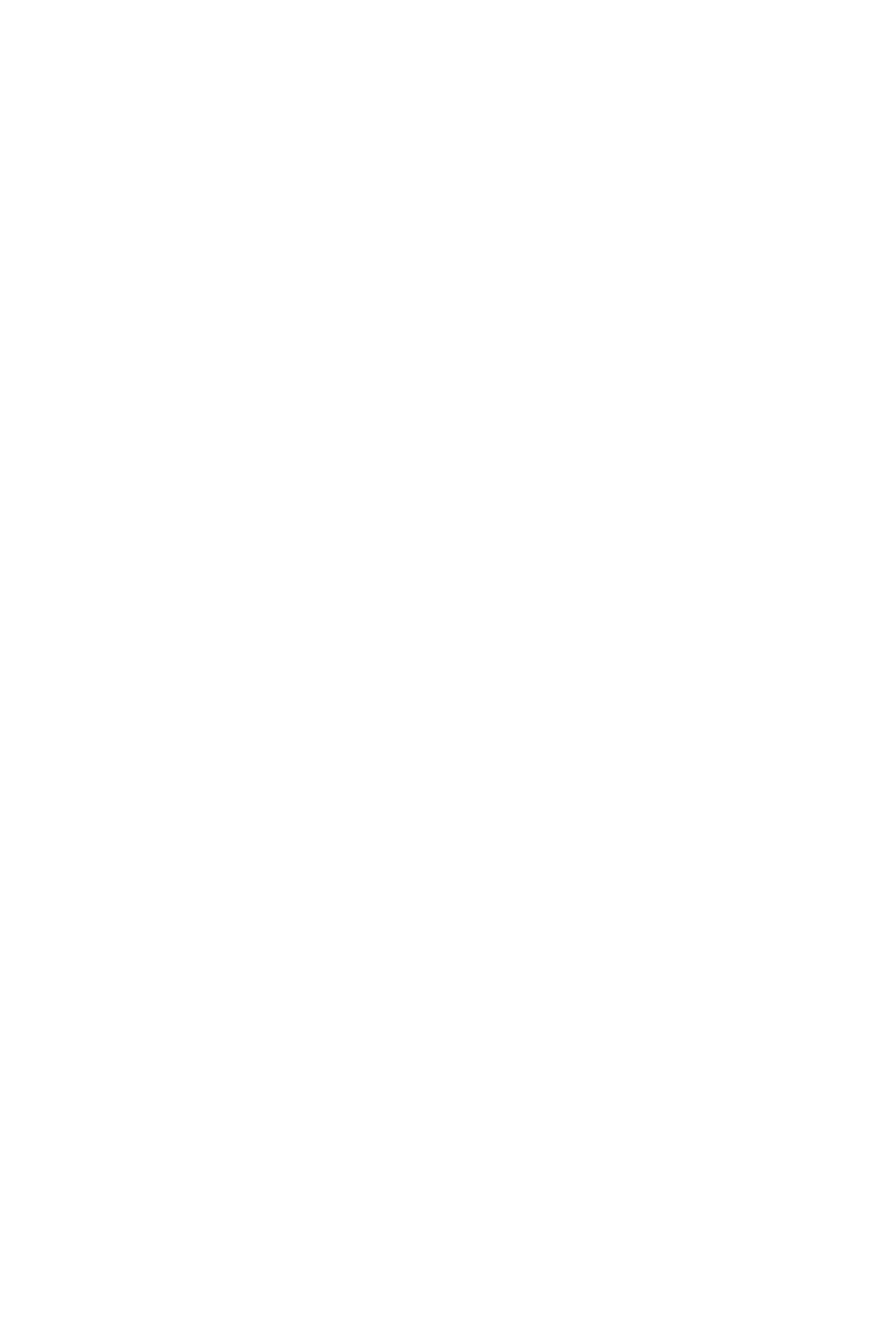# INTRODUCTION *''Discovered Alive in India: Hitler's Guru!''*

The young German sat on the threadbare sofa listening to the words of the old woman before him. Through windows opening onto a balcony, shafts of dust-flecked sunlight shone into the darkened space of her humble, spartanly furnished room. Outside the strange, heady tumult of India resounded in the full glare of the midday heat. All around he could hear the street sounds and raucous, bustling squalor of this back alley in Delhi. Occasionally, her narrative was interrupted by the songs of the exotic birds she kept in her room and the young man was distracted by the sudden darting movement of the many cats, her inseparable companions, that lay at her feet or dozed out on the balcony in the warm air.

His attention fixed on the worn and crinkled face of the old woman as she carefully chose her words to tell the story of her life. She was dressed in the fashion of Indian women, wearing a loose white sari and a thin cotton shift over her shoulders. Soft gray hair framed her high forehead and was gathered behind her ears. While her brow was barely lined, her cheeks, chin, and neck blurred in a mass of furrows and wrinkles. Her lips were thin, and her mouth looked twisted, pointing downward at the right side. But it was her eyes that held him. Her eyes burned with a strange luminous quality, the light of inner vision and missionary zeal. But he also noticed that the left eye stared with a pained expression, while the right appeared tired and liquid, and he remembered with a start that she was now almost blind with cataracts.

The old woman's name was Savitri Devi and the young man had traveled all the way from Frankfurt to find her in this small bare room in old India and to hear in her own words the story of her sacred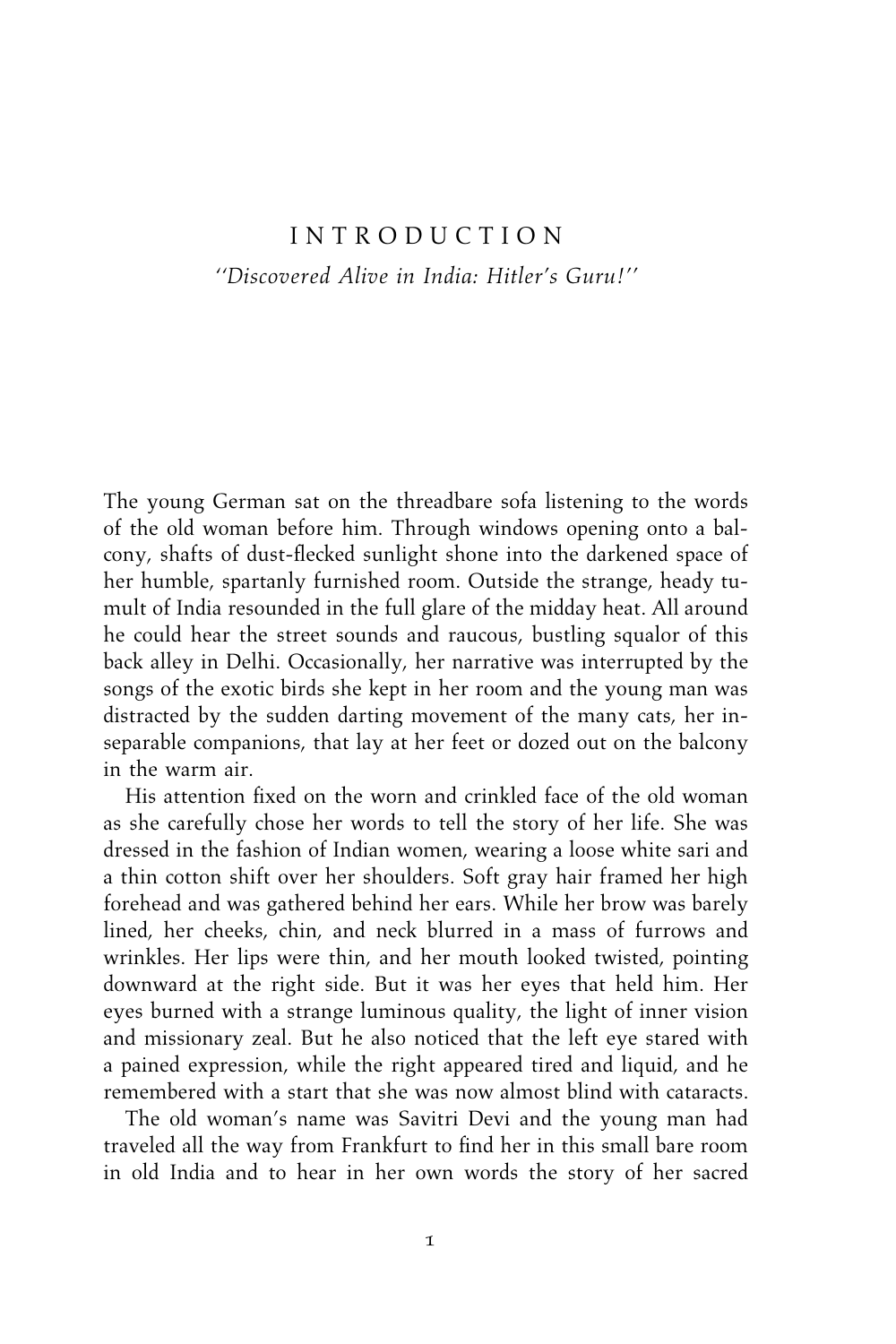#### 2 INTRODUCTION

mission for Hitler and Nazism. This elderly and infirm prophetess of Aryan revival, a philosopher of Hitler's cosmic purpose and Nazi pilgrim in the ruins of the German Reich at the end of the Second World War, had lived for years in poverty and obscurity in Calcutta and Delhi. Now in November 1978, at the end of a long life devoted to the Aryan cause, she had found a new publisher.

In late 1982 Ernst Zündel, the founder-proprietor of the neo-Nazi Samisdat Publishers in Toronto, publicized the availability of a set of five two-hour cassettes of live interviews with Savitri Devi and a brandnew edition of her out-of-print classic *The Lightning and the Sun* (1958). The notice was mailed worldwide on card flyers and it is worth quoting in its breathless entirety:

THE HITLER CULT REVEALED. Discovered alive in India: Hitler's guru! For serious students of the occult: You can now purchase the complete set of tape cassette recorded, live interviews with Hitler guru Savitri Devi at her home in India. Hear in her own words the narration of a prophetic pilgrimage along the edge of the cosmic abyss. Watch the clouds of evil scatter under the lightning of Cosmic Justice and the sun of Cosmic Truth.

Read her shocking and most recently published manuscript, ''The Lightning and the Sun,'' which exposes the tangled roots of Nazism for all to see. Discover through her the secret Nazi pyramid connection with Pharaoh Akhnaton and the ancient cult of the sun. Learn the real significance of Genghis Khan's evil role in history, his incredible significance in the present. Discover the hidden springs of Hitler's manic will to power, his mystical bond with the dark forces of time and destiny. Pursue the outlines of evil in its awesome cosmic context.

Decipher now the encoded workings of the Nazi mind. Perceive how Hitler saw the workings of the universe through: Human sacrifice. Vegetarianism. Aryanism. The cyclic view of history. The children of violence. The will to survive and to conquer. The seat of truth. Gods on earth. Kalki, the avenger.

Were ancient sanskrit laws of the universe compiled in the Bhagavad Gita the secret source of Nazi strength? The amazing answers to these riddles are now at hand. Read them in ''The Lightning and the Sun,'' Hitler guru Savitri Devi's huge, illustrated 448 page illumination of occult Nazi wisdom and prophecy.<sup>1</sup>

The Samisdat publicity was a resounding finale to a long and eventful life, begun early in the century in the beautiful, old walled city of Lyons.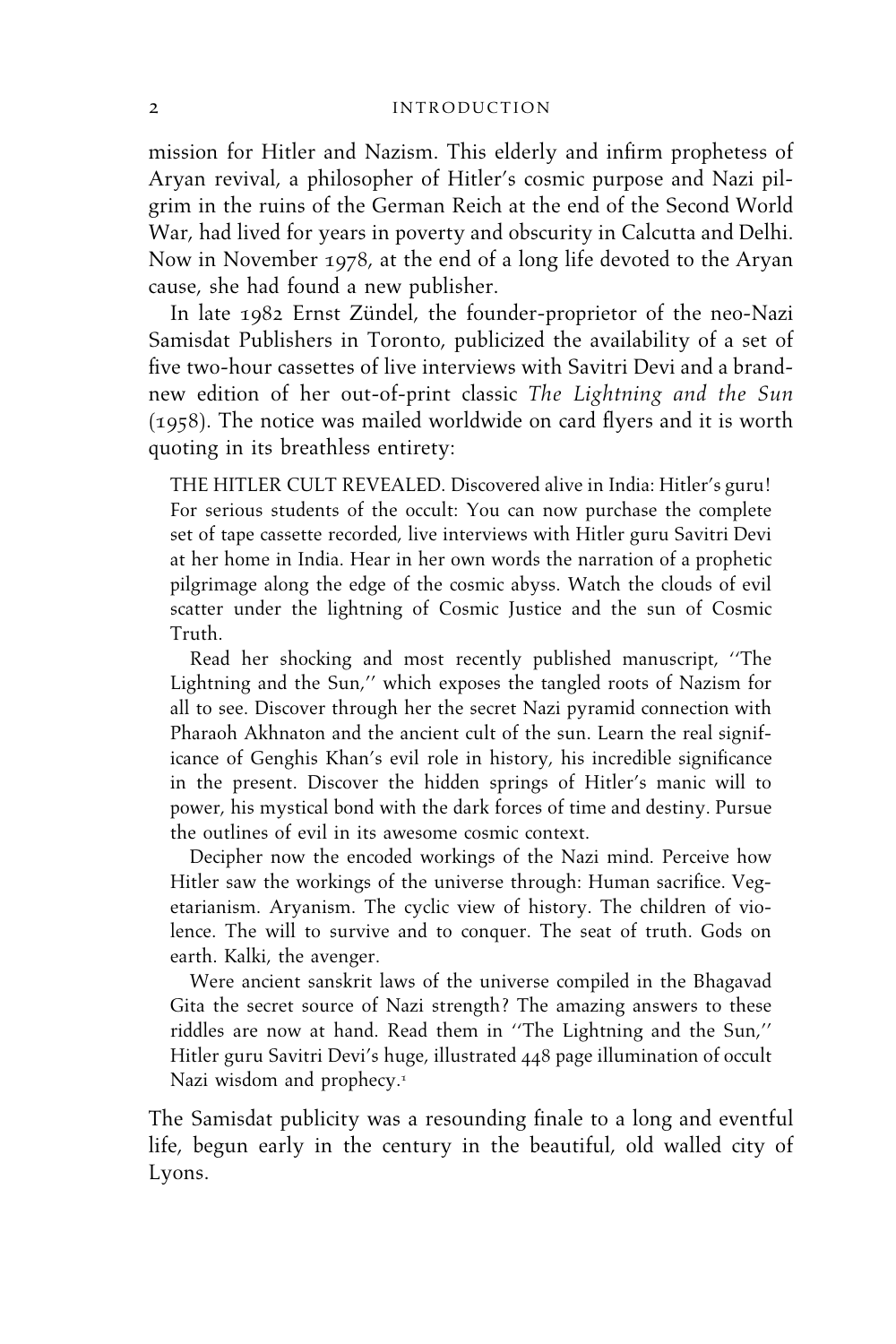\*\*\*

When I first read these lines on the card flyer, I knew very little of Savitri Devi. But Samisdat Publishers was known to me as a far-right press owned by Ernst Zündel, notorious for the publication in 1974 of the first English-language translation of *The Auschwitz Lie*, a short book that denied the very fact of the Holocaust. However, the Samisdat catalogue mingled efforts to glorify the Third Reich, minimize war crimes, and deny the extermination of the Jews with odd books about UFOs, incredible German secret weapons, and postwar Nazi bases in Antarctica. Ernst Zündel clearly offered these topics as a potent myth of apocalyptic Nazi revival backed by astonishing resources. This myth might appeal to an older generation of unrepentant Nazis seeking imaginative relief from the division of Germany since 1945. At the same time it introduced a young generation of Germans to the idea of the Third Reich's achievement and technological superiority against a backdrop of neo-Nazi science fiction.

Samisdat's presentation of Savitri Devi was evidently part of this strategy designed to entice new audiences with the neo-Nazi message. Ancient mythology and pyramid secrets, Eastern religion, vegetarianism, and Green ideas— the very currency of the burgeoning New Age with its interest in exotic religion, spiritual truths, and a worship of nature—could be exploited as bait for the young, unwary, or simply curious. By the late 1970s the historical experience of the Third Reich was quickly receding into the past. As popular literature and films ably demonstrated, Nazism was becoming something mythical, even fantastic and also plastic, that could be molded and combined with novel associations and thereby given new meanings. By republishing the work of Savitri Devi, Zündel aimed to create a new cultic interest in Hitler, linking him to ancient mysteries, the world of nature, and powerful religious symbols drawn from the Orient.

Her ideas have since built unlikely bridges between neo-Nazism and the New Age. Savitri Devi viewed nature in the Hindu fashion, as a violent pageant of creation and destruction in which man held no special rights. A cloyingly sentimental love of animals stood in marked contrast to her misanthropic contempt for non-Aryan humans, the weak, and infirm. Himmler and Rosenberg, among other leading Nazis, also combined a concern for animals with their monstrous blueprints to eliminate all ''unworthy'' human life. *The Impeachment of Man*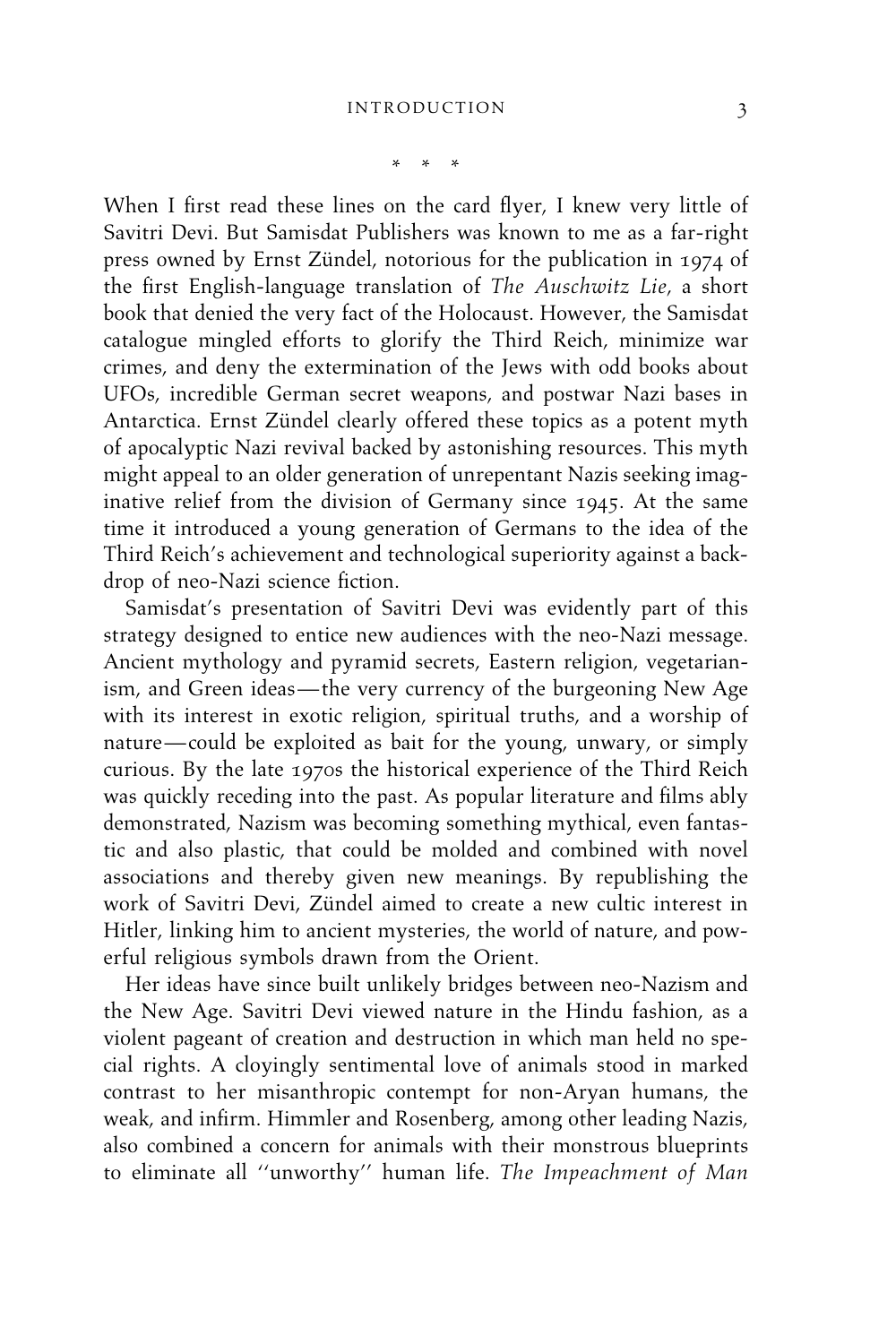(1959), her book devoted to a thoroughgoing rejection of the ''mancentered creeds'' of Judaism and Christianity, was republished by the far-right Noontide Press in America in 1991. Here the brutality of Social Darwinism meets both the Green cult of nature and the antisocial excesses of ''animal rights'' activists. Again, the amoral worship of beauty and force implicit in Nazi thinking finds new alliances with Hinduism, the cult of Shiva, and Deep Ecology, that radical current of ecological thought that condemns modern man as the scourge of nature.

Savitri Devi was a Frenchwoman of Greek-English birth who had become an admirer of German National Socialism in the late 1920s and was obsessed by the Aryan myth. Deeply impressed by its racial heritage and caste system, she had emigrated to India in the early 1930s to acquaint herself at firsthand with what she regarded as the cradle of the Aryan race. There she spent the years of the Third Reich and the Second World War in expectation of a global Axis victory, after which she and her Brahmin husband expected to help in the establishment of a racial New Order in the subcontinent.

During these years Savitri Devi elaborated an extraordinary synthesis of Hindu religion and Nordic racial ideology involving the polar origin of the Aryans, the cycle of the ages, and the incarnation of the last avatar of Vishnu in Adolf Hitler. She regarded the Third Reich as ''the holy Land of the West, the Stronghold of regenerate Aryandom.'' Her ideas were actually representative of a certain section of high-caste Brahmin Indian society that hated the Raj and was impressed by Hitler's dramatic challenge of British imperial power. Such Indians were fascinated by the Nazi swastika—a holy Indian symbol—and fondly recalled the German tradition of Sanskrit scholarship since the early nineteenth century. However, it seemed unlikely that these ideas, so foreign to the actuality of National Socialism, could ever find supporters in the West.

The situation changed with the total defeat and collapse of the Third Reich in 1945. In its wake Savitri Devi pursued a long and busy career as a neo-Nazi apologist and ideologue in Europe. She was arrested by the British occupational forces in Germany for Nazi propaganda activities and imprisoned. Her extravagant Hitler cult, her Hindu-Nordicist doctrine of the Aryan race, and unswerving loyalty to the Nazi cause found numerous devotees among her fellow prisoners and demoralized Germans. After her release she befriended leading personalities of the Nazi regime such as the air ace Hans-Ulrich Rudel and the commando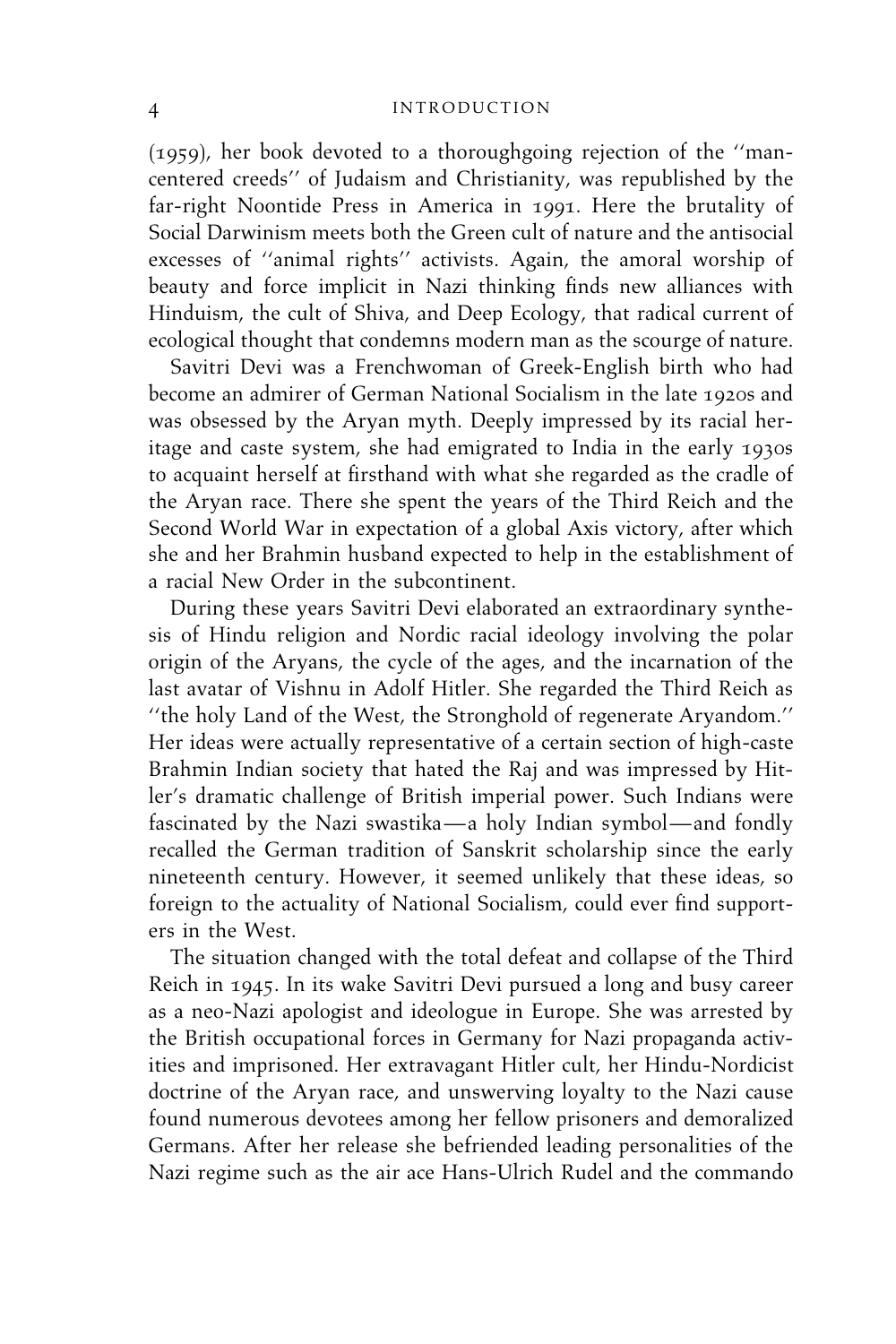leader Otto Skorzeny, who both played an active role in maintaining a global Nazi support network. She met with Nazi émigrés and fugitives in Spain, Egypt, and the Middle East. She wrote books hymning the Third Reich and National Socialism, accounts of her propaganda campaign and detention, and a highly charged emotional memoir of her ''pilgrimage'' to Hitler shrines and other places of Nazi association in Austria and Germany during the 1950s.

Savitri Devi, a foreigner who had not even directly experienced life under National Socialism, supplied a new religious cult for the vanished Führer and an international rationale for Nazi-Aryan ideology that effectively transcended the narrow realities of German nationalism and anti-Semitism in the Third Reich. Defeated and humiliated Germans who could neither grasp the disgrace of their country nor accept the vilification of an idolized leader found comfort in Savitri Devi's rapturous approval. Hardened practitioners of Nazi terror and persecution were flattered by her doctrine of universal Aryan mission. The prosaic and gruesome aspects of Nazi practice during the years of tyranny yielded before a mythological tableau in which Hitler was deified and his regime invested with new religious significance.

Nor was her appeal confined to die-hard German Nazis and survivors of the Third Reich. The existence of small but persistent neofascist and neo-Nazi movements after 1945 in Europe, the United States, and South America is a well-documented fact. While these tiny groups and parties continue to peddle racism, anti-Semitism, and appeals for an authoritarian state, the universal postwar condemnation of Hitler and National Socialism is a major obstacle to their ever gaining popular acceptance. The extermination of European Jewry has become the horrific hallmark of the Third Reich, forever tainting any attempts to rehabilitate National Socialist ideology. By her outright inversion of this accepted moral scheme, Savitri Devi became a heroine of the neo-Nazi scene. In emotionally laden prose she transformed the negative attributes of Nazism into a religious cult of cosmic significance. The Third Reich was presented as a rehearsal for the Aryan paradise, and Adolf Hitler was celebrated as an avatar, a supernatural figure whose intervention in the cycle of the ages was essential to the restoration of the Golden Age.

Powerful ideas of anti-Semitism as a form of world-rejecting gnosis, Aryan paganism as a global religion of white supremacism, and Hitler as a divine being within a cosmic order together compose an unholy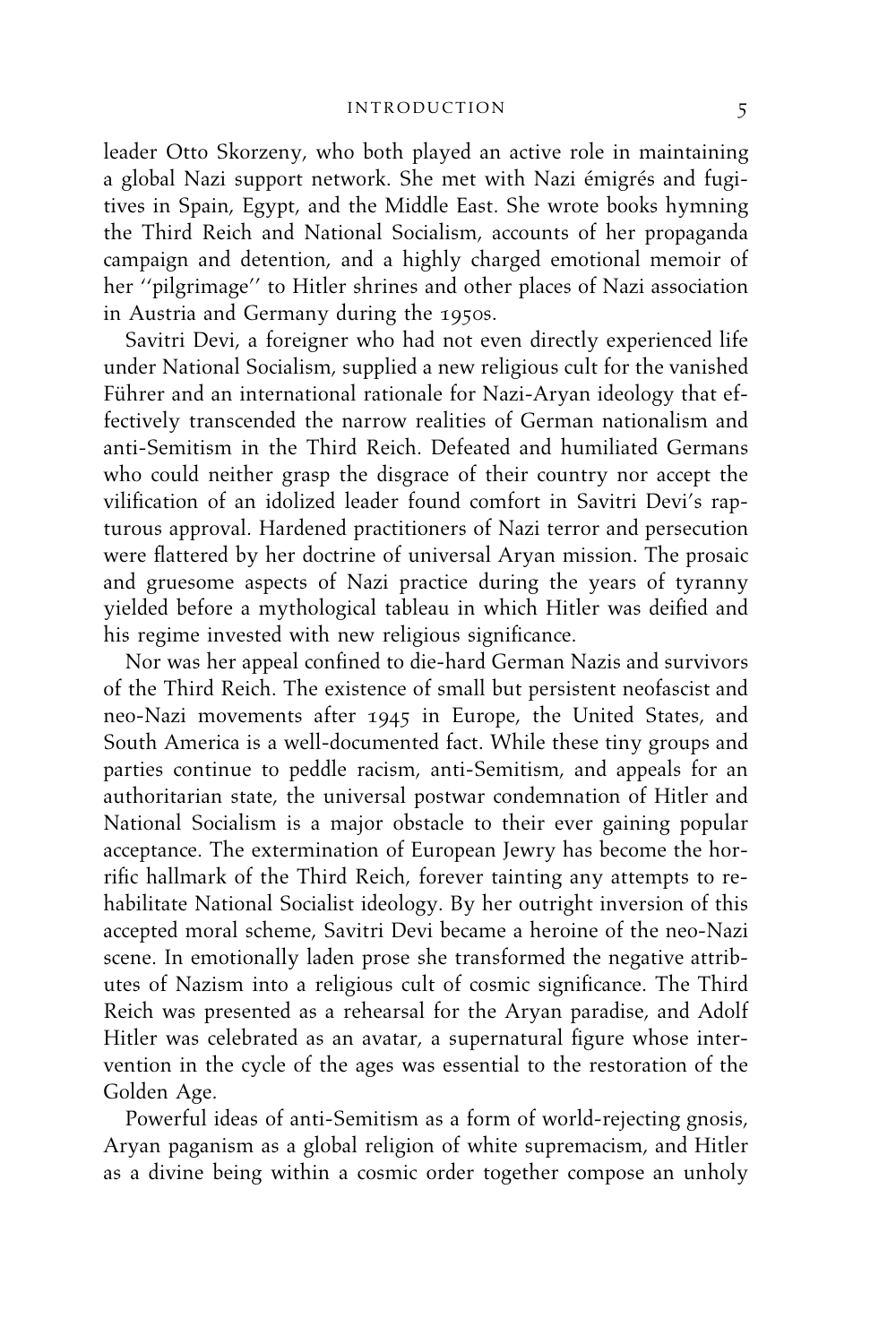#### 6 INTRODUCTION

theology of the Aryan myth. Seen in this light, neo-Nazism has all the characteristics of an international sect with a religious cult. There are devotional practices, initiates and martyrs, prophecies and millennial expectations, and even relics. By entering the strange world of Savitri Devi, we catch a glimpse of the fatal attraction of neo-Nazism and Hitler cults for their followers. Above all, we may understand their perennial capacity to transmute religious energies and hopes for cultural revival into anger and violence.

Through her divinization of Hitler and National Socialism, Savitri Devi became a leading light of the international neo-Nazi underground from the early 1960s onward. She was a confidante of Colin Jordan, the flamboyant leader of the National Socialist Movement in Britain, and his henchman John Tyndall, who heads the British National Party today. She knew Lincoln Rockwell, the founder of the American Nazi Party, and in August 1962 she attended the notorious Cotswold Camp in Gloucestershire that acted as the founding meeting of the World Union of National Socialists (WUNS). In the late 1960s her books were reprinted in *National Socialist World*, the organ of the WUNS published by Lincoln Rockwell and William Pierce. In the pages of the magazine she was credited with a ''mysterious and unfailing wisdom according to which Nature lives and creates: the impersonal wisdom of the primeval forest and of the ocean depths and of the spheres in the dark fields of space... [which Adolf Hitler made] the basis of a practical regeneration policy of worldwide scope.''2

By the 1980s Savitri Devi had assumed the status of a cult figure herself on the neo-Nazi scene. Her eclectic ideas deriving from Hinduism, the myth of the Aryan race, Germanophilia, and adoration (the word is not too strong) for Adolf Hitler supplied a new mystique for that sinister minority of Nazi apologists in various countries around the world. Following her death in 1982, her ashes were placed in a Nazi shrine at Lincoln Rockwell's headquarters in Arlington, Virginia. Ernst Zündel, the German-Canadian publisher of Holocaust revisionism, sold her books and taped interviews in mass editions to young German neo-Nazis. Miguel Serrano, the former Chilean ambassador and pioneer of ''Esoteric Hitlerism,'' paid fulsome tribute to her inspiration in his own books about the Hitler avatar. Nazi satanist groups and skinheads in Europe, America, and New Zealand cultivate her memory and ideas today. In Savitri Devi and her entourage one finds an articulate statement of the Hitler cult that defines the unholy theology of neo-Nazism.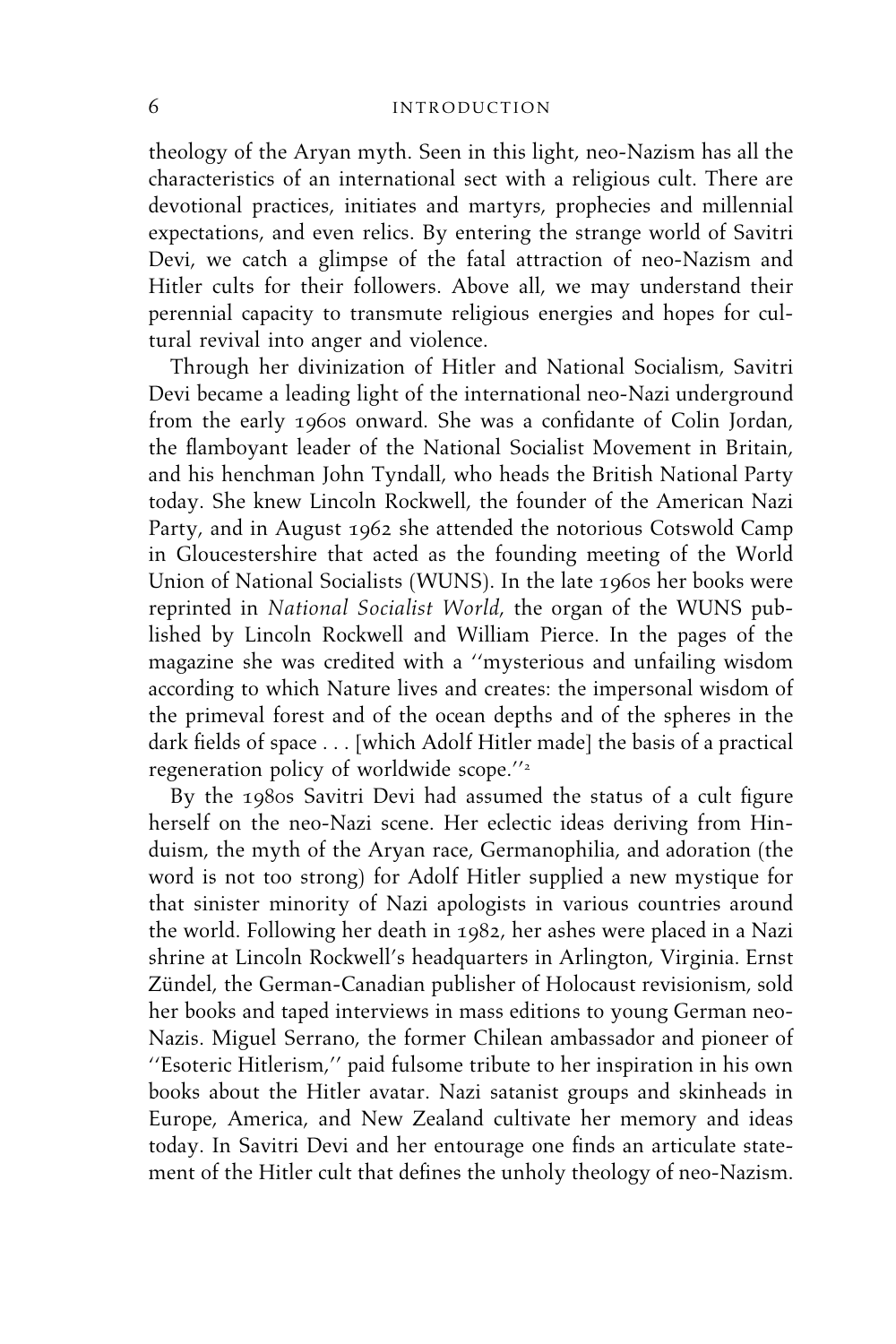1

# HELLAS AND JUDAH

Savitri Devi was born Maximiani Portas on 30 September 1905 in Lyons. Her mother, Julia née Nash, came from Cornwall, one of two surviving daughters of one William Nash, an Englishman, who had married his first cousin. Her father was of mixed Mediterranean stock with an Italian mother from London and a Greek father who had acquired French citizenship on account of his residence in France.<sup>1</sup> Although Maximiani was a French national by birth, her early sympathies lay with Greece. Her father was a respected member of the sizeable Greek community in Lyons, and she enjoyed their company. Her given name Maximiani, the female form of Maximian, a name borne by several Roman emperors including Marcus Aurelius, also reinforced her own sense of Greek identity.

Her mixed ancestry and residence in an adoptive country was quite possibly a strong factor in her long quest for a true fatherland. In her youth Maximiani sought her roots in Greece, but later she embraced the idea of a supranational Aryan race, first in India and then in Germany, the country of her idol and exemplar, Adolf Hitler. Although her physical appearance was Mediterranean, she later comforted herself that she was of predominantly Nordic stock. Her maternal grandfather was the descendant of tenth-century Vikings from Jutland, while her father's Italian forebears came from Lombardy, a part of north Italy settled by the Germanic Langobard tribe during the migrations of the Dark Ages.<sup>2</sup>

Maximiani Portas was a willful and often insolent child with strong opinions. Her mother's English friends bored her with their endless conversation of relatives and illnesses, and this helped her form a neg-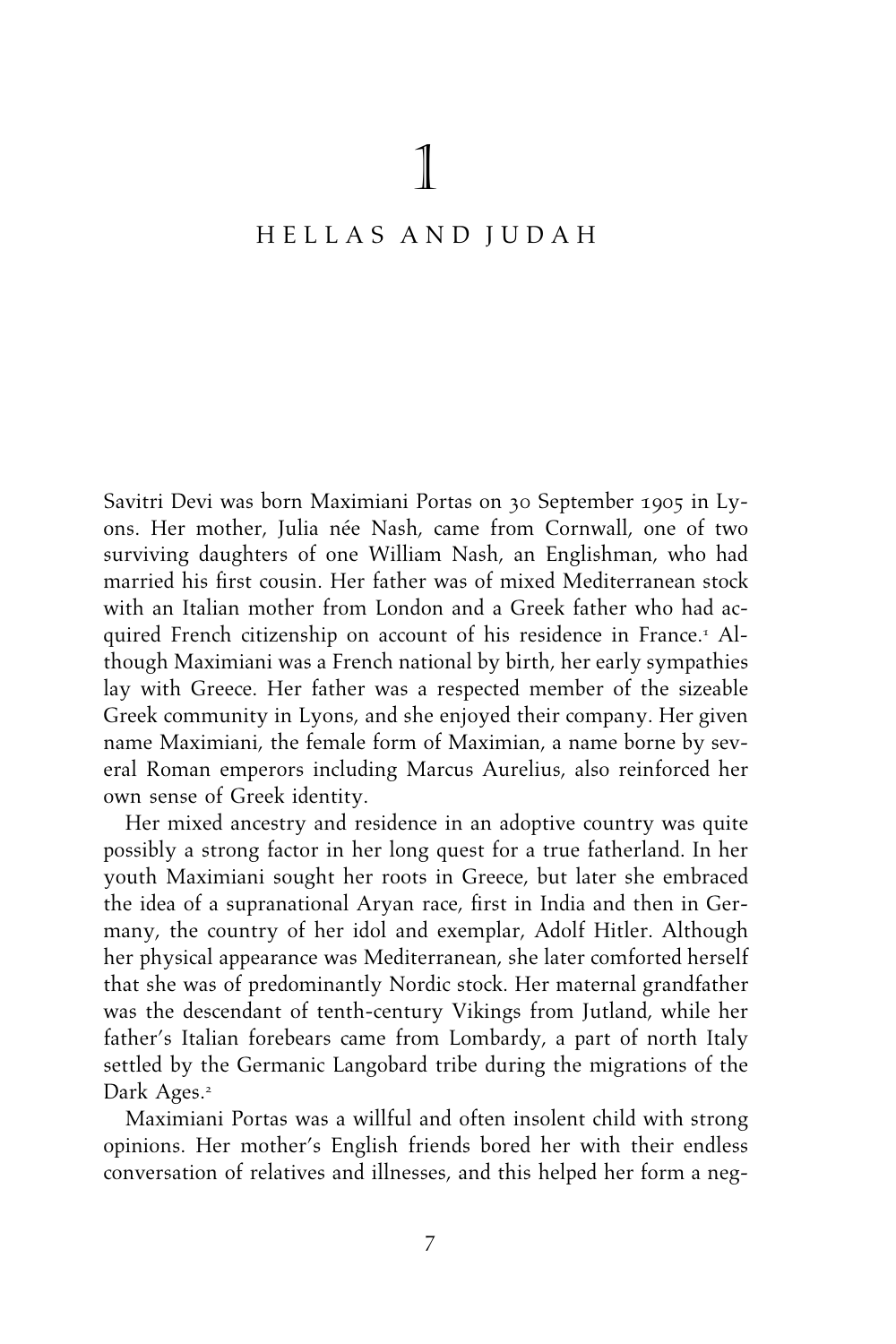ative image of England. France fared no better in her estimation. She was contemptuous of the French Revolution and the republican pride of the French. She regarded the ideals of equality, liberty, and fraternity as specious and was once punished at school for making an obscene gesture at the plaque displaying the Declaration of the Rights of Man. Above all, she had a great love of animals. From the age of five she voiced concern about man's cruelty to animals, animal experiments, circuses, and the fur trade. While still a schoolgirl, she abjured meateating and insisted that her mother prepare vegetarian food for her. The peasant torture of cats in France, a folk practice based on medieval superstition, disgusted her and turned her further against mankind.<sup>3</sup> This special affection for animals and her feelings of misanthropy led her to mistrust and eventually reject the man-centered nature of Western beliefs and values. This attitude became the hallmark of her Weltanschauung.

During her adolescence she discovered the French poet Charles Leconte de Lisle (1818–1894), who had been elected to the Academy in 1886 in succession to Victor Hugo. Leconte de Lisle's own tragic view of the universe, his romantic colors always tinged with somber pessimism, strongly appealed to Maximiani. He regarded all religious symbols as fragments of a divine truth, but the profusion of faiths over time convinced him of the relative value and ultimate vanity of every doctrine. Beset by a sense of cosmic futility, Leconte de Lisle rejected Christianity and evoked the stoical heroism of barbarian and exotic peoples in his famous cycle *Poe`mes barbares* (1862). He was also powerfully attracted to Hinduism, following the translation of its sacred texts in the 1840s.4 Maximiani felt a profound sympathy with Leconte de Lisle's view of life's fragility, the vanity of existence, and the illusion of the world. His romantic poems about the ancient Egyptians, the Scandinavians, Celts, and Hindus, their proud paganism, and heroic action yet final resignation in the face of death and oblivion confirmed her own aversion to Christianity and helped form her own fatalistic worldview. She continued to quote the verse of Leconte de Lisle throughout her life.

After the outbreak of World War I, Maximiani Portas soon found political reasons for rejecting England and France, while passionately defending their rivals and enemies. She detested the Allies for their treatment of Greece during the war. In August 1914 England and France had made valuable propaganda about the barbarian conduct of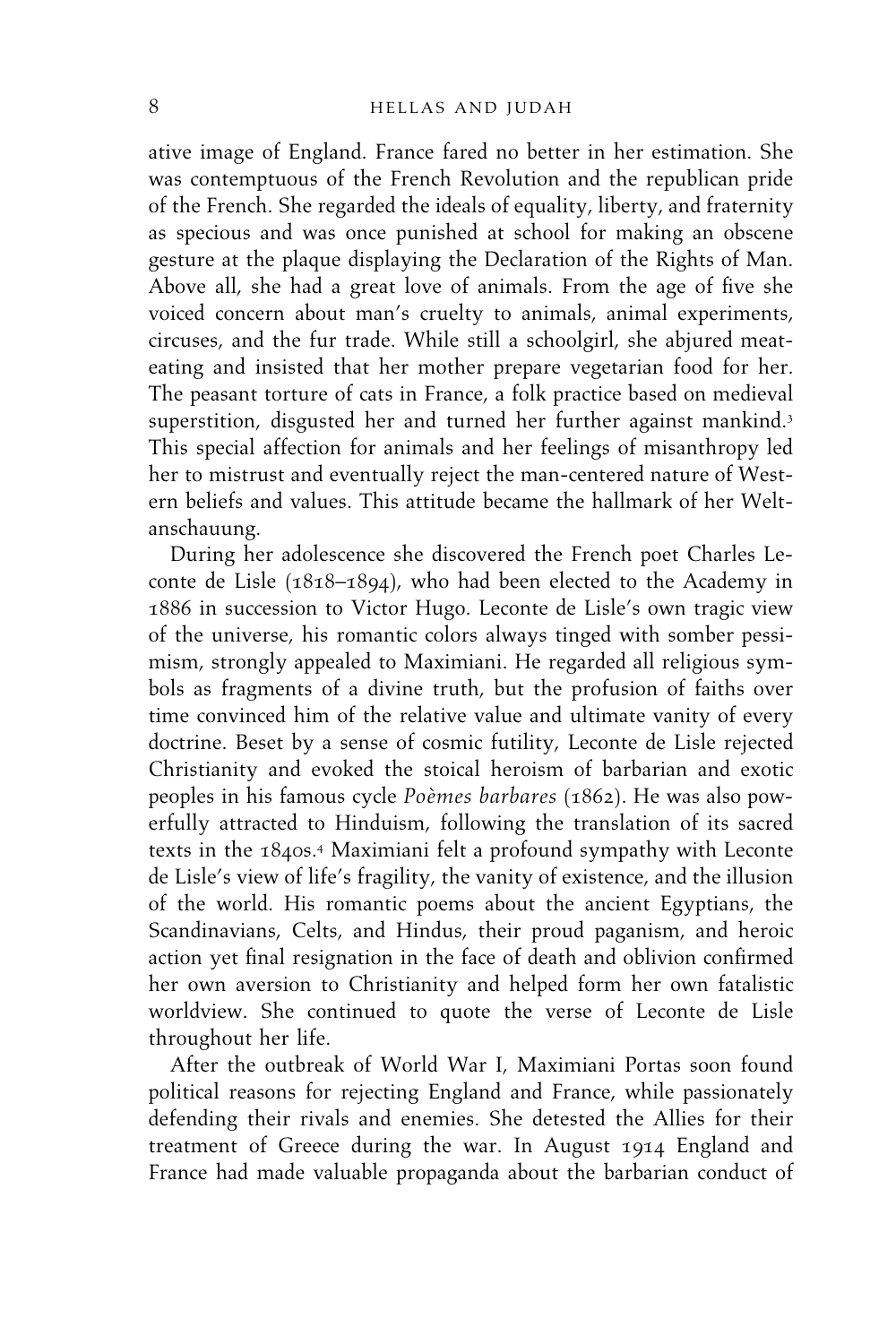imperial Germany, which had invaded Belgium and thereby violated its neutrality. Young Maximiani regarded their protests as pure hypocrisy in light of their subsequent disregard for Greek sovereignty when the Entente (Britain, France, and Russia) landed troops in Greece and attempted to force its alliance. The constitutional crisis surrounding Greece's entry into the war and its ill-fated postwar occupation of Anatolia had a major bearing on Maximiani's profound sympathy for Greece and her burgeoning hatred of Britain and France during the 1920s.

During the war years a so-called National Schism prevailed in Greece between the pro-German King Constantine, who favored a policy of neutrality between the Entente and the Central Powers (Germany, Austria-Hungary, and Ottoman Turkey), and Prime Minister Eleftherios Venizelos, who was an enthusiastic champion of Greece's traditional British connection. The king forced Venizelos's resignation on two occasions in 1915 over this dispute in policy, and in August 1916 a group of pro-Venizelos officers staged a coup against the royalist government. Meanwhile, French troops had first landed at Salonika in October 1915, and the Entente then intervened with a landing of British and French troops in Athens in November and December 1916 to back up its demands for weapons and for Entente access to the Macedonian front to aid Serbia against Austria-Hungary. After formally recognizing the Venizelos government, Britain and France mounted a tenmonth blockade of those provinces of the kingdom that remained loyal to the king until Constantine gave up his throne and the Venizelos government was firmly installed in Athens in June 1917.5

The events in Greece were watched with mounting concern by the émigré community in Lyons, and opinion was often bitterly divided between loyalty to the king and support for the Entente. The Allied intervention in the domestic affairs of Greece, involving the deposition of the king, was understandably condemned by many Greeks as an intolerable interference with the sovereignty and neutrality of their country. As a young girl Maximiani harbored strong anti-Entente feelings and demonstrated them by chalking the slogan "A bas des Alliés. *Vive l'Allemagne''* on the wall of Lyons railway station in late 1916. She also vividly remembered reports of demonstrations in Constitution Square in Athens, when the royalist crowds protested against the Allied blockade and support of Venizelos against the king. Young Maximiani reviled the Allies for their treatment of Greece during the war, but her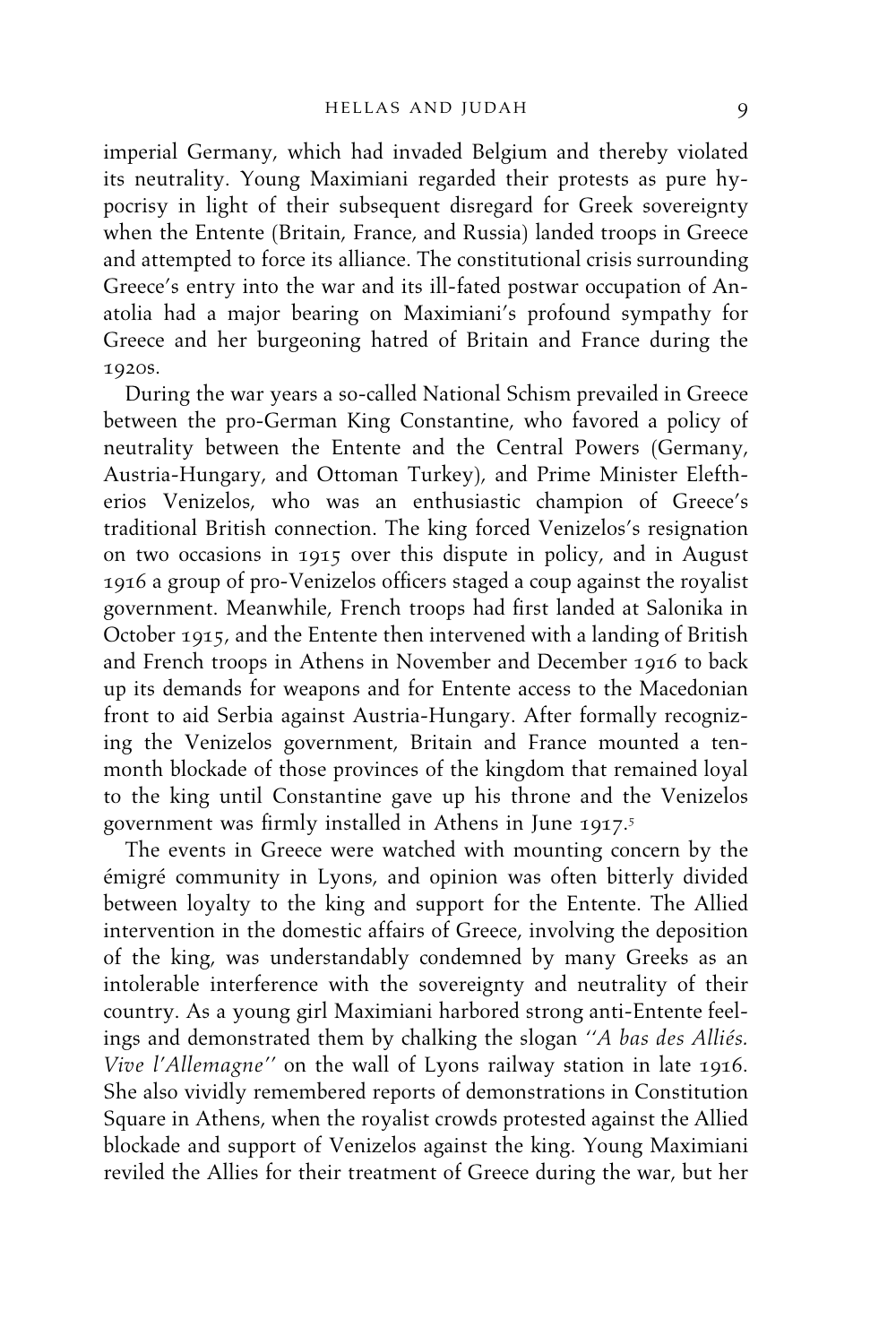contempt increased after their betrayal of their former ally Venizelos and his imperial adventure in Anatolia in the period from 1919 to 1923.6

This Anatolian campaign had its roots in the *Megali Idea*, or Great Idea, the irredentist aspiration to absorb all the Greek communities of the declining Ottoman Empire into a single Greek state. These ambitions owed their inspiration to the former glories of the medieval Byzantine Empire, which had been the great power of Eastern Europe until its final conquest by the Ottoman Turks after the fall of Constantinople in 1453. After the Greek War of Independence in the 1820s, the idea of a neo-Byzantine Greater Greece held a magical appeal for many Greek nationalists. In 1844 the Greek statesman John Kolletis outlined this vision of a Greater Greece: ''The Kingdom of Greece is not Greece. Greece constitutes only one part, the smallest and poorest. A Greek is not only a man who lives within this kingdom but also one who lives in Jannina, in Salonica, in Serres, in Adrianople, in Constantinople, in Smyrna, in Trebizond, in Crete, in Samos and in any land associated with Greek history or the Greek race.... There are two main centres of Hellenism: Athens, the capital of the Greek kingdom, and 'The City' [Constantinople], the dream and hope of all Greeks."7 These sentiments were often strongest among émigré Greeks due to their more acute sense of nationality. The *Megali Idea* was widely current among the Greeks of Lyons at the end of the Great War, and Maximiani rejoiced in its chauvinism and extravagant claims, not least the traditional last toast at dinners: ''Let us go to Constantinople!''

Following the armistice of November 1918 and the proclamation of Allied victory, Venizelos was eager to reap rewards for his longstanding support of the Entente. He acted as Greece's chief negotiator at the Versailles peace conference, where his prime concern was the status of the Greek population of Asia Minor, hitherto part of Ottoman Turkey, which amounted to more than a million and a half persons. Venizelos's goal at Versailles was the incorporation of Smyrna (İzmir) and its hinterland within an independent Greek national state. By giving political expression to the *Megali Idea*, he hoped to increase his domestic popularity. Before the war there had been a Turkish majority in the Aydin province of Ottoman Turkey, which included the Smyrna region (950,000 Turks and 620,000 Greeks), but Venizelos speculated that a Greek province of Smyrna would attract a large influx of Greeks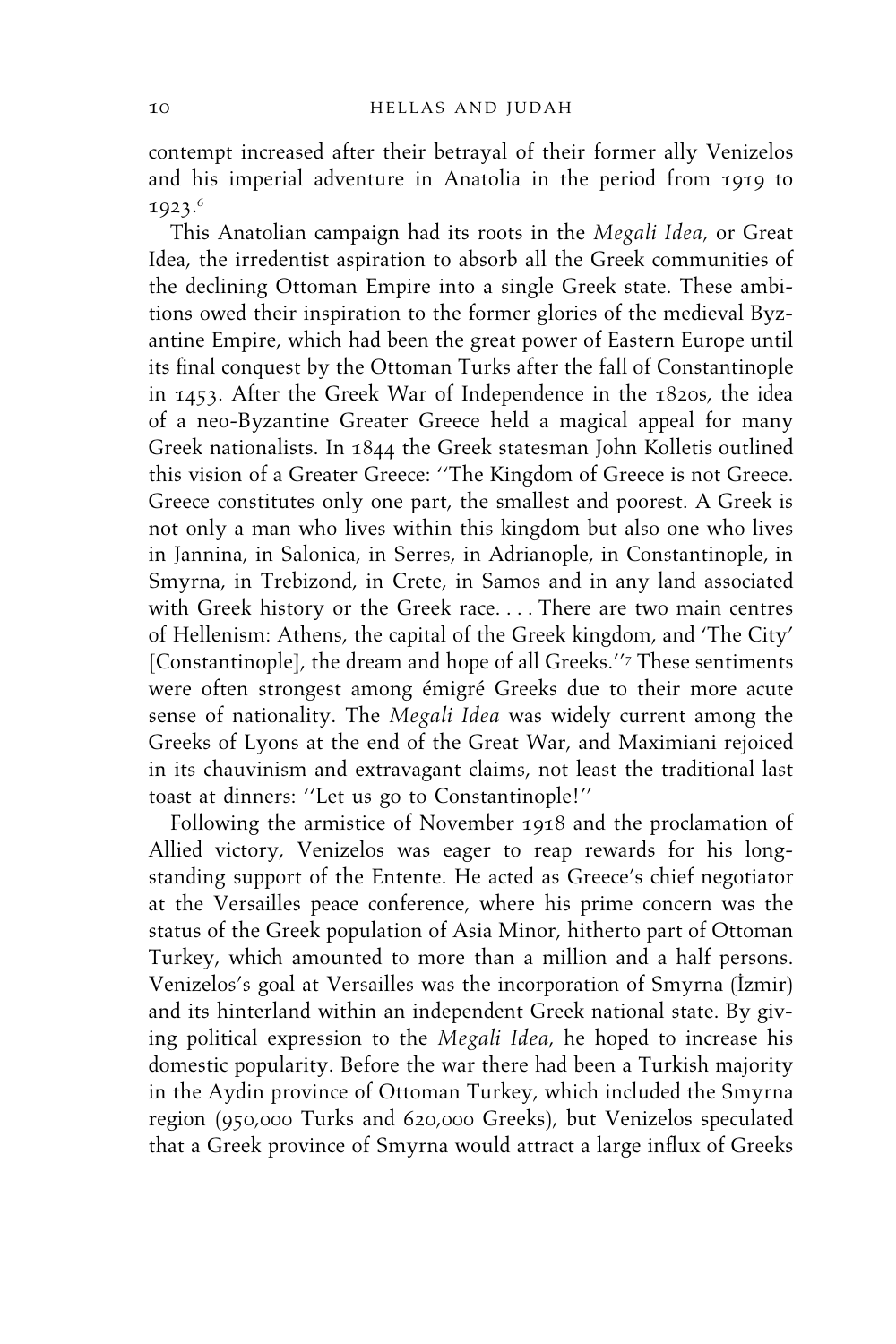resident elsewhere in Asia Minor, which combined with the high birth rate of the Anatolian Greeks would soon give a substantial Greek majority in the region.<sup>8</sup>

The Greek annexation of Smyrna and its hinterland was accepted at Versailles, and the Greek occupation forces began to disembark at Smyrna under the protection of Allied warships in May 1919. However, the occupation was no easy matter; rival bands of Greek and Turkish guerrillas were soon fighting, and by the end of the summer there was already a strong revival of Turkish national feeling in Anatolia, which ultimately made the acclaimed Greek-Turkish Treaty of Sèvres in August 1920 a hollow truce. The Western powers also reacted with displeasure to the restoration of King Constantine in December 1920 and began to undermine the Greek advantage. In February 1921 the French and Italian governments weakened the Greek position in Asia Minor by their agreements with Mustafa Kemal, the leader of the Turkish nationalists. But Greece still expected British support for a further Greek offensive in Asia Minor, which was launched in March 1921. However, in April came the proclamation of an Allied policy of strict neutrality; Britain accordingly forbade any arms sales to the Greeks, while the French turned a blind eye to private sales to the Turkish nationalists. Because Greece had embarked on the occupation of Smyrna with Allied approval at Versailles, these developments appeared to the Greeks as the height of hypocrisy and double-dealing on the part of Britain and France.

Throughout 1921 and 1922 there was a growing realization in Greece that the Greek occupation in Asia Minor was no longer politically or militarily tenable. When Mustafa Kemal launched his major offensive in August 1922, the Turkish attack swiftly developed into a Greek rout, with the Greek forces retreating in chaos to Smyrna and the coast. On 8 September the Greek army evacuated the city and the Turkish army entered it the next day. Killing and looting soon began, followed by a full-scale massacre of the Christian population. As many as 30,000 Christians lost their lives and the Armenian, Greek, and Frankish quarters were destroyed by a great fire that raged unchecked through the city. A quarter of a million people fled to the waterfront, but the Allied ships in the harbor maintained a studied position of neutrality and neither help nor quarter was given to the hapless Greeks and Armenians. The scale of the debacle was inconceivable: within a few days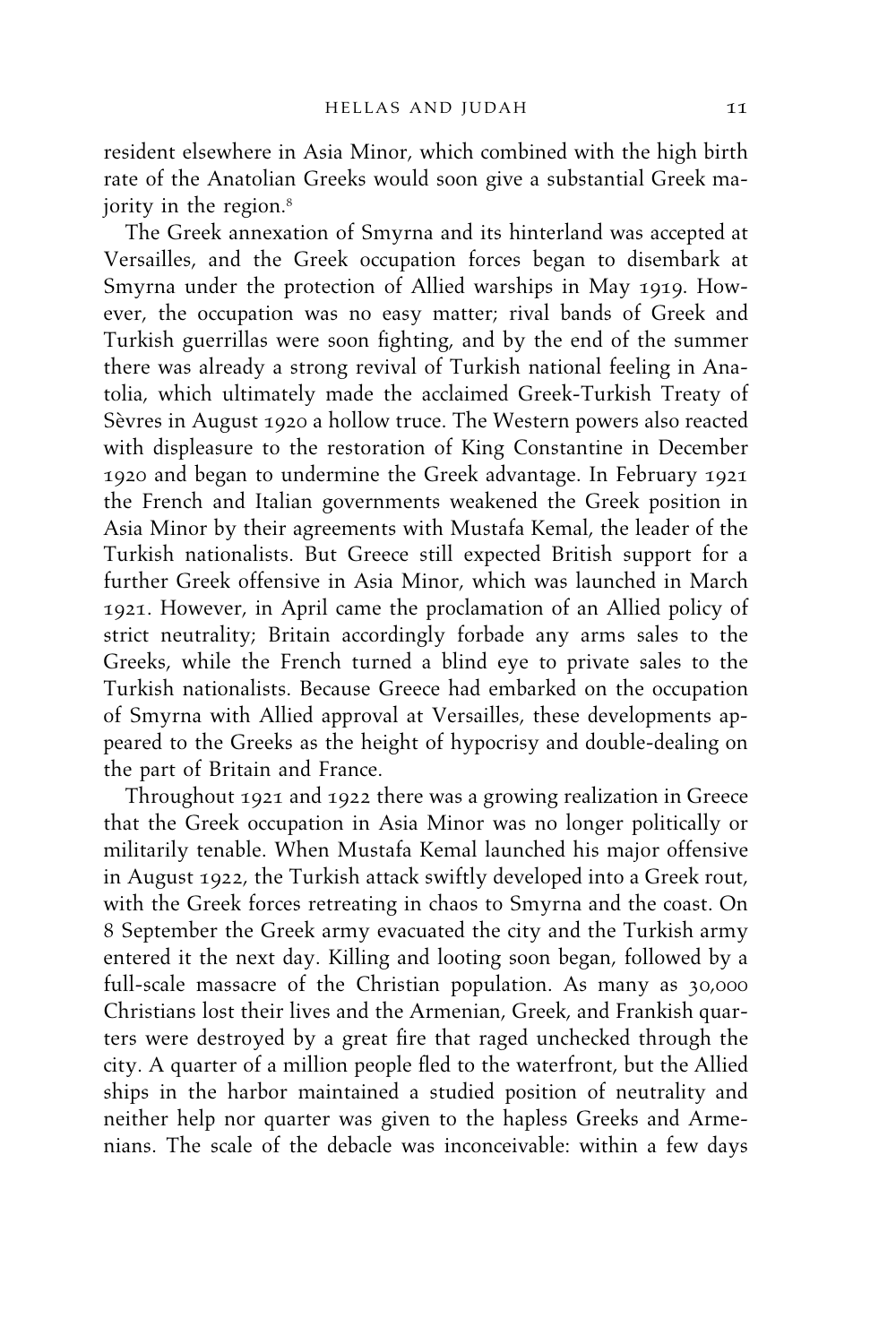the Greek army had withdrawn to the Greek islands and mainland and the 2,500–year Greek presence on the coast of Asia Minor had suddenly ended.

More than a million Greek refugees, many of them destitute, often with no possessions other than their holy icons, and a great number speaking no other language than Turkish, flooded into Athens, Thessalonica, and other cities on the Greek mainland. This enormous influx, of both rural peasants and middle-class merchants and traders, placed great strain on the social fabric and economy of a war-weary Greece that had already experienced six years of international hostilities. The population of Athens itself almost doubled between 1920 and 1928, with refugees living in wretched shantytowns all around the city that survived for many decades. The painful period of political and economic adjustment was difficult for all Greeks and lasted well into the late 1920s. This debacle signaled the absolute defeat of Greek territorial ambitions in Asia Minor and the final betrayal of the *Megali Idea* that had shone for a century on the Greek nationalist horizon.

By her own account, Maximiani had lived for the *Megali Idea* as a child and young girl. With its ignominious defeat, Greece seemed to her a martyr of all that was highest and most ideal in humanity. Greece had once been the fount of classical civilization with its emphasis on idealistic philosophy, aesthetic perfection, the attainment of physical and intellectual prowess. Now Greece was exhausted, its cities and meager farmland overwhelmed by the wave of Anatolian refugees, and its fond imperial hopes dashed by resurgent Turkish nationalism. In Maximiani's view, Allied treachery had led to the destruction of a Greek culture that had endured and flourished in Asia Minor throughout classical antiquity and the early Christian era. She was convinced that the French and British were the enemies of Greece. For the rest of her life she regarded the Allies' trumpeting of democracy and liberalism as so much cant and a mere pretext for the extension of their own political and commercial interests.

After the defeat of Germany, Maximiani's resentment of the Allies increasingly involved the demonstration of pro-German sympathies. In 1919 she and her family visited a POW camp near Lyons, where she proudly expressed her solidarity with a young German prisoner. When the Versailles Treaty was signed, she was repelled by the sight of French crowds in Lyons screaming their approval of the tough settlement and immense German reparations. Now that hostilities had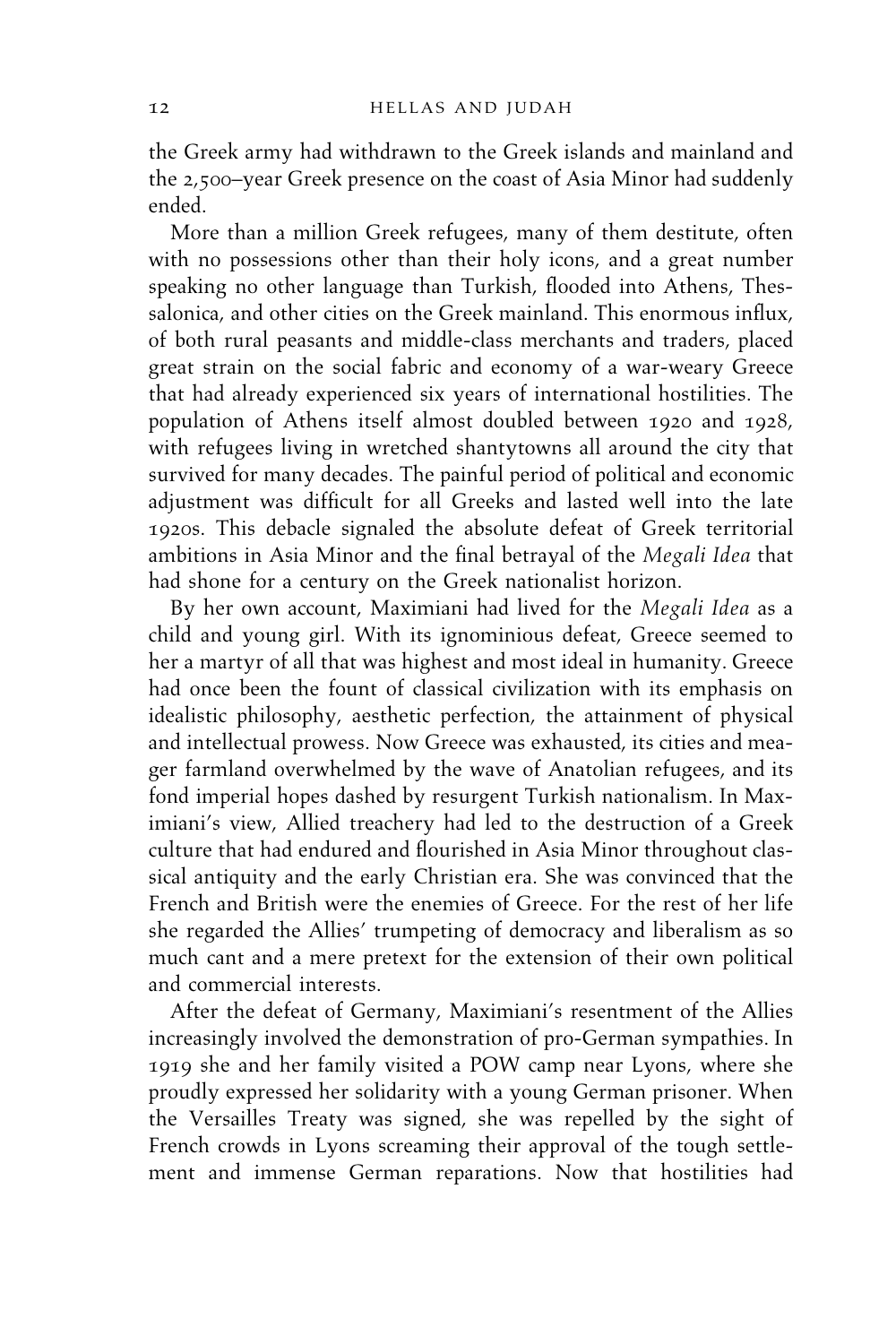ceased, these demands seemed intended only to humiliate a former enemy. She was also appalled by the French government's use of black Senegalese troops to occupy the Ruhr and to help enforce reparations under the terms of the treaty. Occasional reports in the French press of German resistance and its forceful suppression only served to increase her anger with the French. After the catastrophe in Anatolia, she saw no reason that she should support a settlement that favored the Allies after they had undermined the Treaty of Sèvres, which had been welcomed by the Greeks. She rejected the Versailles Treaty as an undue burden on Germany and noted the rise of revanchist movements including the National Socialists with approval. The Allies' conduct toward Greece remained all the while an important factor in her feelings of solidarity with defeated Germany.

After completing her secondary schooling, Maximiani Portas made her first visit to Greece in the second half of 1923. She was not yet eighteen years old and her head was full of wonderful ideas and the gilded memories of old Greek émigrés in Lyons. She sailed on a Greek steamer of the Piræus-Marseilles line and landed at the port in early August. She was soon made painfully aware of the recent disaster in Asia Minor by the severe hardships of the Anatolian refugees who were crowded into the poorer districts of the capital, Plaka, Kerameikos, and the shabby suburbs to the west of the Larissa railway station. She stayed at the ''International Home,'' a hostel at 54 Leophoros Amalias, the thoroughfare that runs from the Arch of Hadrian past the Anglican Church of St. Paul to Syntagma (Constitution Square) along the eastern perimeter of the old-city quarter of Plaka, distinguished by its narrow streets, alleys, little squares, and long flights of steps spread around the footslopes of the great limestone crag of the Acropolis hill. Opposite the hostel across the Leophoros Amalias stood a large expanse of trees, shrubs, and colorful flower beds, extending as far north as the Old Parliament building. This was the National Garden, originally laid out by Queen Amalia, wife of the Bavarian King Otto of Greece (1832– 1862), which offered the hostel residents a welcome relief from the hot and dusty confines of nearby Plaka.

Here in Greece after World War I, Maximiani began her lifelong odyssey toward the Aryan racial philosophy, which would lead her ultimately to India and the ruins of the Third Reich. As yet, however, she spoke only of ''Hellenism,'' which she understood to be ''a civilisation of iron, rooted in truth; a civilisation with all the virtues of the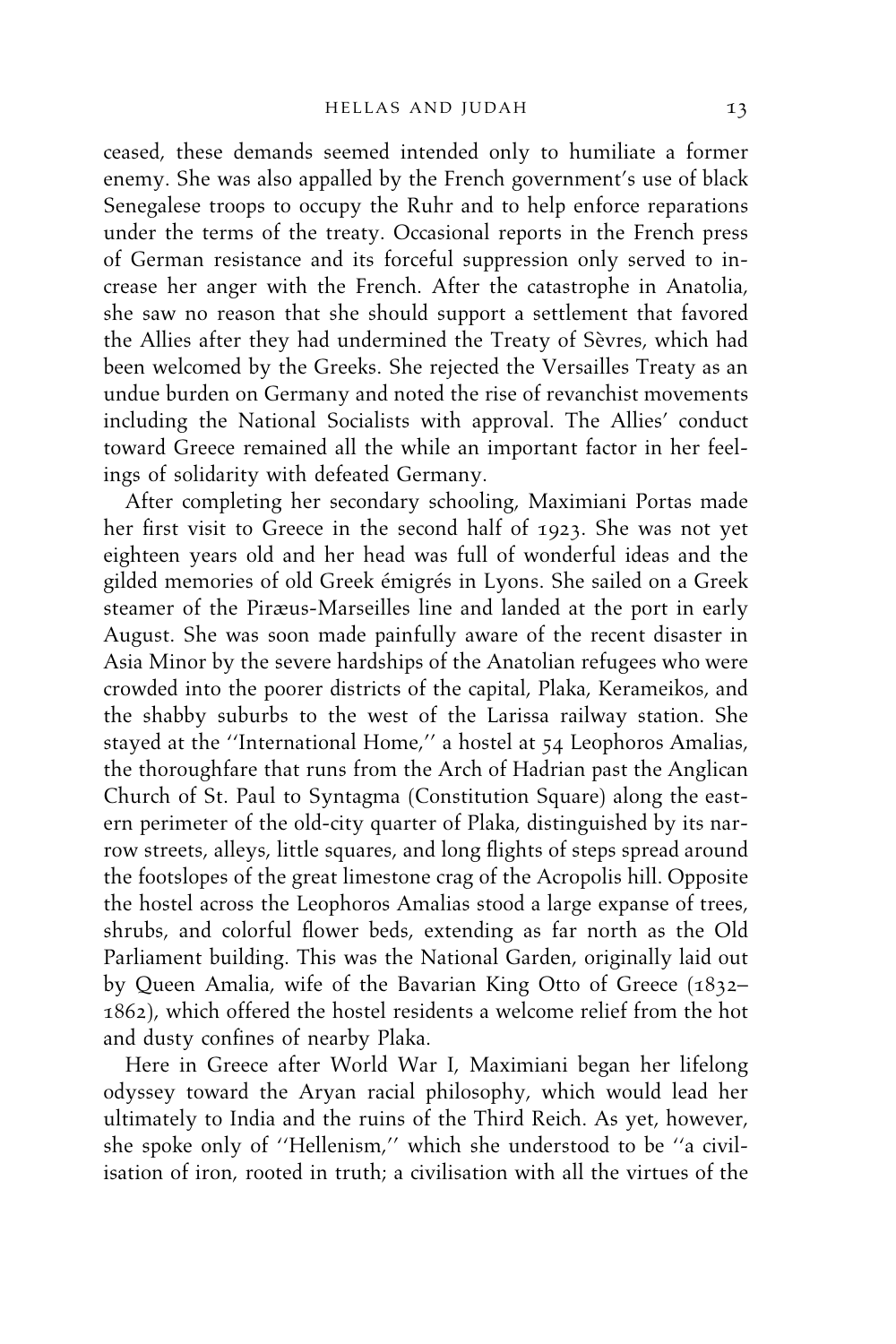Ancient World, none of its weaknesses, and all the technical achievements of the modern age without modern hypocrisy, pettiness and moral squalor.''9

During the mild autumn days the young girl would wander among the dramatic ruins of ancient Athens. She often climbed the Acropolis, marveling at the massive fluted Doric columns and sculptured friezes of the Parthenon, its bleached white stone bathed in warm sunshine; the delicate roofed temple of the Erechteion with the Porch of the Caryatids, its entablature borne by six figures of maidens in place of columns; and the great marble surfaces of the Propylaea gateways, surmounted by residences, bastions, and defensive walls. The gleaming fragments of scattered masonry, capitals, friezes, and broken columns lay all around her, an eloquent testimony to the art, beauty, and vigor of the ''Hellenism'' she so admired.

Facing north, she could survey the expanse of the city, its crowded districts of traditional and modern buildings dotted with green hills, parkland, and squares. At her left the grassy slopes of the Arios Pagos, the famous Tribunal, ran down toward the Greek Agora and the disorderly ruins of the Stoa overlooked by the well-preserved Temple of Hephaistos on a scrubby knoll. Further still lay the tangled undergrowth of the Kerameikos cemetery with its great Dipylon gate, ruined walls, and scattered tombs in the midst of a rundown quarter. To her right, at the foot of the Acropolis rock, stood the Arch of Hadrian near her hostel, beside it the lofty columns of the Temple of Olympian Zeus on the gentle slopes of the Olympieion hill. Further east she saw the steep white marble terraces of the Stadion built for the first Olympic Games of modern times in 1896. Far away in the northeast she glimpsed the tiny whitewashed chapel of St. George perched high atop the dominant Lykabettos hill rising to more than 900 feet above the suburb of Kolonaki.

Maximiani was exalted by her view of Athens. The unparalleled ruins resplendent in the bright autumn sunshine, the ethereal landscape, and the deep-blue skies inspired her to forget her bitterness at the misery of postwar Greece and anger with the Western Allies. The beauty of Athens conjured a vision of its ancient society before her mind's eye: the physical perfection of the slim and athletic Grecian youths, the order and simplicity of daily life, and the martial bearing and courage of the soldiers. She saw the merchants and townspeople in loose-fitting white garments going about their business on the con-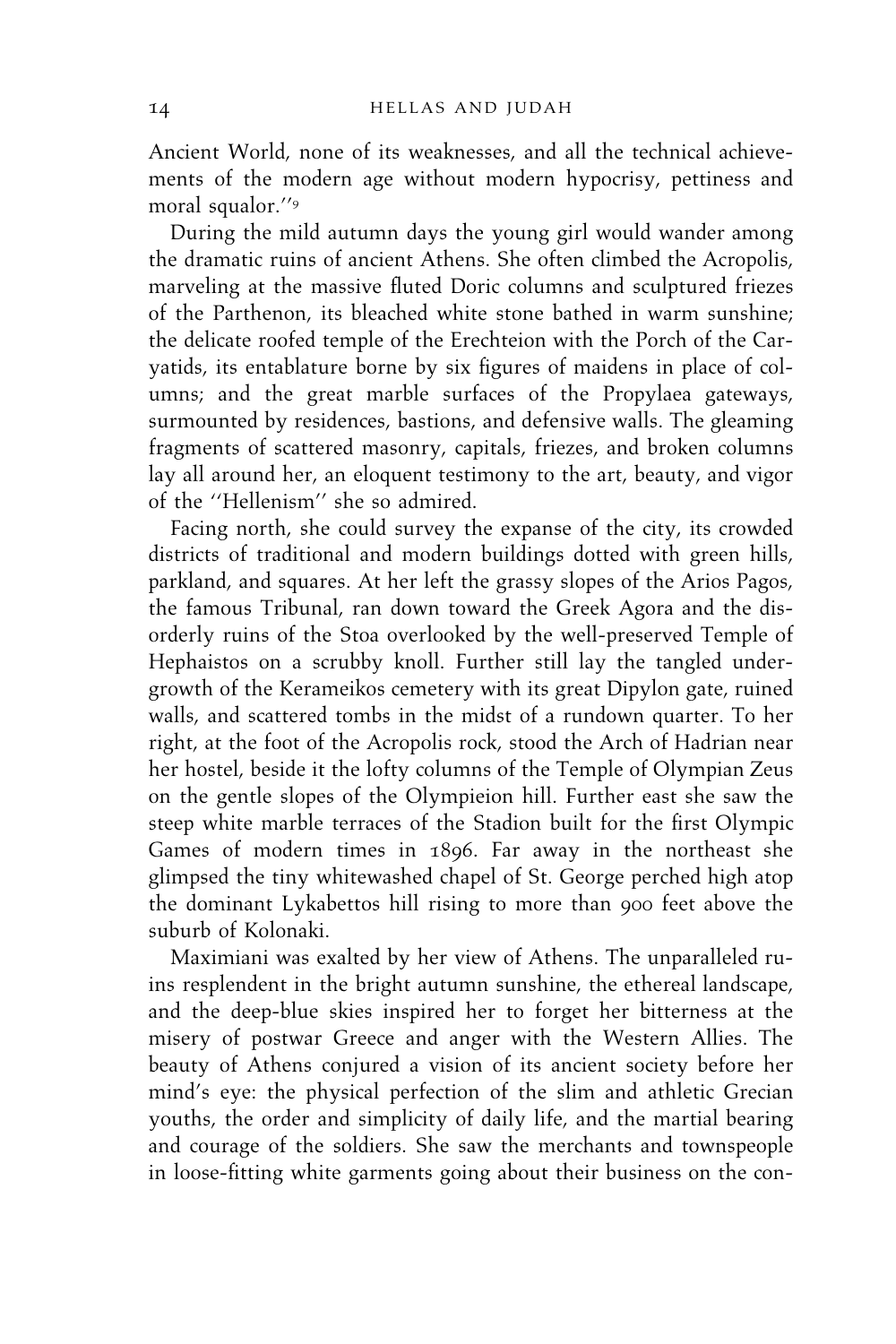courses of the Agora, where philosophers sat conversing on its low stone walls. Everywhere she perceived beauty, order, and light, an image of classical man in harmony with nature, creating admirable buildings and great public spaces. In her opinion, this noble culture of ''Hellenism,'' ''an out and out beautiful world of warriors and artists,'' could be the product only of a pure race. In due course, she would claim that Greece was the oldest Aryan nation in Europe, with its origins in the Nordic Mycenaean invasions of circa 1400 B.C.10

It is noteworthy that Savitri Devi's enthusiasm for Greece also reflected a vital and long-standing German tradition of philohellenism. Once the Bavarian Prince Otto had ascended the Greek throne, a busy traffic in culture and ideas flourished between Bavaria and Greece. Leopold von Klenze (1784–1864), the Bavarian court architect to King Ludwig I, had designed Munich's Ludwigstraße and Siegestor (triumphal arch) on neoclassical lines. He also planned the layout of the restored Greek capital and many other German and Danish architects supplied public buildings for the new Athens after centuries of Ottoman neglect and ruin.11 This German-Greek cultural axis continued a German intellectual tradition dating from the late eighteenth century when Johann Joachim Winckelmann (1717–1768) revived an appreciation of Greek art in German letters.12 Savitri Devi's nascent Germanophilia was awakened in her ancestral country by German idealism made manifest in the very stones of Athens. When she finally visited Munich and saw Klenze's neoclassical Glyptothek and Propylaea (1846– 1862) on the Königsplatz, she interpreted the nineteenth century exchange between Greece and Germany as proof of their common Aryan ancestry.

Years later, she would recall that she spent such a sunlit afternoon upon the Acropolis on 9 November 1923, the fateful day of Hitler's putsch, when he and his followers had attempted a coup against the Bavarian government and staged a march to the Feldherrnhalle in the center of Munich. The police successfully broke up the march, and sixteen martyrs of the early Nazi movement fell beneath a hail of bullets. When details of the incident were published in the world press the following day, there was some discussion over lunch at the ''International Home'' hostel. Maximiani admits that she did not yet connect Hitler with her own dream of a new racial order based on her view of classical Greek antiquity. However, she strongly sympathized with him as an enemy of the Allies on account of his contempt for the Versailles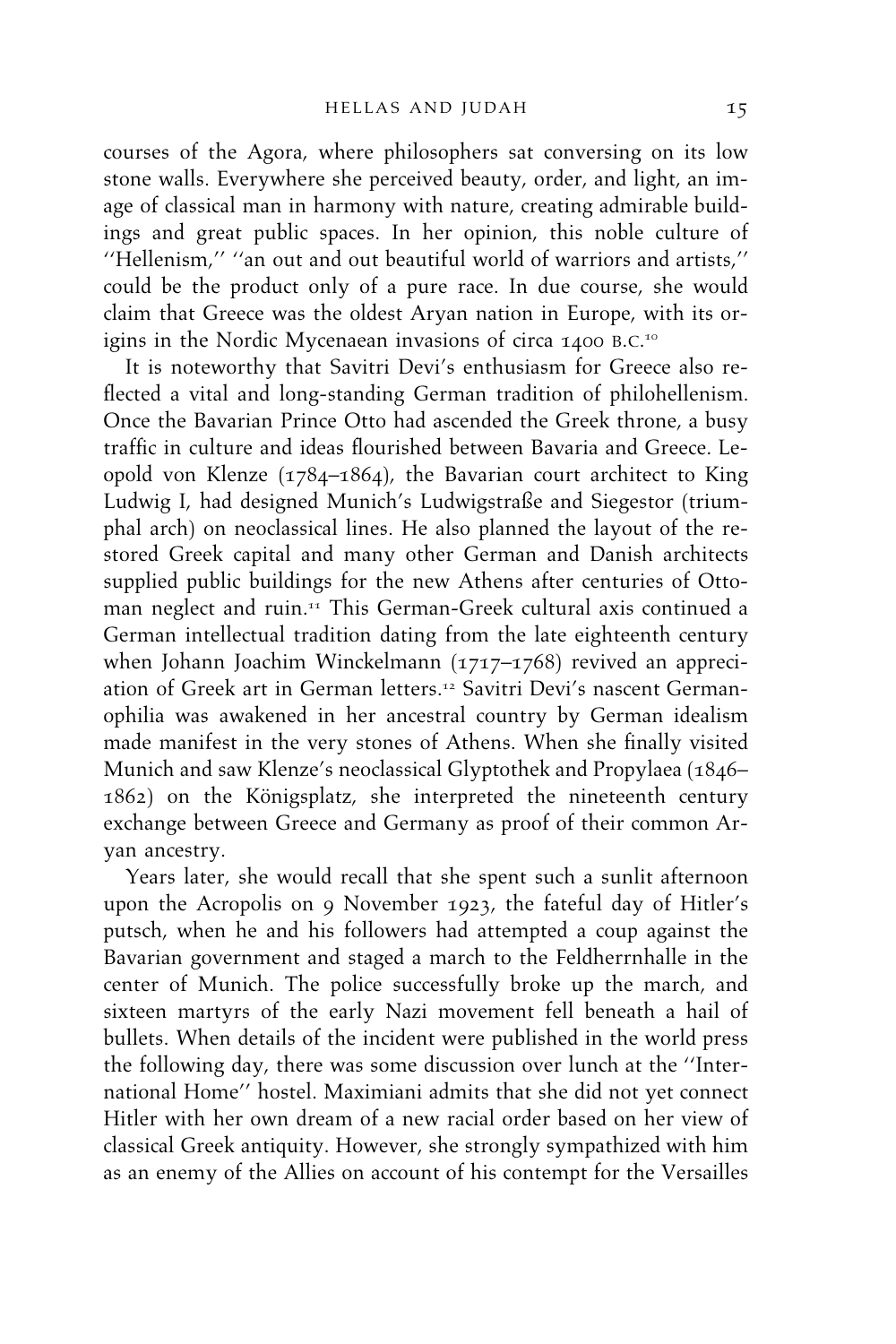Treaty and saw a parallel between his nationalist idea of one state for all Germans and the *Megali Idea* among the Greeks. She engaged in a heated argument in defense of Hitler with the French manageress of the hostel.<sup>13</sup>

In early December she returned to France to commence her undergraduate studies in philosophy at Lyons in January 1924. Her academic courses embraced a wide range of humanities, and she was fortunate in being able to study under several renowned scholars. In June 1924 she passed her first university examination in psychology. After studying logic under Professor Edmond Goblot, she took papers in this subject in February 1925. She passed her third examination in ethics and sociology and submitted an extended essay on the subject of progress in June 1925. In 1926 she passed her finals for the M.A. degree (license-ès-lettres). Her outstanding results throughout her undergraduate studies encouraged her and her parents to consider a scholarly career at a French university. In this case it was necessary to take a higher doctoral degree, for which the candidate was required to submit two theses. The continuation of her studies also combined with a desire to deepen her knowledge of Greece, and she decided to work on a Greek subject for her shorter complementary thesis.

The memories of her first visit to Athens had remained undimmed throughout Maximiani Portas's undergraduate years, and her Greek nationalism continued to burgeon in the mid-1920s. She wrote herself that she ''chose'' Greece on the attainment of her majority in September 1926. Portas finally renounced French citizenship and formally acquired Greek nationality from the Greek consulate in Lyons in early 1928.14 After some preliminary studies in modern Greek history, she chose as the subject of her first thesis the life and thought of the pious educator, reformer, and philosopher Theophilos Kaïres  $(1784-1853).$ <sup>15</sup> This research project happily necessitated her residence in Athens, and she traveled once again to Greece in the early months of 1928. As a postgraduate student, she chiefly frequented the University, the Academy, and the National Library, a fine trio of neoclassical buildings designed by the Hansen brothers of Copenhagen between 1839 and 1891 on Panepistimíou Street between Omonia and Syntagma. Among the rich holdings of the National Library she found an abundance of sources on her subject. She now settled into her new scholarly life at Athens and remained there for almost two years before returning to France in November 1929.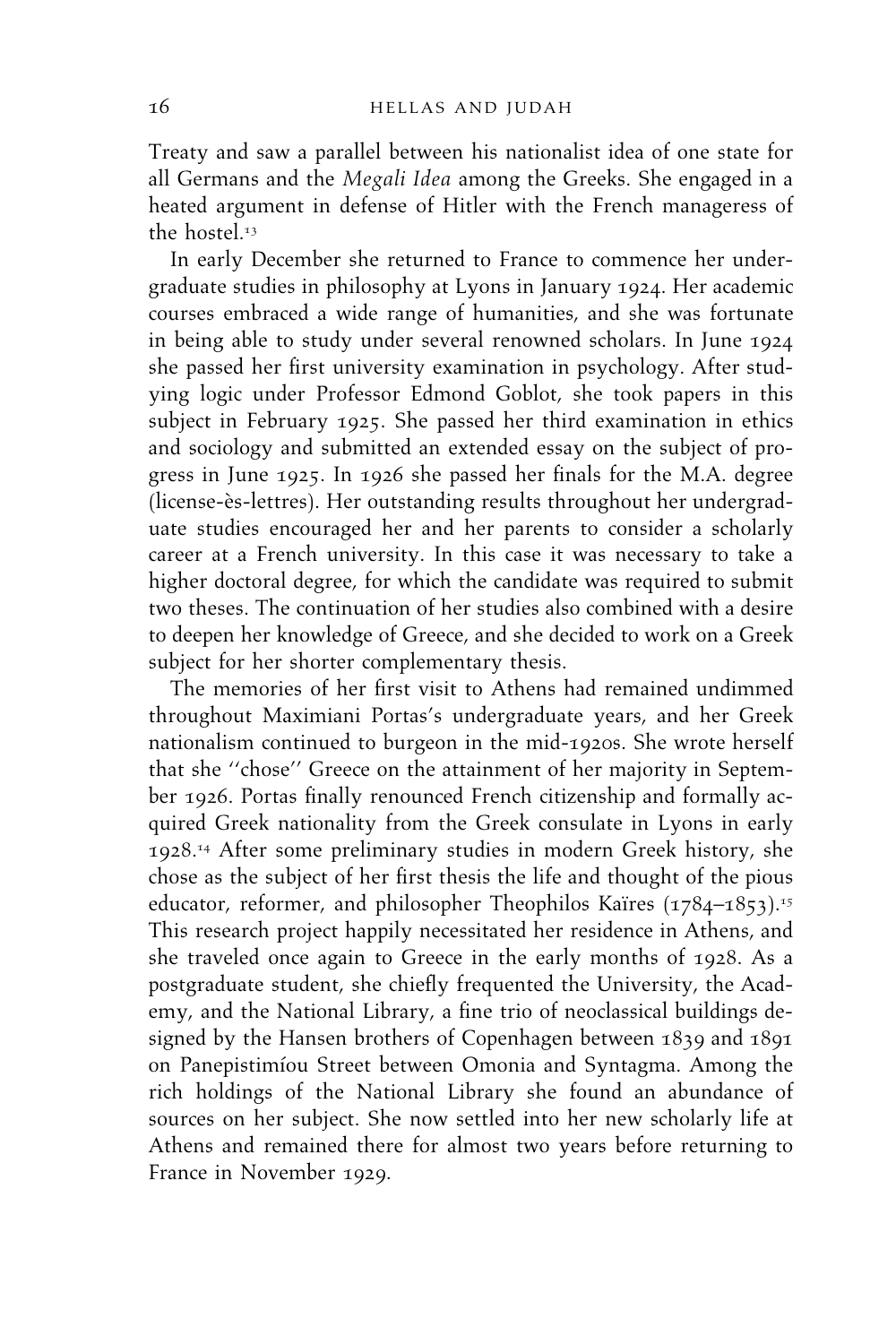Hailed by his admirers as Greece's new Socrates, Theophilos Kaïres was a gifted scholar and teacher whose dedication and tireless efforts on behalf of his countrymen were widely acclaimed but ultimately repaid with controversy, persecution, and excommunication from the Greek Orthodox Church. Born on 19 October 1788 on the island of Andros, he showed early promise in schools on Patmos and Chios and was ordained a deacon at the age of eighteen. He continued his studies at the University of Pisa and in Paris between 1802 and 1810, returning to teach at the Cydonian Academy in Asia Minor. The reputation of this college was greatly enhanced by his activities there from 1812 until 1820. When the Greek War of Independence broke out in 1821, Kaïres fought under Prince Alexander Ypsilantis, receiving serious wounds in the expedition to Olympus. Following his recovery, he became the political representative of Andros and the Cycladic Islands in the National Assembly of the newly liberated country. However, in 1826 he conceived a project to assist the numerous orphans of the war, which became his life's work. After a successful fund-raising campaign among his circle of international acquaintance in Europe, Russia, and Asia Minor, he established an orphan asylum and educational institute on Andros. Kaïres's new foundation swiftly developed into one of the foremost schools of Hellenic education in the embryonic state beset by chaos and factional strife during its first years of independence.

In 1831 Count John Capodistrias, the first president of Greece, who had helped Kaïres with suggestions and funding, was assassinated, and the country lapsed once again into near anarchy. To stabilize the situation, the Allied Powers (Russia, Great Britain, and France) offered the crown of Greece to Prince Otto von Wittelsbach, the son of King Ludwig of Bavaria. In the late 1830s King Otto conferred honors and a senior appointment at the University of Athens upon Kaïres, but he courteously declined both. Immersed in his own educational project on Andros and enjoying widespread national popularity, Kaïres failed to see that such conduct could easily be interpreted by unsympathetic observers as political hostility to the new regime. His charismatic status as a teacher and the success of his school had aroused envy, and his enemies lost no time in exploiting the king's uncertainty regarding his person.

When it was learned that Kaïres was giving courses on the history of mankind and comparative religion and, moreover, his own variety of theology called Theoseveia, charges of unorthodox teaching were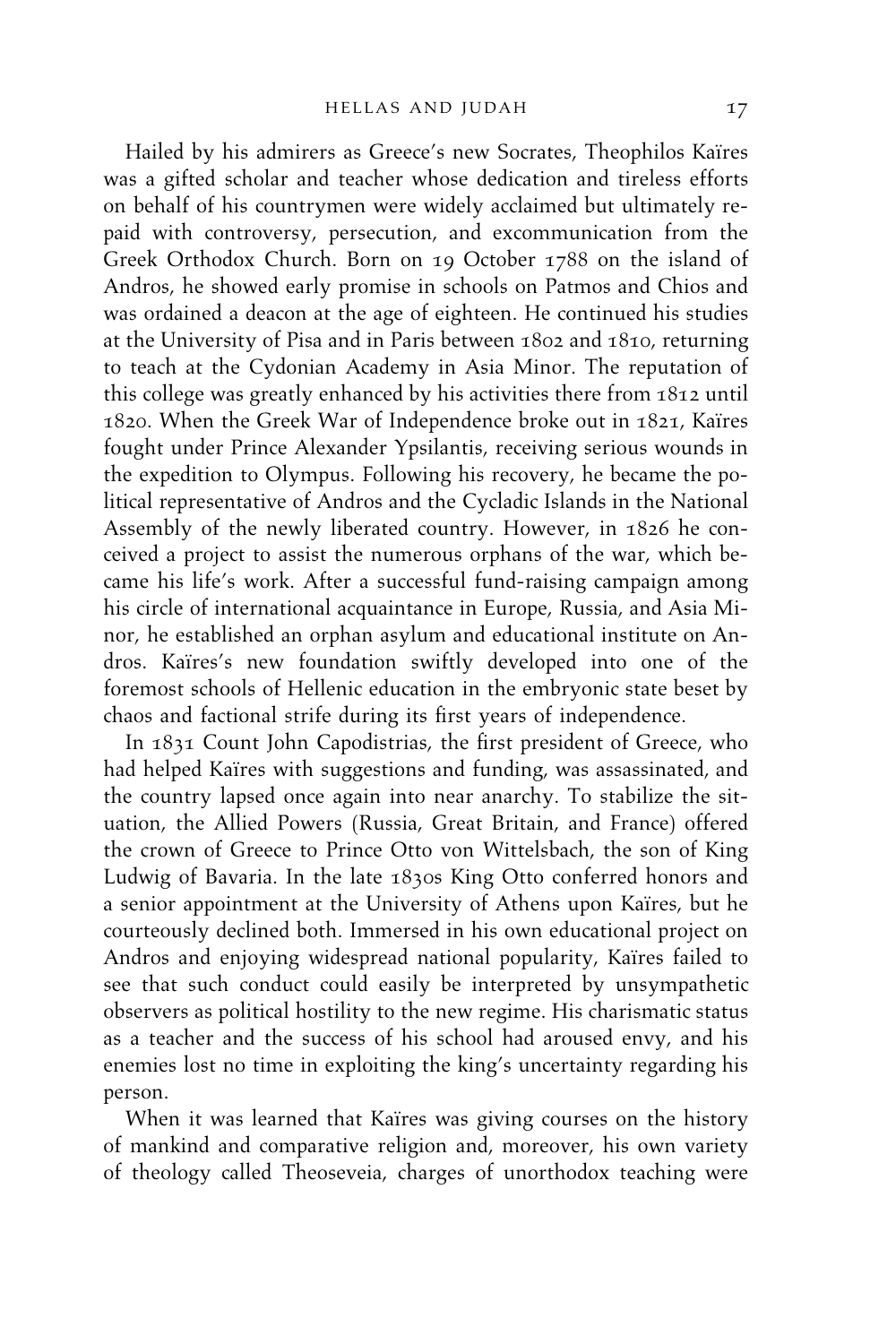soon brought against him by the renowned theologian Constantinos Economous. These charges were groundless because Kaïres had not set himself up as religious teacher but lectured mainly on philosophy and history. However, the political faction opposed to him was quick to incite the clergy against him, and he was arrested in October 1839 and brought before the Holy Synod in Athens. Neither charged nor convicted, he was exiled for a period of reflection to a monastery on the island of Skiathos, where he endured neglect and ill-treatment at the hands of the ignorant monks. He was later detained on the island of Thera and formally excommunicated from the Greek Orthodox Church in November 1841. Finally released in 1842, Kaïres went into exile by way of Constantinople, Malta, Paris, and London, where he was able to meet many old friends and received great encouragement for his advocacy of educational freedom.

When the new constitution of 1844 granted freedom of conscience, Kaïres decided to return to Greece and resume teaching at his orphan asylum in July 1844. He was not to be granted a lengthy respite from persecution. Once his schoolfriend and patron, Minister John Kolletis, had died in 1847, his old enemy Economous unleashed a new wave of religious accusation against him. In December 1852 Kaïres was charged with having instituted a religion contrary to that recognized by the kingdom and with being a proselytizer of unorthodox teachings. His trial took place on the remote island of Syros, where he faced a hostile audience of prejudiced clerics and political opponents who quickly found him guilty and sentenced him to two years' imprisonment, seven years' probation, and a heavy fine. He was immediately confined in a filthy and damp cell. Weakened by a bout of pneumonia earlier in the year, Kaïres soon suffered a nervous collapse, exhaustion, and other complications. He died in prison on 10 January 1853.

During the two years (1928–1929) spent working on her thesis at Athens, Maximiani Portas had ample opportunity to immerse herself in the history and culture of her fatherland, both in the classical age and in the era of independence and nation building that formed the background of her subject. The theological content of her thesis also deepened Maximiani's contact with the Greek Orthodox Church, which she attended regularly in the capital. Despite her mother's Anglicanism, Maximiani had always preferred to worship in the small Greek church at Lyons with her father and other members of the Greek community. She felt a great attraction for the Greek Orthodox Church and Byz-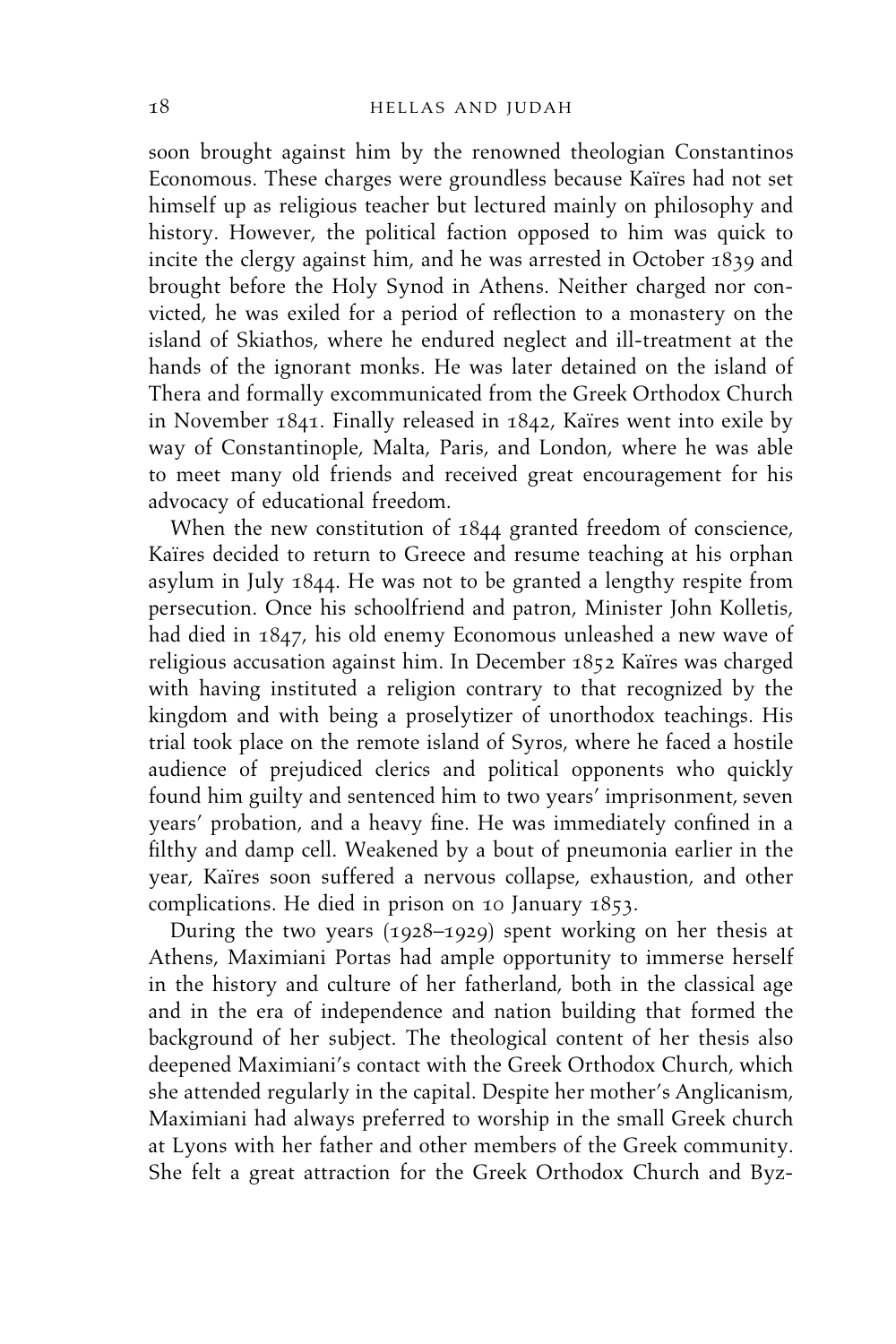antine culture, as expressed in the chanting and hymns of the Greek rite. Above all, she revered the Orthodox Church for its preservation of Greek national identity during the long centuries of Turkish domination. Indeed, much of her feeling for the church owed more to Greek nationalism and her enthusiasm for the neo-Byzantine aspirations of the *Megali Idea* than to Christian piety. Even as a child she had felt ambiguous about Christianity itself; as a student she increasingly questioned the apparent man-centeredness and relegation of nature implicit in Christian teachings. In this skeptical frame of mind she joined a Greek pilgrimage to the Holy Land during Lent 1929. She wanted to see for herself the people and places most intimately associated with the roots of Christianity.

Thanks to a thorough grounding in Scripture knowledge at her Catholic schools in Lyons, Portas knew her Bible well. She was well familiar with the history of Israel with its unfolding sense of election through the Exodus under Moses, the Sinaitic covenant, and the return under Joshua into Canaan. She knew the story of the early monarchy under Saul, David, and Solomon, followed by the division of the kingdom into Israel and Judah, their turbulent histories marked by rebellion, internecine strife, and recurrent relapses from the worship of Yahweh into pagan idolatry until the destruction of Jerusalem and the first Temple by Nebuchadnezzar in 586 B.C. The exile of Israel in Babylon, the return of the Jews to Judaea, and their subsequent history under the Persian, Greek, and Roman world empires were an integral part of her educational background. Her mother's sister was also an avid Bible reader and had encouraged her niece in its study. However, this knowledge had not taught Maximiani to revere the Jews as ''the chosen people.'' On the contrary, her Bible knowledge had instilled in her a repugnance for the Jews, in whose ethical monotheism she identified the original and ultimate enemy of her own pagan, pantheistic tendencies. She utterly rejected the Jewish emphasis on the one and only God, transcendent and wholly apart from nature. Above all, she resented in Judaism a national presumptiveness coupled with universal aspiration: the fact that Yahweh was the God of Israel yet entrusted them with a universal mission for mankind.

Her anti-Semitic prejudice was further strengthened by the political circumstances of modern Palestine. The Zionist movement to create a Jewish state had been gathering force since the latter decades of the nineteenth century, when East European Jews began settling in the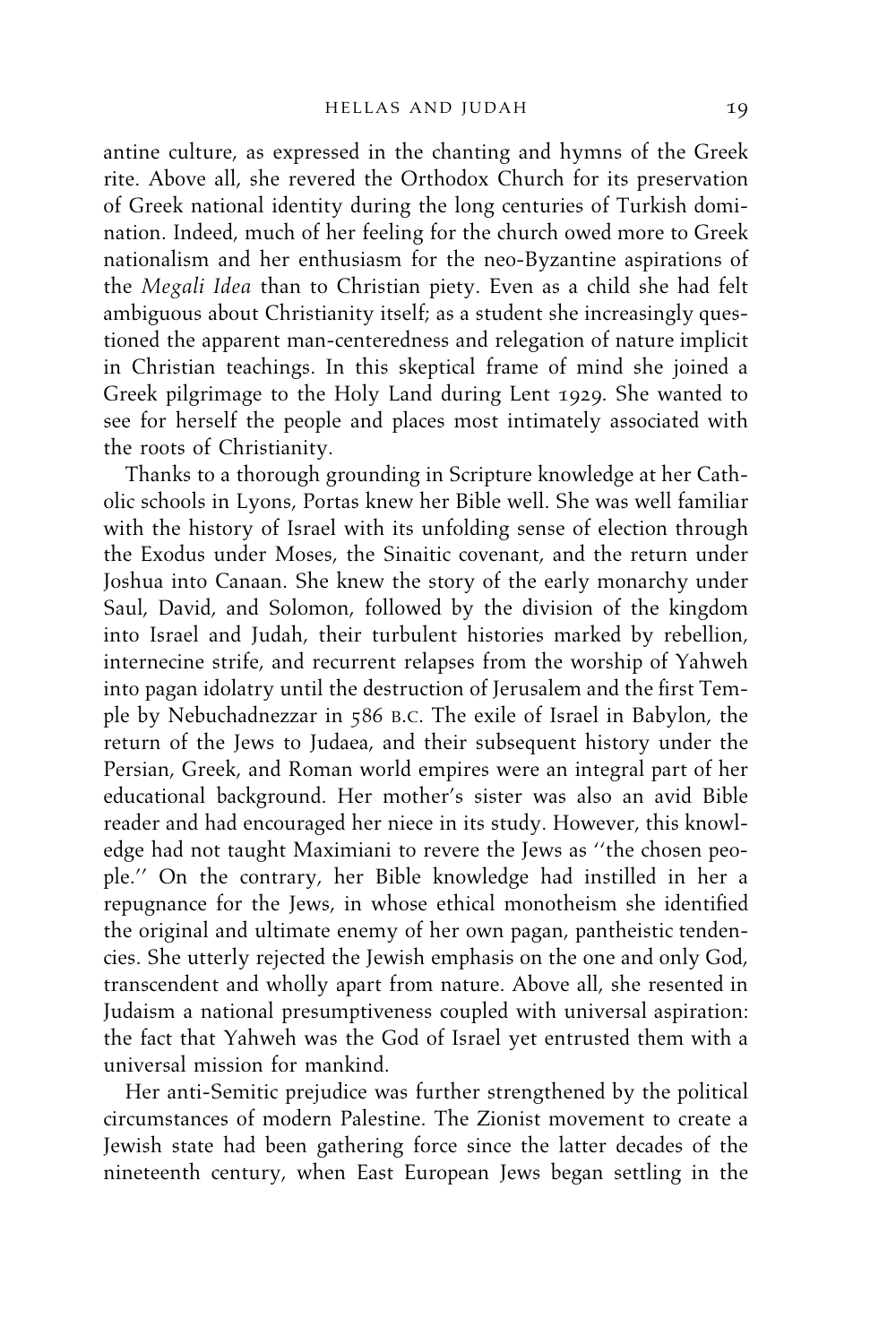country that had been under Turkish rule since the early sixteenth century. In November 1917 as the British army invaded Palestine, the famous Balfour Declaration was issued, promising that the British would facilitate the establishment there of a national home for the Jewish people. In July 1922 the League of Nations had given Britain a mandate to rule Palestine and charged it with a responsibility to secure that objective. However, the British were anxious to retain the goodwill of the Arab majority, which viewed these developments with misgiving and was greatly concerned at the increased level of Jewish immigration during the 1920s. Armed Arab attacks on Jewish settlements had become frequent by the end of the decade. However, the Jews were determined to redeem the earlier promises made and pursued a policy of continuing immigration and property acquisition, combined with shrill demands for more self-determination. Given the messianic background of Zionism, Maximiani Portas was antagonistic toward these trends, which in turn darkened her perception of the Holy Land as a national Jewish prize.

The pilgrimage party sailed from Piræus to Haifa in mid-March and proceeded, in the course of the next forty days leading up to Easter, to visit many of the places associated with the Bible and the life of Jesus. After passing through Bethlehem and Nazareth, the pilgrims made their way to Jerusalem, where they were able to see at first hand the stones that bore witness to more than two thousand years of Jewish history as well as the dramatic events involved in the birth of Christianity. As her fellow pilgrims reverently viewed the City of David and paced the stations of the Cross on the Via Dolorosa leading to the Church of the Holy Sepulchre on the reputed site of the Crucifixion, Portas felt repelled by what she regarded as their servile conduct before these alien shrines, seeing in such behavior a telling symbol of the Jewish-Christian overlordship of Europe. She dismissed the numerous sites of Christian association as a mere accumulation of legend and wryly recalled the story of the original pilgrimage of Helena, the mother of Emperor Constantine, who in A.D. 326 visited Jerusalem, where she found the True Cross and the Holy Sepulchre. Portas contemptuously rejected the subsequent proliferation of ''Holy Places'' as an invention of the credulous Christians who had been coming to Jerusalem ever since.

This Lenten pilgrimage to Palestine in 1929 cannot be underestimated for its influence on Portas's religious outlook. Her hostile con-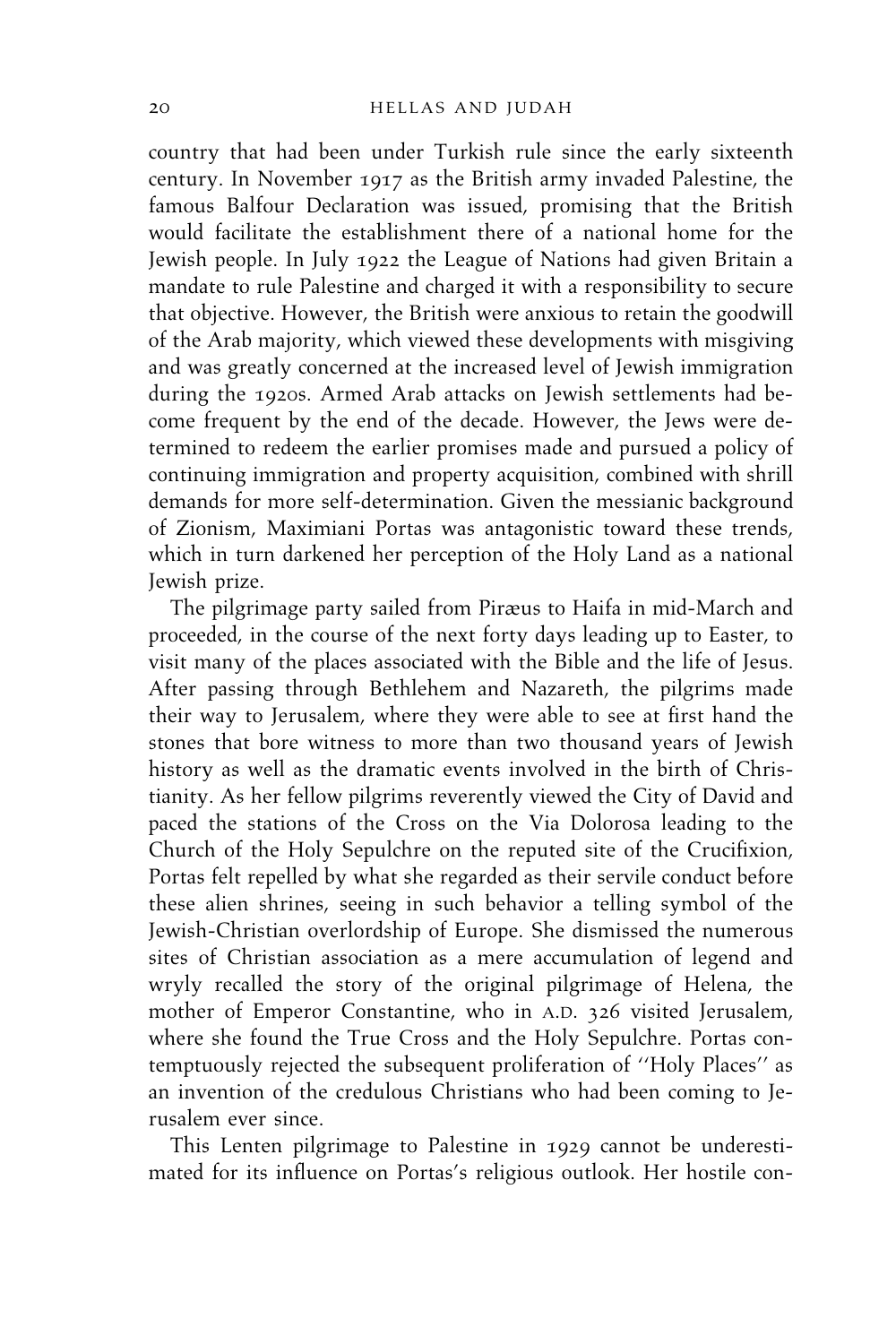frontation with the Judaeo-Christian tradition at its fount and origin marks a crucial point in the development of her anti-Judaism, anti-Christianity, and general predisposition away from man-centered monotheism toward a nature-centered pantheism. At the same time, her encounter with large numbers of Jews in their national community transformed her political anti-Semitism into a lifelong article of faith. As Portas wandered in the Jewish quarter of the Old City, she felt overwhelmed and repelled by the exotic nature of the Jews, their attire, their customs, observances, and festivals. The strange dark men in broad-brimmed hats and long black coats hastening to prayers at the Wailing Wall; the apparent paradox of a national or tribal God claiming universal significance; and the ubiquitous references to the immemorial history of Israel and the fulfilment of Scripture all filled her with utter disbelief that the Jews were indeed ''the chosen people,'' as her English aunt had so often insisted during her childhood. Against the background of her fierce Hellenistic nationalism and budding paganism, Portas heartily resented the central importance of this Jewish history in European thought and belief.

By her later account, she recalled the extraordinary paradox that she should have been reminded of Adolf Hitler's vehement nationalism and anti-Semitism at the heart of Jewry in Palestine. Suddenly, she related, it occurred to her that Hitler's campaign against Jewish influence in Germany was not just a German affair but an issue of international significance. She reflected that all the formerly pagan nations of Europe must throw off their superimposed Judaeo-Christian heritage and make renewed contact with their old ethnic religions. For the first time she realized that she was a National Socialist herself, indeed that she had always been a National Socialist. Henceforth her admiration for Hitler was complete. Although she now entertained thoughts of settling in Germany and joining the Nazi movement, she reflected that her French birth and recent adoption of Greek nationality might arouse suspicion there. She resolved instead to realize her newfound political philosophy closer to home by reviving Greek nationalism and paganism.

Returning to Athens after Easter, she attempted to develop a coherent alternative belief based on the gods of ancient Greece. Her background studies in antiquity and ancient history had furnished her with much material for a pagan-national conception of religion that would focus on a race other than the Jews. At this stage, she still identified this race as the Hellenes, the people of Alexander the Great. On the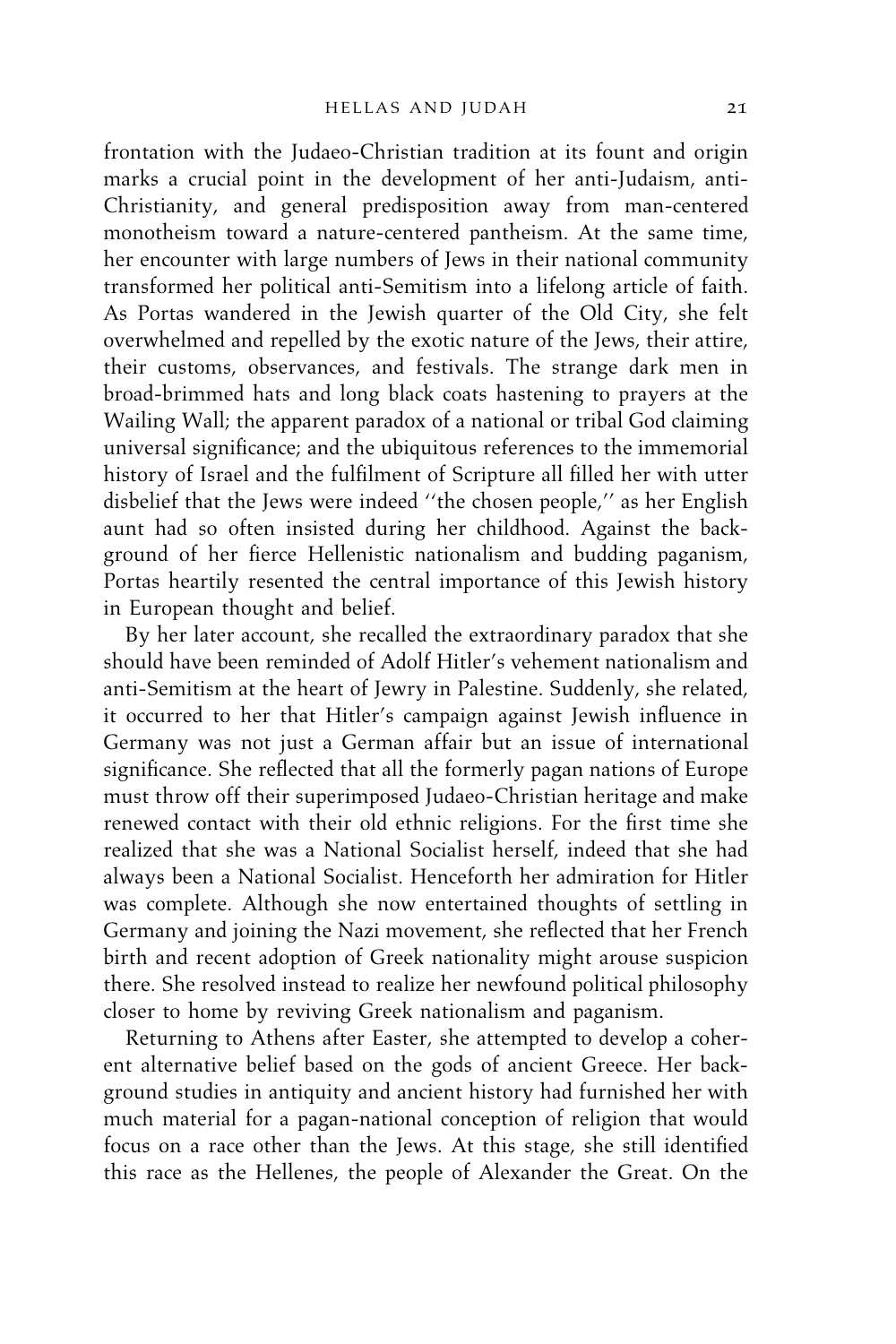basis of its racial and military superiority such a people should enjoy a wide sphere of influence and regional hegemony. Many of her ideas were still obviously bound up with the irredentism of the *Megali Idea*. However, she soon discovered that her pagan ideas evoked little response among the Greeks, who remained intensely loyal to their Christianity and its Byzantine associations. She therefore spent the latter half of 1929 completing her thesis, which was appropriately prefaced with a memorial to Iôn Dragoumis, the thinker and Hellenic patriot in Macedonia who had been assassinated in Athens in 1920. During the late summer she traveled all around the Peloponnese alone on foot and on horseback. The ancient sites of Arcadia, the ruins of Sparta, and the rugged beauty of the peninsula deepened her love of the country and its proud past. The thesis on Kaïres was completed as a draft in the autumn and she returned to Lyons in November 1929.16

Portas now began work on her main doctoral thesis on a purely philosophical topic. The subject was the nature of simplicity in mathematics and natural science and had been suggested by her teacher in logic, Edmond Goblot. However, in order to write upon the philosophy of science, she realized that she would have to study science and accordingly began courses in the science faculty at Lyons University. This polymathic endeavor is all the more remarkable for its swift and successful conclusion. She took the university examinations in physical chemistry and mineralogy in July 1930, followed by papers in general chemistry in November 1930 and in biological chemistry in July 1931. She received her M.Sc. (license-ès-science) in 1931, whereupon she sat down to write her doctoral thesis. Professor Goblot had died in the meantime, and her new supervisor was Professor Étienne Souriau at the Sorbonne, who advised her to confine her subject to mathematical simplicity after all. She completed her five-hundred-page thesis *La simplicité mathématique*, including a discussion of the contemporary Sorbonne philosopher Léon Brunschvicq, by the end of 1931. These studies in mathematics and philosophy drew upon the work of George Boole, Gottlob Frege, and Bertrand Russell in symbolic logic, Henri Poincaré in topology and geometry, and Alfred North Whitehead in the philosophy of science. While remote from her interests in religion and history, this thesis has some bearing on her philosophical development toward a deistic cosmology of energy in nature. Meanwhile she had visited Athens once again in the early autumn of 1931 to revise her Kaïres thesis.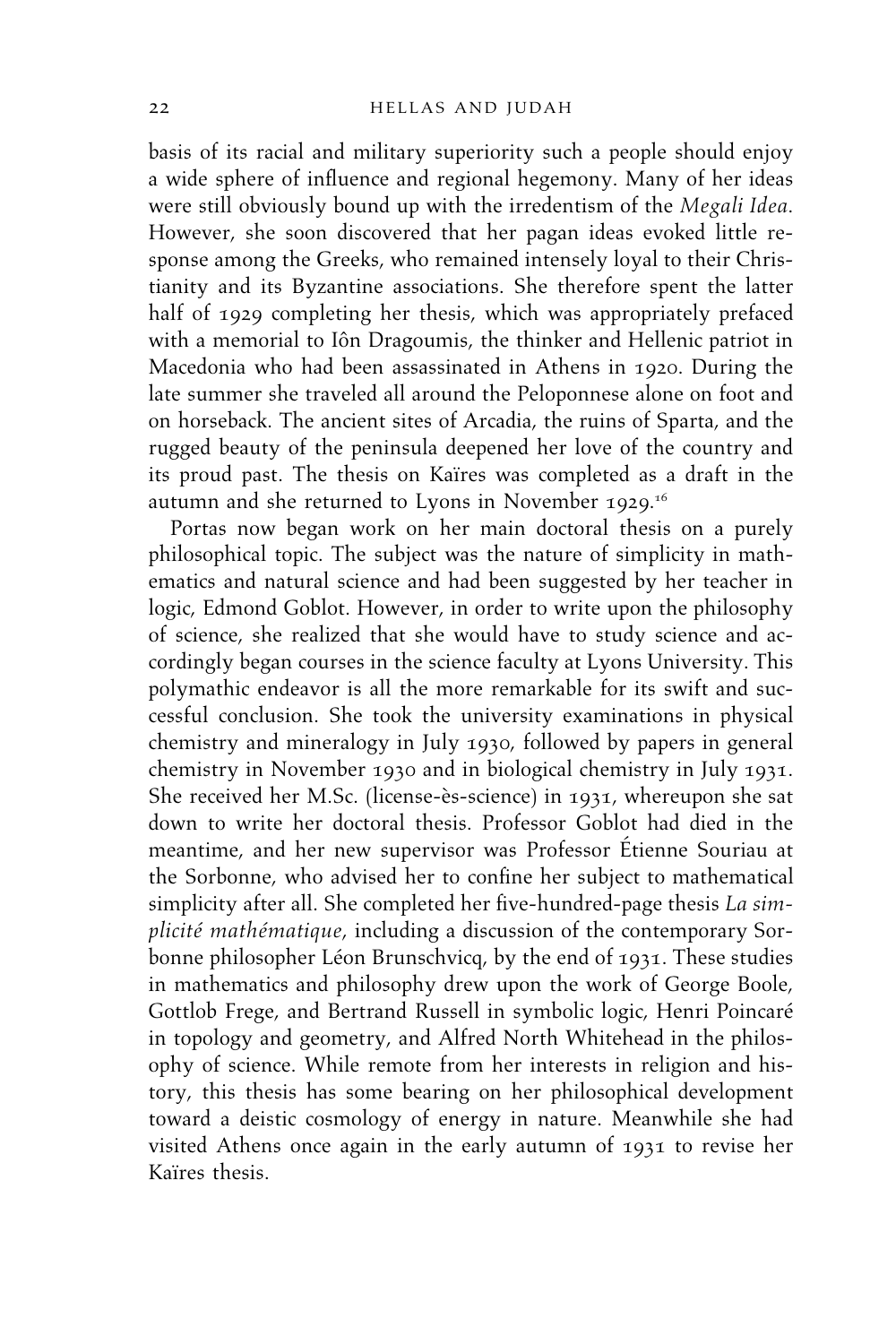Her aversion to the Jews and the Judaic origins of Christianity still remained a strong motive in her search for a pagan religion. Following her visit to Palestine in 1929, she had taken increasing note of the rise of the National Socialist movement in neighboring Germany. Occasional reports of Hitler's speeches had appeared in the French press since the mid-1920s, and she could not but be impressed by the central importance of anti-Semitism in his political view of the world. Having earlier regarded Hitler first and foremost as a German nationalist politician committed to revising the restrictive conditions of the Versailles Treaty, her view of him altered after reading a German edition of *Mein Kampf*. Here Hitler summarized his views on the race and the nation in terms of a Manichaean dualism between the Aryans and the Jews. Behind Hitler's commonplace eulogy of the Aryans lay more than a century of racial speculation in Europe. Portas decided to find out all she could about the Aryans and their pagan polytheistic religions. But who were the Aryans and where were they to be found in the modern world?

Given her prolonged periods of study in Athens, it would be surprising if Portas had not been influenced by the memory of the famous German archaeologist Heinrich Schliemann (1822–1890), the discoverer of Troy and Mycenaean culture. In the course of his pioneering excavations at Hissarlik in  $1871-1875$ , he had uncovered the greatest treasure trove of gold, silver, and bronze objects ever found. His discoveries confirming the site of Troy, the Trojan War, and the events of Homeric poetry made a deep and lasting impression on the European mind. After his success Schliemann and his young beautiful Greek wife Sophia settled at Athens in a palatial mansion called the Ilíou Mélathron (Palace of Ilion) built by Ernst Ziller in 1878–1879 at 12 Panepstimiou Street. Here they became the center of Athenian society, hosting lavish banquets at which Sophia presided wearing Mycenaean gold and the diadem that had once belonged to Helen of Troy. In due course much of Schliemann's Mycenaean treasure found a home in the National Archaelological Museum in Athens, and he donated much of the Trojan hoard to the German National Museum in Berlin.

At the Hissarlik site of Troy, Schliemann had also found hundreds of objects ranging from pottery fragments and terra-cotta whorls to ornaments bearing the sign of the swastika. He immediately recognized this symbol from similar signs on pots found near Königswalde on the River Oder in Germany and speculated that the swastika was a ''sig-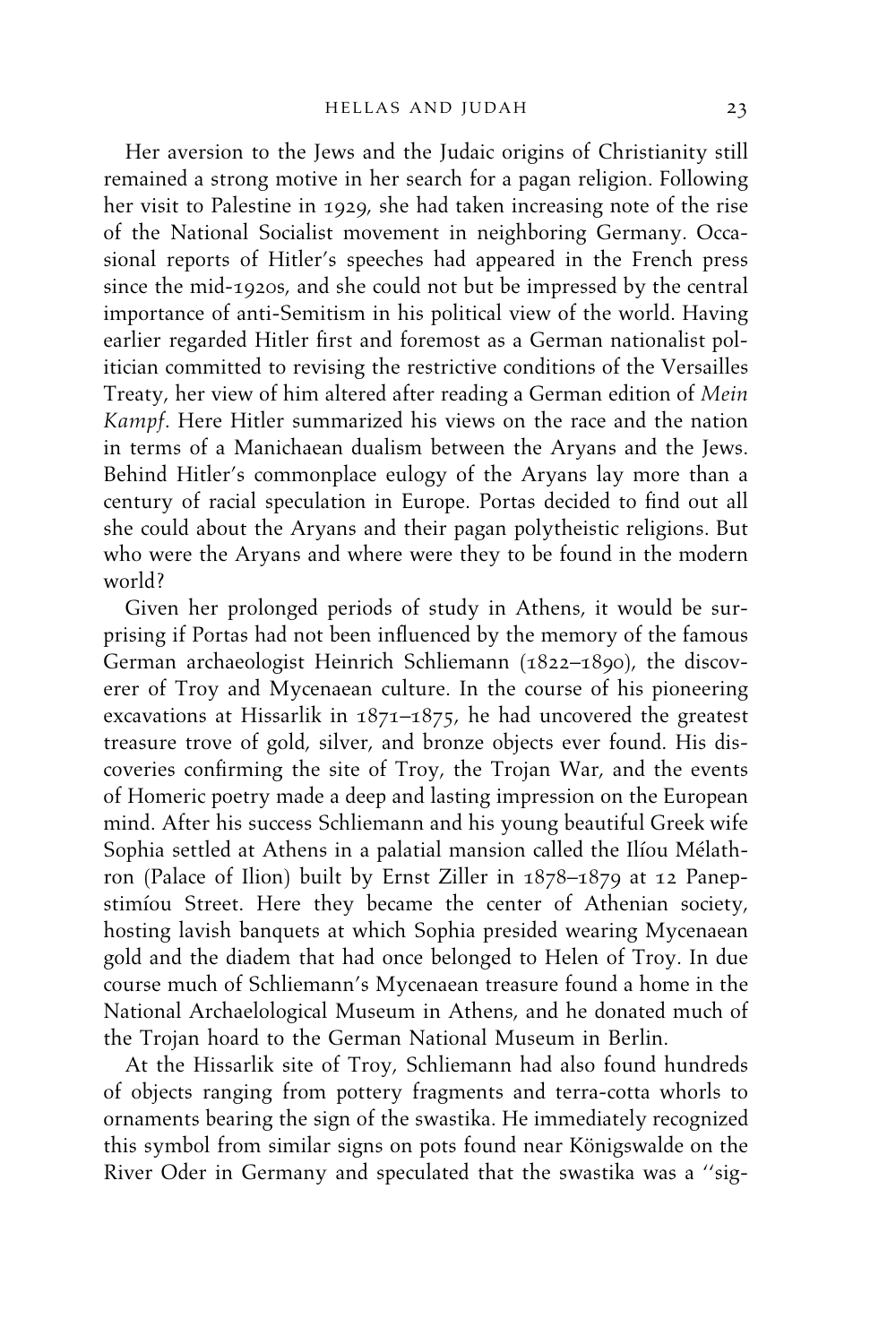nificant religious symbol of our remote ancestors,'' which linked the ancient Teutons, the Homeric Greeks, and Vedic India.<sup>17</sup> The extraordinary publicity surrounding Schliemann's finds at Troy guaranteed a wide European audience for his speculations about an ancient Aryan symbol bridging the mythological and religious traditions of East and West. His book *Troja* (1884) contained a dissertation identifying the Trojans as Thrakians, who were in turn regarded as Teutons. Thanks to Schliemann's extensive scholarly contacts in Germany, England, and France the swastika was swiftly launched as the Aryan symbol in the European mind. Michael Zmigrodzki, a Polish librarian, addressed major international congresses of anthropologists and archaeologists on the subject of the Aryan swastika in 1889, attended by Schliemann, his anti-Semitic collaborator Emile Burnouf, and Professor Ludvig Müller of Copenhagen, who claimed that the swastika was the emblem of the supreme Aryan god.<sup>18</sup> So great was Schliemann's fascination with this symbol that he adorned the external walls of his great house in Athens with a continuous border of decorative swastikas.

Almost every day during her student years in Athens Portas had walked past these swastikas on Heinrich Schliemann's Palace of Ilion (since 1927 the Supreme Court of the Appeal) in Panepistimiou Street, the thoroughfare that ran across the frontage of the University, the Academy, and the National Library. Given her profound interest in Greek antiquities, she was most likely familiar with Schliemann's reputation and work, as well as his speculations on the links between the Homeric myths and the Vedas of India in a common Aryan tradition. It is indeed tempting to speculate that Schliemann's Aryan swastikas were an important motivating factor, specifically present in Athens, that led her to think about the Aryan tradition in India. What is certain, in any case, is that Portas's pursuit of the Aryan myth in late 1931 led her beyond Greece and Europe to the cradle of the Indo-European race in Vedic India.

Following the recent death of her father in February 1932, Portas inherited a legacy that enabled her to visit India. She was now convinced that she could rediscover a living Aryan world only in contemporary India. In 1926 the renowned European Indologist Sir Charles Eliot had written: ''Hinduism has not been made, but has grown. It is a jungle, not a building. It is a living example of a great national paganism such as might have existed in Europe if Christianity had not become the state religion of the Roman Empire, if there had remained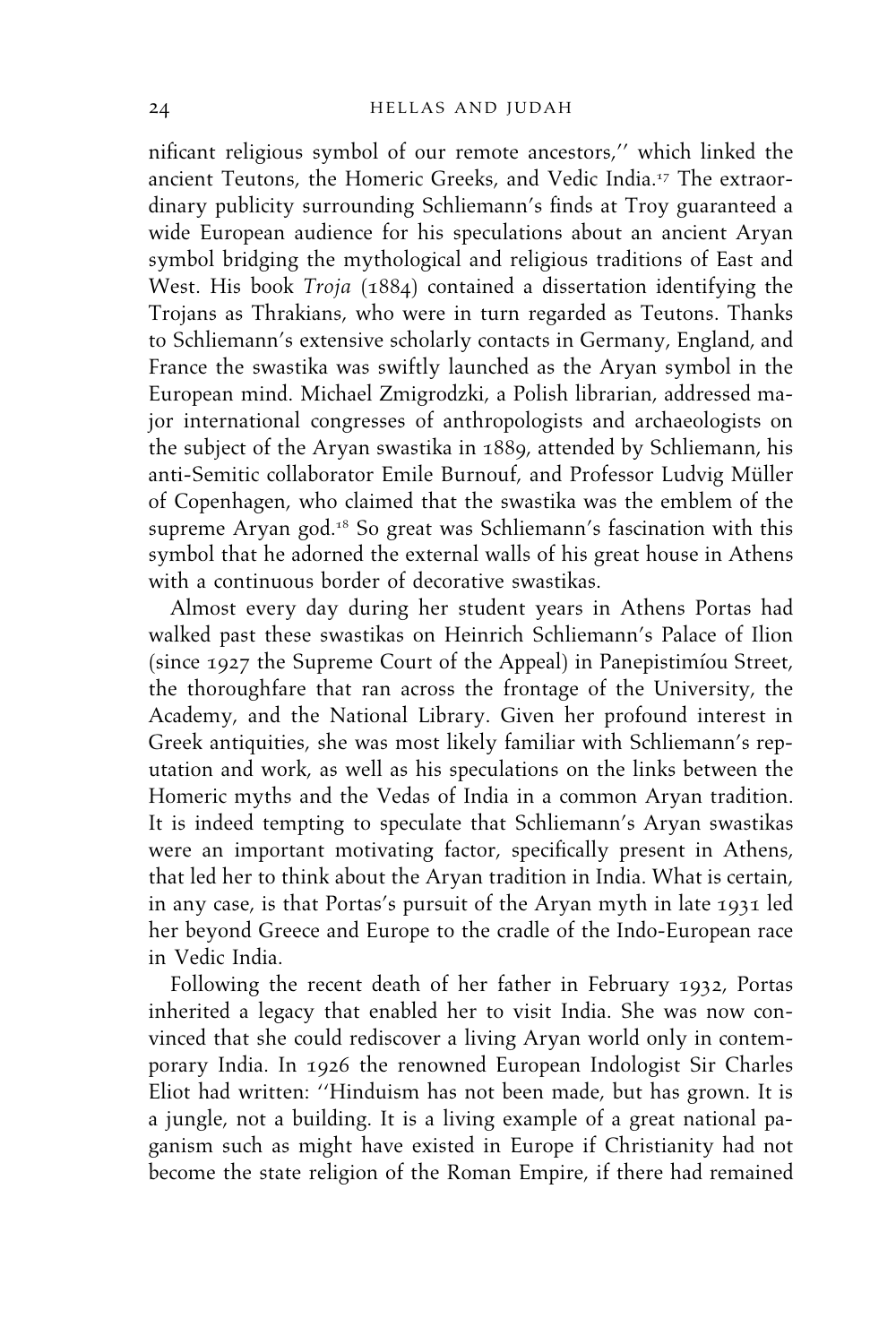an incongruous jumble of old local superstitions, Greek philosophy, and oriental cults such as the worship of Sarapis or Mithras.''19 Her journey to the East was inspired by an interest in the Hindu caste system and a desire to learn more about eugenics. Above all, she hoped to find in the religious rites, customs, and beliefs of India something of a living equivalent to the old Aryan cults of Europe—both of ancient Greece and of the Teutonic North—which she believed Christianity had abolished and obscured as a result of the state edict of Emperor Constantine.20 Her subsequent experience of Brahminical India during the 1930s laid the basis of her Aryan racial philosophy.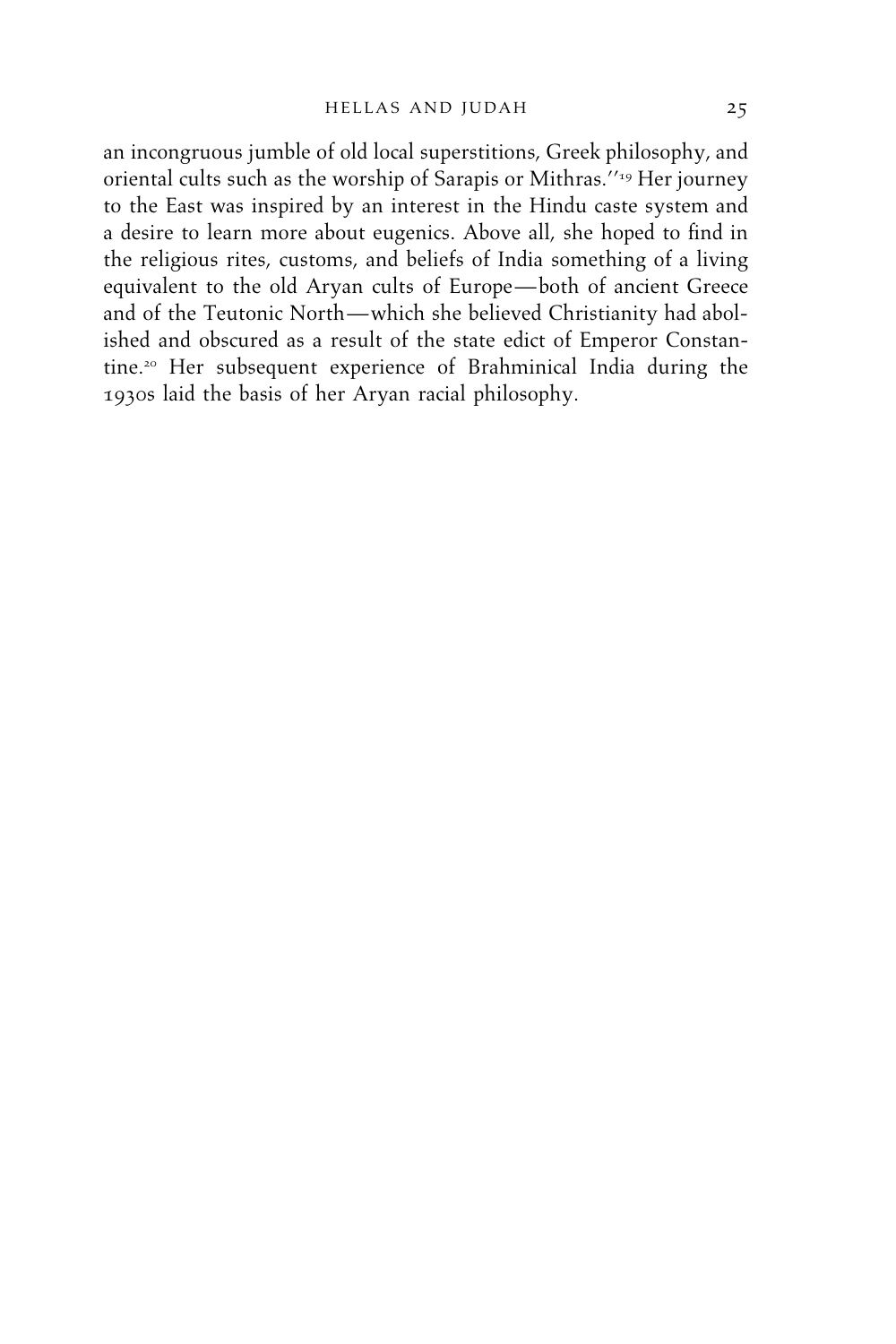# ARYAVARTA

Leaving aside Schliemann's Aryan swastikas, Maximiani Portas had long been attracted to the Orient by the poet Leconte de Lisle. Even in her early teens she had been thrilled by his evocation of the deified Aryan hero of India and the pride of the privileged godlike race:

''Rama, son of Dasharatha, whom the Brahmins honour, Thou whose blood is pure, thou whose body is white,'' Said Lakshmana, ''hail, O resplendent subduer Of all the profane races!"<sup>1</sup>

Years later she would write that the music of these verses was destined, one day, after the failure of her great dreams in Greece, to drive her to the caste-ridden land as to the immemorial stronghold of natural order and hierarchy. While her delight in the icy idylls and scornful perfectionism of Leconte de Lisle go some way toward explaining her interest in Vedic India, the complex of factors that led her to search for the Aryan heritage in South Asia is deeply rooted in European myths of racial origin deriving from the Romantic period.

As if taking her cue from Sir Charles Eliot's image of India as an undisturbed pre-Christian pagan culture in the remote tropics, she claimed that she went to India ''to seek gods and rites akin to those of ancient Greece, of ancient Rome, of ancient Britain and ancient Germany, that people of our race carried there, with the cult of the Sun, six thousand years ago, and to which living millions of all races still cling; and to witness, in the brahmanical élite of to-day, a striking instance of the miracle that racial segregation can work, and the tri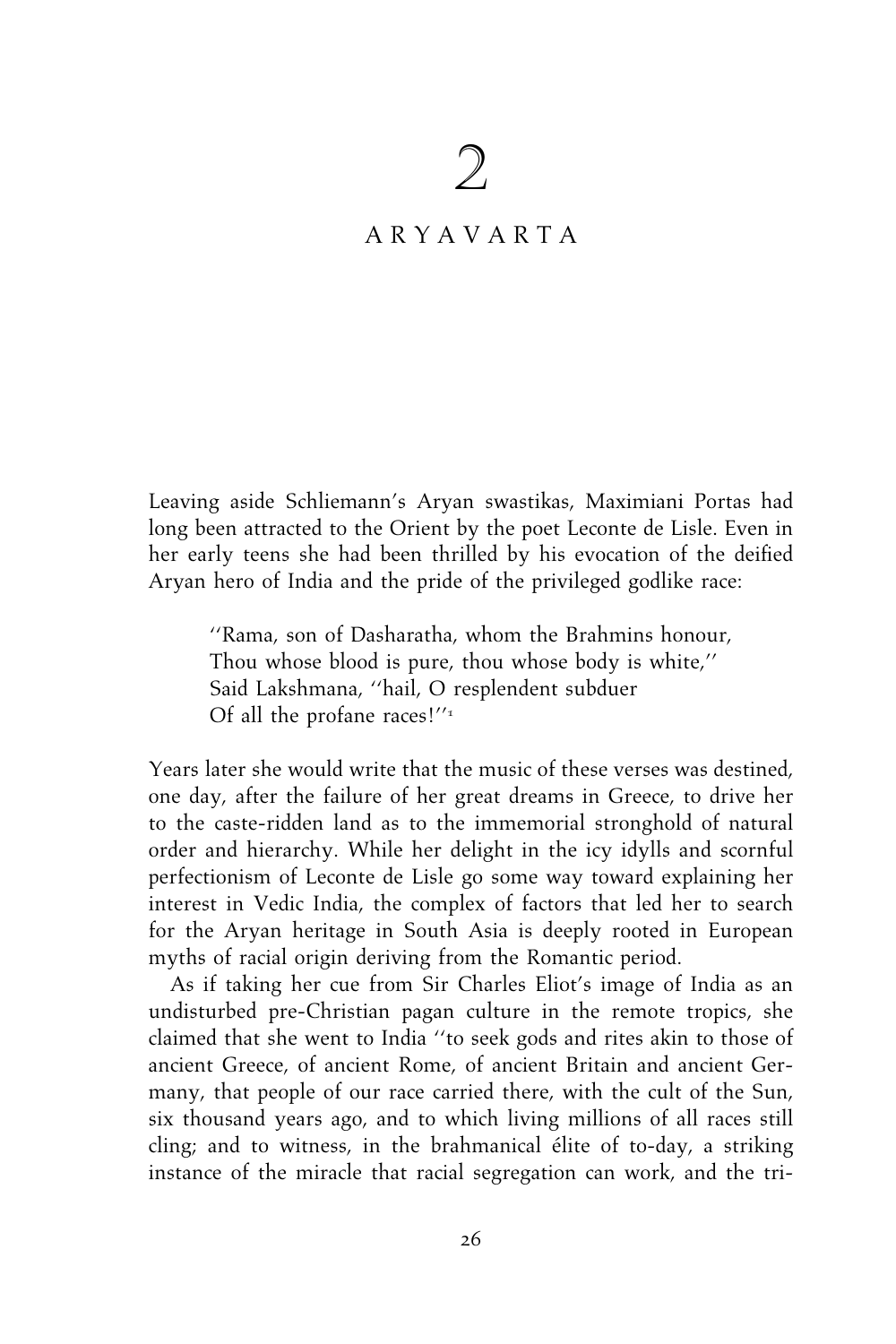umph of an Aryan minority throughout the ages."<sup>2</sup> But her vision of Aryavarta, the traditional name of Aryan territory in India, was also strongly colored by her newfound enthusiasm for Hitler and German National Socialism. She went to India, she added, to see at first hand a civilization founded upon the idea of natural racial hierarchy. She imagined that Indian society could show how the world would appear around A.D. 8000 once the New Order of Nazism had prevailed for six thousand years.3

Now, in the early spring of 1932, Portas had her boat ticket for the land of her racial dreams. She was twenty-seven years old, had completed two degrees in the humanities and natural science, and written two substantial theses for her doctorate. She had traveled from France to Greece already several times, but now she was on the threshold of a new experience— the exotic world of Asia. In Lyons she bade her mother and college friends farewell and took a train down to Marseilles. The passenger liner was already waiting at the docks, and she embarked among a noisy throng of colonial administrators and their families, merchants, and missionaries bound for India and Southeast Asia. The long sea voyage took her across the Mediterranean and through the Suez Canal, down the Red Sea and across the Arabian Gulf, and she disembarked at Colombo in Ceylon. From the port she proceeded to Kandy, where she made offerings to Buddha in a temple and felt the distinctive allure of Oriental religion amid the incessant beat of drums. After a fortnight in Ceylon (Sri Lanka), she crossed the water from Talaimannar to Rameswaram over the sandbank shoals of Rama's Bridge between Ceylon and southern India.

Her arrival on the sacred island of Rameswaram in May 1932 coincided with the great spring festival celebrating the exploits of Rama described in the famous Hindu epic *Ramayana*, already familiar to her from the poetry of Leconte de Lisle. The main theme of the epic was the story of Prince Rama, the son of King Dasaratha of Ayodhya by Queen Kausalya. The second queen, Kaikeyi, wanted to secure the throne for her son Bharata, and Rama was driven into exile. Rama, his beloved wife Sita, and his half-brother Lakshmana share many adventures abroad, in the course of which Sita is abducted by Ravana, the demon king of Lanka (Ceylon). Rama and Lakshmana then mount a campaign against Ravana with the assistance of Hanuman, the king of the monkeys. After crossing the shallows of Rama's Bridge to Ceylon, the trio defeat Ravana's forces in battle and rescue Sita. The story ends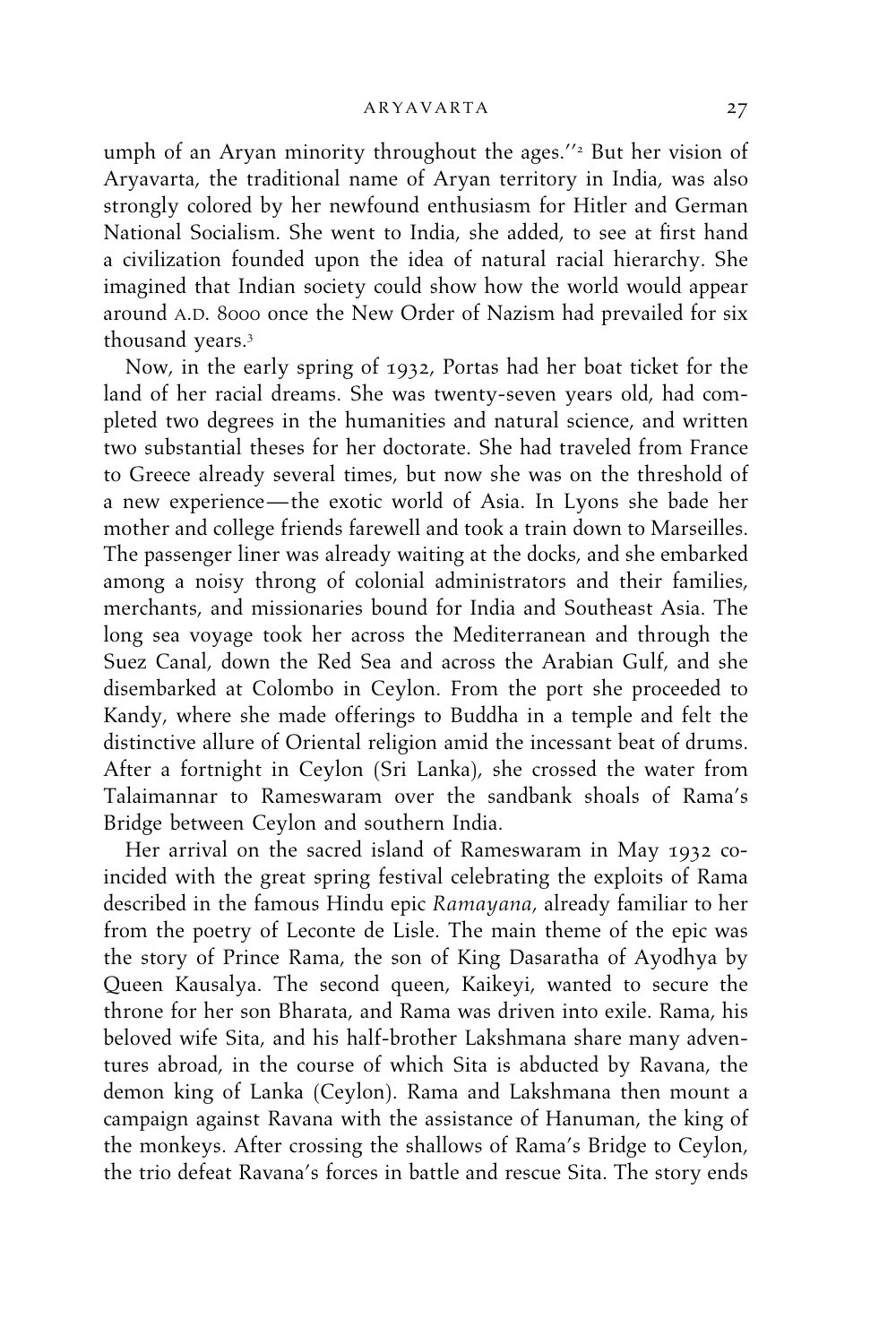happily with Rama and Bharata sharing the kingdom. The epic is generally held to be based on the kingdom of Kosala and its capital Ayodhya in the seventh century B.C. The campaign against Ravana reflects the contemporary penetration of the Aryan tribes into the Dravidian stronghold of South India and their victory over the darker races. The heroic legend was edited by Brahmins into a book of devotion that is so well known among Hindus that its hundreds of incidents form a repertoire of favorite folktales.

The rich and colorful spectacle of the Rameswaram spring festival offered Maximiani Portas her first encounter with the living world of Hindu myth and Aryan legend. In the tropical evening darkness she watched the pageant unfold before her eyes. Seven elephants with purple draperies hanging down from their backs were ridden by beautiful, dark young men who resembled bronze statues by the light of flaming torches. The elephants then began to follow the chariot of Rama and Sita as the procession circled the sacred tank. The spectators threw jasmine and other flowers into the passing chariot as a token of love and respect for Rama and his faithful consort. Surrounded on all sides by the rapt and enthusiastic crowds, chiefly Dravidians and Tamils of South India, Portas reflected on the devotion that these dark-skinned Indian races still showed toward the northern Aryan invaders of old, symbolized by the fair-skinned couple in their chariot. It gave her great encouragement to see dark people honoring the white people, even worshiping them as gods, thousands of years after the conquest. The Rameswaram ceremony appeared to Portas an allegory of Nazi dreams of Aryan world dominion.

Through her passage to India in search of the Aryan heritage Portas retraced the intellectual journey of many European philosophers and philologists who had begun to seek the origins of mankind in India from the mid-eighteenth century onward. During the Middle Ages and the Renaissance, European scholars had generally accepted the biblical account in the Book of Genesis that traced the descent of all the races initially from Adam and Eve in the Garden of Eden and then from Noah and his sons, Shem, Ham, and Japhet. Their descendants were typically identified as the Semites (Jews and Arabs), the Hamites (Egyptians and other inhabitants of North Africa), and the remaining human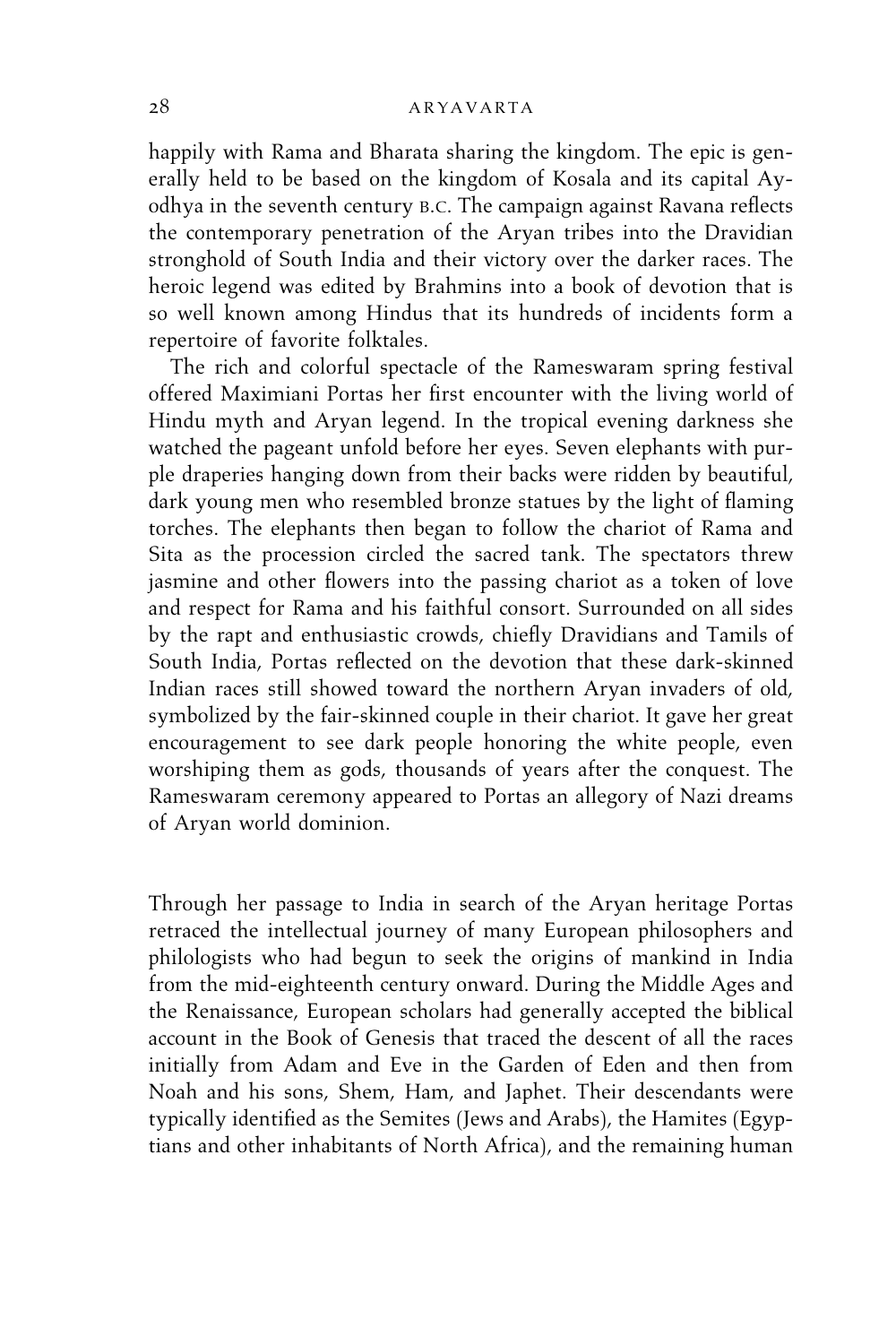race including the Europeans was reckoned to be Japhetites. However, the discovery of the Americas and many previously unknown aboriginal peoples placed an increasing strain upon this biblical explanation. During the Enlightenment the *philosophes* expressed the anticlerical and antibiblical mood of a rational age by dissenting from the old Hebraic account of human origins in favor of a more exotic yet universal source. The location of this source in India provided a background to this quest for a new Adam. The subsequent development of this postbiblical anthropogeny gave rise in the nineteenth and twentieth centuries to the Aryan myth, which exercised a powerful and fatal influence on Nazi racial doctrine.

Both Voltaire and Kant, to take two leading figures of the Enlightenment, declared India the source of all arts and civilization. In a letter of 1775 Voltaire stated that he regarded the ''dynasty of the Brahmins'' as the nation that had taught the rest of the world: ''I am convinced that everything has come down to us from the banks of the Ganges.'' Such ideas appealed to Kant, who suggested that mankind together with all science must have originated on the roof of the world in Tibet. The culture of the Indians, he asserted, came from Tibet, just as all European arts came from India. However, it was Johann Gottfried Herder (1744–1803), the court preacher at Goethe's Weimar and the pioneer of Romantic nationalism, who was most influential in introducing this Indophilia into the German-speaking world. Loyal to his Lutheran calling, he regarded the Bible as the most accurate copy of some ''natural revelation'' associated with the Indian birthplace of mankind. Full of admiration for India, he praised the Brahmin priests for educating their people to a degree of virtue and learning far beyond European standards.

In his major work *Ideen zur Philosophie der Geschichte der Menschheit* (Outlines of a philosophy of the history of mankind) (1784–1791), Herder strongly opposed the Noachian or Jewish genealogy:

The pains that have been taken, to make of all the people of the Earth, according to this genealogy, descendants of the hebrews, and halfbrothers of the jews, are contradictory not only to chronology and universal history. . . . [N]ations, languages and kingdoms were formed after the deluge, without waiting for envoys from a chaldean family. . . . Suffice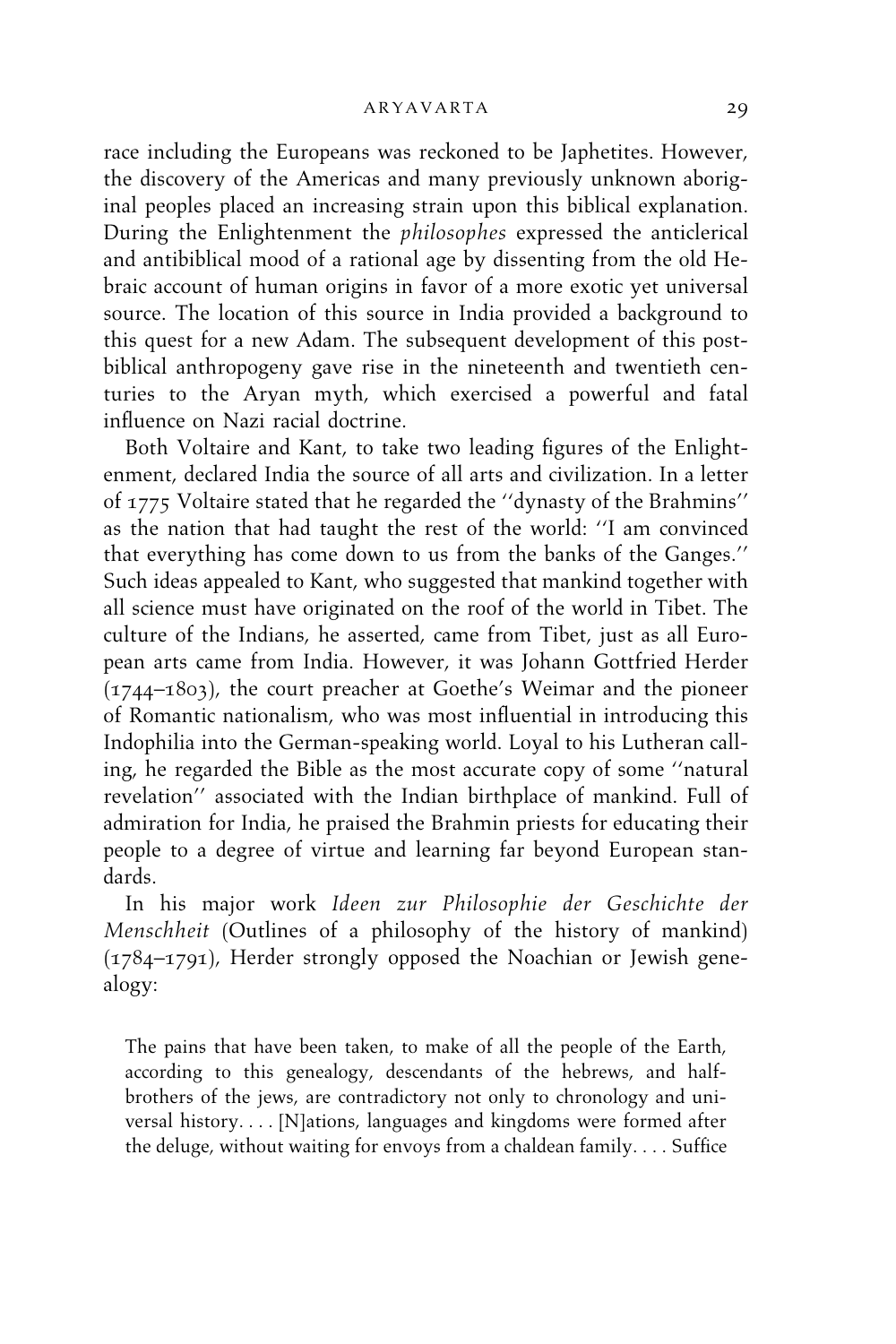## 30 ARYAVARTA

it, that the firm central point of the largest quarter of the Globe, the primitive mountains of Asia, prepared the first abode of the human race. ...

Herder exhorted his European readers to dismiss the Middle East— ''these corners of Arabia and Judaea, these basins of the Nile and the Euphrates, these coasts of Phoenicia and Damascus''—as the cradle of mankind and instead to scale the summits of Asia.

These thinkers of the Enlightenment thus broke with the biblical tradition and located the birthplace of the entire human race east of Eden between the Indus and the Ganges. In retrospect, it appears that the idea of an Indian source of mankind played the role of an intermediary traditional mythology between the biblical genealogy of creation and the modern evolutionary genealogy of Darwin. In the late eighteenth century, philosophers were ready to reject Adam as a common father and the conventional Noachian genealogy in their search for new ancestors but still clung to the idea of their origin in the mysterious Orient. It now remained for the new science of linguistics to take these ideas a stage further by suggesting that it was not the whole human race but one particular race—a white ancestral European race that had descended from the mountains of Asia to colonize and populate the West. Although English writers were the first to make these philological discoveries, it was German Romantic scholars who matched linguistic with racial groups and eventually gave a name to these ancestors by opposing the Aryans to the Hamites, the Mongols, and the Jews.4

Although the close relationships between some European languages had been noted by the beginning of the seventeenth century, the Irish scholar James Parsons was the first to conduct a survey of basic words in a larger number of languages. In his study *The Remains of Japhet, being historical enquiries into the affinity and origins of the European languages* (1767), he first demonstrated the similarity between Irish and Welsh with an extensive (thousand-word) comparison of their vocabularies. He then expanded his inquiry to the other languages of Eurasia by comparing the words for the numerals in Celtic (Irish, Welsh), Greek, Italic (Latin, Italian, Spanish, French), Germanic (German, Dutch, Swedish, Danish, Old English, English), Slavic (Polish, Russian), Indic (Bengali), and Iranian (Persian). The clear relationship between the corresponding words was further underscored by the ev-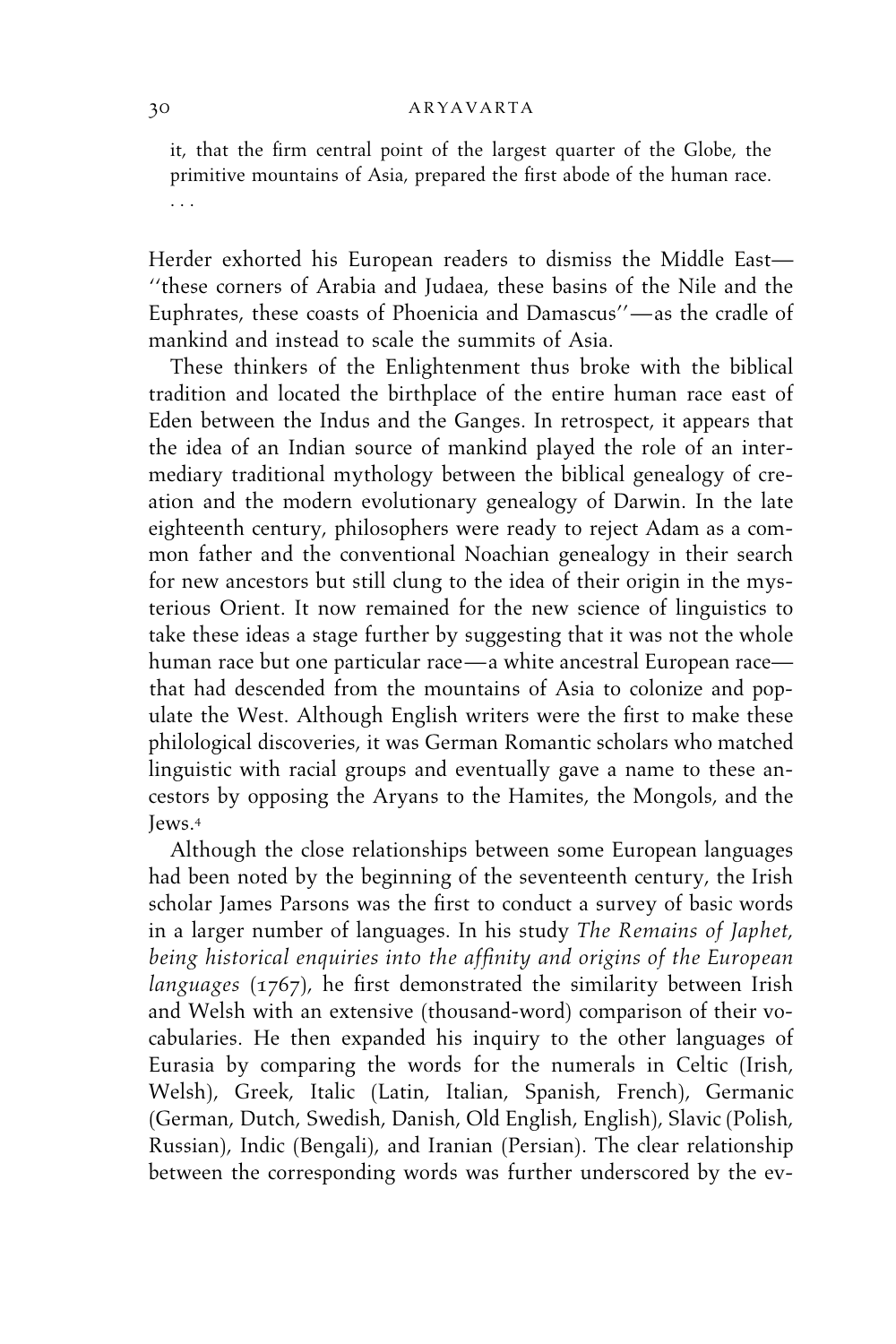ident lack of any link with the words for the same numbers in Turkish, Hebrew, Malay, and Chinese. By showing that the languages of Europe, Iran, and India had all derived from a common ancestor, Parsons may be credited with the discovery of the Indo-European family of languages. However, his work was idiosyncratic in several important respects (for instance, he believed that Irish was the first language), so that this honor is usually reserved for Sir William Jones (1746– 1794).5

The status of Hebrew as the original language of mankind had already been challenged by German philologists at Göttingen before English scholars suggested that the Hindu language of Sanskrit might be ancestor of the classical European languages. The study of Sanskrit had proceeded apace once the Brahmins of Bengal had been ordered, around 1780, to translate the ancient laws and sacred writings of India into English. After being appointed a justice of the High Court of Bengal in 1783, William Jones set about the study of Sanskrit and swiftly recognized its affinities with Greek and Latin. As founder of the Royal Asiatic Society, he was accorded widespread academic attention. In his third anniversary discourse to the Society on Indian culture in 1786, Jones made his famous pronouncement about the common origin of the Sanskrit, Greek, Latin, Gothic, and Celtic languages. He also noted close analogies between Graeco-Latin and Indian mythology, including the names of their pagan deities. His discovery was soon disseminated into cultivated society at the beginning of the nineteenth century, thanks in large part to Friedrich Schlegel (1772–1829), the brilliant author and critic.<sup>6</sup>

Friedrich Schlegel and his brother August Wilhelm had already distinguished themselves as the founders of German Romanticism by the critical and poetic works they published at Jena between 1796 and 1801. Friedrich Schlegel was recognized as an accomplished scholar of classical literature before he was drawn toward a study of the Orient. After studying Sanskrit at Paris in 1802–1803, he gave a series of lectures on universal history at the University of Cologne from 1805 onward. He was convinced that all culture and religion possessed an Indian origin and even declared that Egyptian civilization was the work of Indian missionaries. The Egyptians had in their turn founded a colony in Judaea, and he noted that Moses had intentionally not passed on ideas about metempsychosis and the immortality of the soul to the Israelites because of the gross superstitions that had become attached to them.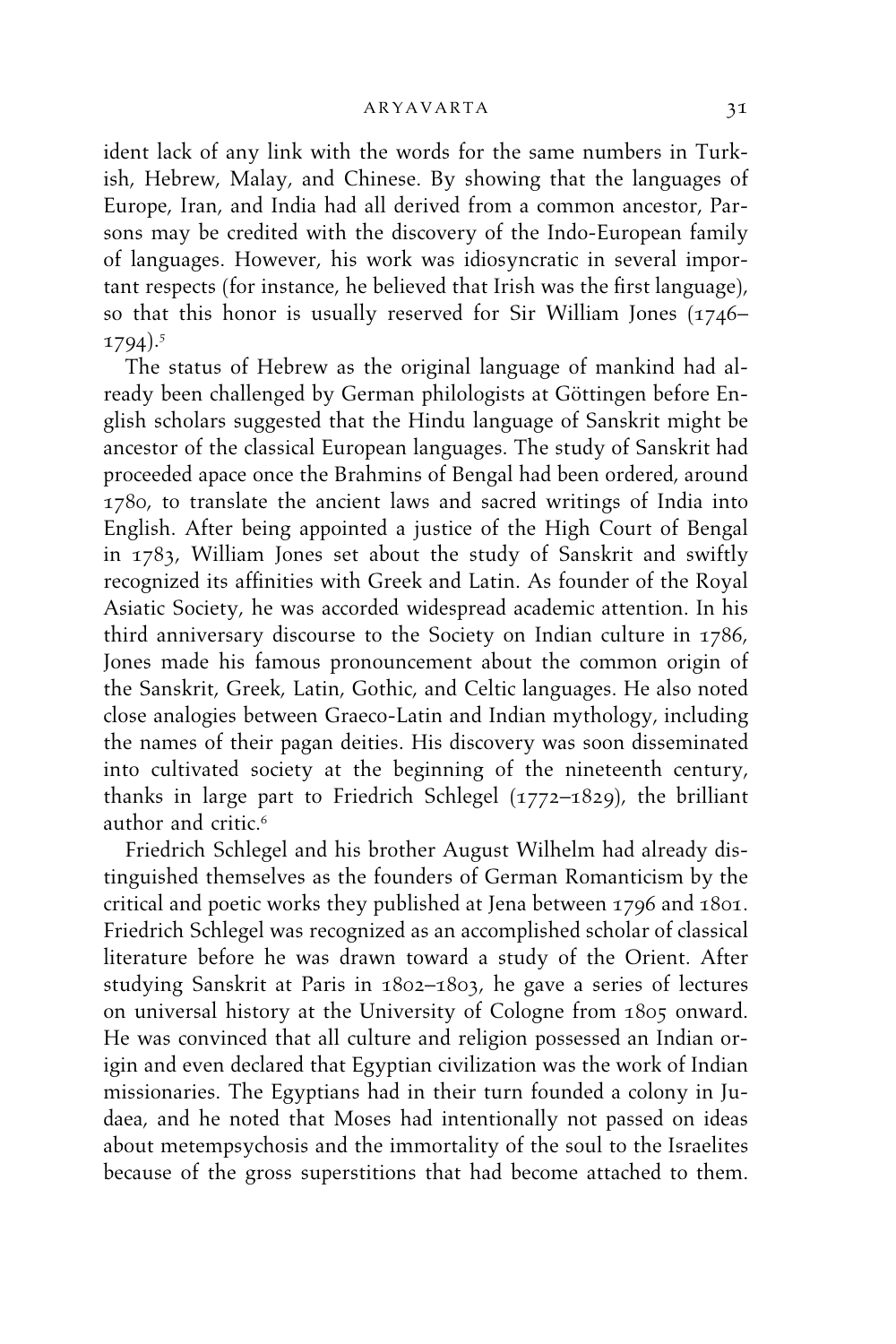August Wilhelm Schlegel (1767–1845) also continued the Romantic tradition of Indian scholarship by learning Sanskrit and later publishing editions of the *Bhagavad Gita* (in Latin) and the *Ramayana*.

In his highly influential essay *Über die Sprache und Weisheit der Inder* (On the language and wisdom of the Indians) (1808), Friedrich Schlegel paid fulsome tribute as a philologist to the beauty, antiquity, and philosophical clarity of Sanskrit. But in the final part of the book he aired his anthropological ideas about a new masterful race that had formed in northern India before marching down from the roof of the world to found empires and civilize the West. In his view all the famous nations of high cultural achievement sprang from one stock, and their colonies were all one people ultimately deriving from an Indian origin. Although he wondered why the inhabitants of fertile areas in Asia should have later migrated to the harsh northern climes of Scandinavia, he found an answer in Indian legends relating to the tradition of the miraculous and holy mountain of Meru in the Far North. Thus the Indian tribes had been driven northward not out of necessity but by ''some supernatural idea of the high dignity and splendour of the North.'' The language and traditions of the Indians and the Nordics proved that they formed a single race.7

The new anthropogeny of the gifted white European races was complete by 1819, when Friedrich Schlegel applied the term *Aryan* to this as yet anonymous Indic-Nordic master race. The word had been derived from Herodotus's *Arioi* (an early name for the Medes and Persians) and recently used by French and German authors to designate these ancient peoples. However, Schlegel's new usage caught on as he linked the root *Ari* with *Ehre*, the German word for honor. Again, he was philologically quite correct because one also finds the same root with a similar meaning in the Slav and Celtic languages. However, the anthropological implications of the new word for the ancestral European race were much more exciting and flattering: as Aryans, the Germans and their ancient Indian ancestors were the people of honor, the aristocracy of the various races of mankind. It should be noted that Friedrich Schlegel was neither an extreme German nationalist nor an anti-Semite. He campaigned for the emancipation of the Jews in Germany and married the daughter of the distinguished Jewish philosopher Moses Mendelssohn. Nevertheless, his ideas in due course stimulated the boldest ideas about Aryan supremacy among German, French, and English scholars.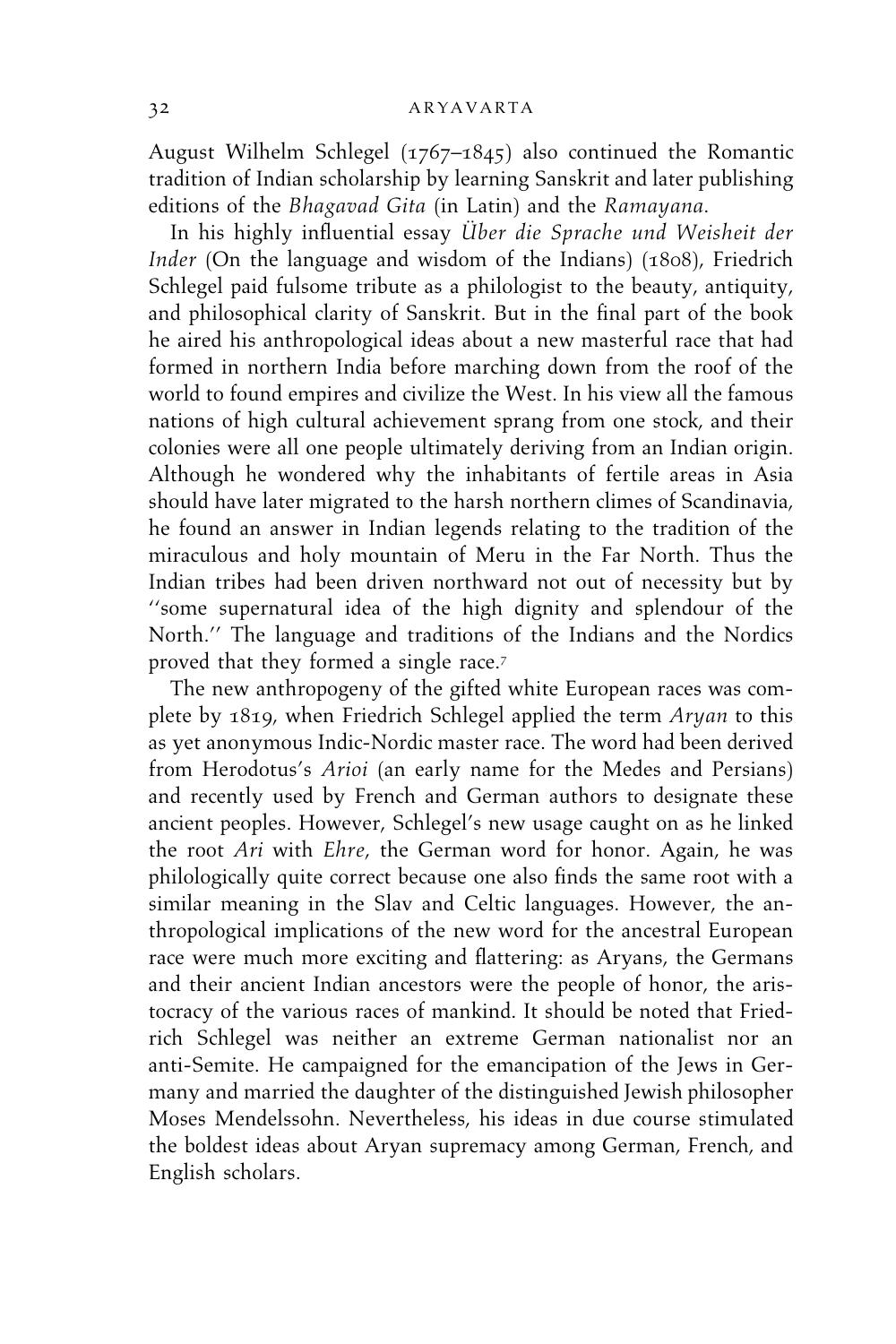Throughout the first half of the nineteenth century famous and obscure German philosophers and philologists alike worked tirelessly to develop and refine the Aryan myth. Many more speculations were supplied by Julius von Klaproth (who coined the term *Indo-Germanic*), Georg Wilhelm Friedrich Hegel, Jacob Grimm, and Franz Bopp. In 1820 the geographer Karl Ritter described the Indian armies breaking through to the West across the Caucasus. As the originator of the famous dictionary, Grimm exercised a lasting influence on literary and historical textbooks. He described the arrival of the Greeks, Romans, Celts, and Germans in Europe in successive waves of immigration from Asia. However, the Aryans were not yet set against the Jews in these accounts. The outlines of the Aryan-Semitic dualism first became apparent in 1845, when Christian Lassen (1800–1876), the pupil and protégé of the Schlegel brothers, contrasted the Semites unfavorably with the Indo-Germans as unharmonious, egotistical, and exclusive. His emphasis on biology, the triumph of the strongest, the youthful and creative nature of the most recent species, and the superiority of the whites provided the basic ingredients of all subsequent thinking about the master race. Such notions were soon combined with a virulent anti-Semitism by the famous composer and author Richard Wagner (1813-1883), who enjoyed a fervent following in Germany and Austria.<sup>8</sup>

Through the lectures and books of the great philologist Max Müller (1823–1900) in Oxford and Ernest Renan (1823–1892) in France, the Aryan myth had become established dogma throughout European learned society by about 1860. From this time on most educated Europeans came to know that the European nations were of the Aryan race, which had come from the high plateaus of Asia. The common ancestors of the Indians, Persians, Greeks, Italians, Slavs, Germans, and Celts had dwelt in this region before migrating across Asia and Europe to found their respective ethnic groups, which in due course became the nations known to ancient and medieval history. The idea that the Europeans had an origin distinct from the Jews was also implicit and indeed survived any ensuing revisions of the Aryans' geographical origins. Linguistics, anthropology, and biology had combined with the cultural and political achievements of the European powers to underwrite their sense of confidence as world leaders. They were all Aryans and the Aryans were the superior race, the highest form of humanity.

From the mid-1870s onward the discoveries of archaeology and modern occultism each supplied further impetus to the development of the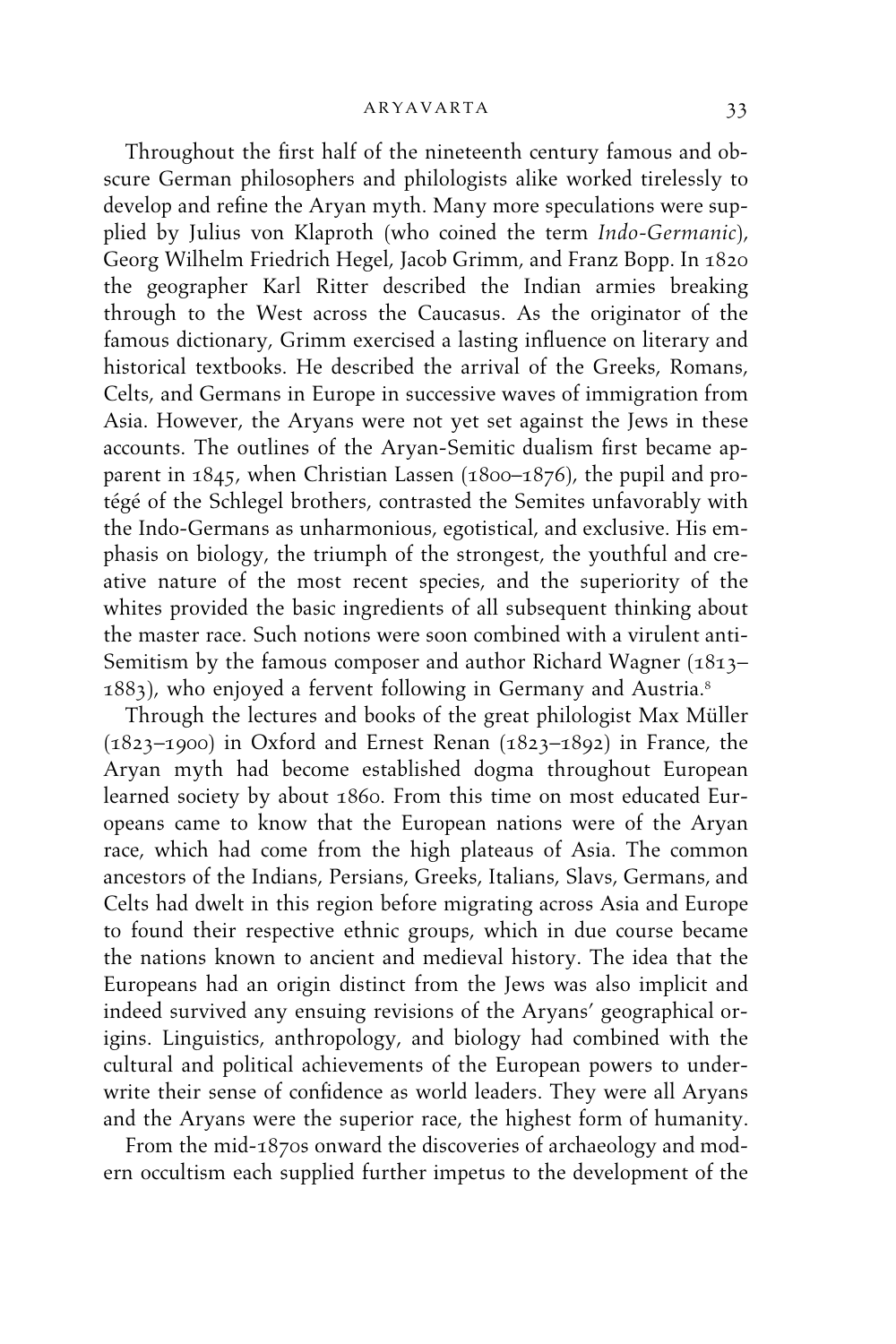Aryan myth through the identification of the swastika as a racial symbol. Already in 1872 Emile Burnouf, the anti-Semitic director of the French archaeological school in Athens, had assimilated the swastika into the Aryan myth. He claimed that the old Aryan symbol depicted the laying of sacred fires in Vedic India and was later adapted into the cross by Christianity. Burnouf collaborated closely with Heinrich Schliemann during the latter's excavation of Troy at Hissarlik in 1871– 1875 and offered extensive commentary on the swastika found on hundreds of artifacts and terra-cotta whorls unearthed at the site. By noting that the swastika had always been rejected by the Jews, Burnouf also recruited the Aryan symbol for anti-Semitism. Schliemann also regarded the swastika as a footprint of his remote racial forebears, linking the Trojans, Thracians, ancient Germans, and Vedic Indians in a common Aryan ancestry. The glamour of gold, silver, and Homeric legends had enabled Schliemann to popularize the notion that the swastika was a uniquely Aryan religious symbol whose spatial distribution mapped the racial continuities of the ancient West and the mysterious East. The swastika was henceforth launched as the Aryan symbol in the European mind.

Schliemann's later books *Ilios* (1880) and *Troja* (1884) further documented the swastika and other links between the Homeric myths and Vedic India, and the theme was soon taken up by others. In 1877 Ludvig Müller had already described the swastika as the emblem of the supreme Aryan god, and in 1886 Michael Zmigrodzki, a Polish anti-Semite, published a curious racist tract about the swastika entitled *Die Mutter bei den Vo¨lkern des arischen Stammes*. He also mounted an exhibition of more than three hundred drawings showing the swastika on artifacts at the Paris Exposition of 1889. In the same year Zmigrodzki addressed two international congresses on the subject of the swastika, one of which was attended by Schliemann, Burnouf, Müller, and other Aryanists and swastikaphiles from around the world. By the end of that decade the swastika was thus well established as an Aryan racial symbol.9 Ernst Ludwig Krause (1839–1903), a popular German writer on science, myth, and archaeology, first introduced the Aryan swastika into the current of German *völkisch* nationalism with his seminal book *Tuisko-Land, der arischen Sta¨mme und Go¨ tter Urheimat* (1891), which carried commentaries on the Vedas, the Edda, the Iliad, and the Odyssey.

The Aryans and their sacred symbol the swastika were further pop-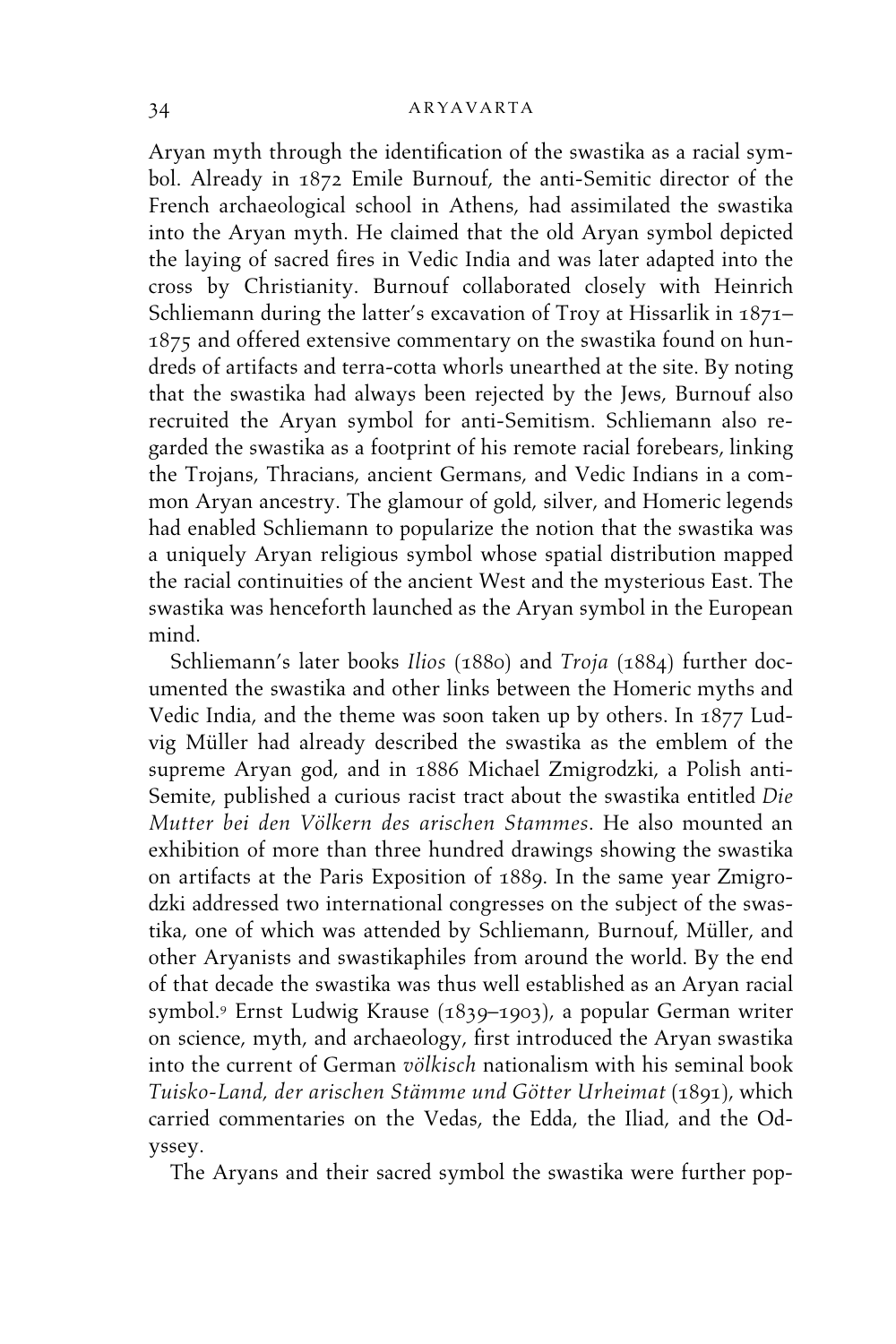ularized by modern occultism, in particular by the Theosophy of Helena Petrovna Blavatsky (1831–1891). The Russian adventuress and medium founded her Theosophical Society in New York in 1875, subsequently moving her operations to India in 1879. Initially inspired by spiritualism, hermeticism, gnosticism, the Jewish cabbala, and freemasonry, Blavatsky hankered after an Eastern source of wisdom. Once in India, she duly found this in the traditions of Hinduism and Buddhism. While Western esoteric traditions are prominent in her first book, *Isis Unveiled* (1877), the East dominates the mature Theosophy of *The Secret Doctrine* (1888). Here she wrote of human evolution through seven root races, the fifth and current one being the Aryan race. Familiar with the ideas of Burnouf and Schliemann, she attributed great mystical significance to the swastika as ''Thor's hammer,'' and incorporated the symbol in the seal of the Theosophical Society from 1881.<sup>10</sup> Theosophy appeared to transcend both science and organized religion and found many adherents in Europe once branches of the society were established in England, France, and Germany in the 1880s. Despite the universalism of Theosophy, its Aryans and swastika had a potent influence on mystical racism in Germany and Austria from the late 1890s onward.11

But it was the location of the original Aryan homeland that continued to preoccupy scholars. Flushed with victory in the Franco-Prussian War of 1870–1871, the Germans had evolved a highly chauvinistic version of Aryan origins that favored the idea of a northern European homeland. These nationalistic claims were strengthened by contemporary advances in racial anthropology. During the 1870s the blond, blueeyed Nordic racial type, previously considered the mark of a dreamy, sentimental temperament, was identified with virility and conquest.<sup>12</sup> A number of German writers turned the whole theory of Aryan migration backward with the suggestion that the Aryans originated in Europe and migrated only later to Asia, a notion apparently supported by the observation that the Brahmins of India were lighter than the lower castes. Karl Penka claimed a Scandinavian origin for the Aryans in his books *Origines Ariacae* (1883) and *Die Herkunft der Arier* (1886). Already mentioned in the context of the swastika, Ernst Krause proposed a northern Aryan homeland in his book *Tuisko-Land* (1891), which launched the idea among the nationalists and *völkisch* racists of Germany. Popular anthropologists like Ludwig Wilser and Ludwig Woltmann, the racial mystics Guido von List and Jörg Lanz von Lie-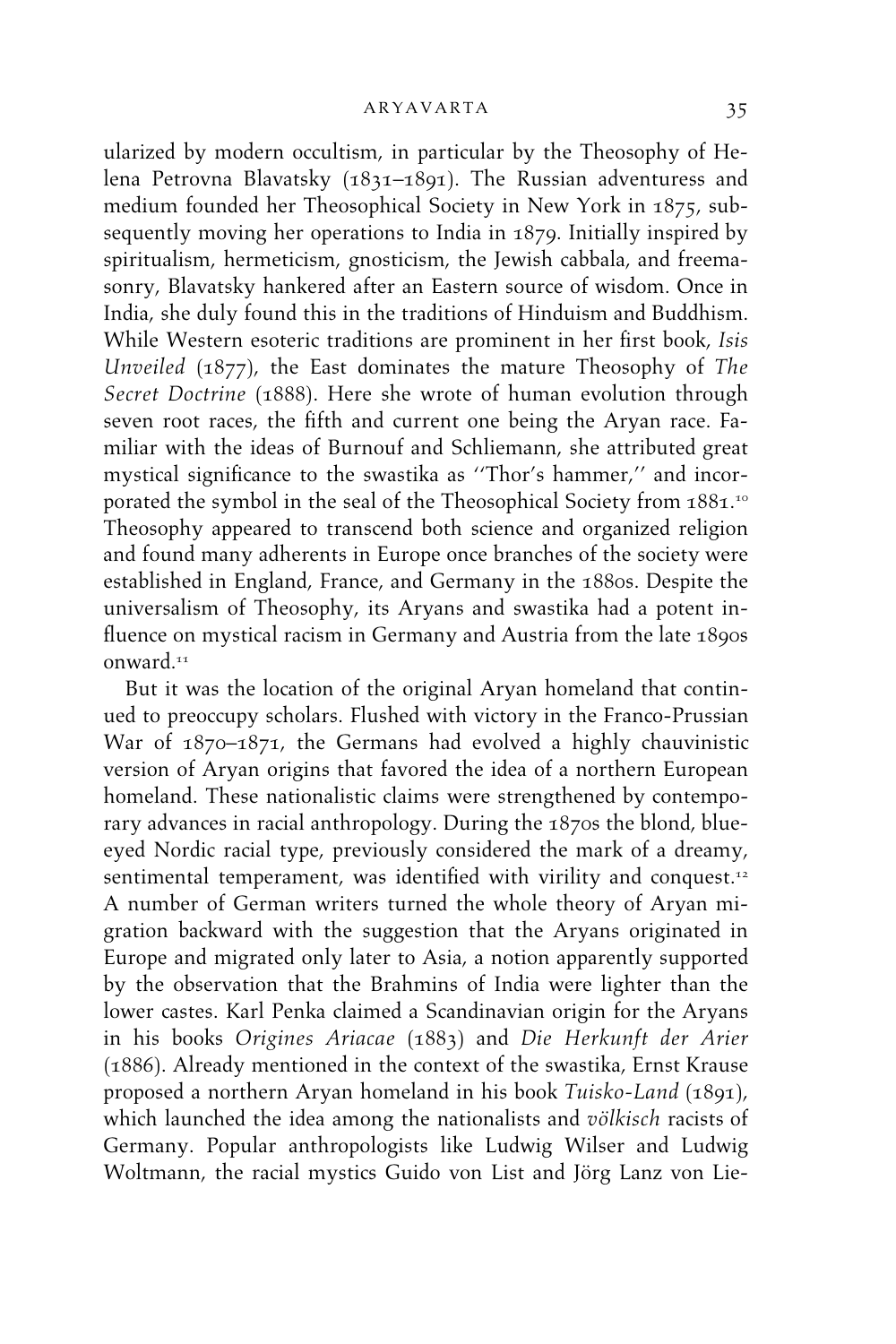# 36 ARYAVARTA

benfels, and the archaeologist Gustav Kossinna continued to discuss the Nordic Aryans after the turn of the century, and this idea became a basic tenet of Nazi racial doctrine as summarized by the party philosopher Alfred Rosenberg in *Der Mythus des 20. Jahrhunderts* (The myth of the twentieth century) (1930).

Given the existence of entries for ''Aryans'' and ''Indo-Europeans'' in standard encyclopedias and textbooks in France, England, and Germany from the late 1860s onward, there is nothing remarkable about Maximiani Portas's adoption of the racial Manichaeanism based on an Aryan-Semitic dualism. However, her ideas about the original Aryan homeland owed more to European romanticism and native Indian scholarship than to the theories of German racist and nationalist authors. In this respect she was somewhat out of step with her Nazi models; instead of seeking out the heirs of the pristine race in northern Europe, she had traveled to India, ''that easternmost and southernmost home of the Aryan race.'' Her thinking was faultless, inasmuch as she based her speculations on traditional theories concerning the Aryans and their migrations. For example, Max Müller had believed that the purity with which the Hindus had preserved the Aryan language and religion showed that those Aryans who had migrated to India had been the last to leave their highlands in Central Asia. Portas's enthusiasm for the Aryan Indians was thus firmly grounded in the Aryan myth as it had developed in Europe since the German Romantics.

Her ideas concerning the origins of the Aryans were drawn from the books of Baˆl Gangadhar (Lokmanya) Tilak (1856–1920), widely acclaimed as "the father of Indian unrest."<sup>13</sup> Tilak was born into an orthodox Chitpavan Brahmin family at Ratnagiri in Maharashtra. His father was a schoolmaster and a good Sanskrit scholar, but in spite of its aristocratic heritage the family belonged to the lower-middle class at the time of Tilak's birth. After completing his education at Poona University, Tilak spurned a career in government service and devoted himself to the cause of national awakening. From the first, his ideas of political emancipation were based on mass education and mobilization, and he was revered as a leading spirit in the fight for Indian independence. He joined forces with other nationalists in starting the New English School, the Deccan Education Society, and Fergusson College in 1885. After disagreements and his disassociation from the Deccan Ed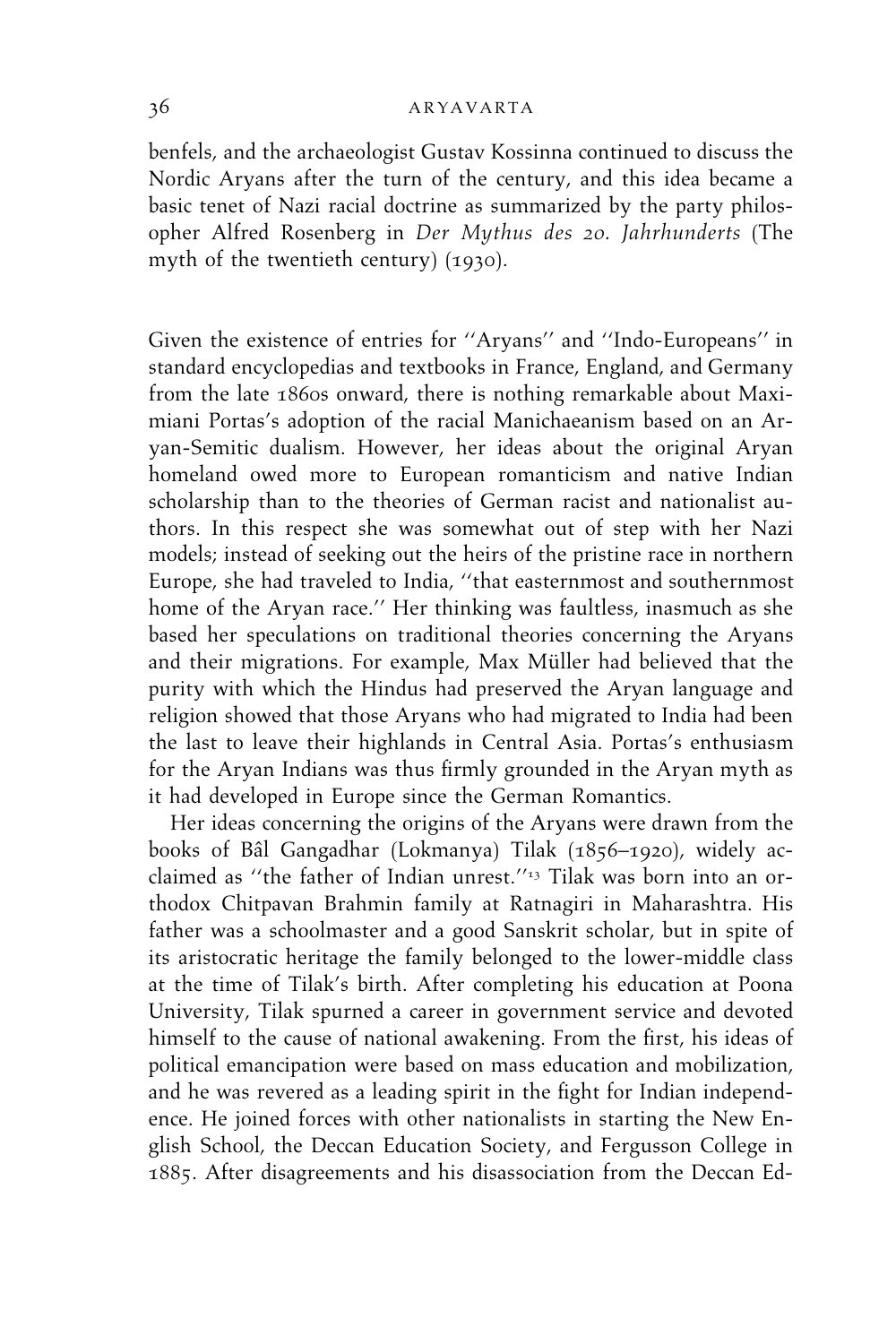ucation Society, Tilak acquired control over the *Kesari* and the *Mahratta* newspapers of the society, through which he fostered a spirit of popular resistance to foreign rule.14

While Tilak's anti-British views were strongly nationalist and revolutionary, his social and religious views were conservative and pro-Brahmin. Besides his radical political activities Tilak was an accomplished scholar of ancient Hindu sacred literature. As an Indian nationalist, he was particularly interested in the Vedas as the earliest document of the Aryan Indians and the oldest writings in the history of mankind. By these means Tilak sought to articulate an Aryan myth that would not only reawaken Indian pride in the glorious past but also confer legitimacy on the traditional institutions of Brahminism and caste society. In his first book, *Orion, or Researches into the Antiquity of the Vedas* (1893), Tilak related the positions of the heavens mentioned in the Vedas to the precession of the equinoxes. These astronomical calculations thus enabled him to date the oldest Vedas to around 4500 B.C. During a brief term of imprisonment for sedition in 1897–1898, Tilak immersed himself in further Vedic study and duly published his major statement concerning the age and original location of Vedic civilization, *The Arctic Home in the Vedas* (1903).

On the basis of astronomical statements in the Vedas, Tilak's later chronology went even further back than the dates advanced in *Orion*. He concluded that the Aryan ancestors of the Vedic writers had lived in an Arctic home in interglacial times between 10,000 and 8000 B.C., enjoying a degree of civilization superior to that of both the Stone and Bronze Ages. Owing to the destruction of their homeland by the onset of the last Ice Age, the Aryans had migrated southward and roamed over northern Europe and Asia in search of lands suitable for new settlement in the period 8000–5000 B.C. Tilak believed that many Vedic hymns could be traced to the early part of the Orion period between 5000 and 3000 B.C., when the Aryan bards had not yet forgotten the traditions of their former Arctic home. During the period 3000–1400 B.C., when later Vedic texts including the *Brahmanas* were composed, the Arctic traditions were gradually misunderstood and lost. Regarding Aryan prowess, Tilak concluded that ''the vitality and superiority of the Aryan races, as disclosed by their conquest, by extermination or assimilation, of the non-Aryan races with whom they came in contact . . . is intelligible only on the assumption of a high degree of civilisation in their original Arctic home."<sup>15</sup>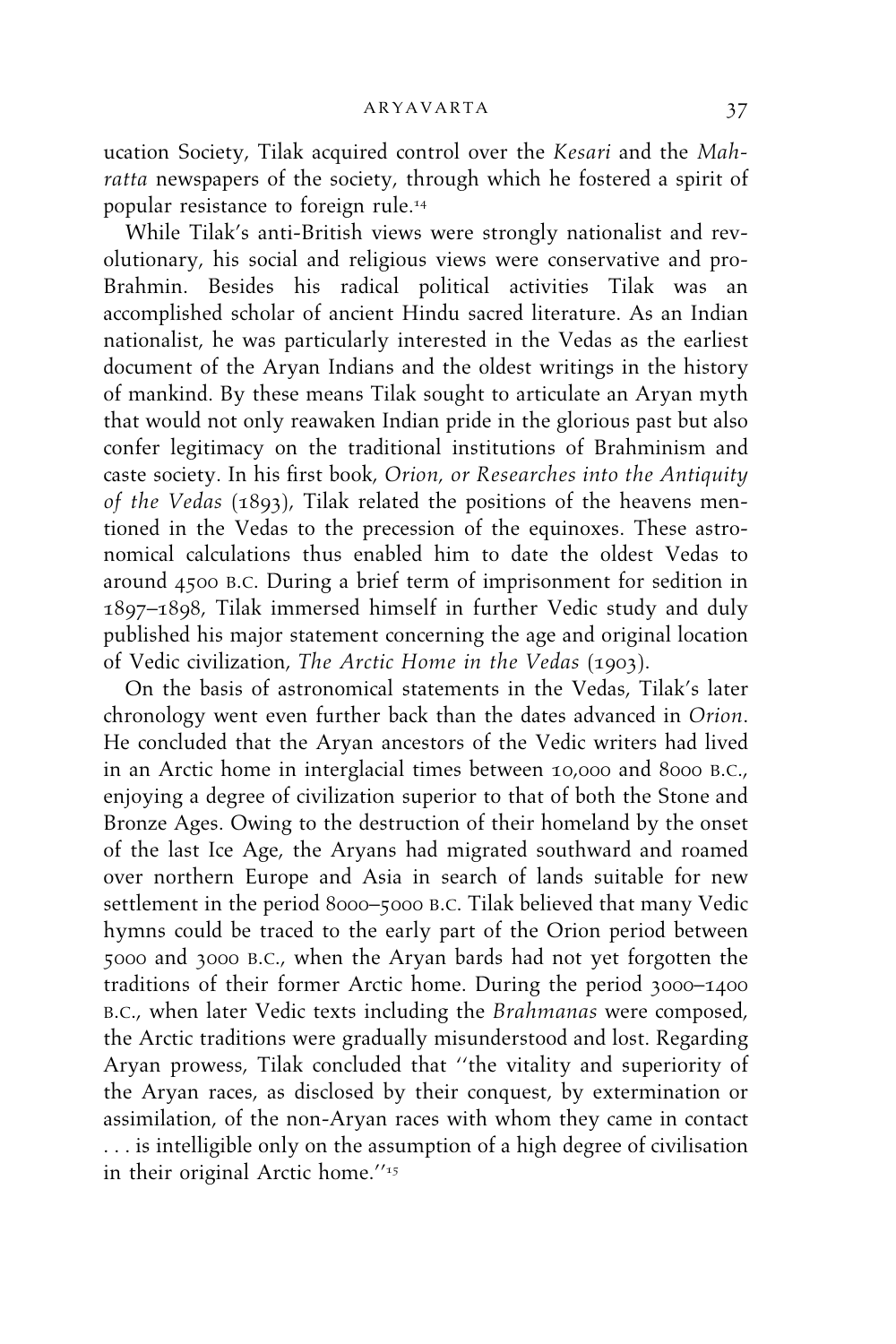#### 38 ARYAVARTA

Tilak's ideas of Aryan Arctic origins, together with the conventional Aryan myth, deeply influenced Portas's view of India, its culture, and its peoples. She imagined the Aryan invasions of India as having occurred over a longer period during the fourth and third millennia B.C. However, in common with European scholars, she preferred to view the Aryans as gifted barbarians whose military skills in horsemanship and use of wheeled chariots enabled them to dominate the Dravidians and other dark-skinned races they encountered in the more advanced Indus civilization in northwest India. From the Vedas it was possible to reconstruct a great deal about these light-skinned proto-Nordic invaders. After entering northern India through the passes in the Hindu Kush mountains, the Aryans had settled the Punjab and then gradually penetrated along the river courses throughout the Gangetic plain of northern India. They lived initially as seminomadic pastoralists on the produce of cattle. The cow was thus a very precious commodity and often an object of veneration. The Vedic hymns describe the Aryans as a vigorous warrior aristocracy more interested in fighting than in agriculture. Great prestige and pleasure was attached to battle, chariot racing, drinking the intoxicating *soma*, music-making, and gambling with dice.<sup>16</sup>

The Vedic hymns also show how important a role religion played in the life of the Aryans. The forces of nature were typically invested with divine powers and personified as male or female gods. As Sir William Jones had noted, several of their names betray common Indo-European linguistic origins. Indra was a weather and storm god, also the power of virility and generation. Later he became a mighty war god, a heroic ideal, and the protector of the Aryan race. There were several solar deities, including Mitra (identical to the ancient Iranian god Mithra), Surya (Sun), and Savitri (a female deity to whom Hindu prayers at sunrise are still offered). Varuna (compare the Roman god Uranus) was a patriarchal god presiding over the heavens. Dyaus (compare the Greek god Zeus) was a father god of declining importance; Soma the god of the divine drink *soma*; and Yama the god of death. The foremost god was perhaps the fire god Agni (whose name recalls *igneus*, the Latin word for fire) on account of the central importance of fire in domestic life and in sacrifices, a major feature of ancient Aryan life. So great was the reverence for Agni that the fire on the home hearth was never allowed to go out.

Portas was above all interested in the caste system of Hinduism,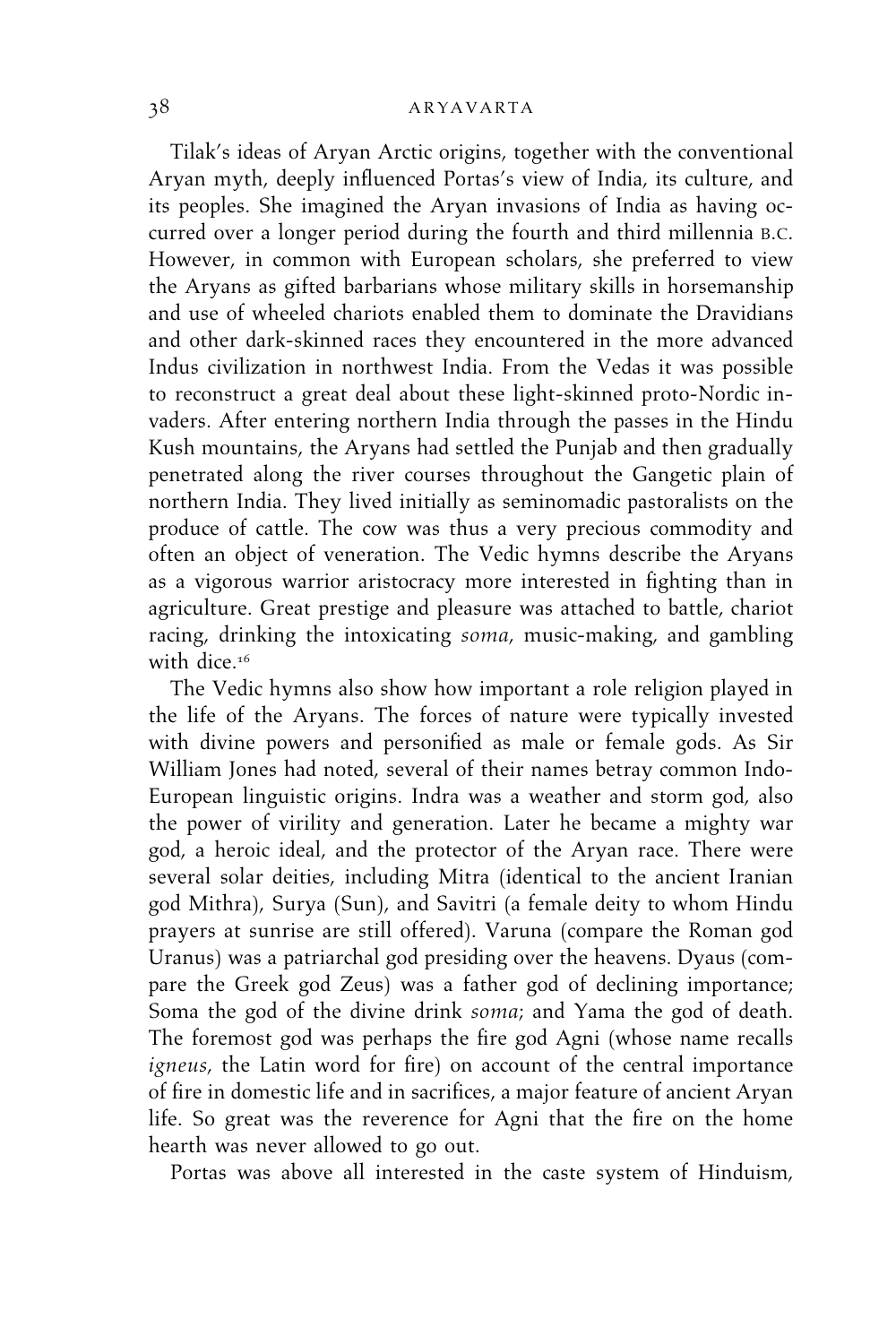which she regarded as the Aryan archetype of racial laws intended to govern the segregation of different races and to maintain the pure blood of the light-skinned and fair-complexioned Aryans. When the Aryans first invaded India, they were already divided into three social classes: the warriors, or aristocracy; the priests; and the common people. The Aryans spoke contemptuously of the dark-skinned, flat-nosed folk of Dravidian and aboriginal stock whom they had conquered, calling them Daysus (meaning ''squat creatures,'' ''slaves,'' or even ''apes''). A more exclusive development of the caste system followed this encounter; it involved both fear of the Daysus and anxiety that assimilation with them would lead to a loss of Aryan identity. The Sanskrit word for caste is *varna*, which actually means color, and this provided the basis of the original four-caste system comprising the *kshatriyas* (warriors and aristocracy), the *brahmans* (priests), and the *vaishyas* (cultivators); and the *sudras*, the Daysus and those of mixed Aryo-Daysu origin. Portas venerated the Aryan race for its racial purity as the zenith of physical perfection and for its outstanding qualities of beauty, intelligence, willpower, and thoroughness. She regarded the survival of the light-skinned minority of Brahmins among an enormous population of many different Indian races after sixty centuries as a living tribute to the value of the Aryan caste system.

Maximiani Portas's subsequent exploration of India and Hinduism was inspired by her quest for the Aryan heritage. From Rameswaram she journeyed northward. After ascending the famous Rock of Trichinopoly several hundred feet above the town, she was spellbound by the sight of the famous Golden Temple amid the jungle on a nearby hill. In the other direction she noticed the ugly modern building of the Jesuit Hospital. Then and there she resolved to do all in her power to maintain the Hindu traditions against Christianity and all other philosophies of equality. Maximiani henceforth regarded India as her home. With the exception of a brief period in the spring of 1934, when she returned to Lyons to pass her oral examination for her doctorate, she lived and worked in India. After extensive travels throughout India in the period from 1932 until the middle of 1935, she lived from July to December 1935 at Rabindrath Tagore's ashram in Shantiniketan at Bolpur in Bengal, renowned for its cosmopolitan membership. The negligible cost of living at the ashram outweighed her aversion to its liberal spirit and the presence of émigré German Jews. Here she learned Hindi and perfected her command of Bengali. She then taught English history and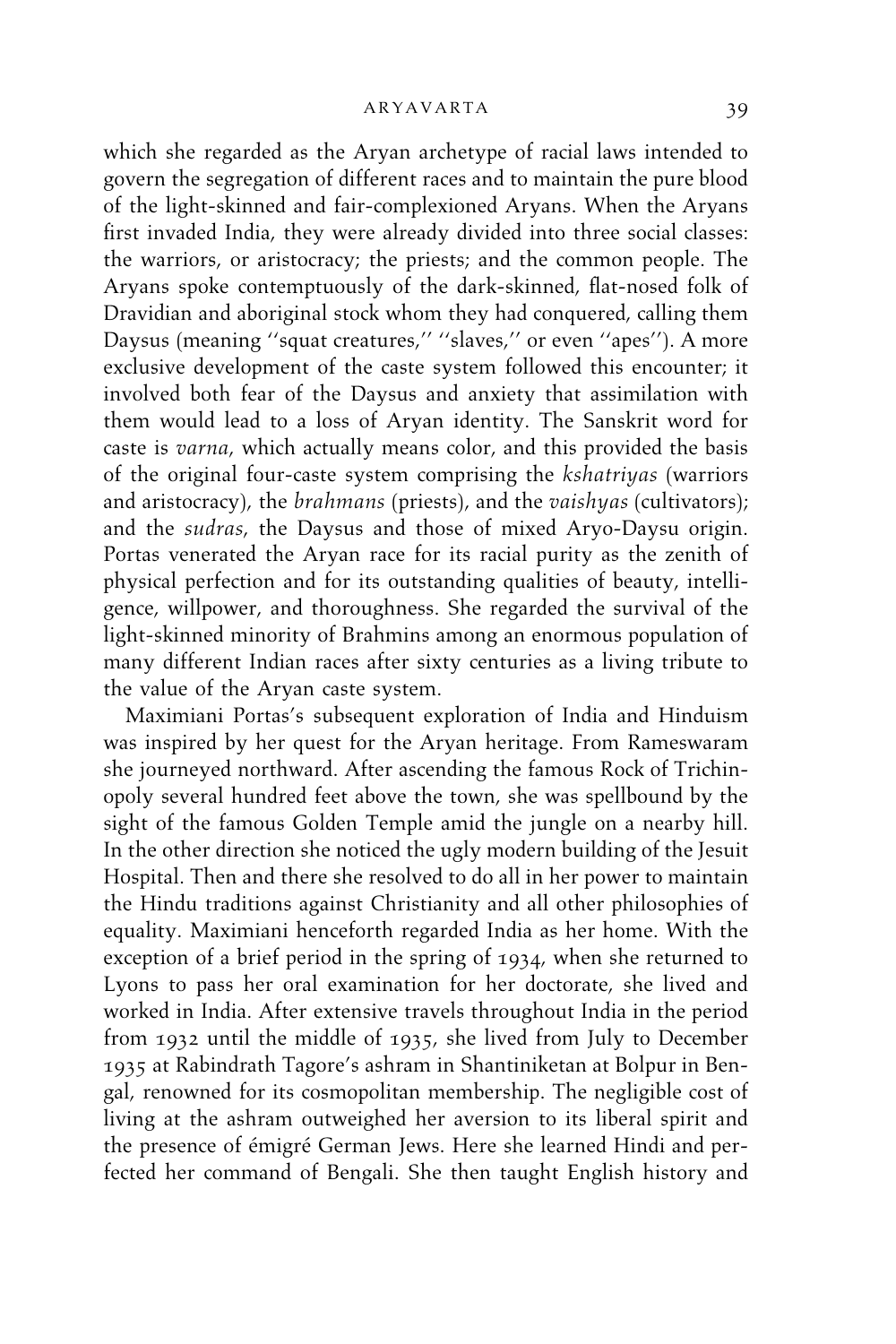## 40 ARYAVARTA

Indian history at Jerandan College not far from Delhi and worked in a similar capacity at Mathura, the holy city of Krishna during 1936. Ever more involved in the life and customs of Hinduism, she adopted a Hindu name, Savitri Devi, in honor of the female solar deity, by which we will henceforth refer to her in this account.

Savitri Devi came to know India well and loved it. She was indeed an unusual visitor in the 1930s. Unlike the British and French officials, the busy merchants, the zealous missionaries, and a mere handful of sight-seeing tourists, she had come as a pilgrim to admire and learn about India's proud past and its living religion. She richly evokes the colorful diversity of India in *L'Etang aux lotus* (The lotus pond) (1940), a book recording her early impressions of the country in the years 1934 to 1936. In the course of long train journeys to Benares, Lahore, and Peshawar, she was often rewarded by new Indian friends, interesting conversations, and invitations to their hometowns. She was invariably touched by their kindness, their dignity, intelligence, and harmonious spirit. She piously approached the sacred town of Brindaban, where legend describes how the god Krishna spent his pastoral youth surrounded by music, poetry, and amorous adventures with the milkmaids. She described the festival atmosphere of Mathura, Krishna's birthplace, as the crowds of pilgrims thronged its temples in memory of the divine avatar. She visited the great temples in Udaipur, Puri, and Benares on the holy river Ganges. Everywhere she went, she admired the timeless beauty of India and the spiritual poise of its many peoples.

By the end of 1936 she had settled in Calcutta, the capital of Bengal. In the great teeming metropolis she was particularly struck by the extraordinary contrasts of European colonial life and sophisticated Bengali culture. She described the English memsahibs smartly dressed for tennis walking on Chowringhee Road, the busy major thoroughfare of European Calcutta with its smart hotels, restaurants, cinemas, and hairdressers. But images of old, timeless India always strayed into the picture, often in the form of a wandering cow gazing into the shop windows or resting on the tramlines and stopping the traffic. Just around the corner stood the famous ''Bengal Stores'' that catered exclusively to Indian tastes. Its customers were elegant Bengali women, in groups of two and three accompanied by their husbands, from the wealthy native suburbs of Tollygunge with its cool lakes, Alipur and Ballygunge. These well-educated women in colorful saris made their purchases from among the fabrics and perfumes, before taking tea to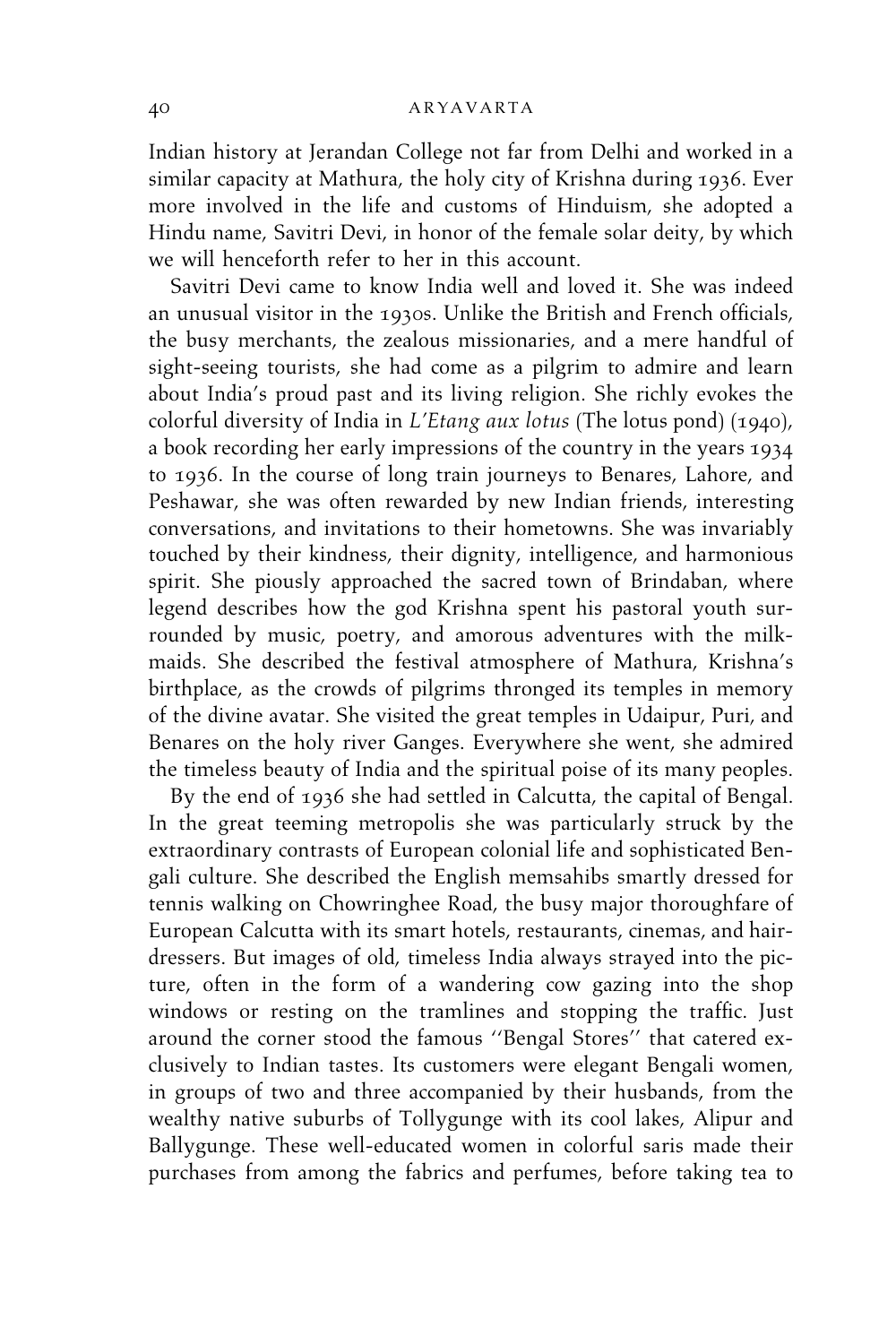the sound of Indian music. Savitri Devi marveled at their style and simplicity. In India she felt she had discovered a country that could be modern without being ugly.<sup>17</sup>

On Park Street and in other native quarters Savitri Devi encountered the other face of Calcutta, its grinding poverty amid the baking heat, dust, and squalor. The limbless dying on the filthy pavements, naked children, a blind man asking for alms at the windows of a halted bus. Beggars, bony cows, and thin dogs thronged the far northern districts of Shambazar and Baghbazar, the rundown congested areas around the Sealdah railway terminus, Bowbazar Street, College Street, Harrison Road, and beyond the bus station. But even here the population was unbroken in spirit, avid for beautiful things, and friendly. Savitri Devi described how she wandered through a maze of narrow alleys past old low houses, painted yellow or pink, to visit a Bengali family in Shambazar. Although their dwelling was poor and decrepit, the bookshelves held a yellowing Sanskrit edition of the *Ramayana* and classics of Indian literature and history. Returning around midnight, she passed by a fruit and cake vendor who, by the light of a flame, was reading aloud to two or three men the great *Mahabharata* epic. The Bengali love of learning and story, still spread by this traditional means among the illiterate, deeply impressed her. India might be poor, but, in her view, its ancient Aryan spirit was indomitable.<sup>18</sup>

From her base in Calcutta she imagined the prehistoric Aryan tribes' slow progress with their wooden-wheeled wagons down through the Punjab, the ''land of the seven rivers,'' then along the courses of the Ganges and Jumna until the whole area between the Himalayas and the Vindhyas from sea to sea was settled and recognized as Aryavarta or Aryan territory. But this was not just an ancient idyll. She was often asked by Europeans what she thought of British rule in India, to which she often wanted to counter what they thought of Roman rule in Europe. From her point of view, the legacy of Christianity in the West had proven much more enduring than that of colonial rule might ever be in India.19 For Savitri Devi, Hinduism was the custodian of the Aryan and Vedic heritage down through the centuries, the very essence of India. In her opinion, Hinduism was the sole surviving example of that Indo-European paganism once common to all the Aryan nations: ''If those of Indo-European race regard the conquest of pagan Europe by Christianity as a decadence, then the whole of Hindu India can be likened to a last fortress of very ancient ideals, of very old and beautiful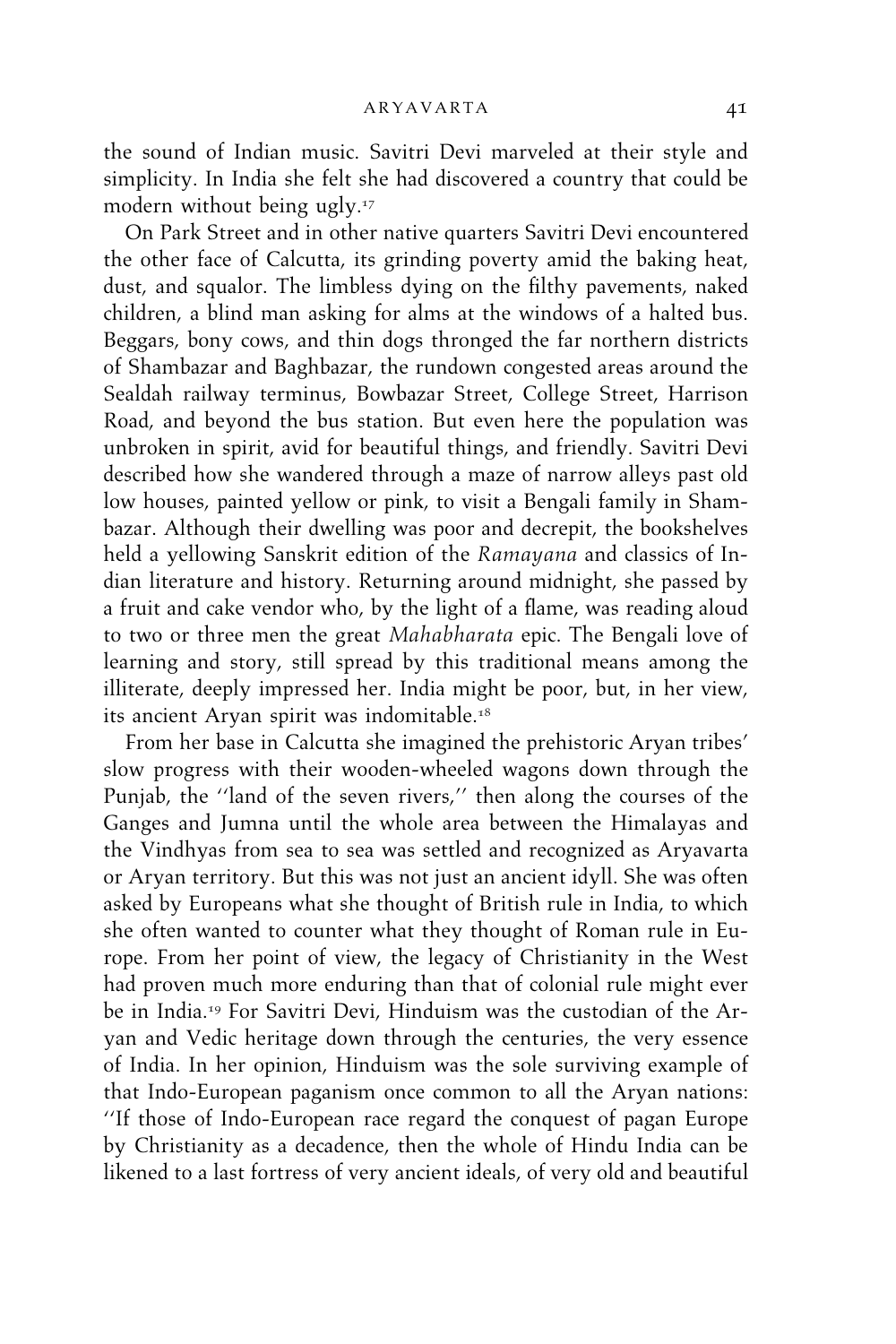religious and metaphysical conceptions, which have already passed away in Europe. Hinduism is thus the last flourishing and fecund branch on an immense tree which has been cut down and mutilated for two thousand years.<sup>"20</sup>

Savitri Devi had left Europe to find the last living Aryan culture and found it in Hindu India. Whenever she recalled the spectacle of honors paid to the fair-skinned Aryan gods of old on the island of Rameswaram, a festival she revisited in May 1935, she thought that India of all places should be receptive to the new paganism of Nazism.<sup>21</sup> At Shantiniketan she had met Margaret Spiegel (Amala Bhen), an émigré Berlin Jew working as Tagore's secretary. Spiegel was appalled by Savitri Devi and considered her a far worse Nazi than the provincial racists she had known in the Third Reich. Savitri Devi's global pan-Aryan doctrine and her recognition of Hinduism as an Aryan legacy certainly placed her apart from the narrow nationalism of most German Nazis.<sup>22</sup> Years before in Palestine she had resolved to honor the pagan gods and fight the Judaeo-Christian legacy of the West. Her first concern now was the defense of Hinduism as the bastion of Aryandom against all encroachments by Christianity and Islam. In late 1937 she fulfilled her desire for practical engagement in this struggle by joining the Hindu Mission in Calcutta as a traveling lecturer in the states of Bengal, Bihar, and Assam. In the words of Camillo Giuriati, the Italian consul of Calcutta, she had become ''the missionary of Aryan Heathendom.''23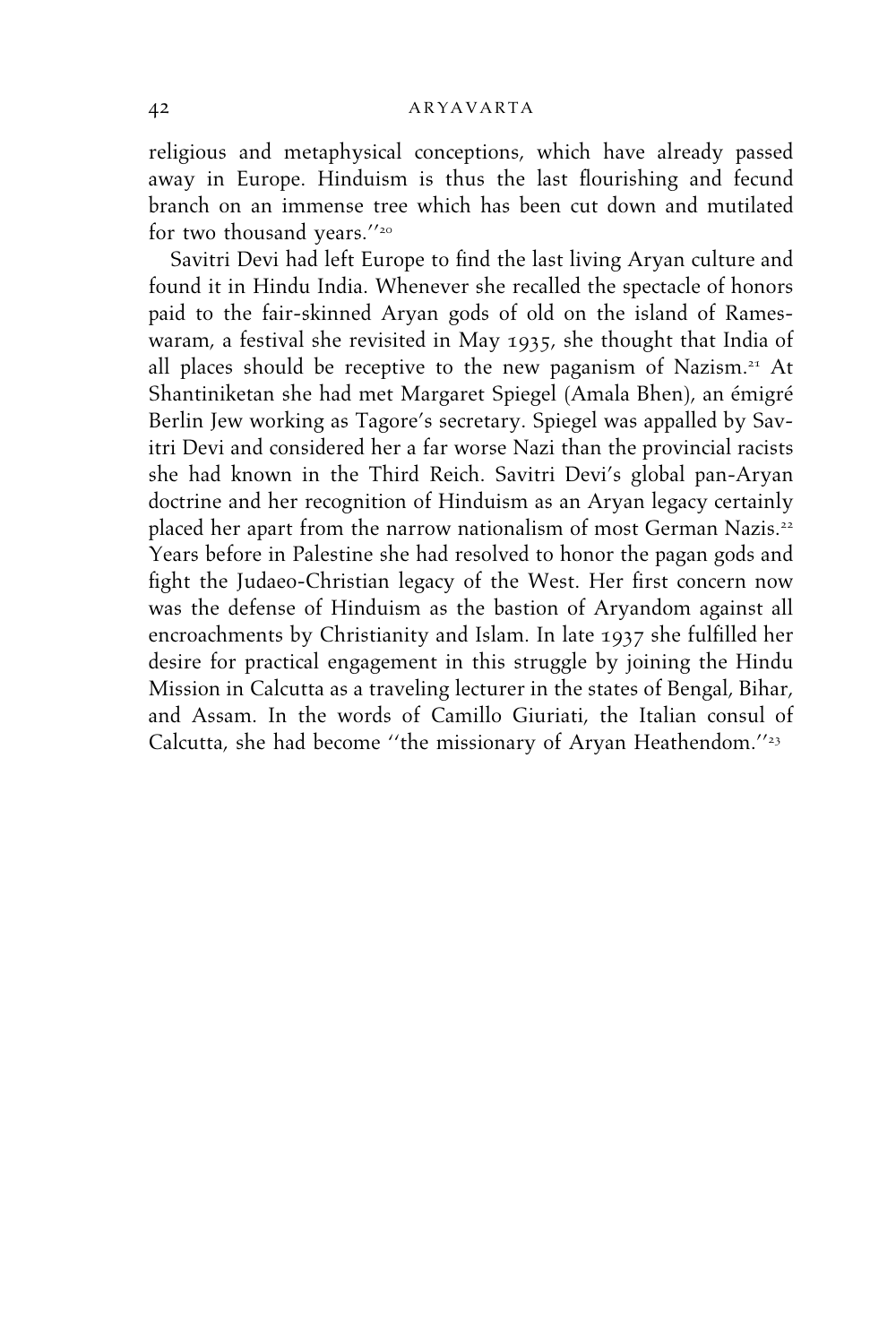# HINDU NATIONALISM

Savitri Devi regarded Hinduism as the only living Aryan heritage in the modern world. In her eyes, Hinduism was a powerful ally in her campaign to confront and oppose the Judaeo-Christian heritage and its casteless, egalitarian challenge to the Aryan tradition. But her Aryan-Nazi championship of Hinduism also interacted with domestic political movements in India between the wars. These movements were concerned with varieties of Hindu nationalism, conceived as an upper-caste strategy to unify and strengthen Indian society against the threat of other cultures (Islam and Christianity), while seeking to emulate the confidence and authority of the British. These movements were strongest in northern India, where the Muslim threat was more acutely perceived, and originated in Maharashtra, where Brahmin prestige had been challenged by backward caste movements from the 1870s onward. When Savitri Devi became politically active in the late 1930s, such Hindu nationalist movements as the Hindu Mahasabha and the Rashtriya Swayamsevak Sangh (RSS—National Volunteer Union) were growing rapidly in an urgent response to Muslim ascendancy.

Both these movements had begun in the early 1920s against a background of massive communalization of Indian political life. The collapse of the Congress-Khilafat (Muslim) alliance after Gandhi's unilateral withdrawal of the Non-Cooperation movement in 1922 was followed by a great wave of riots, polarizing the Hindu and Muslim communities into conflicting camps. The same period saw the first organization of the Dalits (Untouchables or Scheduled Castes) as an anti-Brahmin movement in Maharashtra under Dr. B. R. Ambedkar. The Arya Samaj, a Hindu reforming sect of the mid-nineteenth century, championed the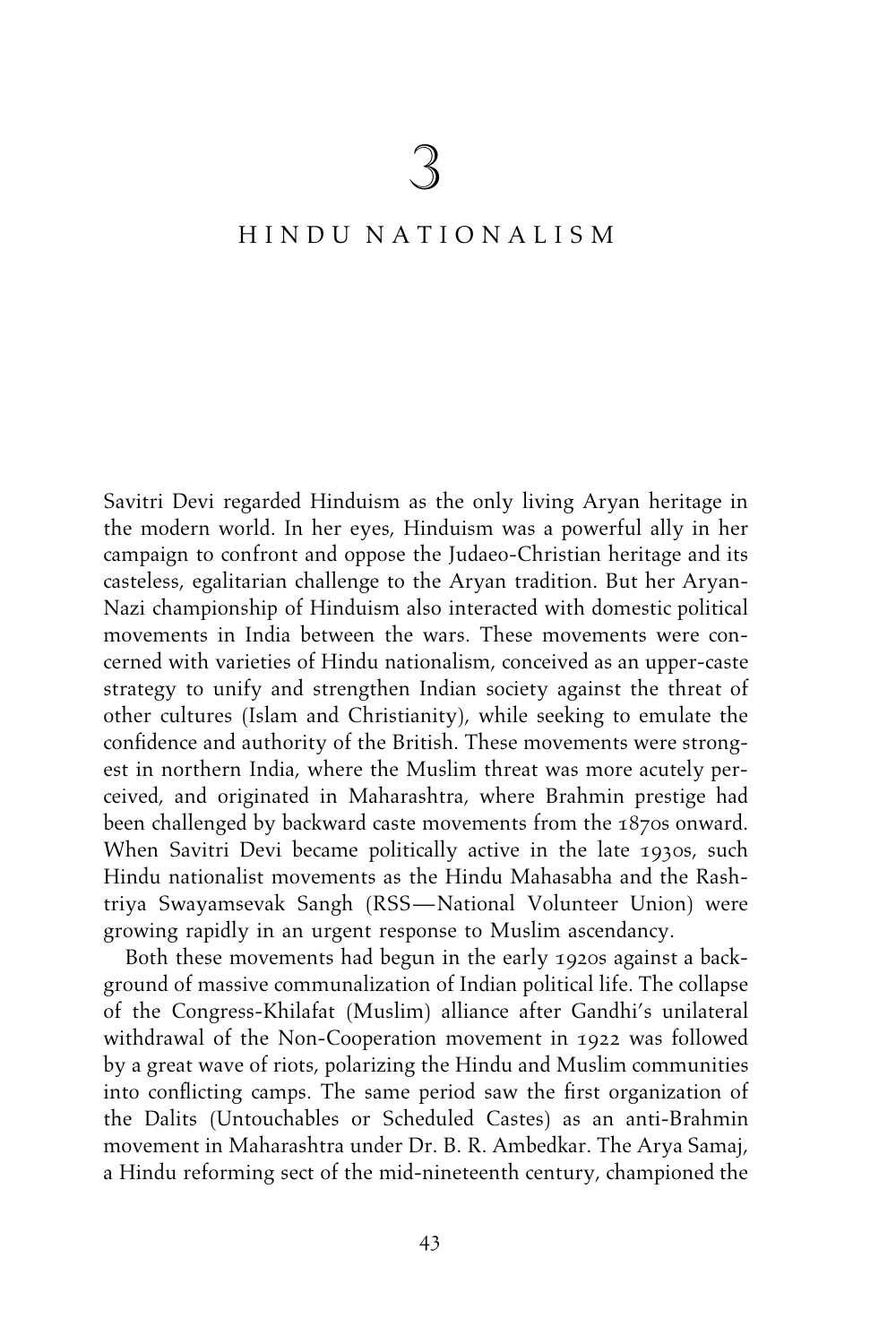Aryans of the Vedic era, and the Hindu Sabha had already begun to channel these ideas into proto-Hindu nationalism in the Punjab by 1910. However, only with the launch in 1923 of the ''Hindutva'' idea by V. D. Savarkar, also from Maharashtra, did this ideology crystallize into an ethnic nationalism coupled with Brahminical authority. His idea inspired Dr. K. B. Hedgewar, a fellow Maharashtrian, to found the RSS, a youth organization intended to reinvigorate the nation through an awareness of India's glorious past, Hindu piety, paramilitary training, and sports.<sup>1</sup>

At this time Hinduism in India was also directly affected by the political institutions of British rule. The principle of communal representation became general in the award of 1932, which made provision for Muslim representation in state legislatures by quotas based on the numbers of each religious group in the population. The new Hindu political organizations sought to address this problem of declining Hindu influence by seeking conversions among non-Hindus and the return to the fold of former apostates through Hindu Missions. After her arrival in 1932, Savitri Devi had sought such a Hindu agency in South India, notably without success due to the greater integration of Islam in this region. The situation was altogether different in Bengal, where the political balance was more acute. In early 1937 she presented herself to Srimat Swami Satyananda, the president of the Hindu Mission in Calcutta, and asked if she might offer her services to the Mission.

When Satyananda asked about her own religious beliefs, Savitri Devi declared she was an Aryan pagan and regretted the conversion of Europe to Christianity. She wanted to prevent the sole remaining country honoring Aryan gods from falling under the spiritual influence of the Jews. She also added that she was a devotee of Adolf Hitler, who was leading the only movement in this Aryan pagan spirit against the Judaeo-Christian civilization of the West. Satyananda was impressed by the young Greek woman with intense eyes and an outspoken manner. The Hindu Mission could certainly use such an ardent and educated fighter fluent in both Bengali and Hindi. In fact, Satyananda shared many Hindus' admiration for Hitler on account of his Aryan mythology and use of the swastika, the traditional sign of fortune and health. He told her that he considered Hitler an incarnation of Vishnu, an expression of the force preserving cosmic order. In his eyes the disciples of Hitler were the Hindus' spiritual brothers. With this meeting of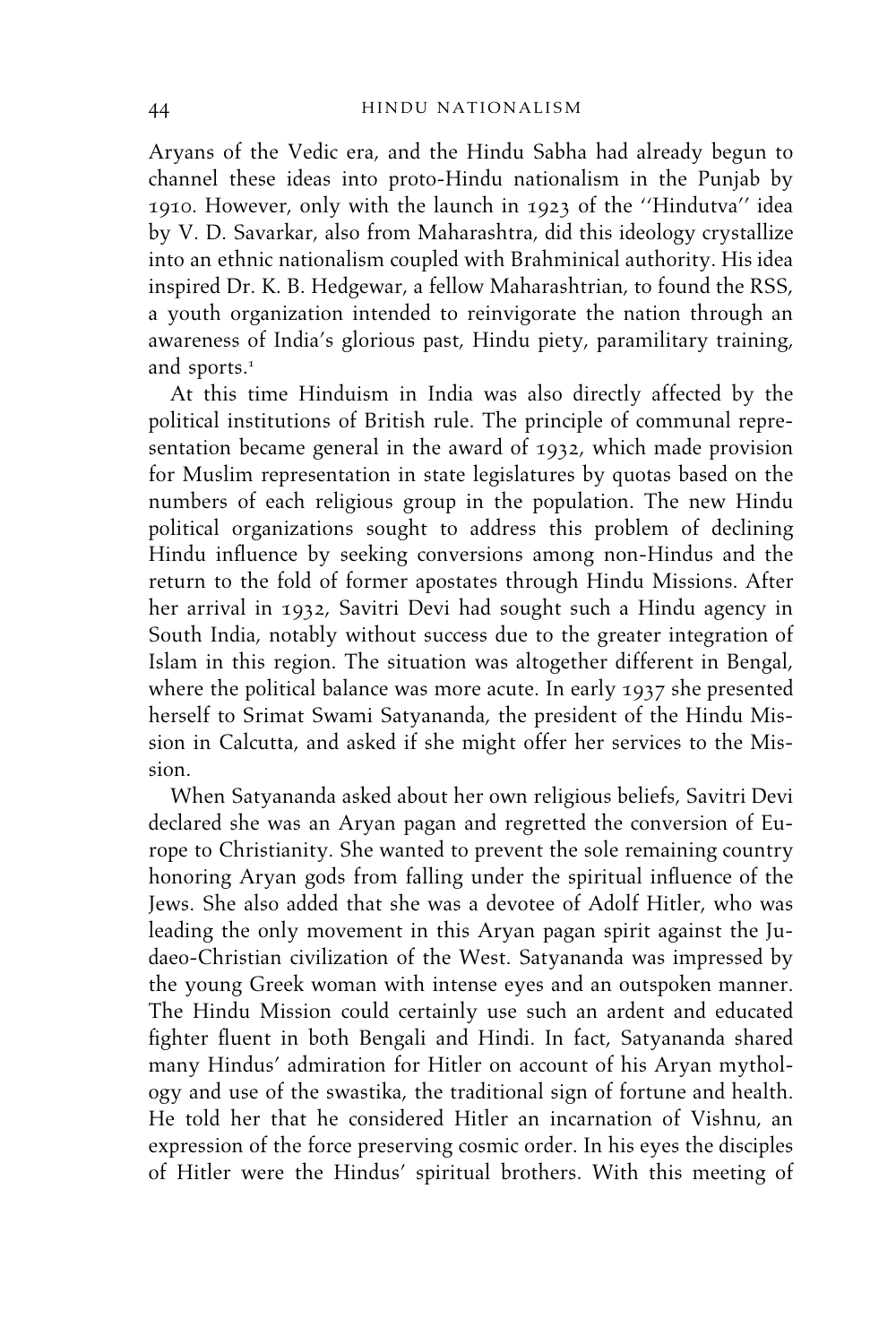minds, Satyananda engaged Savitri Devi as a Hindu Mission lecturer. Her duties involved speaking at the Mission headquarters in Calcutta and also traveling to give lectures throughout Bengal and the neighboring states of Bihar and Assam.<sup>2</sup>

By the late 1930s Savitri Devi was living in the ''Ganesh Mansion'' at 220 Lower Circular Road, a major thoroughfare running along the southern and eastern perimeters of the inner city. From here she had only half an hour's walk to the headquarters of the Hindu Mission in Kalighat. Her route passed by St. Paul's Cathedral with its soaring tower, the white marble walls and dome of the Victoria Memorial, the racecourse and polo ground, and beyond this the wide green expanse of the Maidan park and the bastions of Fort William. The smart Bengali residential suburb of Kalighat farther south made a proud native contrast to these splendid monuments of British India in their spacious settings. Across Tolly's Nala, a minor waterway running through Kalighat to the River Hooghly, lay the Italian Renaissance Belvedere residence of the British lieutenant governor in Bengal, and the Horticultural Gardens, various government offices, law courts, and the jails. The Hindu Mission occupied two houses at  $31/2$ –3 and  $32/B$  Haris Chatterji Street on the right bank of Tolly's Nala. Farther south stood the famous Kali Temple, dedicated to the angry incarnation of Shakti, the goddess of power. This sanctuary attracted a large number of pilgrims daily. Whenever Savitri Devi visited the temple, she received as a *prasad* (blessing) a blood-red vermillion paste, the symbol of Kali, to wear on her forehead.

By mid-1937 she was deeply involved with the Hindu Mission, which ran an active program of lectures and meetings from its headquarters at Kalighat throughout Bengal, Bihar, and Assam. Her work gave her an unparalleled opportunity to learn more about Hinduism, to observe its customs and beliefs across a large region, and to make the personal acquaintance of interesting and influential figures in Indian political life. Through the Hindu Mission she came into contact with other Hindu nationalist groups, including the youth movement of Dr. Balakrishna Shivaram Moonje, Dr. Hedgewar's Rashtriya Swayamsevak Sangh (RSS), and the Hindu Mahasabha, whose president was the veteran Indian patriot V. D. Savarkar. His career of anti-British revolutionary extremism and his writings on Indian history, Hindu identity, and destiny exercised an important influence on Savitri Devi and the evolution of her Hindu-Aryan ideology.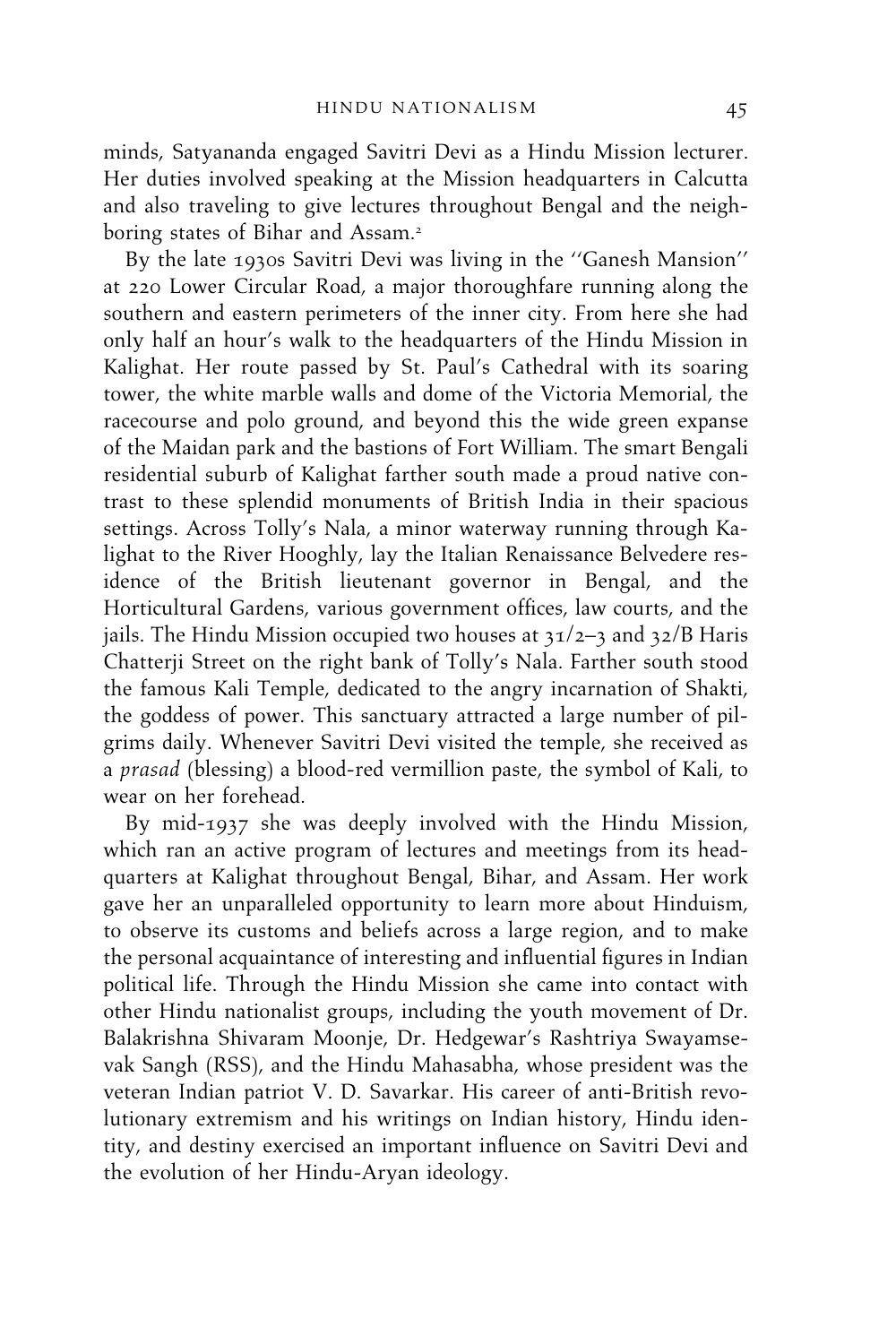Vinayak Damodar Savarkar (1883–1966) was born into a middleclass Chitpavan Brahmin family at the village of Bhagur near Nasik in the Maratha province of Maharashtra in western India. He was an early convert to the cause of Indian independence. Savarkar admired the Chaphekar brothers who had murdered a British administrator at Poona in 1897 and gone to their execution singing verses from the *Bhagavad Gita*; deeply impressed, he took an oath before his family goddess to fight for India's freedom. By 1899 he had begun his career of anti-British conspiracy with the founding of secret societies and went on to make patriotic speeches and organize demonstrations over the partition of Bengal in 1905. A high academic achiever, he won a scholarship in 1906 that enabled him to study in London, where he became a leading figure at the India House. Here he continued his revolutionary activities, raising political consciousness among other expatriate Indian students and learning how to make bombs. Savarkar published his first book, *The War of Indian Independence* (1908), to commemorate the fiftieth anniversary of the Indian Mutiny but it was promptly suppressed by the British Government.

Meanwhile, a member of Savarkar's group was convicted of assassinating Sir Curzon Wyllie in London, after his own brother Ganesh was sentenced to transportation in 1909 for terrorist activities. In 1910 the collector of Nasik was shot in revenge for the brother's sentence, and Savarkar was arrested in London for complicity in the murder. Extradited to India, he was convicted of treason and of being an accessory to murder and sentenced to two consecutive life-transportations. He served ten years in jail on the Andaman Islands, from 1911 to 1921, and three further years in prisons at Yervada, Nasik, and Ratnagiri. Savarkar used the period of his confinement for writing and became a prolific author, publishing thirty-eight books in the course of his lifetime. These included poetry, essays, and an autobiography in Marathi; the treatise on the Indian Mutiny and an account of his transportation and prison sketches in the Andamans were published in English.<sup>3</sup>

In Ratnagiri prison Savarkar wrote his famous short work *Hindutva* (1923), which set out his view of Indian history from a Hindu point of view and his conception of Hinduness. A preface posed the question ''Who is a Hindu?'' and stated, ''A Hindu means a person, who regards this Land of Bharat Varsha, from the Indus to the Seas as his Father-Land as well as his Holy-Land.'' The work was inspired by a mythical spirit, bold generalization, and heroic quotation, which commended it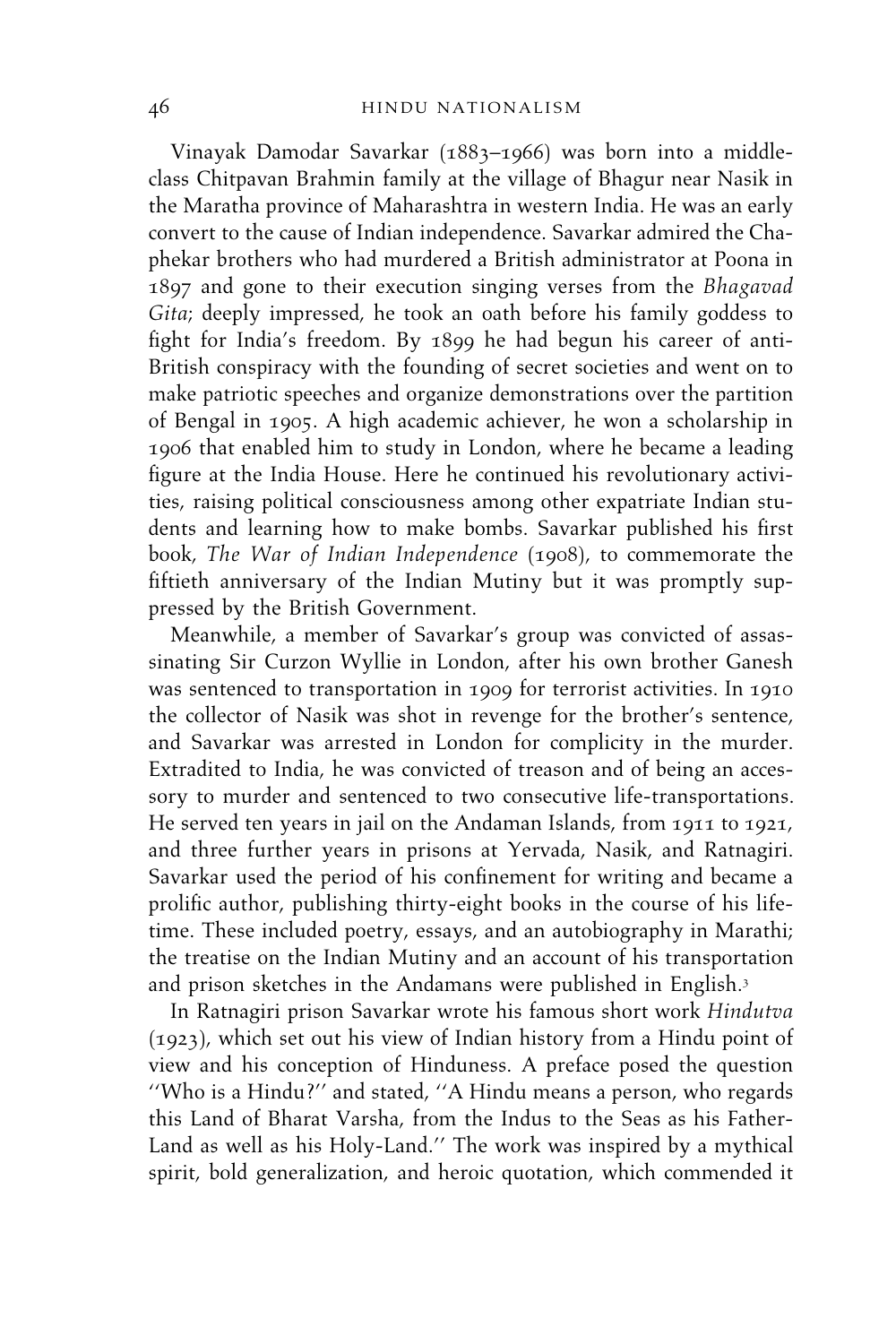to Savitri Devi and other Aryan enthusiasts. Tracing the origins of the Hindu nation, Savarkar eloquently recalled the prehistoric colonization of the Aryans:

The intrepid Aryans made [India] their home and lighted their first sacrificial fire on the banks of the Sindhu, the Indus. . . . [L]ong before the ancient Egyptians, and Babylonians had built their magnificent civilization, the holy waters of the Indus were daily witnessing the lucid and curling columns of the scented sacrificial smokes and the valleys resounding the chants of Vedic hymns— the spiritual ferver that animated their souls. The adventurous valour that propelled their intrepid enterprizes, the sublime heights to which their thoughts rose—all these had marked them out as a people destined to lay the foundation of a great and enduring civilization.4

Savarkar's broad canvas of Indian history found a particular focus in the zenith and decline of the Mughal Empire between 1560 and 1760. The rise of Maratha power, first in Maharashtra, later throughout India, challenged and finally destroyed the Mughal Empire, ending the long period of Muslim rule in India. Savarkar regarded this Maratha ascendancy as the most important movement of Hindu liberation in Indian history: it laid the basis of a self-conscious Hindu and national identity in the entire country. His flattering view of the importance of the Marathas as the pioneers of Hindudom in modern India doubtless owed much to his own Maratha ancestry and upbringing in Maharashtra. The Maratha challenge to the impressive and long-standing edifice of Mughal authority also struck him as an inspiring precedent and prelude to his own campaign to drive out his British enemies, the founders of another secure and magnificent Indian empire. At the same time, the recent Muslim tensions and challenges to Brahmin authority in the province were an obvious factor in his ideology.

The sudden rise of the Marathas is one of the mysteries of Indian history. This race of small, sturdy individuals renowned for their hardiness, perseverance, and industry lacked the grace and style of the Rajputs and other Indian tribes. The majority were Sudras or members of the cultivator class, and their leader (*peshwa*) was usually drawn from the small minority of an extremely intelligent and exclusive Brahmin class. The Marathas first entered history through their leader Sivaji (1627–1680), who began his career as a robber chief in the Bijapur and soon controlled a sizeable territory in defiance of the Mughal emperor Aurangzeb. Sivaji killed the Muslim army chief Afzal Khan at a parley,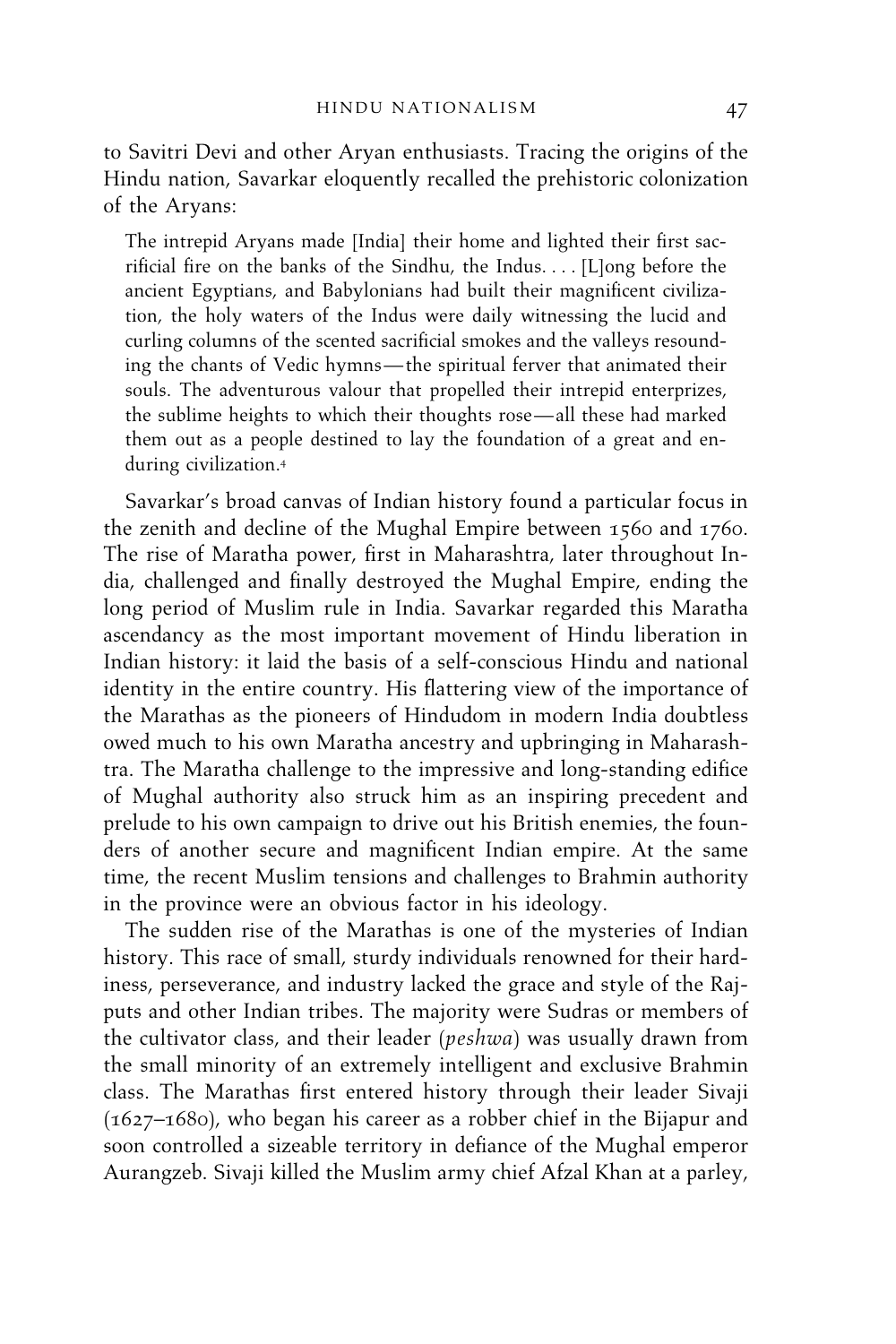and the Marathas destroyed his forces in 1659. The rich Mughal port of Surat was sacked by Sivaji in 1664. Now forced to take this local rebel seriously, Aurangzeb appointed his son, Prince Muazzam, to command the army in the Deccan plain against the Marathas. Associated with the prince in this campaign was the rajah Jai Singh of Jaipur, who made common cause with Sivaji and encouraged him to accept a treaty and surrender to imperial authority as an expedient in 1666.<sup>5</sup> With deep approval, Savarkar quoted Sivaji's words of Hindu championship and martial resolve: ''We are Hindus. The Mahamedans have subjugated the entire Deccan. They have defiled our sacred places! In fact they have desecrated our religion. We will therefore protect our religion and for that we would even lose our lives. We will acquire new kingdoms by our prowess and that bread we will eat.''6

Periods of peace alternated with active hostilities, Maratha power increasing all the while. Continued successes involving the extortion of tribute from nominal Mughal provinces led Sivaji to assume the dignity of an independent king in a coronation at Raigarh in 1674. By the time of his death he had consolidated a small independent kingdom in western India. Although Sivaji's achievement certainly rested on military prowess, his intense devotion to Hinduism was a vital factor in arousing the defiant nationalism of the Marathas against the Mughal power. He thus welded his people, both caste-conscious Brahmins and independent farmers, into a new nation proud of its identity and Hindu religion.7 Savarkar overlooked Sivaji's robber state and asserted that Maratha ascendancy was no parochial movement, ''The Hindu Empire . . . was the great ideal which had fired the imagination and goaded the actions of Shivaji while he was but within his teens'' and commented that ''the rise of Hindu power under Shivaji had electrified the Hindu mind all over India. The oppressed looked upon him as an Avatar and a Savior.''8

Savarkar traced the subsequent expansion of Maratha power across India in the generations of Baji Rao and Nanasaheb. During the rule of the second *peshwa* Baji Rao (1720–1740), the Marathas succeeded in making themselves masters of Gujurat, Malwa, and Bundelkhand and briefly invaded the outskirts of Delhi in 1737. The powerless and corrupt state of the Mughal Empire invited foreign intervention, first from the Persians in 1739, then from the Afghans. By 1758 the Marathas had occupied the Punjab and it seemed that they were destined to become the rulers of all India. Their frontier extended in the North to the River Indus and the Himalayas and in the South almost as far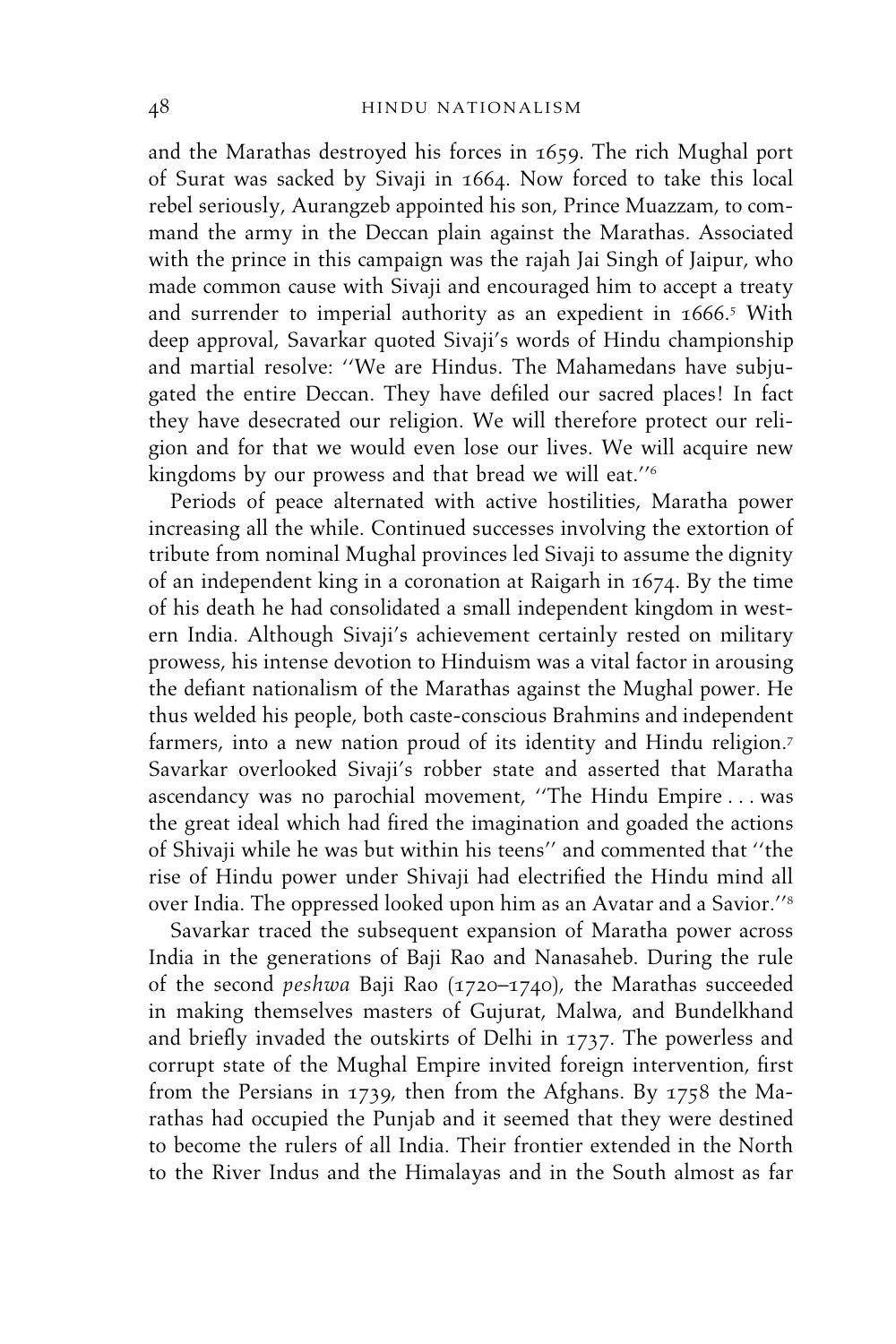as the tip of the peninsula. Sadashiv Bhao, the cousin of the third *peshwa* Balaji Rao, was an outstanding military leader and the real power in the Maratha government. In 1760 he renewed the invasion of Upper India and occupied Delhi, where the triumphant Marathas celebrated the eclipse of Mughal rule by hammering the imperial throne to pieces.9

However, in January 1761 Maratha power was broken at the mighty third battle of Panipat outside Delhi against the Afghans, in which more than 200,000 Hindus and most Maratha leaders were slaughtered. But the Afghan advantage was quickly lost through mutiny and the Mughal Empire was now defunct.10 Savarkar therefore exalted the Marathas as the founders of a Hindu national state. In his view, this battle marked the definitive close of the Mughal period and left the Marathas, though seriously weakened, as the dominant regional power in India until the advent of the British Empire in 1818: ''The day of Panipat rose, the Hindus lost the battle—and won the war.... [T]he triumphant Hindu banner that our Marathas had carried . . . was taken up by our Sikhs. ... In this prolonged furious conflict our people became intensely conscious of ourselves as Hindus and were welded into a nation to an extent un-known in our history."<sup>11</sup>

Following this review of the Maratha period as the era of pan-Hindu liberation, *Hindutva* was devoted to a description and celebration of Hinduness. Savarkar defined a Hindu as an Indian national, with references to the geographical unity of the subcontinent, the bonds of blood, and the maintenance of its purity by the caste system. ''The Hindus are not merely the citizens of the Indian state,'' he asserted, ''they are united not only by the bonds of love they bear to common motherland but also by the bonds of a common blood. . . . All Hindus claim to have in their veins the blood of the mighty race incorporated with and descended from the Vedic fathers'' and ''[N]o word can give a full expression to this racial unity of our people as the epithet Hindu does. . . . [W]e are all Hindus and own a common blood.''12 However, besides their shared ancestry, Savarkar claimed that Hindus were culturally united by Hindu civilization through a common history, a common literature, a common art and architecture, a common law and jurisprudence, common fairs and festivals, rites and rituals, ceremonies and sacraments. India was not only a Hindu's fatherland but also his Holy Land, for it was the land of the Vedas, Hindu mythology, godmen, ideas, and heroes.<sup>13</sup>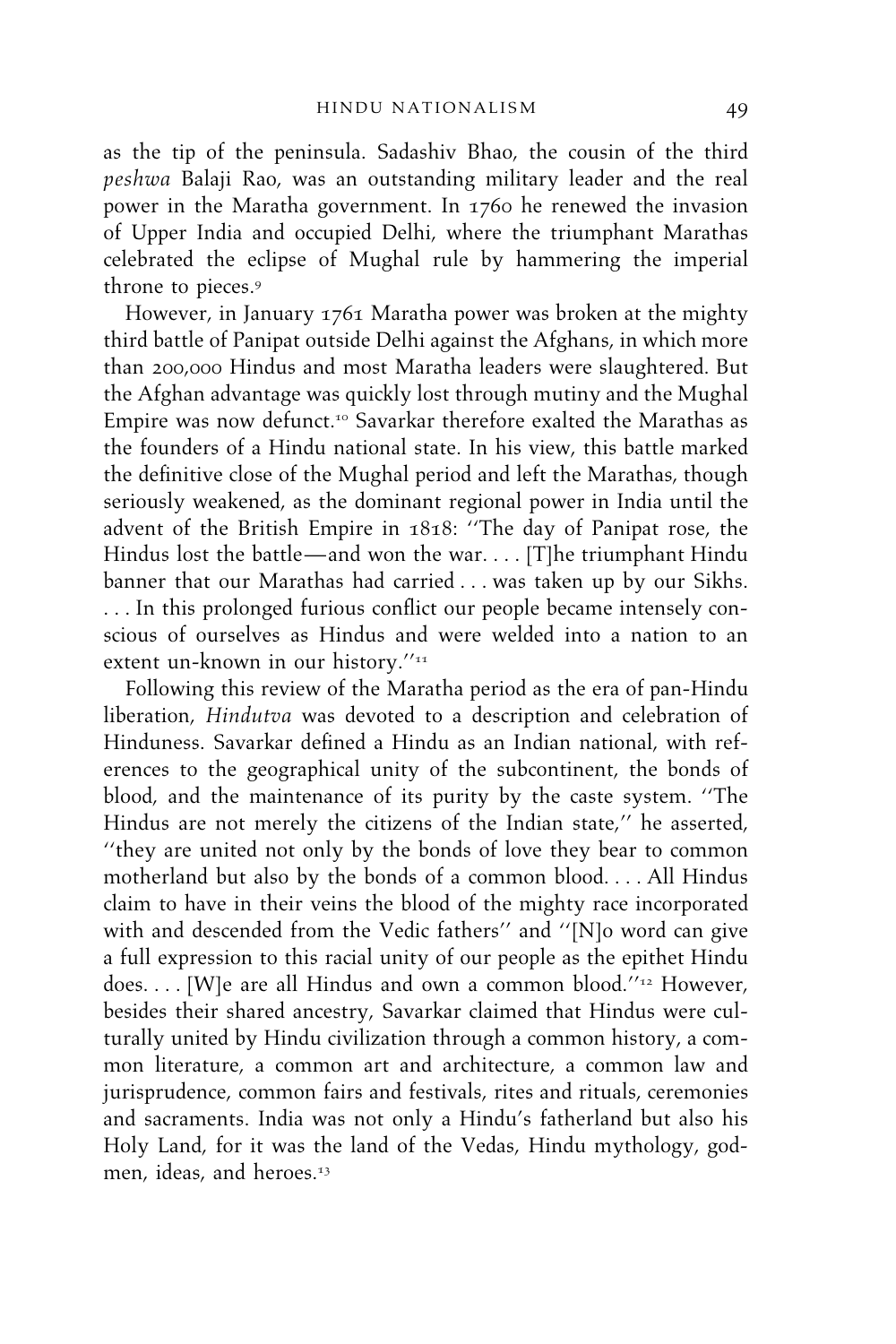Savarkar's ''Hindutva'' idea thus assimilates territorial-cultural determinants into a concept of nationalism that stresses the ethnic and racial substance of the Hindu nation. It is most probable that he emphasized this racial criterion in order to minimize the importance of internal divisions in Hindu society, which he as a Brahmin wanted to preserve. He evidently rejected a liberal concept of the nation-state based on a social contract between individuals within a state's administrative borders. Here his thought was in keeping with German political theory gleaned from reading the Swiss jurist Johann Kaspar Bluntschli (1808–1881) during his years of imprisonment. Significantly, Bluntschli's concept of German ethnic nationalism influenced both Savarkar and the second leader of the RSS, M. S. Golwalkar, in their exposition of Hindu nationalism.<sup>14</sup>

Between 1924 and 1937 Savarkar was not permitted to leave the Ratnagiri district. Once this restriction was lifted, he resumed political activity, translating his philosophy of ''Hindutva'' into extreme Hindu nationalism. He was immediately elected president of the All India Hindu Mahasabha at its nineteenth session held at Ahmedabad in 1937 and presided over its next five annual sessions. Although the Hindu Mahasabha had been founded as a social organization in 1915, it now became a vigorous lobby group for Hindu interests under Savarkar's leadership. In his presidential speech of 1937, Savarkar described the Mahasabha as a pan-Hindu organization with the task of ''the maintenance, protection and promotion of the Hindu race, culture and civilization for the advance and glory of Hindu Rashtra . . . a national body representing the Hindu Nation as a whole'' and cast a watchful eye at the antinational designs of the Muslims in India.15

At the twentieth session of the Hindu Mahasabha held at Nagpur in 1938, Savarkar attacked the Indian National Congress. In his view, its secular Indian patriotism had denied the Hinduness of the Indian majority but still failed to embrace the Muslims, who jealously defended their religious community. The Congress was but a hostage of Muslim intransigence, constantly seeking to appease the Muslims to the disadvantage of the Hindu majority. Savarkar railed at the British for denying the Hindus political representation in proportion to their population through the Communal Award of 1932—in his view an unjust system of weightages and preferences—and for breaking up the Hindu electorate into such constituencies as to prevent the growth of Hindu political solidarity. He protested against the operation of quotas favor-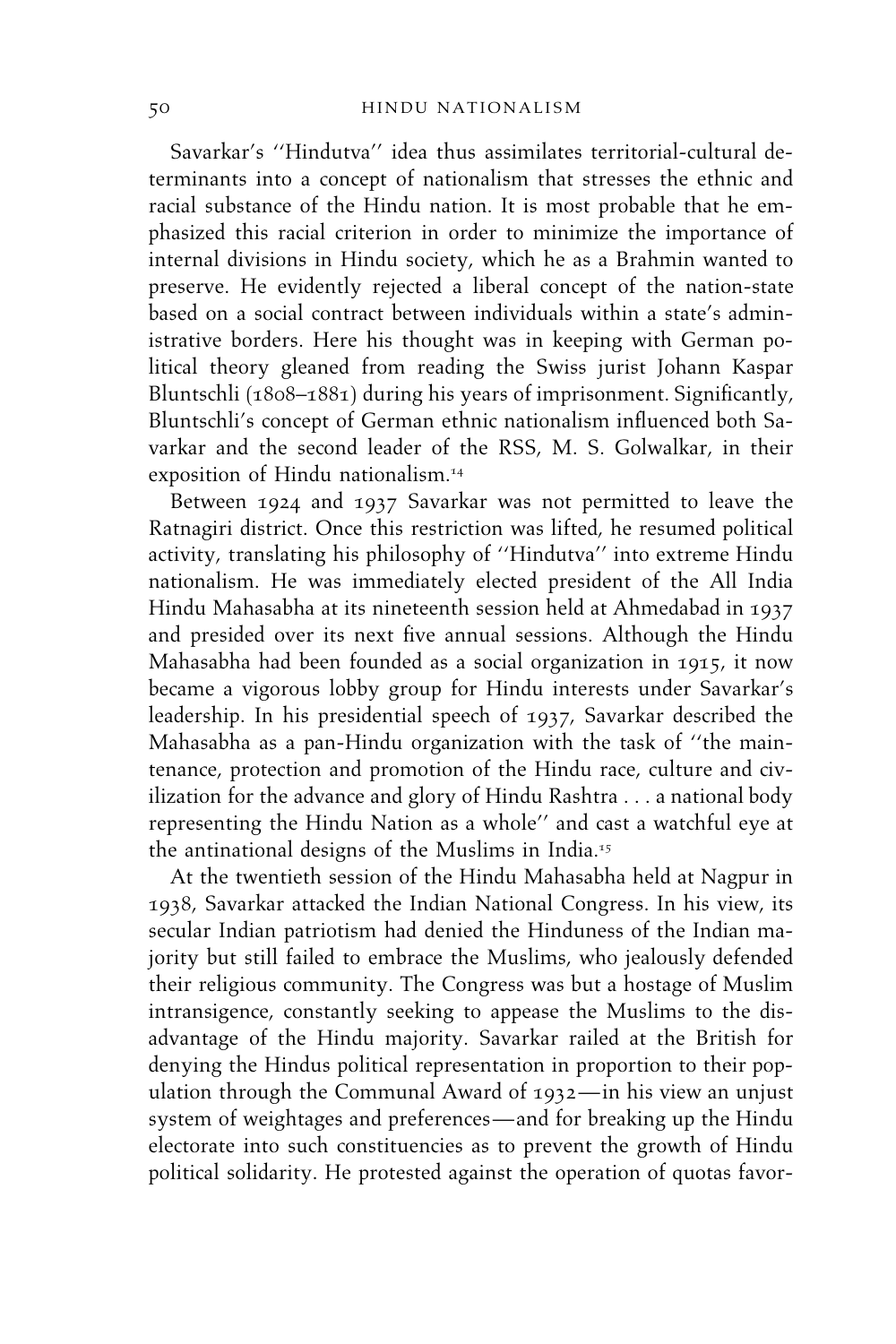ing Muslims in the government services (as high as 60 percent in Bengal, for example), and the curtailment of Hindu recruitment to the army and police with the result that the Muslim minority was predominant in these forces. Besides these political grievances, Savarkar drew a grim picture of Hindus subject to religious and racial persecution in the Muslim states of Hyderabad and Bhopal, and as the hapless victims of riots and tribal frontier raids.16 These grievances and the fear of permanent political subserviency had indeed haunted the thinking and emotions of many caste Hindus throughout the 1930s.

Savarkar concluded that the Indian National Congress had failed the Hindus; its Indian patriotism was a secular sham, and only the Hindu Mahasabha could properly represent the Indian Hindu nation. Savarkar exhorted his followers to abandon the false ideas that had prevailed since the birth of the Congress in the 1880s. Hindu nationalism was the only effective form of Indian nationalism. After a brief review of the Maratha era of Hindu nationalism and the foundation of a Hindu empire, Savarkar demanded that the self-conscious Hindu nation must again be revived and resurrected.<sup>17</sup> At this 1938 session of the Mahasabha it was clear that Savarkar was advocating Hindu radicalism as the only effective response to Muslim provocation and ascendancy in national affairs. His extreme Hindu nationalism now tended toward a Hindu communalism that paralleled Muslim defensiveness and thus accentuated the polarization of Hindu-Muslim enmity.

Savitri Devi's involvement with the Hindu Mission in Calcutta drew her into the vortex of this Hindu nationalist movement in the late 1930s. In her writings she shared V. D. Savarkar's political concerns about Hindu disadvantage and Muslim ascendancy. She endorsed his demand for a revival of Hindu national consciousness as the only real form of Indian patriotism. She agreed with the thesis of *Hindutva* that Hindu nationalism must derive its strength from a sense of shared history, culture, and an awareness of India as one's Holy Land. And in return she was recognized as a valuable supporter by the nationalists themselves. Ganesh Savarkar praised her in a cordial foreword he wrote for her first book on Hinduism: ''She has one advantage over the usual worker from within the Hindu fold. She was Greek by nationality. It is owing partly to her appreciation of Hindu art, thought and 'dharma,' and partly to deeper reasons that she was drawn to our society and that she adopted what we call 'Hindutva' for the rest of her life. But, naturally, being a European, she could, though from within, study the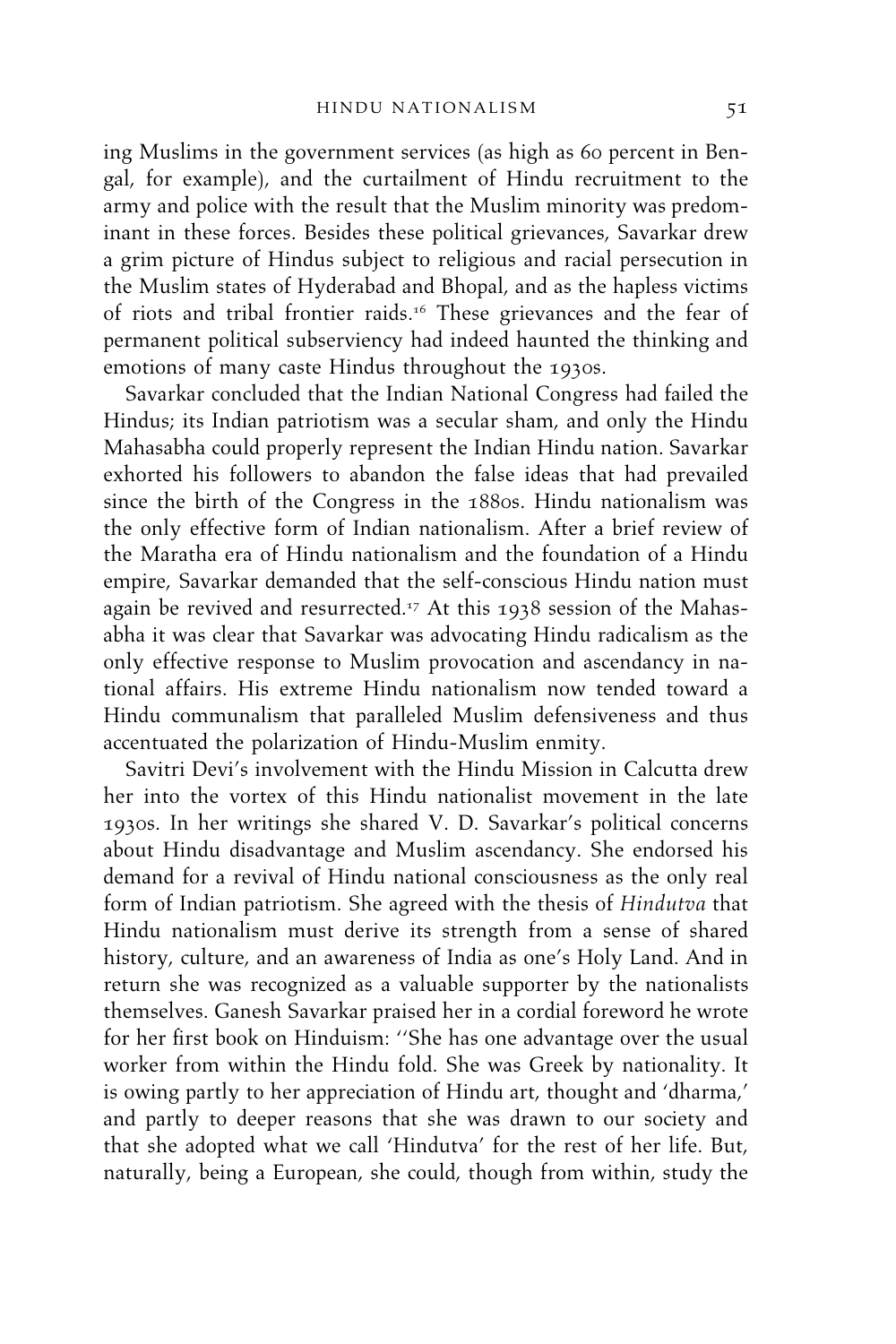condition of the Hindus in a detached manner.''18 Such recognition placed her in that tiny minority of elective Hindus, who have gained acceptance as compatriots.

Her new book, *A Warning to the Hindus* (1939), was published under the auspices of the Hindu Mission after she had worked there for some eighteen months. The book was evidently highly regarded by the mission, for it was also published in six Indian languages, including Bengali, Hindi, and Marathi. The first chapter, ''Indian Nationalism and Hindu Consciousness'' echoes V. D. Savarkar's rallying cry of ''Hindutva'' with her main thesis that Hinduism is the national religion of India and that there is no real India besides Hindu India. She was similarly contemptuous of Congress's secular patriotism and asserted that ''there is no such thing as an Indian civilization which is neither Hindu nor Musulman.... [T]he only civilization for all India is Hindu civilization. The only culture for all India is Hindu culture. Indian national consciousness is nothing else but Hindu national consciousness,'' and again ''[A]s nothing is more necessary to India, to-day, than a strong national consciousness and national pride... nothing is more necessary, to-day, than to revive, to exalt, to cultivate intelligent Hinduism through the length and breadth of India."<sup>19</sup>

Her work at the Hindu Mission had familiarized her with the grievances of Hindus and their sense of embattlement in the increasingly Muslim culture of some provinces. In a chapter entitled ''The Defence of Hindudom: A Danger Signal,'' she produced statistics on the relative numerical strengths of Hindus and Muslims in various Indian states. She conceded that the Muslim minority was still negligible in the Far South (3 percent), Orissa (2 percent) and Bihar (10 percent), the United Provinces (13 percent), the Central Provinces (5 percent) and West Bengal (6 percent). However, on turning her attention to the Punjab, ''the cradle of Aryan culture in India,'' and Bengal, her own adopted province, she saw cause for grave concern. Estimating the Hindu population of Bengal at 22 million and the Muslim population at 28 million, with a further 2 million in the border district of Assam, she found that the Muslim population of Bengal was practically half the entire Muslim population of British India. She commented that this Muslim population of Bengal alone was already more than double that of Turkey and that the Muslim population of just one of the Bengal districts (Mymensingh) was more than half that of all Arabia.20

Already, she complained, one could walk through miles of Bengali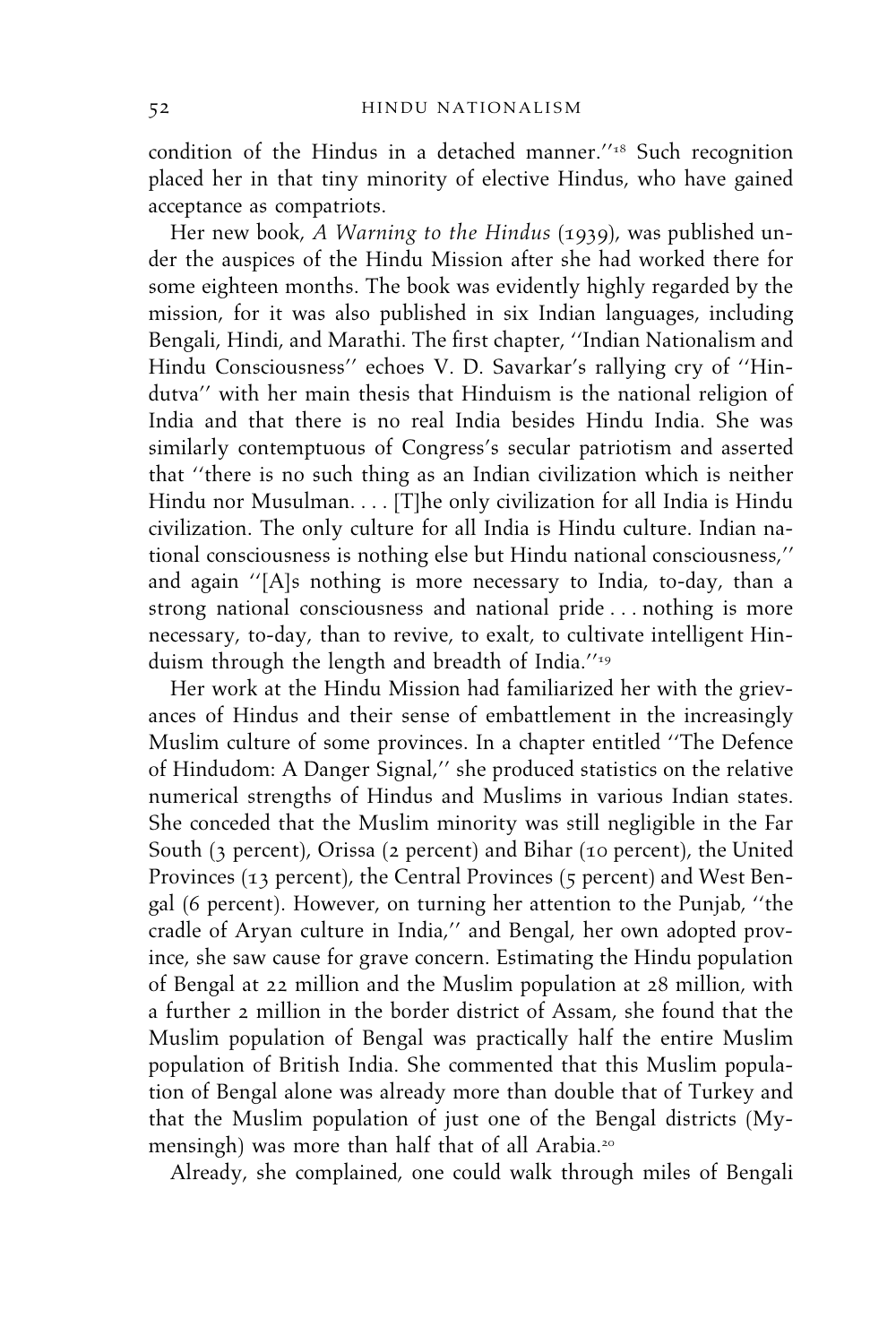countryside and not meet a single Hindu who was consciously cultivating the religion of his forefathers with worship, devotions at a family shrine, observances and the celebration of festival days. She dwelt fondly on the now all too rare encounters with learned Brahmins in Bengali villages, marveling at their refinement and culture, their pleasure in philosophical debate, and their ready Sanskrit quotations from Holy Scriptures. ''They have the sweet temper and amiable manners of people who have been aristocrats since the beginning of the world'' and ''by coming into contact with them, one feels like discovering an untouched spot of ancient India."<sup>21</sup> But they now seemed a tiny threatened minority, while Muslims became ever more numerous in rural areas.

She was relieved to observe that the proportion of Hindus was greater in towns than in villages and took solace in the company of educated Hindus, who were numerous and kept Hindu tradition and Hindu culture alive in their homes. ''While sitting with them, you feel you are in India; in fact, you *are* in India still,'' she reflected, while noting that the masses were getting day by day more Mohammedanized. Indeed, the threat of Muslim submergence and cultural alienation was becoming ever more apparent: ''There are quarters in Dacca and Chittagong, where the number of bearded men that you cross in the streets, wearing a red 'tupi' upon their head, makes you feel as if you were in Cairo or in Bagdad, not in India."<sup>22</sup>

She considered that the usual upper-caste Hindu response to this sense of decline was complacent, namely, that it was ''quality'' rather than ''quantity'' that mattered, that the existence of a small minority of educated Hindus was worth more than a mass of ignorant Hindus. She argued that it was not the tenets of Hinduism that were in danger; they would always hold true irrespective of the numbers of Hindus. It was the Hindus, as a nation, who were in danger of extinction, at least in some parts of India. She defended Hindudom, not Hinduism. She recalled that the truth in Plato's writings was still true, but that it did not keep ancient Greek society and civilization from passing away. Similarly, ''[T]he value of Hinduism will not save Hindudom, if Hindudom is not strong, numerically and politically.<sup>"23</sup>

But why was the numerical strength of Hindudom and the whole notion of ''Hindutva'' so important to her? The relative numbers of Hindu and Muslim populations in the various Indian states, the need for a strong national consciousness and national pride in India, what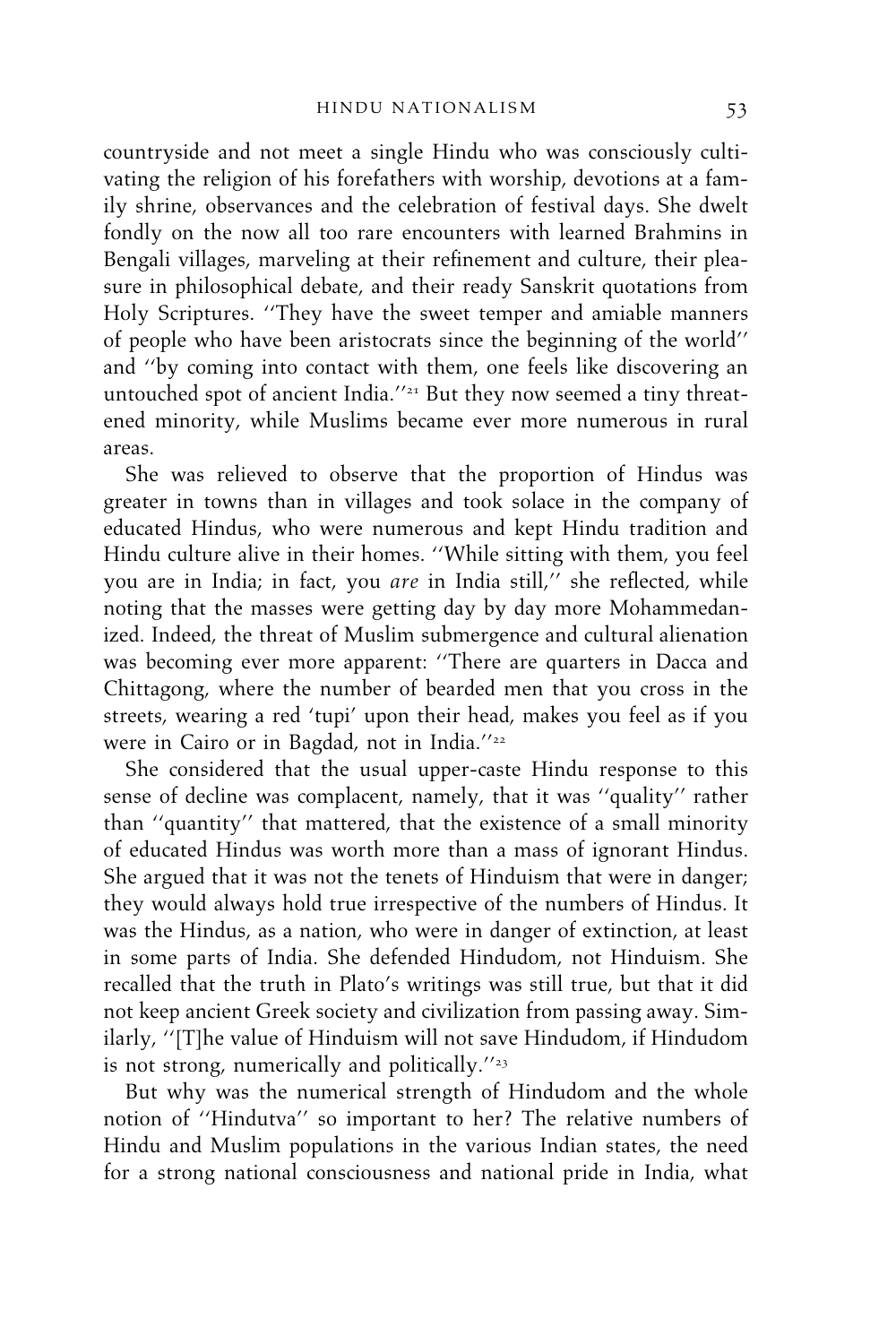significance could these issues possess for her, a Greek national who had first arrived in India only half a decade earlier? The answer to these questions is the elaboration of her Aryan cult, which is also to be found in the pages of *A Warning to the Hindus*. The chapter entitled ''Indian Paganism: The Last Living Expression of Aryan Beauty'' provided a philosophical interlude between those more prosaic sections of the book devoted to Indian nationalism, population censuses, the threat of Mohammedanization, and the need for a radical Hindu revival in the style of V. D. Savarkar. This cult of Aryanism alone represents those deeper reasons, mentioned by Ganesh Savarkar, that drew her to Hindu society and led to her lifelong adoption of ''Hindutva.''

Savitri Devi had come to India in 1932 to find a living equivalent of the old Aryan cults of Europe. Once she had stepped outside the bounds of Christian and secular civilization, she beheld ''a cult, one of the immemorial Pagan cults, surviving in the midst of the modern world.'' She loved the Hindus as one of the few modern civilized people who were openly pagan and revered their country since ''[India] remains the last great country of Aryan civilization, and, to a great extent, of Aryan tongue and race, where a living and beautiful Paganism is the religion both of the masses and of the intelligentzia.'' Her quest for the lost Aryan world, once wistfully admired in the dead culture of classical Greece, had at last found an object in a living culture. A golden age had become the present for her in exotic India and she could exclaim with delight: ''We like this word 'Paganism' applied to the Hindu cults. It is sweet to the ears of more than one of the fallen Aryans of Europe, accustomed to refer to 'Pagan Greece,' and to 'Pagan Beauty,' as the most perfect expression of their own genius in the past.<sup>''24</sup>

Savitri Devi celebrated Hinduism for its open cult of visible beauty. This beauty, this ritual, this ceremony, she believed, had once been current in the Aryan cults of Europe, but now this cult could be found only ''in its last sunny home: Hindu India.'' Her own experience of this cult of beauty shines through her radiant description of Indian festivals, rich with vivid colors, sumptuous magnificence, and exotic splendor:

Just go to Madura or to Rameswaram, nowadays, and see a real Hindu procession there, with elephants bearing immemorial signs of sandal and vermillion upon their foreheads, and draperies of silk and gold flowing over their backs, down to the ground; with flutes and drums, and torches reflecting their light upon the half-naked bronze bodies, as beautiful as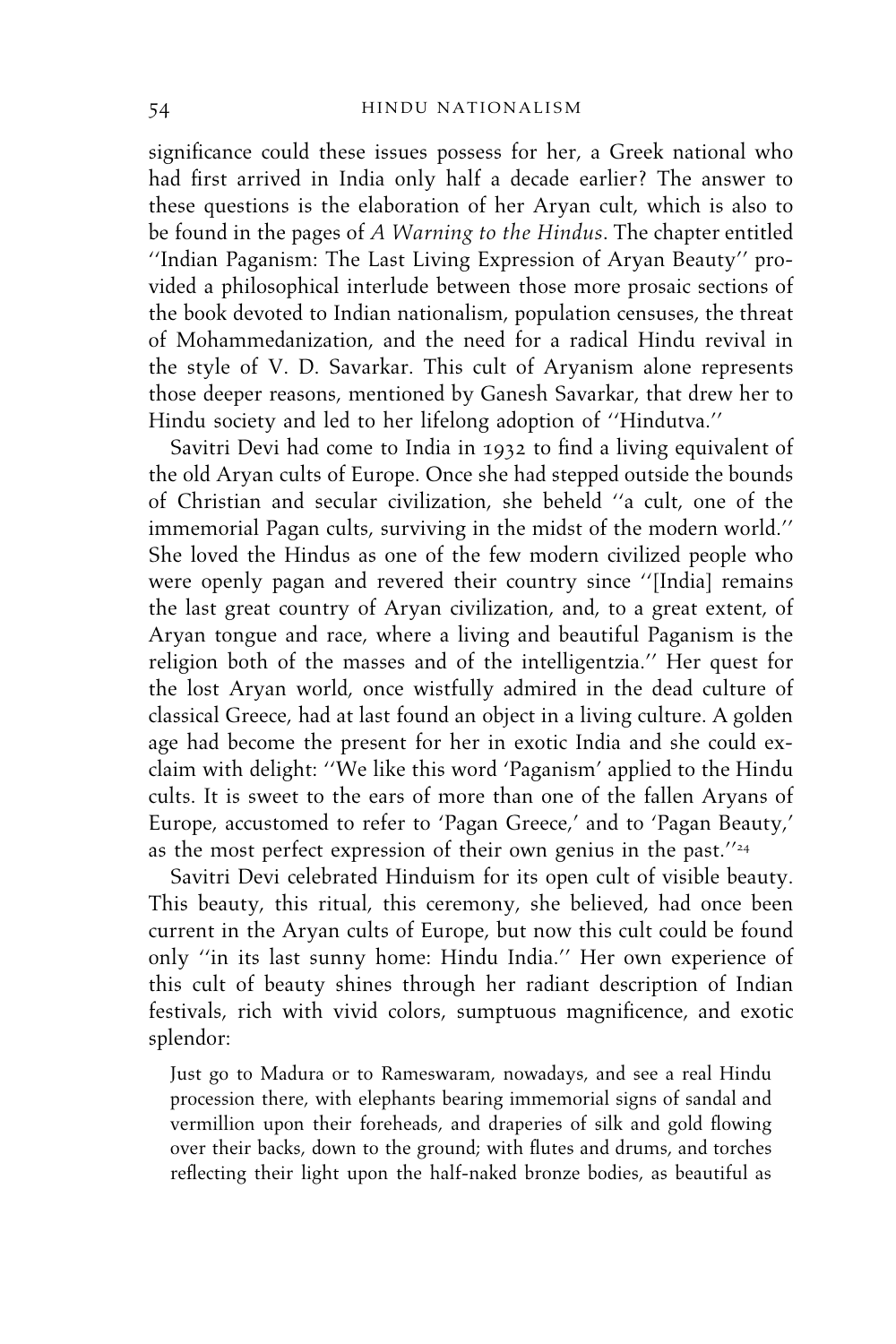living Greek statues; with chariots of flowers, slowly going around the sacred tank. Just see the pious crowd (hundreds and thousands of pilgrims, gathered from all parts of India), throwing flowers, as the chariots pass. And above all this, above the calm waters, the beautiful crowd, the mighty pillars, the huge pyramidal towers, shining in the moon-light... above all this, behold the one, simple, phosphorescent sky.

Just watch an ordinary scene of Hindu life: a line of young women walking into a temple, on a festival day. Draped in bright coloured sarees, sparkling with jewels, one by one they come, the graceful daughters of India, with flowers in their hair, with flowers and offerings in their hands. In the background: thatched huts, among the high coconut trees and green rice-fields all around,— the beauty of the Indian countryside. One by one they come, . . . like the Athenian maidens of old, whose image we see upon the frize of the Parthenon.<sup>25</sup>

The religion of beauty was not confined to the forms and colors of the popular Hindu cults. Savitri Devi deeply admired Hinduism's conception of God, in both his creative and destructive aspects, as the expression of a broad artistic outlook on life and on the universe. She dismissed Christianity and other creedal religions for their exclusive concentration on man: ''[T]heir centre of interest is man, the background, man's short history, man's misery, man's craving for happiness; the scope, man's salvation.'' In Hinduism this anthropocentric view had no place. The center of interest was the eternal universe of existence, in which man was only a detail. The dancing succession of birth and death and rebirth in all things, over and over again, was a form of play, which in its millions of manifestations was simply beautiful. She approved of the Hindu idea that the fate of all species and individuals is to grow more conscious of the beauty of that play and eventually to experience their own identity with the force (the Godhead) playing with them. This force is adored and worshiped solely because it offers a beautiful if amoral view of existence.<sup>26</sup> For Savitri Devi, this philosophy represented the esoteric heart of the Aryan cult.

The Aryan cult she had admired in Greece had died centuries ago. Here in Hindu India she had rediscovered that lost Aryan world. However, her work at the Hindu Mission and exposure to the ideas of V. D. Savarkar and the Hindu Mahasabha suggested that this last living example of Aryan culture in the world was itself under threat. Hence her alliance with the radical Hindu nationalists, her anxious scrutiny of population censuses, and her appeal for a devotional nationalism of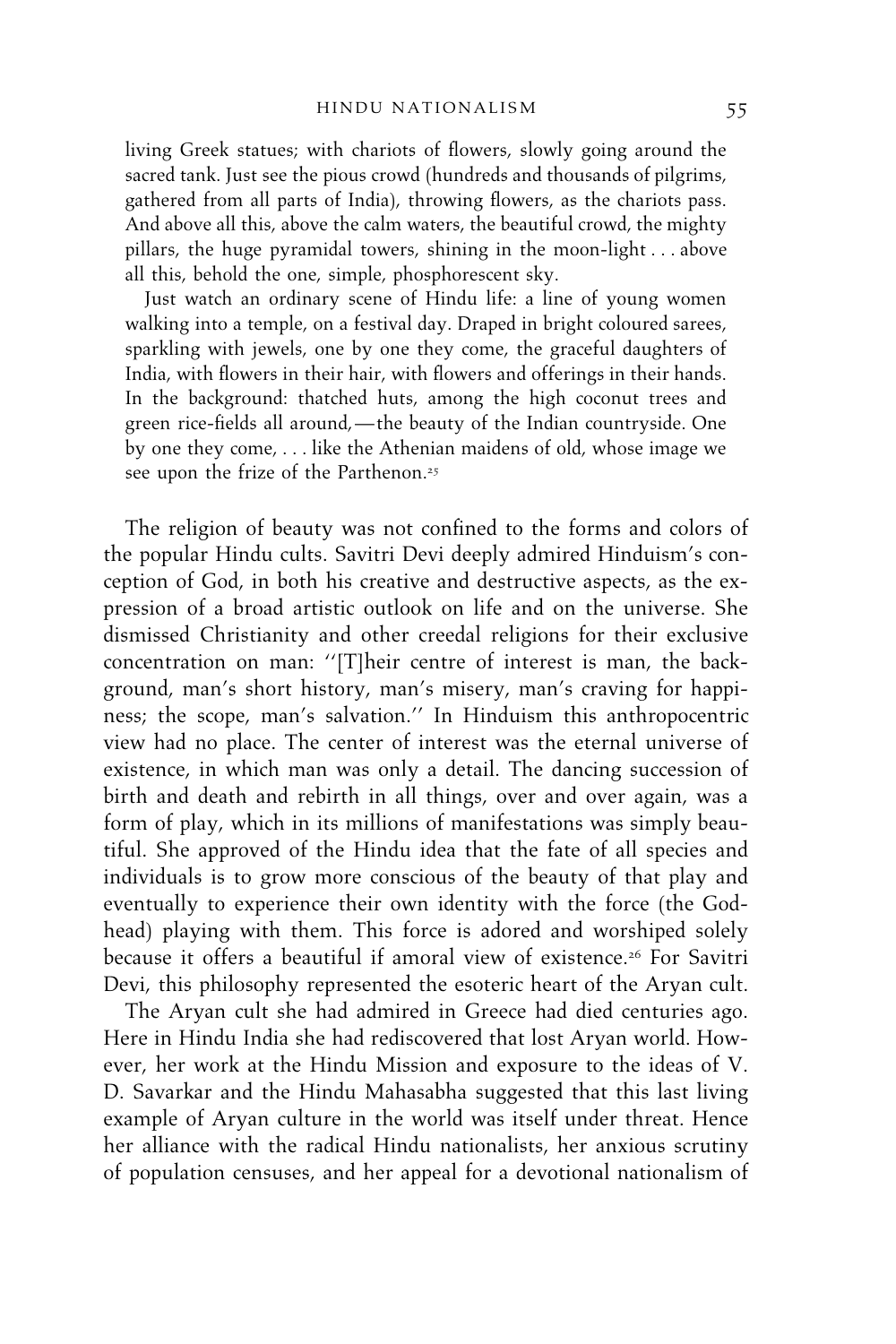home and hearth to revive the memory of Sivaji and other heroes of Indian history.

Savitri Devi saw ominous parallels between the fate of pagan classical Greece and the endangered Aryan cult of India. She compared the experience of beleaguered Hindus in Muslim-dominated provinces to that of Greek pagans in their own country during the early Middle Ages. She recalled the oppression of the last pagans by the Christians: works of art destroyed, festivities stopped, schools of philosophy shut down, wise men exiled. She characterized the period from Emperor Constantine I until the accession of Emperor Julian (A.D. circa 331–363) in terms of ''the growing tyranny exercised by the Christians... upon the declining minority of Pagans, in the towns and villages of Greece, Asia-Minor, Egypt, Italy."<sup>27</sup>

This alarmist comparison between late ancient Greece and presentday India was extended to indicate the dreadful possibility that Hindu India might itself become a dead civilization. In the context of a threatened Hindu world, her memories of the sun-bleached ruins of Athens and the Attic peninsula were no longer just relics of a golden age but omens for India: ''Greece is covered with gorgeous ruins. Upon steep promontories, there are still rows of white columns, looking over the blue sea, full of isles. There are blocks of sculptured marble, and old statues to be found even in the market place. But living life all around, runs on different lines. The national Gods have become objects of admiration in museums. . . . But nobody worships them. There are no Panathenian processions, in pomp and glory, going up the Acropolis today.''28

She warned that Hindu complacency and inaction were a clear sign of weakness, that Hindudom was yielding every day to hostile forces, losing its numerical advantage, its political rights in the country, and its place as a nation. The fate of pagan Greece could easily overtake the Hindus and become the fate of pagan India tomorrow. She painted a desolate picture of India without Hindus: ''A swarm of mosques will be built here and there, in the place of minor shrines. Mohammedan life and European life combined, will make unrecognisable India look much like modern Egypt. Cultured Indians will look upon their national Gods, as Christian Europeans look upon Greek 'mythology.' And the Ganges will still be flowing. But there will be no ritual bathing in its waters, no pilgrims, going up and down its 'ghats,' no garlands of flow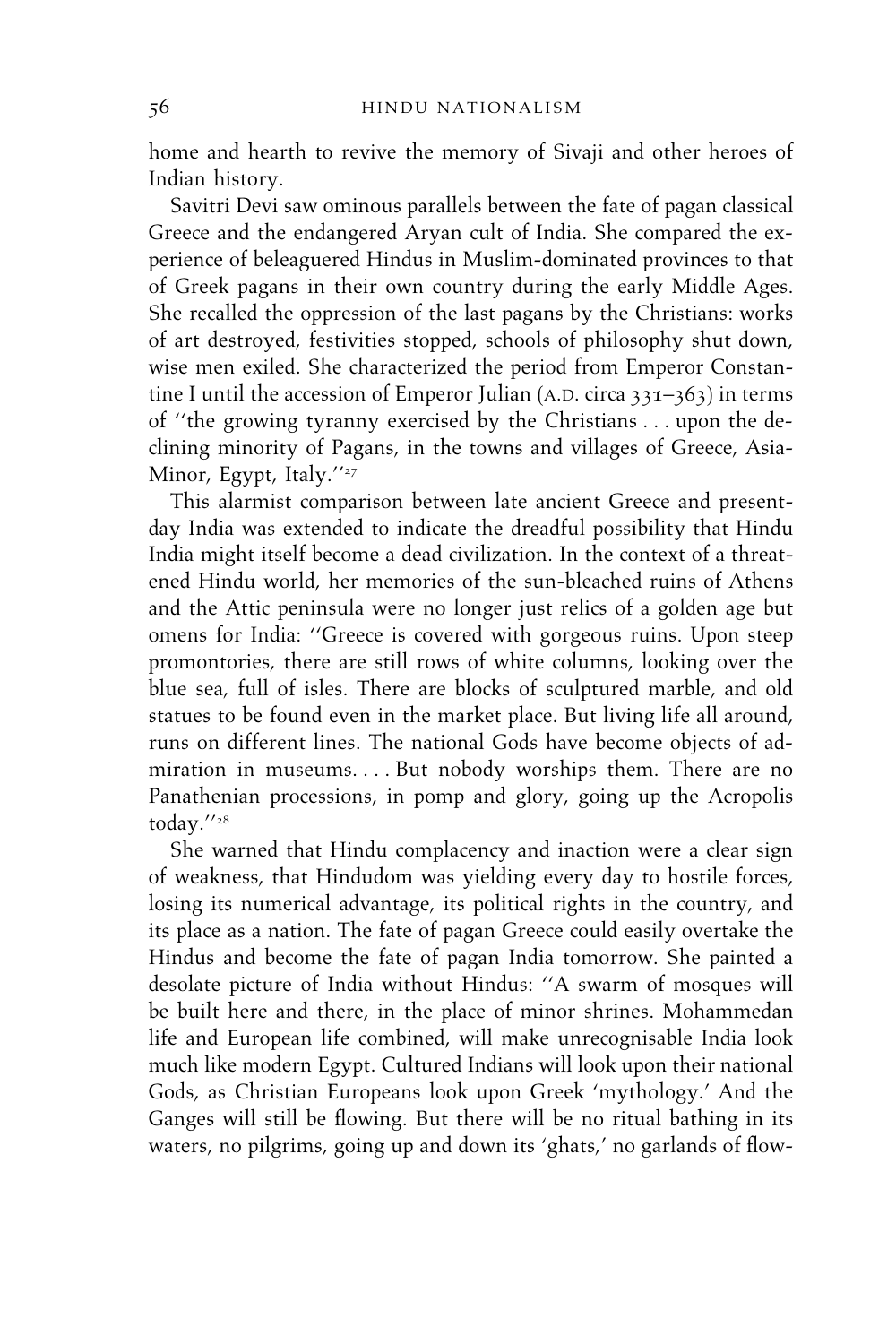ers thrown into it as an offering. India... will no longer be 'our' India.''29

Savitri Devi followed the Hindu nationalists in her recommendation of measures for a revival of Hindudom. In her chapter devoted to social reforms, she identified the major causes of numerical losses in Hindudom as the denial of elementary social rights to the minority of Hindus; the strictness of social rules within the Hindu fold, leading to the easy outcasting of transgressors; and the refusal of the Hindu fold to accept those who wished to return, let alone those who wanted to convert to Hinduism. Again she drew a parallel with the ancient world. The triumph of Christianity was largely attributable to the rigidity of the Graeco-Roman social order. Although ancient Greek and Roman society was not as complicated and caste-ridden as Hindudom, there was a wide gulf between the freeman and the slave. The universal appeal of Christianity to all men exploded such division and hierarchy. Echoing the fierce antichristian invective of Friedrich Nietzsche (1844– 1900), she regarded the victory of Christianity as a widespread revolt of the slaves and barbarians against the existing social order of the Roman Empire. Mindful of this historical Aryan failure in Europe, Savitri Devi advised the relaxation of the caste system with its rights and privileges, in order to develop a Hindu populism. Here she was reflecting the ideas of V. D. Savarkar, who regarded the caste system as a brake on the development of Hindu solidarity and nationalism.30

She foresaw naturally that the upper-caste Hindus would fiercely defend their rights and their exclusiveness but asked what good such reactionary attitudes would achieve if all was swept away with the extinction of Hinduism. She pointed out that the noble families of ancient Greece and Rome had been lost, and no single modern Greek or Roman could now be sure that there were neither slaves nor barbarians among his ancestors. Their defense of family privilege had not addressed the universal challenge of Christianity and, in consequence, the vigor and endurance of the old Aryan cult in Europe was lost. Unless the Hindus now made a desperate effort to overcome the disadvantages of Hindu society, there would be no future for all Hindus, let alone for the precious privileges of the Hindu elite. $3<sup>1</sup>$ 

Her recommendations were both social and national, rehearsing key aspects of the ''Hindutva'' agenda. Hindudom should unite into one firm, invincible bloc, trained in the art of self-defense; it was vital to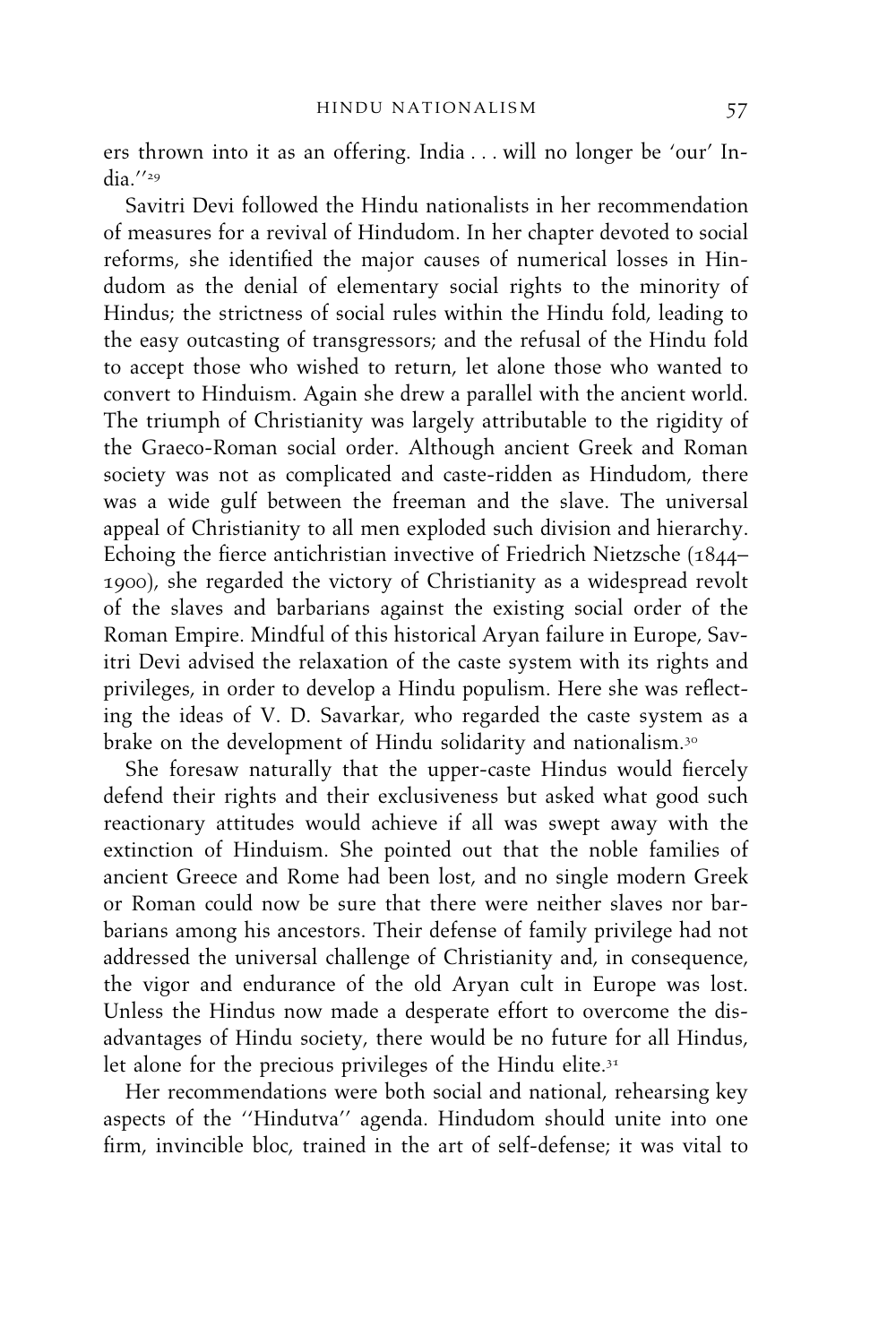keep all Hindus, without distinction of caste or creed, within that bloc; and it was important to bring within that bloc as many converts from Islam and Christianity as possible by attracting them to Hinduism as their own national cult. Caste privilege and prejudices should be given up in order to ensure a united Hindu consciousness. Moreover, all Hindus should consider the Hindu heritage of art, literature, and scripture their own as a matter of national pride and self-assertion. Women should play an important part in fostering a family education in devotional nationalism with domestic shrines for Sivaji and other national heroes. Her emphasis on unity over caste echoed Savarkar's strategy of protecting Brahminism in an inclusive form of ethnic nationalism. But her wish for a patriotic bloc trained in the art of self-defense was inspired by a certain divergence between the Mahasabha and the Rashtriya Swayamsevak Sangh (RSS–National Volunteer Union) in the late 1930s.

As early as 1925 Dr. Hedgewar had founded the RSS to foster ''Hindutva'' activism among the Maharashtrian youth. Born into an orthodox Deshastha Brahmin family in Nagpur, Keshavrao Baliram Hedgewar (1889–1940) qualified as a medical doctor but devoted his whole life to the struggle for Indian political freedom. By 1910 he had been initiated into the national struggle by Balakrishna Shivaram Moonje (1872–1948), a former aide of B. G. Tilak and leader of the Hindu Sabha in Nagpur. Hedgewar learned terrorist techniques from the Bengali secret societies, after joining the inner circle of Anushilan Samiti (Society of Practice) during his college years. Back at Nagpur in 1916–1919, he organized anti-British activities through the Kranti Dal (Party of the Revolution) and participated in Tilak's Home Rule Campaign of February 1918. He brought to all his political activities a deep religious sense. After reading Savarkar's *Hindutva* and meeting the author in March 1925, he founded the RSS, a Hindu nationalist sect that has proved a vital factor in Hindu politics right up to the Bharatiya Janata Party (BJP) of the 1990s.<sup>32</sup>

How could a vast country like India be so easily ruled by a small group of colonial administrators? Recognizing that Indian subjection was due to lack of unity, vitality, and physical strength, Hedgewar promoted Hindu self-consciousness, high morale, and athletic prowess through the RSS, founded at Nagpur on 27 September 1925. The date of its inauguration was chosen because it was the date of the festival commemorating Rama's defeat of Ravana in the epic. Hindu religious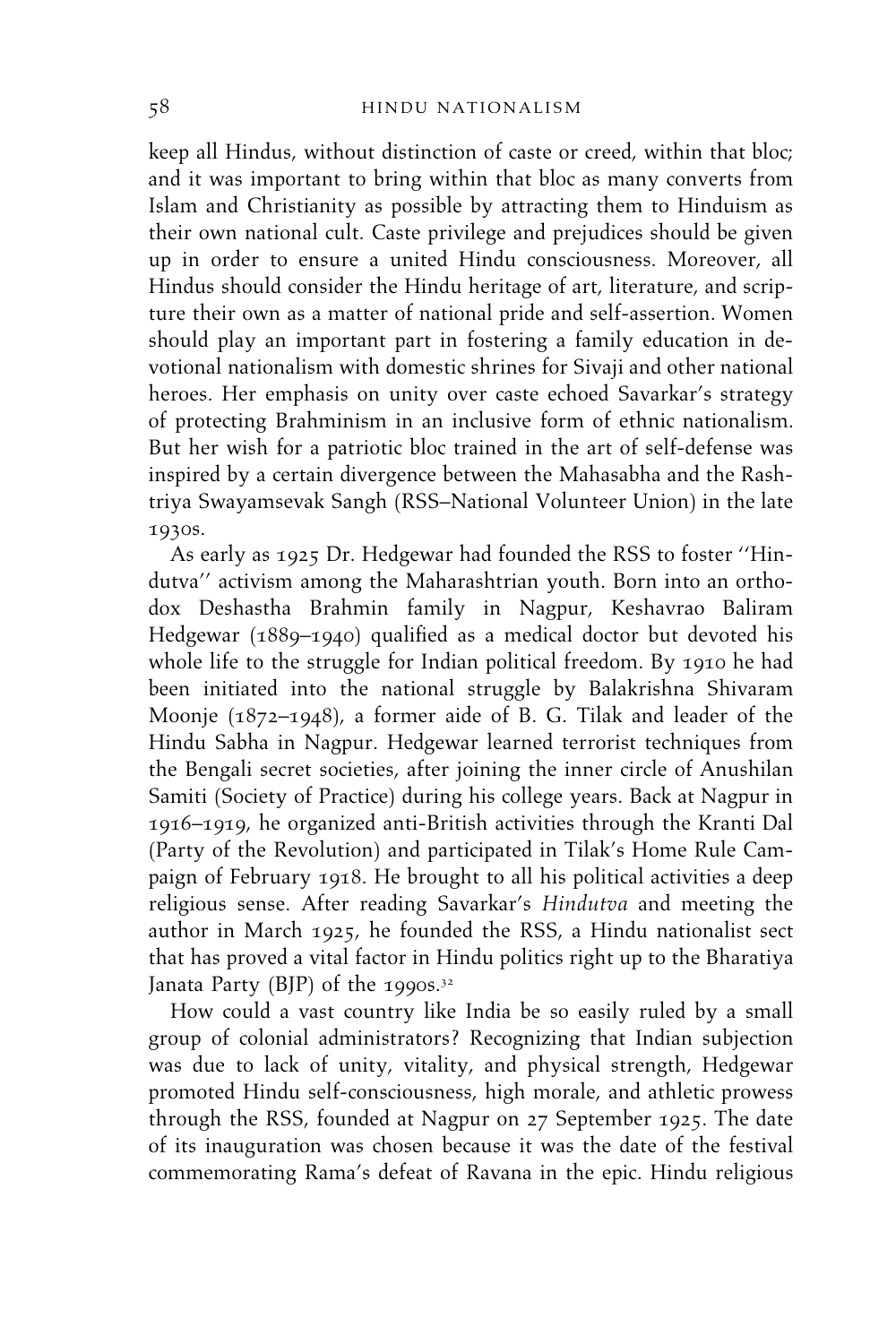ceremonial played a large part in this youth movement with its own ritual calendar and obeisance to the saffron flag of Rama, which was said to have served as Sivaji's battle standard. *Swayamsevaks* (volunteers) wore a uniform of black forage cap, khaki (later white) shirt, and khaki shorts. The shirt and shorts were adopted in conscious emulation of the British police. The paramilitary style extended to sports and weapons training with the *lathi* (bamboo staff), sword, javelin, and dagger. The combination of native Hindu observance with a tough image of British authority was intended to build character and an awareness of India's glorious past. Initially, the movement restricted itself to young boys aged twelve to fifteen years in Maharashtra. Its public tasks involved protecting Hindu pilgrims at festivals and confronting Muslim prohibitions on music before a mosque.33

B. S. Moonje was a cofounder of the RSS, and Ganesh Savarkar, Savitri Devi's patron, helped the organization expand in western Maharashtra by merging his own Tarun Hindu Sabha (Hindu Youth) and Mukteshwar Dal (Liberation Organization) into the RSS.34 In 1927 Hedgewar instituted the Officers' Training Camp (OTC) in order to build a corps of *pracharaks* (preachers), who formed the leadership of the RSS. Celibate and leading an austere life of devotion to the cause (even today), members of this elite acted as military-group leaders and gurus to the young Hindu men. Lacking trained cadres of its own, the Hindu Mahasabha regarded the RSS as a valuable asset for youth politics. At its 1932 Delhi session the Mahasabha commended its activities and emphasized the need to spread its network all over the country. The RSS *shakha* (local branch) network expanded from 18 in the Nagpur area in 1928 to about 125 (with 12,000 volunteers) throughout Maharashtra in 1933. By the late 1930s, with sharpening Hindu-Muslim conflict in North India, the RSS had covered many provinces with some 40,000 volunteers in 400 *shakhas* in 1938, rising to 60,000 in 500 branches by 1939.35

Nehru and other commentators have seen the RSS as an Indian version of fascism. By the late 1930s the Hindu nationalists were taking note of European fascism. Savarkar approved the German occupation of the Sudetenland on the grounds of common blood, and the Nazi Party paper, the *Völkischer Beobachter*, carried a feature on him.<sup>36</sup> When Madhav Sadashiv Golwalkar, shortly to succeed Hedgewar as RSS leader, published his book *We, or Our Nationhood Defined* (1939), the RSS message of ethnic nationalism was unequivocal. Golwalkar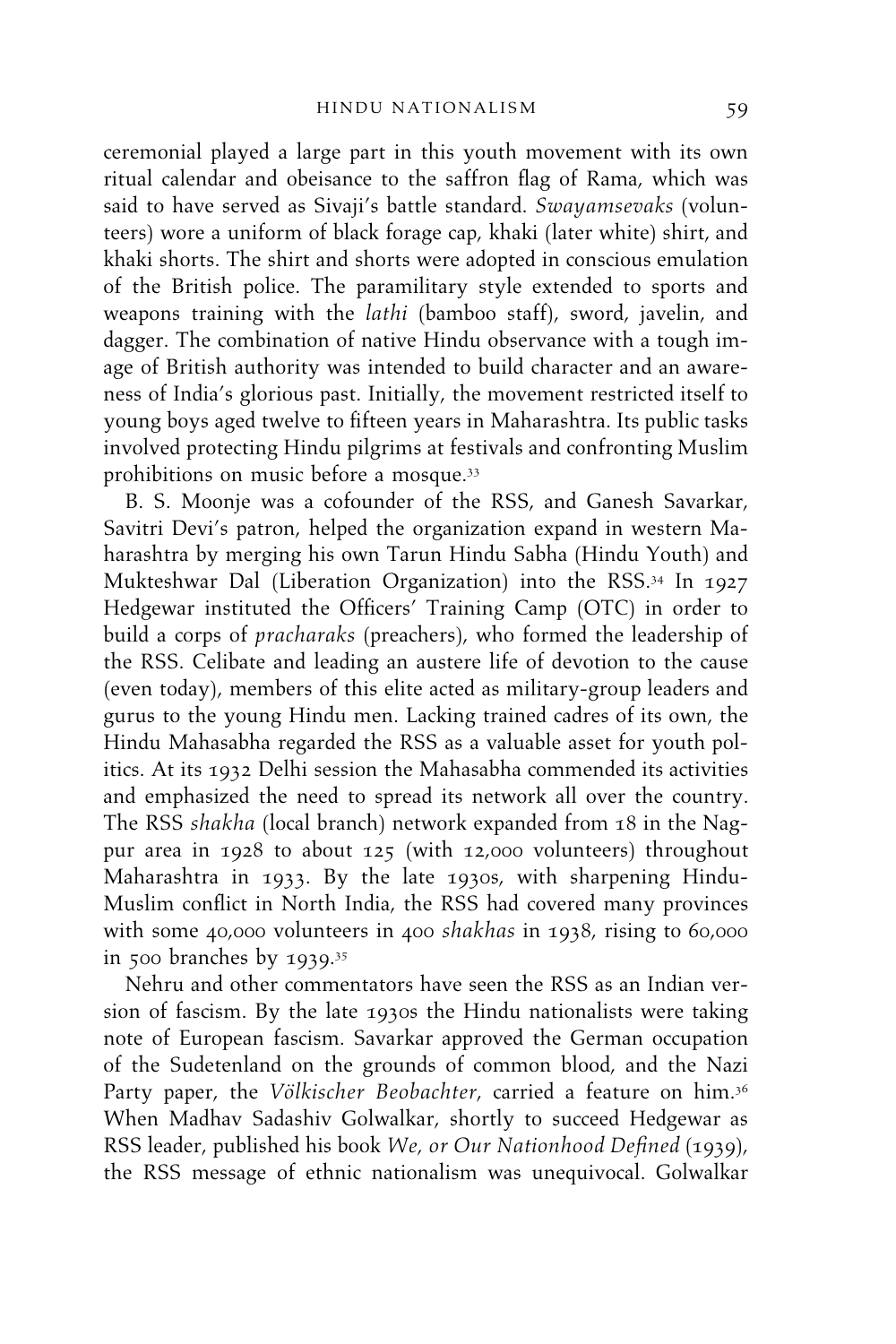rejected Congress's liberal concept of nationhood and quoted Bluntschli at length. The *Anschluß* of Austria and annexation of the Sudetenland were ''logical,'' conforming with ''the true Nation concept.''37 Race was the most important ingredient of nationality for Golwalkar, who was deeply impressed by Hitler's ideology:

German national pride has now become the topic of the day. To keep up the purity of the Race and its culture, Germany shocked the world by her purging the country of the semitic races— the Jews. Race pride at its highest has been manifested here. Germany has also shown how well nigh impossible it is for Races and cultures, having differences going to the root, to be assimilated into one united whole, a good lesson for us in Hindusthan to learn and profit by.38

In contrast to his mentor Hedgewar, Golwalkar advocated a strongly racial concept of the Hindu nation and urged Hindus to regard themselves at war with both the Muslims and the British.

The RSS was the crucible of Hindu national identity by the time Savitri Devi was penning her book. But Hedgewar was primarily concerned to build up Hindu solidarity and saw a Hindu state only as a long-term goal. He was reluctant to deploy the RSS in political action as the troops of the Mahasabha.39 This explains why Golwalkar and Savitri Devi urged its further militarization along fascist lines. During 1938 and 1939 violent anti-Hindu riots became more frequent in Muslim-dominated provinces, and many Hindus were apprehensive about security. V. D. Savarkar dwelt on these riots in his presidential addresses to the Hindu Mahasabha in both years. Savitri Devi also referred to the riots and expressed anxiety about the future maintenance of order in an independent India without the British presence. Satyananda, her mission boss in Calcutta, had already called for young Hindu men to organize in pledge-bound military cadres.40

Savitri Devi applauded Satyananda's idea, seeing military organization as an ideal means of educating the Hindus in a new mentality of unity, brotherhood, and cooperation. She agreed that the Hindus should be rid of their long-suffering image and reputation for unlimited forbearance. For her, the national cult of India was rather a cult of strength and youth, the cult of the fair Aryan warriors, worshipers of Dawn, who settled in India ages ago. All members of the new military cadres should take an oath that they would place the welfare of Hindudom above any considerations of personal welfare; that they would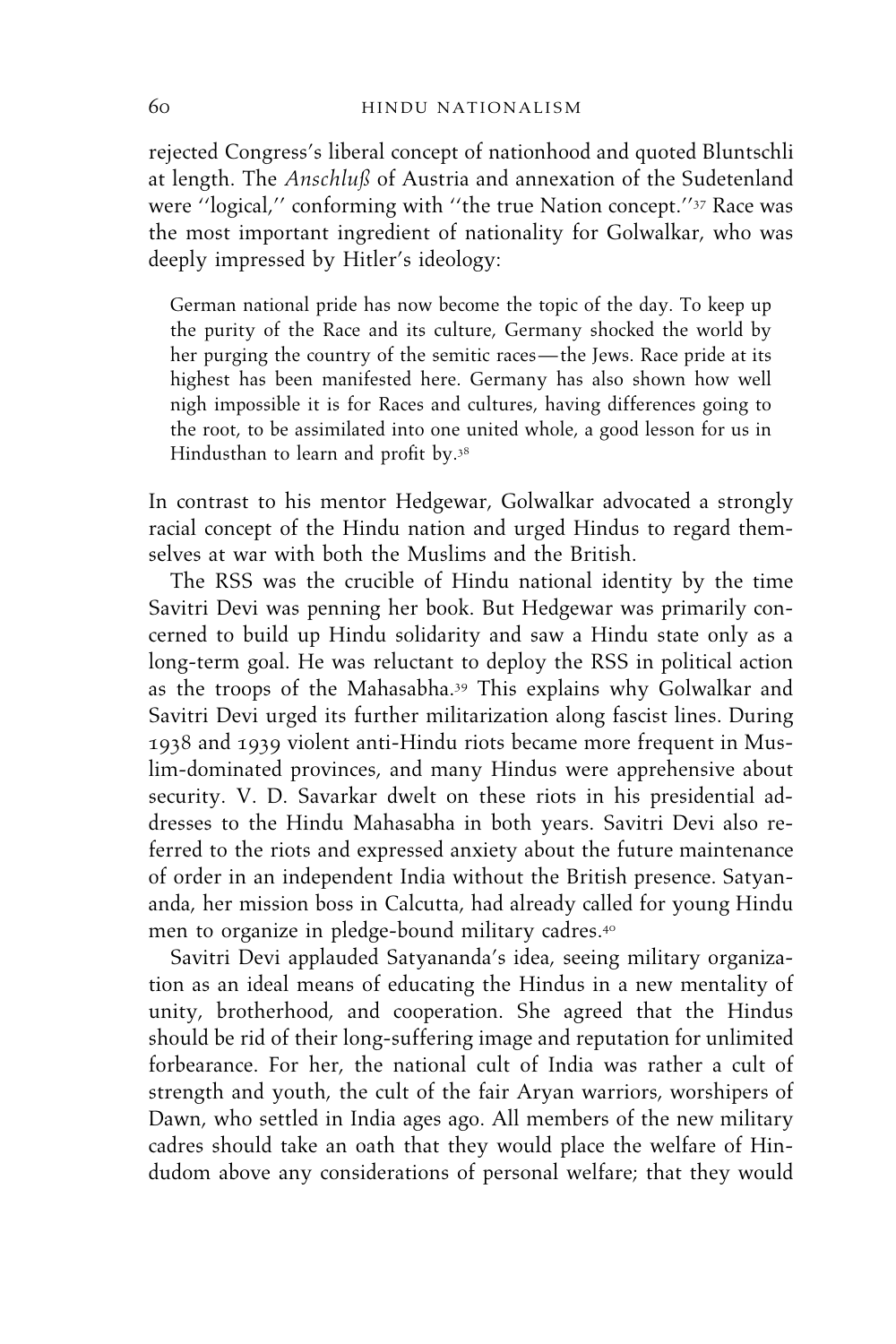treat any Hindu as they would treat a man of their own caste; that they were responsible for the defense of the wider Hindu community throughout India; that they would unconditionally obey their leader. Savitri Devi was certain that such militant Hinduism could most effectively forge the new Hindu nationalism, since ''military life creates a new society, with a new type of relationship, a new brotherhood: the brotherhood of those who share the same hardships and the same dangers, who obey the same orders, and fight on the same side.''41

Just as the decline of Hindudom threatened the extinction of this last surviving Aryan cult, so the promise of its military and nationalist revival conjured the vision of a global Aryan renaissance. Savitri Devi invoked the memory of Emperor Julian ''the Apostate'' (reigned A.D. 361–363), who renounced Christianity and attempted a revival of paganism and the Olympian gods in the Roman Empire. She dreamed of a martial and powerful India turning the clock back some fifteen hundred years and even reintroducing the old Aryan cult of paganism anew in Europe:

Hinduism, once, used to extend over what is now Afghanistan, over Java, over Cambodia. . . . Powerful Hindu India could reconquer these lands and give them back the pride of their Indian civilisation. She could make Greater India once more a cultural reality, and a political one too. . . . She could teach the fallen Aryans of the West the meaning of their forgotten Paganism; she could rebuild the cults of Nature, the cults of Youth and Strength, wherever they have been destroyed; she could achieve on a world-scale what Emperor Julian tried to do. . . . And the victorious Hindus could erect a statue to Julian, somewhere in conquered Europe, on the border of the sea; a statue with an inscription, both in Sanskrit and in Greek: What thou hast dreamt, We have achieved.42

Her apocalypse of a global Aryan revival by means of Indian imperialism envisaged the total eclipse of Christianity and secular humanism. A new Aryan-Hindu-classical pagan order would arise in the West. Her Aryan ideal formed the link between her admiration of ancient Greece and her hopes of Hindu India. She would later write she had done her best for the Aryan cause in ''the two old hallowed centres of Aryan culture: Greece and India.''43 *A Warning to the Hindus* had drawn frequent parallels between the decline of pagan Greece and the vulnerability of Hinduism in modern India. At the same time, hopes of a resurrected Hindu Indian empire presaged an Aryan Europe. It was therefore only fitting that the book should link Julian and India in a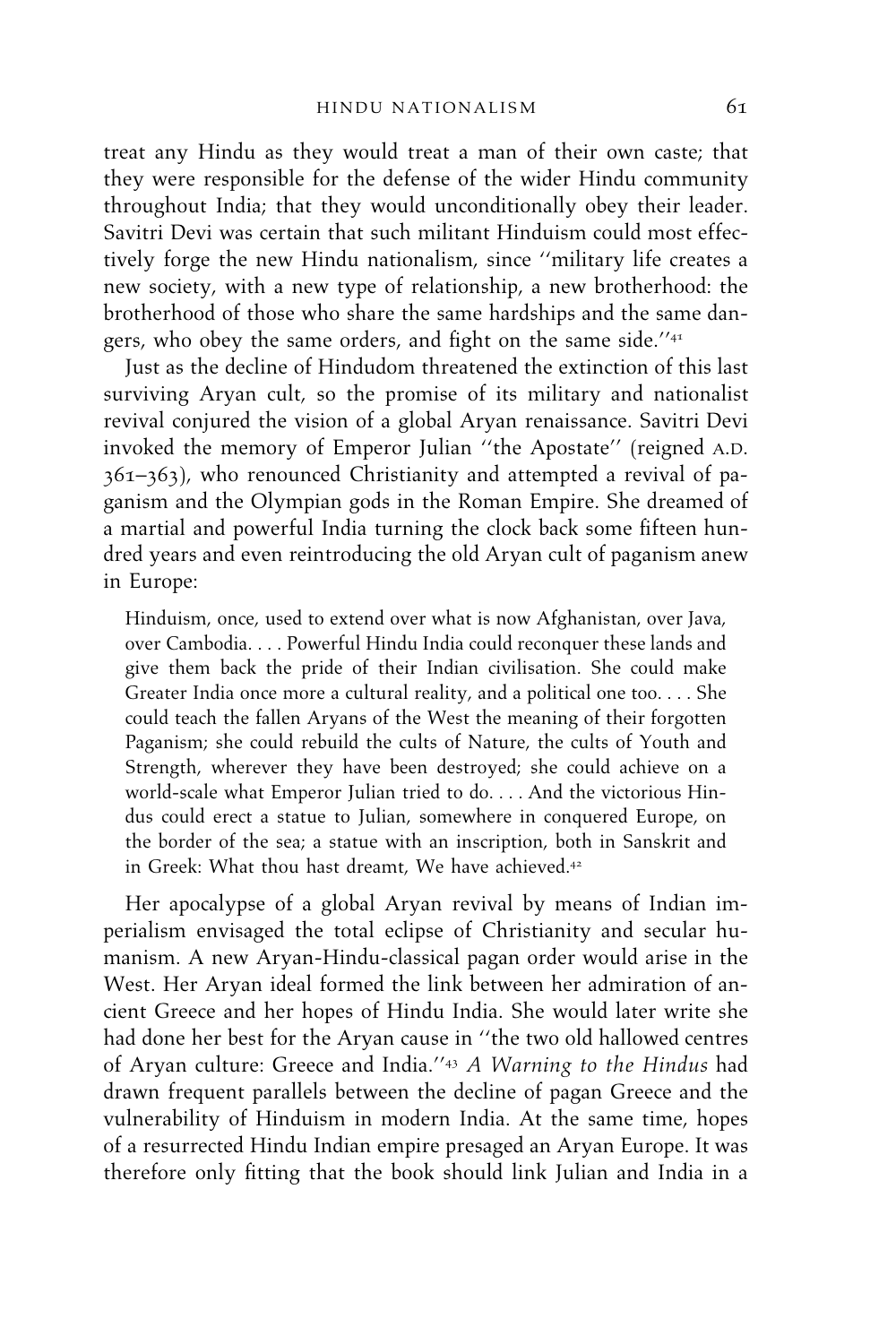dedication of hopeful prophecy: ''Dedicated to the Divine Julian, Emperor of the Greeks and Romans. May future India make his impossible dream a living reality, from one Ocean to the Other.''44

The year 1939 had seen massive demonstrations of Hindu nationalists in the Muslim Nizam state of Hyderabad. This Nizam Civil Resistance movement led by the Arya Samaj and the Hindu Mahasabha fielded more than fifteen thousand supporters. Punjabis, Madrasis, Sindhis, Bengalis, Beharis, Marathas, Sikhs, Jains, Brahmins, and Bhangis, rich and poor, the Hindus joined in marches and protests for a sixmonth period under a common Hindu banner. The orange pan-Hindu Mahasabha flag with its immemorial Vedic symbols of green swastika, lotus stem, and curved sword beneath the holy word *AUM* flew triumphantly over the massed ranks of demonstrators throughout the Nizam state. V. D. Savarkar saw the movement as a Hindu crusade and paid a fulsome tribute to all participants in his presidential address to the Mahasabha later that year.45

Perhaps such scenes of huge demonstrations marching under the swastika of the pan-Hindu flag encouraged Savitri Devi to see the modern Hindus as the victorious soldiers of a future Aryan world empire, which would fulfill Emperor Julian's dream of a pagan revival in the West. And yet, India was still part of the British Empire in 1939; even she must at times have doubted the truth of this vision. Already she was searching for another, more forceful agent of Aryan revival. The Hellenes of Greece, the Hindus of India, both were fighters in the Aryan cause. But neither nation had the power to challenge the Western democracies and their colonial world order. The rhetoric of *A Warning to the Hindus* might serve to foment Hindu nationalism, but her hopes for a global racial renaissance were now increasingly linked to the Third Reich in Germany.

Savitri Devi's alliance with the Hindu movements was chiefly due to Hindutva nationalism's intimate involvement with Brahminical culture. Its concept of ethnicity was rooted in upper-caste racism, and this helps explain why both the Mahasabha and the RSS were unable to tap more mass support before the war. The subsequent success of Hindu nationalism after the Second World War does not form part of Savitri Devi's story. But it has remained a powerful and enduring factor in Indian politics right up to the present day. Following Indian independence in 1947, the RSS with about 600,000 volunteers nationwide entered national politics. Briefly banned after Gandhi's murder, Gol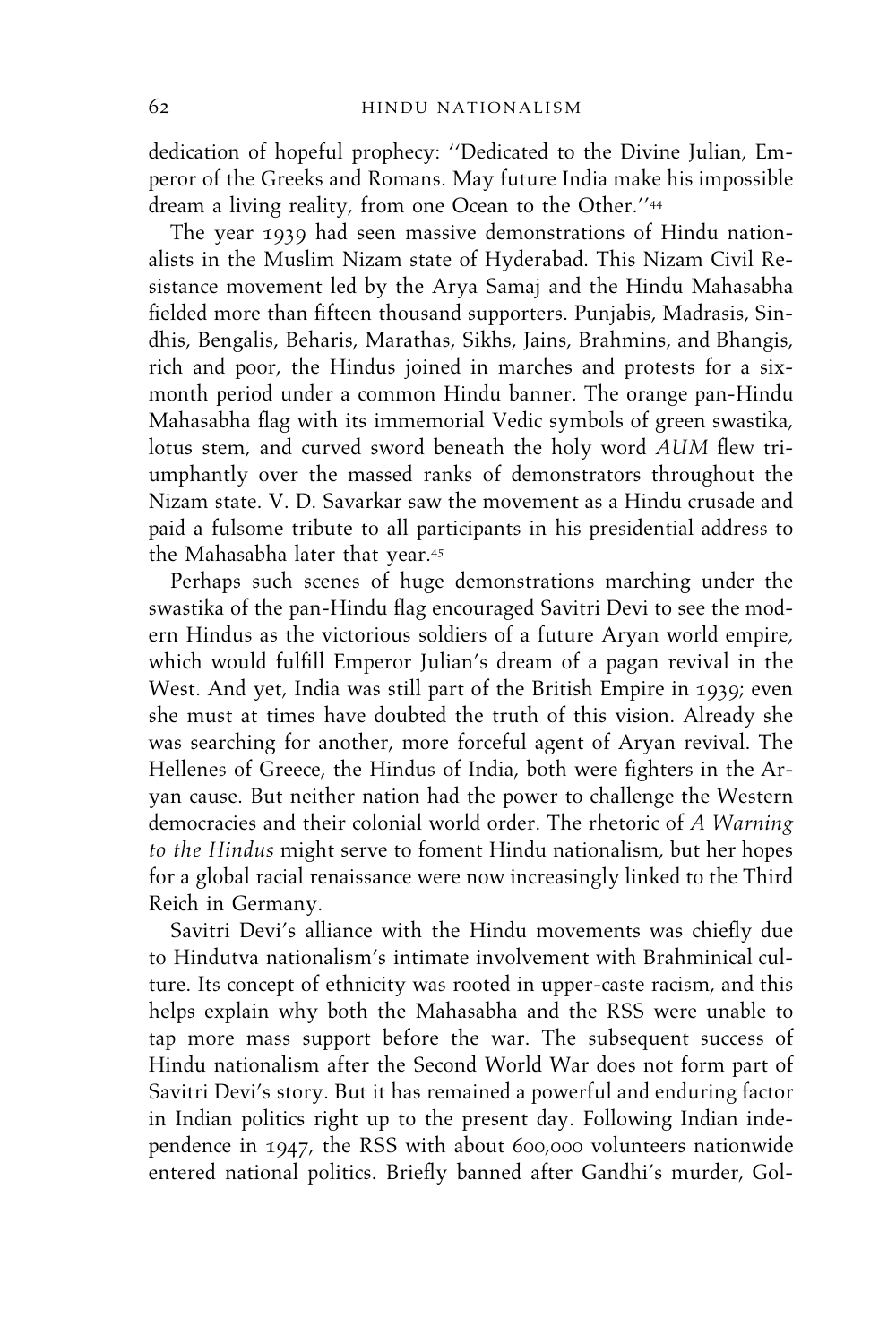walkar's RSS network successfully forged a coalition with the new Jana Sangh in 1951, which became the Bharatiya Janata Party (BJP) in 1980. In the early 1990s, with Muslim confrontation and the bid to restore upper-caste authority, the BJP reenacted the urgency of the situation in the 1930s. New plans for a magnificent Rama temple in the holy city of Ayodhya were mooted. The demolition of the great Babri Masjid mosque on the proposed site by RSS extremists on 6 December 1992, an image flashed worldwide by news agencies, was but another climax in the long history of Hindutva politics.46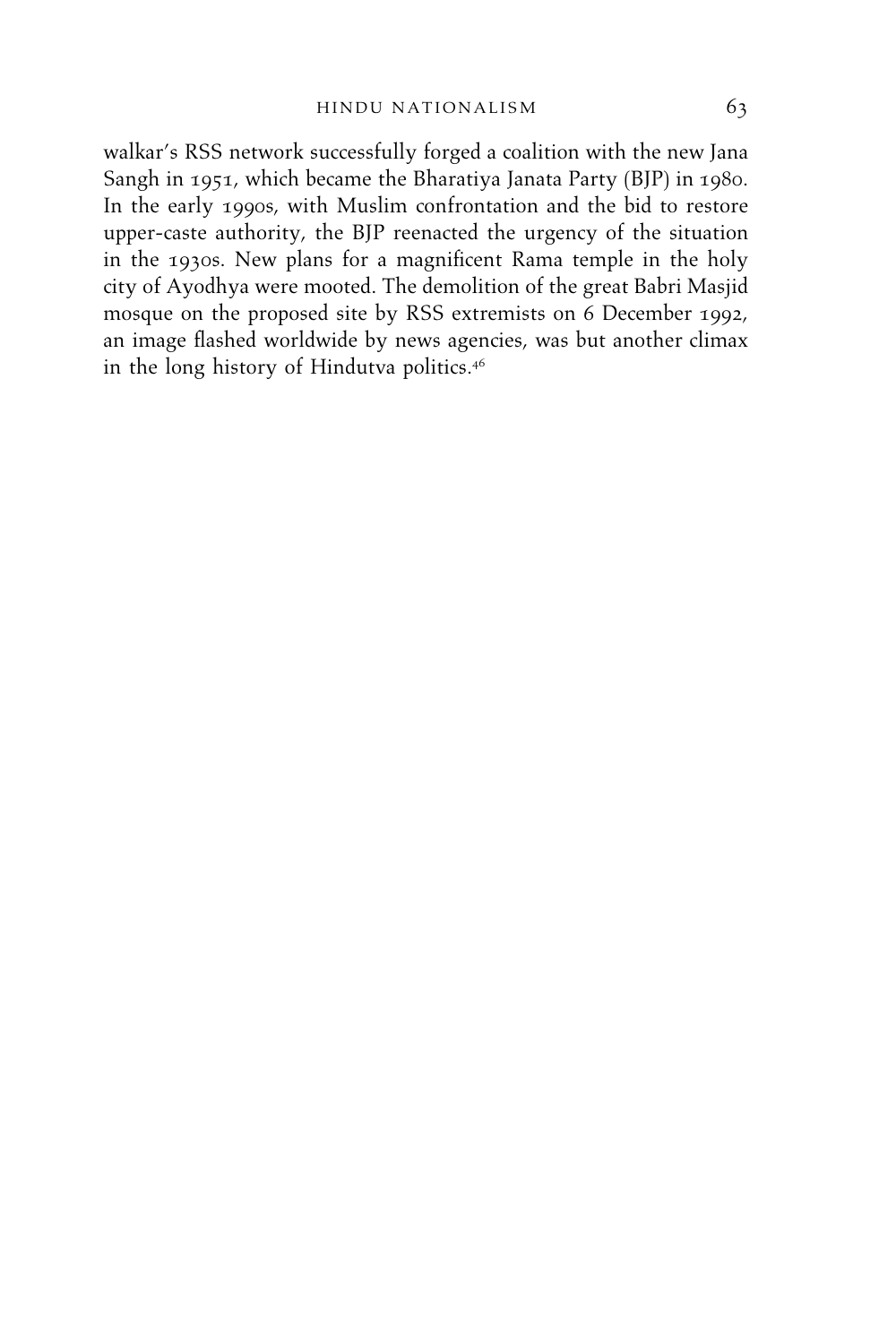## THE NAZI BRAHMIN

Since the mid-1930s observers of the international scene could note that Italy, Japan, and Germany had each embarked on campaigns to extend their spheres of influence and to revise the balance of power in their favor. Italy attacked Abyssinia in October 1935, in order to create an East African empire including the Italian colonies of Eritrea and Somalia. In March 1936 Germany had occupied the Rhineland in a flagrant challenge of the Versailles Treaty; France and Britain stood by; the League of Nations merely expressed condemnation. Germany's prominent military support for Franco in the Spanish Civil War, the creation of the Axis with Italy in autumn 1936, followed by the Anti-Comintern Pact with Japan in November all served to confirm the impression that the Third Reich was a new power to be reckoned with.

Between 1935 and 1938 there was considerable escalation in the use of military force in the world and a corresponding decline in the authority of the League of Nations. A war was already being fought in the Far East, following the Japanese attack on China in 1937 and the subsequent occupation of Peking and the eastern provinces. In Europe Germany was putting great pressure on its neighbors with Germanspeaking populations, leading to the *Anschluß* of Austria in March 1938 and the resultant encirclement of the Sudetenland provinces of Czechoslovakia. The Munich Conference of September 1938, attended by the German and Italian dictators, and the British and French prime ministers, ratified the cession of the Sudetenland to Germany, stripping Czechoslovakia of its mountainous border defenses and preparing the way for an invasion of Prague and the establishment of the German protectorate of Bohemia and Moravia in March 1939. Hitler had effec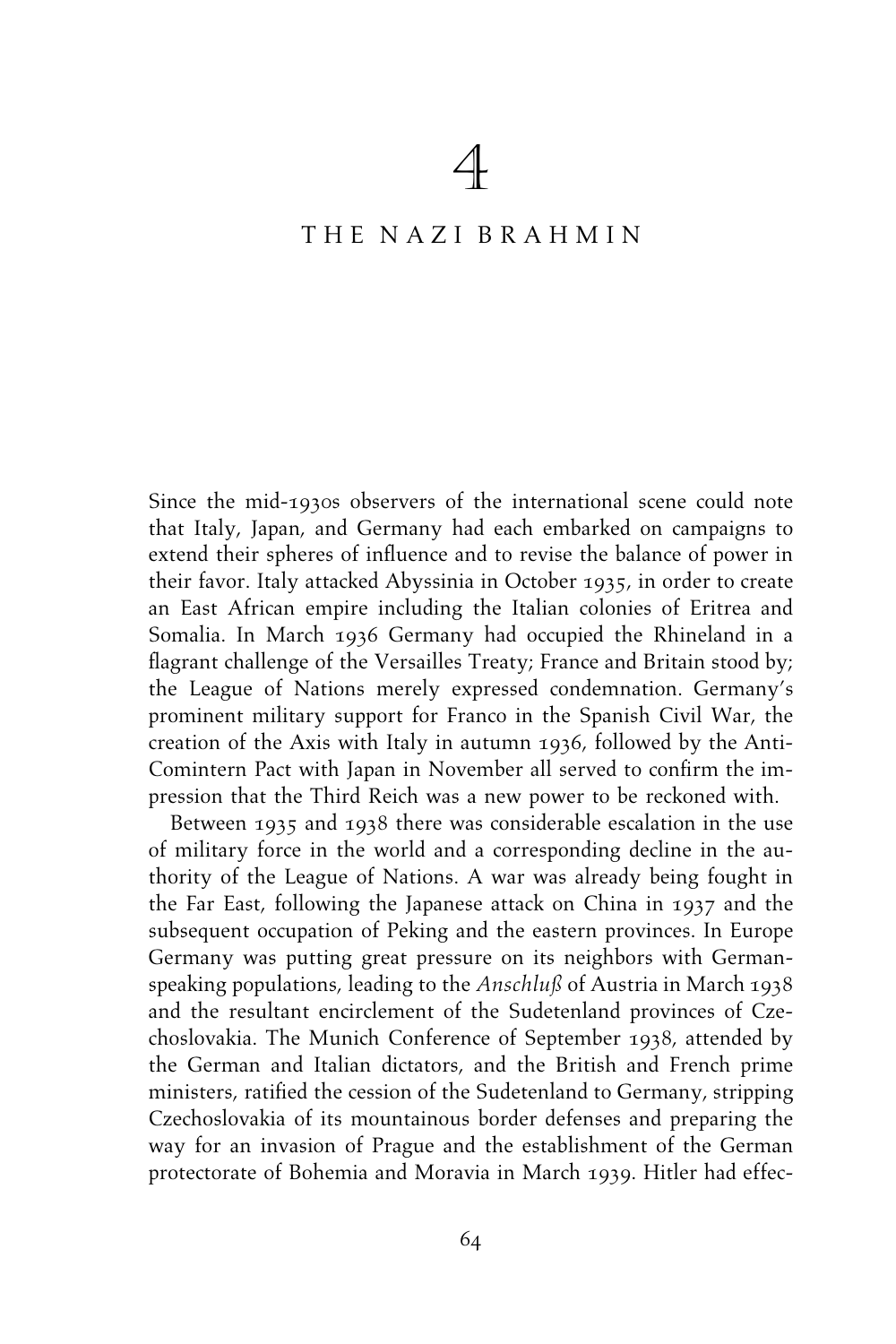tively forced Britain and France to agree to the dismemberment of Czechoslovakia, the state they themselves had created in late 1918 and sanctioned at the Versailles Peace Conference. Nazi Germany had clearly emerged from the Munich Conference as the most powerful state in Europe.

As a rival and potential opponent of Britain, the Third Reich was of interest to extreme Indian nationalists in their quest for independence. However, it was a major drawback to them that the Nazi view of India was generally disparaging. In *Mein Kampf* (1925) Hitler made no secret of his contempt for anticolonial movements. He characterized Indian freedom fighters as ''Asiatic jugglers'' and denied any parallel between Germany's desire to shake off the postwar Versailles system and anticolonial rebellion in India or Arab nationalist movements. For him, the oppressed nations were simply racially inferior.<sup>1</sup> Moreover, his racialist ideas were subject to considerations of foreign and colonial policy. As long as he hoped for an arrangement with Britain regarding Germany's continental expansion, Hitler thought that it was best that India should remain under existing British control. Even later, when his policy toward Britain became hostile, Hitler did not modify this view. He believed that India must stay under white man's dominion; considered British rule to be exemplary; and feared only its possible replacement by Soviet Russia. In his many later wartime references to India, he frequently cited British rule in India as the model for Germany's future domination of eastern *Lebensraum* in Russia.<sup>2</sup> Alfred Rosenberg, the chief Nazi ideologue, shared these racial and political views on India. He was also contemptuous of the Indians as racially unconscious ''poor bastards'' and refused to regard them as proto-Aryans. Any Nordic blood in the tropics, he believed, had long since been dissipated among the huge numbers of the dark-skinned races. Like Hitler, he thought British rule in India must be supported.<sup>3</sup>

Much Indian public opinion was hostile toward Nazism owing to this negative racial view. There had been widespread indignation at racialist attacks against Asians in the Nazi media and at physical assaults against the small Indian community in Germany. Although a cell for Nazi members had been founded in India in July 1932, growing into a territorial group (*Landesgruppe*) by 1937, there was also the active Anti-Nazi League that successfully encouraged the boycott of German goods by publicizing the racist statements of Nazi leaders. In December 1938 there was official condemnation of Nazi Germany with an anti-German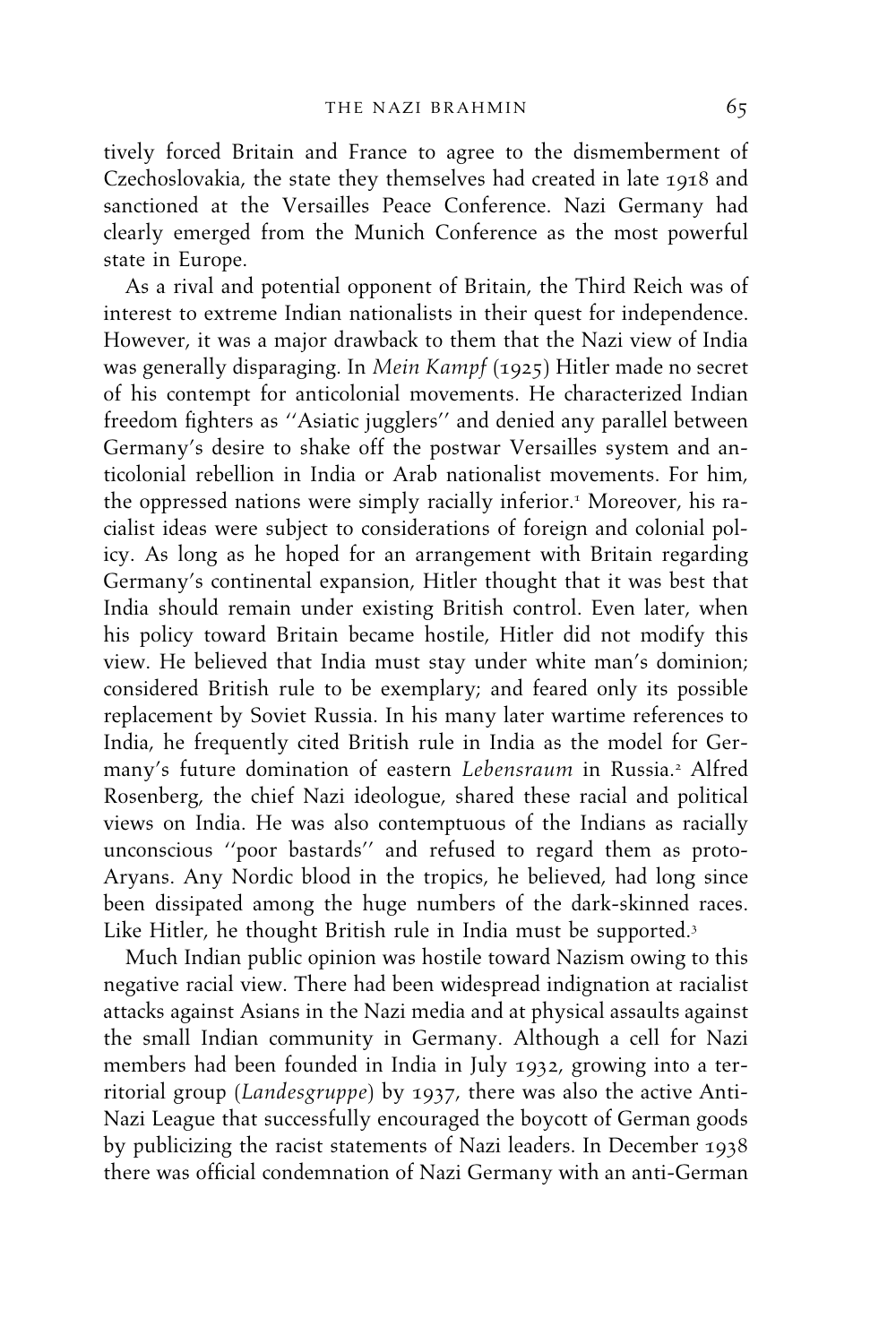declaration by the Congress, mainly in response to the nationwide attacks on Jewish shops and property in early November known as *Kristallnacht*. Both diplomatic and commercial pressures were brought to bear upon the Reich government to tone down its disparaging views on India, but no flexibility was forthcoming since the Nazi leadership considered the preservation of good relations with Britain to be paramount. When the Indian nationalist leader Subhas Chandra Bose spent several months in Germany between July 1933 and the spring of 1936 and again in the autumn of 1937, his efforts to achieve a better Indo-German understanding were fruitless at a governmental level; both Hitler and Ribbentrop declined to meet him before the war.4

But Bose and many extreme nationalists still had hopes of Nazi Germany. In their profound hostility toward British rule, they were eager to explore any prospect of finding anti-British allies among the dictatorships in Europe. In their zeal they either completely overlooked the evidence of anti-Indian Nazi racism or thought it a mere cover for diplomatic policies still working toward a misguided arrangement with Britain, which would surely be rejected in due course. After the German invasion of Prague in March 1939, Indian opinion on Germany polarized sharply into two camps: those who would be loyal to Britain in the event of a war between Britain and Germany and those who would not. The Hindu Mahasabha adopted a particularly strong pro-German position, assuming a close congruence between the Aryan cult of Nazism and Hindu nationalism. As one Mahasabha spokesman declared:

Germany's solemn idea of the revival of Aryan culture, the glorification of the Swastika, her patronage of Vedic learning and the ardent championship of the tradition of Indo-Germanic civilization are welcomed by the religious and sensible Hindus of India with a jubilant hope. . . . Germany's crusade against the enemies of Aryan culture will bring all the Aryan nations of the world to their senses and awaken the Indian Hindus for the restoration of their lost glory.<sup>5</sup>

These pro-Nazi views of the Mahasabha would have impressed Savitri Devi in early 1939 when she was close to the Mahasabha and in the final stages of writing *A Warning to the Hindus*. However, she had already made earlier pro-Nazi contacts in Calcutta. She had already met Subhas Chandra Bose, probably at some stage in 1937, when the latter had returned to Indian political life after some five years' absence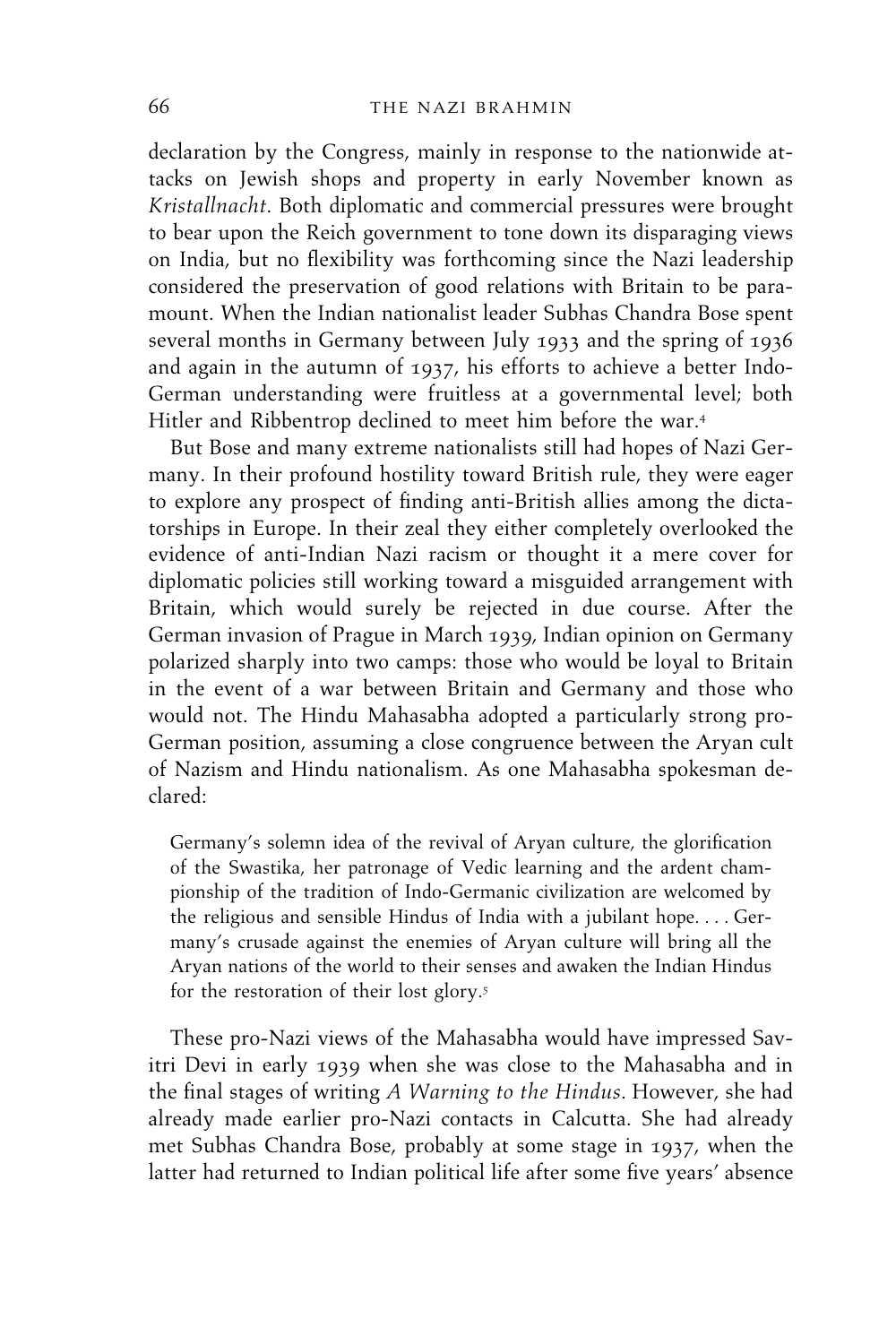due to travel in Germany, Austria, and Italy and intermittent detention by the British authorities. She admired Bose's uncompromising Indian nationalism but swiftly understood that he was more an Indian politician than a dedicated Nazi. His interest in the Third Reich was largely tactical, based on the old maxim that my enemy's enemy is my friend: that closer links between India and Hitler's Germany could help nationalists in some future bid for independence from British rule. In common with most educated Indian nationalists he was impressed by India's Vedic past, but these interests were principally a means of bolstering Indian self-esteem and fostering patriotic pride in a great precolonial civilization. In these respects his views would have appeared politically helpful to Savitri Devi, even if she could not recognize in Bose a Nazi ideological comrade.

She was to meet just such an admirer of Aryan racism and Adolf Hitler in early January 1938, when a Greek acquaintance in Calcutta gave her an introduction to Asit Krishna Mukherji, a Hindu publisher with strong pro-German sympathies. He was the editor and proprietor of *The New Mercury*, a fortnightly National Socialist magazine published with the support of the German consulate in Calcutta from 1935 until 1937, when it was suppressed by the British government. She had already noticed this publication, which was the only Nazi paper in India, during her earlier travels around Bengal and read its contents with great interest. Mukherji's editorial line was unabashedly pro-German and pro-Nazi, yet he also stood for a pan-Aryan racism with a strong Indian element. The articles in the magazine were written by Mukherji, his coeditor Vinaya Datta, and others. Their subjects ranged from Hitler's views on the nation and architecture, and translated excerpts of *Mein Kampf* to studies on the original Aryans, the origin of the swastika, and the Arctic homeland of the Aryans.

A. K. Mukherji assiduously cultivated cordial relations with the German consulate at 3 Lansdowne Road in Calcutta and was on excellent terms with the consul, Baron Edwart von Selzam (1897–1980); the consul-general, Baron Wernher von Ow-Wachendorf; and his successor Count von Podewils-Durnitz. In return Mukherji received for his publication a stream of news and other features highly favorable to Hitler and the Third Reich. On the eve of his departure for a new assignment in 1938, Baron von Selzam wrote in a secret communiqué to all German legations in the Far East that no one had rendered services to the Third Reich in Asia comparable to those of Sri Asit Krishna Mukherji's.6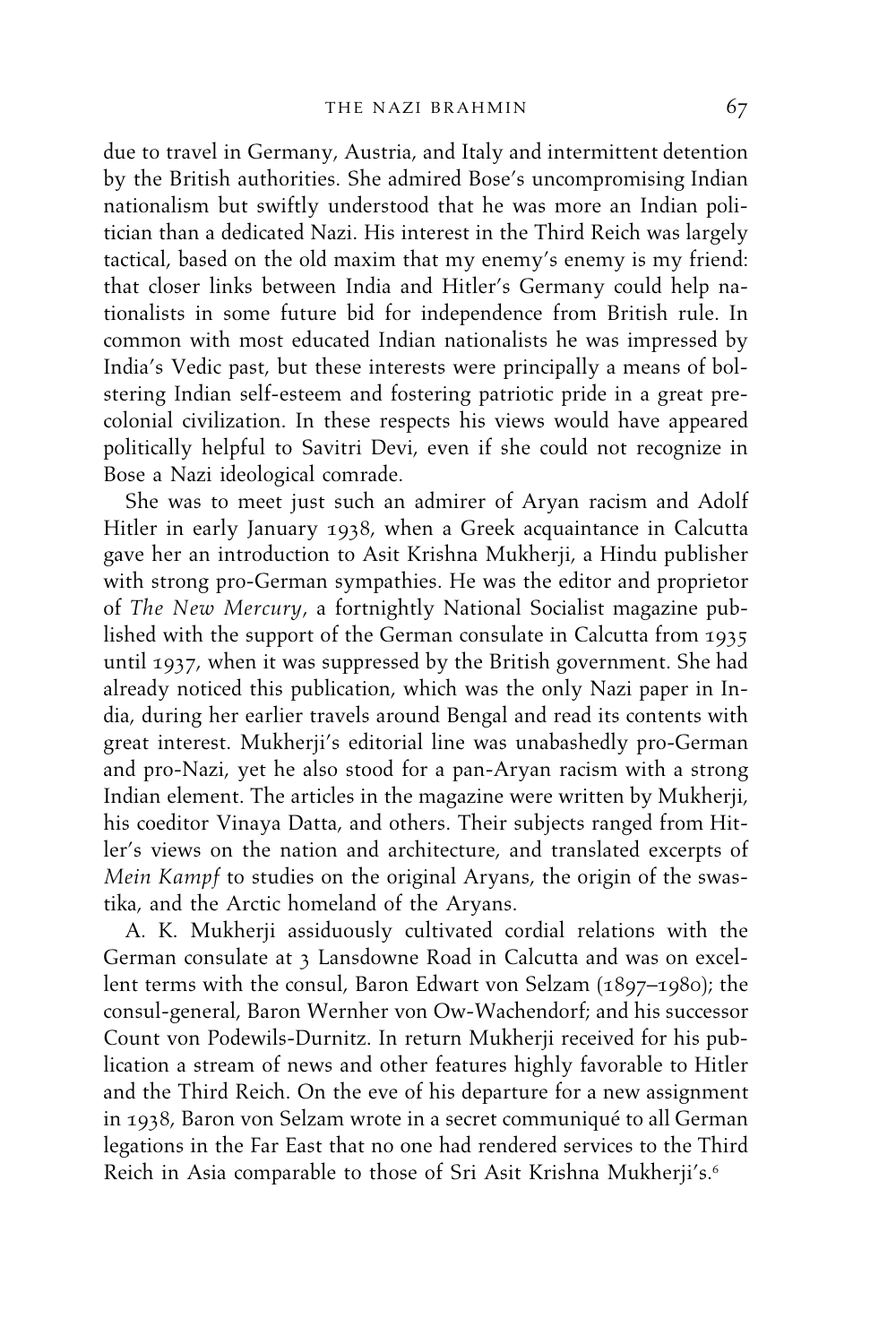At their first meeting on 9 January, Savitri Devi and A. K. Mukherji made a strong impression on each other. Mukherji came from an old Brahmin family, whose ancestors had come from North India to Bengal in the twelfth century at the invitation of King Balamicen, who had converted the country from Buddhism back to Hinduism and wished to reintroduce the caste system. Under Buddhism the Bengali population was a mixture of aborigines and Dravidians, and it had therefore been necessary to import a new ruling caste of priests from the northern Hindu states. As a scion of such ancient Aryan stock, Mukherji was noticeably fair and light-skinned. His family comprised six brothers and two sisters, and following the early death of his father, his elder brother Asoka took responsibility for their affairs. Asoka decided that Asit Krishna should complete his education in Europe in view of his scholarly distinction at school. Mukherji attended London University, subsequently taking a doctorate in history with a thesis on the ''Third Rome,'' the millenarian conception of Moscow and the Russian Empire as the successor of Byzantium. These interests in Russia and wider questions of religious and cultural influence provided the starting point of Mukherji's odyssey through the ideologies of the modern world.7

Like many other Indian nationalists, he was initially attracted to Russia as a potential ally against Britain. Following his graduation from London University, he spent two years studying and traveling in the Soviet Union. The Soviet authorities were eager to recruit Indian supporters and feted Mukherji with privileges and special visits to showpiece achievements in order to gain a promising communist sympathizer and agent for political work in India. But Mukherji was unimpressed by the proletarian paradise and its materialist ideology. On returning to India, he turned down numerous offers of work from communist newspaper editors. Once this became known, he was approached by liberal and anticommunist publishers, eager to secure the services of an educated Indian who had seen the Soviet Union at first hand and rejected its system. But Mukherji was having none of it. Unknown to all, he was profoundly convinced that economic interpretations of society were flawed. In his opinion, it mattered little whether capitalism was organized for the benefit of the individual, as in the Western democracies, or for the state, as in the Soviet Union. His view of history and politics was colored by a racial perspective: states rose and fell in accordance with the vigor of their racial stocks. He thus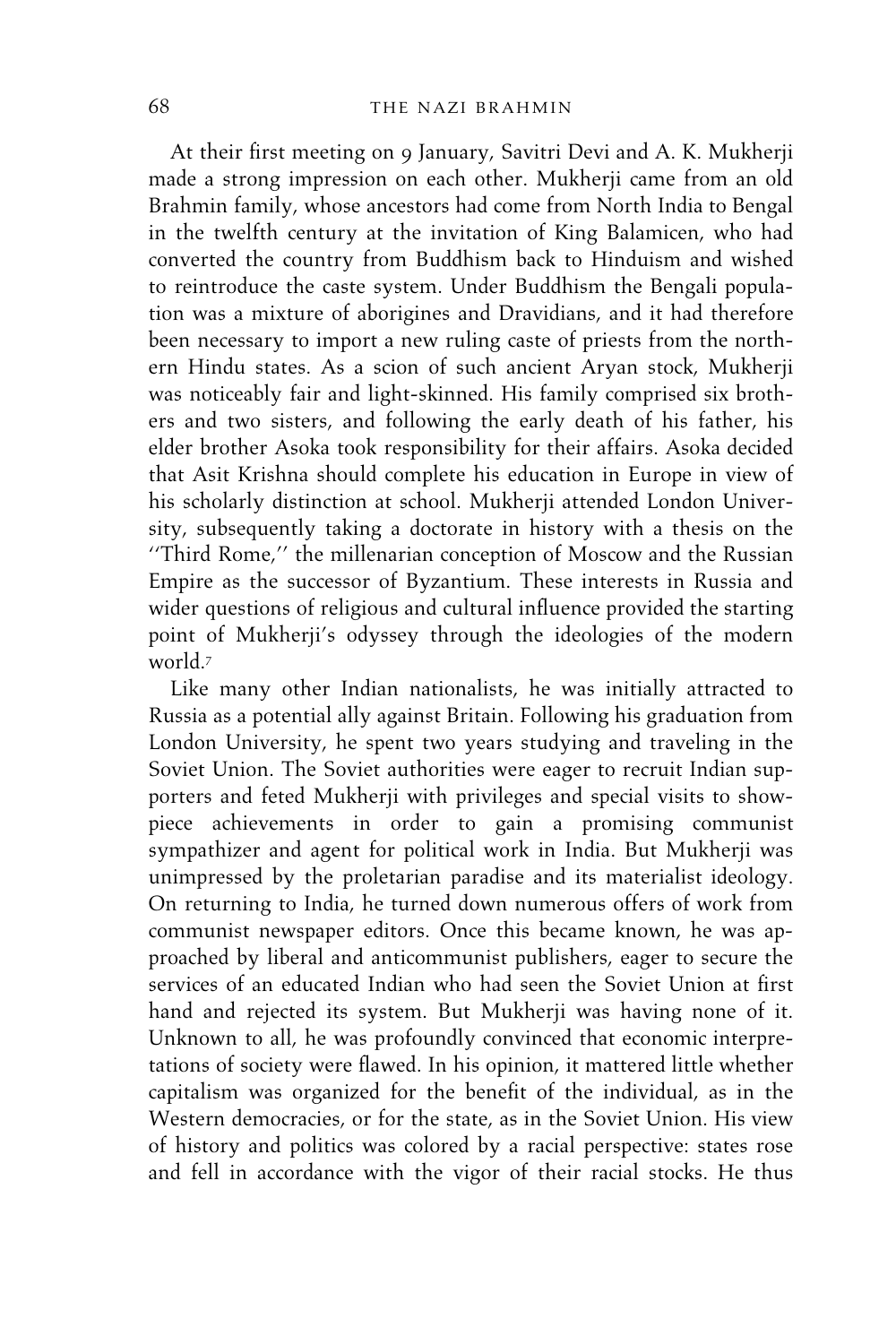surprised everybody when he commenced publishing *The New Mercury* with its self-proclaimed support of Nazi Germany and Aryan racism.

Mukherji admired the growing might and influence of the Third Reich. He was deeply impressed by the Aryan ideology of Nazi Germany, with its cult of Nordic racial superiority, anti-Semitism, and race laws. He approved of the German emphasis on the Hellenic ideal of physical strength and beauty, so well displayed in the Olympic Games held in Berlin in the summer of 1936. He recognized the Nazi flaga black swastika upon a white circle on a red background—as a close relative of the pan-Hindu flag with its ancient Aryan symbols of swastika, lotus, and sword. Likewise, he saw the parallels between the martial spirit of the Third Reich and the old Hindu warrior tradition of the Marathas and other Indian races, between K. B. Hedgewar's Rashtriya Swayamsevak Sangh (RSS) boys in their khaki shorts and the uniformed Hitler Youth. When M. S. Golwalkar succeeded Hedgewar as leader of the RSS in 1940, Mukherji was surely pleased to note the latter's open admiration of Nazi Germany. Just as the Hindu nationalists were protesting against colonial rule, Germany was also on the march in defense of Aryandom and had already challenged Britain and France, its sworn enemies, for an end to the ignominious Versailles settlement and more, for the leading position in Europe.

Savitri Devi's encounter with Mukherji was a pivotal event in her life. She had at long last found someone with pan-Aryan convictions who shared her belief in the Aryan revival of India. She was astonished at his knowledge of European and particularly Byzantine history (a topic dear to her own heart) but recognized him as a master and teacher in matters relating to Nazism and the Third Reich. At their very first meeting Mukherji asked what she thought of Dietrich Eckart, the bohemian poet, famous playwright, and racist publisher who had acted as Hitler's mentor and introduced him to influential and moneyed circles in Munich after the First World War. Dietrich Eckart (1868–1923) had also frequented the Thule Society, a clandestine German nationalist group founded in early 1918 by the mysterious Rudolf von Sebottendorff to propagate Aryan racism in the Bavarian capital. Mukherji saw the Thule Society with its pan-Aryan ideas as the secret initiatory society behind the open political movement of National Socialism.<sup>8</sup> Savitri Devi knew nothing about Eckart or the Thule Society and was dazzled by this educated Brahmin's knowledge concerning the esoteric inspi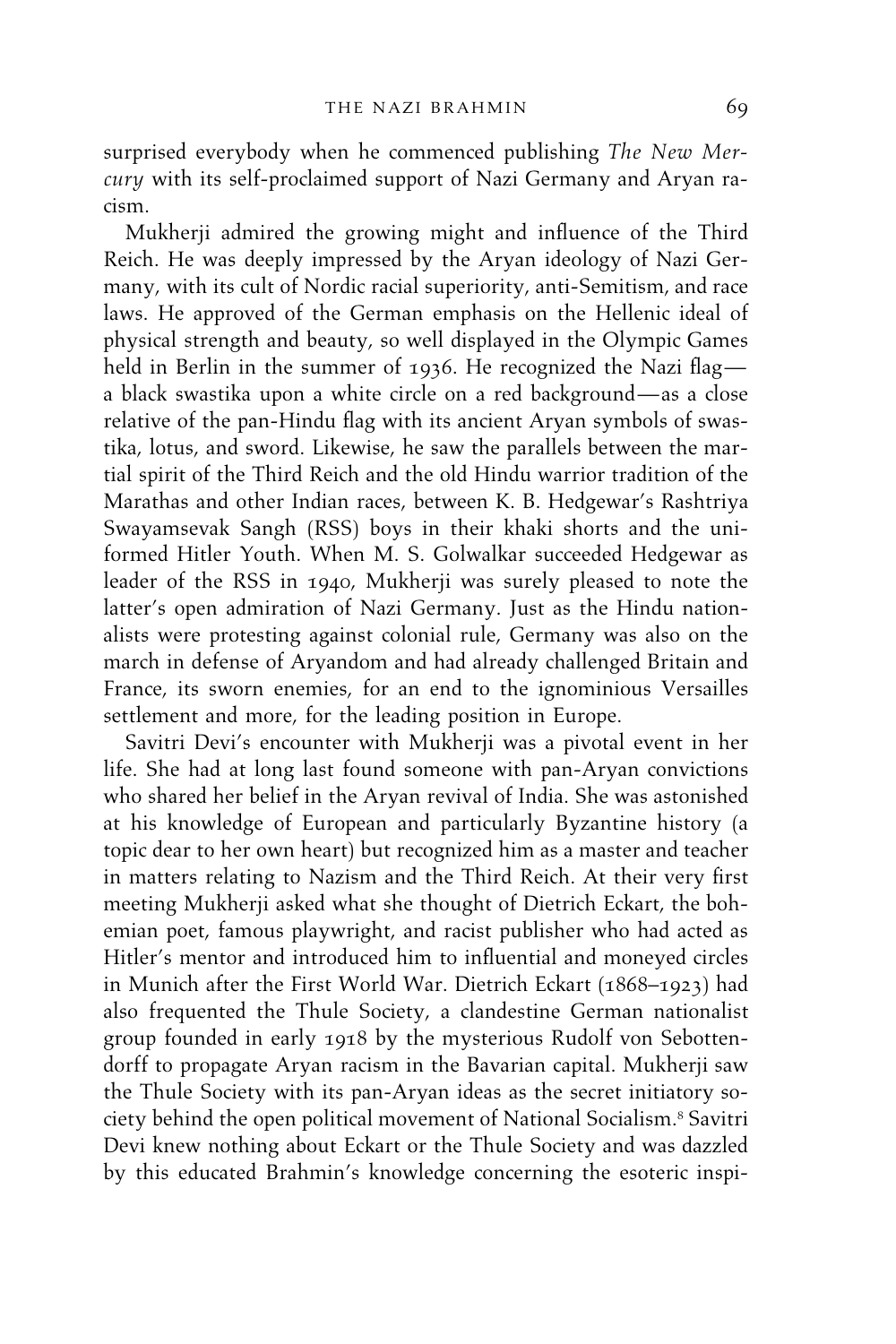ration of the Hitler movement. The two became firm friends and comrades-in-arms for the Nazi cause in India.

The meeting with Mukherji also provided a strong impetus for Savitri Devi's return to Europe. As she had declared in 1937 to the president of the Hindu Mission, she was a devotee of Hitler. During the early September days of each year she spent in India during the 1930s, she had fervently listened to the crackling radio broadcasts from the Nazi Party rallies in Nuremberg. Thus she had shared the overwhelming enthusiasm of the German crowds for their adored Führer amid the waving flags and vast tribunes. Mukherji knew and understood her passion but was convinced that she could achieve more for Nazism in Germany than in her Hindu Mission work. He urged her to work for Hitler and Aryan rebirth at the German center: ''What have you been doing in India, all these years, with your ideas and your potentialities? Wasting your time and energy. Go back to Europe, where duty calls you!—go and help the rebirth of Aryan Heathendom where there are still Aryans strong and wide-awake; go to him who is truly life and resurrection: the Leader of the Third Reich. *Go at once; next year will be too late*.''9

But Savitri Devi considered her work in India to be more pioneering; there seemed no need for haste in view of waxing German power and its territorial expansion. However, with the outbreak of war between Britain and Germany in September 1939, the situation quickly changed. All pro-German activities in British India were proscribed, and she could no longer risk lacing her Hindu Mission lectures with praise of Hitler and Nazism. Mukherji's early advice now seemed highly appropriate, and she considered various ways whereby she could join the German war effort by making Nazi broadcasts in French, Greek, and Bengali back in Europe. A direct journey from India to a belligerent state was out of the question. However, because Italy had not yet entered the war, a voyage to Naples seemed to offer prospects of entering Germany. She had planned to sail from Bombay on an Italian vessel in late June 1940, but the unexpected Italian declaration of war against the Allies on 10 June left the ship stranded at Bombay.10 Now she was trapped and powerless in India. In later years, after the defeat of Nazi Germany, she would often bitterly reproach herself for having failed to take Mukherji's advice.<sup>11</sup>

After September 1939 Savitri Devi's position in Calcutta had become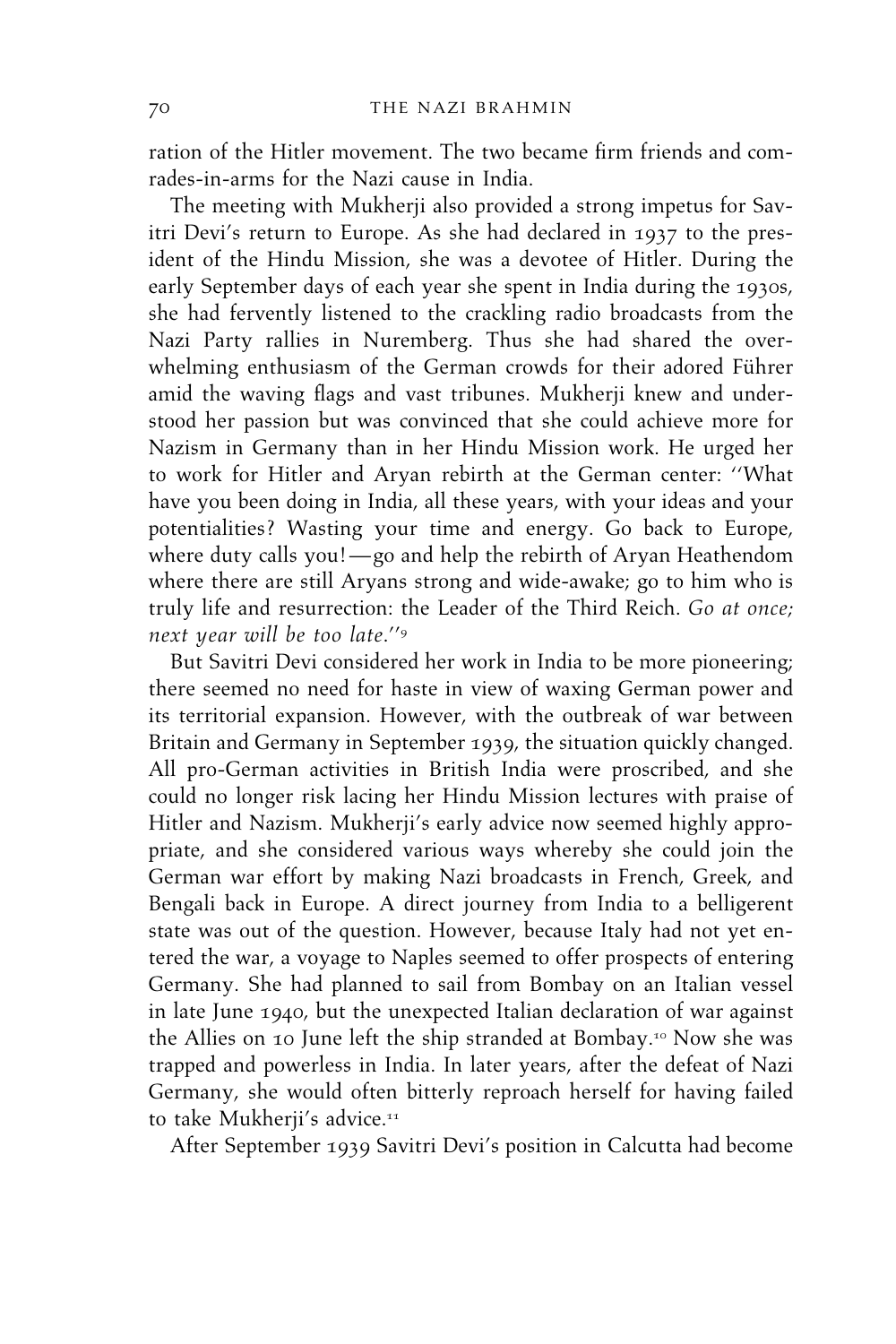problematic. The holder of a Greek passport, she was known to the British authorities as a Hindu Mission lecturer with Nazi sympathies. As a suspected alien, she ran a clear risk of deportation or detention. But as a British passport holder, she would still be able to travel without restrictions. In early 1940 Mukherji therefore proposed that they marry, in order that she become the wife of a British subject and so return to Europe.<sup>12</sup> It was, she claims, not a romantic match but one based on their cordial friendship and shared ideals. The date set for the wedding coincided with news of the British evacuation from Dunkirk and the imminent fall of France. Resplendent in her best gold-andscarlet sari, Savitri Devi was married to Asit Krishna Mukherji in a Hindu ceremony on 9 June 1940 in Calcutta. Her hopes of a later passage to Italy and broadcasting for the Reich were rudely dashed the following day when Italy entered the war, eager for the spoils of France. She was now to remain in India for the duration of the war.

Their marital home was an apartment at 1 Wellesley Street, an inner city road running parallel to Chowringhee Road, while Mukherji's office was located in the center of smart white Calcutta at 8 Esplanade East. The Esplanade itself was the thoroughfare running from west to east in front of Government House, the residence of the governor of Bengal between the wars. This imposing Georgian mansion had been commissioned at exorbitant cost by Lord Wellesley (1760–1842), the elder brother of the Duke of Wellington, on the model of Lord Curzon's ancestral home, Keddleston Hall in Derbyshire, and was completed in 1805. Until 1911, when Delhi superseded Calcutta as the administrative capital of India, this had been the residence of the governor-general (later the viceroy) during the Raj, and thus the focus of sumptuous festivities and splendid military displays. Just across the Esplanade stretched the cool green expanse of the Maidan park crossed by graceful avenues of mature trees, with views of the Ochterlony Monument, the Eden Gardens, and Fort William in the distance. Other grand representative buildings in the Esplanade area included the Old Town Hall in Grecian style and the Imperial Library. Across from Mukherji's office lay the Curzon Gardens, while further to the southeast ran Chowringhee Road, the most fashionable precinct of Calcutta, where shops, hotels, and restaurants occupied the old palaces and mansions dating from the eighteenth and nineteenth centuries. A brief memoir provides a portrait of Savitri Devi in early wartime Calcutta: ''Walking down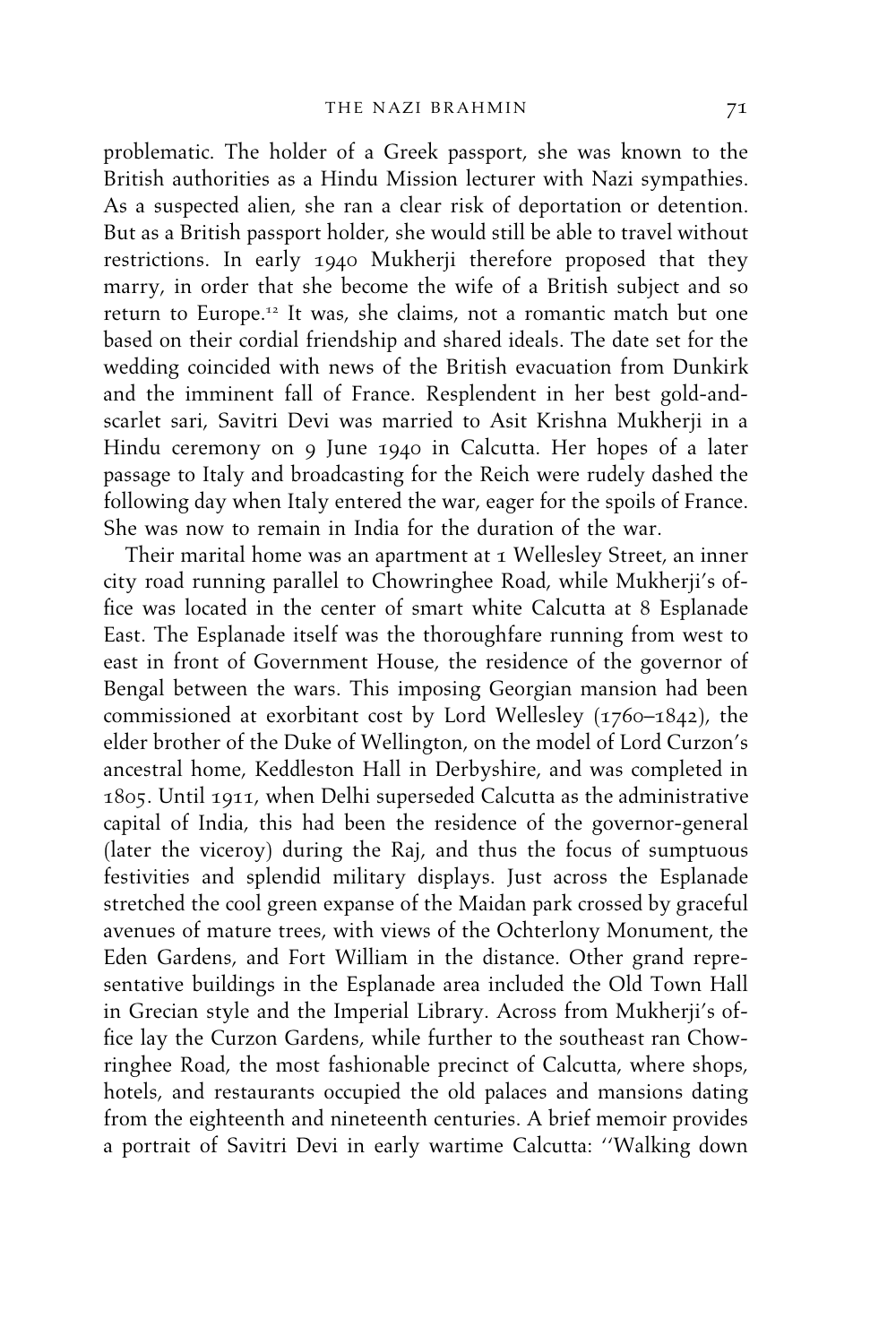Chowringhee Avenue [*sic*] under my bright-coloured parasol, feeling happy; boasting of Germany's lightning victories and talking of the coming world New Order in Indian tea-parties.''13

With the notable exception of extremist pro-German nationalists, India remained loyal to Britain in its war against Germany. However, because the war was represented as a war of democratic and freedomloving peoples against Nazi tyranny and the German appetite for conquest, Indian politicians were quick to demand assurances from the British government regarding the future of their country. It was expected that Allied war aims would also provide for Indian independence and self-government once the war was over. International hostilities thus tended to rally the Indian Congress in support of its goal of selfdetermination and this had the effect of defusing communal strife between Hindus and Muslims. The Hindu Mission took a softer line after the outbreak of war, and in the summer of 1940 Savitri Devi penned another Mission publication intended to join the two great religious groups in a spirit of nationalist reconciliation. During a visit to South India in July 1940 she was inspired by the words inscribed upon the tomb of Sultan Tippu (1753–1799), the Muslim ruler of Mysore, near Seringapatam. Its prayer for perfect peace reminded her how India's religious conflicts had long prevented its political unity. In her book *The Non-Hindu Indians and Indian Unity* (1940) she wrote that India must forget social prejudice and communal hatred in order to achieve national independence.

Both Asit Krishna Mukherji and Savitri Devi undertook clandestine war work on behalf of the Axis powers in Calcutta. When Savitri Devi met Mukherji in early 1938, *The New Mercury* had already been closed down by the British government. Although the magazine appeared under the auspices of the German consulate, Mukherji was the editor and as a British subject he could claim no diplomatic immunity. With a fine sense for diplomatic and political allegiances, Mukherji began publishing a new magazine called *The Eastern Economist* in collaboration with the Japanese legation in Calcutta at 5–6 Esplanade Mansions, not far from his office. Mukherji was also on calling terms with K. Yonezawa and T. Yoshida, successive Japanese consul-generals between 1937 and 1940. Although this pro-Japanese editorial activity offered less scope for his pan-Aryan articles and Teutonic enthusiasm, he was at least working with a close ally of Germany in the Anti-Comintern Pact and its future military partner. Savitri Devi claimed that Mukherji knew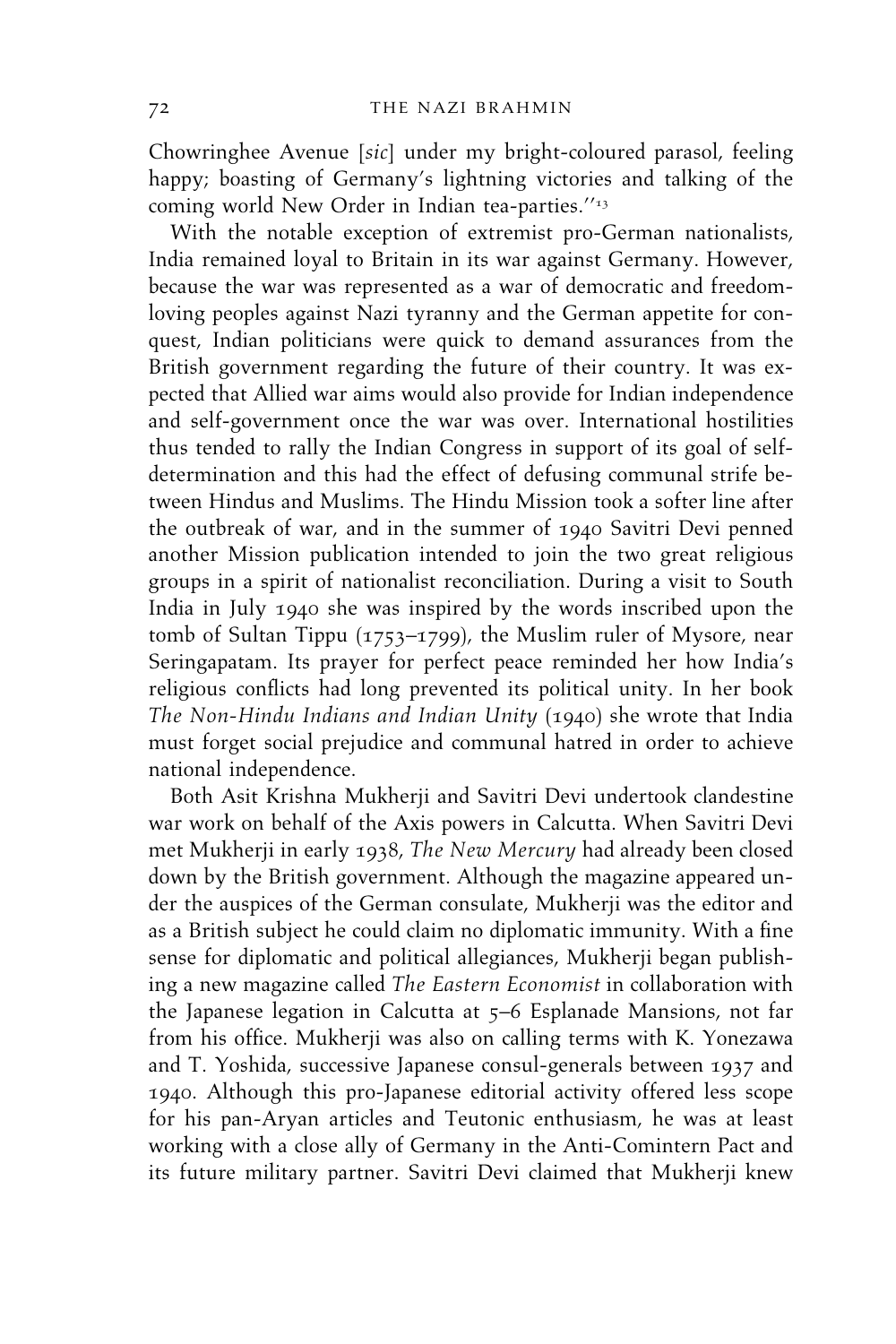Subhas Chandra Bose, the firebrand Bengali Congress nationalist leader, who escaped from India in early 1941 and reached Germany where he set up the ''Free India Center'' in Berlin and recruited for an Indian Legion from among captured Indian POWs in the Third Reich. She also stated that Mukherji used his position with the Japanese legation to put Bose in contact with the Japanese authorities, with whom he collaborated between 1943 and 1945 in organizing the Indian National Army (INA) in Burma.14 Bose's long and notorious career in Indian nationalist politics, his vehement opposition to the British, and his readiness to seek allies among Britain's enemies in order to achieve independence for India are the subject of the next chapter.

During the first two years of the war, domestic life continued at the Mukherji household in Wellesley Street much as before. Savitri Devi and Mukherji typically spent their evenings reading and discussing Vedic traditions, racial ideology, and Hitler's *Mein Kampf*. Alongside her work with the Hindu Mission, she spent some time at a club learning about Indian cuisine and practicing yoga, which she had originally been taught in 1936 by a Brahmin at Lahore. Although the Indian Congress was loudly demanding assurances from the British government concerning self-rule in the context of a war fought by the democracies against the dictatorships, the streets of Calcutta were unchanged from peacetime. The Bengalis were not among the ''martial races'' recognized by the British and thus not usually subject to recruitment for the Indian Army. However, once Britain moved to secure its position in the Middle East by sending troops to Persia and Iraq in 1941, large numbers of the Indian Army were deployed and recruitment was stepped up. However, it was not until the entry of Japan into the war in December 1941 that Calcutta was put on a proper wartime footing. Once the Japanese forces had overrun Thailand, the city was within range of Japanese bombers and there were sporadic airraid alerts.

From late 1941 onward considerable numbers of British and American servicemen were stationed in Calcutta. Their presence and this closer involvement of the city in hostilities enabled the Mukherjis to play their small part in military espionage activities. Every Wednesday Savitri Devi invited Allied officers from the East and West Club in Chowringhee Terrace to come and meet her husband at their home.15 Bottles of whisky provided by a relative lightened the mood and loosened the tongues of their Allied guests. The Americans in particular were delighted by Mukherji. No doubt flattered by an invitation to a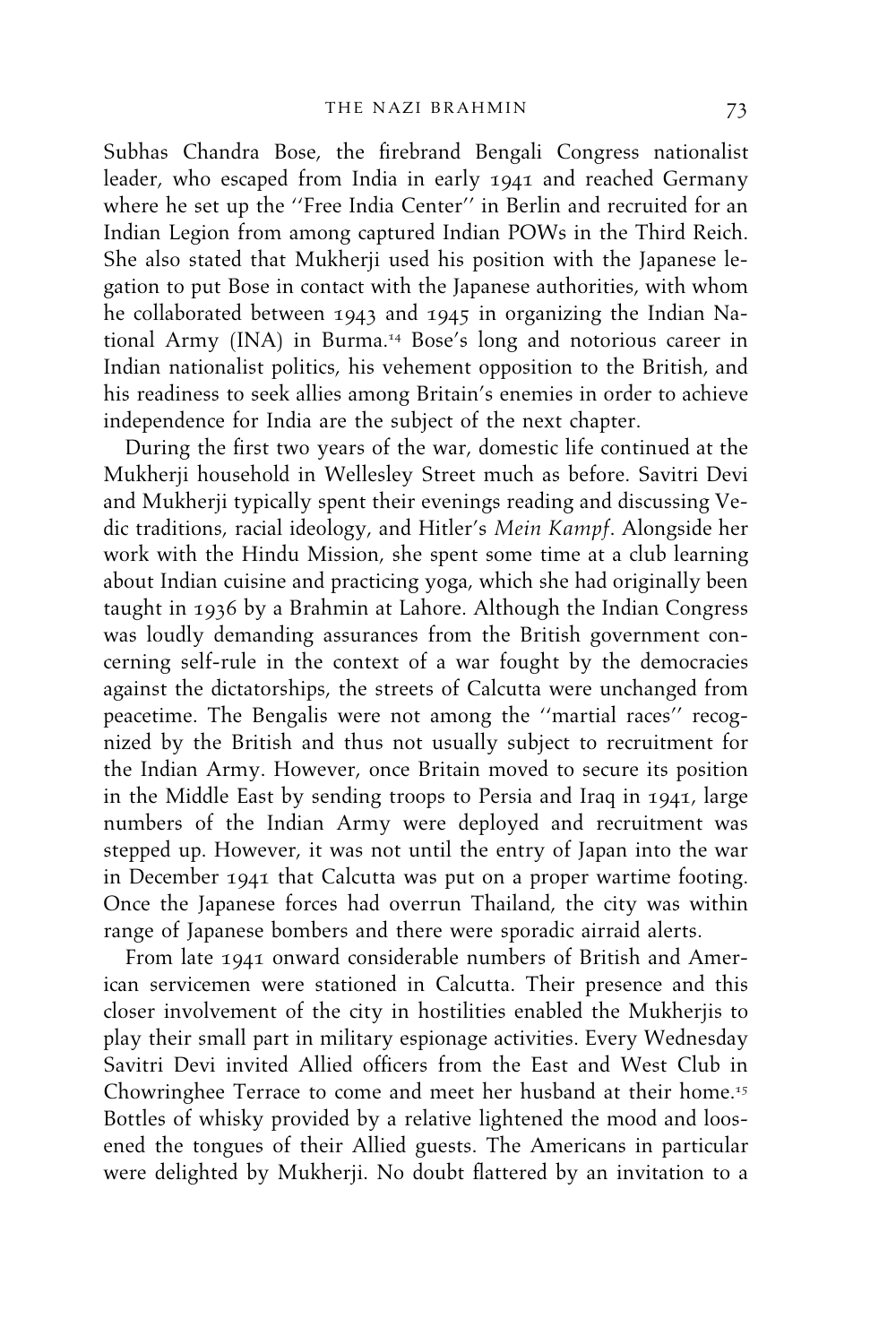Brahmin's home, they were interested to learn something about Hindu lore and astrology from this knowledgeable and engaging Indian. As Mukherji ingeniously laced his discussions of the war with derogatory references to Hermann Goering and other Nazi leaders, they never once suspected his pro-German sympathies and Nazi convictions. One American Jew, Savitri Devi recalled with relish, was a particularly good source of indiscretions concerning strategic information and military plans. Whatever useful information Mukherji gleaned from his American guests was then passed to four Indians who regularly crossed the Burmese frontier every fortnight to reach Japanese intelligence officers. As a result of this information several top-secret Allied aerodromes in Burma were blown up and some Allied units were encircled and captured. Burma fell to the Japanese in the spring of 1942.

From May 1942 onward Savitri Devi spent most of her time working on a book about the religion of the coming New Order based on her studies of the solar cult of the Egyptian pharaoh Akhnaton.<sup>16</sup> The outbreak of the ''Quit India'' movement in summer 1942 had sparked anti-British riots and again raised the hopes of the pro-German nationalist factions. Up until the end of 1942, when the Axis military expansion had reached its greatest extent, Asit Krishna Mukherji and Savitri Devi exulted in the heady expectation of British India's defeat. In this respect, their vision of the Axis conquest and partition of the world reflected the division of Eurasia agreed between Germany, Italy, and Japan in the Secret Military Convention at Berlin on 18 January 1942. She had already formed a vivid mental picture of the mechanized Wehrmacht divisions, armored corps and infantry, noisily rattling through the resounding rock walls of the Khyber Pass following the Nazi conquest of the Soviet Union, Iran, and Afghanistan. The victorious German army would thus follow in the historic footsteps of the first Aryan invasions of southern Asia and the later incursion of the Greeks under Alexander the Great. Both she and her husband imagined the German and Japanese forces meeting in Delhi and the tumultuous victory celebrations that would be held in Hitler's honor at the Red Fort in the former heart of British rule.

The retreat of German forces in the Soviet Union during 1943 suggested that the Indian invasion might be postponed for some time. However, Savitri Devi's confidence in an ultimate Axis victory over the Allies, while unshaken by major German defeats at Stalingrad and in the North African desert in late 1942, received an enormous boost from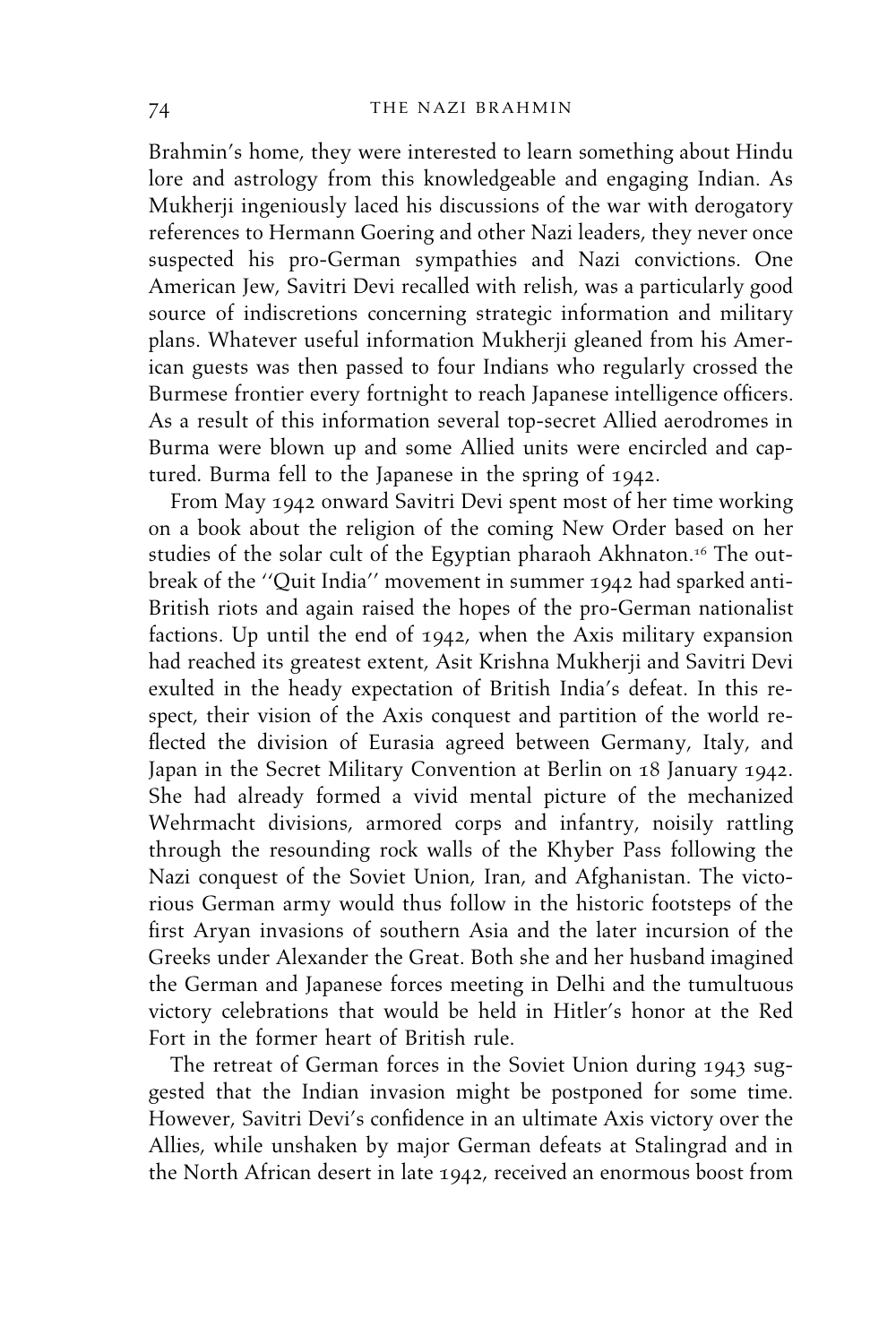the renewed assault by Japanese and Bose's INA forces across the Indo-Burmese frontier in March 1944. As soon as the news of the Japanese breakthrough into the Imphal plain reached them in Calcutta, the Mukherjis were again convinced that an Axis invasion was now close at hand. Once the INA had entered India, they hoped there would be a general rising against the British. Between March and June 1944 the Japanese and INA launched attacks on Imphal and Kohima in eastern Assam and the INA tricolor flag was even raised on some briefly held Indian territory. However, the Japanese supply lines across the difficult country of hills and rivers were inadequate, and the invading forces were compelled to retreat by the summer months. The rest of 1944 saw the steady advance of British forces across Burma. The Mukherjis' hopes of a renewed Japanese offensive withered.

This was the beginning of the end for Savitri Devi's bold hopes of an Aryan revival in India on the back of Nazi triumph. By the beginning of autumn 1944 the German position in Europe had greatly deteriorated. Following the successful Anglo-American landings in Normandy in June 1944, Germany found itself once again fighting on both east and west, as in the First World War. The Red Army continued to press the German armies back across Eastern and Central Europe, taking Romania in August and Bulgaria in September 1944. At the same time the Poles rose against their German occupiers, and by the end of October 1944 Soviet forces had broken into the German Reich in East Prussia. Unable to bear hearing further news of German retreats and defeats, Savitri Devi decided to leave Calcutta. In October 1944 she took her Akhnaton manuscript and traveled down into South India, hoping somehow to evade the announcement of Germany's final defeat in anonymity and unfamiliar surroundings. One day she happened to see a man on a train reading a newspaper with the headline ''Berlin is an inferno.'' She recoiled as if receiving a physical blow. Now she avoided newspapers, kept to small towns and frequented only temples and native Hindu company on her lonely trail across India in a desperate attempt to avoid learning of the inevitable collapse of the Third Reich.

But of course she could not escape. At the end of May 1945 she found herself in Sringeri, a small town on the Western Ghats overlooking the Malabar Coast. The town is celebrated as the birthplace of Shankara, who in the eighth century drove Buddhism from India, developed the Vedanta philosophy, and revived the Hindu caste system.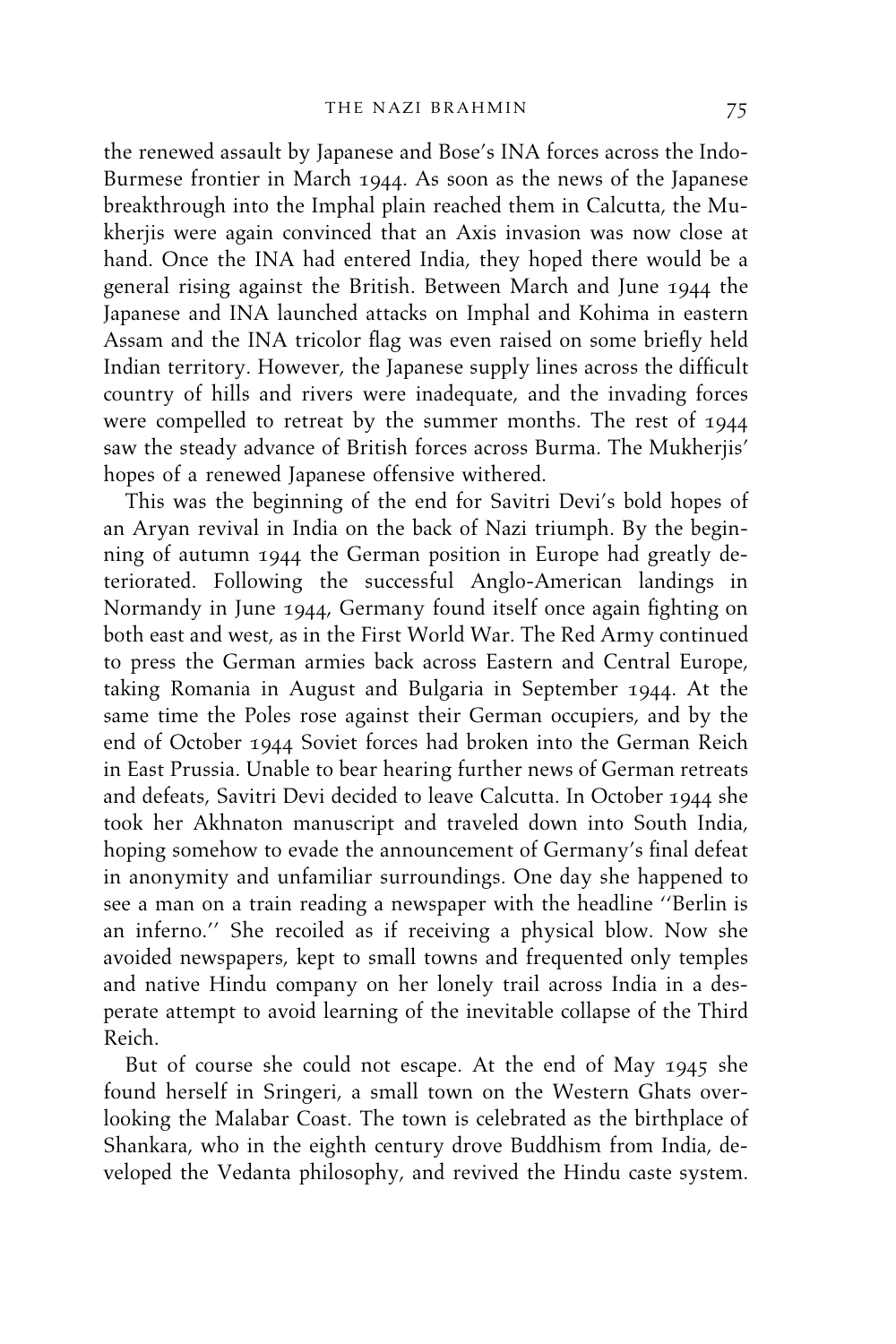It seemed to her a cruel irony that it was here she should overhear two Muslims talking in a café about the German surrender three weeks earlier. Despondent, she made her way back to Calcutta at the end of July. During her absence Mukherji had been working on a book of his own, *A History of Japan*, which was published in August 1945. Back home in the flat on Wellesley Street she heard from her husband that Germany was to be divided into four zones of Allied occupation. However, Mukherji tried to comfort her by saying that the Hindu cycle of the ages must continue and that the present dark age would end in due course. As a Hindu Brahmin, Mukherji took a long philosophical view, but she was devastated by the fall of her idol and the betrayal of the Nazi Aryan revival.

In October 1945 Savitri Devi joined in the annual festival of Kali, the dark blue goddess representing the consort and strength behind Shiva, the Hindu god of destruction. At the great Kalighat temple, not far from the Hindu Mission where she had earlier worked for a Hindu-Aryan revival, she beheld the familiar figure of the goddess, holding in two of her arms a sword and a severed head, while her other two arms were raised in a blessing. According to Hindu belief, Kali is the author of earthquakes, volcanoes, and all that is destructive. Savitri Devi threw herself into the festival in a mood of frantic desperation, imploring the goddess to avenge the defeated Reich and the defendants in the Nuremberg trials that had just begun. She decided that she could now no longer remain in India so far away from these momentous events in the wake of Nazi defeat. She wanted to take part in whatever resistance might exist against the Allied victors in occupied Germany. She gave her twenty or so beloved cats into the care of a friend and prepared for her departure into an uncertain future. Asit Krihna Mukherji had meanwhile begun to practice as a Hindu astrologer in the absence of journalistic prospects owing to his pro-Nazi reputation. It was a sad parting from her husband at Calcutta in November 1945. More than thirteen years had elapsed since she had witnessed the Rameswaram festival on her arrival in India and her hopes of a global Aryan renaissance had been in the ascendant. Now her career as an underground die-hard neo-Nazi was beginning.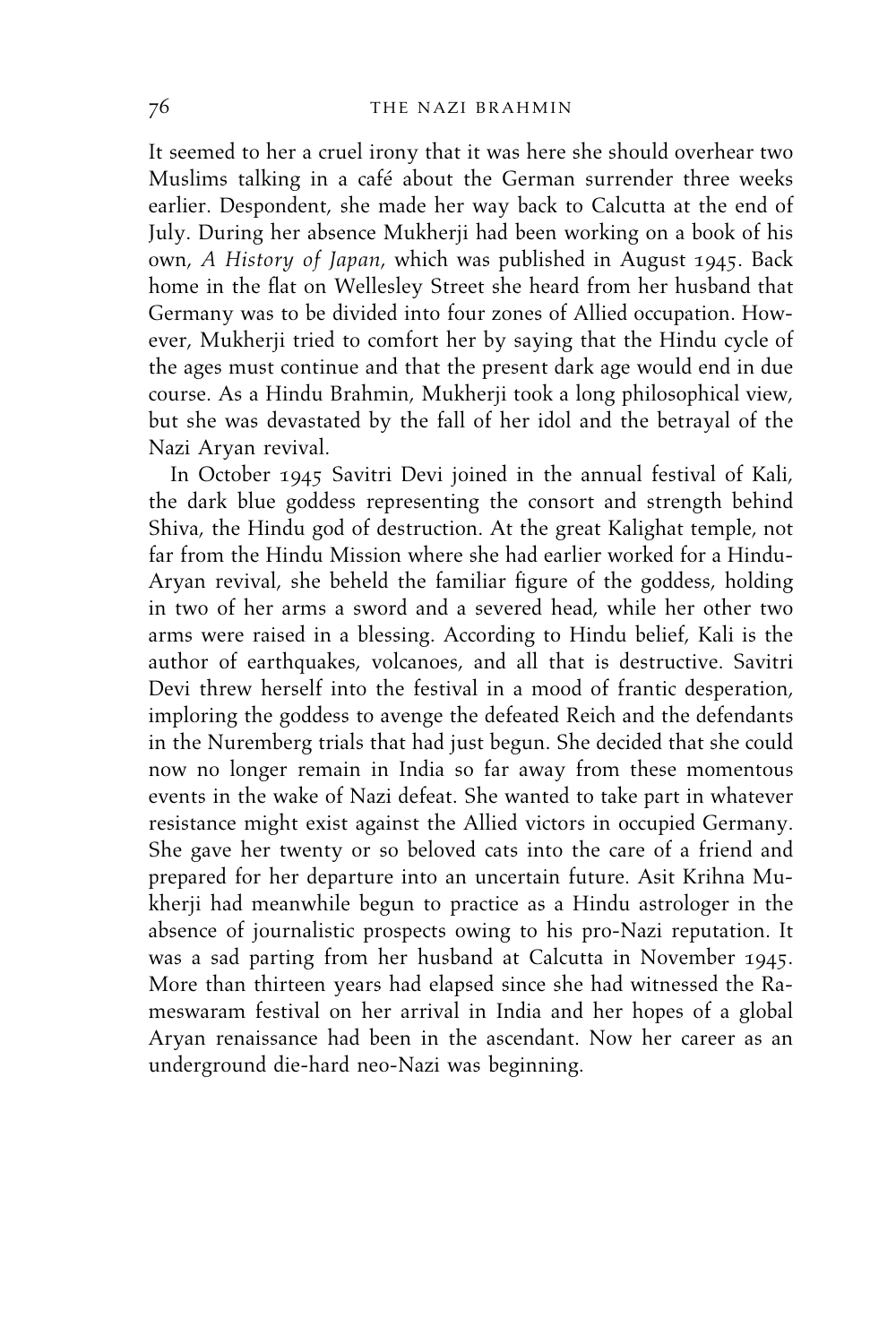## THE DUCE OF BENGAL

Mysterious Indian agents and their involvement in Western affairs have always offered rich material for European adventure stories. Wilkie Collins's *The Moonstone* (1868) described stealthy Hindus in Victorian London; Somerset Maugham included in *Ashenden* (1928) the tale of an Indian spy working for the Germans in Switzerland during the First World War. The extraordinary career of Subhas Chandra Bose, the Indian nationalist leader with whom the Mukherji couple had political contact, shows how life can often surpass literature in terms of idealistic ambition, dramatic incident, and tragedy. The Mukherjis' espionage for the Japanese in Burma was but one cell in the extensive network of Bose's clandestine efforts to supplant British rule in India, if necessary by treason with Britain's enemies Germany and Japan during the Second World War. The story of this remarkable man's struggle for Indian independence throws valuable light on the Mukherjis and their world in wartime Calcutta.

Subhas Chandra Bose was born in 1897 in Cuttack, the sixth son of a respected Bengali lawyer who acted as government pleader and was later appointed to the Bengali Legislative Council in Calcutta.<sup>1</sup> The Boses were a large family and several of the sons attended college in Calcutta, where a home was established in Elgin Road in 1909. Subhas attended a secondary school in Cuttack, where he was strongly influenced by his headmaster, who taught Indian religion and literature, laying emphasis on an Indian cultural revival. During his teens Bose was also deeply impressed by the modern Hindu teachings of Ramakrishna (1836–1886) and his disciple, Vivekananda (1863–1902), who said that the West was spiritually backward and needed India's religious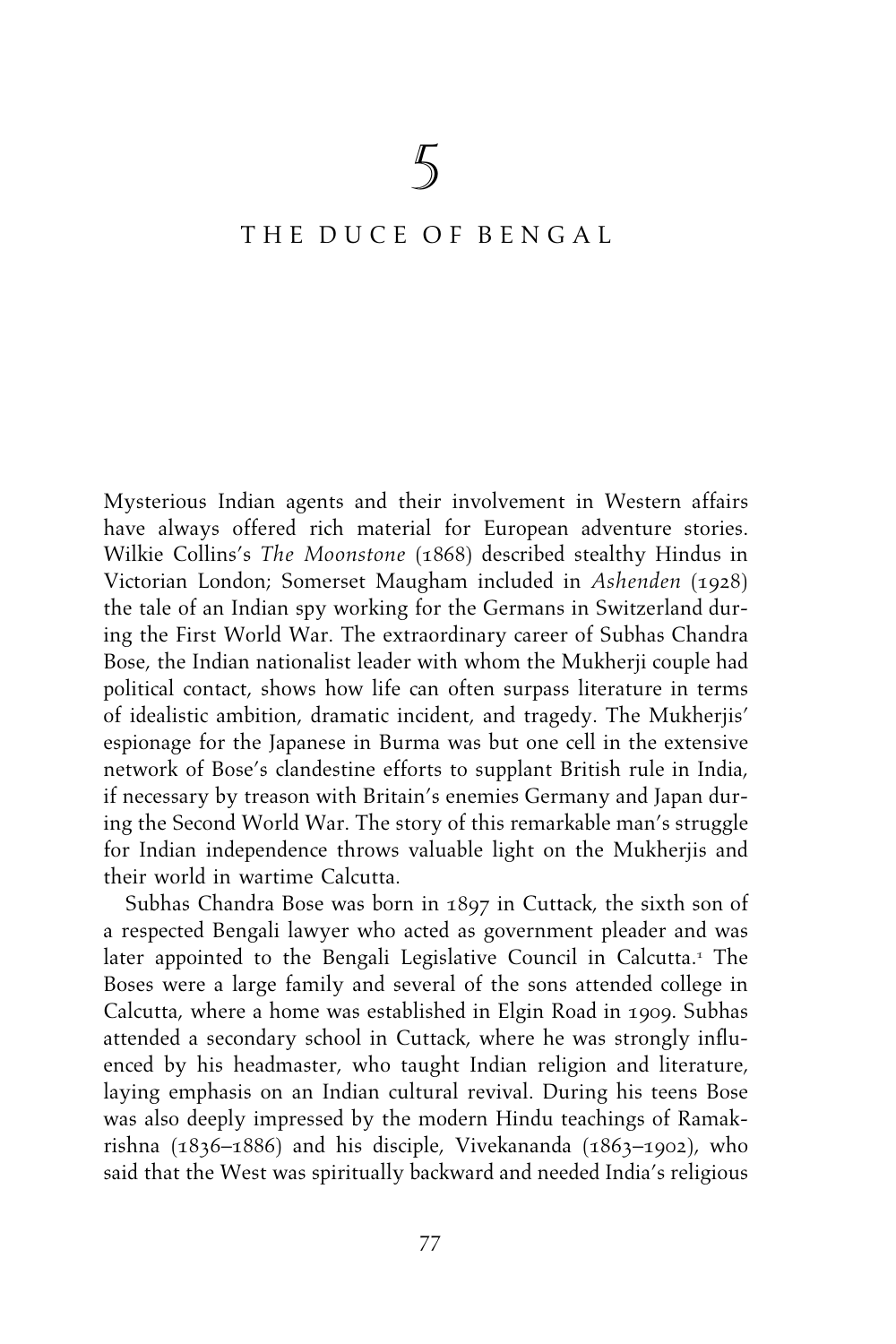guidance, while India had lagged in material achievements and needed the West's energy, technical skill, and organization. At this time Bose became very conscious of his Indian heritage; he changed to Bengali dress and was less attracted to English ways than was his father.<sup>2</sup>

In 1913 Bose entered Presidency College in Calcutta University to study philosophy. The period of his studies saw a further ripening of his Indian consciousness against a background of widespread undergraduate admiration for Aurobindo Ghose (1872–1950) and the Swadeshi movement in Bengal between 1905 and 1910. Aurobindo had been associated with Bâl Gangadhar Tilak, the nationalist leader and author of learned books about Aryan origins, in the minority Extremist group within the Congress, which, in contrast to the majority Moderates of the Congress, openly called for a rapid end to British rule. When the government under Lord Curzon decided on the partition of Bengal in 1905, the Swadeshi movement erupted with a boycott of British goods, protests, and demonstrations. Aurobindo returned to Calcutta and led the Extremist Party within the Congress for the next five years. He developed the idea of passive resistance, called for immediate independence, and saw Indian liberation in religious terms, believing that India had a special spiritual mission to fulfill. In 1910 he retired from active politics and set up an ashram in Pondicherry, where he remained for the rest of his life. Although the Extremist group had left the political scene by 1913, Aurobindo was a popular hero among the students, the more so because the Congress was dominated by the Moderates loyal to the Raj through the years of the First World War.3

Bose was particularly attracted by Aurobindo's combination of the sacred and the secular, which formed a bridge between his earlier interest in Vivekananda and the cultural and political revival of his motherland. In the long summer vacation of 1914 Bose and a close friend traveled in northern India seeking spiritual truth and contact with gurus. To this same friend Bose wrote later about Aryan power and creativity while contemplating the revival of the Hindu race. A sharpening of his political awareness occurred during his third year at Calcutta University, when he was suspended in February 1916 for the physical assault of an Anglo-Indian professor renowned for chauvinist and disparaging remarks about the Indians. He was allowed to resume his studies at another college in the university from July 1917 and graduated with a First in the summer of 1919. Bose was also a zealous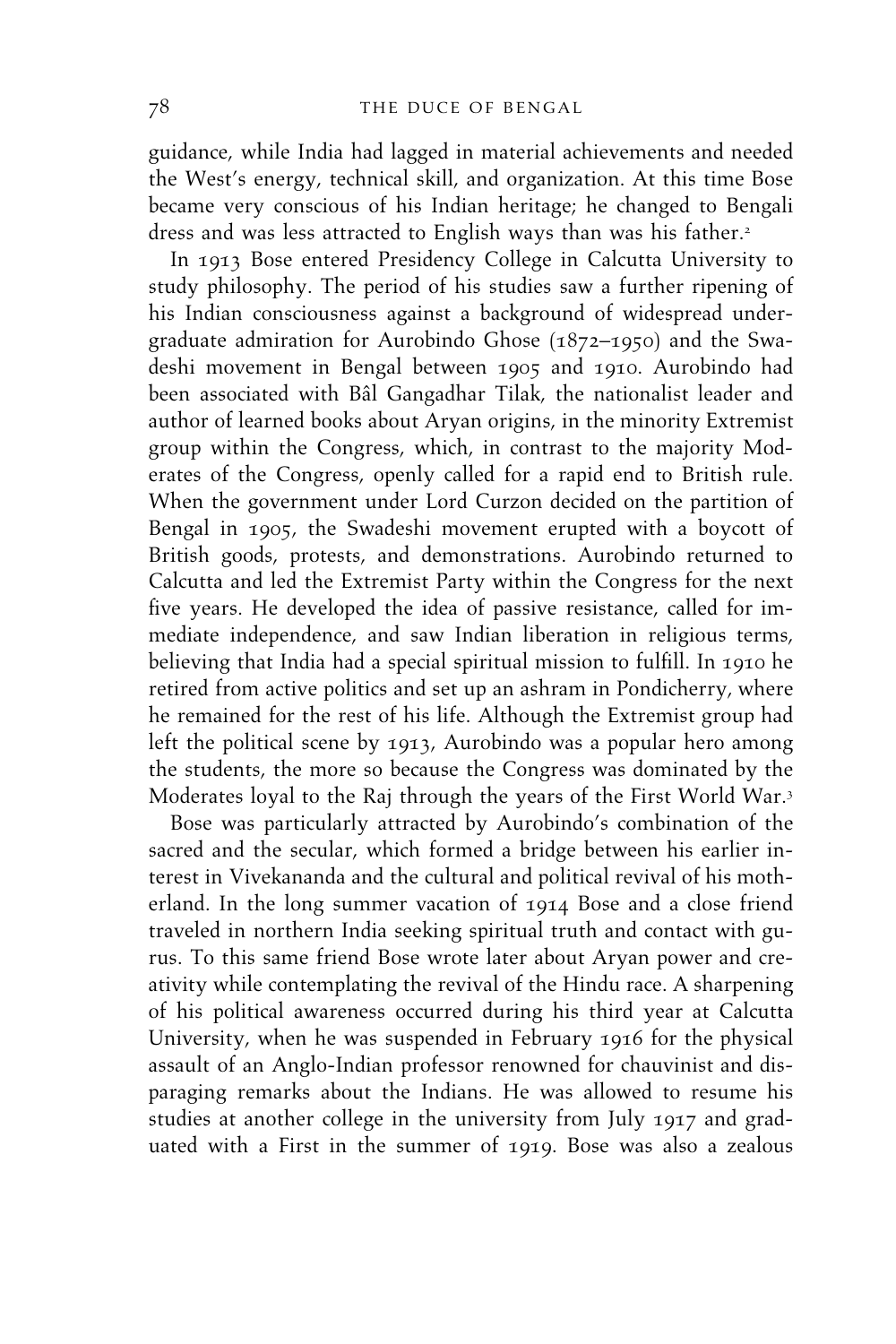recruit in the University Volunteer Corps, which he joined in 1917, gaining a valued sense of physical prowess and military competence.4

Bose's father now offered him the opportunity of going to England to continue his studies and to sit for the India Civil Service (ICS) examination, which promised admission to the exalted administrative elite of the Raj. Bose faced a dilemma. He dearly wanted to study in England, again proving his equality with the British, but was uncertain that he wanted to serve the Raj as a career. He sailed for England in September 1919, began studying for the Tripos at Cambridge and also passed the ICS exam in August 1920, but then took the unprecedented step of resigning from the ICS while still at Cambridge in April 1921. Bose had finally decided that his future career lay in the service of his country, not as a privileged civil servant loyal to the old British order but as a politician in the nationalist Congress movement in Bengal under the leadership of Chitta Ranjan Das. Once he had completed his course at Cambridge, Bose returned home in June 1921.5

During the 1920s and 1930s Bose achieved high prominence and senior office in the Congress movement, both in Bengal and later on the national stage. In common with other nationalist leaders, he was also subject to repeated terms of imprisonment under repressive government regulations. In the early 1920s there was often a strong note of socialism and a concern for the working classes in his newspaper articles, which contrasted with the bourgeois nationalism of Congress moderates. In April 1924 he was appointed chief executive officer of the Calcutta Corporation, where he pursued a policy of communal rapprochement between Hindus and Muslims in line with C. R. Das's Bengal Pact. Bose always subscribed to the territorial patriotism of the Indian National Congress and knew that communal sectarianism was a political handicap in the mixed province of Bengal. Following a long term of imprisonment, Bose took a seat on the Bengal Legislative Council and was elected president of the Bengal Provincial Congress Committee in 1927. He also served as president of many youth and student conferences, headed a number of trades unions, and was president of the All-India Trades Union Congress in 1930–1931. In August 1930 Bose was elected mayor of Calcutta. In his inaugural speech, he spoke of a ''synthesis of socialism and fascism,'' whereby he wished to combine the justice, equality, and love of socialism with the efficiency and order of fascism in an Indian context.6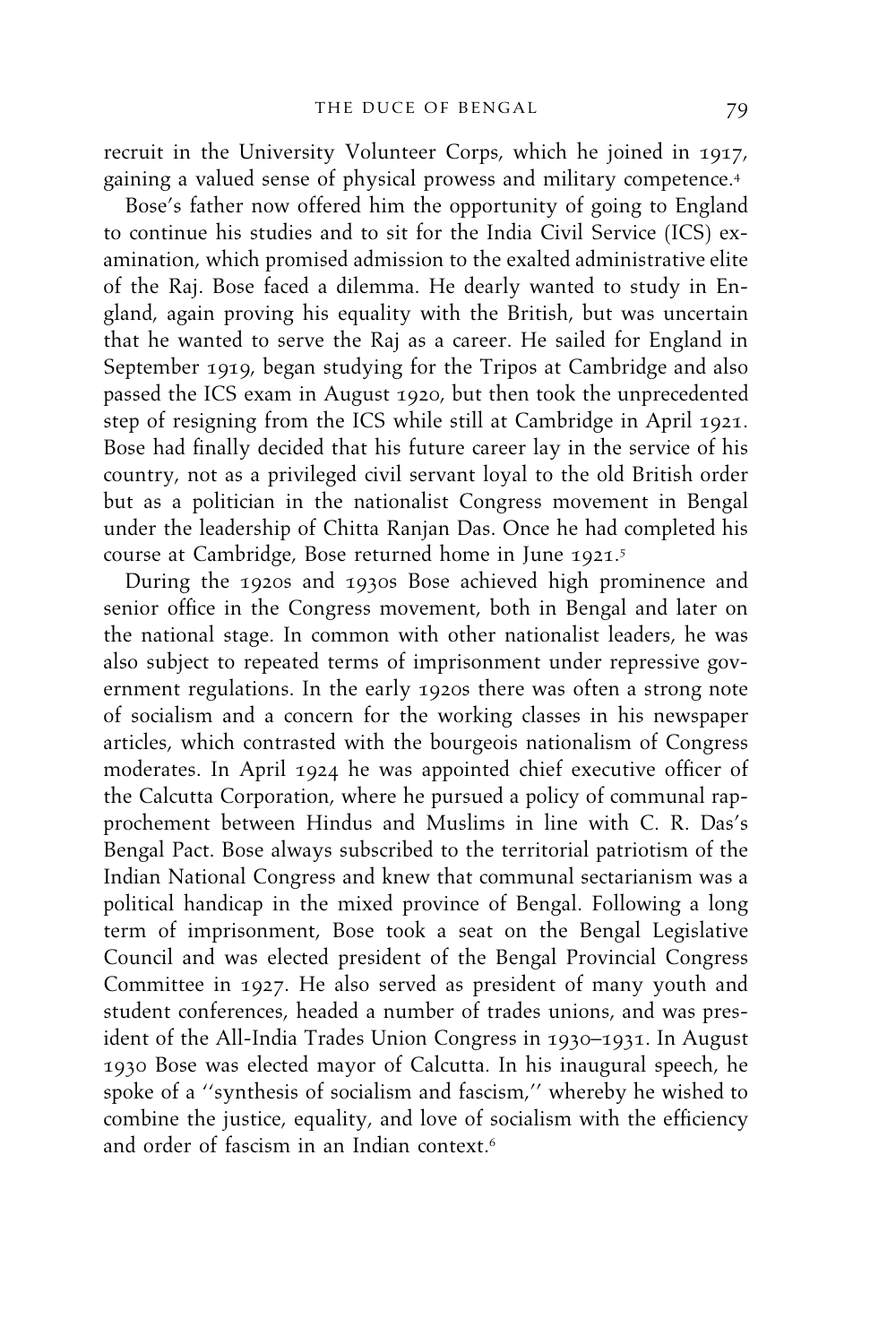In January 1932 all Congress organizations were declared unlawful. Together with many other Congress members, Bose was arrested. He was sentenced to a further term of imprisonment and not released until February 1933 on the condition that he leave India. In the eyes of the government, he was a radical revolutionary nationalist and considered much less dangerous outside the country. In this enforced exile from India, Bose now embarked on a long period in Europe, which he used to meet many European politicians, discussing the problems and issues of municipal and national government. He was also a busy ambassador, presenting the case for Indian independence in speeches and articles, establishing Indian cultural and student exchange organizations in several countries, and writing his first book, *The Indian Struggle 1920– 1934*.

In March 1933 he arrived in Vienna, which became a preferred base for his subsequent stay in Europe. From there he visited Czechoslovakia, where he met the foreign minister, Dr. Eduard Beneš, and then Poland. In July 1933 he reached Berlin and met several senior officials in the Foreign Ministry and the director of the German Academy at Munich. In December 1933 he went to Rome, where he had a couple of cordial meetings with Mussolini and received encouragement in his struggle for Indian independence. A second tour of Europe took Bose back to Germany in March 1934, where he again met officials to protest negative German views of India and racial insults in the Nazi press and speeches. He argued that German-Indian relations would swiftly improve if these hostile statements and the racial legislation were dropped. Bose's desire for friendly relations with Germany as a potential ally evidently outweighed his disgust at Nazi racism. Following some further travels in Italy, Hungary, the Balkans, and Turkey, Bose returned in June 1934 to Vienna, where he worked on his book until the late autumn.7

*The Indian Struggle* recorded Bose's view of the recent political history of India. While praising Gandhi for many positive attributes, Bose highlighted the divisions of Congress during the 1920s as a clash between an older, reformist group of nationalists, backed by capitalists and owing loyalty to Gandhi on the one hand, and those radical, militant nationalists with whom he identified himself on the other. In this analysis, Bose seemed to view Gandhi, the Gandhian reformers and moderates, and the government of India collectively as oppressive forces and a brake on the genuine protagonists of nationalism and in-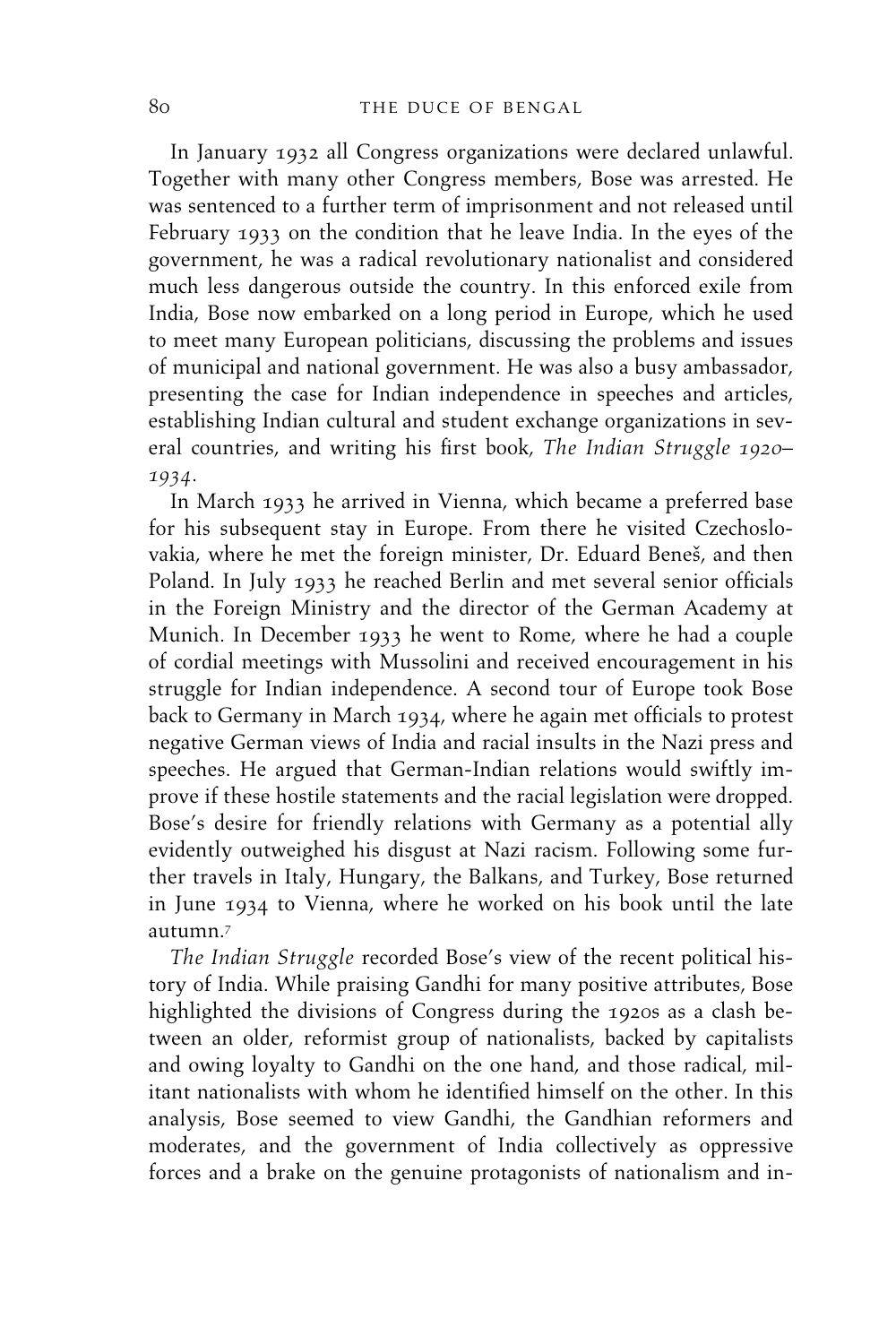dependence, who included himself, his political allies, and the Indian masses. Bose could only shake his head at the reverence in which the masses actually did hold Gandhi and accused many members of the Congress of a blind loyalty toward their leader. Bose declared that India needed a strong, energetic, and military kind of leader in its bitter struggle against British domination, and he gave Hitler, Mussolini, and Stalin as examples. As in his mayoral speech of 1930, Bose proposed a combination of communism and fascism as an effective ideology for the new India.<sup>8</sup>

After a short stay in India for his father's funeral, Bose had to resume his European exile and returned in January 1935 to Italy, where he saw Mussolini and presented him with a copy of his new book. Having suffered from illness persisting since his first imprisonment, he underwent surgery to remove his gallbladder in Vienna and spent the rest of the year convalescing. He continued to write articles dealing with the situation in Europe. In these pieces he condemned the Italian invasion of Abyssinia and speculated on the possibility of internecine conflicts between the older imperialist powers and the new dictatorships of Germany and Italy, and on the opportunities such a war could bring to India. In early 1936 Bose again visited Beneš in Prague and went on to Berlin, where he protested Nazi racism and anti-Indian propaganda in an address to the Indian students' organization. He called for a boycott of German goods in India in order that German business interests might lobby the Nazi regime to soften its line on India. Again, he failed to meet any senior German leaders and left to tour Belgium and France and to meet leaders in Ireland; he felt a particularly strong affinity with the Irish due to their long struggle against British rule. In France he attended an anti-imperialist conference and made a forceful speech, linking India's fight for independence with the struggle against Western and Japanese imperialism. In late March he sailed from Italy for India, having spent nearly three years in Europe.<sup>9</sup>

Detained on arrival in Bombay, Bose was not released until March 1937. For more than five years he had been effectively removed from the Indian political scene by imprisonment, exile, and detention. After being feted by a huge crowd on All-Bengal Subhas Day convened in April to welcome him back to public life, Bose spent several months recuperating in the hills at Dalhousie. In October he briefly attended Congress committee meetings in Calcutta and took his seat as an alderman on the Calcutta Corporation, but a relapse sent him back to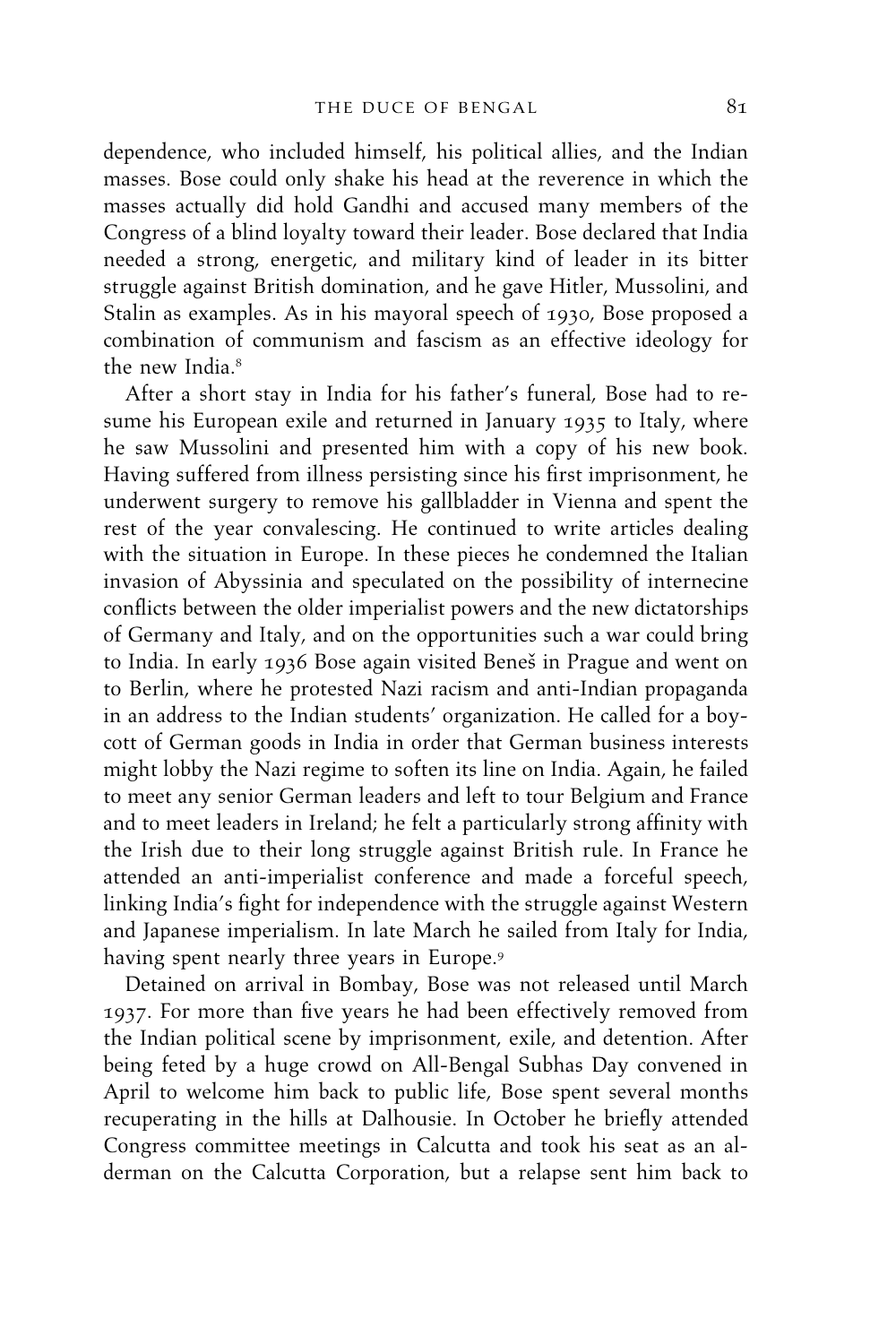Europe for more convalescence. He now worked in the spa resort Badgastein on his autobiography, *An Indian Pilgrim*, in November and December, when it became known that he would succeed Jawaharlal Nehru as the next president of Congress. With his new office in prospect, Bose next visited Britain for the first time since his Cambridge days in 1921 and met leaders of the national government, the Labour Party, intellectuals, and the Indian community. In his speeches and conversations Bose stressed his socialist views and disowned fascism, earlier admired as an aggressive form of nationalism, as another expression of imperialism.<sup>10</sup>

Returning to India, Subhas Chandra Bose now reached the peak of his career in Congress politics. As president of Congress at its session at Haripura in February 1938, Bose made his most important speech, in which he linked capitalism and imperialism, quoted from Lenin, and praised the British Communist Party. Addressing himself to the future of an independent India, he called for socialist reconstruction involving planning, land reform, and the state ownership of industry. These policies clearly identified him with the left wing of Congress. However, Bose found himself isolated in the new Working Committee, which was dominated by moderate right-wing Gandhians, while the Gandhian framework was preserved with the former secretariat remaining based at Allhabad. The Gandhians were opposed to Bose over several vital issues: they were bourgeois nationalists close to wealthy Indian capitalists and the middle classes; they favored a reformist route to independence rather than Bose's preference for confrontation with the Raj; and they were suspicious of his dealings with the dictatorships, which they regarded as greater evils than British imperialism.<sup>11</sup>

During 1938 Bose continued to reach out to foreign powers in his drive to advance Indian independence. Through Asit Krishna Mukherji he met Mr. Ohisa, a senior Japanese Foreign Ministry official in Calcutta, and two years later in 1940, he sent an emissary to Japan to meet the émigré Indian revolutionary Rash Beshari Bose (no relation) and Japanese officials. In December 1938, in Bombay, Subhas Chandra Bose met Nazi officials, including Dr. Oswald Urchs, the leader of the NSDAP (German Nazi Party) organization in India. Bose stood again for the presidency of the Congress against the wishes of the Gandhians and was reelected with broad left-wing support in January 1939. Once more he was denied support by the Gandhians in the Working Committee and he resigned in April 1939. Bose then founded his own ''For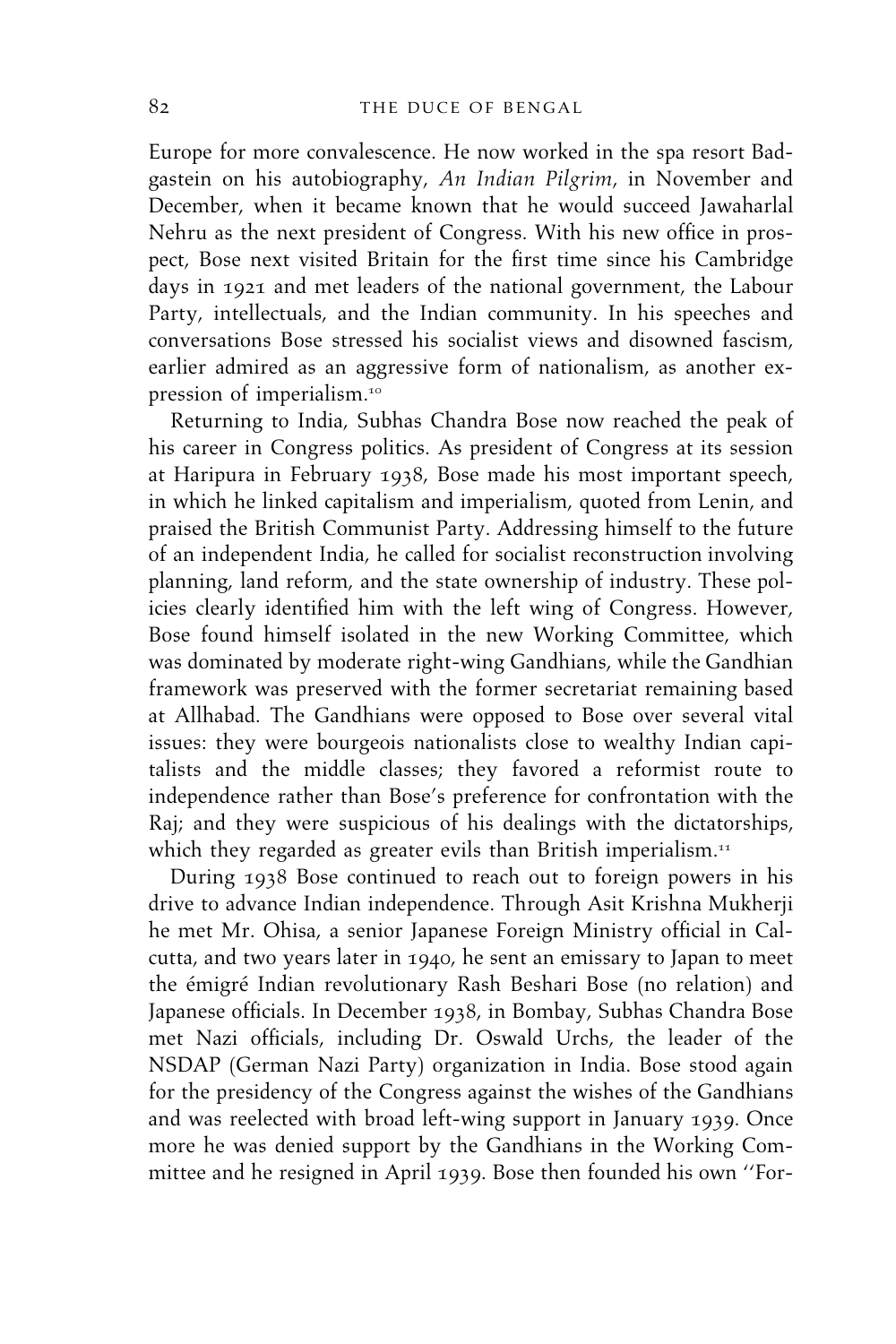ward Bloc'' party within the Congress, and organized protests at Congress resolutions, which resulted in his being disqualified as president of the Bengal Provincial Congress Committee. It was quite clear that the Gandhian clique in Congress also wanted to destroy his own power base in Bengal. With the outbreak of war in September 1939, their differences in foreign policy became more apparent, as Gandhi, Nehru, and their followers stood with the Allies against the Axis powers, while Bose and the radicals were prepared to exploit the war situation for India's advantage.<sup>12</sup>

By the end of 1940 Bose had recognized that he had failed to convert Gandhi and the mainstream Congress members to his point of view. He began making plans to leave India and to seek help abroad. Between 1938 and 1940 he had already sent out feelers to Germany, Japan, and the Soviet Union. However, in early 1941 only Germany was at war with Britain. Although he had received a much warmer reception in Italy during the 1930s, Bose knew that Germany was by far the superior in military might. Nazi Germany had to be his destination. Who else in India other than his family knew of his plans? Some have claimed that V. D. Savarkar, leader of the Hindu Mahasabha, who had plotted abroad before the First World War, encouraged him to take this course of action. Despite his long-standing aversion to communalist movements, Bose had indeed briefly sought an alliance with the Mahasabha in 1940 as his own leftist support crumbled.<sup>13</sup> Asit Krishna Mukherji, a passionate admirer of the Third Reich, would have known of Bose's earlier interest in fascist Italy and Nazi Germany, and it is possible that he urged Bose to go over to the Germans.

Although under house arrest during January 1941 at his home in Elgin Road, Bose managed to elude the police in the night of  $16/17$ January and traveled secretly from Calcutta to Kabul, where he received assistance from the Italian and German legations. Journeying on by car and rail to Moscow, he reached Berlin by early April. From the outset Bose sought to elicit from the Axis powers a declaration of Indian independence as one of their war aims. He initially proposed to the Germans that a Free Indian Government should be established in Berlin, financed by a loan to be repaid at the end of the war. The chief activities of this government would be propaganda through radio broadcasts to India and the organization of strikes, sabotage, and revolts in India in conjunction with the arrival of a military force of some fifty thousand soldiers to destroy the British Raj. At a meeting with Joachim von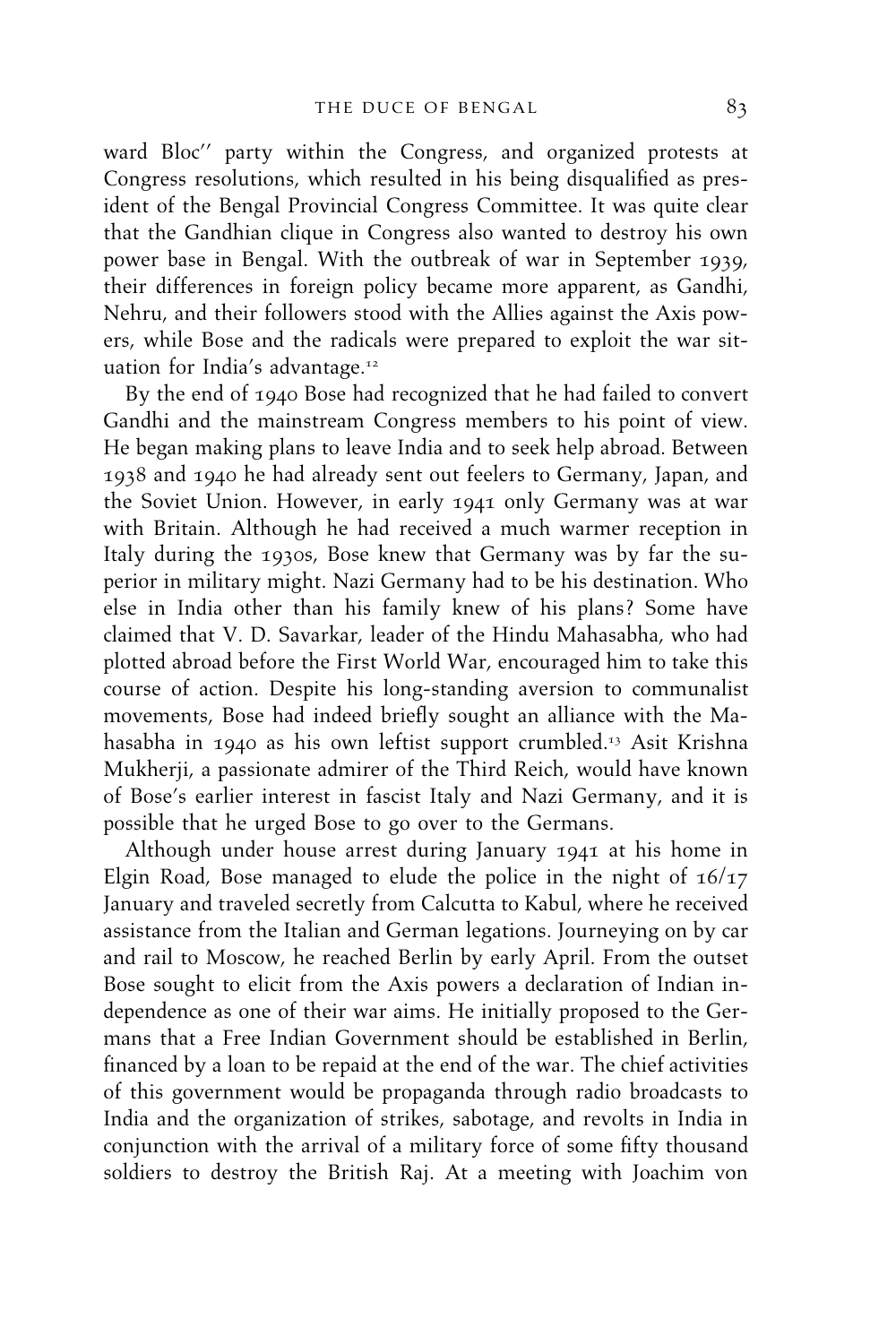Ribbentrop, the German foreign minister, in late April in Vienna, Bose reiterated his wish for a German declaration for a free India and also suggested that Indian POWs in German or Italian captivity could be used as the invading liberation forces.<sup>14</sup>

Bose's proposals interacted with German strategic thinking in several ways. In the first place, Hitler had no sympathy with the notion of non-European provisional governments in Berlin.15 But the idea of a nationalist rising in India seemed interesting in the context of the pro-Axis coup in Iraq in late March. There was support in the German Navy and Foreign Office for an Axis thrust from the eastern Mediterranean through Vichy Syria and Iraq to Iran, in order to seize oil reserves, to put further pressure on Britain at the gate of India, and to beckon to Japan.16 Throughout May 1941 Bose was exultant at the German readiness to issue a declaration for a free India. However, the failure of Germany to support Iraq and Syria adequately against Allied invasion postponed any realization of an Axis strategy for the Middle East. The declaration on India was shelved, in any event, for as long as Bose remained in Germany. Military planners now devoted themselves first and foremost to Hitler's overriding obsession with his anti-Bolshevik crusade. Operation Barbarossa for the invasion of the Soviet Union was launched in June 1941.<sup>17</sup>

The invasion struck a major blow at Bose's plans in Europe. The Soviet Union was widely admired in India as an anti-imperialist power and thus an ally of India against Britain. The German attack now placed Nazi Germany in the camp of imperialist aggressors. But Bose was persistent and in early July he emphasized to the Foreign Office that a declaration on India was even more pressing to clarify German intentions to Indians now apprehensive about the prospect of approaching German armies. But the Germans thought such a declaration would be premature with no prospect of Axis military action in the Middle East until the subjugation of the Soviet Union was complete.18 Bose was demoralized by the complications created by the invasion and may already at this time have thought he would be better off in Asia.19

However, the Germans did accept Bose's proposals for radio propaganda and the raising of an Indian military force. The German Foreign Office was keen to foster Indian nationalist propaganda as a means of discouraging Indian youth from fighting in the Indian Army for British interests, especially in North Africa and the Middle East.<sup>20</sup> During the summer of 1941 Bose recruited a number of Indians in Axis-controlled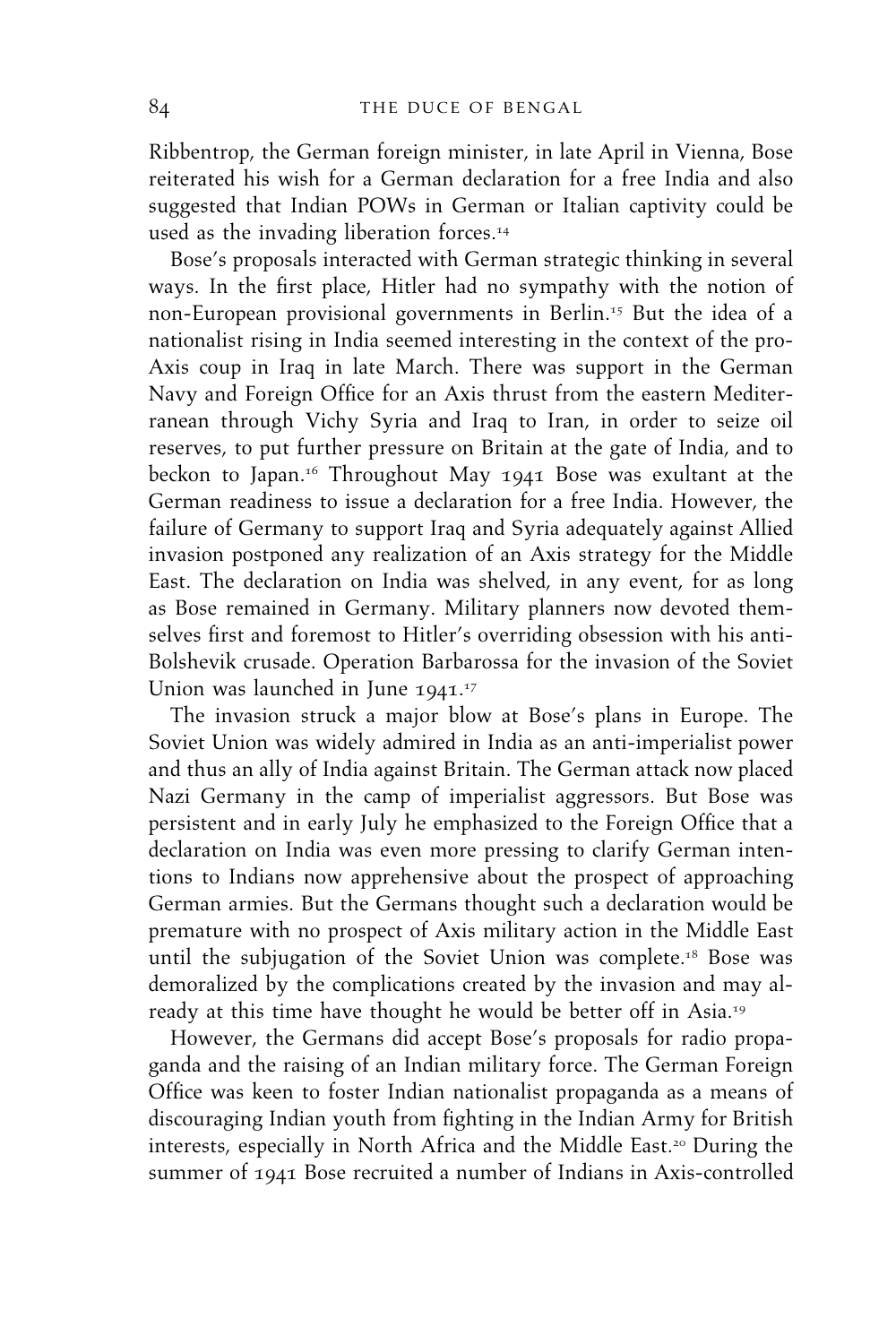Europe for the purposes of journalism and broadcasting. In November 1941 the Free India Center (*Zentralstelle Freies Indien*) was formally instituted on the Lichtensteinallee in the Tiergarten district of Berlin. The center made broadcasts to India in more than half a dozen Indian languages and also prepared magazines and books on nationalist topics. These nationalist broadcasts, produced entirely by Indians with no German censorship, were a great success and became much more popular than the more sober BBC programs among Indian audiences.<sup>21</sup>

By early 1942 the Wehrmacht had begun training Indian POWs at two camps in Germany. These trainees for an Indian Legion were drawn from POWs originally captured by the Italians in North Africa and eventually numbered some three thousand. Bose's recruiting speech included the words ''Hitler is your friend, a friend of the Aryans, and you will march to India as your motherland's liberators.'' An oath of loyalty to Adolf Hitler with reference to Subhas Chandra Bose was established and the title ''Netaji'' (Leader) was adopted for Bose. The Indian Legionnaires wore German uniforms with eagle-andswastika badges, in which they recognized their own religious symbol. The German High Command anticipated that the Indian Legion would be used for commando-type operations in the Middle East, and eventually in Afghanistan and in the North-West Frontier Province of India.22

The international situation was dramatically changed by Japan's entry into the war with its attack on Pearl Harbor on 7 December 1941 followed by swift moves against the Philippines, Hong Kong, Malaya, and the Dutch East Indies in Southeast Asia. Within a matter of days the British were at war with Japan, and the United States was at war with Germany and Italy as well as Japan. India now assumed some importance in Japanese strategy. Since October 1941 the Japanese had been putting out feelers toward the Indian community in Thailand. Major Fujiwara Iwaichi, a gifted intelligence officer, developed contacts with Pritam and Amar Singh, leading Sikhs of the Indian Independence League (IIL) in Bangkok. When the Japanese invasion of Malaya began, Fujiwara and members of the IIL mounted a propaganda offensive among captured Indian troops, which numbered more than sixty thousand at the fall of Singapore in February 1942. Already in mid-December Fujiwara had met a captured Indian Army officer, Captain Mohan Singh, who offered to raise a liberation army from Indian POWs. The Japanese government gave cautious encouragement to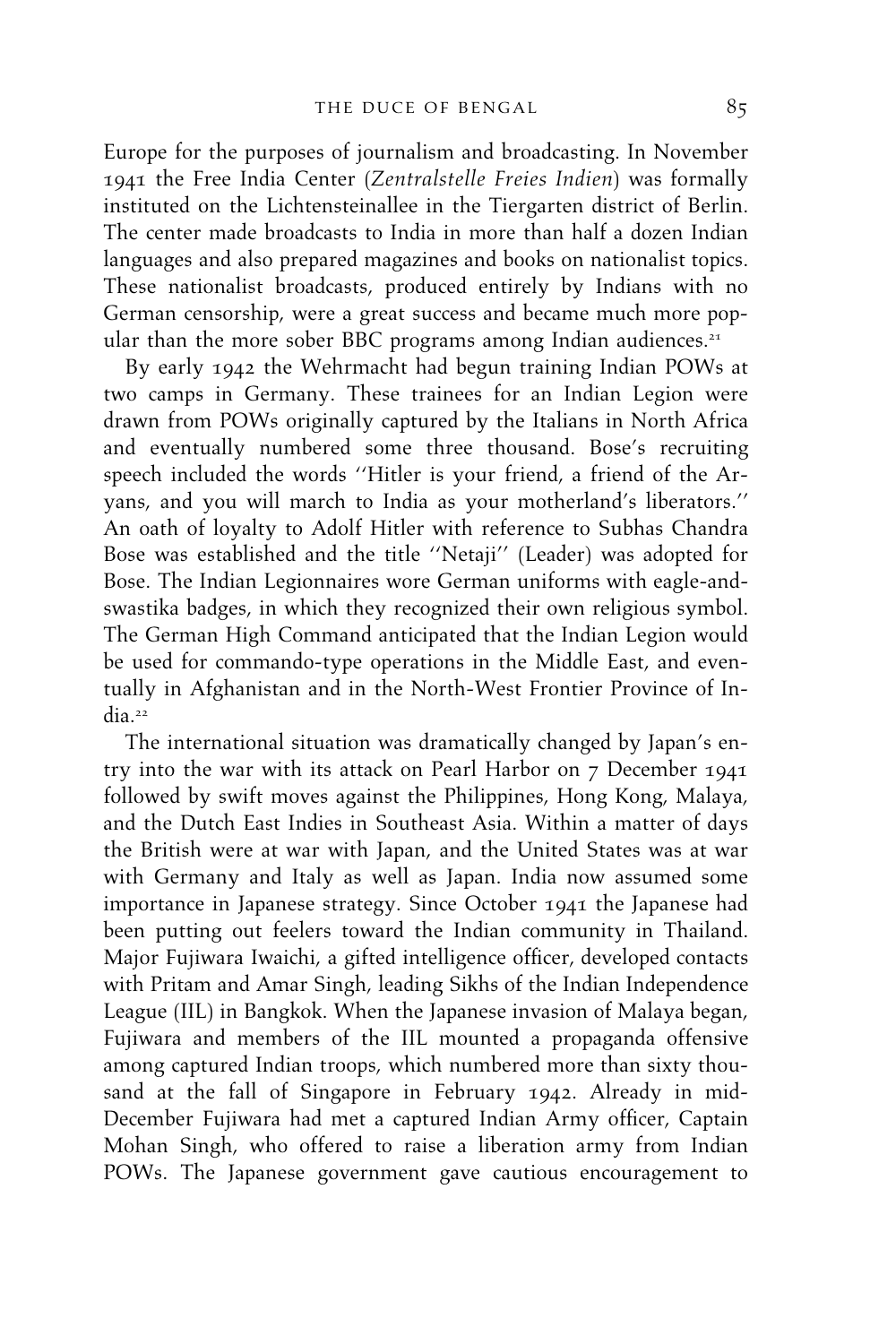these developments through Rash Behari Bose, the elderly émigré Indian revolutionary living in Tokyo, who convened several conferences of the Indian nationalists in March at Singapore and Tokyo and again in June 1942 at Bangkok, where it was decided to raise the Indian National Army (INA).<sup>23</sup>

Throughout 1941 Subhas Chandra Bose had repeatedly tried without success to obtain a declaration for a free India from Germany and Italy. With the entry of Japan into the worldwide conflict, he now began to look eastward for new opportunities of action on behalf of Indian nationalism. On 17 December he had met the Japanese ambassador Oshima in Berlin and asked for his transfer to Southeast Asia, where he would organize the Indian independence movement under Japanese protection.24 Captain Mohan Singh had long spoken of Bose to Fujiwara as an essential leader, and in January 1942 the Indian nationalists in Bangkok requested that Bose be brought in from Europe as their leader. Ribbentrop hastily approved of Bose's transfer to East Asia, but without first obtaining Japanese approval.<sup>25</sup> Although there were further delays and misunderstandings between Germany and Japan regarding their policy on a free-India declaration and Bose's transfer, the latter was agreed in principle in April 1942.

Subhas Chandra Bose had now spent almost a year in Germany, posing as an Italian under the cover identity of ''Mazzotta.'' He had refused to go public in the Axis media or make any broadcasts himself through the Free India Center until the Axis powers issued a declaration on India. However, the fall of Singapore on 15 February 1942 represented such an enormous blow to British prestige in Asia that Bose decided to speak out. In his first broadcast on 27 February Bose declared that it heralded ''the collapse of the British Empire . . . and the dawn of a new era in Indian history.'' The German Foreign Office also believed that the fall of Singapore signaled an opportune moment for an Axis declaration on India. But this momentum was soon lost due to a lack of information on Japanese intentions at this critical juncture. Most important, Hitler himself was consistently reluctant to give any encouragement to a declaration on free India. Not only did he admire British rule in India and see it as a model for the German domination of Russia but he always felt ambiguous about fighting the English—a fraternal Germanic people—and still held out hopes of a settlement with Britain and its empire.<sup>26</sup>

The Axis powers had attempted to achieve some measure of strategic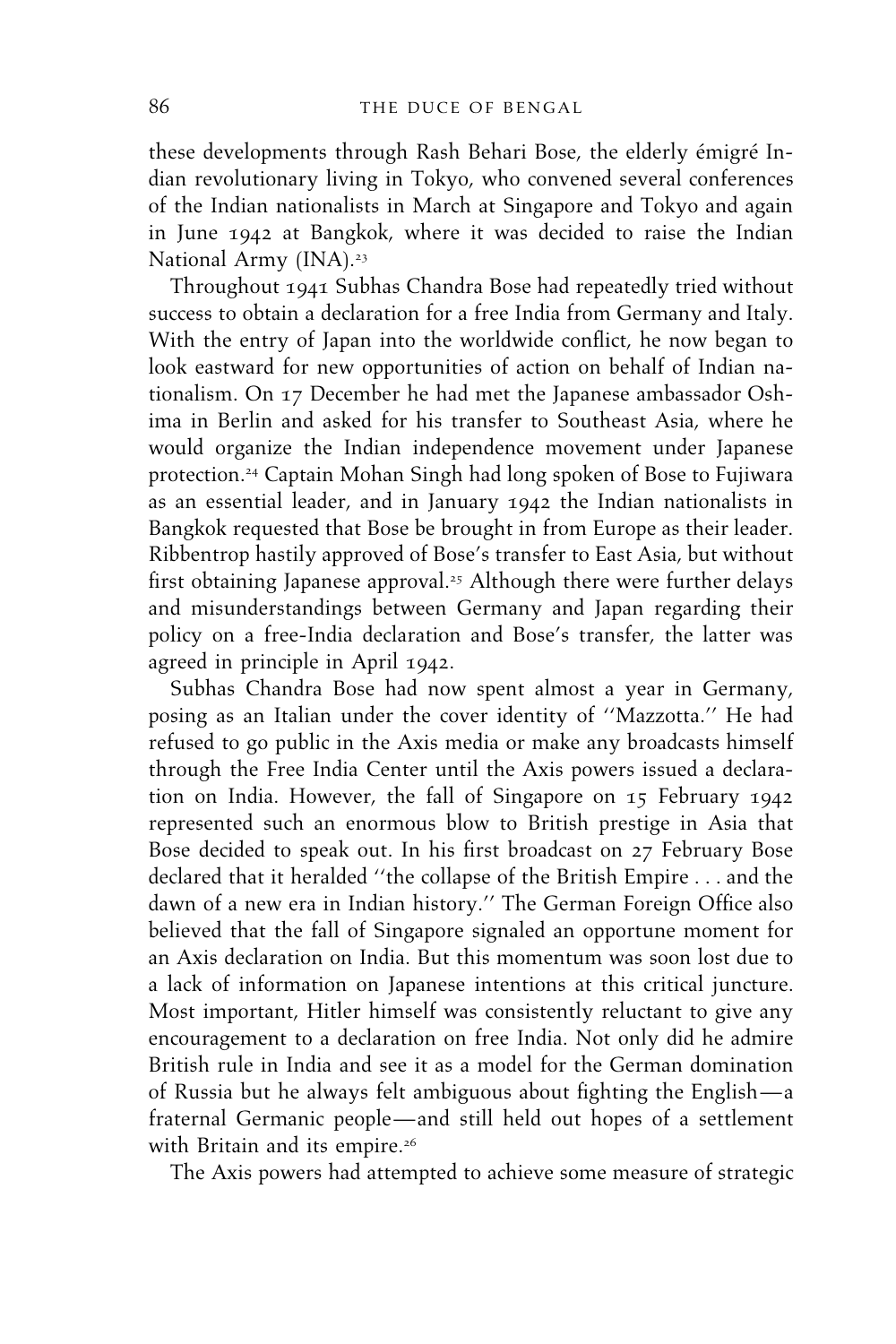cooperation following Japan's entry into the war. The Secret Military Convention of 18 January 1942 between Germany, Italy, and Japan proposed that the demarcation line of the German and Japanese operational zones should lie along the 70° east longitude, thus passing across western Siberia, through Afghanistan and down the River Indus to the Indian Ocean, leaving most of India in the Japanese sphere. Both the German and Japanese navies were eager to cooperate in a joint strategy to achieve mastery of the Middle East and the Indian Ocean. However, this truly global approach foundered owing to Hitler's view that the conquest of the Soviet Union was the sole precondition for regaining the strategic initiative. The campaign there was also now taking much longer than expected. The Japanese, for their part, were divided over their future plans. Some Japanese planners considered an attack on the Soviet Union and an advance into Siberia as far as Omsk, but Japanese naval successes in Southeast Asia tended to sideline the army's ambitions in the Soviet Far East. Ultimately, neither Germany nor Japan was able or willing to exploit the political opportunities in the Arab and Indian world.27

Bose was granted his one and only meeting with Hitler on 27 May 1942. Bose addressed the Führer as "an old revolutionary," which recalled both Hitler's days of struggle in the Weimar Republic and his own against the British Raj. Hitler soon launched into a long monologue, declaring his preference for military might over mere propaganda. The German armies were still fighting north of the Caucasus and therefore not yet in a position to support Arab rebellions, let alone an Indian uprising. The time for a declaration would come only once it could be endorsed by immediate military support. Moreover, the Japanese would be in a position to offer this help far sooner than Germany. Hitler finally shifted the responsibility for Bose and the Indian declaration onto the Japanese by offering him submarine transport to East Asia.28

Bose was profoundly disillusioned by this final rejection. Having first sought German support for a free India on his arrival at Berlin in April 1941, the intervening fourteen months had brought him only limited success in the establishment of the Free India Center and the Indian Legion. No formal guarantee of Indian independence had been forthcoming from Germany. Bose undoubtedly felt that he had wasted his time by going to Germany in the first place. However, because only Germany and Italy had been at war with Britain in April 1941, he had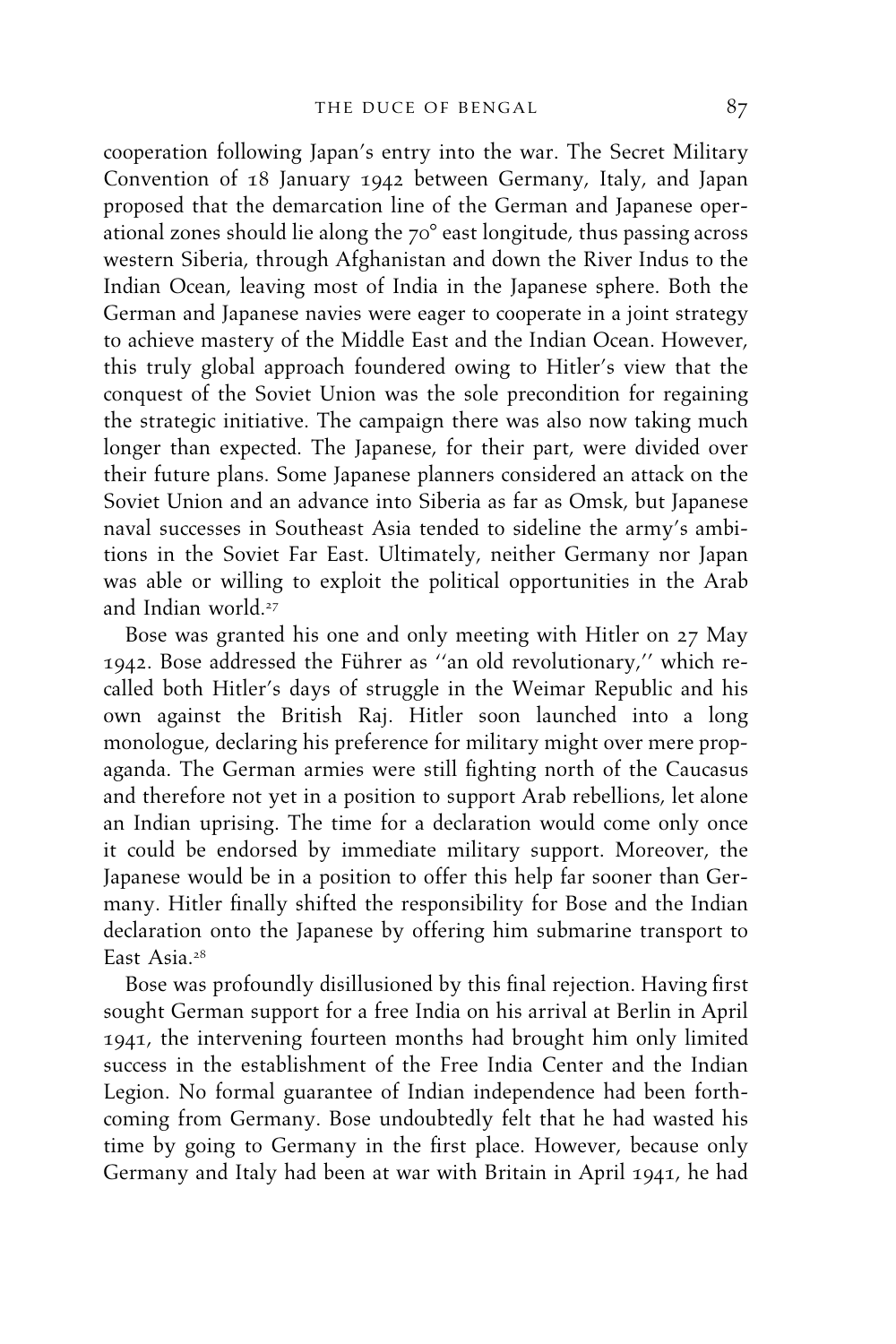made his choice. With Japan on the Axis side since December 1941, Bose felt that he was losing further time remaining in Europe during 1942. Moreover, while the strategic options for Axis cooperation over India were at their most favorable, Germany and Japan seemed neither to trust each other nor to understand each other's objectives.

Bose's desire to reach Asia mounted following the outbreak of the ''Quit India'' movement with widespread rebellion and disturbances in India in August 1942. Initially, he hoped to travel by air with the help of the Italians, who had in July completed the first nonstop flight between Europe and the Far East. Bose made his farewells in Berlin and went to Rome in October, but the flight was delayed, rescheduled, and later canceled. Eventually, an agreement between Tokyo and Berlin was reached that Bose would travel by submarine. On 8 February 1943 Bose and a companion from the Free India Center boarded the German submarine *U-180* at Kiel. Their voyage took them around the British Isles and southward down the Atlantic. On 24 April contact was made with the Japanese submarine *I-29* in the Indian Ocean at a point 25° south latitude 60° east longitude east of Madagascar. The two Indians were transferred by dinghy in rough seas from one submarine to the other. The exchange was an apposite symbol of the fragile link between the two Axis powers in a global context. On 6 May Bose arrived at the Japanese naval base of Sabang off the northern coast of Sumatra and flew on to Tokyo, where he arrived in mid-May.<sup>29</sup>

Bose had waited long for this opportunity to fight for Indian independence in East Asia. Ever since his days as a student volunteer in 1917 and leading the Bengal Volunteers as the military guard of the Calcutta Congress in 1928, he had dreamed of commanding a national army of liberation against the British. He made a powerful impression on members of the Japanese ruling military group and received firm backing from Prime Minister Tojo for a free India. A new lease of life for the Indian National Army (INA) began with Bose's arrival at Singapore in June 1943. The ''first'' INA had fallen into disarray by the end of 1942 owing to fundamental disagreements between Captain Mohan Singh and the overbearing Japanese authorities. The pro-Japanese Rash Behari Bose was able to retain only eight thousand men. The leadership of the IIL and command of the INA now passed cordially from the old émigré revolutionary to his younger namesake, who was received with acclaim by the Indians of Southeast Asia. Subhas Chandra Bose's ''second'' INA soon reached a strength of more than forty thou-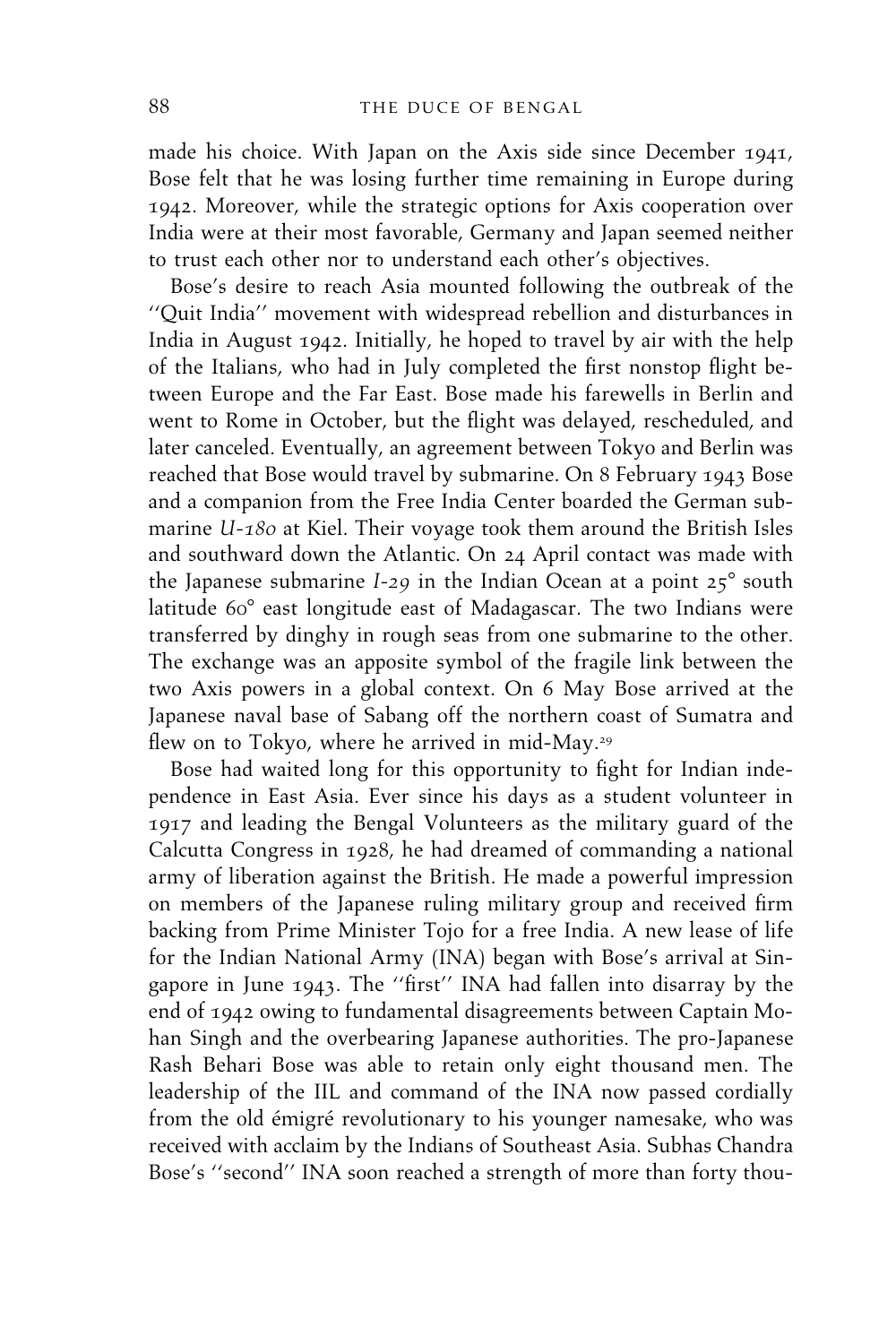sand men and three divisions, including a women's regiment. In October 1943 Bose also announced the Free India Provisional Government, based at Singapore, which was recognized by Germany, Japan, and their allies.<sup>30</sup>

Bose wanted a full combat role for the INA in the major Japanese assault across the Indo-Burmese border in March 1944. He believed that once the INA had entered India, there would be a general rising against the British. Between March and June 1944 the INA fought extremely bravely in the Japanese attacks on Imphal and Kohima in eastern Assam, and succeeded in planting the Indian tricolor on some briefly held Indian territory. But overextended supply lines across the dense and hilly jungle and superior British forces under General Slim forced the Japanese and the INA to retreat. Throughout the rest of 1944 and the first part of 1945, the British continued to push the Japanese back through Burma. Bose and the INA remained loyal to the Japanese until the bitter end, taking part in the defense of Malaya. As the Japanese began considering their terms of surrender following the atomic bomb attacks on Hiroshima and Nagasaki on 6 and 9 August, Bose decided to reach out to the Soviet Union as a power not too friendly with the British. He planned to take members of his cabinet to Manchuria and there to make contact with the advancing Soviet army. On 17 August he boarded a bomber at Saigon bound for Dairen, which crashed the next day on taking off from Taipei in Formosa. Subhas Chandra Bose, the samurai of Indian independence, died of his injuries on 18 August 1945 in an army hospital.<sup>31</sup>

How likely is Savitri Devi's claim that her husband knew Bose and introduced him to the Japanese authorities? Since Bose did not set foot in India in the period between his escape via Kabul to Berlin in January 1941 and his arrival at Tokyo in May 1943, any *personal* introduction can only have been made by A. K. Mukherji in the interval from January 1938 when Bose returned from Europe to assume the presidency of Congress to July 1940 when he was arrested. We have already noted Bose's overtures to German and Japanese officials during 1938 in India, and it is therefore possible that A. K. Mukherji effected an introduction in the latter case. Moreover, while Bose was in the political wilderness following his resignation from the presidency of the Congress in April 1939, he did explore an alliance with both Jinnah of the Muslim League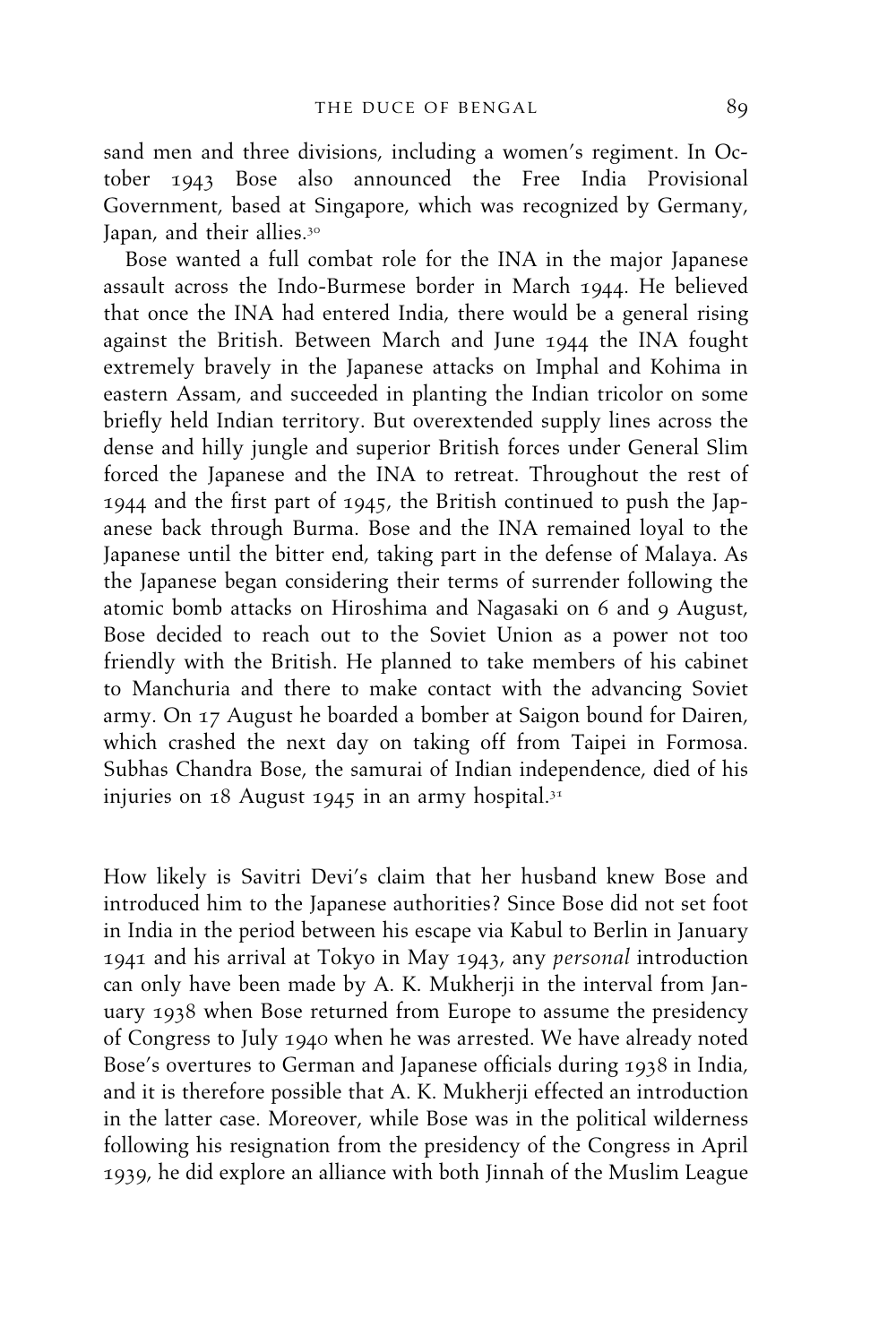and V. D. Savarkar of the Hindu Mahasabha. Contact with Savarkar, who may himself have advised Bose to go to Germany, could imply an association with Mukherji. But because Japan was not at war with Britain until December 1941, it seems unlikely that anyone in India could have introduced him to the Japanese authorities for the purposes of raising the INA. For this he had his own contacts in Berlin.

Although both Bose and Mukherji were radical nationalists, they would have disagreed about ideology. Bose was always consumed with the struggle for Indian independence and interested in Germany and later Japan only as strategic allies in his campaign against British rule. In the early 1920s his political views were inspired by a left-wing, antiimperialist ideology in opposition to the reformist bourgeois Gandhians in the Congress. Although he extolled a ''synthesis of fascism and socialism'' in 1930, he had distanced himself from the imperialist aggression of Germany and Italy by the end of the 1930s. His admiration for fascism essentially concerned its cult of nationalism, which he wished to emulate in India. Last, Bose always held true to the secular, territorial nationalism of Congress and was opposed to any communalism dividing Muslims and Hindus in Bengal and India.

Bose's heroic reputation in India remains a legend. His figure was touched by the popular Hindu belief that all great leaders, but especially national heroes who challenge enemies, are manifestations of the avatar. This divine immanence is scarcely reconciled with mortal status. Thus it was hardly known, still less believed, that Bose had secretly married an Austrian woman, Emilie Schenkl, his companion in Europe until 1943. Many Indians today do not believe that Bose perished in the plane crash at Taipei. Stories of his reappearance in India, or the likelihood of his being in the Soviet Union or China have always circulated as an oral tradition and in the press. One persistent myth in 1959–1964 identified him as the sadhu at an ashram in North Bengal. As late as 1970 the Indian government set up a second inquiry into his ''disappearance.'' It is still widely rumored that he escaped, was hidden in the Soviet Union, or secretly lives in some redoubt within the Himalayas. An avatar is immortal and thus Bose cannot age. He is simply awaiting the moment when he will reappear at the head of his troops to liberate his Indian people from hardship or international crisis.<sup>32</sup>

A. K. Mukherji and Savitri Devi looked elsewhere for redemption. They harked back to the Aryan origins of the Hindus and wanted a Hindu India, in which Muslims would be second-class citizens. Their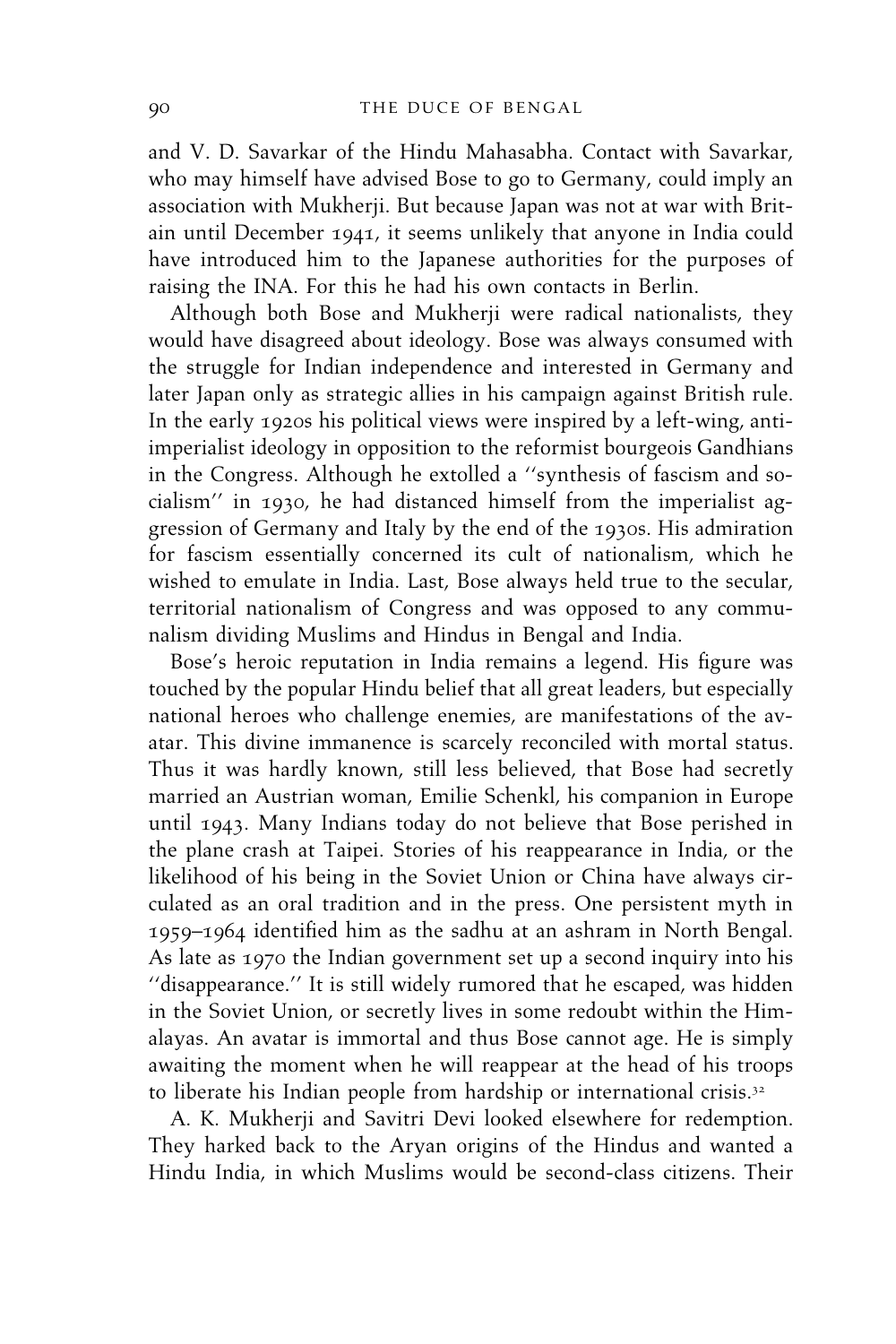enthusiasm for Adolf Hitler and German National Socialism revolved around the Aryan mystique of Nazism and was absolute and unconditional. Bose had witnessed Nazi contempt for Indians in Germany and also knew that Hitler and Alfred Rosenberg disqualified the Indians as proto-Aryans in their writings. Mukherji and Savitri Devi ignored these points; their conception of the Third Reich was fundamentally utopian. Last, Bose had actually met Hitler and been disappointed in his efforts to secure a German guarantee of Indian independence. He even challenged Hitler about the derogatory passages about Indians in *Mein Kampf*. Savitri Devi's attitude toward Hitler was fundamentally one of religious adoration: for her Hitler was the avatar.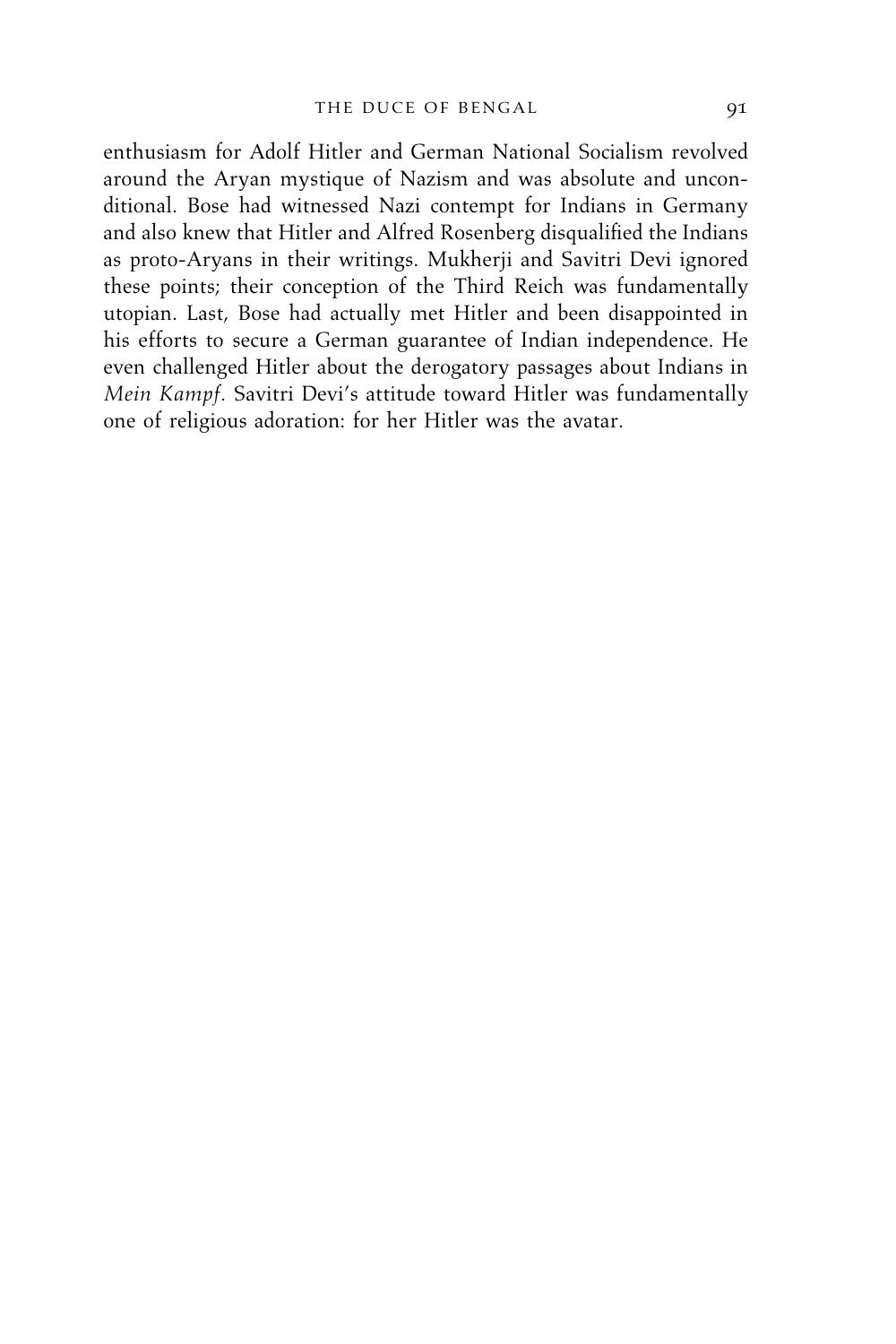## AKHNATON AND ANIMAL RIGHTS

''You cannot 'de-nazify' Nature!'' protested Savitri Devi, when confronted by Allied policy toward the defeated Germans.<sup>1</sup> Her superhuman ideal of the proud, hard Aryan type was essentially rooted in a view of nature that was pantheistic, romantic, and rhapsodic. Some years before she wrote her outspoken Nazi books, she authored eulogies of nature that address the contemporary interests of Greens, anarchists, and the New Age. Her potential appeal to these modern dissidents lies in a cult of nature that rejects the centrality of man and man's material convenience. Her book on the solar cult of the Egyptian pharaoh Akhnaton involved a utopian rejection of all politics that promote man's interests at a cost to the beauty and abundance of nature. Her spirited defense of animal rights was rooted in a total rejection of Judaism, Christianity, and Islam, which she believed raised man to false theological status and cut him off from the rest of creation.

Her Akhnaton book, *A Son of God* (1946), was written in wartime India between May 1942 and January 1945, while her eulogy of animal rights, *Impeachment of Man* (1959), was written in the immediate aftermath of the German surrender, begun in Calcutta in July 1945 and completed after her return to Lyons in March 1946. Mindful as she was of the general opprobrium attaching to the Third Reich in the postwar years, these books make only coded references to her idol Hitler and National Socialism. Free of any obvious Nazi taint, both books have been recently republished for new audiences interested in mysticism and the occult, Green issues, vegetarianism, and the New Age. However, because her Nazi ideas are rooted in a misanthropic cult of nature and animal worship, her rediscovery by mystical, left-wing, and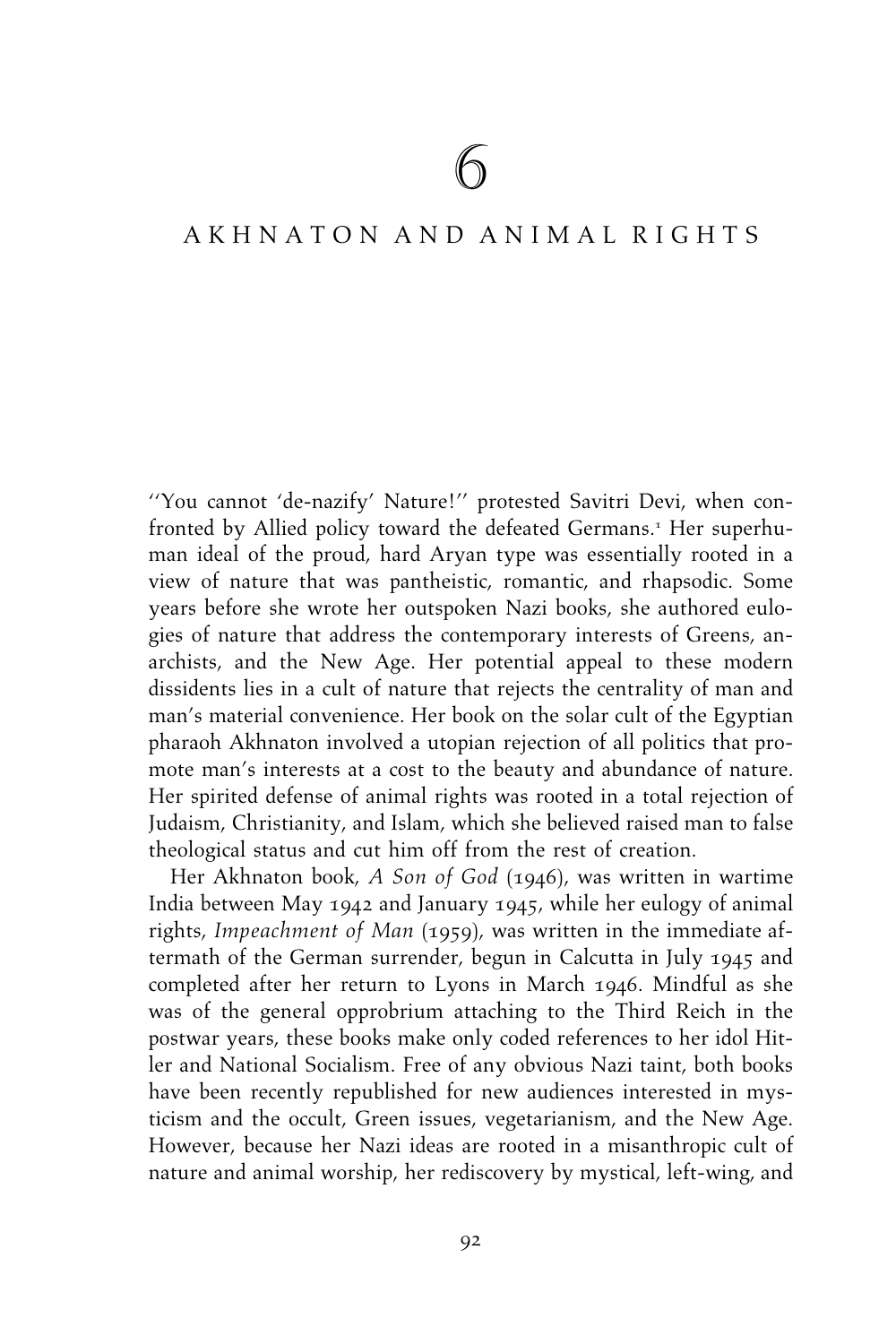Green readers poses a clear danger of Nazi entryism within new ideological alliances. Both these books are examined here; the current revival of interest in her ideas is reserved for the final chapter.

In the spring of 1942 Savitri Devi had every confidence in a forthcoming Axis victory and the partition of Eurasia between Germany and Japan. In this exultant mood she directed her thoughts toward the kind of religion that might accompany the new Nazi world order.<sup>2</sup> In common with German theorists of ''blood and soil,'' she conceived of this religion as allied to life and nature in bold, vitalist terms eschewing any notions of a transcendent God derived from the Judaeo-Christian tradition. However, given her earlier inspiration from the Aryan myth, Hellenism, and radical Hindu nationalism, one must wonder what lay behind her newfound enthusiasm for the sun cult of Akhnaton, king of Egypt in the fourteenth century B.C. Who was Akhnaton and what was his significance for a Nazi religion of nature?

The Egyptian pharaoh Akhnaton (circa 1395–1366 B.C.) is best known for his radical religious reforms, his beautiful consort Queen Nefertiti, and the founding of a new capital city called Akhetaton, which was intended to serve as the center of a new solar world order. He was born at Thebes, the son of the pharaoh Amenhotep III and Queen Tiy, and succeeded his father in 1383 B.C. as Amenhotep IV, the tenth pharaoh of the Eighteenth Dynasty, which had opened the magnificent New Kingdom in ancient Egypt. By this time Thebes had become the southern capital of the New Kingdom; its huge temples and palaces, towers and pylons, paved courts, and long ceremonial avenues reflected the wealth and power of the ruling Ahmoside dynasty after its victory over the alien Hyksos rulers in the sixteenth century B.C. Thebes was also the holy city of the sun god Amon, who traversed the sky in the solar bark from dawn to sunset. The social and economic life of Egypt revolved around the worship of Amon, who was served by a rich and powerful priesthood. The reign of Amenhotep III recorded the zenith of Thebes's power and prestige as the center of the civilized world.

All this was to change as a result of Akhnaton's reforming zeal. Early in his reign Amenhotep IV was inspired to worship solar energy as the ultimate power and parent of all earthly things. He introduced the reformed sun cult of Aton (the Disk), from which he rigorously excluded Amon and all other gods as mere idols. Although he began by building a temple to Aton in Thebes, the ubiquity of Amon's name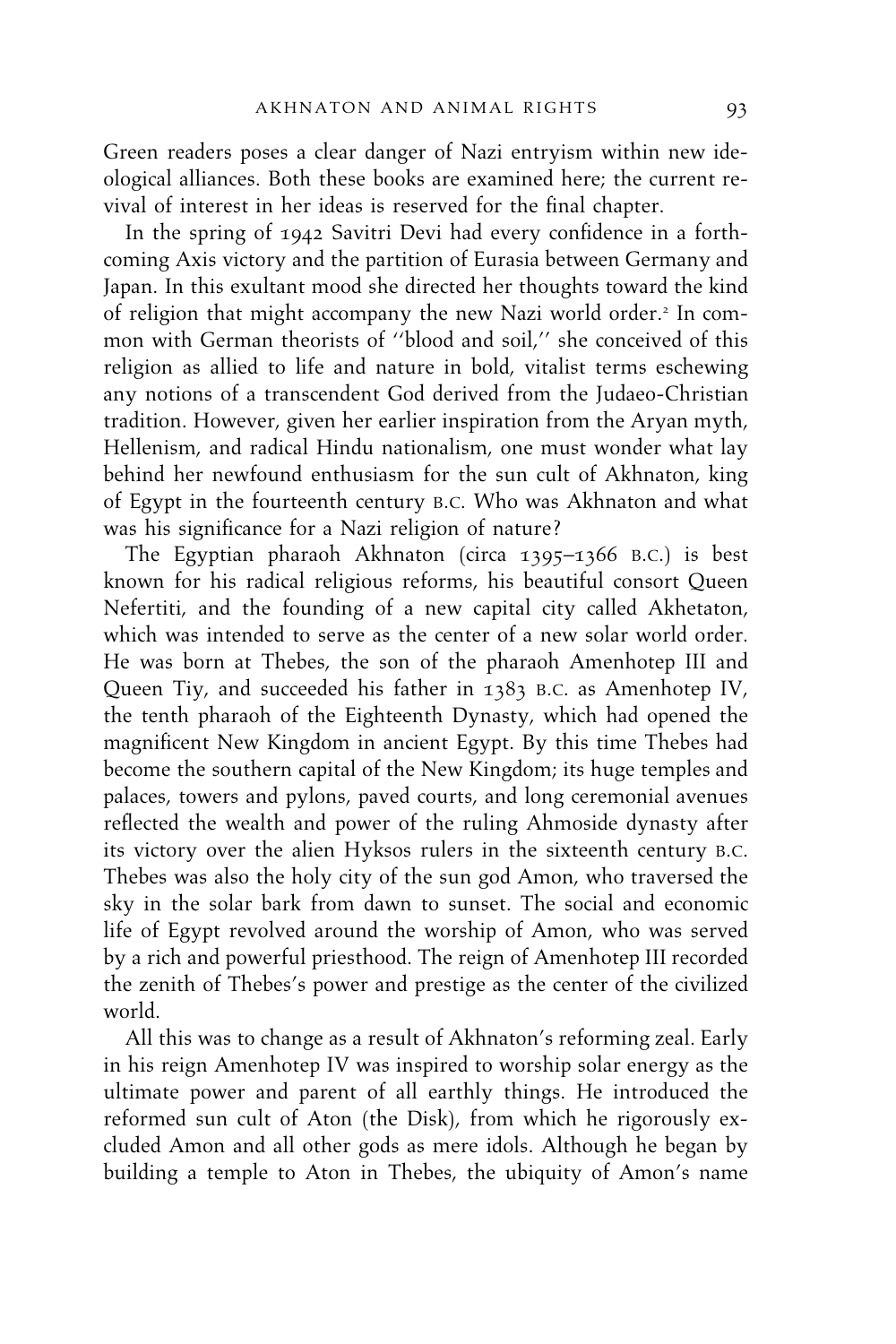and image in the capital soon drove the king to extreme measures. Once he had changed his name from Amenhotep (meaning ''Amon is at rest or pleased'') to Akhnaton (meaning ''Joy of the Sun''), he sailed down the Nile in 1375 B.C. to found his new capital Akhetaton (''City of the Horizon of the Disk'') as the center of his new sun cult. For the next decade Egypt underwent a religious revolution and political upheaval. Akhnaton proscribed any reference to the plural ''gods.'' He caused all inscriptions and images of Amon in the kingdom to be defaced or destroyed, and dispossessed the powerful Amon priesthood of its great wealth and estates. The former revenues of the priesthood now passed directly to the pharaonate, thus greatly strengthening royal power against the professional priesthoods. Furthermore, Akhnaton emphasized the absolute divinity of his royal person by identifying himself with the solar energy of the Disk.

The new city was hastily built on the east bank of the river within a semicircle of enclosing cliffs, and its boundaries were marked with stelae bearing carved reliefs. Here Akhnaton and Nefertiti removed their court, together with a population of some eighty thousand persons. Henceforth the burning sun was worshiped with offerings of flowers, fruit, and animals at altars under an open sky in colonnaded courtyards, which distinguished the new monotheistic cult of Aton. Numerous reliefs showed Akhnaton and his queen Nefertiti with their children, attended by their followers, adoring the rayed Disk of the sun and its life-giving beams. This art was also remarkable for its naturalness and vitality; the informality and joyful zest of its subjects bore witness to a new era. The royal figures were often sculpted in a style reminiscent of the Fourth and Fifth Dynasty in the Old Kingdom (2705–2230 B.C.), which suggests that Akhnaton might have invoked the ancient sun cult of Ra practiced at On (Heliopolis) to support his reforms.

Akhnaton's new solar world order was a theocracy in which the king was identical with one God— the Aton—and ruled as its divine representative on earth. But the celebration of an immanent deity on earth incurred a high material cost. The construction of the new capital Akhetaton, together with new temples to Aton in Memphis and Heliopolis and elsewhere in the Egyptian Empire, drained the land of its labor and resources and ruined the economy. Because tax collection was no longer in the hands of local priesthoods, the king relied on the army, a novel practice that led to corruption and mismanagement. There were also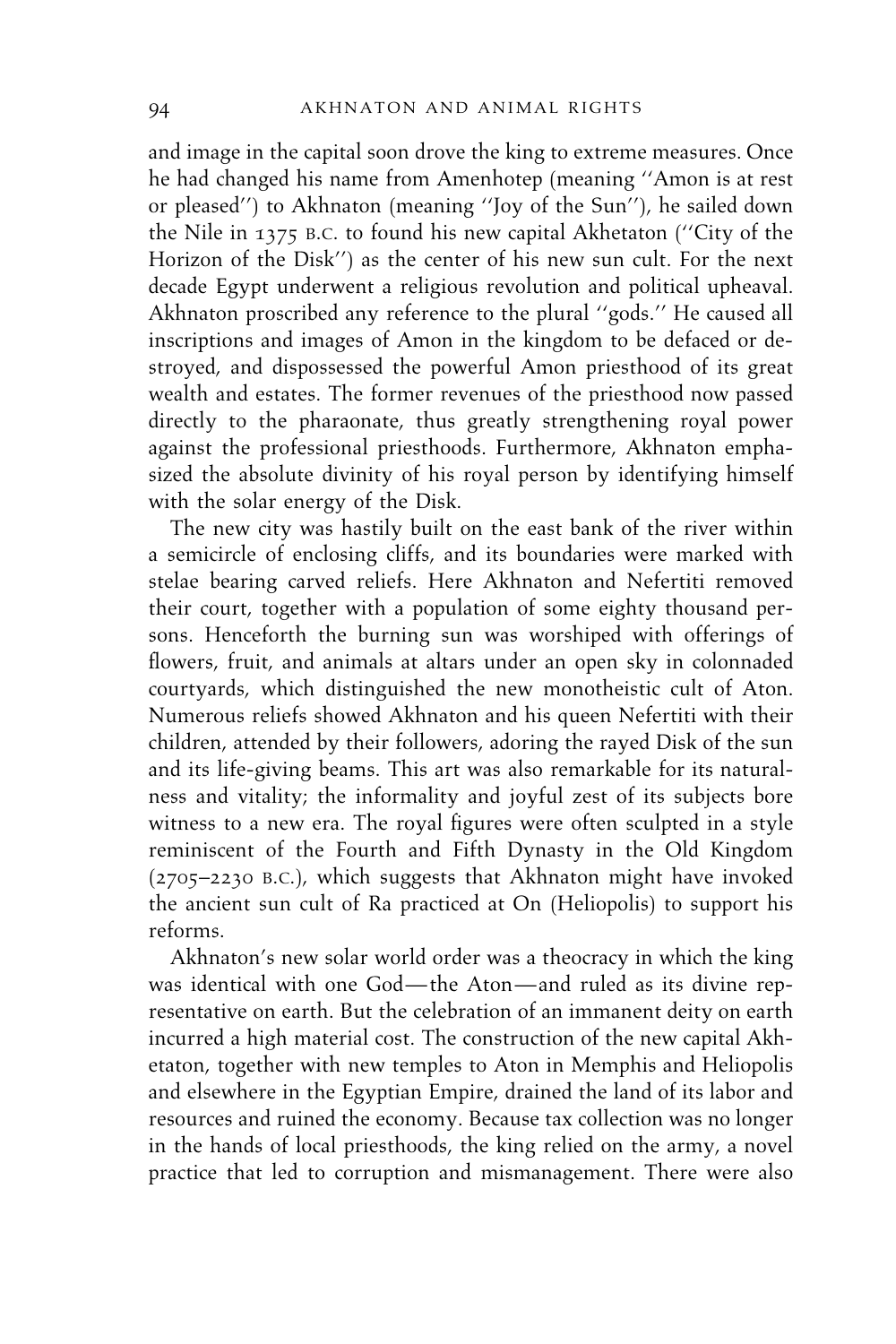uprisings against Egyptian rule in Syria and Palestine, which the king neither could nor would suppress. Last, plague was raging through the land and claimed members of the royal family and possibly Akhnaton himself, who died in 1366 B.C. The Amon priesthoods were swift to lead a religious restoration: the neglect of Amon was blamed for all Egypt's woes; Akhetaton was swiftly abandoned; the images of the royal family and Akhnaton were defaced, their tombs desecrated; their memory was expunged from the chronicles. The reign of Tutankhamen saw the return of the traditional ways and drew a veil of oblivion over Akhnaton and his brief era.

So complete was this anathema that Akhnaton was forgotten for nearly three thousand years. The site of Akhetaton lay some 190 miles south of modern Cairo at Tell-el-Amarna on the east bank of the Nile and was first rediscovered by European travelers and amateur archaeologists in the 1820s. These early visitors were intrigued by the unique nature of the reliefs on the tombs at Tell-el-Amarna. These large compositions were devoted to the activities of a royal family, consisting of a king and queen and several of their infant daughters. Almost every scene showed above the royal family an image of the sun as a disk shooting forth a dozen or more rays, each ending in a ministering hand. This rayed disk was clearly a symbol of veneration and had a close connection with the royal couple. Its hands brought the *ankh*, or sign of life, to their nostrils, or appeared to offer support to their limbs and bodies.

Until the royal couple had been identified as Akhnaton and Nefertiti, the people in the reliefs were known by scholars as ''Disk worshipers.'' Since the figures of the king and queen, together with their names and that of the disk god, had been evidently defaced by iconoclasts in practically all the accessible reliefs, it was supposed that the ''Disk worshipers'' were regarded by their successors as heretics. Their names were not only excised on these tombs but also omitted from all lists of pharaohs known at the time. The riddle of the Tell-el-Amarna tombs attracted systematic exploration by Sir Flinders Petrie in the last two decades of the nineteenth century. Further work was undertaken by the Egypt Exploration Society under the direction of successive field directors, including Leonard Woolley and John Pendlebury, from 1920 into the mid-1930s.3

The mystery of Akhnaton's disappearance from history and the poignancy of his fate guaranteed him an active afterlife in the modern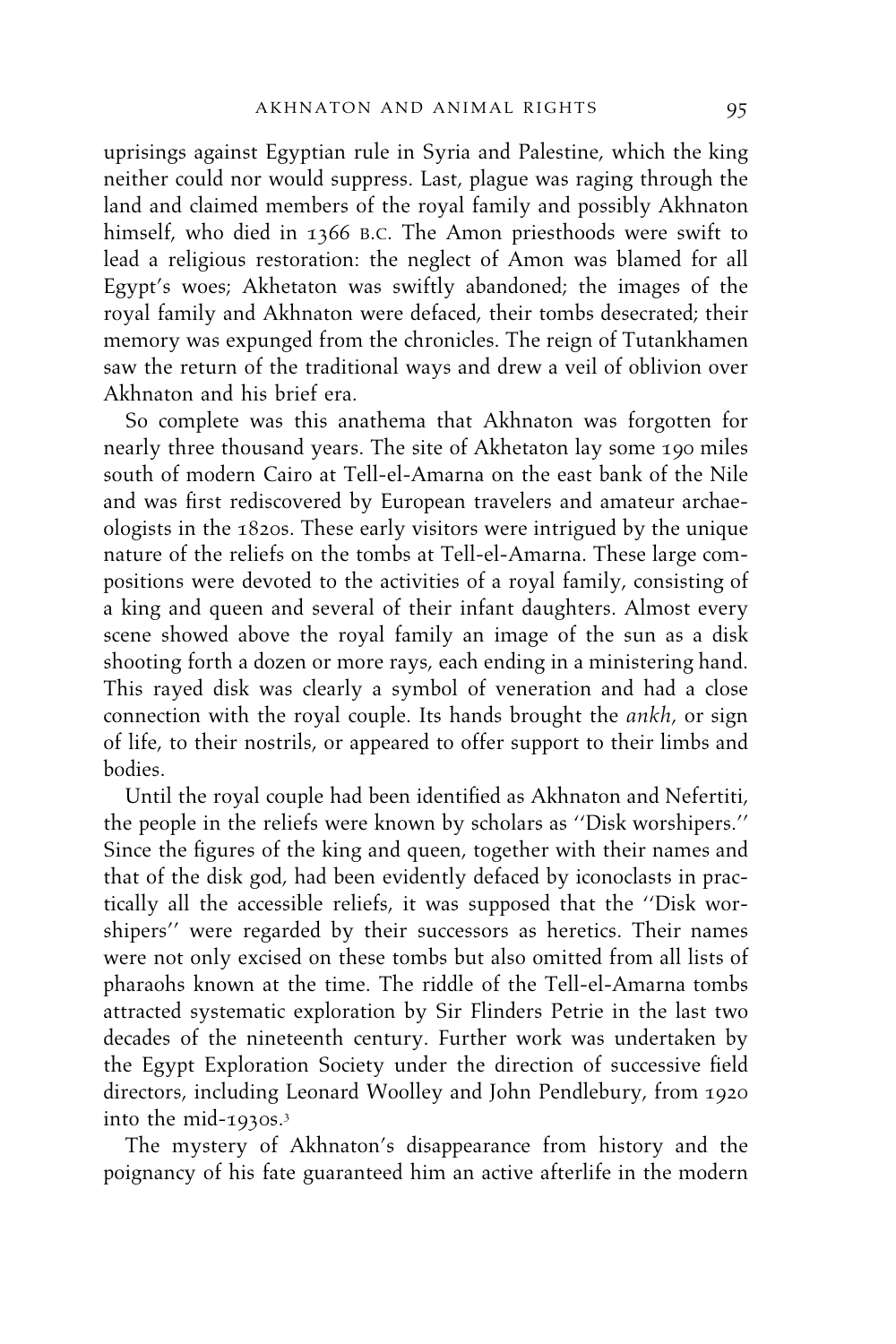imagination. Interpretations of Akhnaton and his sun cult began with Sir Flinders Petrie's *Tell el-Amarna* (1894) and then *A History of Egypt* (1899), in which he paid a magnificent tribute to Akhnaton as a great religious reformer who anticipated modern scientific knowledge; James Breasted identified him as the world's first idealist and individual in his *History of Egypt* (1906); and Arthur Weigall admired the young king, seeing him as a precursor of Christianity in the pagan world.4 The interest in Akhnaton received fresh impetus from the excavations following the First World War. Arthur Weigall's popular prewar book, *The Life and Times of Akhnaton*, was published in a third and revised edition in 1922; James Baikie updated his earlier classic, *The Story of the Pharaohs*, and published *The Amarna Age* (1926) as a ''study of the crisis of the ancient world''; Ethel Bristowe wrote an accessible book about the Amarna discoveries and a best-seller about Akhnaton entitled *Naphuria* (1936). Sigmund Freud went so far as to suggest that Jewish monotheism was derived from Akhnaton's sun worship in his widely read work *Moses and Monotheism* (1939).

Within a few decades, the figure of Akhnaton had risen from complete obscurity to familiarity, even fame. The story of an Egyptian pharaoh, a progressive and a heretic, whose memory had been erased for several thousand years, held a certain appeal in the interwar period marked by the quest for new ideals and authority. Although Savitri Devi had visited Egypt during a brief visit to the Middle East from India in 1937, she could just as easily have encountered the widespread reputation of Akhnaton in Europe or India.5 She was in quest of a universal religion that could link East and West in the celebration of this world and nature rather than a transcendent deity; above all, a religion that was fit for the new Aryan order. She accordingly constructed her own highly positive interpretation of Akhnaton and his sun cult on the basis of the wide range of specialist and general books that had been published on the heretical pharaoh from Petrie up until the Second World War. The fruits of this research were a short booklet *Akhnaton's Eternal Message* (1940) and *Joy of the Sun* (1942), an account of Akhnaton's life for children, which were both published in Calcutta; her major study of Akhnaton's life and philosophy appeared after the war in London as *A Son of God* (1946).

Savitri Devi's description of ancient Egypt was richly evocative. She swiftly drew her readers into a resplendent world of powerful pharaohs, cultural brilliance, and sumptuous luxury. Her glowing prose bore el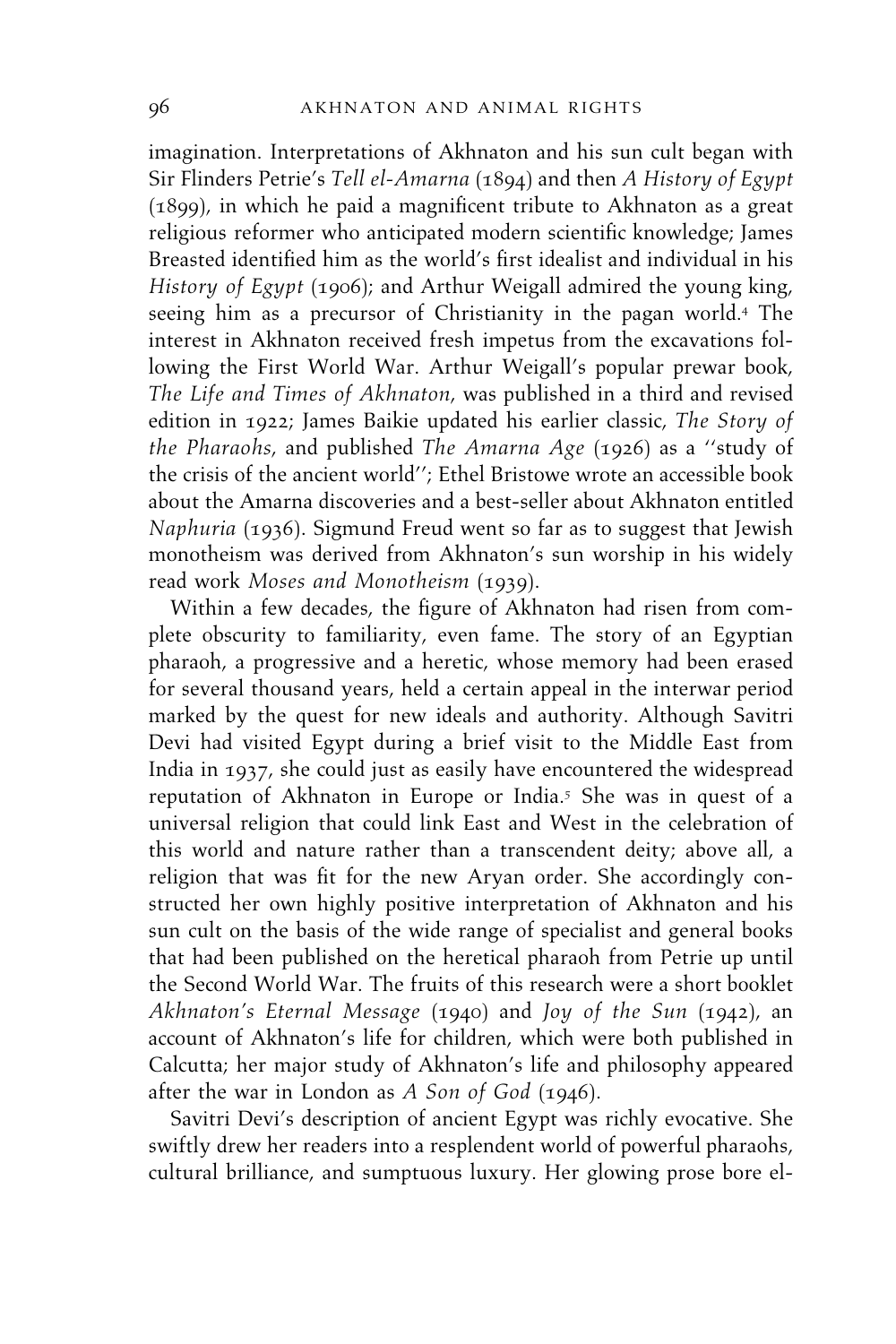oquent witness to the beauty, wealth, and prestige of Thebes, the birthplace of Akhnaton:

On the western bank of the Nile, upon a site which to this day retains its loveliness, was built the Charuk palace, the residence of the Pharaoh Amenhotep the Third.... From the terraces of the palace one beheld to the east, beyond the Nile and its palm-groves, white walls contrasted with dark shadows, flat roofs of different levels, flights of steps, broad avenues and gardens and monumental gates: all that glory that was Thebes. In the foreground, the towering pylons of the great temple of Amon emerged above the outer walls of the sacred enclosure that stretched over miles. And the gilded tops of innumerable obelisks glittered in the dazzling light or glowed like red-hot embers in the purple of sunset. One could distinguish many other temples dedicated to all the gods of Upper and Lower Egypt, temples with doors of bronze and gates of granite.... To the west, the eye wandered over the vastness of the desert. It is in that palace that Akhnaton was born.<sup>6</sup>

The bathos of this last sentence set the tone of *A Son of God*: this work was the gospel of a new religion, complete with a pious account of the life of its founder.

Her account of Akhnaton began with an imaginative reconstruction of the young prince's birth and upbringing. Savitri Devi regarded Queen Tiy, Akhnaton's mother, as the greatest and most lasting influence on the royal prince. She claimed that the queen worshiped Aton the Disk— the oldest sun-god of Egypt, whose seat was at On (Heliopolis) in Lower Egypt. Although the priesthood at On was trying to revive the cult of Aton, Aton was still only a secondary god among many at this time. Queen Tiy was no monotheist but she must have taught her child to render homage to the sun at sunrise and sunset and so prepared him to love the sun as a living and loving god who brought light, warmth, and vitality to all things on earth. Savitri Devi pictured the young prince's wonder at the reflection of the sun on his mother's face, the joyous singing of the birds at first light, the opening of waterflowers in the sunshine, and the delight of birds, beasts, and butterflies that feel the sun's caress. These early impressions of childhood laid the emotional and psychological basis of Akhnaton's receptivity to the idea of the sun's divinity.7

Savitri Devi also speculated about the influence of Aryan ideas on Akhnaton's religious development. These were attributable to the Mittanians, a Hurrian people ruled by an Aryan aristocracy who worshiped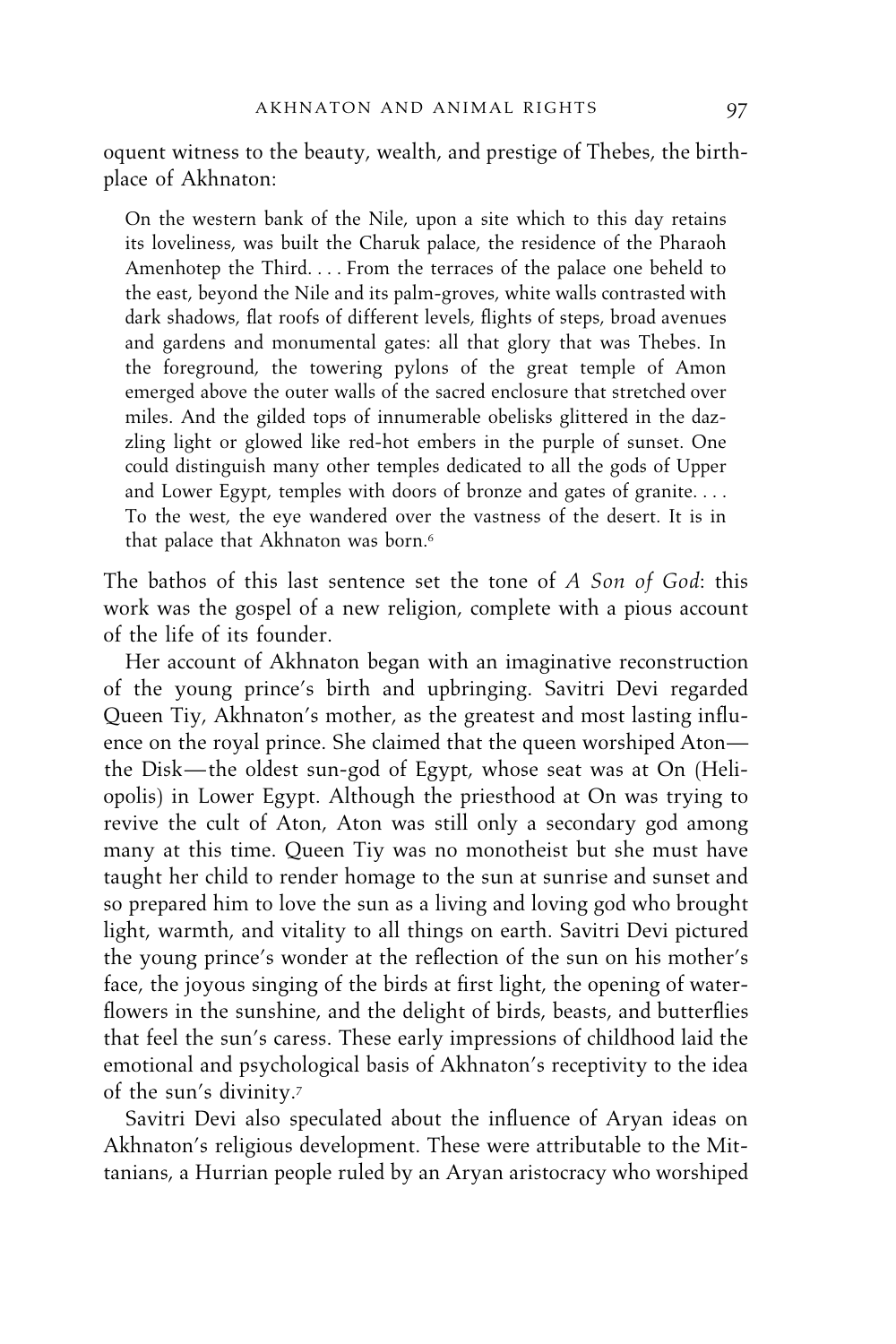Mithra, Indra, Varuna, and other well-known Vedic gods. The Mittanians inhabited the land of Nahrina, the watershed of the River Euphrates, which placed them on the northeastern flank of the Egyptian world at this time. Alliances with foreign princesses were not uncommon in the Eighteenth Dynasty, and Thotmose IV, Akhnaton's grandfather, had taken Mutemuya, the daughter of Artama, king of Mitanni, as his chief wife. Amenhotep III, Akhnaton's father, had married, besides his chief queen Tiy, at least two Mitannian princesses, with whom Akhnaton was familiar. While allowing that the young prince may have gleaned from these ladies some notion of the Aryan sun god Surya that anticipated his worship of Aton, Savitri Devi thought the similarity of these deities was due to the fact that Akhnaton was himself partly Aryan (as the grandson of Mutemuya).8

A list of the king's titles on the earliest known inscription of his reign combined traditional titles with new appellations relating to his new religious ideas. This text described him as ''the High-priest of Ra-Horakhti of the Two Horizons rejoicing in his horizon in his name '*Shu*-which-is-in-the-Disk.' ''9 Savitri Devi suggested that, while Akhnaton had earlier associated the divine attributes of the sun with the material Disk, he had by this time conceived a more subtle idea of godhead by considering the ''Heat'' or ''Heat-and-Light'' (*Shu*) inherent in the Disk. Savitri Devi approvingly quoted Sir Flinders Petrie's conclusion that the young pharaoh had discovered the principle of equivalence of heat, light and other forms of energy, which is the basis of modern physics. She suggested further that Akhnaton, by identifying the energy of the sun with the material Disk, had anticipated the equation of energy and matter in the modern theory of relativity.10 The radiant energy he and his followers adored in the sun also animated the flying birds, the running beasts, and all human achievement.

This religion of the Disk was no cold abstraction, Savitri Devi claimed, but a religion of love. This was not a personal love, such as that of a parent for his or her offspring, nor that of a tribal deity for his chosen people. The love of a God that has brought forth millions and millions of lives from himself is a love that expresses itself in two modes: the active, productive principle and the passive, receptive principle. This love is a bond of physical and logical unity between energies in nature. This love is also a relation of intention, not a personal love of a god made in the human image, but as a sign of God's beneficence toward all living things; as a tendency toward well-being that nature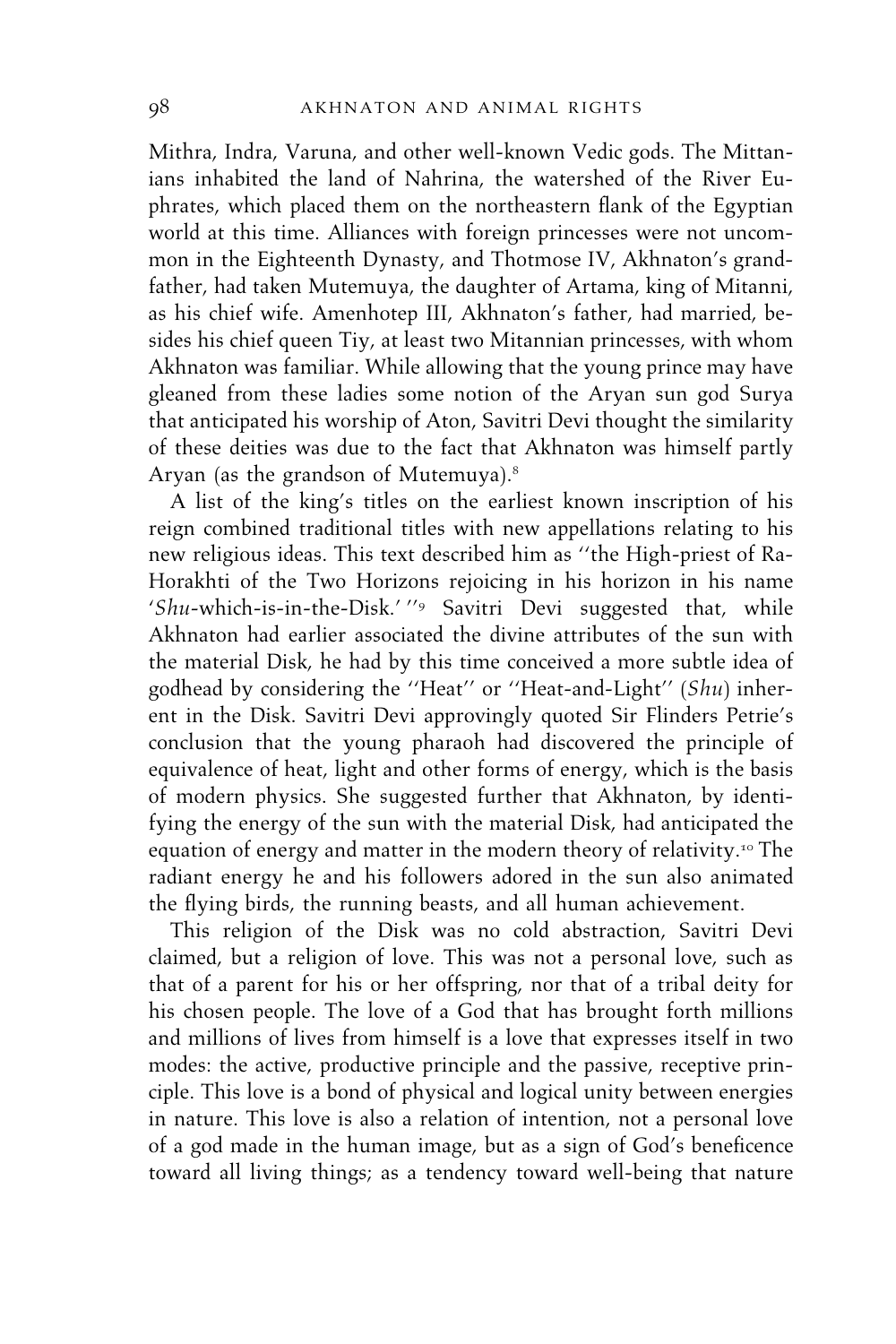encourages and assists; as an inexhaustible and indiscriminate goodness underlying the whole of creation.<sup>11</sup>

The energy of the sun bestowed its benefits upon all things. This universality was particularly important to Savitri Devi, who decried the existence of gods made in the human image. She compared this universality favorably with the ''childish'' partiality of man-made gods toward their authors. Savitri Devi did not accept a demarcation line between man and the rest of the living world. She criticized monotheistic creeds from Judaism onward for positing a god who gave special rights to man to use all other creatures for his own benefit. In her opinion, the concern of Jehovah with his chosen people, the Jews, typified the limitations of a tribal or local deity. Christianity, she maintained, was no more than a globalized tribal religion; the Christians had raised Jesus Christ to the deity of an extended tribe, namely, mankind, which was no more than one species among many others in the endless variety of nature. She detested Christianity and other creedal religions for making man, and not life, the center of their creation myths and the basis of their scale of values. Savitri Devi celebrated an impartial immanent deity in all nature.<sup>12</sup>

If nature offered such an abundance of wonders, man had no need of myths and supernatural explanations of existence. Savitri Devi saw Akhnaton's cult as ''pagan'' in the same sense as she admired ancient Greek and Hindu notions of beauty and reality. In her view, all three philosophies expressed joy in the visible created world; they each regarded healthy sentient life as ''the actual masterpiece of universal Energy and the supreme beauty.'' According to her ''pantheistic monism,'' the single cosmos of nature composed of divine matter-energy was itself an immanent deity. There was no other supernatural or transcendent reality beyond the natural world. Denying any dualism or transcendence, she celebrated this pagan religion of nature as the authentic Aryan worldview, age-old, still surviving in India, and destined to become the philosophy of a new Nazi order.

In the final chapter of *A Son of God*, Savitri Devi considered the history of the Western world since Akhnaton's reign. From her standpoint in the present, the young pharaoh's gospel shone like a beacon across the intervening centuries of gloom. ''With Tutankhamen [Akhnaton's successor] began for the Western World an era of spiritual regression which is lasting still.''13 With this apparent paradox she set out to expose Christianity and its secular legacies as the bane of the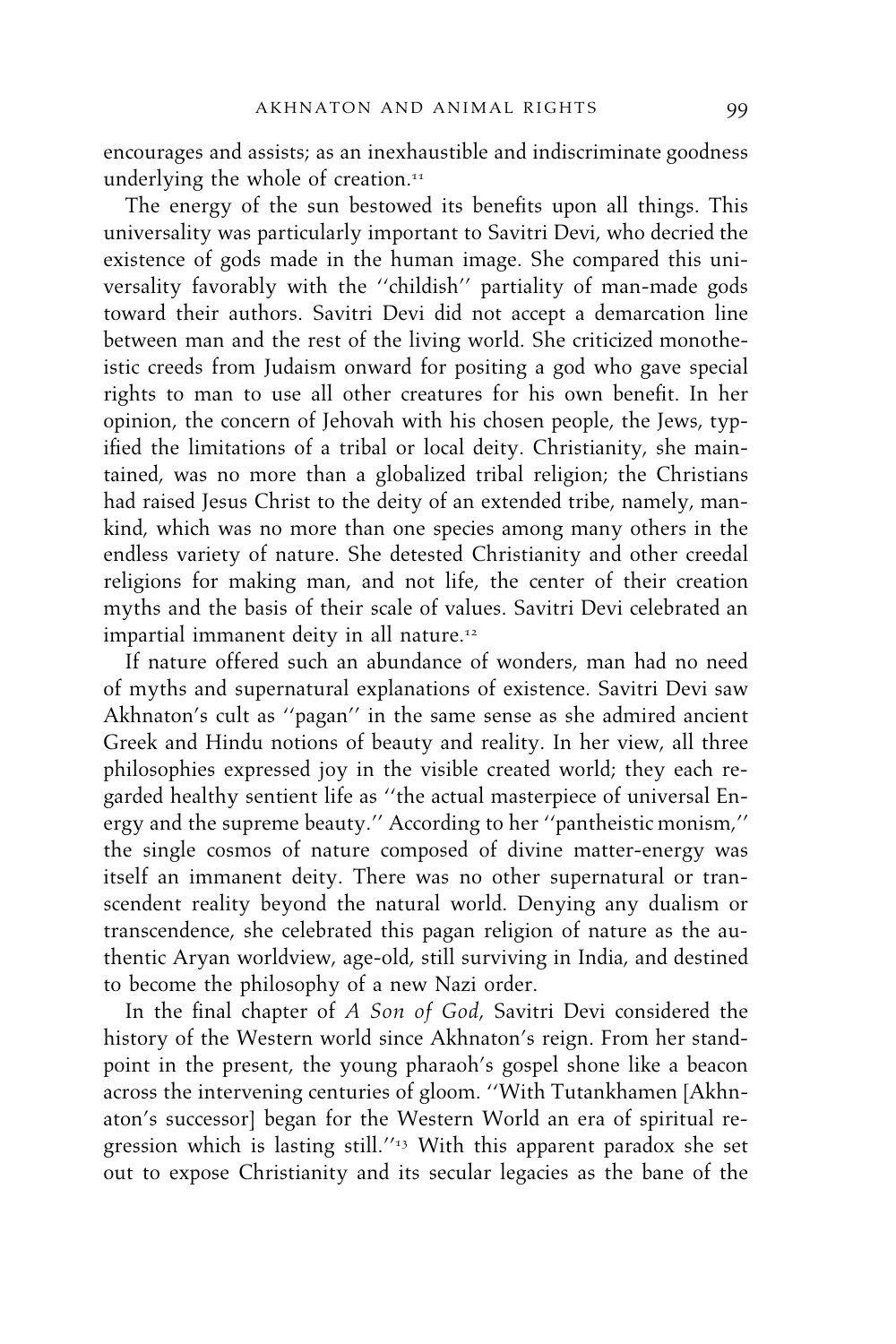West. In particular, she sought to demonstrate that the history of Western thought witnessed an ever-widening gap between its recognized religions and rational thought, as well as an increasing divorce between such religions and life, especially public life. She regarded this gap, essentially one between religion and science, between the church and secular society, as the cause of intellectual conflict and moral unrest throughout the history of Western culture.

The earliest evidence of this mental unease occurred in ancient Greece. After the false dawn of scientific imagination in Akhnaton's reign, rational thought was reintroduced to the West by the *physiologoi* of Ionia in the sixth century B.C. This time such ideas took root. Generations of Greek philosophers from Pythagoras to Plato developed the deduction of ideas and the rational explanation of facts, combined with logic, mystical insight, and mathematics. These thinkers thereby rose above the narrow religious outlook of their age. However, the Greek world still remained loyal to its rich mythology and traditional gods, which resisted the challenge of reason. Indeed, there was widespread conflict; Socrates was put to death ''for not believing in the gods in whom the city believed.'' Savitri Devi also drew attention to the incongruity of the rumbustious antics of the all-too-human Greek gods with the high intellectual achievement of classical Greek philosophy.<sup>14</sup>

She saw Christianity as ''the next great wave in the history of Western consciousness'' but had few words to say in its favor. There was scarcely ''a greater contrast between the clear Hellenic genius and the spirit of the creed destined to overrun Hellas, Europe, and finally America and Australia. As preached by St. Paul, it was an irrational and unaesthetic creed, fed on miracles, bent on asceticism, strongly stressing the power of evil, ashamed of the body and afraid of life.'' But she did concede that its God was a universal God and a God of love. Nevertheless, in her view this Christian God still retained some characteristics of Jehovah, the tribal deity of the Jews. It was a God who gave man, alone among all living creatures, an immortal soul, which was infinitely precious in His eyes, for He loved man in the same partial way that old Jehovah loved the Jewish nation. For Savitri Devi it was a democratic God who hated the rich, the high-born, and those who put their trust in human reason rather than accepting the authority of His Gospel.15

The universalism of Christianity was a major advance over the older popular and national religions. But Savitri Devi caviled at the love and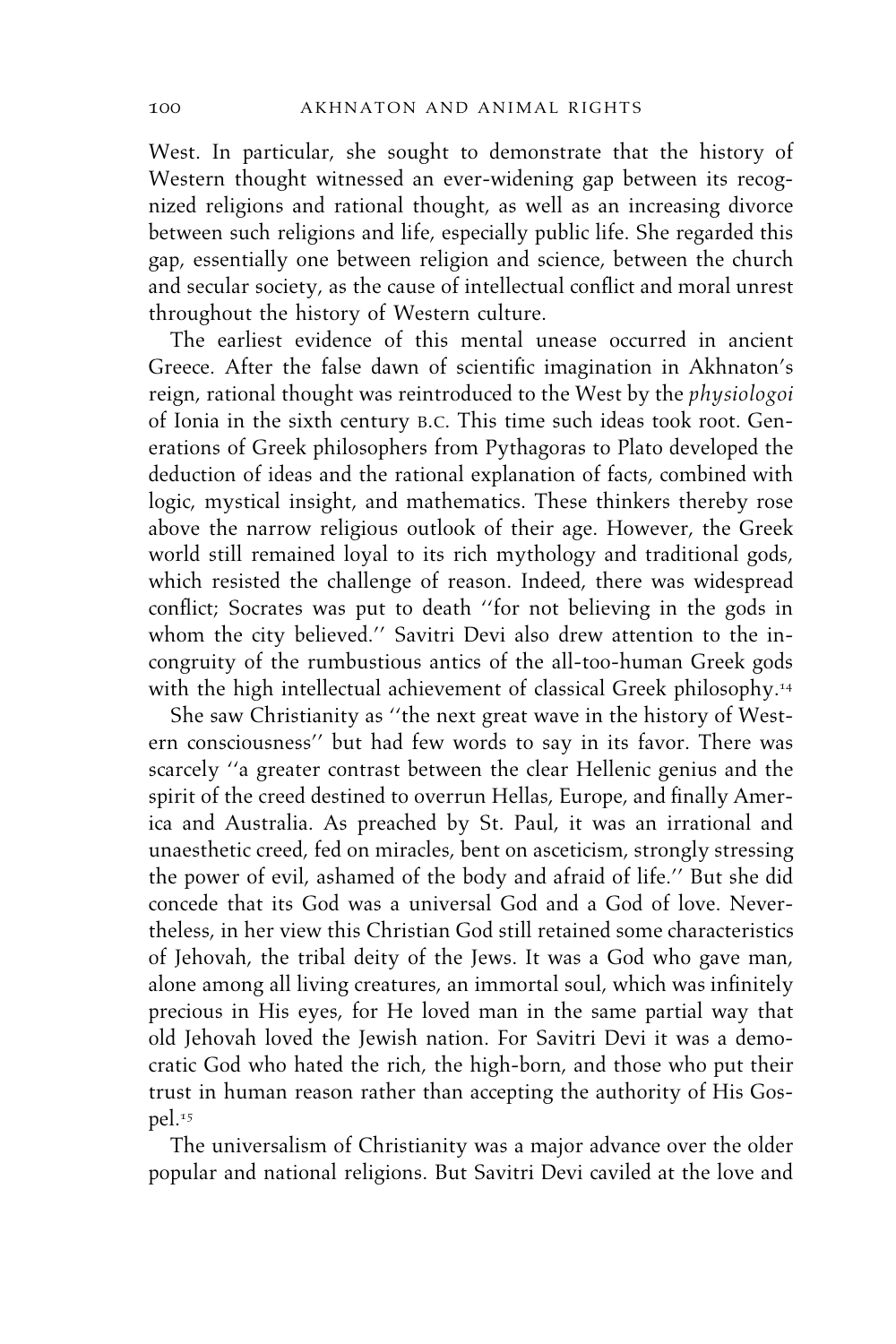mercy at the heart of Christian teaching as but a wan reflection of the universal love implicit in the Buddhism and Jainism of India. She held that Christianity appealed to the intellectually uncritical, the emotionally unbalanced, and the socially oppressed or neglected. Parroting Nietzsche's maxims, she claimed that Christianity offered redemption to the barbarians, women, and slaves—''the majority of mankind'' and this ensured its triumph in the Roman Empire. In the medieval and modern period Christianity continued as a religion of plebeian salvation, first throughout Europe and later to the subject peoples of its colonial empires.

Savitri Devi maintained that the Aryan world could not indefinitely forget its classical heritage, centuries of rational thought, nor ''that avowed ideal of visible beauty, of strength, of cleanliness—of healthy earthly life . . . of the ancients." The Renaissance witnessed the rediscovery of Greek metaphysics and polytheism in European philosophy, literature, and the arts. The celebration of man as a creative individual, even the coequal of God, the enjoyment of song and pleasure, the deification of the human body in painting, sculpture, and life all indicated the dissolution of the Christian medieval order and the emergence of a new independent spirit. The scientific revolution and the Enlightenment in the seventeenth and eighteenth centuries continued the historical process of Western man's emancipation from the authority of Christian dogma. Ever true to her own Greek origins, Savitri Devi regarded this intellectual development as ''the tardy reaction of the bold critical spirit of classical Hellas against judeo-scholastic authority... the triumph of Euclid over Moses.''16

Rationalism and the scientific worldview now coexisted with Christianity in the modern West. Intellectual discourse and scientific investigation were no longer subject to theological authority. Morality was more a matter of legality and social sanction than the expression of a divine imperative such as the Ten Commandments. While Savitri Devi welcomed this decline of Christian religious authority, she detected a profound ambiguity in modern Western values and beliefs. Although reason and science were triumphant in the intellectual domain, man still adhered to the charitable and democratic ideals of Christianity. Shorn of their transcendent meaning in a secular society, these ideals now simply expressed a man-centered conception of the world and moral behavior. Man no longer believed in his own immortal soul but spoke of the sanctity of human life. Man no longer believed that God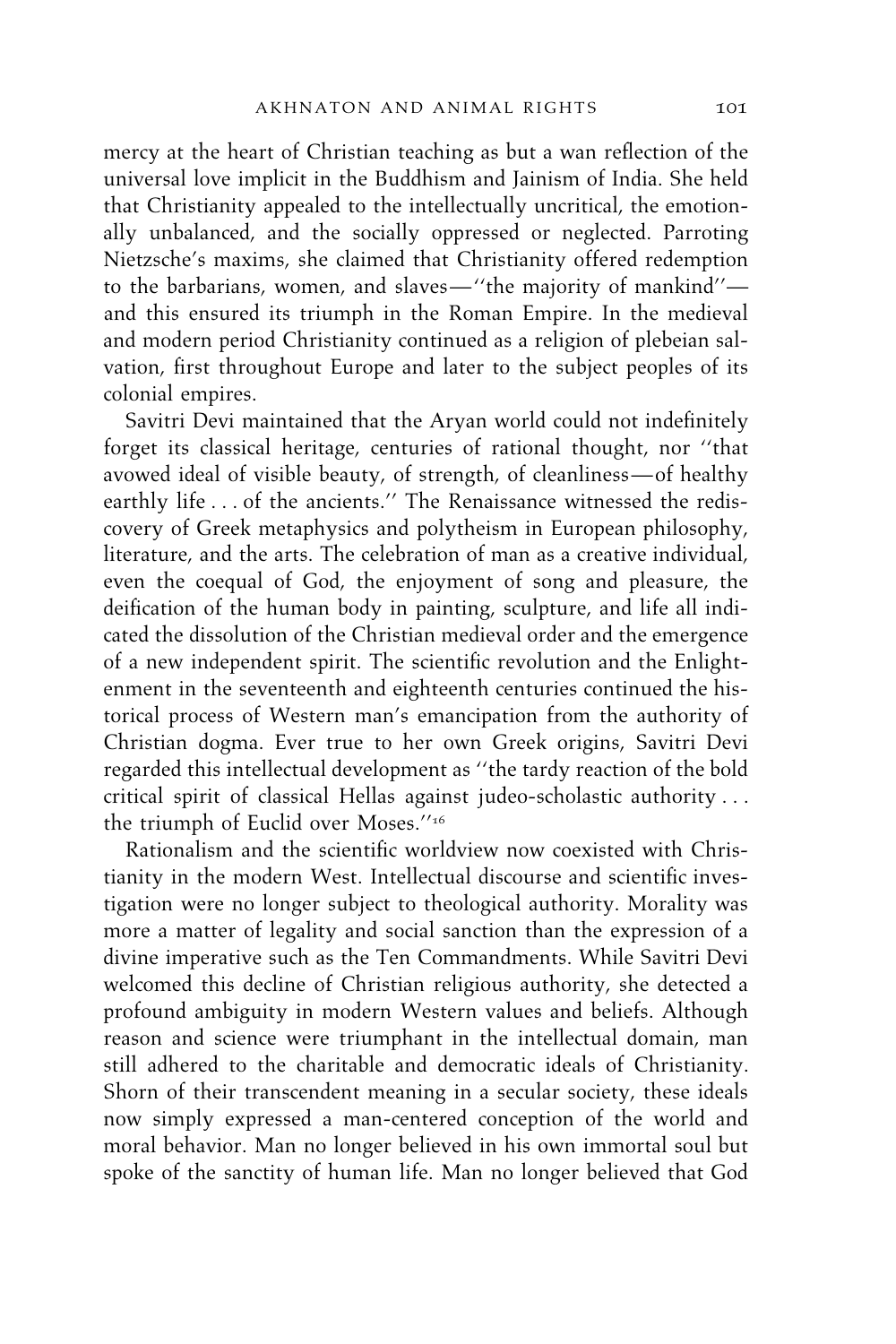had created the world for man, but he exploited and even destroyed the natural world as if it were his own.

The Western world was in a state of spiritual and moral crisis. Despite the triumph of a rational worldview, man still hankered after a simple faith. He regretted the absence of scientific evidence for Christian beliefs. As for the moral teachings of Christianity, these had value as social regulations but did not necessitate a belief in God. But if man had lost his faith in God, he had not found one in science. Science did indeed offer intellectual certainty about the physical world, but the laws of thermodynamics and the periodic table of elements were hardly objects of worship and veneration. During the Enlightenment man had actually tried to create new religions. However, the cult of the Goddess Reason in the French Revolution and Auguste Comte's cult of Humanity had failed to inspire men. Savitri Devi concluded that ''science, without the advantages of religion, is no more able to satisfy us than religion without a basis of scientific certitude.''17

In her view, the religion of man, that is, secular humanism, was an unstable hybrid of rationalism and Christian ethics devoid of a belief in God. In a coded reference, she paid tribute to the Nazi religion of race and nation, now defeated and reviled:

And the bold ideologists who, in recent years, in Europe, have endeavoured to wipe out altogether the spirit if not the name of Christianity and to raise the Nation— based on the precise physiological idea of race—as the object of man's ultimate devotion, those ideologists, we say, may seem wiser and more honest than their humanitarian antagonists.<sup>18</sup>

If Christianity and secular humanism failed to serve the interests of life, she declared that it would be better to brush aside two thousand years of errors and return to the pagan gods. However, she did recognize that the secular religions of racism and nationalism represented a narrower moral ideal than the universal ideals of Christianity and humanism and that it was perhaps retrograde to return to the worship of local and national gods. Nevertheless, she banished these doubts from her mind by asserting that the religion of race was the true expression of the religion of life in the minds of its best exponents.<sup>19</sup>

These intimations of her latent admiration for Hitler and Nazism remained a mere undertone in *A Son of God*. At this time it seems that her principal targets were Christianity and secular humanism; nationalism and racism were chiefly invoked to prove hypocrisy or bad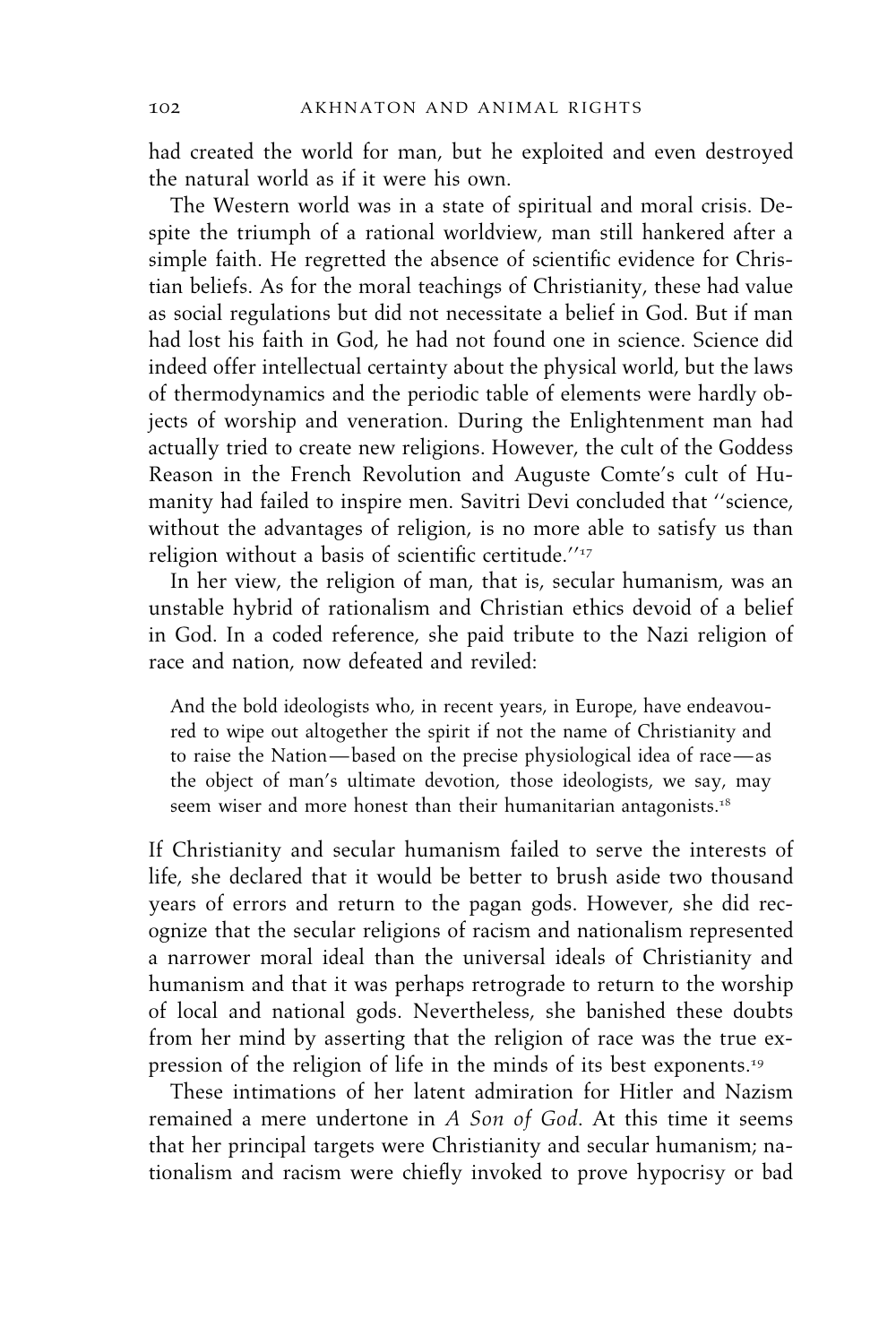faith in the dominant Western religious tradition. Savitri Devi claimed that the Western world was yearning for a religion based on rationality, for a love extended to all living things, and a conception of international relations that renounced war and aggression. The twentieth century was witnessing a growing desire for some ''all-embracing truth, intellectual *and* spiritual, in the light of which the revelations of experience and faith, the dictates of reason and of intuition—of science *and* religion—would find their place as partial aspects of a harmoniously organic whole.''20 In her opinion, this romantic ideal was realized by Akhnaton's religion of the Disk. Its revival could provide the basis of a new spiritual order grounded in the philosophical traditions of India and Greece and thus unite East and West.

In the second half of 1944 Savitri Devi corresponded with Aldous Huxley in California about the religion of the Disk. Huxley thought this a rather naive affair and declared his own admiration for Eastern religions, particularly Zen, which gave man experience of the divine through a sense of timelessness. Savitri Devi agreed that men could grow to timelessness along various religious paths. However, having experienced it herself for the past six years, she was sure that some could reach the ''peace which is beyond all understanding'' and which is connected with the consciousness of timelessness through direct, vital communication with the young Prophet of the Sun. So she wrote in the preface to her book, describing herself as ''one who, despite obvious unworthiness, dares to call herself, after three thousand three hundred years, his loving disciple.''21

By any standards, *A Son of God* is an extraordinary work of idealism informed by a selective command of secondary sources, incisive reasoning, and an original mind. But it is also flawed by a prejudiced hatred of Christianity and a contempt for the mass of humanity. Besides these antihuman sentiments, a major weakness of the religion of the Disk lies in its nebulous and romantic idealism: a general affirmation of life and energy, devoid of priorities, is no guide for human conduct whatsoever in a complex world. Savitri Devi once described her philosophy as ''true to the earth'' with a nod toward Friedrich Nietzsche. However, if she applauded the latter's superhuman morality beyond good and evil and shared his contempt of Christianity for seeking the protection and advantage of the weak and humble, she did not want a superman above nature. Nature and life were the center of her scheme. The injunction to live in accordance with nature was the single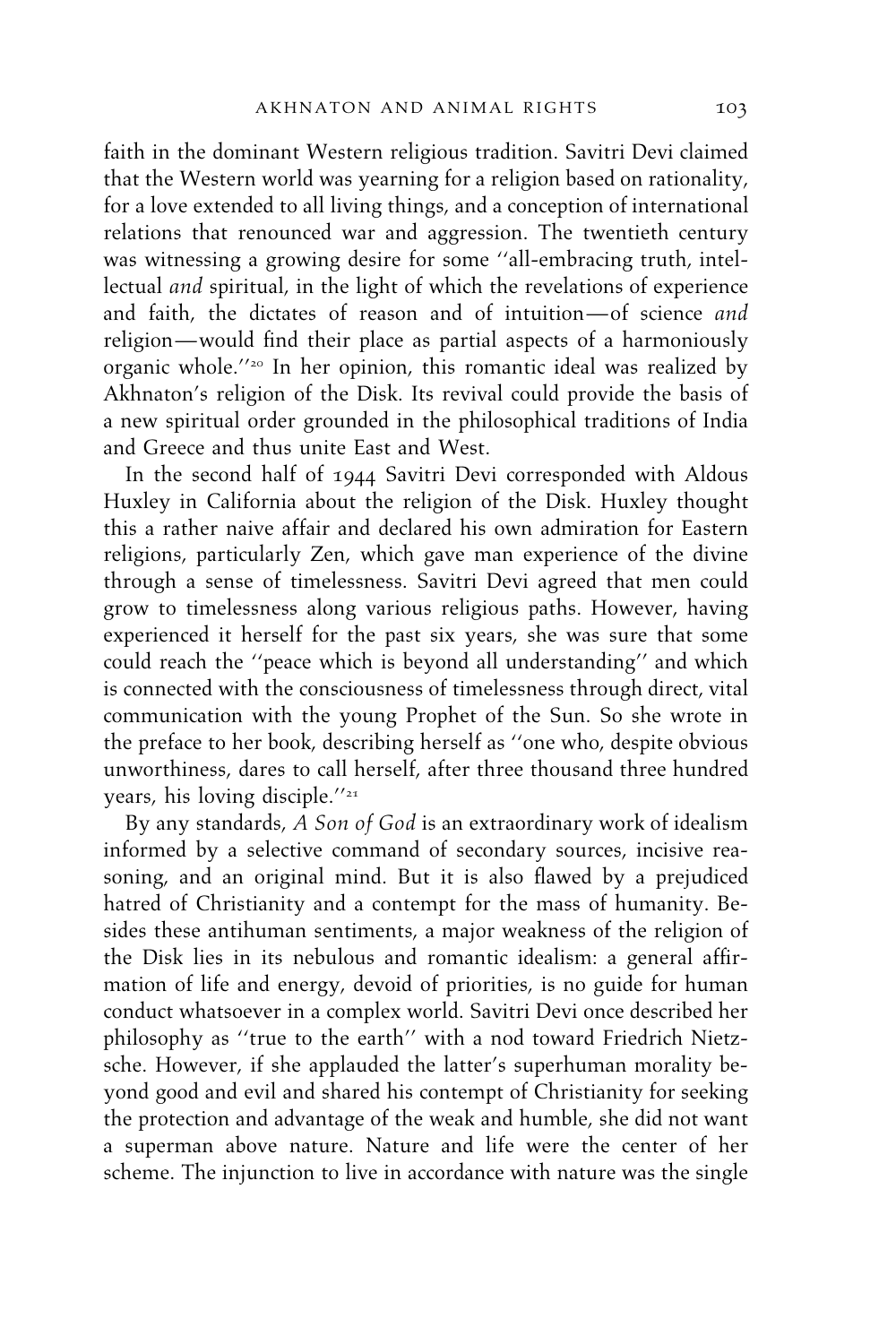commandment of the religion of the Disk. Man should understand nature as a rational, beautiful, and loving order and not seek to superimpose upon it his own needs or ideas of right. Any philosophical or moral notions reflecting this ''supernatural'' worldview led to error.

The religion of the Disk is quite simply a romantic religion of nature, presented in the up-to-date scientific notions of matter-energy and traditional cosmology. Here Savitri Devi saw some correspondence with the amoral nature worship and biological monism of Nazi ideology. Her object of reverence was the cosmic dance of nature, wherein man occupied a marginal and unimportant role. From the towering perspective of cosmic impersonality, the lack of human imperatives and proscriptions might not seem to matter much, nor even man's survival as a species. The religion of the Disk actually transcended man, treating him as but one species among the millions on our biodiverse planet. In her opinion, Nazism was also a religion of integral truth, transcending man and based on a universal love of all nature, destined to supplant Christianity and humanism. She simply regarded the sun cult of Akhnaton as a cult of life and thought that her wartime writings on the subject would help to prepare the religious background of the dawning National Socialist world order, ''of which the prototype is none else but the eternal Order of Nature.''<sup>22</sup>

Begun in July 1945 after her return to Calcutta in the bitter knowledge of Germany's defeat, *Impeachment of Man* initially pursues her relentless criticism of man-centered creeds to the detriment of ''life'' and nature in general. Once again she inveighs against the partiality and moral limitations of Judaism, Christianity, and Islam for celebrating only man's immortal soul and redemption, while considering animals and the rest of nature as mere spoil. The East again finds her favor. Thanks to the immemorial Indian belief in reincarnation, the life-centered creeds of Hinduism, Buddhism, and Jainism presuppose an unbroken continuity throughout the whole scheme of existence and an organic unity among all species. No one can know whether the mangy dog or the lame horse does not house the soul of a former friend or relative. However, since these religions ultimately aspire to a release from the cycle of rebirths, all individual existence is regarded as a sorrow. She regrets that this oriental pessimism does not actively foster the good treatment of animals.<sup>23</sup>

Animals are her chief concern here. Much of this essay is devoted to sentimental images of neglected and ill-treated domestic animals,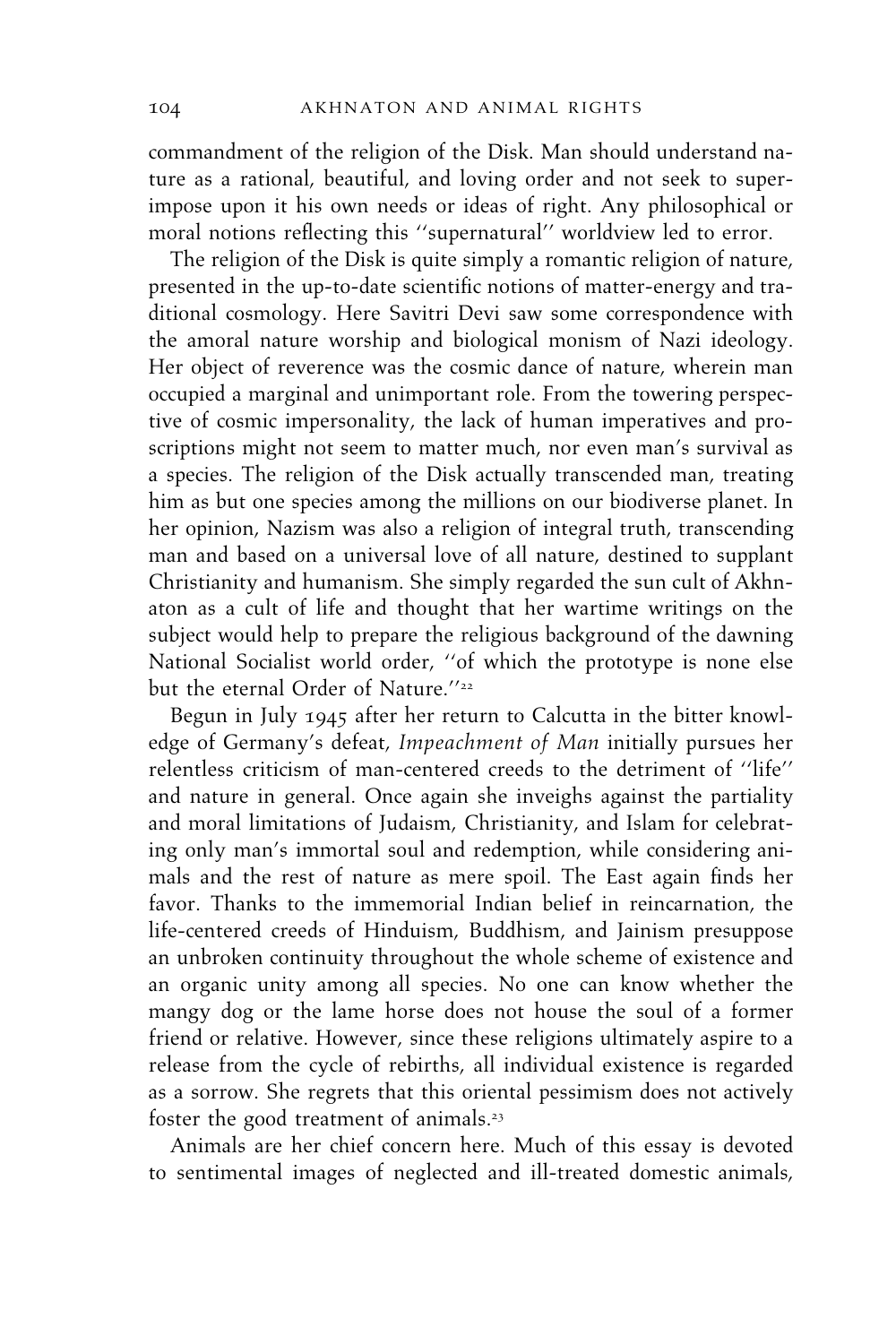interspersed with outrage at slaughterhouses and vivisection laboratories. The raising and killing of livestock for meat and their breeding to ensure a constant supply of fresh milk and tender young flesh are condemned wholesale. The trapping and killing of animals for their furs, feathers, and tusks, merely for the gratification of female vanity in fashion, are held up to scorn. Any kind of hunting for sport and use of animals for spectator sports she roundly rejects. She even welcomes the advancing mechanization of the world inasmuch as this will reduce the use of beasts of burden. With interim care these can be sustained until they are self-sufficient for a life in the wild. Even the keeping of pets, which live well in countries like England and Germany, where ''Aryans'' have a more developed appreciation of animals, is ultimately found to be a purely selfish indulgence on the part of humans. All too often, she bemoans, pets are regarded as a nuisance once they are old, inconvenient, or produce young.

Her aim in this book is much more radical than a mere attack on Christianity and an exaltation of nature. She effectively demands an end to man's exploitation of animals and living nature in any form whatsoever. Meat eating, the wearing of furs and feathers, hunting, bullfighting and circus performances, the use of animals in medical and scientific tests, even as beasts of burden are all categorically rejected as unworthy. Man is a superior animal, she concedes, by virtue of his reason and language, but so why should he, a noncarnivore by nature, prey on the rest of the animal kingdom in a manner no better than a ferocious brute? Again she adduces the moral limitation of the mancentered creeds of the West as the root cause of this lack of compassion for animals and their welfare. She complains that science and secularism, even after dismissing all metaphysics, still cling to the superstition of man-centered values: the ''dignity of all men.'' Their goal remains the domination of the world in the hands of man, for man's benefit alone.24

''The history of animal life has been . . . the history of one long and increasingly hopeless struggle against the pretension of man to have the whole earth to himself."<sup>25</sup> With this charge, Savitri Devi unconsciously unveils her basic motive behind the sentimental vision of a world of animals living for their own benefit. Her real target is mankind, or at least the universal humanity that disposes so freely over the natural realm as a result of his self-serving religions and morality. The liberal, international ideology of human solidarity against the par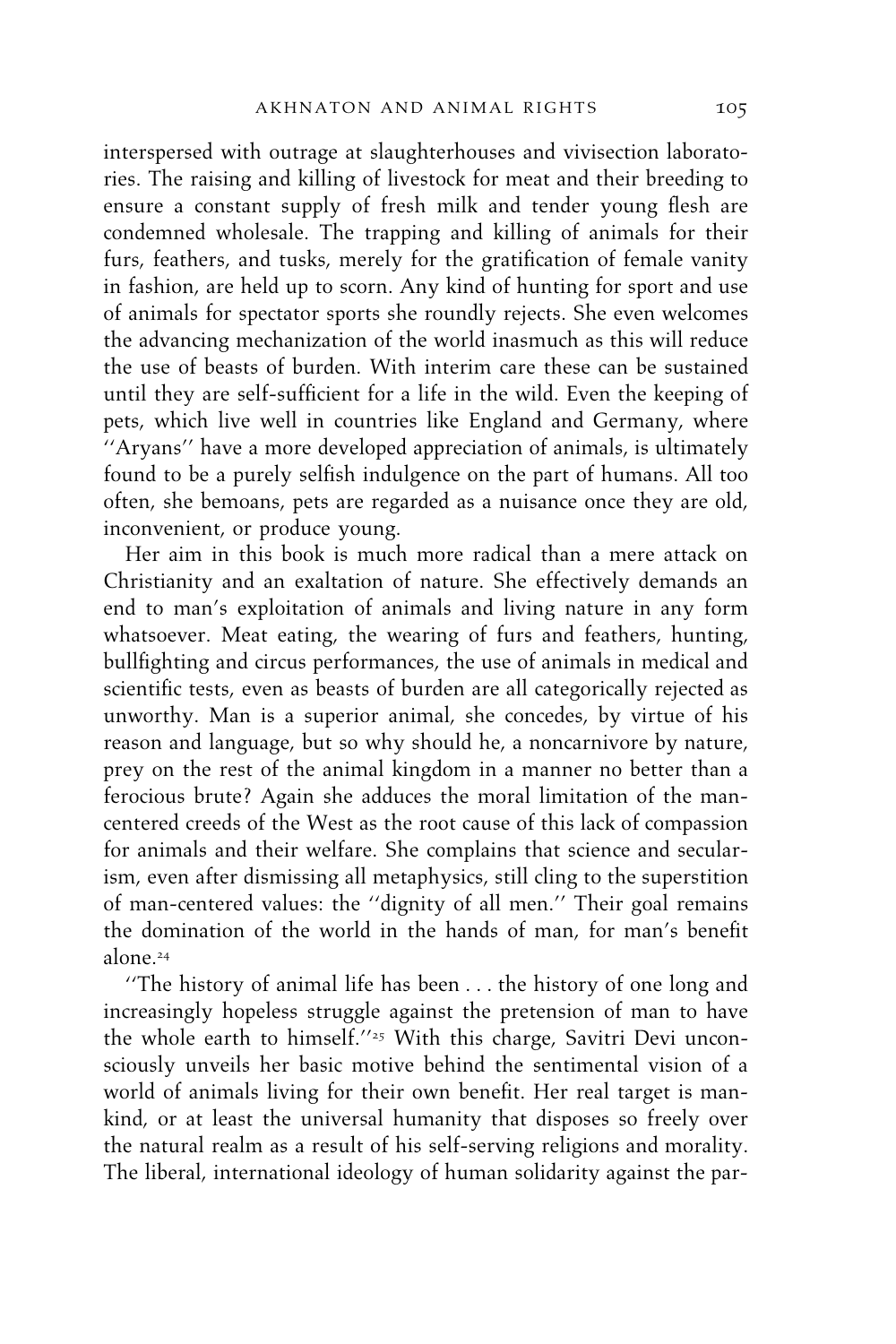tial doctrines of racism, nationalism, and fascism is the anvil upon which she wields this hammer of animal rights. In her preface she writes that she was inspired to write this work by the hatred she felt for the hypocrisy and cowardice of the West's outrage at Germany's ''crimes against humanity'' while still tolerating all this ill-treatment and exploitation of animals. This ''false ideal'' of human brotherhood against a naturally hierarchized mankind and ''healthy raceconsciousness'' (her coded references to Nazi ideology) is her real enemy.26

Indications of her misanthropic contempt for humanity in contrast to nature abound in this small volume. With an eloquence that matches the pessimism of Deep Ecology today, she documents the vicious, erosive encroachment of mankind upon the natural realm. She recalls that there were lions in ancient Greece and even wolves in seventeenthcentury England, but man has taken their place and built his cities, spreading "the network of his ever-grabbling organised life."<sup>27</sup>

As mankind expanded, forest-areas decreased in surface or vanished away altogether. . . . The forests of France and of the British Isles where stately priests and virgins worshipped the Principle of Eternal Life in the sacred Oak, gradually fell under the merciless axe. . . . The United States of America were a land of forests as late as the middle of the nineteenth century. . . . And there, in the place of the murdered trees...roads and railways, towns with endless suburbs, villages rapidly growing into towns, and vast expanses of cultivated land; more and more cultivated land to feed more and more people who might as well never have been born.28

People as a plague. People merely conceived in terms of quantity and their expansion at the expense of all other creation. She contends that far too much is made of human life as a bare physical fact: the fight against disease, to prolong life, to save as many human beings from death.29 She is in revolt against the whole utilitarian ethos of the West, which seeks the greatest good of the greatest number. In her view, people are simply not equal. She is convinced that this emphasis upon universal welfare at the expense of nature will ultimately degrade the planet into a crowded polluted slum. She seeks a qualitative improvement of the world, by which she understands the creation of a hardy, physical breed of superior Aryans inhabiting an aesthetic world of natural beauty. For her, racism is an ecological imperative to conserve the good in nature.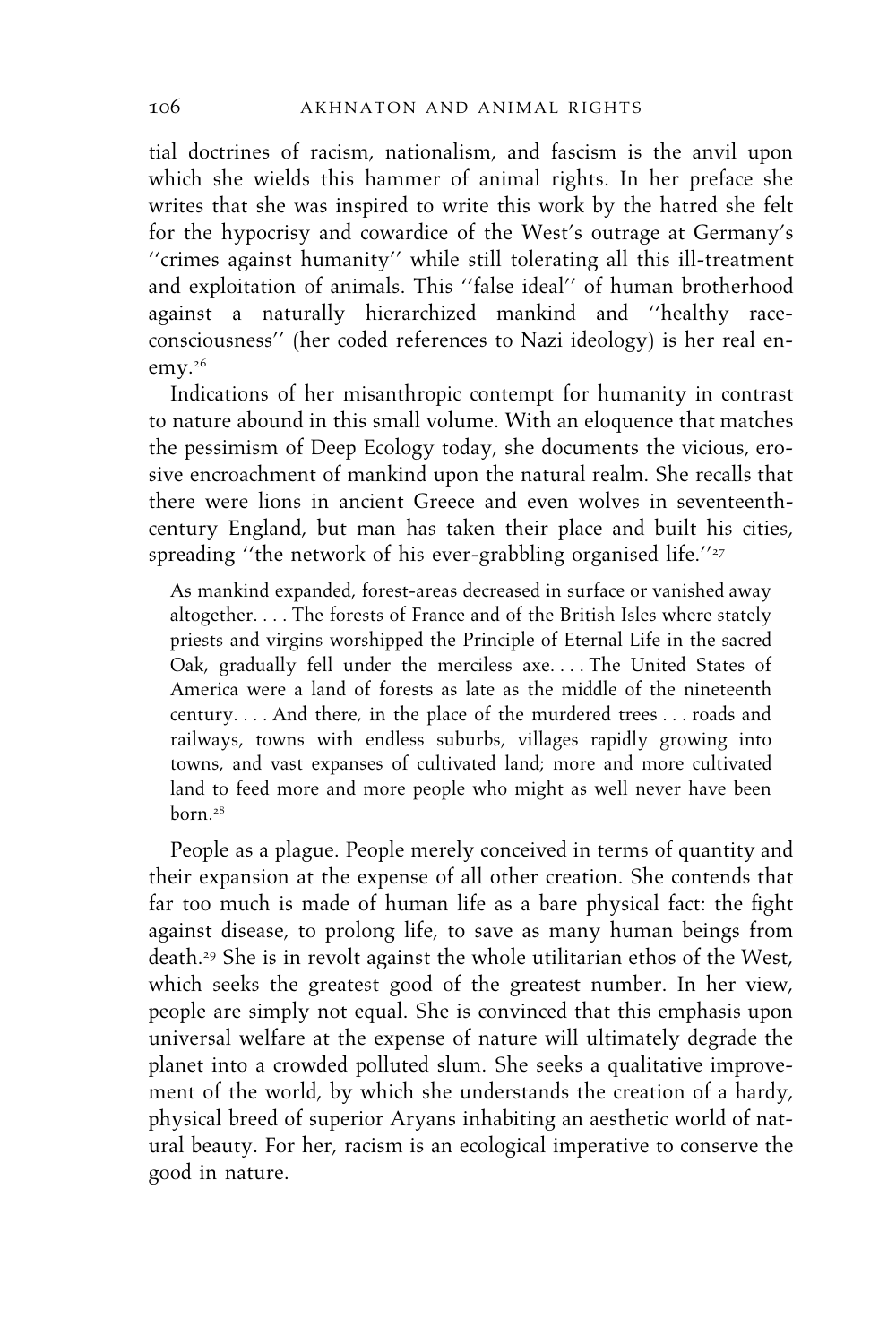The full violence of her misanthropy is most apparent whenever the Third Reich's crimes are condemned by a liberal West that sees nothing objectionable in its own exploitation of animals. Such a ''civilisation,'' she declares, does not deserve to live. She waxes lyrical in her hopes of the West's destruction so that a new elite of nature-loving supermen might again rise and rule upon its ruins for ever. Indeed, she would rather see all mankind destroyed if there was no hope for nature. She expresses fears that a pacified mankind might colonize the whole earth without limiting its own numbers. Aghast at this prospect, she imagines deliverance in international rivalries and war, which, aided with atomic weapons of mass destruction, might annihilate man together with nature for all time.30 The depth of Savitri Devi's hatred for conventional humanity was matched only by the cloying sweetness of her love of animals, especially dogs, cats, and domestic mammals.

The dramatic sight of the great volcano Hekla in full eruption captured all that Savitri Devi felt about the violence of nature and its power to sweep away the paltry works and beliefs of man. While in Iceland she witnessed this major event on 5 April 1947. Entranced, she watched the seven craters of the erupting volcano as they flamed and smoked, while shooting out great white-hot rocks in flashes of pink light against the bright nocturnal sky. Gaping mouths of fire flickered in the dark crust of the molten lava stream that poured downhill. The unceasing tremor of the earth and roaring beat of the burning mountain seemed to repeat the sacred primeval vocal ''Aum.'' ''Ravished in religious rapture,'' she walked up to the lava stream singing a hymn to Shiva, the lord of the cosmic dance of creation and destruction. In her exultant rhapsody of nature's chaotic power the deep tones of ''Aum! Aum!'' fused with the great roar of ''*Sieg Heil!*'' from Germany's millions in the Third Reich. Later in prison and at her trial in postwar Germany, she would recall Hekla's eruption as a vision of future revenge: the crash of Christian civilization, the resounding Horst Wessel Song, the triumphant swastika flag above the flames and smoke.<sup>31</sup>

She continued writing *Impeachment of Man* throughout her return voyage to Europe and subsequent visits to London and Lyons in the winter of 1945–1946. Daily confronted by the victorious Allied world, she privately indulged her Nazi loyalties alongside fantasies of a violent overthrow of the liberal democratic West. This small book, whose text never once mentions the words ''Hitler'' or ''National Socialism,'' may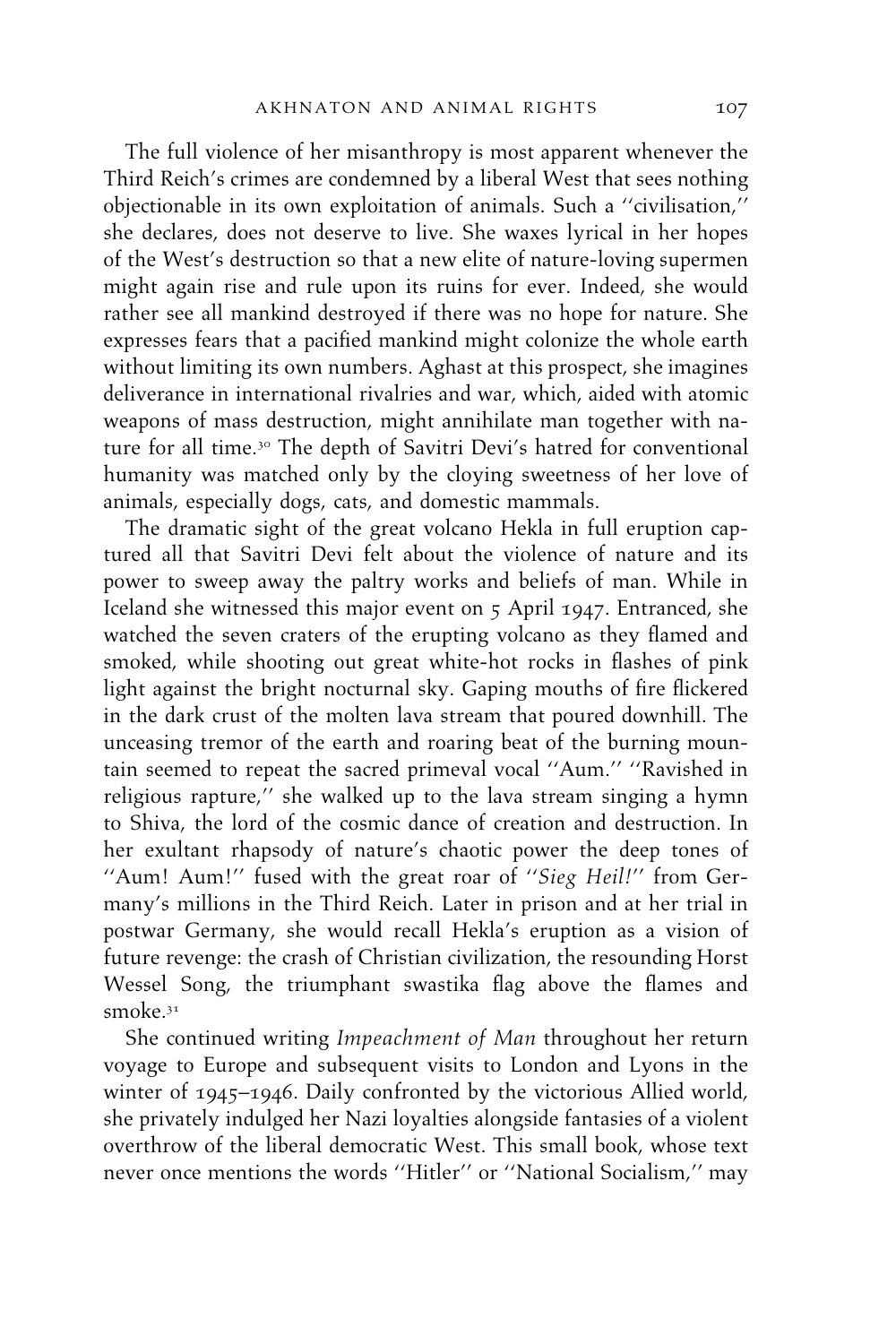be regarded as her renewed declaration of war against the West, cloaked in the ideology of nature worship and a ''life-centred creed.'' Any ecologically minded person casually reading the book today would note with approval her eloquent defense of the rain forests, her fears of soil erosion, overpopulation, and planetary degradation. It all seems quite in tune with current Green thinking, except perhaps for the viciousness with which she attacks mankind. Only a hint of Nazism, easily overlooked, remains. The work is introduced by a quotation from Josef Goebbels on the Führer's views on vegetarianism, and another from Alfred Rosenberg at the time of his Nuremberg trial: ''Thou shalt love God in all living things, animal and plants.<sup>"32</sup> An avowal of pantheistic divinity combined with the practical rejection of Christian universalism: this remains the essence of Nazism's mixture of power worship and violence with sentimentality. It is the theology of Savitri Devi.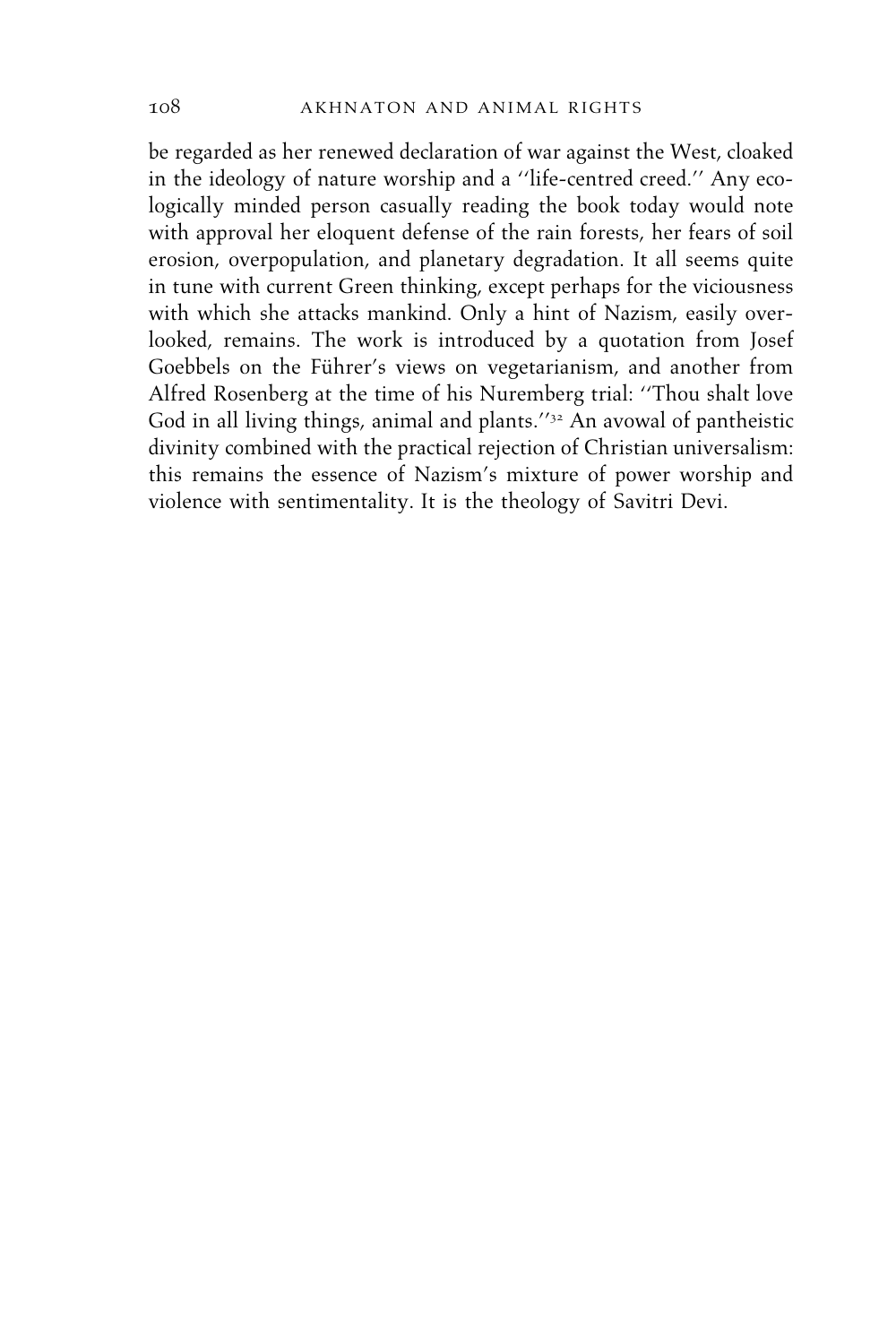## THE HITLER AVATAR

The organic growth of religious custom and belief throughout the Indian subcontinent from its origins in the Vedas of the Aryan invaders over a period of four thousand years held great appeal for Savitri Devi. Hinduism appeared to her as a great rambling and unreformed paganism true to its ancient sources and untouched by the imposed monotheism and priesthoods of the Judaeo-Christian tradition. It has already been shown how greatly she revered the Aryans as the most youthful, strong, and beautiful race, the highest expression of nature in the historical world. Given the Vedic origins of Hinduism, it is unsurprising that she should have felt an instinctive affinity for the pagan cults of India. But where did Savitri Devi find her particular inspiration in the immense variety of Hinduism and its long historical development, and more especially, how did Adolf Hitler fit into her Hindu-Aryan philosophy?

The Vedic deities and caste system of the Aryans, the *Ramayana* and *Mahabharata* epics, the *Bhagavad Gita*, the concept of the avatar, and Vaishnavite Hinduism as practiced in contemporary India formed the essential corpus of Hindu doctrine and scripture familiar to Savitri Devi by the end of the 1930s. From 1937 until the early 1940s, her work on behalf of the Hindu Mission involved her lecturing widely on popular Hinduism in Bengali and Hindi throughout the states of Bengal, Bihar, and Assam. This formal involvement with the traditions and texts of Hinduism, coupled with plentiful opportunity to observe and learn firsthand about Hindu customs and beliefs, leaves no doubt as to her knowledge of Indian religion. However, even at this time she was already developing her own Aryo-Nazi religion, sprinkling her lectures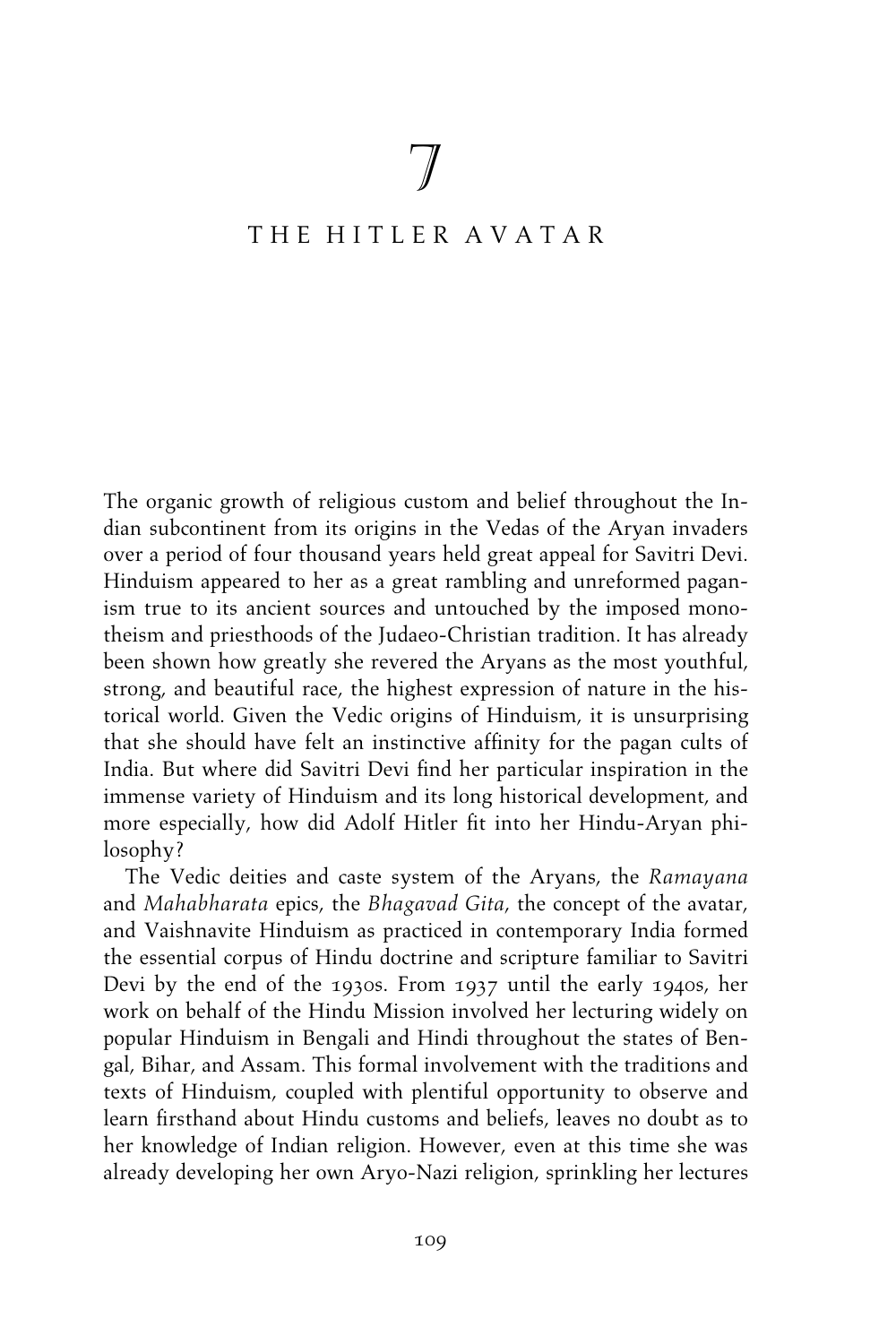with references to *Mein Kampf*, and seeking correspondences between Hitlerism and Hinduism as supposed joint heirs of ancient Aryan wisdom.

She received encouragement in this project from a number of highly educated Hindus. During the 1930s, when India was chafing under British rule, the restrictions imposed on Indian nationalists led many to regard Soviet communism and the Third Reich with its Aryan racial doctrine and holy swastika sign as potent alternatives. Those who were religiously inclined even saw Stalin and Hitler as possible redeemer figures and made them the objects of *bhakti* devotion by displaying their photographs on the family shrine alongside the images of their personal deity, be this Vishnu, Shiva, or another god. It was with amazement and joy that Savitri Devi first observed pictures of the Führer on the household altar of Indian families. When she asked Srimat Swami Satyananda, the president of the Hindu Mission in Calcutta, if she might make reference to Hitler and *Mein Kampf* in her official lectures, he replied that Hitler was for them an incarnation of Vishnu, the god who keeps things from rushing to destruction, who keeps things back and goes against time. She was welcome to say what she liked in her lectures, provided that she said it from a Hindu point of view. Satyananda repeated this view of Hitler in 1942, adding that they needed National Socialism in India. She encountered similar pro-Hitler attitudes among many other educated Brahmins besides Asit Krishna Mukherji, and even among illiterate Sudras.<sup>1</sup>

Satyananda's references to Hitler as an ''incarnation of God'' and the ''Saviour of the world'' were in fact commonplace among high-caste Hindus. Writing of his impressions of university life in India during the 1950s, Agehananda Bharati declared that the active Hindu loves all dictators due to incurable hero worship. This he attributed to the avatar idea— that in every powerful man there is some cosmic power that manifested itself in the god-kings and heroes of the epics and mythology. But Hitler was especially popular, particularly with the aggressive nationalists, for he trounced the British in the early years of the war. Also, Hitler proclaimed the superiority of the Aryan, which is how the Hindu sees himself. Last, the memory of Max Müller's Aryan researches was still fresh: Hitler was the leader of the Sanskrit-knowing Germans.<sup>2</sup> Bharati was exceptionally well placed to observe this sympathy. Born Leopold Fischer in 1923, he spent his youth in Vienna and embarked early on the scholarly study of India. During the war he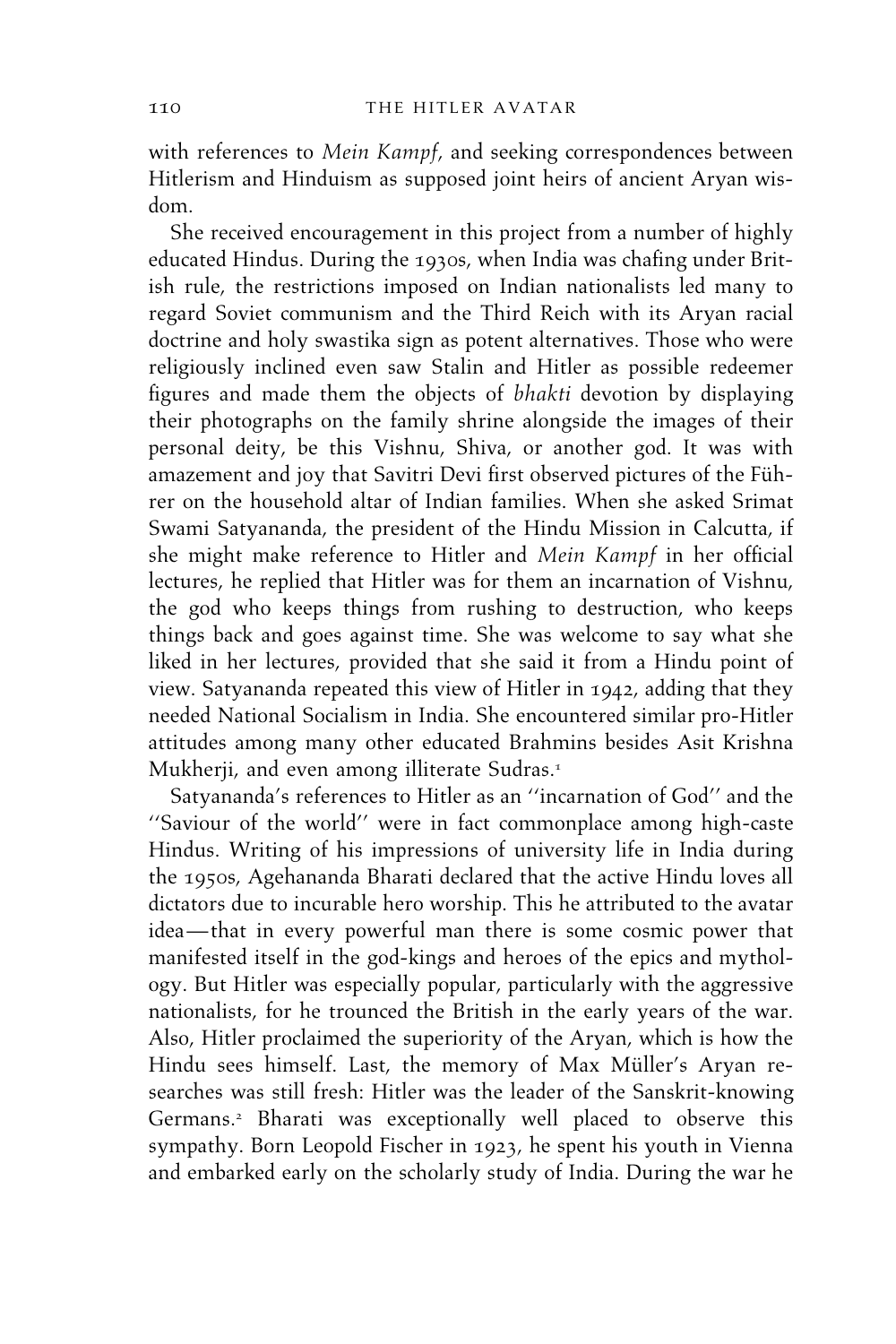was a member of Bose's Indian Legion, serving mainly in France and Germany. Embracing Hinduism, he became a monk in the Dashanami Order, originally founded by Shankara in 800, and pursued an academic career at Benares Hindu University after the war. He has also written on Golwalkar's Rashtriya Swayamsevak Sangh (RSS) and Hindu fascism.3

Back in Europe during the early postwar years, Savitri Devi began to write the first major statement of her Aryo-Nazi philosophy, which drew together her own long-held convictions, her enthusiasm for National Socialism, and those elements of Hinduism that she regarded as the legacy of immemorial Aryan tradition. This work, entitled *The Lightning and the Sun*, was eventually published in Calcutta in 1958 after her return to India following thirteen years in Europe. She began writing the book in April 1948 in Edinburgh while employed as the wardrobe manager of a traveling dance company, continuing work on it during her propaganda missions and in prison at Werl in the summer of 1949. She returned to the manuscript while living at Lyons in 1951 and 1952, and then, after her pilgrimage to Germany, she completed it between 1954 and spring 1956 while staying as Katja U.'s guest at Emsdetten in Westphalia.

The most important inspiration from Hinduism in her Aryo-Nazi doctrine is the cyclic view of history, according to which the whole of creation commences at a point of perfection, but then declines through successive stages into final decay, until everything once more regains its pristine state and the cycle begins anew. Hindu thinkers had evolved a cyclic theory of time in the *Mahabharata* epic and similar ideas about the cycles also appear in the *Vishnu Purana*, a book of legends dating from the first few centuries A.D. These ancient Indian notions of cosmology and chronology offered a perspective upon the nature of time and its influence on the created universe. The latter work describes the Puranic divisions of time in the cycle of the ages in terms of the four Yugas, or ages. The Sanskrit names for the four ages refer to their relative duration: Krita or Satya (four units), Treta (three), Dvapara (two), and Kali (one). Thus, the Krita Yuga lasts some 1,728,000 years, the Treta Yuga 1,296,000 years, the Dvapara Yuga 864,000 years, and the Kali Yuga 432,000 years. Accordingly, their sum of ten units makes up a Mahayuga equivalent to 4,320,000 years.

The Hindu chronology of the *Vishnu Purana* made provision for even longer periods and cycles, including a thousand Mahayugas or a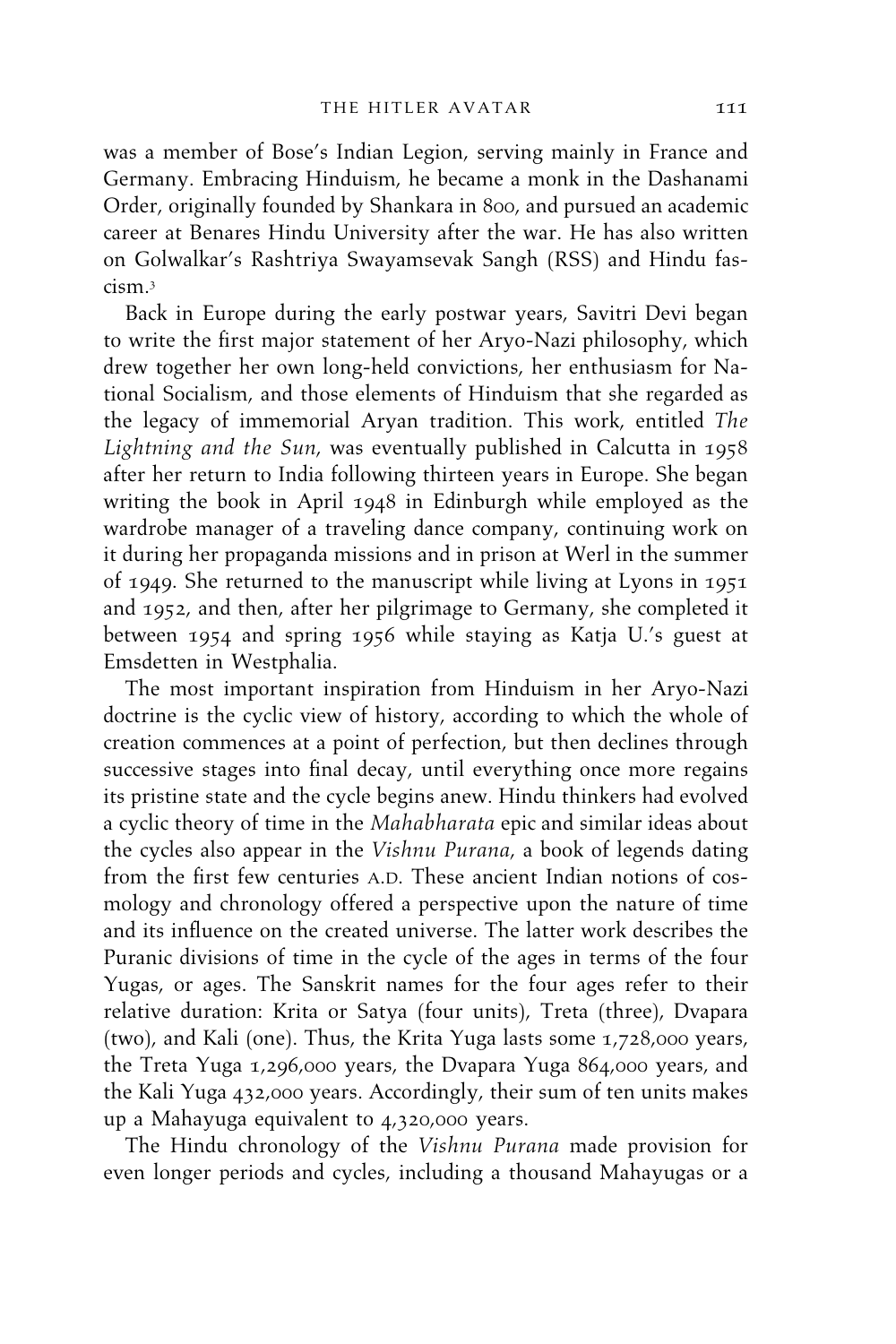Day of Brahman, also known as a Kalpa, equivalent to 4,320,000,000 years. A Year of Brahman was composed of 360 such Days and Nights (i.e., two Kalpas), and the life of Brahman was deemed to last for a hundred such years, yielding the astronomic total of 311,040,000,000,000 years. Such a figure was deemed to define the period of the universe through a complete cycle of creation, development, and collapse. But even this figure was itself just one cycle within a limitless and unending sequence of cycles. However, such large cycles all repeated the basic tenfold pattern of the four Yugas, corresponding to the Golden, Silver, Bronze, and Iron Ages, which determined the nature of life and society from prosperity to decay.4

In the *Mahabharata* these ages are described in some detail. The Krita Yuga is characterized as an age in which righteousness is eternal. In this most excellent of Yugas everything had been done and nothing remained to be done. Duties did not languish, nor did the people decline. There was no buying and selling, no efforts needed to be made by men, the fruits of the earth were abundant. No disease or decline of the organs of sense arose through age, there was no malice, weeping, pride, or deceit, no contention, lassitude, hatred, cruelty, fear, affliction, jealousy, or envy. All creatures were devoted to their duties, all the castes were alike in their functions, they were devoted to one deity and used one rule and one rite. During the Treta Yuga righteousness decreased by a fourth. Men now acted with an object in view, seeking rewards for their rites and gifts, while still being devoted to their duties and their ceremonies. The decline became more marked in the Dvapara Yuga, when righteousness was diminished by two quarters. The Veda became fourfold, and with this proliferation of rules, rites, and ceremonies people no longer knew unity. Once men had fallen away from goodness, many diseases, desires, and calamities assailed them and these in turn drove men to practice austerities.<sup>5</sup>

The Kali Yuga, or Iron Age, represented the cosmological and moral nadir in the Hindu cycle of ages. Only a quarter as much righteousness prevailed in comparison with the Krita Yuga. Sacred practices were neglected. Calamities, diseases, fatigue, and faults such as anger, distress, anxiety, hunger, and fear became commonplace. Political and social order collapsed, cities became violent, civilization receded. Evil was everywhere evident and triumphant. The *Vishnu Purana* describes many aspects of this moral and social decay in the Kali Yuga. The observance of caste and order is neglected with promiscuous intermar-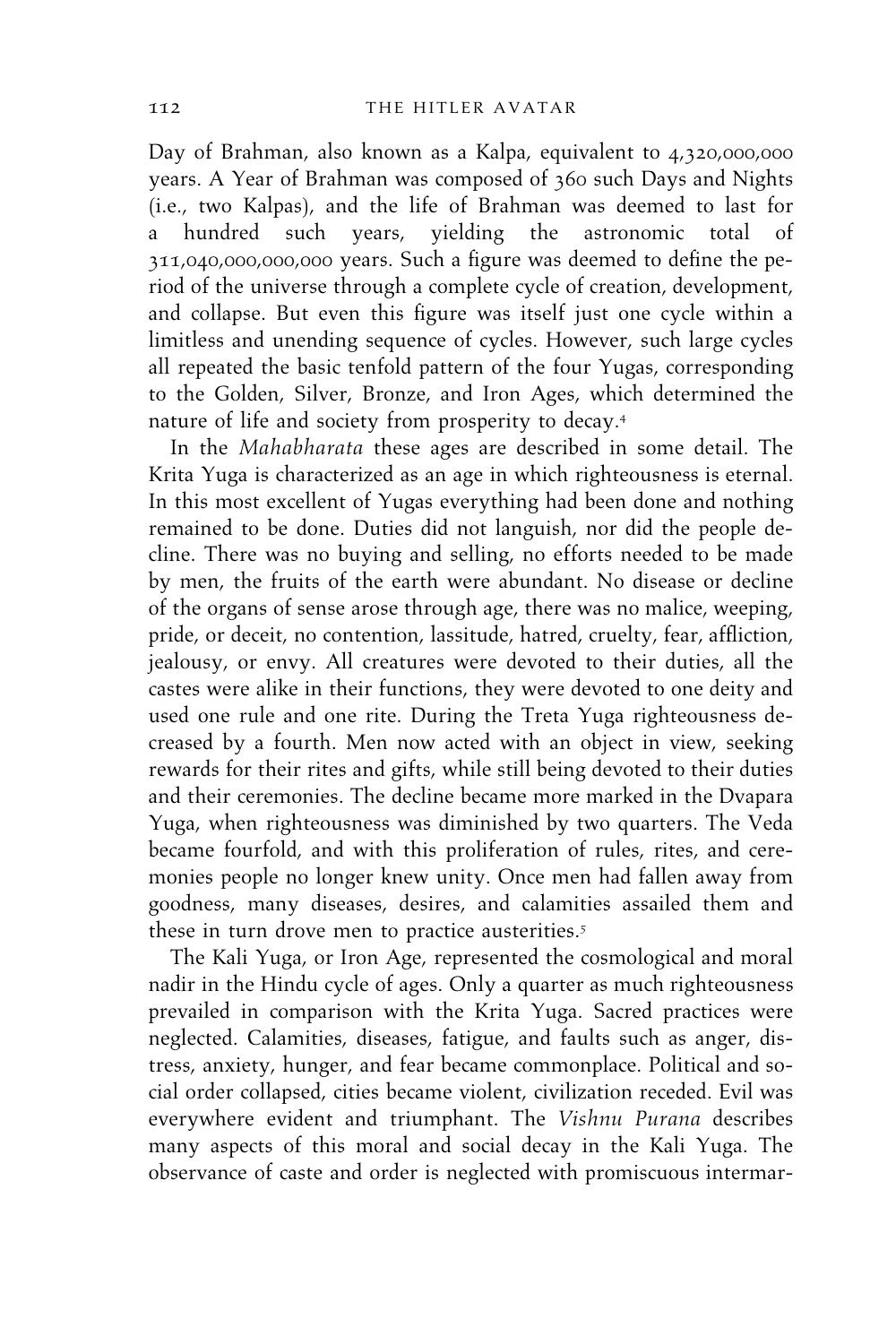riage among all classes and peoples; women are unfaithful and consort with worthless men; the family and other blood ties lose their meaning; the acquisition of wealth, commerce, and money govern all men's actions and aspirations; liberalism and moral relativism prevail so that any idol or authority is revered on the basis of popularity and individual choice. The rulers oppress and plunder the masses, who then desert the intolerable cities and settle in remote places. There they live in scarcity and want, suffering exposure, and subject to decreasing vigor and longevity. In due course, the entire race is destroyed.<sup>6</sup>

Savitri Devi believed in the former existence of the Golden Age, the most recent Satya, or Krita, Yuga, which had passed away more than two million years ago. In terms reminiscent of the account in the *Mahabharata*, she described the social and political order on earth in that ''Age of Truth'' as a perfect replica of the eternal order of life:

There was, then, nothing to be changed; nothing for which to shed one's own or other people's blood; nothing to do but to enjoy in peace the beauty and riches of the sunlit earth, and to praise the wise Gods— the ''devas'' or ''shining Ones'' as the ancient Aryans called them—Kings of the earth in the truest sense of the word. Every man and woman, every race, every species was, then, *in its place*, and the whole divine hierarchy of Creation was a work of art to which and from which there was nothing to add or to take away.

The end of the Golden Age began with the self-exaltation of a mancentered spirit at the expense of living nature and its naturally superior individuals and races. From then on, violence became unavoidable, ''the very law of Life in a fallen world.''7

The Hindu cycle of ages supplied an implacably deterministic philosophy of history, according to which each Golden Age was followed by successively less righteous ages until evil prevailed and no good could come of anything. Savitri Devi was profoundly impressed by these ancient cosmological notions, for they confirmed some of her earliest convictions. Even as a child in France, she had been contemptuous of the bold progressive idealism of the French Revolution. The ideas of 1789, those man-centered beliefs in liberty, equality, and fraternity, had early struck her at best as a wan secular reflection of Christianity, at worst as an expression of the superficial intellectual optimism of the modern age, which had lost all sense of tradition and man's rootedness in nature. Inspired by her vision of the former glories of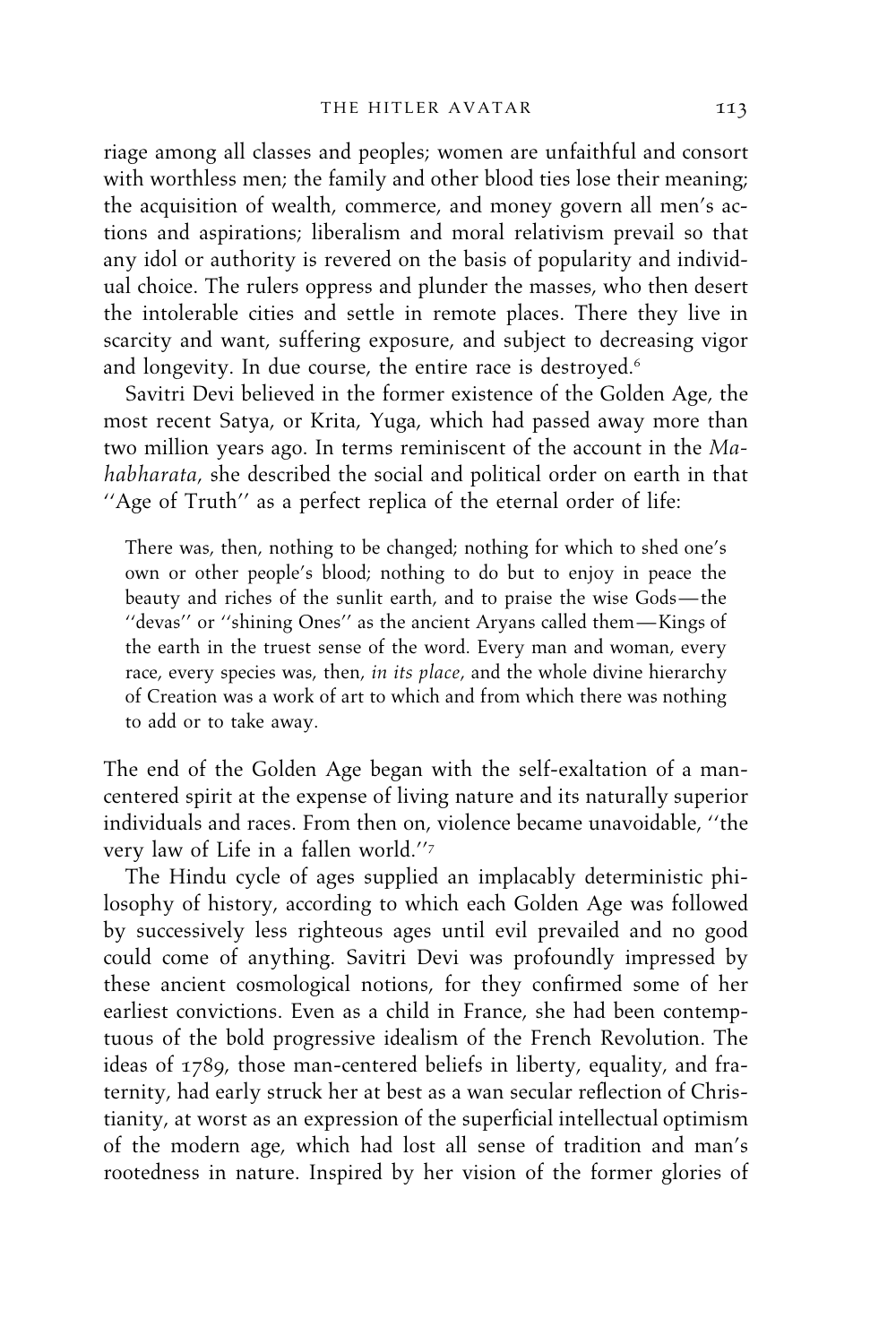the beautiful, strong, and warlike Aryan race at the dawn of the present cycle, she could not but regard recorded history as a slow process of Aryan corruption and decline. As a cultural pessimist and devotee of Leconte de Lisle, she had no doubts that the world had long been passing through the gloomy Kali Yuga.

In her view early postwar Europe with its grim austerities, ruin, and exhaustion, and, above all, the defeat of Nazi Germany, the focus of her hopes for regeneration and the start of a new Satya Yuga, only served to confirm that the world had yet further to go through the era of gloom. Writing in April 1948 in Scotland, she described the decadence and banality of the modern age as characteristics of the Kali Yuga, which included selfishness, conceit, hypocrisy, and false ideas of human equality and liberty. The Western belief in progress was her especial target and she roundly dismissed its advocates' celebration of literacy, individual freedom, equal opportunities, religious toleration, and humaneness. According to her view, universal education and literacy only rendered the masses more suggestible to the mass conditioning and control of the media and vested interests; the individual could revel in the exercise of trivial choices concerning consumer goods and services while remaining enslaved by the whole commercial system of exploitation and profit and ignorant of any traditional wisdom. Equal opportunities she regarded as no more than a mendacious myth that flew in the face of natural hierarchies, while tolerance and humaneness were for her mere liberal humbug.<sup>8</sup>

As she restlessly traveled around postwar Europe, confronted by Nazi atrocity exhibitions in London, daily reminded of the trial of her heroes at Nuremberg, or seeking escape from the overwhelming evidence of Nazi defeat in remote Iceland, she saw a world that was still rushing onward through the downsweep of the Kali Yuga:

There is no hope of ''putting things right,'' in such an age. It is, essentially, the age... described in the . . . Book of books— the *Bhagavad Gita*—as that in which ''out of the corruption of women proceeds the confusion of castes; out of the confusion of castes, the loss of memory; out of loss of memory the lack of understanding; and out of this, all evils''; the age in which falsehood is termed ''truth'' and truth persecuted as falsehood or mocked as insanity; in which the exponents of truth, the divinely inspired leaders, the real friends of their race and of all the living,— the god-like men—are defeated, and their followers humbled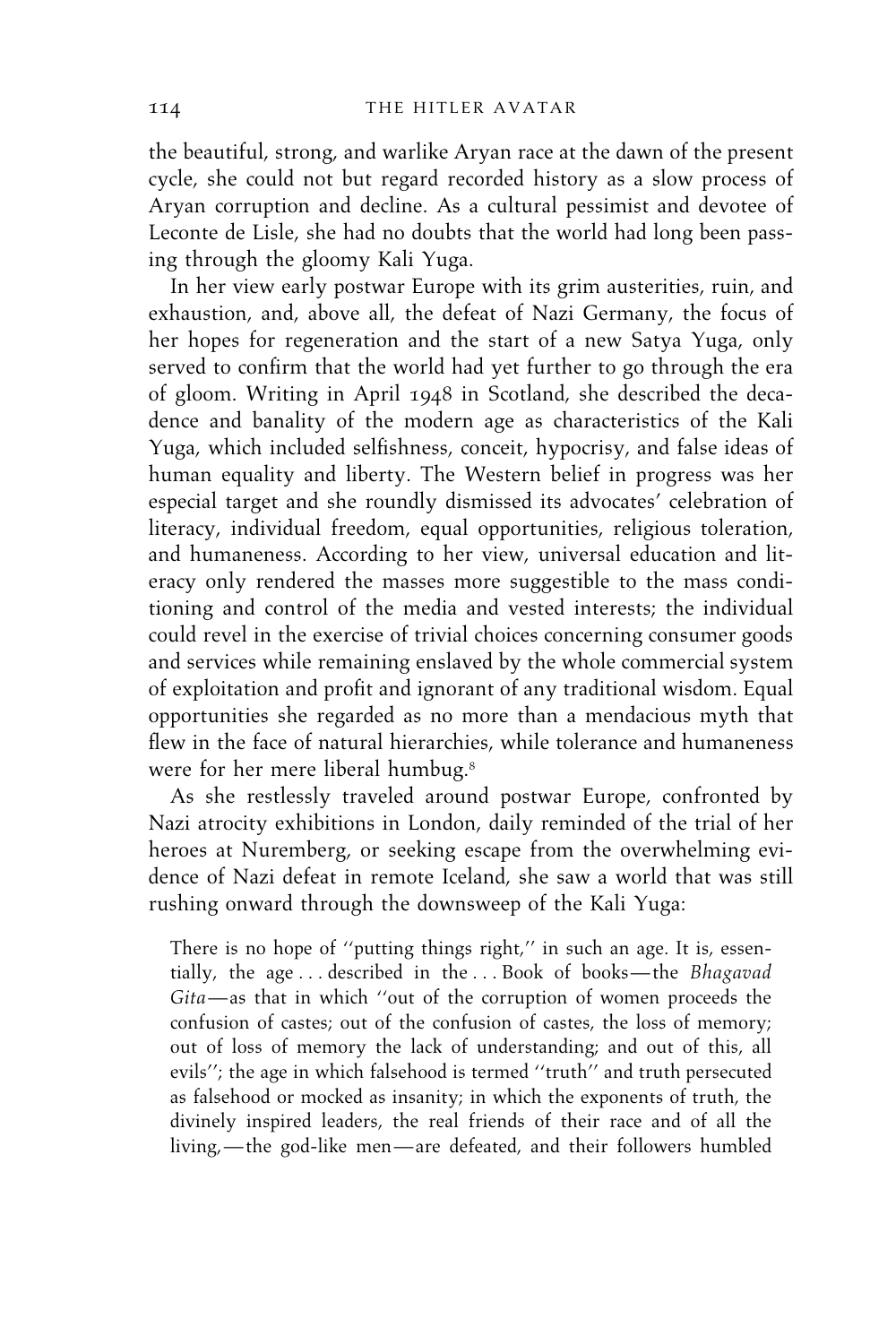and their memory slandered, while the masters of lies are hailed as ''saviours''; the age in which every man and woman is in the wrong place, and the world dominated by inferior individuals, bastardised races and vicious doctrines, all part and parcel of an order of inherent ugliness far worse than complete anarchy.9

Armed with the Hindu cyclic theory of time, Savitri Devi believed that ''human history, far from being a steady ascension towards the better, is an increasingly hopeless process of bastardisation, emasculation and demoralisation of mankind; an inexorable 'fall.' "<sup>10</sup> Against the dismal cosmological background of the Kali Yuga, she developed her own doctrine of Men in Time, Men above Time, and Men against Time. These three types of historical actors represented three quite distinct responses to the bondage of time as understood in the cycle of the ages. Of the three types, Men in Time are the essential and most active agents of the Kali Yuga. Their conduct and aims typify the dark age and all its vicissitudes. Men above Time are properly at home in the perfection of the Satya Yuga, or Golden Age, and Men against Time act with ruthless violence in an attempt to restore the conditions of the Satya Yuga at the end of the Kali Yuga. By violent means, these martial heroes work to redeem the world from the thrall of the dark age and to initiate a new time cycle.

Men in Time, according to Savitri Devi, are those few strong individuals who wholeheartedly accept the iron law of history and act entirely in their own narrow self-interest. Whether in lust for personal enjoyment, in greed for gold, or in the search for honors, position, and power, this selfish drive is shameless and undisguised by such ''noble'' ends as the ideas of 1789 or the solidarity of the international proletariat. In seeking only their own personal ends with the utmost intelligence, unscrupulousness, and energy, these Men in Time are ''the most thorough, the most mercilessly effective agents of the Deathforces on earth... working without hesitation and without remorse in the sense of the downward process of history and, for its logical conclusion: the annihilation of man and all life.<sup>"11</sup>

Men in Time represent the most naked and powerful expression of egoism in the benighted era of the Kali Yuga, an age that is given over to the play of atomistic individual wills striving for their materialistic gratification with no understanding of the wisdom or higher collective goals of happier ages. By seeking their own individual advantage in a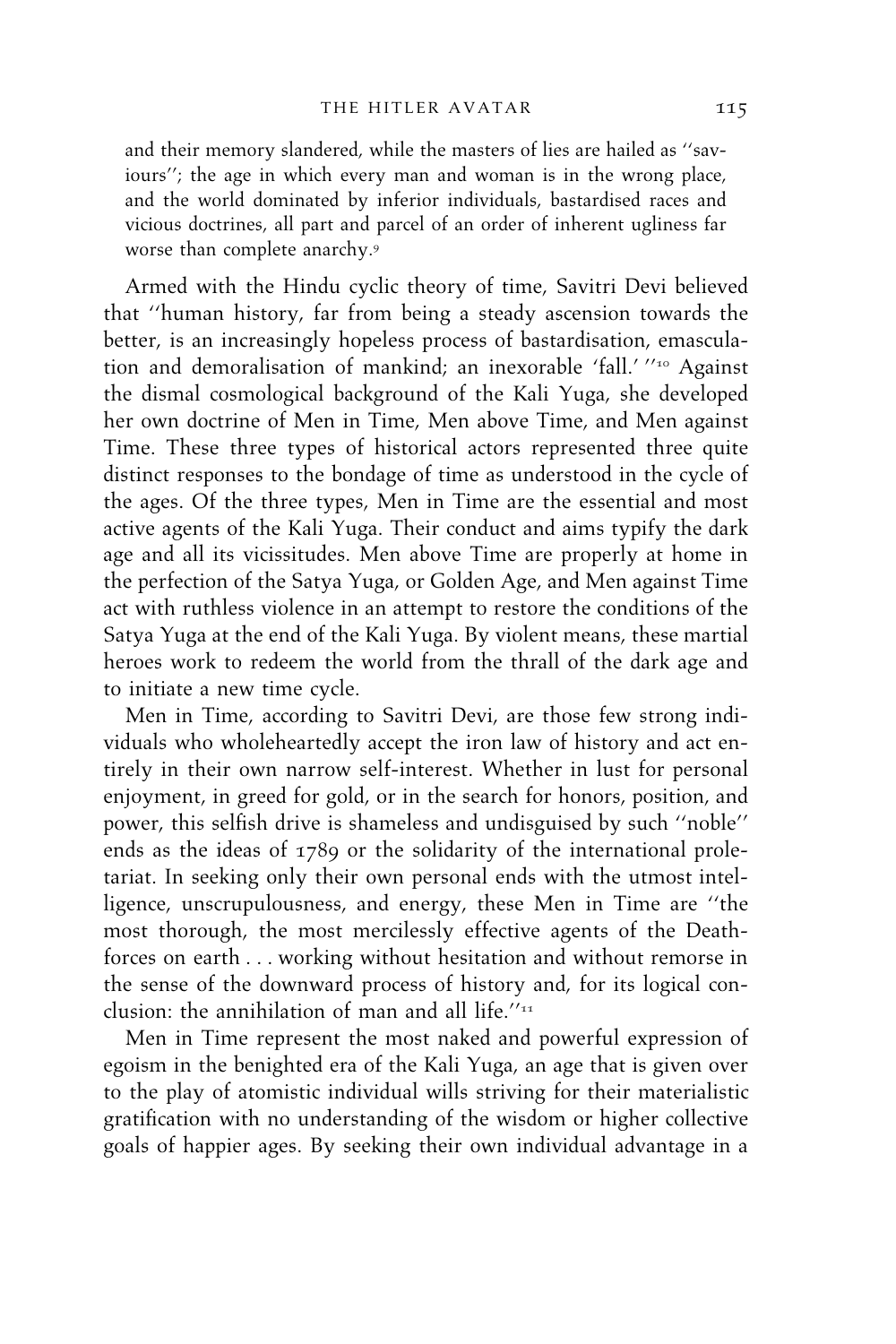constant war of wills, Men in Time drive history along that oppositional path that is the hallmark of the dark age and its decline. Their gains, profits, or victories are entirely personal; even if they bring wider fortune and prosperity, this is quite incidental to their motive of selfgratification. And all the while they are fighting and struggling and winning, the world around them is violated, thereby growing older, wearier, and less abundant until it is exhausted and reaches the end of the time cycle.

Savitri Devi regarded Genghis Khan (1157–1227) as an outstanding example of a Man in Time. The Mongol leader who rose from a fatherless outcast to the uncontested master of a vast Eurasian empire stretching from the Danube to the Yellow Sea acted only to extend his power. He followed no ideology, no other ends save survival and more power. Although an agent of the dreary Kali Yuga, he also hastened its consummation and end; Genghis Khan was thus a personification of the divine destroyer Mahakala, or Shiva, possessing the awful splendor of the great devastating forces of nature. Due to his powerful and destructive participation in the world, he represented the ''lightning'' in the title of her book.12 But because he espoused no higher cause than his own personal gain and power, his empire scarcely survived him. Indeed, Savitri Devi attributed the later rise of European colonialism in Asia under the Portuguese, Dutch, French, and British and its commercial, money-worshiping spirit to the very failure of Genghis Khan to found a more enduring state in this region. The self-seeking and destructive force of the Mongol Empire was thus linked to the rise of Jewish international finance, the great adversary of Aryan rule.<sup>13</sup>

Men above Time are those individuals who have attained the highest enlightenment described in the *Upanishads*. In recognizing the fundamental unity of the divine Self (*Atman*) and the all-pervading God (*Brahman*), they represent the spiritual authority in the Satya Yuga, or Age of Truth, in which complete perfection and righteousness prevail. In ancient India the Brahmins were the counselors and mentors of kings and warriors who were anxious to act in accordance with the commands of timeless wisdom. However, as the world proceeds through the time cycle with increasing disorder and decay, such Men above Time enjoy less and less authority. During the Kali Yuga they just seem to be unworldly mystics whose entire outlook and conduct barely equips them to survive in a world of struggle and conflict, let alone to act as guides and rulers of men. These lonely ascetics abstain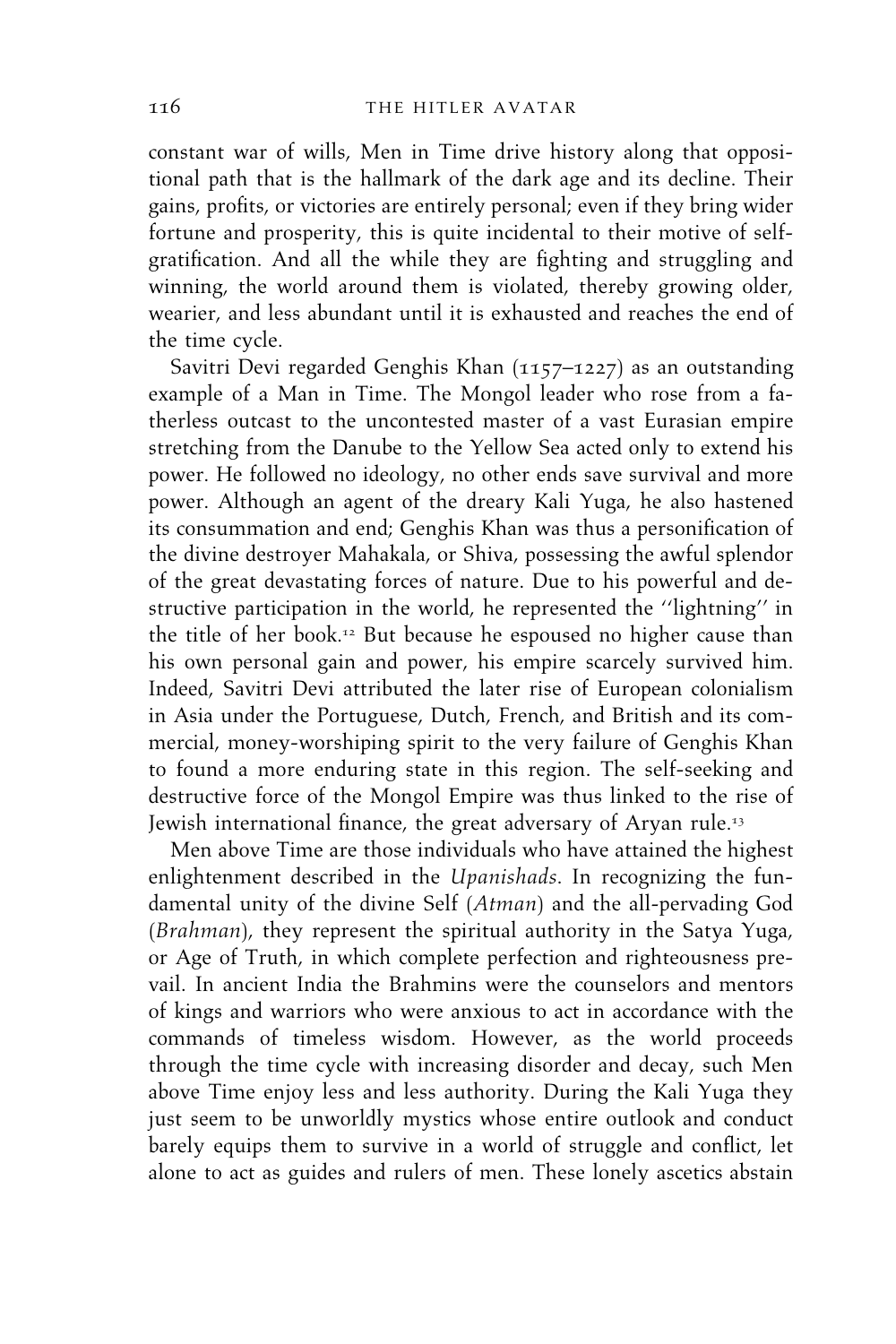from all violence and cannot change the collective conditions of mankind. At best they can offer personal salvation in breaking the time bondage of individual souls; it is not within their power to re-create the Golden Age before its due time.<sup>14</sup>

Savitri Devi described Men above Time as ''exiles of the Golden Age in our Age of Gloom,'' who live in their own inner world, while renouncing or simply forgetting the nature of the real world around them. In her view, both Buddha and Jesus Christ (whom she regarded as a genial mystic quite unlike St. Paul, the founder and organizer of Christianity) were Men above Time, too good for the fallen earth. Her chief example was Akhnaton, the Egyptian pharaoh of Aryan ancestry, whose ill-fated attempt to institute a golden-age state in the fourteenth century B.C. ended predictably in chaos and failure. Already in *A Son of God* (1946) she had described Akhnaton as a Man above Time ''who had tried to impose his lofty ideals upon this Dark Age (both his *and* ours), *without taking into account the fact that violence is the law of any revolution within Time*, specially in the Dark Age (the Kali Yuga of the Hindus).''15 He came already thousands of years too late for his solar theocracy to have succeeded. But like the sun, his symbol, he shed the last rays of the long-forgotten Satya Yuga while the downsweep of time continued in the ancient world.

In Hindu chronology the Kali Yuga suddenly and momentously gives way at its lowest point of degradation, suffering, and evil to the opening of a new Satya, or Krita, Yuga, which begins the cycle anew. According to Savitri Devi, Men against Time play a crucial role in the struggle to restore the Golden Age as the Kali Yuga nears the completion of its term. Although possessed of the sunlike qualities and mystical ideals of the Man above Time, the Man against Time employs the practical means, ruthlessness, and violence of the Man in Time for the achievement of collective salvation and the regeneration of the world. In her scheme of things, Men against Time combine the qualities of ''Lightning'' and ''Sun'' as the real heroes of history, the builders and defenders of all new churches who devote their whole life and energy to the reshaping of tangible reality on the model of their vision of truth. These divinely inspired militant mystics are rare individuals who suddenly intervene in the downsweep of time with the promise of redemption and the return of the Golden Age. The revolutionary implications of the Man against Time are obvious. Like a fiery comet from the heavens he bursts through the gloomy pall surrounding the earth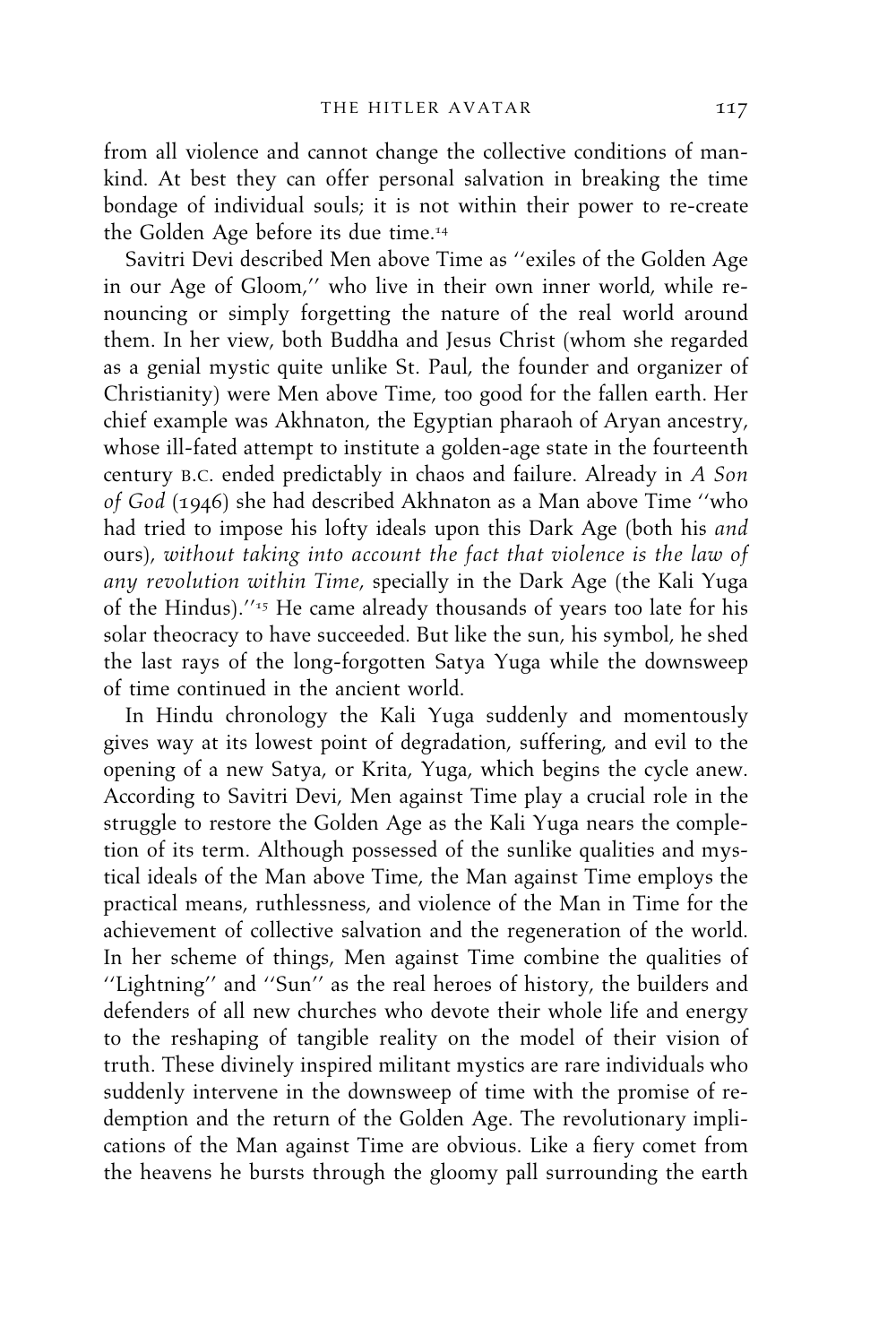in the Kali Yuga to herald the spreading sunshine of a new order of perfection, divine justice, and righteousness.

In Savitri Devi's opinion, the greatest Man against Time in all recorded history was Adolf Hitler, the Führer of the Germans, and the divinely appointed leader of the Aryan world in the West. His demand for German national unity in a strong new Reich in defiance of the humiliating Versailles Treaty clearly identified him as a champion of the old tribal principle against the degenerate capitalist and cosmopolitan world of the Allies. His adoption of racist ideas, his anti-Semitism, and the Nuremberg race laws forbidding intermarriage and sexual relations between Aryans and Jews convinced Savitri Devi that he intended the revival of the Aryan caste system on a global basis. An avid believer in Hitler's propaganda image, she saw his love of children and animals, his domestic modesty, vegetarianism, and abstention from alcohol as typical traits of the kindly ascetic. His ruthless use of military violence against his enemies in a resistant fallen world, no less his uncompromising plan to exterminate the Jews, the age-old adversary and counterimage of the heroic Aryans, identified him as the essential Man against Time.

Savitri Devi's notion of the Man against Time is derived from the Hindu idea of the periodic descent of the Deity, typically Vishnu, in a human, superhuman, or animal form. This mediator between God and men is known as the *avatara* (avatar), or divine incarnation, and represents a development from the extrahuman gods of the Vedic period.16 The origin of the concept of avatar is obscure, and precursors have been traced to Aryan Iran in the *Bahram Yasht*, a Zoroastrian text, which may even show traces of Chinese influence and mythology. However, in none of these beliefs does the concept play such an important part as it does in the post-Vedic Hindu thought of the epics and the *Bhagavad Gita*. Both the *Ramayana* and the *Mahabharata* describe the descent of avatar in the form of Rama and Krishna, who both reappear as the favorite incarnations of Vishnu in the *Puranas*, ancient legends forming a further part of popular Hindu scripture.

In the *Mahabharata*, Vishnu incarnates ten times successively as a swan, fish, tortoise, boar, man-lion, dwarf, Rama (twice), Krishna, and Kalki. The *Bhagavad Gita* (a section of the *Mahabharata*) tells how Krishna, posing as a charioteer, manifested as an avatar to Arjuna on the battlefield of Kurukshetra during the war of the Koravas and Pandavas in 3102 B.C. Krishna's advice to the warrior prince concerning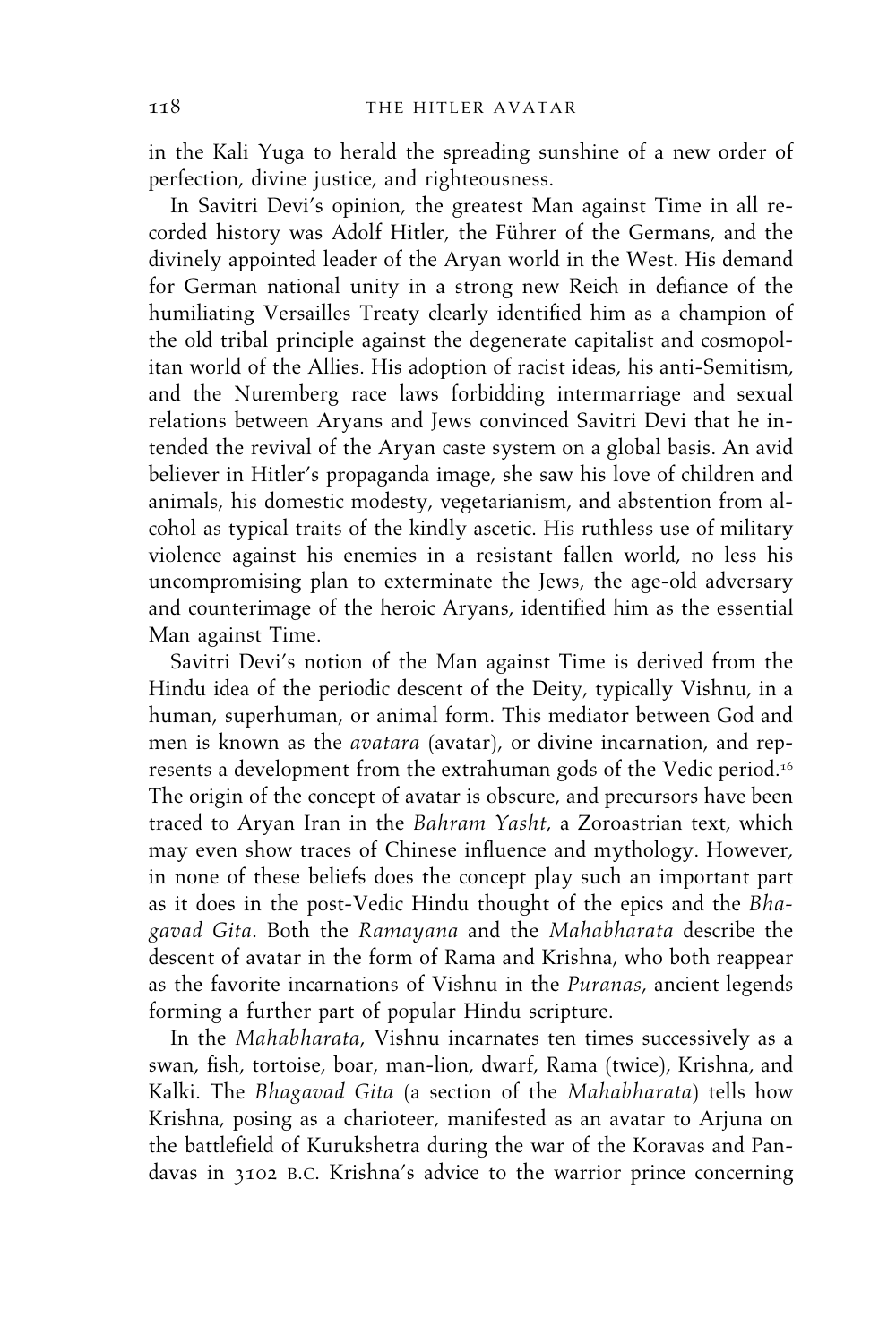his martial duties and divine wisdom comprise the full text of the *Bhagavad Gita*. Puranic avatars also catalyze the cycle of ages as the Yuga avatars: in the Treta Yuga, Vishnu appears as Rama, and as Krishna at the end of the Dvapara Yuga and the beginning of the Kali Yuga. The Kalki avatar appears as the tenth and final incarnation of Vishnu: he arrives in the form of a sword-bearing rider on a white horse to end the dark age and initiate a new golden Satya Yuga.

Savitri Devi is unquestionably the first Western writer to identify Adolf Hitler as an avatar. In a manner suggestive of *bhakti* devotion, she frequently quotes Krishna's verses from the theistic *Bhagavad Gita* with reference to Hitler. One particular couplet appears as the motto of her book *Pilgrimage* and elsewhere in its pages: ''When justice is crushed, when evil is triumphant, then I come back. For the protection of the good, for the destruction of evil-doers, for the establishment of the Reign of Righteousness, I am born again and again, age after age."<sup>17</sup> Her eulogy of Hitler's life and political career in *The Lightning and Sun* begins with the incarnation of the divine collective Self of Aryan mankind as ''the late-born child of light'' in Braunau am Inn in 1889. Her description of the youth and his dawning sense of mission is based on August Kubizek's account of their adolescent friendship in Linz and Vienna during the years 1904 to 1908. Whether enthusing over the magical power of Wagner's music or boldly outlining plans for new cities, buildings, and monuments, Hitler is for her the true friend of his people, ever inspired by the inner vision of a healthy, beautiful, and peaceful world, a real earthly paradise reflecting cosmic perfection.<sup>18</sup>

Savitri Devi was sure that Hitler had realized he was an avatar while still a youth. She found compelling proof of this in Kubizek's account of young Adolf's dramatic reaction to a performance of Wagner's *Rienzi* they had seen together during November 1906 in Linz. Both boys were caught up in the great epic of Rienzi's rise to become the tribune of the people of Rome and his subsequent downfall. When the performance ended, it was past midnight. Hitler, usually very talkative after an exciting opera, was silent and withdrawn. He led his friend through the cold, foggy streets up the Freinberg hill on the western side of the town. Kubizek recalled how Hitler strode on, looking pale and sinister, until they reached the summit. They were no longer engulfed by the fog and the stars shone brilliantly overhead. Then Hitler began to speak, his words bursting forth with hoarse passion. Kubizek was utterly amazed. Hitherto he had always understood that Hitler wanted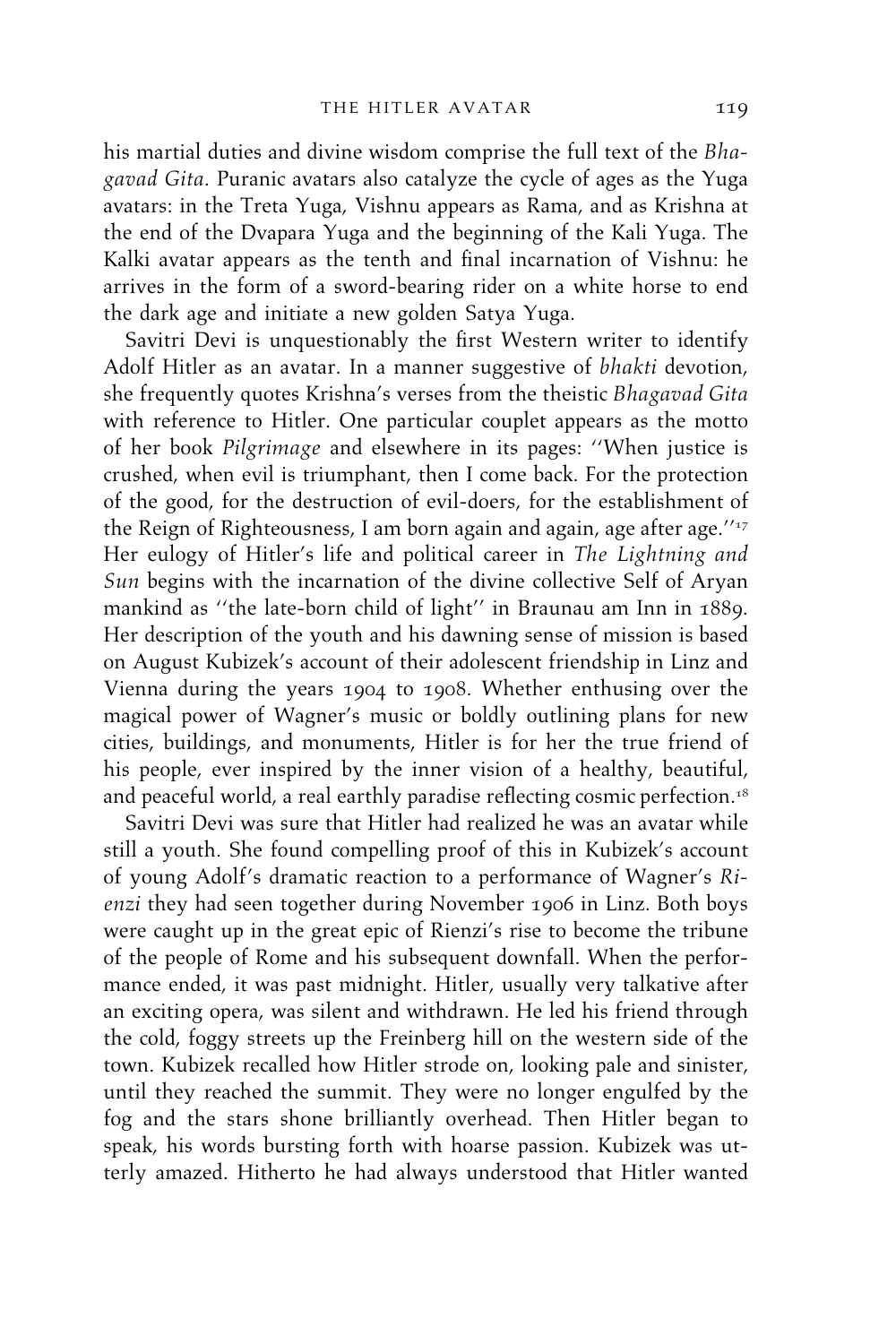to become an artist, a painter, or an architect. None of that mattered now. It was as if another Self spoke through him in a state of ecstasy or complete trance. ''In sublime, irresistible images, he unfolded before me his own future and that of our people. . . . He now spoke of a mandate that he was one day to receive from our people, in order to lead them out of slavery, to the heights of freedom.'' With perfect recall of this starry hour in a conversation with Winifried Wagner and Kubizek at Bayreuth in 1939, Hitler solemnly added ''In that hour it began.''19

Savitri Devi believed that Adolf Hitler was the western Aryan counterpart of Rama and Krishna among the eastern Aryans of India. She visited Linz and Leonding on her pilgrimage of 1953 in the selfsame spirit that had drawn her in the 1930s to Ayodhya where Rama, the miraculous conqueror of South India, had lived and ruled, and to Brindaban, where Krishna, the immortal teacher of the doctrine of detached violence, had spent his early youth. Both these avatars personified to her the warlike wisdom and the territorial expansion of the hallowed race, and each of them inaugurated a new epoch in the history of the awakening of Aryan consciousness in antiquity.<sup>20</sup> Just as Rama and Krishna were Yuga avatars, she so could invoke Hitler, the race savior, as the perennial avatar of the *Bhagavad Gita*. Sitting in the garden of Hitler's former classmate's in Leonding, she visualized the beloved features of her Führer suddenly merging into the impersonal Essence of the many-featured One, who spoke Krishna's words to Arjuna. She was certain that she had sought him for centuries, in life after life, until she realized that the founder of the Third Reich was indeed he— the one who comes back, whenever he should ''to establish the reign of Righteousness."<sup>21</sup>

Savitri Devi believed that it was impossible to understand National Socialism apart from the cyclic conception of history suggested by Hindu tradition. She considered that Hitler's vision ultimately transcended even Germany and the Aryan race. The Nazi philosophy set at nought man's intellectual conceit, his naive pride in ''progress,'' and his futile attempts to enslave nature and instead made the mysterious and unfailing impersonal wisdom of forests, oceans, and outer space the basis of a global regeneration policy for an overcrowded, overcivilized, and technically overdeveloped world at the end of the Kali Yuga. She saw Hitler embodying that eternal nature wisdom against the false science, false religion, false morality, and false political ideas of a decadent age. He made Germany's struggle for freedom, healthy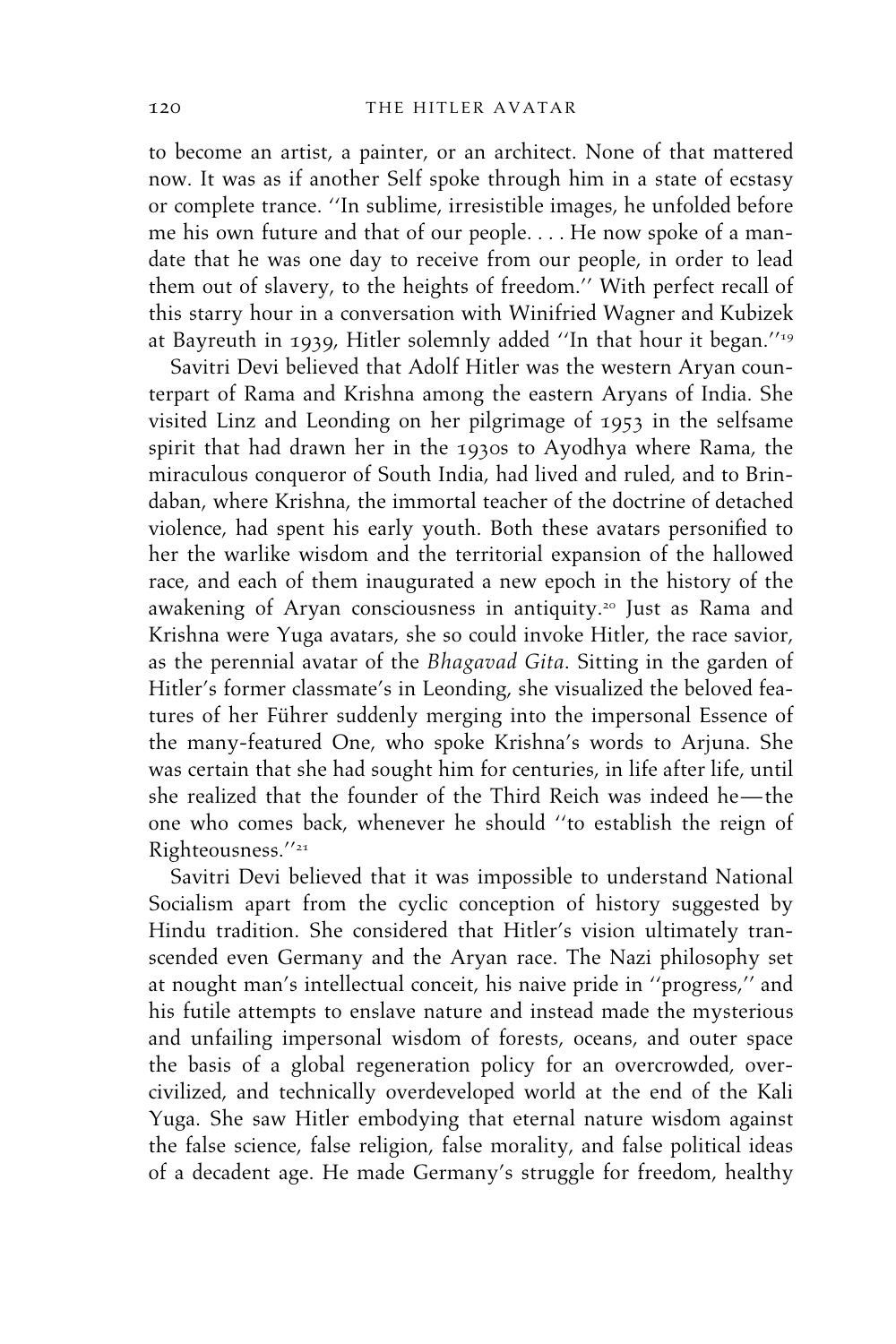living conditions, and power part of a broader struggle for the liberation of mankind from the Kali Yuga. He made Germany, ''the holy Land of the West, the Stronghold of regenerate Aryandom.<sup>''22</sup>

Savitri Devi also found the faithful echo of ancient Sanskrit wisdom in the institutions and organizations of the Third Reich. Her enthusiastic description of social life in Nazi Germany dwelt on the high moral tone, new housing, and sports and leisure facilities in a sunlit world of energetic purpose. Hitler's measures for the physical and moral protection of his predestined people were intended to foster the natural leaders of the Aryan race. His new laws for the welfare of mother and child, for the creation of ideal living conditions for workmen's families, and for the education of a healthy, self-confident and self-reliant, proud and beautiful youth, and his Nuremberg race laws, all promoted the regeneration of the pure-blooded Germanic race and arrested the threatening tide of inferior humanity, whose rise is always the index of an advanced stage of the Kali Yuga.23

But Savitri Devi neither ignored nor denied the dark side of Nazism. For her the SS was the supreme Nazi organization, the physical and moral elite of awakening Aryandom, the living matrix in which a new race of gods on earth was to take shape and soul. She dwelt lovingly on the harsh rigors of its discipline and on its high standards of cleanliness, presentation, and drill. Purity of blood and flawless physical perfection were the conditions of admission to the SS: prospective members were obliged to submit a family tree of exclusive Aryan-Germanic descent back to 1750, and superiors took great care in vetting the future spouse of each SS man. Savitri Devi recalled that SS men always gave their religion as *gottgläubig* (believer in God) rather than any denomination. This had nothing to do with Judaeo-Christian notions of universalism but embraced the idea of a natural and biological hierarchy, in which the SS would form a blood aristocracy to rule over the rest of mankind. The SS knew nothing of meekness and humanity; its watchwords were strictness and pride. The black uniforms and ominous death's-head insignia symbolized the harsh forces ''in Time'' employed for the achievement of a golden age.<sup>24</sup>

Savitri Devi regarded the SS attitude toward war as the living expression of that ancient Aryan wisdom of detached violence necessary to overcome the dark age. Rigorous selection and training guaranteed the SS man's complete self-mastery and military skill. However, National Socialism was pitted against all the forces of darkness and decay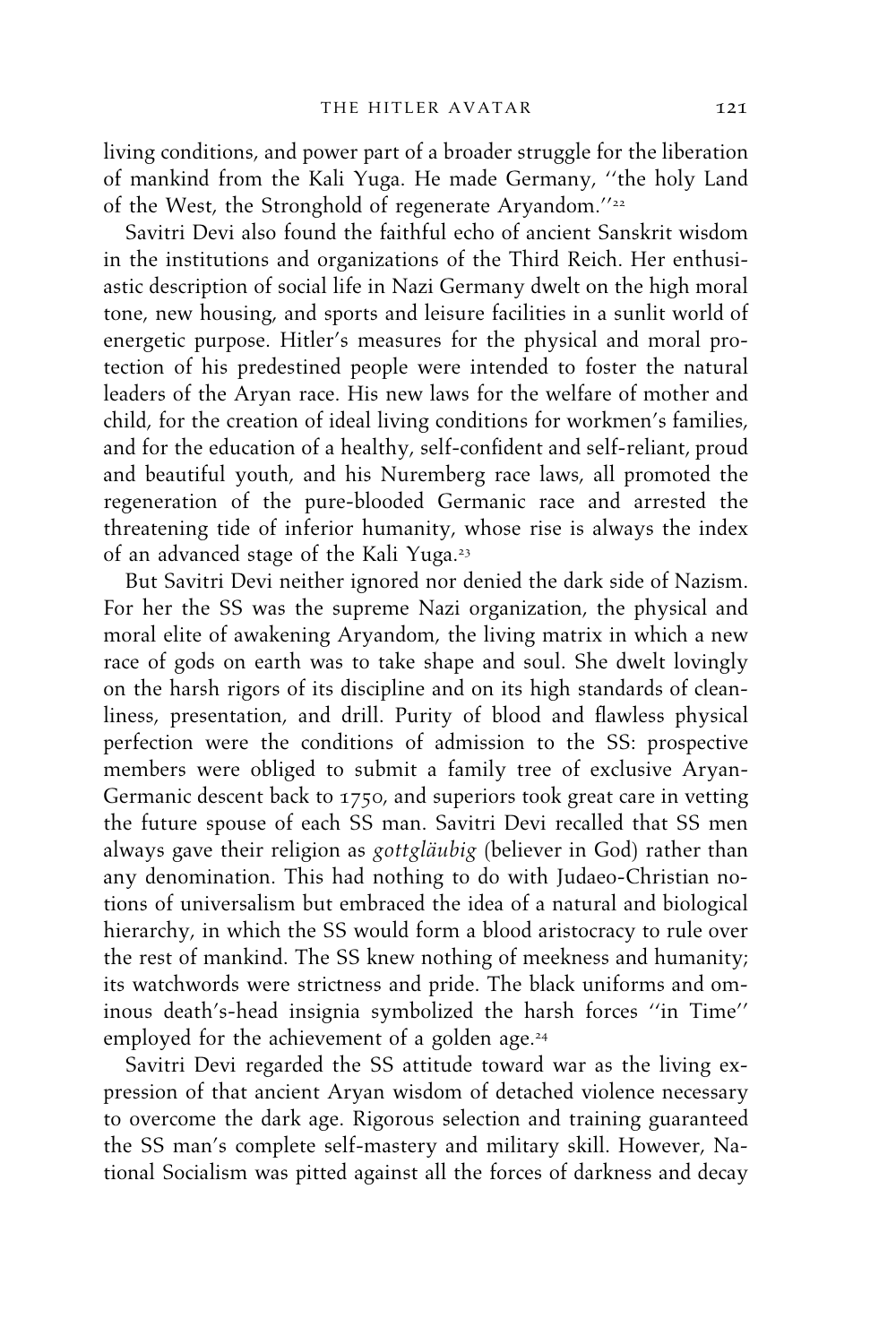in a fallen world, and this great cosmic battle required terrible deeds on the part of its elite military vanguard. The SS was involved in the liquidation of Jewish ghettoes and the administration of concentration camps; after the Wehrmacht attack on the Soviet Union, the SS Einsatzgruppen shot hundreds of thousands of Jews and communist officials in mass executions; millions of Jews were murdered in the extermination camps in occupied Poland. Savitri Devi saw the SS as the living enactment of the ancient Aryan warrior code described in the *Bhagavad Gita*: ''Perform without attachment that action which is duty, desiring nothing but the welfare of Creation.''25 And again, ''Taking as equal pleasure and pain, gain and loss, victory and defeat, gird thyself for battle.'' With frightful logic, she saw the embodiment of this Aryan *kshatriya* warrior spirit in Otto Ohlendorf, the commander of an SS Einsatzgruppe, condemned to death as a war criminal at Nuremberg.26

In her millenarian expectation of the end of the Kali Yuga, Savitri Devi combined the Hindu cyclic theory of time with more Manichaean and dualistic notions of Judaeo-Christian apocalyptic prophecy. Savitri Devi saw the Jews as the embodiment of the Kali Yuga. Her broad surveys of ancient history often touched on the rise of the Semites, initially in the overthrow of the Mitanni by the Assyrians and the migration of the Hebrews into Palestine during Akhnaton's reign. While the Aryans were refining the caste system in India and their western cousins were first settling as Teutons and Mycenaean Greeks in Europe, the Jews, she believed, were elaborating a cunning strategy for world dominion. Strictly adhering to their own tribal identity, the Jews encouraged racial mixing, cosmopolitanism, liberalism, and skepticism among all other peoples to promote their disintegration and downfall. Scattered by the Romans in the first century A.D., the Jews entered Europe in the early Middle Ages and became in due course the ferment of its nations. During the modern period the atomistic selfseeking individualism of money capitalism served their purposes as much as Marxism, another Jewish doctrine intended for Gentile consumption, which cynically preached international raceless brotherhood.<sup>27</sup>

Savitri Devi presents a metaphysical anti-Semitism, according to which the Jew is the expression of the downsweep of the time cycle, and whose purpose is the dissolution of all races, all nations, all communities, and ultimately all life upon the planet. From the fourth cen-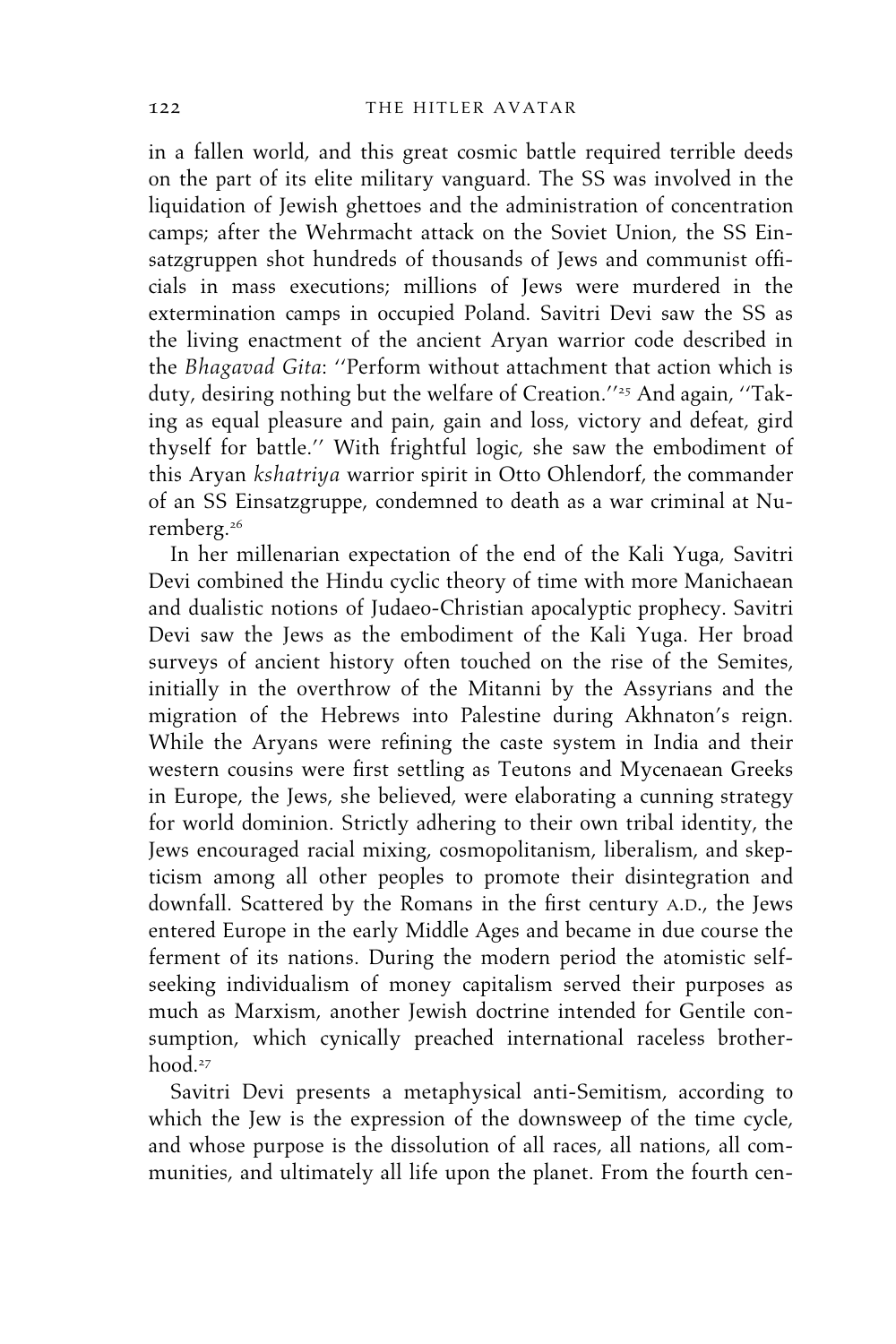tury B.C. onward until the time of Philo, she argued, hellenized Jews had begun blending their cabbalistic notions with Greek ideas to create that religion of man opposed to all other living creatures. This exaltation of man over nature led, either through capitalism or communism, to a general bastardization of the whole human species and its exponential proliferation as producers and consumers at the expense of all other creatures in ''a reign of quantity'' characterized by money, rational calculation, and the growth of human numbers. However, such philosophical falsehood was matched by its ecological folly. Mankind would simply create one vast international slum in which he completed the exhaustion and destruction of nature itself. In her account the Jews are thus the epitome of the death forces in the era of gloom.28

Certain passages in Hitler's *Mein Kampf* do indeed possess a strange cosmic quality. Especially when writing of the Jews or Marxism as the enemies of the Aryan race, Hitler often raises Nazi ideology to the level of a principle of order in the universe. Terms like the ''planets,'' the ''world ether,'' ''destiny,'' ''millions of years,'' and all ''creation'' lend a cosmological note to his accounts of nature, the struggle for life, and the survival of the fittest.<sup>29</sup> Hitler also identified the human conquest and transcendence of nature as a dangerous illusion of Jewish origin. Should the Jew, with the aid of Marxism, prevail over mankind and the laws of nature, Hitler prophesied that ''the planet will go its way, void of human beings, through aetherial space, as it did millions of years ago.... *[B]y defending myself against the Jew, I am fighting for the work of the Lord*.''30 Savitri Devi seized upon such passages as striking evidence of Hitler's divine mission to eradicate the mancentered faiths in the Judaeo-Christian orbit of the modern Western world in favor of that doctrine "in the interest of the Universe."<sup>31</sup>

She regarded Hitler as an avatar like Rama and Krishna, the most widely remembered Aryan heroes of ancient India, who also knew that the end of the Kali Yuga can be achieved only by responding to the decay of the dark age with yet greater violence.32 Savitri Devi glorified Hitler for his avataric intervention against the forces of death and disintegration in a battle for the future of the universe. At the mass meetings and rallies of the 1920s and 1930s ''he spoke with the wild eloquence of emergency, knowing that the struggle he was about to start had to take place then or never.''33 He knew that his German people and the whole Aryan race ''were threatened in their existence by the agents of the Death-powers; cornered; and that their definitive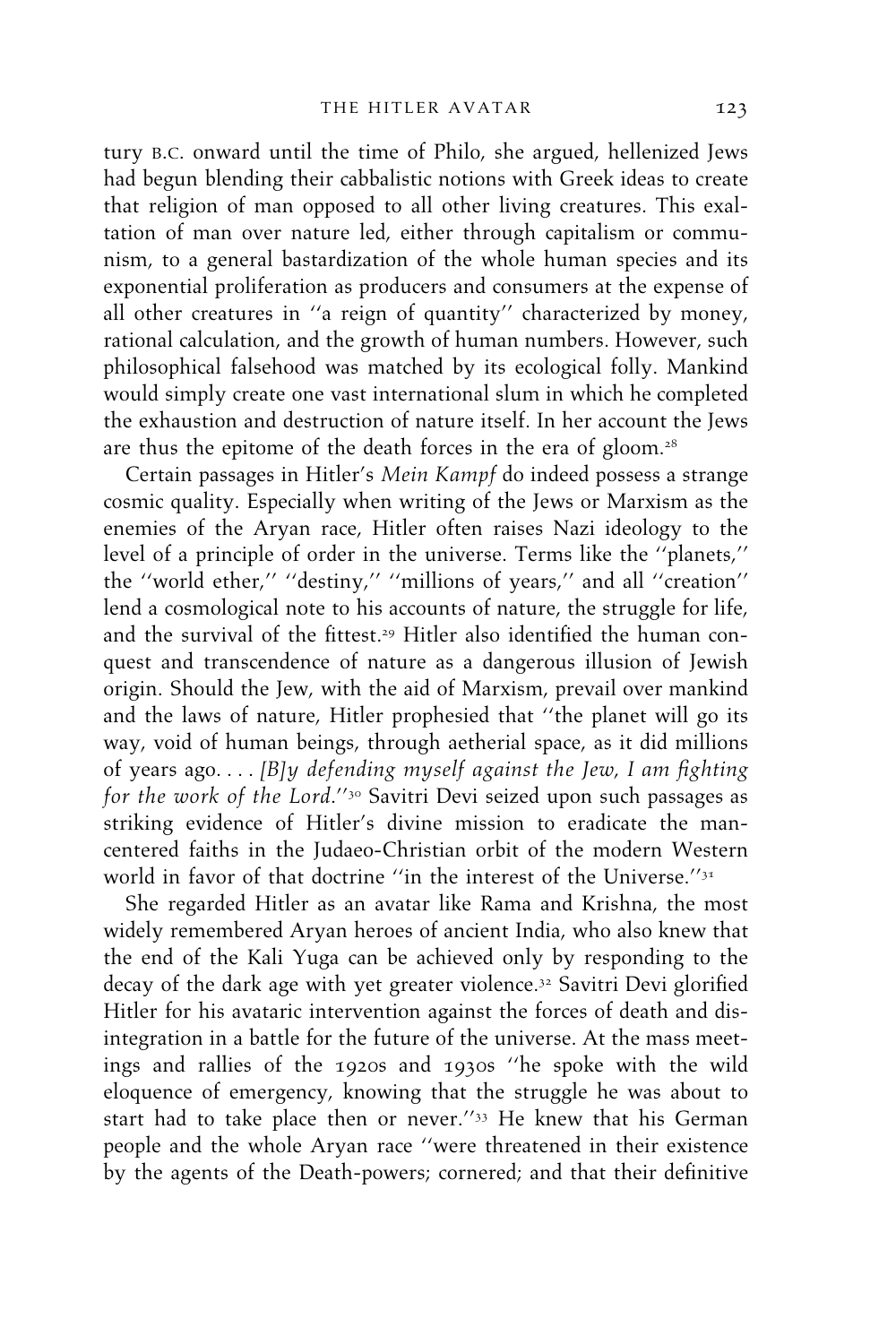downfall and disappearance would mean the definitive downfall of higher organised Life upon this planet, with no hope of resurrection.<sup>"34</sup> She extolled the mystical insight, elemental logic, and violence of Nazism as the collective expression of Hitler's own iron will, militant brutality, and fanatical faith.

The Yuga avatar was a harbinger of the apocalypse and the onset of the next age. The Hindu mythology of the *Puranas* foretold the advent of Kalki, the tenth and final avatar of Vishnu as the divine incarnation who will end the Kali Yuga and initiate a new Krita Yuga.

When the close of the Kali age shall be nigh, a portion of that divine being who exists of his own spiritual nature in the character of Brahma, and who is the beginning and the end, and who comprehends all things, shall descend upon earth: he will be born in the family of Vishnuyasas, an eminent Brahman of Sambhala village as Kalki, endowed with the eight superhuman faculties. . . . [H]e will destroy all whose minds are devoted to iniquity. He will then reestablish righteousness upon earth; and the minds of those who live at the end of the Kali age shall be awakened, and shall be as pellucid as crystal. The men who are thus changed by virtue of that peculiar time shall be as the seeds of human beings, and shall give birth to a race who shall follow the laws of the Krita age, or age of purity.35

The critical and final nature of the Kalki avatar in the cycle of the ages has led to speculation that this is a borrowing from Christian apocalyptic prophecy concerning the Second Coming of Christ. This particular myth in the *Vishnu Purana* has been dated to the first couple of centuries A.D., and scholars have wondered whether this idea entered India with the Parthian invasions in the same period. Kalki is always portrayed in Hindu iconography as a sword-bearing warrior mounted on a white horse, which would again suggest a link to the redeemer figure or warrior Christ in the Book of Revelation. This close parallel between Christian and Hindu ideas of the savior, in the first case as one who ends all history, in the second as one who restores perfection for the period of a new cycle, go some way to explaining the peculiar attraction of Kalki to the Western millenarian mind. Savitri Devi devoted the final part of *The Lightning and the Sun* to the coming of Kalki and the end of the age of gloom.

Did Savitri Devi believe Adolf Hitler was Kalki? She almost certainly did during the heyday of the Third Reich and the first half of the Second World War. As Hitler's avataric battle escalated into a global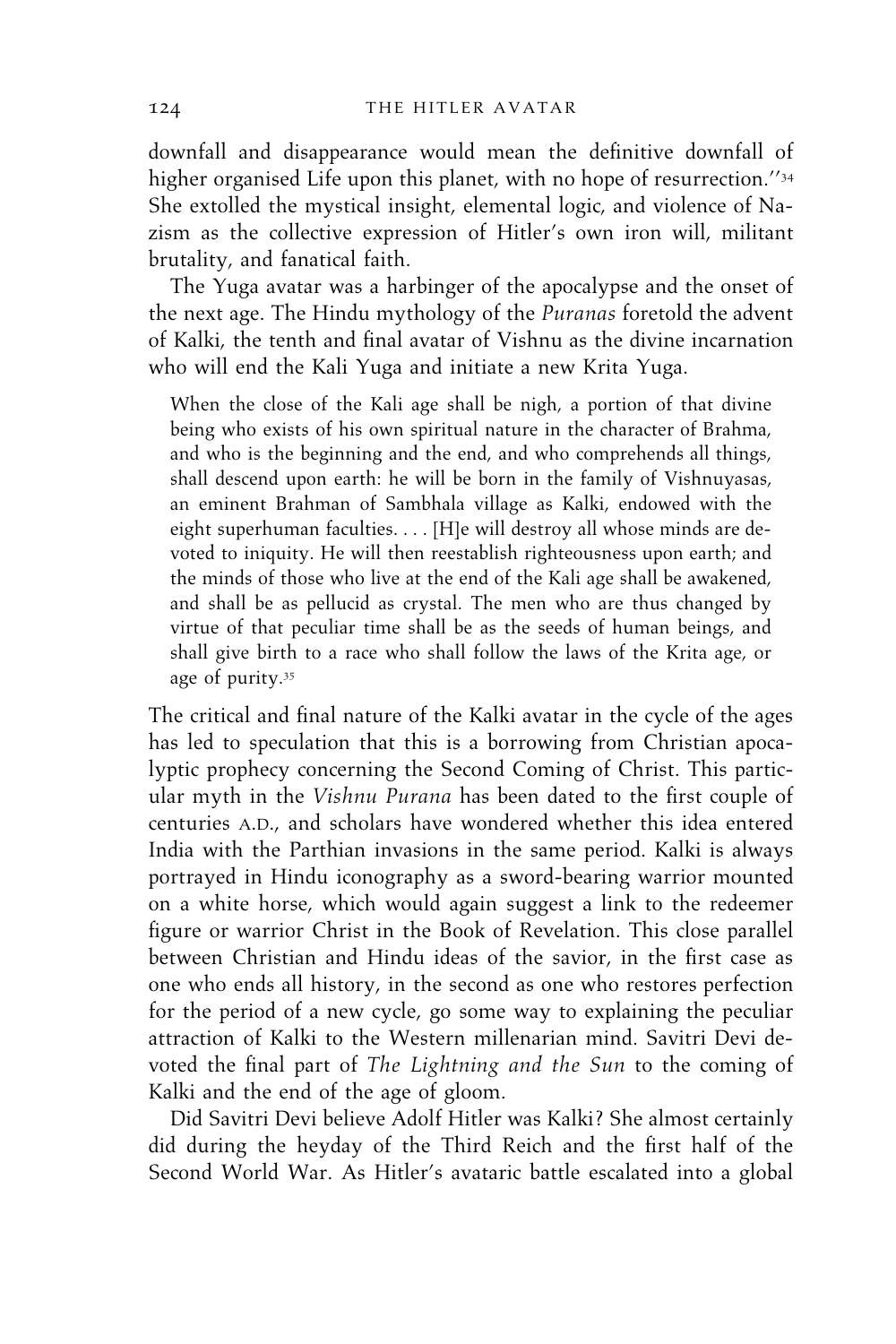conflict with the declaration of war against the Soviet Union followed by the United States, she shuddered at his colossal challenge to the combined dark age forces of Jewry, Marxism, and international capitalism. However, by late 1944 even she and her husband could no longer have expected an Axis victory; it was clear that Hitler had not ended the Kali Yuga. But her hopes for its ending remained undimmed, and she also clung to the belief that Hitler was still alive, awaiting the right moment to resume hostilities against the world. It was only certain that Kalki would come and Hitler might indeed reappear as Kalki at this final Armageddon. But even if Hitler himself did not return, Kalki would combine the qualities of the Krishna avatar on the Kurukshetra battlefield in the *Bhagavad Gita* with those of Adolf Hitler and of all Men against Time who come back to reestablish the reign of righteousness.

In the meantime, she believed that Hitler had offered not only himself but his beloved German people in sacrifice, for the fulfillment of the highest purpose of Creation: the survival of a superior mankind. Krishna's words appeared as the second motto of *Pilgrimage*: ''I am the Oblation; I am the Sacrifice . . .'' (*Bhagavad Gita* IX, 16). In early 1956 when Germany was divided and Nazism reviled, Savitri Devi fondly imagined that Hitler would survive in songs and symbols: ''[T]he Lords of the new Time-cycle, men of his own blood and faith, will render him divine honours, through rites full of meaning and full of potency, in the cool shade of the endless re-grown forests, on the beaches, or upon the inviolate mountain-peaks, facing the rising sun.''36 For Savitri Devi the place of Adolf Hitler in the future Aryan pantheon was quite secure.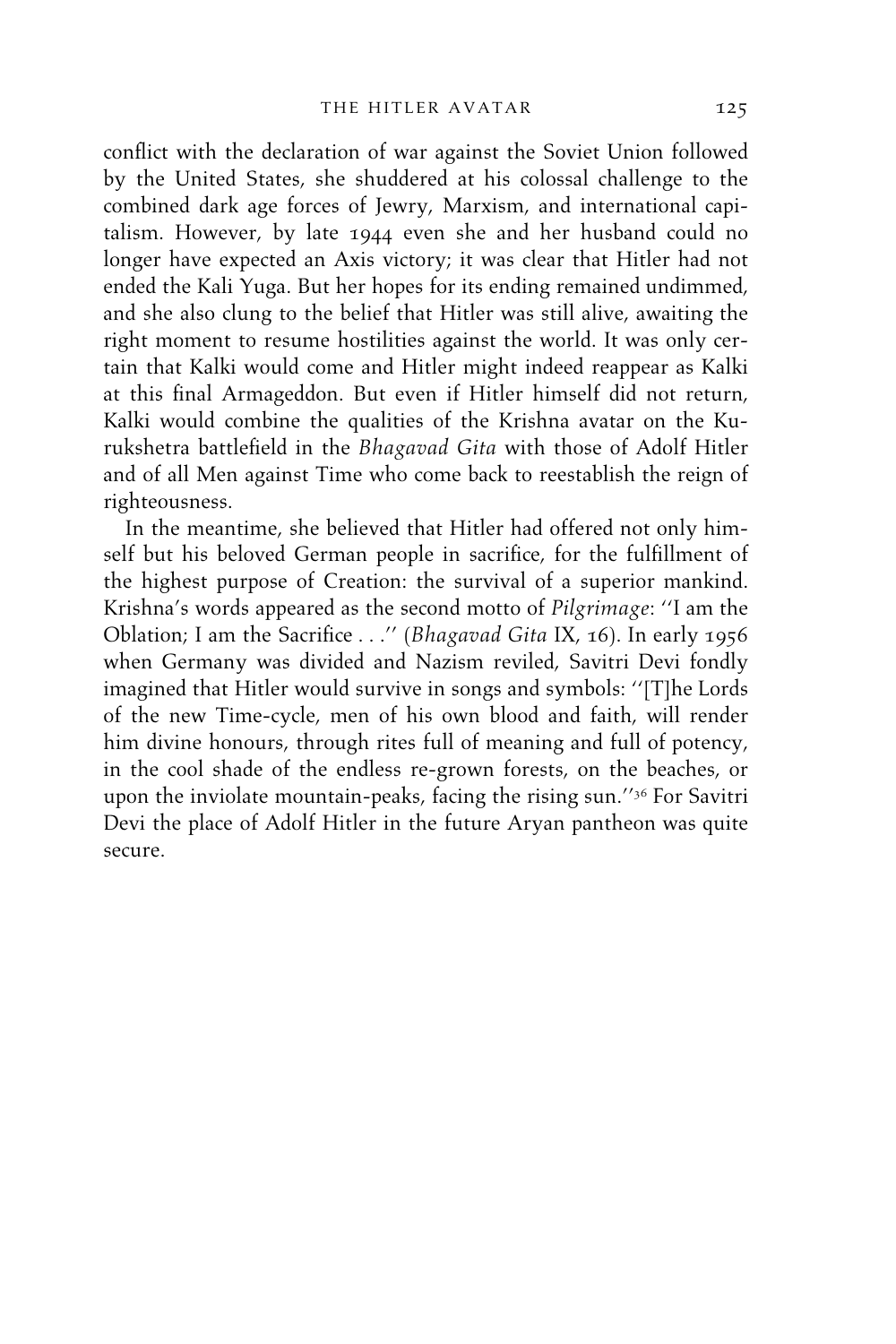# 8

## DEFIANCE

In May 1945 Europe lay in ruins. Because of the sustained Anglo-American bombing campaign since 1943, countless German cities were reduced to shells and rubble. Hitler's reckless policy of ''no surrender,'' coupled with his wild hopes of miracle weapons, a falling-out among the Allies, or other freak reversal in the grinding defeat of the German armed forces had brought the war deep into the Reich. By the end, whole industries were destroyed; basic amenities and transport systems shattered; food and fuel scarce. The soldiers were demoralized, captured, or dead. The ragged civilian survivors searched for the missing amid a wasteland of defeat and enemy occupation. This burden of defeat, loss, and death was compounded with horror and disgrace. The Allied discoveries of the concentration camps, notably Belsen and Dachau, revealed the depravity of the Third Reich to the world at large. The emaciated victims and piles of corpses became the symbol of Nazi bestiality and German shame. Hitler and the Third Reich were reviled; Germany was an outcast among the nations.

Savitri Devi returned to this war-ravaged Europe in late 1945 to make her belated contribution to the Nazi cause. She knew she had left this mission too late; that while the Third Reich was martial, ebullient, and expansive, she had been far removed from action in India. Now, the defeat of Hitler and disgrace of Germany reduced her from a triumphant votary of the New Order to a quasi-gnostic sectary of Nazism in a world of Western ascendancy. Her sense of frustration at missing the ''great days'' of the Third Reich were overwhelming. Whenever she met Nazi loyalists, former SS men, and Wehrmacht veterans in occupied Germany, her admiration and compassion for these people was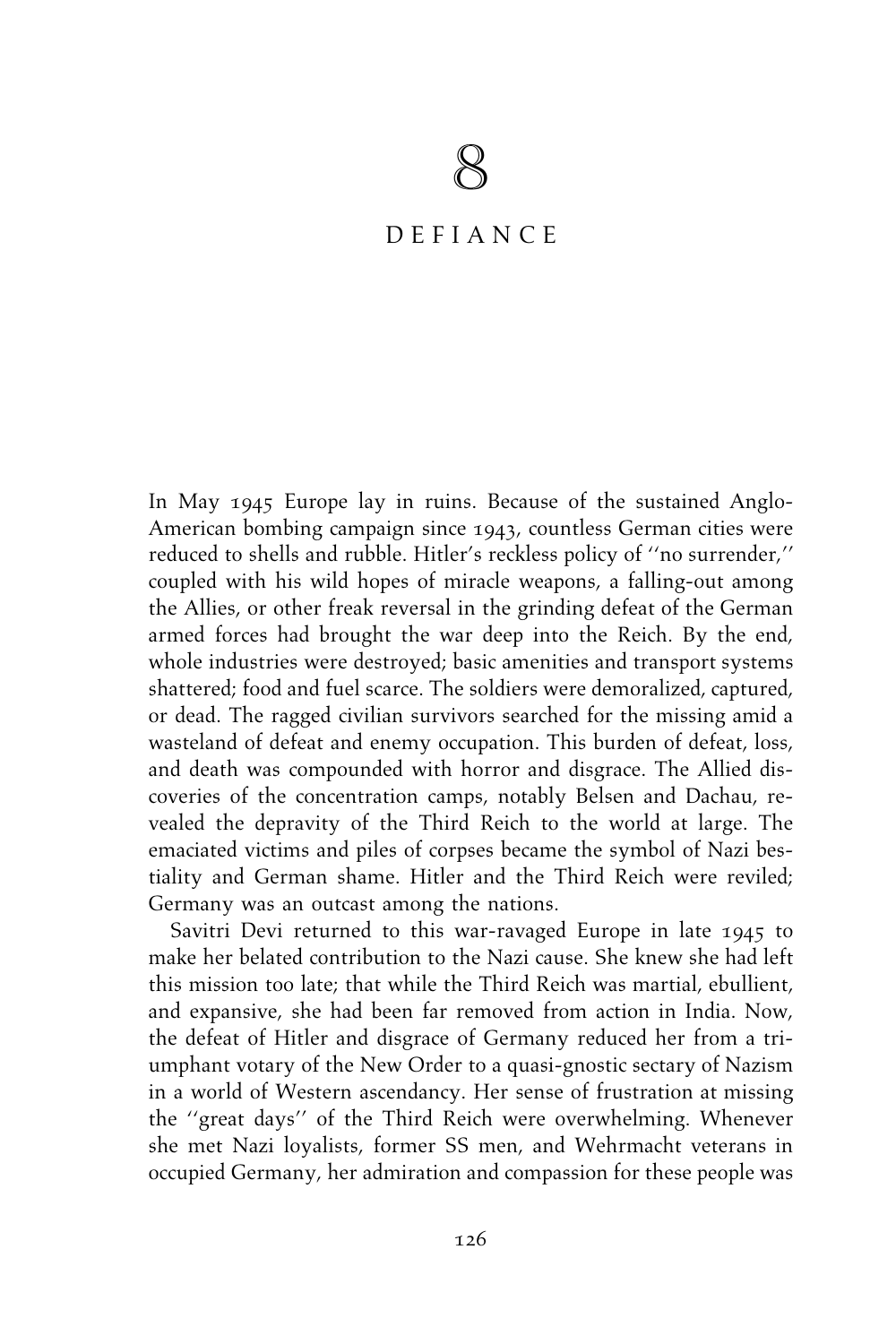#### DEFIANCE 127

matched only by regret that she had failed to stand beside them during the heyday of Nazi rule. She was always repining that she had not shared with them the excitement and inflationary sense of power amid the thunderous applause of the Nazi crowds. Now she could only join them in their suffering, losses, and martyrdom. This desire to identify belatedly with the defeated Nazi cause and its devotees propelled her into a quixotic and hopeless mission on behalf of the Third Reich. Her subsequent detention as an Allied prisoner fulfilled her burning desire to share the fate of the Nazi faithful.

She approached her Nazi mission by degrees, not entering Alliedoccupied Germany until the spring of 1948. But the total defeat of Germany cast its long shadow over her return to Europe. In November 1945 she had sailed on a passenger liner bound from Bombay to Southampton. During the several weeks on board there was no other conversation among her English fellow passengers but the defeat of Nazism. After a brief stay in London she traveled to France to visit her mother in Lyons, only to learn that she had been active throughout the war in the French Resistance against German occupation. Reunited for the first time since 1934, mother and daughter now found that a bitterly fought war as well as an ideological gulf divided them, and their relations were duly strained. However, Savitri Devi stayed on in Lyons, completing her classic misanthropic book *Impeachment of Man* there in March 1946.

Back in London, she arranged for the publication of *A Son of God* by the Theosophical Society at its press on Great Russell Street in London. This publication under the auspices of the society is understandable given its promotion of esoteric and Hindu ideas throughout Europe and America from the late nineteenth century onwards. But while Theosophists were interested in the subject of ancient Egypt and its mysteries, Savitri Devi had no time for their cosmopolitan and universal philosophy. The book led to some public lectures on the mystical pharaoh and his sun cult. She soon found new friends with similar interests in the capital. Muriel Gantry, a young theater costume designer, had long been interested in Minoan Crete and they spent many hours absorbed in the history of the ancient Mediterranean world. Muriel Gantry never shared Savitri Devi's Nazi interests but remained a loyal, lifelong friend. Through her own contacts in the theater world, she was able to obtain employment for Savitri Devi, who thus secured a livelihood during her time in London.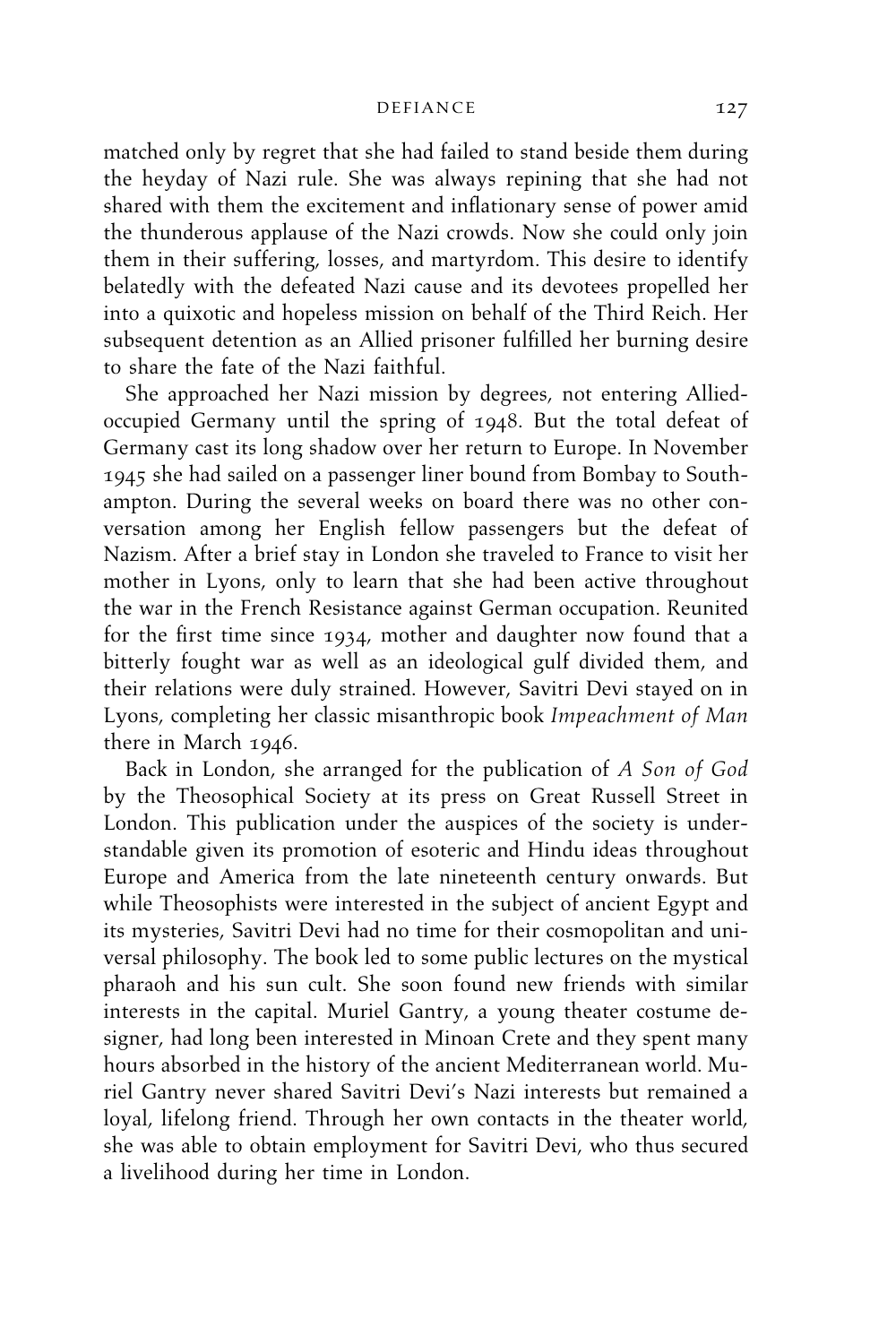#### 128 DEFIANCE

Wherever she went in London, Savitri Devi felt oppressed by the constant barrage of anti-German sentiment and propaganda, the suspicion and hatred of National Socialism. On Oxford Street she saw a photographic exhibition of Nazi atrocities and newsreels of the liberation of the concentration camps. She hurried on. But everywhere, in milk bars and cafes, in railway station waiting rooms and private houses, the radio ceaselessly recounted the horrors of Hitlerism and impugned all that Savitri Devi stood for. She stayed in cheap accommodations and suffered the conversation of fellow boarders. At the supper table in Mrs. Ponworth's boardinghouse at 37 Wood Lane, Highgate, she endured a Jewish woman's account of Nazi infamies and general support for the Nuremberg trials that were then nearing completion. The only dissenting voice came from a black Christian, whose plea for mercy enraged the Jewess and earned Savitri Devi's cynical approval.<sup>1</sup> These and many similar discussions about the terrible deeds of the Nazis and the overwhelming case for prosecuting the leading war criminals only hardened her extremist convictions.

The fearful prospect that her heroes would shortly be sentenced by the International Military Tribunal now filled all her waking hours. A few days later, while staying at a nurses' hostel at 104 Grosvenor Road in Pimlico, she dreamed one night that she entered the Nuremberg cell of Hermann Goering. He saw her and was rather astonished, but she reassured him that she was a friend. She declared that she wished she could save all the Nuremberg defendants from the ignominy of the trial, but the heavenly powers had granted her leave to save only one man. She had chosen Goering because of his kindness to animals. (She understood that Goering, as Reich Forestry Commissioner, had established extensive conservation areas in the Third Reich.) She then felt something small in her hand, and although she did not know what it was, she handed it to the former Reichsmarschall, saying, ''Take this, and do not allow these people to kill you as a criminal.'' She bid the surprised prisoner a farewell ''*Heil Hitler*'' and then vanished. The next morning she overslept until ten o'clock, which was most unusual. It was the sixteenth of October and a rainy day in London. Outside the hostel at a newspaper kiosk she read with amazement the headlines ''Goering found dead in his cell at 2.30 A.M. No one knows who gave him the poison. Potassium Cyanide.'' This experience of astral travel in her subtle body was her only contact with the top leadership of the Third Reich.<sup>2</sup>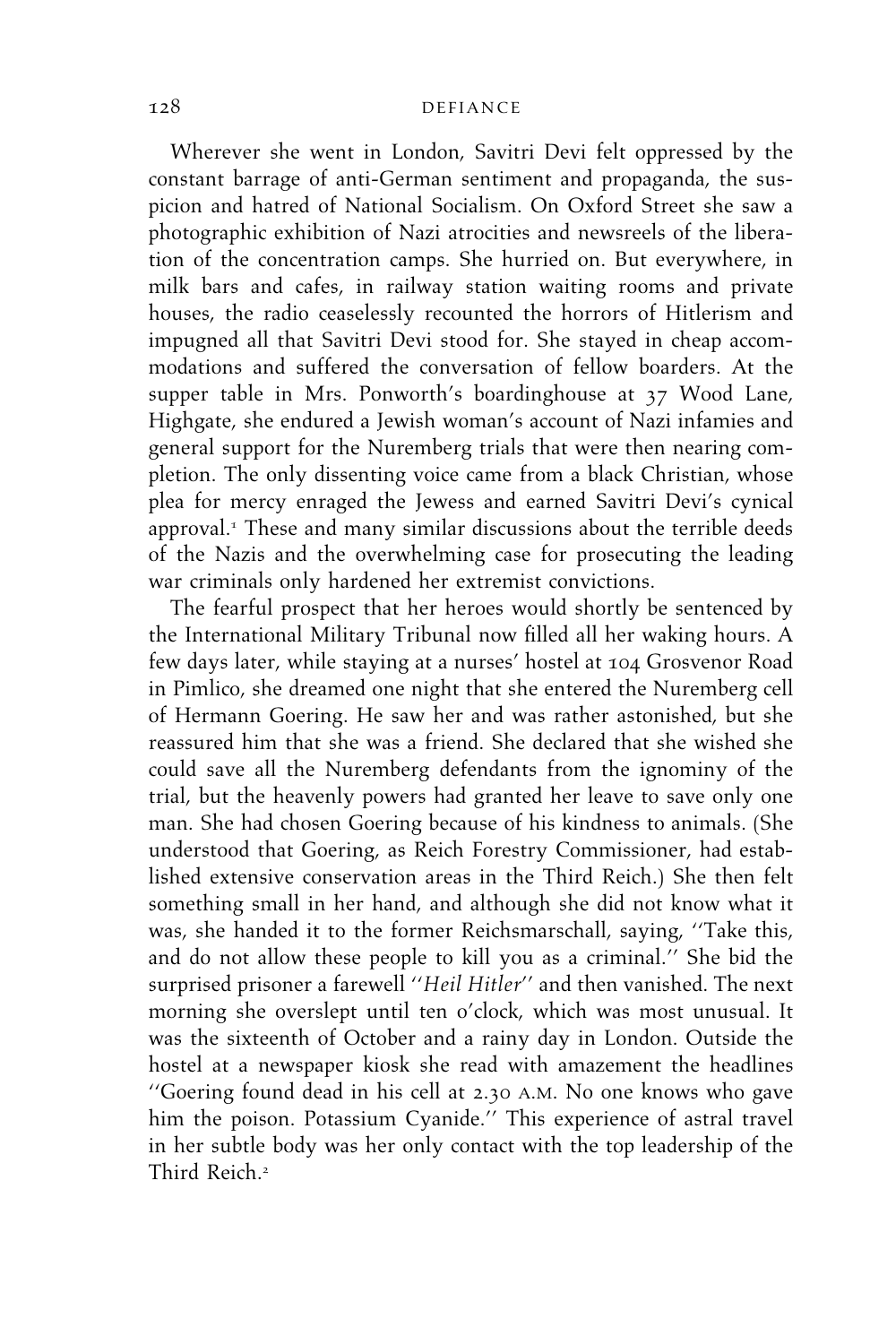Still she hesitated to travel to Germany and witness the defeat of the Third Reich. Wishing to escape the constant reminders of Germany's disgrace, she seized an opportunity to lecture on Akhnaton in Iceland. On 28 November 1946 she sailed from Hull to Iceland, arriving seven days later at Reykjavik with only five pounds in her pocket. Following her lecture engagement, she stayed on, found employment, and began learning Icelandic. In the hard winter of early 1947 she worked as a maid on a farm outside Reykjavik. Later she took a job as a French tutor to an Icelander's Austrian wife. Although she found the Icelandic people splendid specimens of the Aryan racial type, she was bitterly disappointed by their general hostility to Nazism. Even on this remote island in the Arctic Circle it proved impossible to escape the general abhorrence of the Nazi creed. She consoled herself by writing a play about Akhnaton and the persecution of his sun cult, which was a thinly veiled allegory of the defeat of Hitler.

The barren, austere landscape of Iceland mirrored the iron in her soul as she contemplated the defeat of her ideals. But this strange world of glaciers, geysers, and volcanoes also offered a rich pageant of nature, that amoral power that she worshiped in Shiva and his dance of creation and destruction. On the night of 5 April 1947, she rapturously watched the full eruption of Mount Hekla, Iceland's most famous volcano, which had already erupted eighteen times before 1845. At other times her mood was reflective. On 9 June she visited the Godafoss (Waterfall of the Gods), where a priest had once thrown the images of the old pagan gods as a demonstration of his conversion to Christianity about the year 1000. Deeply moved, she stood beside the waterfall, thinking of Odin, Thor, and Baldur, whom her Viking ancestors had once worshiped, lying for more than nine hundred years at the bottom of the icy waters of the Skjálfandafljót and still waiting for the "great Heathen Renaissance.'' In one of her ritual acts she recited the verse of Leconte de Lisle, which a Norse god addresses to the child Jesus:

Thou shalt die in thy turn! Nine times, I swear it by the immortal Runes, Thou shalt die like I, god of new souls! For man will survive. Twenty centuries of suffering Will make his flesh bleed and his tears flow, Until the day when thy yoke, tolerated two thousand years, Will weigh heavily upon the necks of the rebellious races;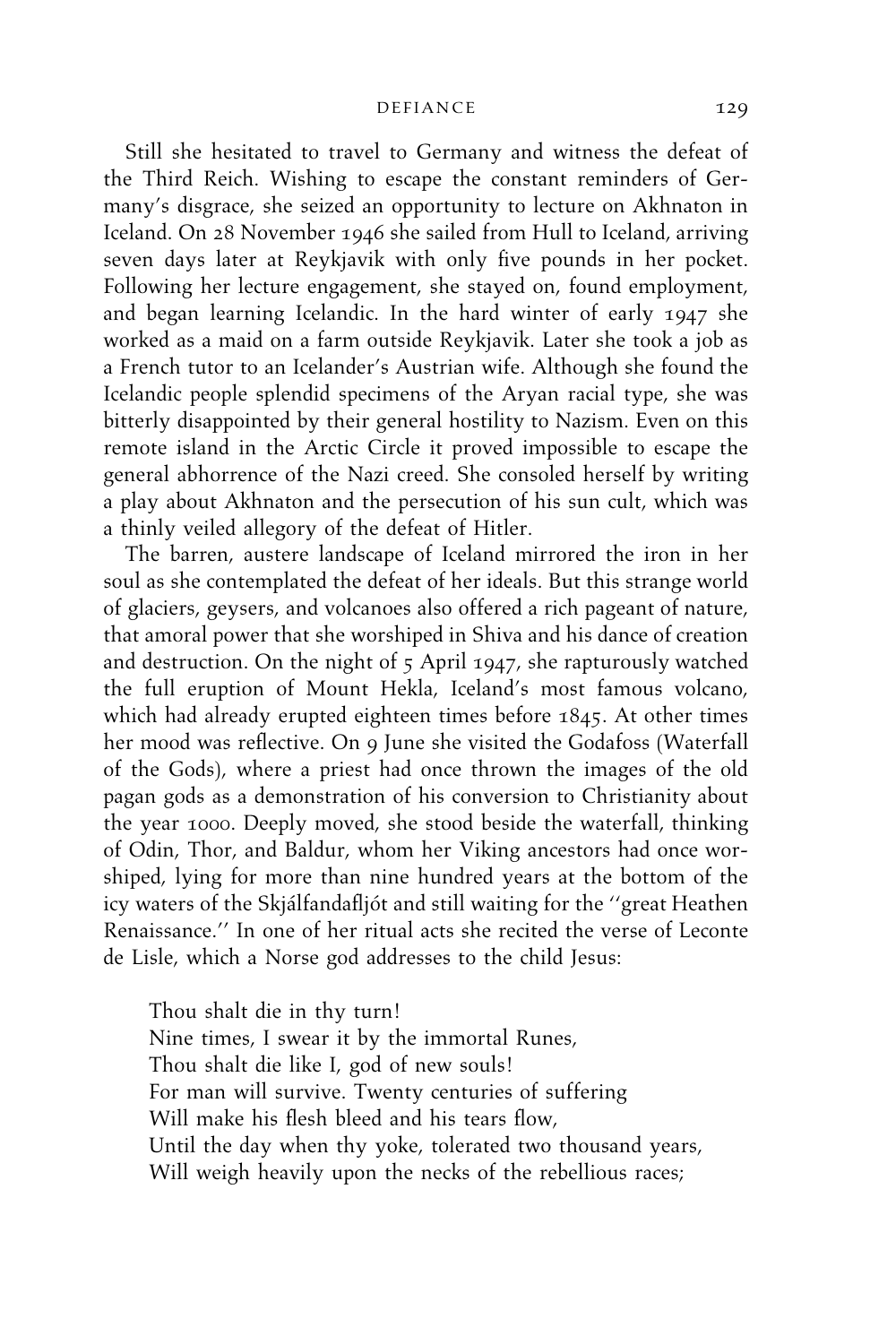#### 130 DEFIANCE

When thy temples, standing in their midst Will become an object of mockery to the people; Then, thy time will be up  $\ldots$  3

Invoking the Aryan gods, she implored their aid in her struggle to restore the Nazi cult of youth, health, and strength, before casting the paper into the roaring cataract.

She remained in Iceland until the end of 1947, when she returned to England. Once again she found theatrical employment as the wardrobe manager of the Randoopa Dancing Company, which traveled around England, Scotland, France, and Scandinavia giving performances of Indian dance. By early April 1948 she was in Edinburgh, beginning work on her final statement of Aryan doctrine and Nazi witness, *The Lightning and the Sun*. She next accompanied the group from Scotland across the North Sea to Sweden, arriving in May. In Stockholm she chanced to meet an old acquaintance from 1946 in London, a zealous English Nazi sympathizer, who introduced her to a number of Swedish Nazis, including the famous explorer Sven Hedin, then eighty-three years old.

By the first decade of the century Sven Hedin (1865–1952) was regarded as one of the world's leading Asiatic explorers. Immediately after leaving school he had traveled three thousand kilometers on horseback through Persia and Mesopotamia. In 1890 he was attached to King Oscar's embassy to the shah of Persia and then visited Khurasan and Turkestan. His later expeditions in the Pamir, China, and Tibet between 1893 and 1897, 1899 and 1902, and 1906 and 1908, recounted in his numerous books of adventure, brought him international recognition and honors. A lover of the desert and remote places, Hedin was a political reactionary. He detested the liberal government in Sweden and was a great admirer of Wilhelmian Germany. During the 1914–1918 war he had met the kaiser, Hindenburg, and leading commanders at the western front and was bitterly disappointed by the German defeat. After the rise of the Nazis, he became a loyal supporter of the Third Reich, frequenting the dining tables of Hitler, Goering, and other top Nazi brass throughout the war. His last major political work, *Amerika im Kampf der Kontinente* (1942), condemned Roosevelt's intervention in European affairs, recalled the 1918 ''stab-in-the-back'' legend beloved of German militarists, and generally followed the Nazi Foreign Office line. After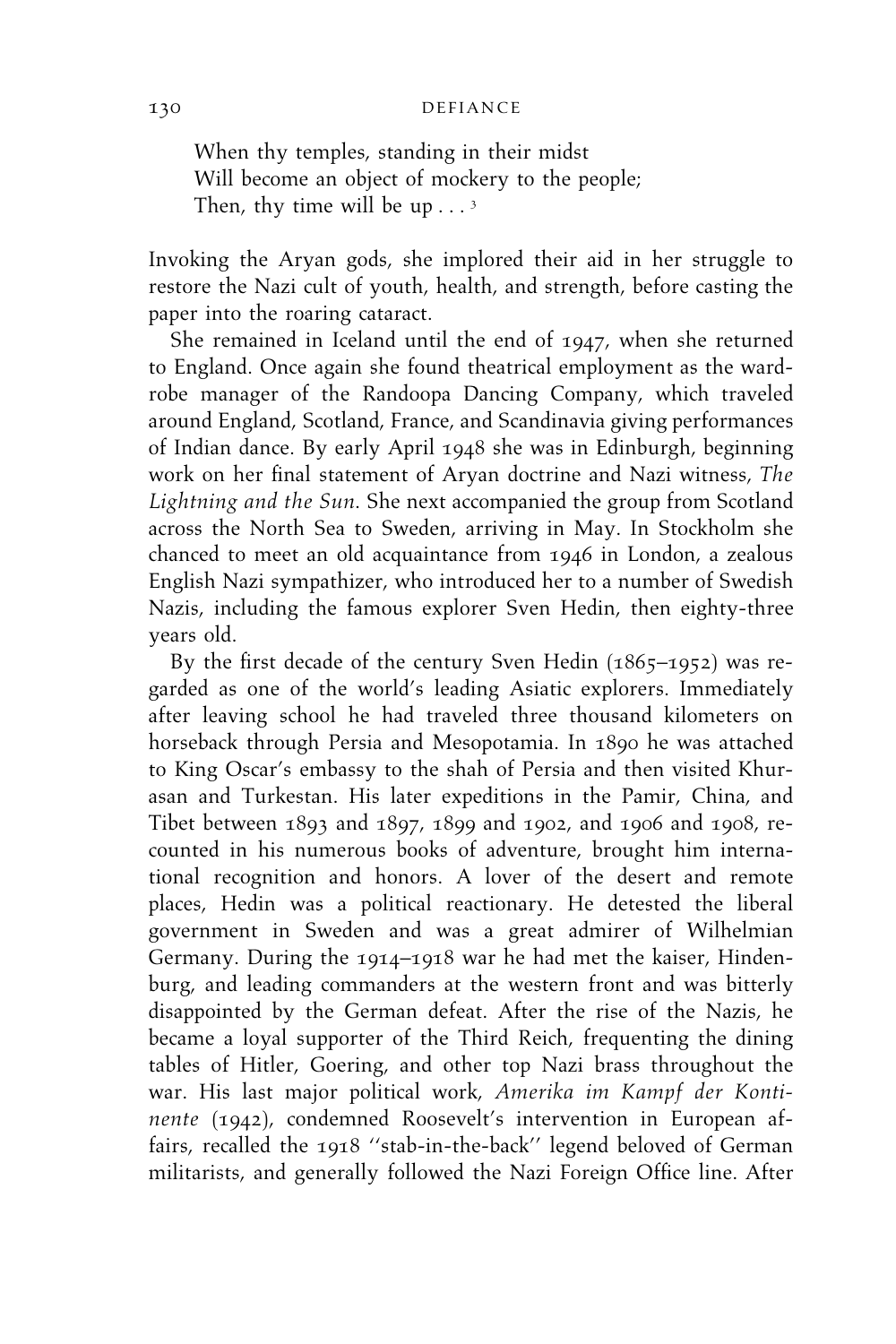1945, Hedin's reputation was severely tarnished by these associations and writings.4

Hedin's aura of heroic adventure, his daring and hazardous travels across Asia, his triumphant homecomings to receive the tribute of monarchs and the adulation of crowds had been the stuff of legend. But now in 1949 all this was past. Expelled from various international societies, he bemoaned the modern world. His Nazi enthusiasm had rendered him a political pariah. A meeting at a Stockholm reception with the liberal Thomas Mann on 24 May remained at the level of small talk. On 4 June Hedin penned his thoughts on the defeat of communism and the unbreakable spirit of the Germanic race to Johannes Lehmann, editor of a Danish journal.5 Two days later he received Savitri Devi, a fellow diehard in the Nazi cause. On 6 June they conversed for four hours about the fate of Germany and the chances of a Nazi revival. The old Swede evidently gave her fresh hope, alluding to Germany's immense resources of courage and strength despite defeat and hinting that Hitler might indeed still be alive. Thus encouraged, she decided to set forth on what was to be the first of three sorties into occupied Germany as an agent of the vanquished Nazi cause.<sup>6</sup>

She prepared for her mission by laboriously writing out her own German text on five hundred slips of paper—a task that took two entire nights.

Men and women of Germany, in the midst of unspeakable rigours and suffering, hold fast to our glorious National Socialist faith, and resist! Defy the people, defy the powers, which work to denazify the German nation and the whole world. Nothing can destroy whatever is built on truth. We are the pure gold which can be tested in the furnace. The furnace may glow and crackle. Nothing can destroy us. One day we will rebel and triumph again. Hope and wait! Heil Hitler!7

Thus armed, she boarded the Nord-Express in Stockholm bound for Germany on 15 June and distributed her leaflets in cigarette packets and other small gifts of sugar, coffee, sardines, cheese, and butter from the train as it passed through stations from the frontier at Flensburg via Hamburg, Bremen, Duisburg, Düsseldorf, and Cologne to Aachen. The railway journey across Germany lasted fifteen hours and it was a rite of initiation for Savitri Devi. The sight of the devastated cities, the twisted wreckage of industrial installations, the misery and hunger of the defeated Germans made a deep impression on her, confirming her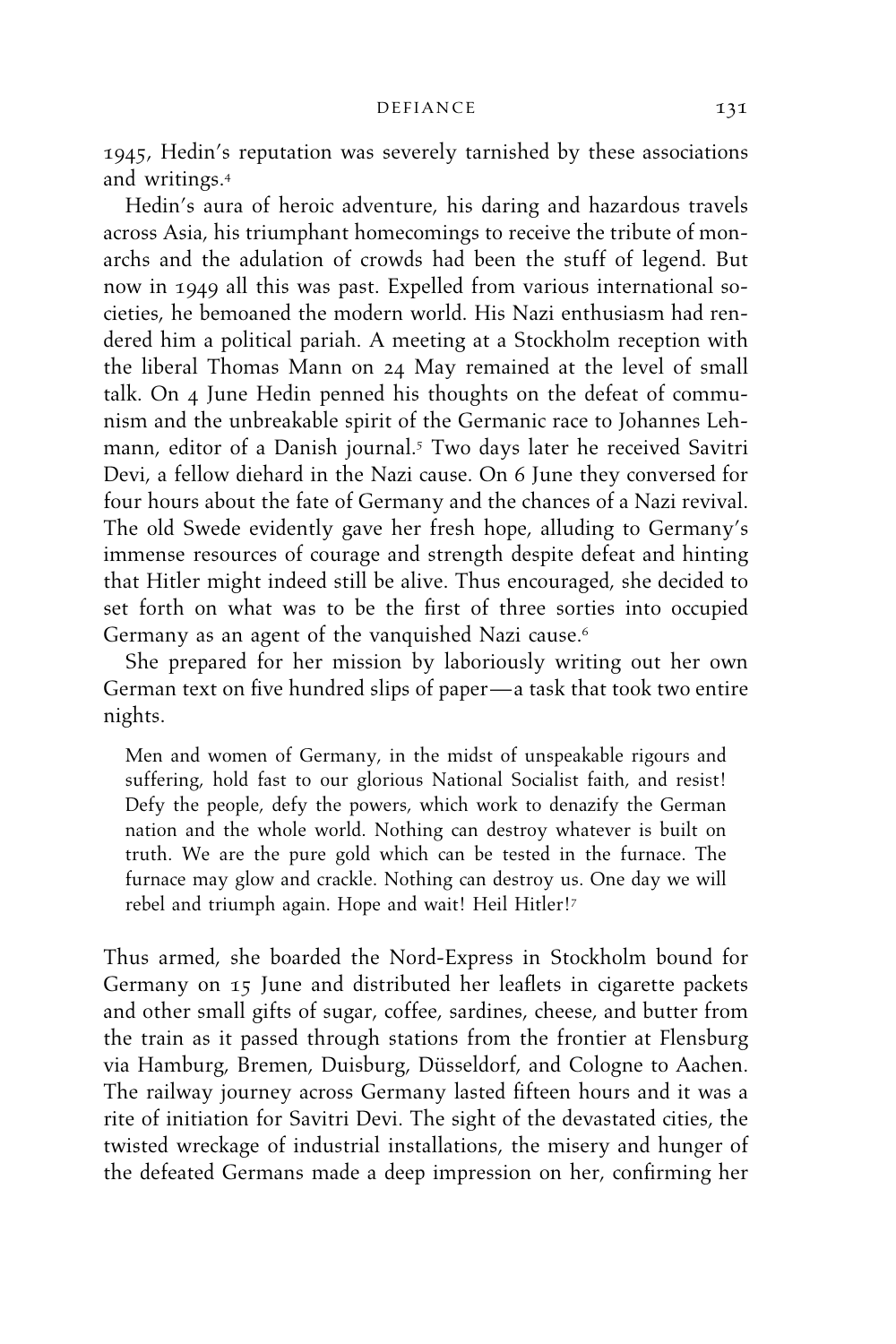love for Germany and her hatred of the Allies. There was also opportunity for political exchange: in Duisburg two German railway policemen boarded the train and expressed their appreciation of her gesture; three Jews in the theater company traveling with her were outraged. This minor mission completed, she returned to London for a short stay.

Later in the year she repeated the operation on a larger scale. A military permit to visit Germany for a longer period was obtained from the Bureau des Affaires Allemandes in Paris through the good offices of a former schoolfriend who had influence in Free French circles and knew nothing of Savitri Devi's political convictions. Savitri Devi stated that she intended to write a book about Germany as her reason for visiting the occupied country. Returning through France and the Saarland to enter the French Occupation Zone of Germany at Saarhölzbach, she spent some three months between 7 September and 6 December 1948 distributing a further six thousand leaflets in the three Western zones and the Saarland. In the course of this extended visit, she had many opportunities to acquaint herself with the Germans and their conquerors. A long conversation with a French occupation official at Baden-Baden only confirmed her contempt for the Allies' hypocrisy, their policy of reeducation, and the sham of democracy. In Koblenz she was introduced to a group of Nazi loyalists, including Fritz Horn, whose health had been broken by mistreatment in Allied POW camps on German soil after the war. In Bonn she met an unrepentant Nazi veteran whose fulminations against the Allies and fantasies of future revenge warmed her heart.<sup>8</sup> This more substantial operation behind her, she returned to London to spend Christmas with friends before mounting her third and final propaganda mission to the defeated Reich.9

''Gold in the Furnace,'' the phrase used in her first propaganda leaflet to typify the endurance of the Germans even in the hardest trials of their defeat and subjection, became the leitmotif and title of her book describing her travels and reflections during 1948 and early 1949 in postwar Germany. She had begun writing *Gold in the Furnace* in early October 1948 at Alfeld an der Leine in Lower Saxony, shortly after entering occupied Germany on her second, longer propaganda mission, and three chapters were already completed by the time of her arrest in February 1949. A further three were finished while she was in investigative custody, and the final eight chapters were written secretly while she was imprisoned at Werl. She completed the book in her prison cell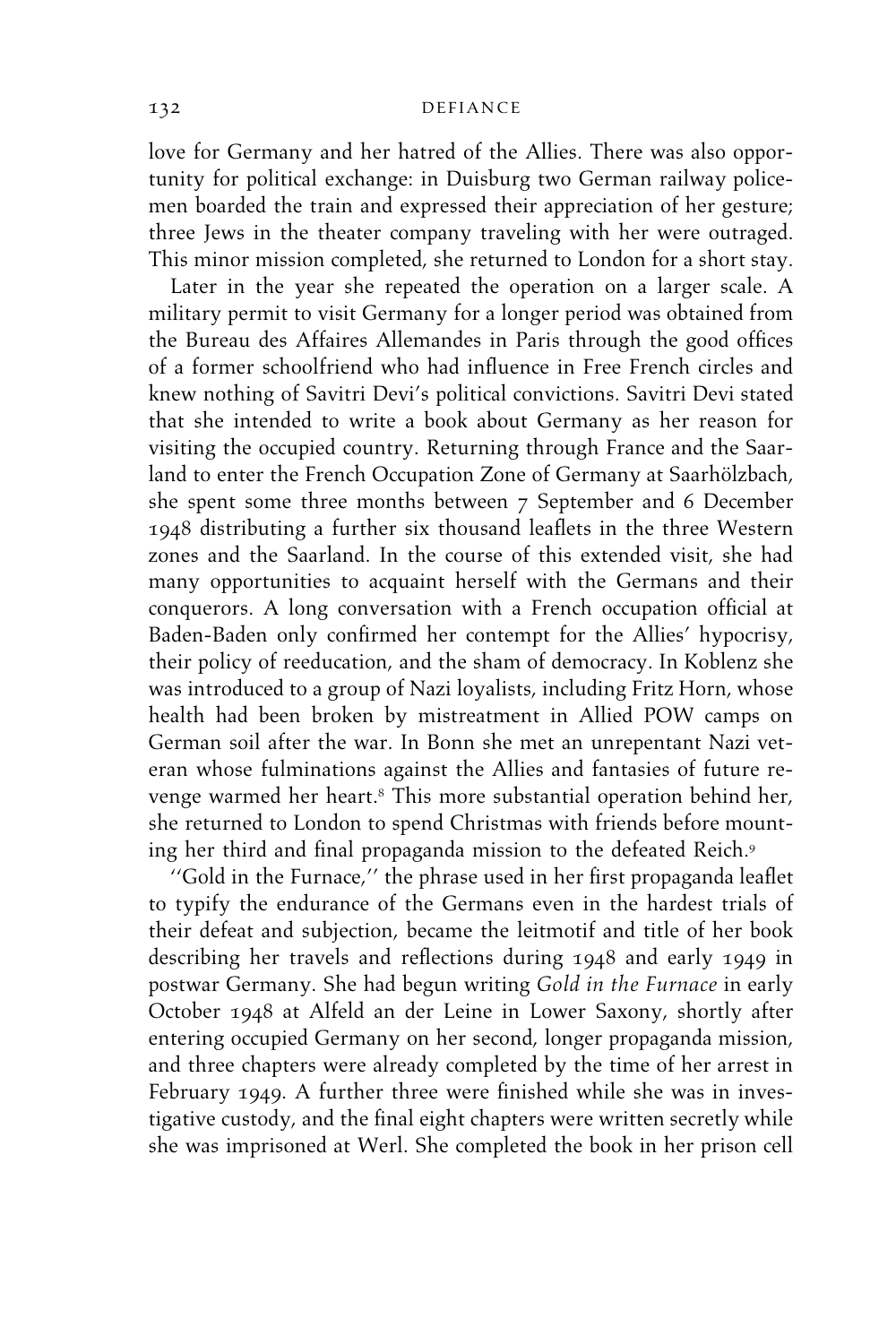### DEFIANCE 133

on 16 July 1949, a month before her release. She called the book ''her favourite child'' and it is evident that she poured out her soul in these descriptions of the staunch Nazi loyalists she had met in the course of her autumn 1948 mission. Her heroes were set against a bitter and crushing background of urban ruin and rubble, the pressures of denazification, and other Allied impositions, restrictions, and economic reparations involving the dismantlement of German industrial plant and deforestation.

The encounters are interspersed with lengthy avowals of National Socialism and denunciations of the futile and declining Western world of democracy and Christianity. These verbatim records of her contacts with Germans in the early postwar years are especially interesting for the light they throw on the attitudes and expectations of defeated people unable to make sense of the catastrophe of defeat following the collective excitement and national pride of the Third Reich. Conversations with these individuals followed a regular pattern. If Savitri Devi's credentials were already established by personal introductions or clandestine recommendations, the exchange would usually provide mutual comfort and encouragement concerning the temporary nature of defeat, the imminent prospect (two to three years) of a Nazi revival, and on occasion the assertion that Hitler was alive in hiding and simply waiting for the opportune moment. When striking up a casual acquaintance, Savitri Devi would often mention that she was writing a book about Germany. Whenever admonished by a Nazi sympathizer to write the truth and eschew prejudice, she would protest delightedly that she was herself a staunch Nazi.

A chance encounter at Koblenz railway station with an old shopkeeper, Fräulein E., led Savitri Devi to Herr M. He ridiculed the Allied policy of reeducation, declaring that the Führer gave them a sense of life that was eternal, not to be believed in but seen with one's own eyes. Everything that had occurred since 1945 only served to convince them that the Nazi doctrine was right in all respects, namely, on the Jewish question, the rule of the fittest, and the racial principle. Even more Germans believed this now than during the Third Reich.<sup>10</sup> Herr M. in turn introduced her to two more Nazi loyalists, with whom she stayed for several days. Friedrich Horn and his companion, Fräulein B., occupied a cramped garret room at the top of a house amid the ruins of Koblenz. Savitri Devi was particularly impressed by Horn, whom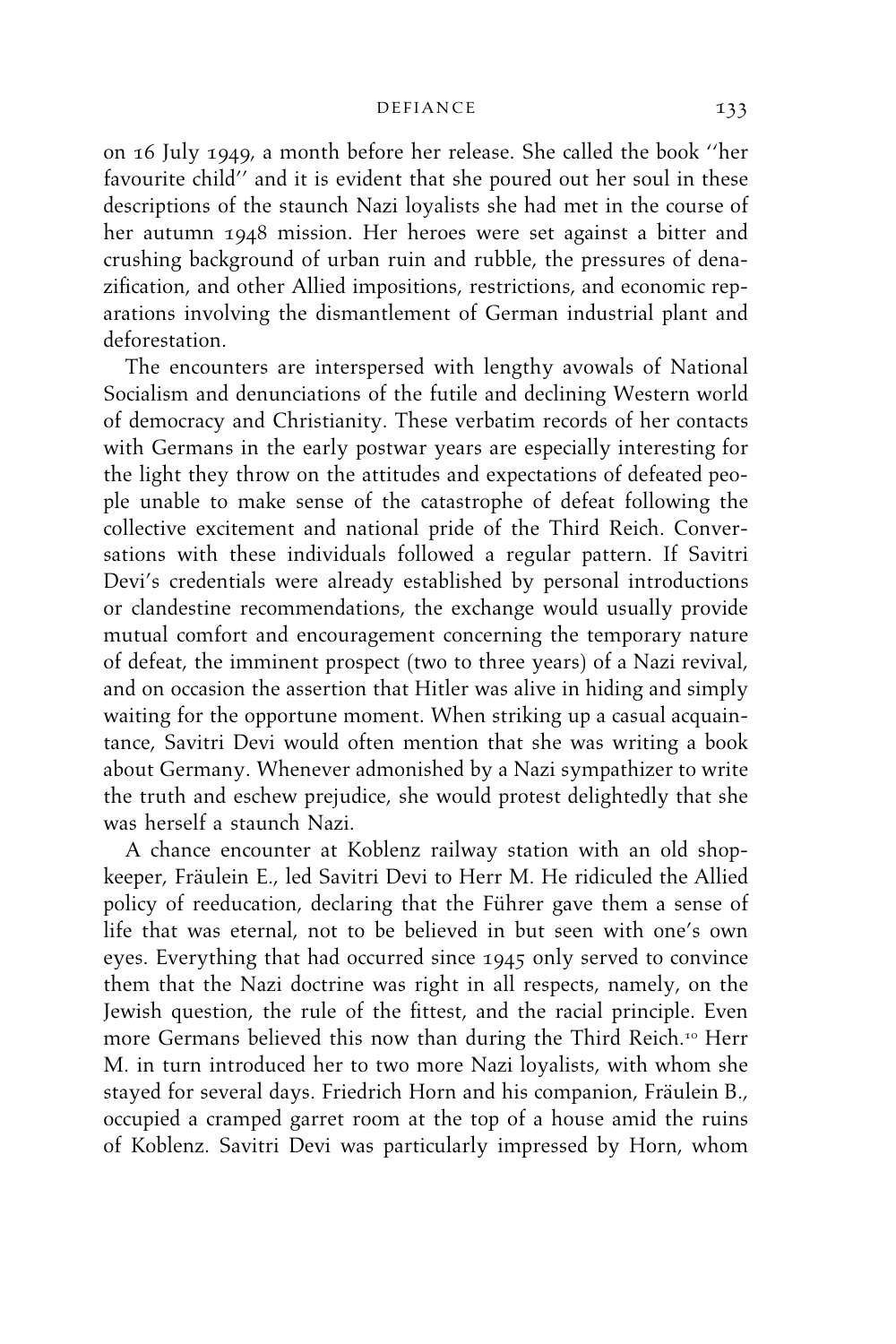#### 134 DEFIANCE

she revered as a model Nazi and a martyr to the cause in consequence of his ill-treatment by the Allies. She related his story with reverence and pathos.

Horn was an architect by profession and an ardent Nazi Party member, having held the office of *Ortsgruppenleiter* from 1932 onward during the Third Reich. Arrested as a prominent local Nazi by the Americans at the end of May 1945, Horn was first held at Diez before being transferred by rail to a concentration camp at Schwarzenborn near Treysa, together with nine or ten thousand other National Socialists. Detained in a former cavalry stables, Horn shared a stall with two other men. The conditions were appalling: no blankets, no running water, and only half a bowl of thin watery soup and three hard biscuits to eat each day. One in twenty of the internees died of starvation within a fortnight. By the end of December 1945 Horn, had lost sixty-five pounds, could hardly stand up, and was admitted to the camp hospital. In February 1946 he was transported by cattle truck to a concentration camp in Darmstadt, where the temperature in the unheated cells fell as low as -25° C during the harsh winter of 1946–1947. After several nights, Horn was hospitalized once more for three months and finally released in December 1947. His health was permanently ruined as a result of his ill-treatment in the camps, where he had spent nearly three vears.<sup>11</sup>

The case of Friedrich Horn simply illustrates the chaotic postwar conditions in the American and French concentration camps, both in their zones of occupation in Germany and in France.<sup>12</sup> But in her hatred of the Allies, Savitri Devi latched onto any such instances of suffering, hunger, and torture among Nazi prisoners. In the little garret with Horn and his companion, she was in the presence of such a martyr. She lovingly described Horn's open face, his proud bearing, above all the calmness and cheerfulness of a warrior-sage whose quiet faith and confidence in the ultimate victory of the Nazi idea transcended his own suffering. Horn fetched his copy of *Mein Kampf*, while Fräulein B. showed Savitri Devi a glass etching of Hitler's portrait on a pendant and pressed her to accept it as a gift. Savitri Devi was greatly moved by this gesture. All three spent the rest of the evening reading and commenting on passages of *Mein Kampf*, exchanging their views on the necessity of a heathen outlook, and the incompatibility of Nazism and Christianity. Gathered under the steep attic roof somewhere in French-occupied Koblenz, the new friends celebrated their secret Nazi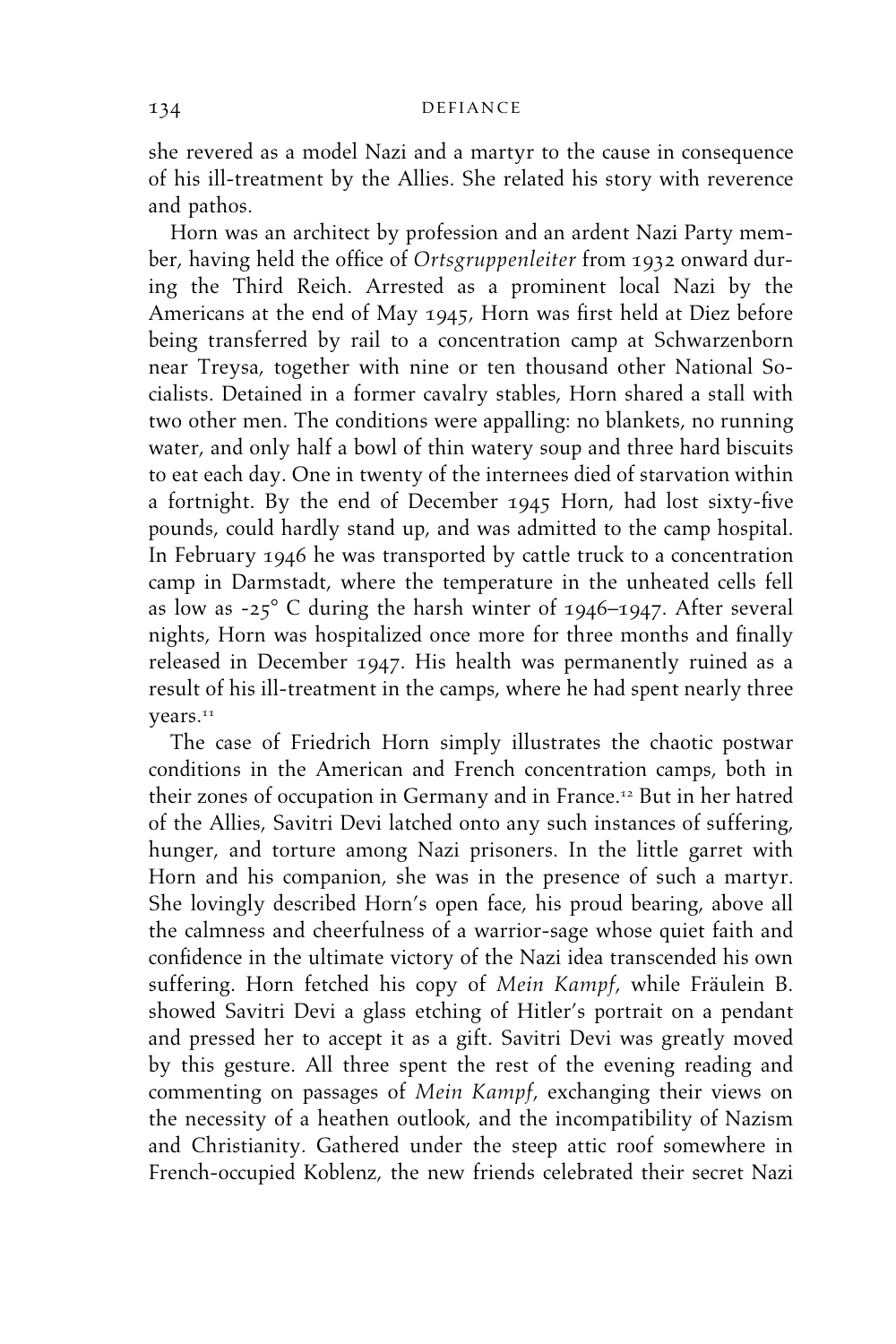gnosis in devotional exercises like members of a persecuted sect. At their final parting in August 1949, Horn presented Savitri Devi with his only copy of *Mein Kampf* with the words ''Go wherever you might be the most useful and wait. Hope and wait . . . if, being alone, you feel powerless, you have your burning faith,—our common Nazi faith to sustain you. And you have this: our Führer's immortal words; a remembrance from Germany.'' As if concluding a religious rite, they exchanged the Hitler salute.<sup>13</sup>

Earlier in September 1948 on a fine early autumn day Savitri Devi had walked in the forest adjoining the Harz mountains with another Nazi stalwart, Herr A. She had never met him before and owed her introduction to Nazis living abroad. Mindful of spies and thin walls at home, Herr A. suggested that they wander in the forest in order to talk freely. Amid the golden foliage and birdsong, Savitri Devi told Herr A. something of her life, her visit to Palestine in 1929 and repugnance at the Jews, her search in India for a traditional Aryan culture, and her unending regret at not coming to Germany during the Third Reich. After all, she would have seen the Führer. Herr A. understood her perfectly. Hitler was alive, Herr A. knew where he was, although he could not tell her now. He assured her she should see Hitler and hear him tell her how pleased he was that she was among the Germans during their darkest days in 1948. However, he cautioned her to be more guarded in her enthusiasm, for she could easily betray her real feelings to the enemy in this land of fear and occupation. Herr A. confided to her his plans to build a sun temple as a Nazi shrine, a project that found her wholehearted support.<sup>14</sup>

Another encounter took place in a café in Bonn. Here Savitri Devi's attention was caught by a pair of German men at a neighboring table. One of these was unlike any of her earlier contacts: an elemental and fearsome fellow, whose head and shoulders reminded her of a bison in the ancient Germanic forests. Energy and will power were written all over his broad forehead, red angular face, and powerful chin. He was the tough beer-hall-fighter type, the representative of the Nazi crowd. Savitri Devi thrilled at the sight of this ''warrior of Hermann in a shabby modern suit''—she saw in him a symbol of Germany's resurrection. The beer-hall fighter struck up a conversation with her and was soon telling her the story of his war. As a Wehrmacht soldier in France, he had marched through the Arc de Triomphe, and his troop had proceeded as far as the Spanish border. *Jawohl*, they had had a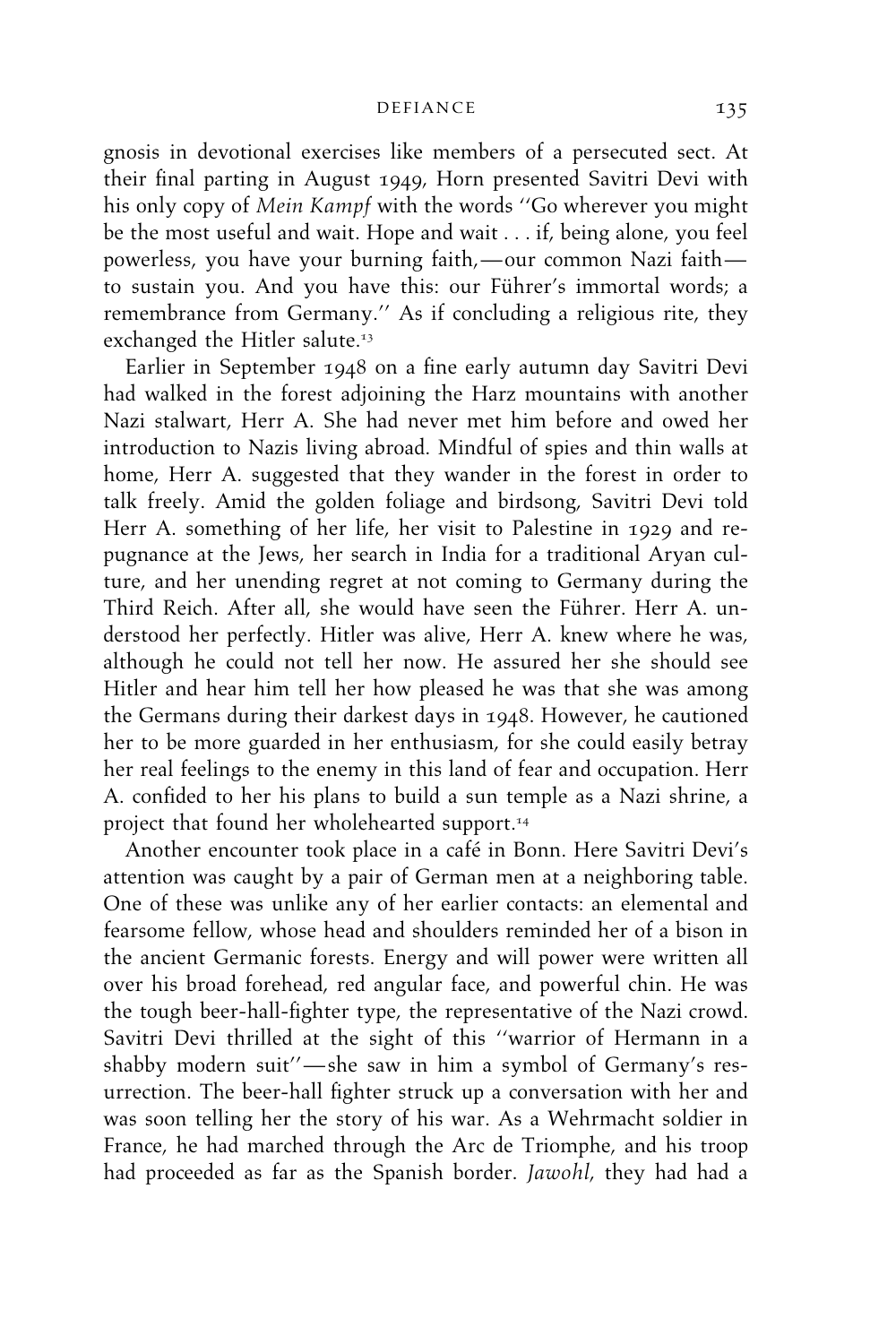#### 136 DEFIANCE

great time. They had eaten and drunk but always remained gentlemen. They had brought order to the countries they ruled, maintained a strict code of honor and been generous and merciful to the conquered. But when they lost the war, many Wehrmacht soldiers were unable to leave France in good time and were severely mistreated in concentration camps, some even deported for many years to the tropics and Indochina. He himself had been interned in France until 1948.

Continuing his narrative to postwar conditions in occupied Germany, the old fighter's face darkened. ''Nice people to talk about freedom and justice, these damned democrats! They have tied us hand and foot, so that we cannot move, they have muzzled us, so that we can offer no resistance, while they plunder our country left and right, dismantle and carry off our factories piece by piece, cut down our forests, take our coal, our iron, our steel, all that we have, and into the bargain make people believe that we were to blame for the war— these confounded liars!'' He lusted for revenge. He longed for the day when the last Allies ran for their lives to escape Germany, when Paris would lie in ruins at its next German occupation; next time he would show neither mercy nor good humor. Savitri Devi felt a sense of mounting excitement as his mood became ever uglier and he began to describe in a raised voice how he would kill his enemies: this was the spirit she sought, the rolling eyes of a wounded animal, a war god of the Stone Age thirsting for blood, barbaric magnificence. It was a perfect meeting of minds: the violent resentful German and the Aryan prophetess of revenge. The day of reckoning seemed already nearer.15

In preparation for her third propaganda sortie to enemy-occupied Germany she had printed in London a small German-language handbill, headed with a swastika, exhorting the Germans to remain true to their Führer, who was reputed to be still alive, and to rise up against the Allied forces now stationed throughout the country. Her sense of mission, her Nazi piety, and her self-proclaimed membership in a tiny gathered remnant of Hitler loyalists are evident from the text:

> German People What have the democracies brought you? In war time, phosphorous and fire. After the war, hunger, humiliation and oppression; the dismantling of the factories; the destruction of the forests;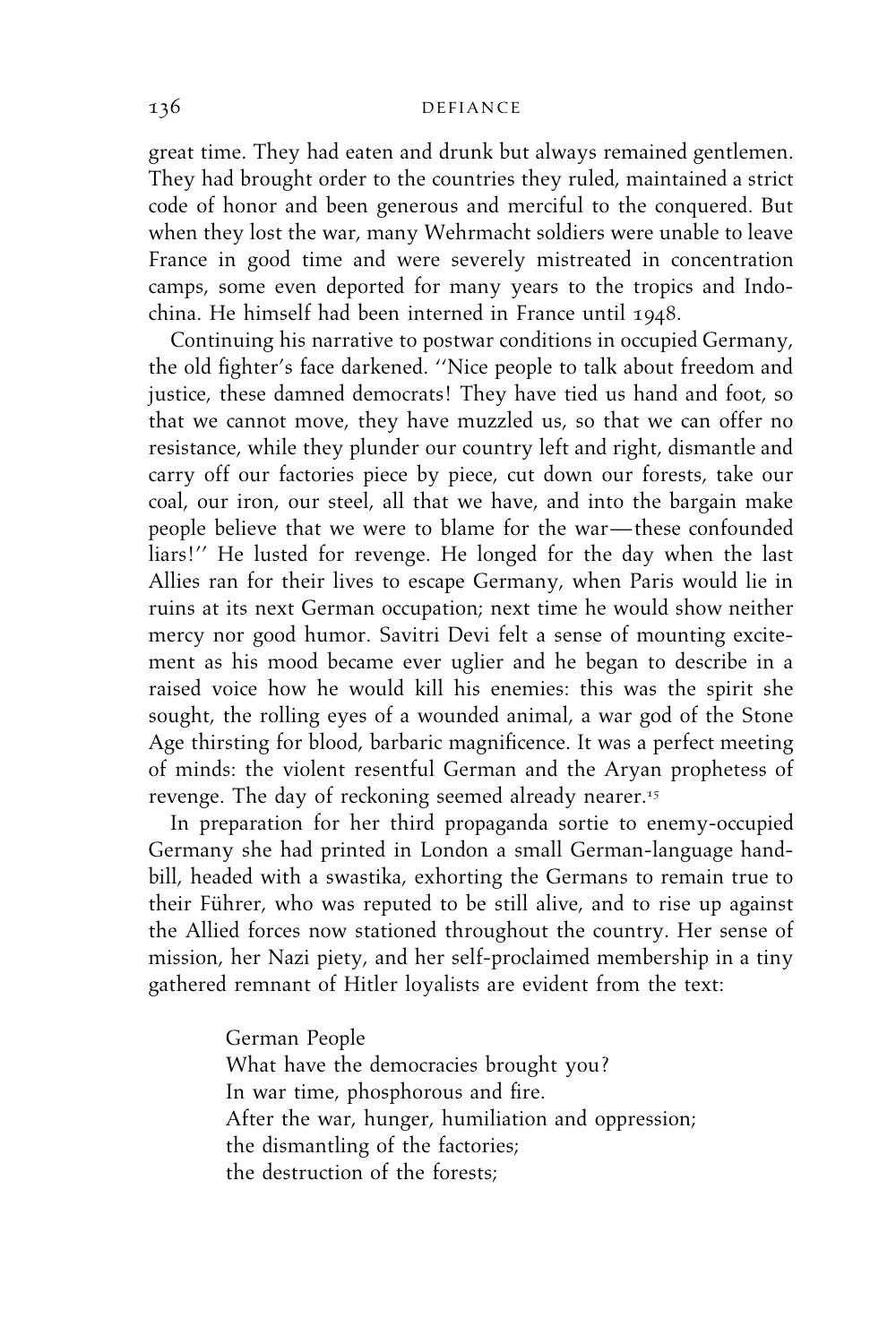and now,— the Ruhr Statute! However, ''Slavery is to last but a short time more.'' *Our Führer is alive* And will soon come back, with power unheard of. Resist our persecutors! Hope and wait.

Heil Hitler!

## S.D.

This fervent appeal, coupled with apocalyptic hopes surrounding the reappearance of Hitler, was followed by a stanza of the well-known Nazi marching song:

> Wir werden weiter marschieren wenn alles in Scherben fällt: denn heute gehört uns Deutschland und morgen, die ganze Welt.<sup>16</sup>

Given the utter defeat and demoralization of postwar Germany, its shattered industries, depleted work force, the hungry cities, and the growing dependence on the occupying forces, such an appeal was at best symbolic. It chiefly served Savitri Devi's burning need to demonstrate her solidarity with Nazism, her loyalty to Adolf Hitler, and her loathing of the West and its supposed superiority. She began distributing the handbill on the night of 13/14 February 1949 in Cologne and soon found a comrade to help her. His name was Gerhard Wassmer, a former SS man who in 1945 had been transported by the French as a POW to work in hard-regime camps in the Congo. The German prisoners had been subject to black overseers, and conditions had been intolerable. Of the 11,000 sent out to the Congo, only 4,800 survived to see Europe again. Wassmer was receptive to Savitri Devi's mission, and they agreed to meet again after a week.

By this time she had successfully distributed 11,500 leaflets and handbills in West German cities during five months' clandestine activity. However, Wassmer was caught by British military police, who were waiting for her when she inquired after him at his Catholic Mission address in Cologne on 20 February. She was remanded in custody, initially in Cologne before being transferred to Düsseldorf on 7 March, when the hearing was postponed for a week. On 14 March she was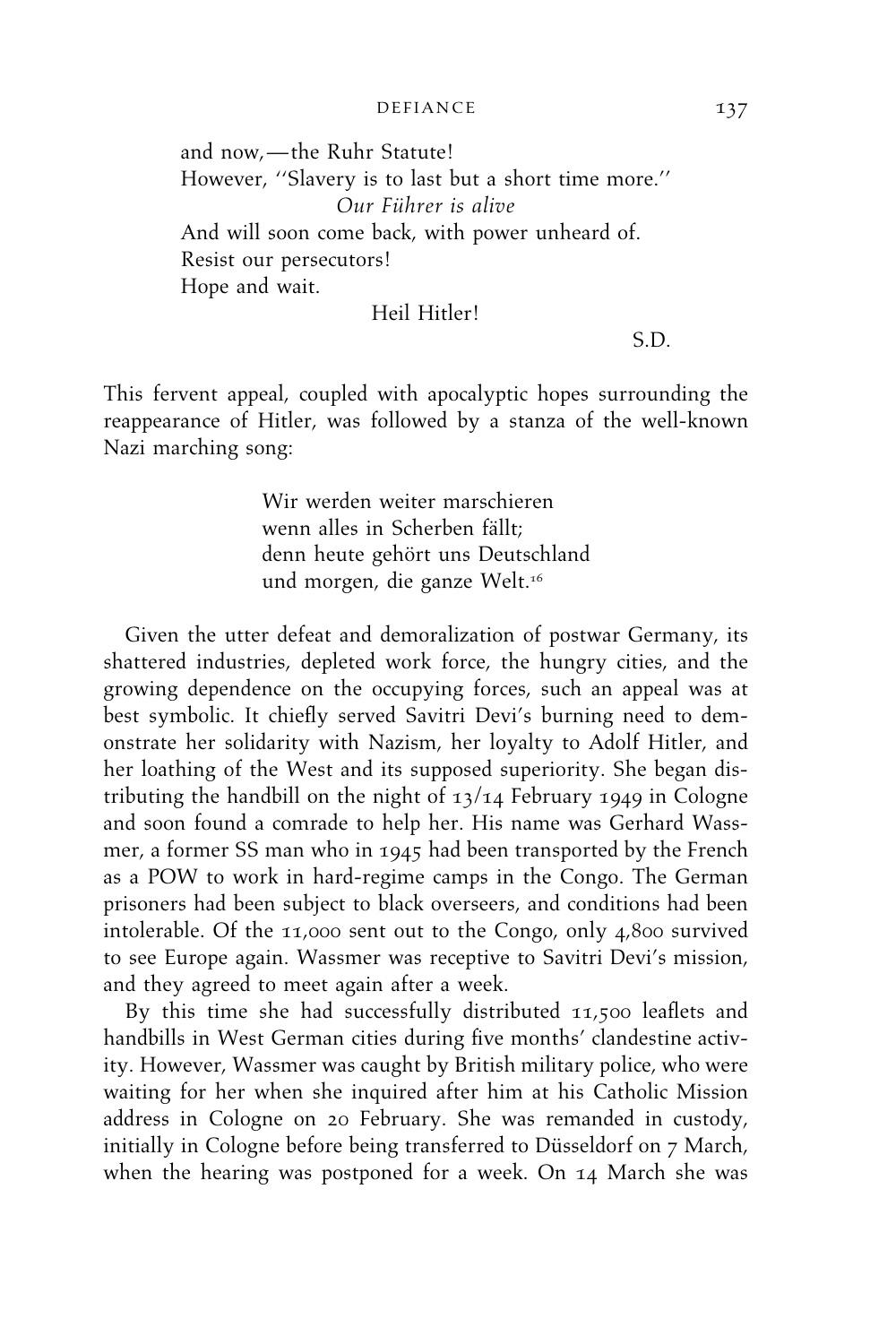driven by car through Dortmund and Duisburg to Essen for an initial court hearing. Pleading a call of nature among the ruins of Essen, she briefly left the car and chalked ''*Heil Hitler!*'' on a wall in a further act of defiance. At the hearing her accomplice denied any interest in her propaganda mission. But this did not surprise nor disappoint her. She recognized that most Germans were now exhausted by the long war and the occupation that she had missed far away in India; she alone now had the energy for this ritual defiance of the Allies. This was her duty and her destiny.<sup>17</sup>

At the hearing it was decided that Savitri Devi had a case to answer under Article 7 of Law No. 8 of the Occupation Status, which forbade the promotion of militarist and National Socialist ideas on German territory subject to the Allied Control Commission. The maximum penalty for the breach of this law was the death sentence. She was to be detained at the British military prison for women at Werl until her formal trial, which was fixed for 5 April 1949. During the ensuing three weeks she was further questioned by British officers about her motives and inspiration, chiefly in order to establish if she was acting on behalf of a renegade Nazi organization or underground network in Germany. Regularly interrogated by military intelligence officer Hatch, she supplied details of her first visit to India in 1932 on account of her interest in eugenics, the caste system, and Hinduism as a living survival of the old Aryan cults of Europe. Hatch probed in vain for political links and was simply confronted by her unabashed Nazi piety: she attributed her National Socialist conviction to her philosophy, her essentially aesthetic attitude to religious and social problems, and her interpretation of world history.<sup>18</sup>

Throughout her interrogation by Hatch and other British officers and in discussions with prison wardresses, Savitri Devi displayed aloofness and political contempt for the values of the West. Despite the evident military and economic might of the occupying powers, she clung fast to her Nazi faith and its ultimate victory. Her response to any challenge concerning the inhumanity of Nazism was haughty disdain for the trivial, secular man-centered values of Western democracy, liberalism, and Christianity. Her truths were wholly impersonal and cosmic; her vision rested on the life-centered pageant of nature, the great wheel of creation and destruction, beside which man's concerns, comforts, and rights appeared trifling and insignificant. Utopian images of natural beauty, racial purity, and flawless perfection underlay her conception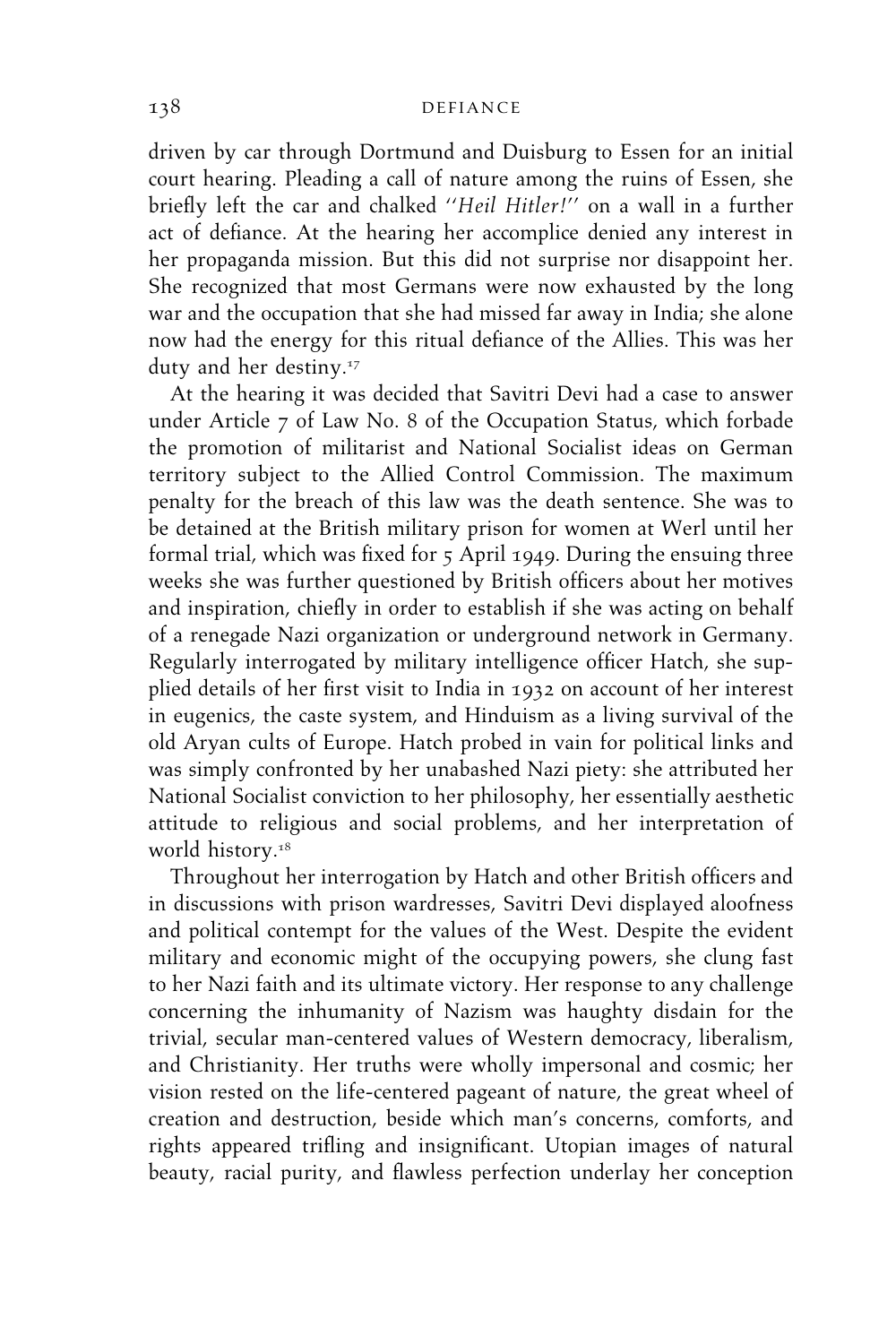### DEFIANCE 139

of Nazi spirituality; man himself and his notions of comfort and mutual benefit she regarded with icy scorn. Arrogance and hatred defined her attitude.

As the date of the trial approached, she indulged in fantasies of martyrdom for the Nazi cause. In a conversation with her lawyer, she expressed her wish that she could receive the death sentence, noticing in her own voice the unmistakable accent of sincerity, the yearning of years, the burning regret of wasted time in India, and the thirst for redeeming martyrdom:

There would be, also, the joy of the last sunrise upon my face; the joy of the preparation for the greatest act of my life; the joy of the act itself. ...Draped in my best sari—in scarlet and gold, as on my wedding day in glorious '40 (I hope they would not refuse me that favour)— I would walk to the place of execution singing the Horst Wessel Song. I, Savitri Devi, the ambassador of southernmost and easternmost Aryandom as well as a daughter of northern and southern Europe. And, stretching out my right arm, firm and white in the sunshine, I would die happy in a cry of love and joy, shouting for the last time, as defiance to all the anti-Nazi forces, the holy words that sum up my life-long faith ''Heil Hitler!'' I could not imagine for myself a more beautiful end.19

These absurd, romantic, and self-dramatizing effusions are entirely characteristic of Savitri Devi's passionate need to affirm her loyalty to Hitler and National Socialism following their demise. Confronted with the painful facts of Allied victory and the total defeat of the Third Reich, she sought relief in ritual acts of devotion, prayers to a universal deity, and whimsical ideas concerning her valiant but isolated witness to the Aryan ideal. A picture of Adolf Hitler, which hung like an icon on her cell wall, was frequently clasped to her breast as she whispered with devotion. She bitterly regretted the absence of a similar talisman, an Indian gold swastika lost in London in November 1947. Her breathless prayers reveal the extraordinary sense of election and mission she felt as an Allied prisoner:

Lord of Life, Thou hast raised the everlasting Doctrine under its modern form; Thou hast appointed the Chosen Nation to champion it. Lord of Death, Thou hast allowed the forces of death to prevail for a while. Lord of Order and Harmony, Lord of the Dance of appearances, Lord of the Rhythm that brings back spring after winter; the day after the night; birth after death; and the new age of truth and perfection after each end of an age of gloom, Thou shalt give my beloved comrades and superiors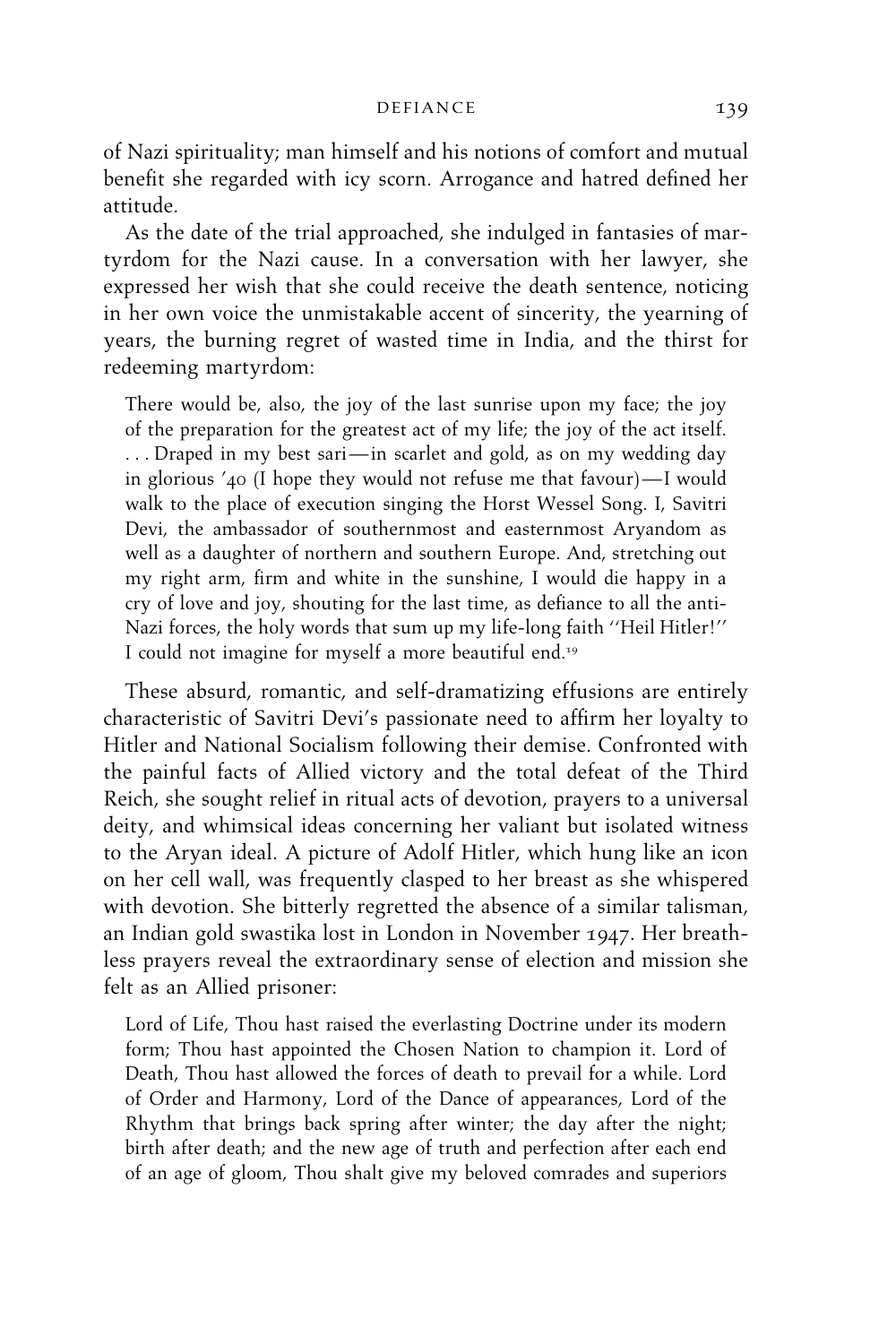#### 140 DEFIANCE

the lordship of the earth one day. If I survive this trial, I shall take it as a sign from Thee that this will be in my life-time, and that Thou hast appointed me to do something in our coming new struggle.<sup>20</sup>

This prayer to Shiva fuses Hindu fatalism with Nazi apocalyptic.

The day of the trial arrived. Following lunch at the Stahlhaus, the British Police Headquarters in Düsseldorf, she was taken to the court in the Mühlenstrasse. In her heightened state of Nazi enthusiasm she was particularly annoyed by her husband's attempts to intervene on her behalf. Just prior to her trial Asit Krishna Mukherji had written from Calcutta to the chairman of the Military Tribunal at Düsseldorf, but she was angry at his diplomacy and exculpations, his attempts to minimize the political significance and motivation of her fanatical conduct, his embarrassing claims about how she was causing him so much worry. She dismissed the letter proudly with the assertion that she had come to court to bear witness to the greatness of her Führer. Taking the oath on ''the sacred Wheel of the Sun,'' she swiftly turned the courtroom into an auditorium for a long and impassioned speech about the eternal value of National Socialism. ''It is not only the military spirit, but National Socialist consciousness in its entirety that I have struggled to strengthen, for, in my eyes, National Socialism exceeds Germany and exceeds our times."<sup>21</sup> Her outspoken advocacy of Adolf Hitler and his Aryan worldview confirmed her standing as an unregenerate die-hard Nazi loyalist to her Allied prosecutors. There was no question of her guilt, though her sentence hardly gave her the martyrdom she so craved. Three years' imprisonment or deportation to India. Predictably, she chose imprisonment in order to prolong her Nazi mission and remain among her fellow sufferers in Allied captivity.

In the event, Savitri Devi served barely six months of her sentence. She was released on 18 August 1949 but expelled from the British Occupation Zone of Germany for five years. However, her few months in the Allied women's prison at Werl near Soest in Westphalia offered her an initiation into the Nazi world. Although she was kept in accommodations separate from the ''political'' prisoners in D wing, she was allowed to receive visits from these hardened Nazi women who had been variously convicted as abettors of the euthanasia program and overseers and wardresses of concentration camps. Only through her imprisonment at Werl was Savitri Devi enabled to join the Nazi movement as a comrade, to match her enthusiasm for the Aryan doctrine with passionate attachments to individuals who had played their full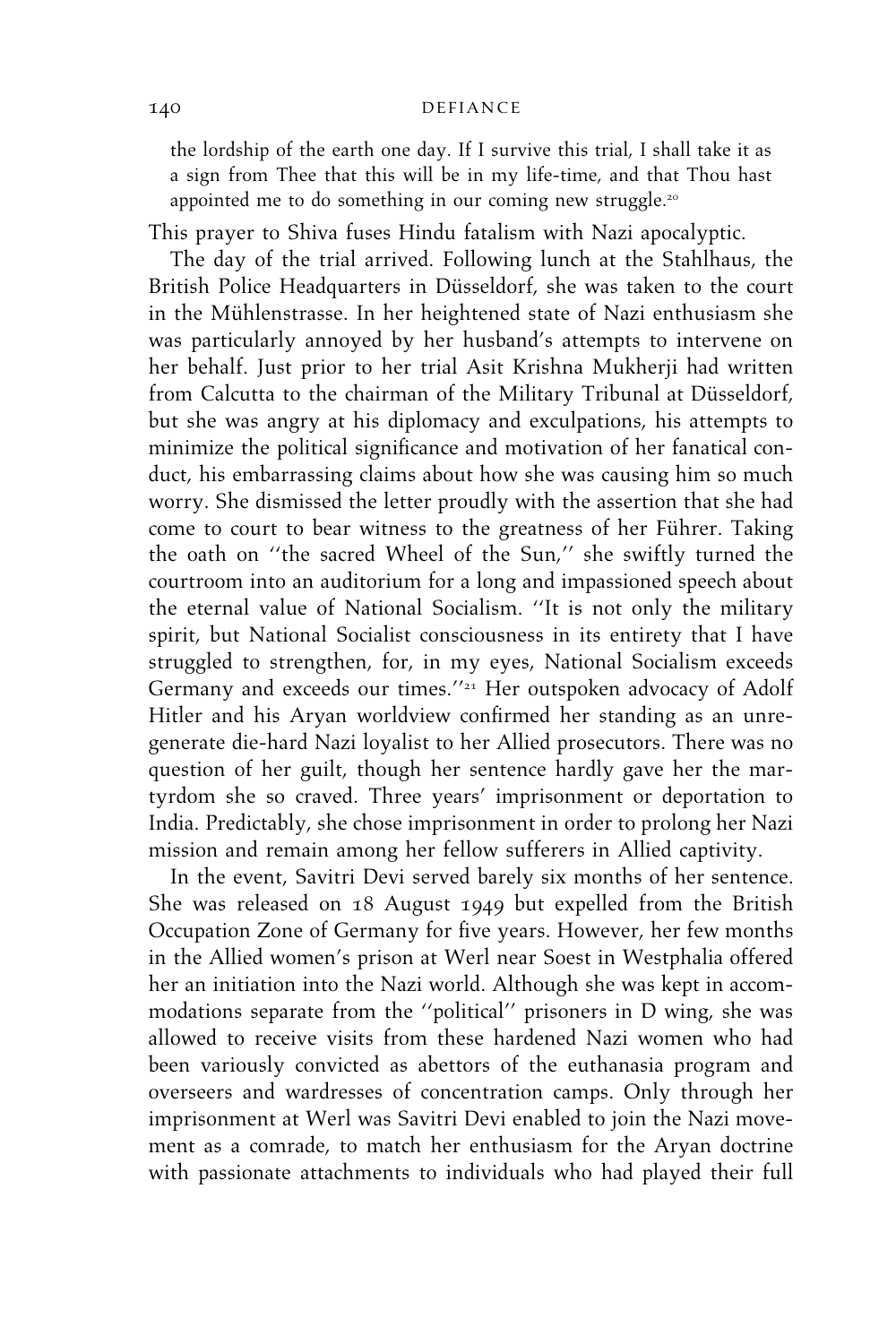part in the Third Reich. The intense atmosphere of the women's prison with its emotional dependencies and fierce loyalties, a hothouse of political rumor and speculation among the inmates, was the reward for her defiance of the Allies. Here she entered a world of Nazi comradeship that would remain her supporting network in Germany for many years to come. Savitri Devi truly discovered the Third Reich at Werl.

Once behind bars in Werl, she met practitioners of the Nazi regime. Earlier conversations with Germans in the Western zones during autumn 1948 had revolved around sentimental avowals of Nazi loyalty and hopes, the glowing achievements of the Third Reich, and the terrible adversities of the occupation. By comparison, her prison notes record exchanges with convicted Nazi criminals. The female political prisoners she befriended at Werl were among those found guilty in the notorious Belsen war crimes trial, which was held at Lüneburg in the British zone in October and November 1945. These conversations are particularly odious because they confronted Savitri Devi with the most gruesome and inhuman aspects of the Nazi regime that generally attracted worldwide opprobrium and disgust. Her reaction was quite the reverse. Nazi war criminals accused of atrocity and inhumanity were in her eyes the higher functionaries of a noble Nazi doctrine and now the hostages of the blinkered and hypocritical West.

Belsen was a concentration camp in the northern part of Germany that had been liberated by British armed forces advancing toward Lüneburg and Hamburg in mid-April 1945. When they arrived, the camp was in the grip of a full-blown typhus epidemic among the inmates. The SS camp commandant Josef Kramer, a former Auschwitz camp commander, and his forty or so staff held sway over some 40,000 prisoners in terrible conditions. Of these, 25,000 were women, 18,000 of them Jewish women who had been evacuated in great haste from Auschwitz and other camps before the advancing Soviet armies. The 15,000 men consisted of Jews, antisocial and political prisoners, some of them German, and a small number of British and American POWs. Belsen had originally been a Wehrmacht prisoner-of-war camp holding Soviet captives, and many thousands had already perished there. From 1943 the camp had also served as a ''short-stay'' camp for Jews with neutral passports awaiting repatriation, but at the end of 1944 Kramer arrived and a hard regime began. By April 1945 the British forces were confronted by scenes of human suffering and misery that defied description. This was the first major concentration camp to be discovered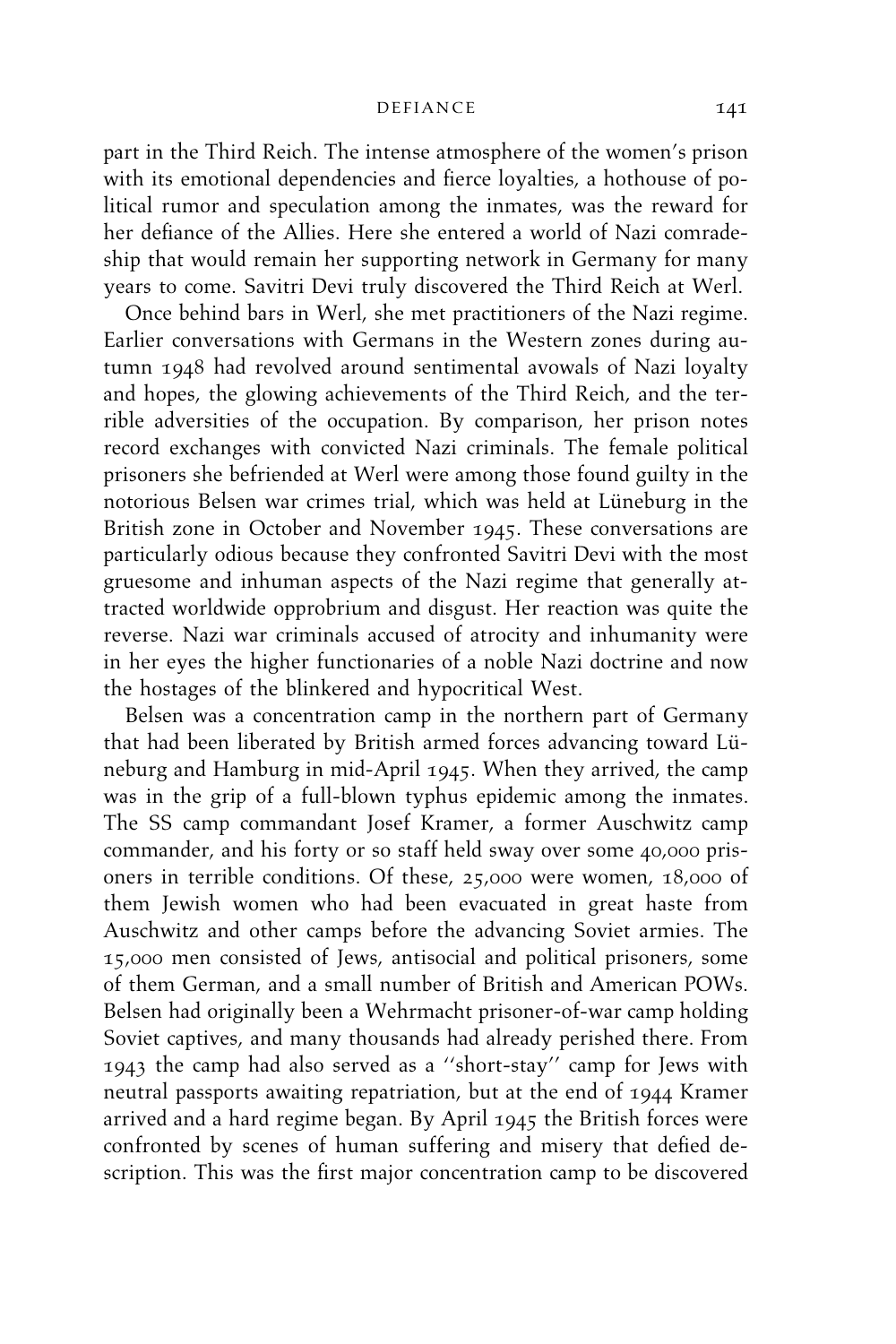by the Western Allied forces. Although the Soviet armies had overrun German death camps in the East as early as late 1944, the British were the first to ensure the publicization of such Nazi atrocity to a world audience.

Although Belsen was a forced labor camp in the center of Germany far removed from the dreadful extermination camps situated in German-occupied Poland, a number of factors combined to make it one of the most bestial examples of the Nazi regime uncovered during the liberation of Germany. Because Belsen had become an emergency overflow camp for the evacuated inmates of other forced labor and extermination camps in early 1945, its population was largely drawn from the worst camps of the East, people broken mostly in body and spirit; the chaotic conditions due to Allied bombing raids and the rapid encirclement of Germany had prevented regular food supplies from reaching the camp for many weeks; and a short while before the liberation of the camp, typhus had broken out, accounting for seventeen thousand deaths. Ten thousand corpses were still unburied when the British arrived. The stench of decay from piles of bodies, the prisoners dying amid their own excrement, the pallor and terrible emaciation of the survivors, and the death rate of hundreds each day made Belsen an unforgettable horror for those officers and men who took charge of the camp. Pictures relayed worldwide established its name as synonymous with Nazi inhumanity and depravity.<sup>22</sup>

Savitri Devi did not believe a word of it. She regarded the horrors of Belsen as a masterly exercise in Nazi atrocity propaganda on the part of the Allies. Whatever hardship, suffering, and death had occurred at Belsen she attributed to the disruption of food and medical supplies due to Allied saturation bombing; the overcrowding, lack of sanitation, and typhus epidemic she deemed likewise the consequence of wartime chaos. She was utterly convinced that it was the Allies and enemies of Germany who were persecuting the Nazis. She found evidence for this in the vengeful treatment of the Germans once the tide had turned and Allied armies were sweeping through formerly Nazi-occupied territory. She cited the beating of wounded and exhausted Wehrmacht soldiers in retreat from France, the sadistic outbreaks against the German population in Poland and Czechoslovakia, and above all the mockery of the show trials of purported ''war criminals.'' She had nothing but contempt for the International Military Tribunal at Nuremberg and related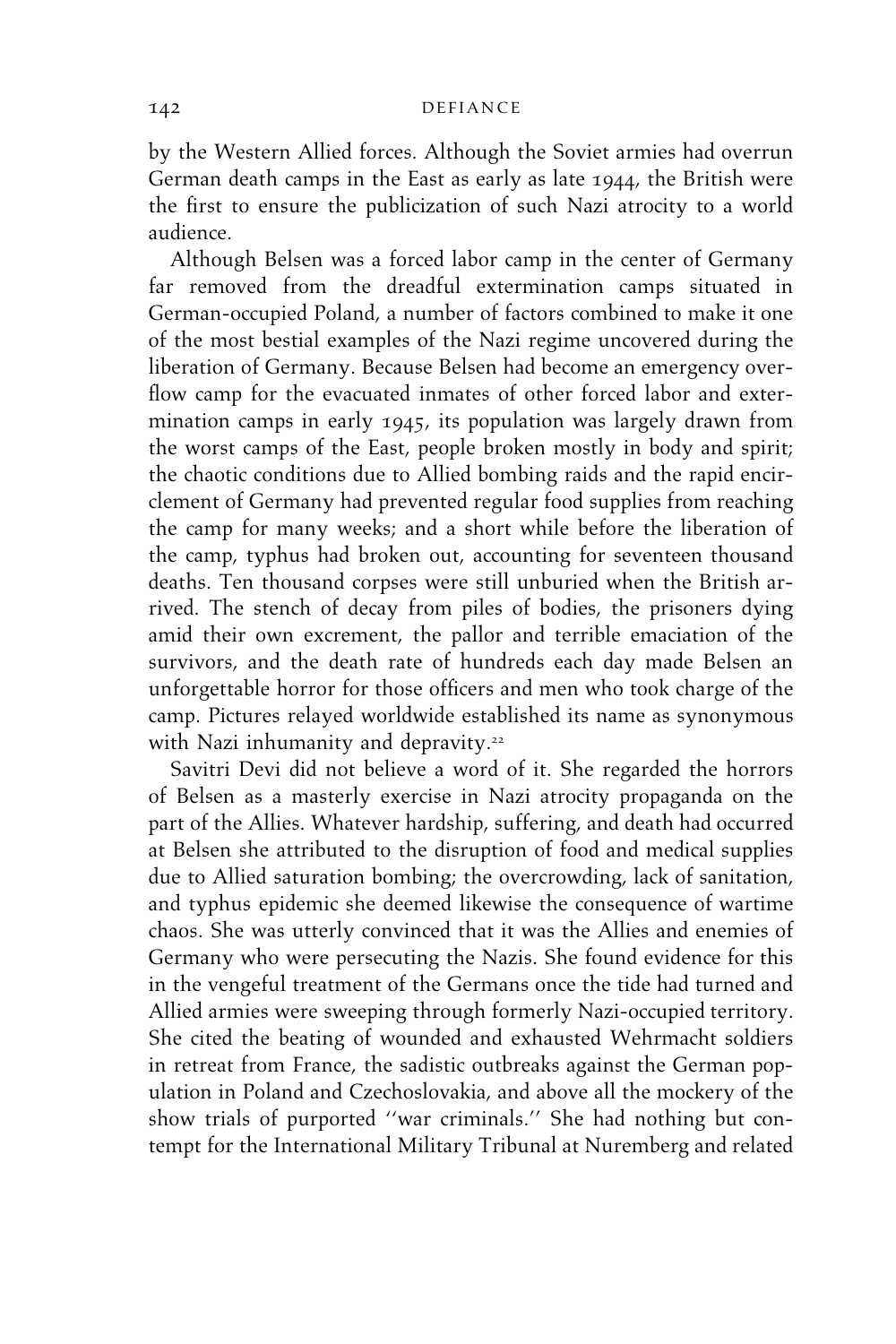the story of Julius Streicher's abuse and ill-treatment by his jailers (notably British Jews) with shock and revulsion.

She conceded the existence of the concentration camps. They were necessary, she said, for the detention of enemies of Nazism, for those who opposed the establishment of a new Aryan world order. However, she was certain that violence was used only against those who broke camp rules willfully; the majority was treated in a friendly fashion.<sup>23</sup> She was therefore delighted to meet concentration camp wardresses in Werl prison and thereby confirm her own opinions that it was the Allies and not the Nazis who were guilty of any atrocities. She established warm and friendly relations with three Belsen wardresses, who gave her graphic accounts of their alleged abuse and humiliation at the hands of the British forces that liberated Belsen. Frau Hertha Ehlert, who became her best friend and to whom she dedicated her book *Defiance*, had spent many years in the Nazi concentration camp system. Since 1935 she had served in four Nazi camps as a female overseer and in another as a supervisor. She had latterly worked at Auschwitz for three years and been assigned to Belsen on 13 February 1945, only some nine weeks before its liberation. As one of the major defendants in the Belsen trial, she was sentenced to fifteen years' imprisonment for ill-treating camp inmates. Other Werl confidantes of Savitri Devi included Frau Herta Bothe and Frau H. (either Anna Hempel or Irene Haschke), both Belsen wardresses, who each received ten-year sentences<sup>24</sup>

Savitri Devi first saw Hertha Ehlert working in the infirmary, when she was there for an examination. Her reaction to this strong, blond woman was at once idealizing, dramatic, and almost erotic. ''I could not take my eyes off that prisoner,'' she recalled. Wearing her shabby blue prison uniform, Ehlert still had ''the classical beauty of a chieftain's wife in ancient Germany.'' Her full figure was made for the comfort of warriors and birth of heroes, while in her face Savitri Devi detected strength, pride, dreams, authority, and inspiration. She wondered at her glossy blond hair, shining in the light, and her large blue eyes that, she thrilled, could often be as hard as stone.25 The Belsen trial picture of Ehlert shows a heavy, tough woman and one can only speculate on the mixture of sentiment, sexuality, and fascination with violence that attracted her admirer.

Unless she was lying at her trial, Hertha Ehlert may have exagger-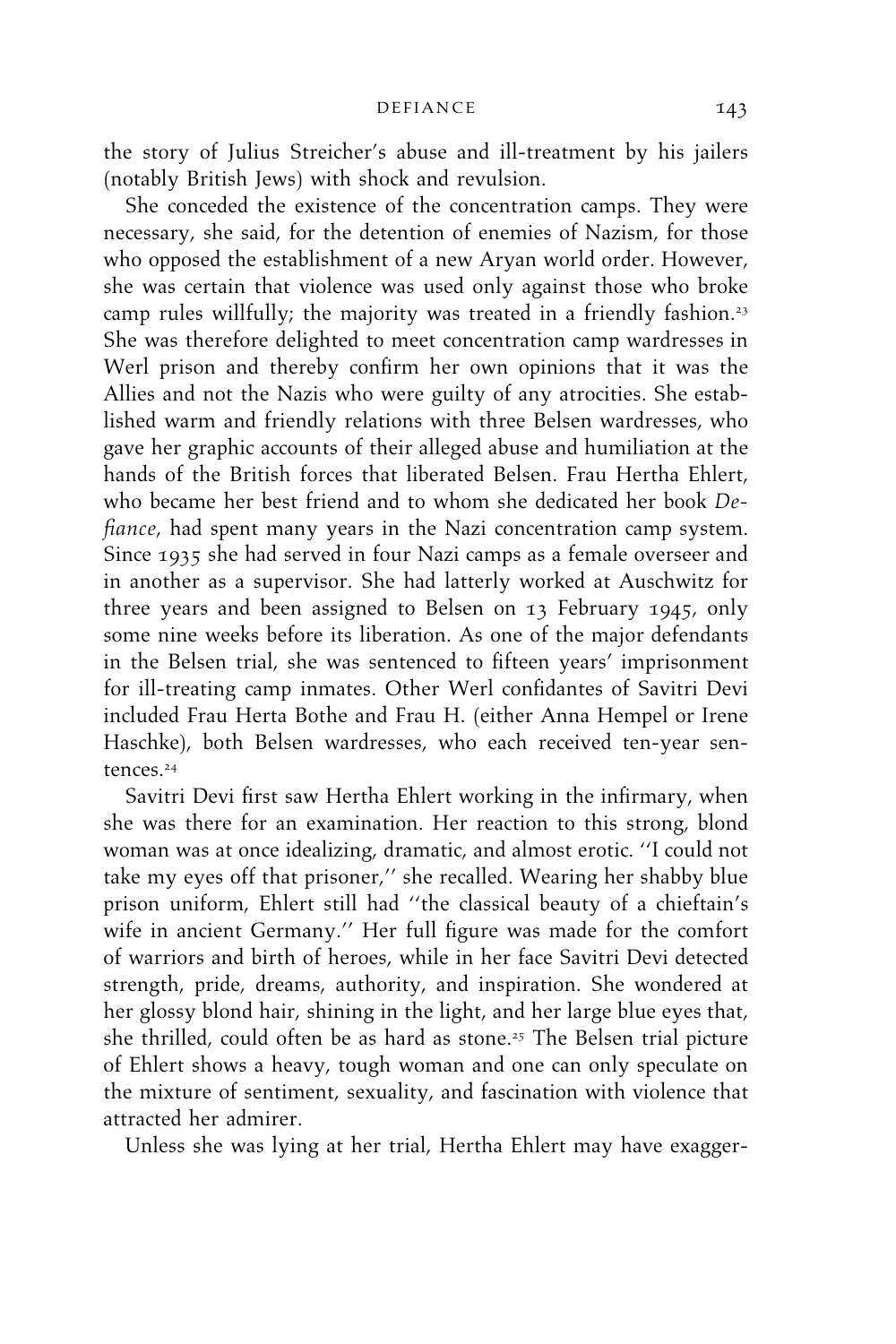ated her Nazi credentials to Savitri Devi. When examined under oath by Major Munro at the Belsen trial on 13 October 1945, she stated that she was a Berlin bakery assistant who had been called up for the SS through the labor exchange in November 1939. She was first assigned to Ravensbrück camp, with responsibility for working parties outside the camp. She claimed that she was thought by her superiors to be too kind to the prisoners, who were generally treated very severely. After three years at Ravensbrück, she was sent by way of a punishment transfer to Lublin, where the prisoner regime was even harsher. In the spring of 1944 she went to Cracow and in November 1944 to Auschwitz, where she swore that she remained only two months in the gardening unit at Raisko, which had no connection with the death camp at Birkenau. At the beginning of February 1945 she had arrived at Belsen and found the conditions worse than in any camp she had seen. In her subsequent cross-examination Ehlert claimed she had made several attempts to improve the conditions of the prisoners, but her dismal record of punishments, brutal beatings, and arbitrary acts of violence toward the wretched camp inmates was undeniable. Since she admitted to being at Auschwitz for only a very short time, the Auschwitz charge was dropped by the prosecution, but she was duly convicted for her crimes at Belsen.26 Several of her fellow defendants, including Irma Grese, the notorious ''Bitch of Belsen,'' who had literally whipped her victims to death, received a capital sentence.

The women at Werl barely mentioned the terrible conditions at Belsen in their long conversations with Savitri Devi. Given Hertha Ehlert's long service in various camps, including the extermination camp Auschwitz, this omission is all the more striking. Instead of describing their time in the camps when in authority, their self-serving stories all began with the misery and humiliations they had suffered at the hands of the British following the relief of Belsen. Allegedly tricked into returning from another camp to Belsen to maintain order, the wardresses claimed they were encircled by a screaming crowd of men bearing fixed bayonets, who drawing ever nearer, inflicted puncture wounds upon them. After being completely undressed and submitted to the most humiliating searches amid coarse comments, they were again attacked with bayonets, flung around by the hair, or beaten with rifle butts. Robbed of all their belongings, they were next thrust into the camp mortuary, where they remained for four days and nights in complete darkness without food, water, and sanitation. On their release they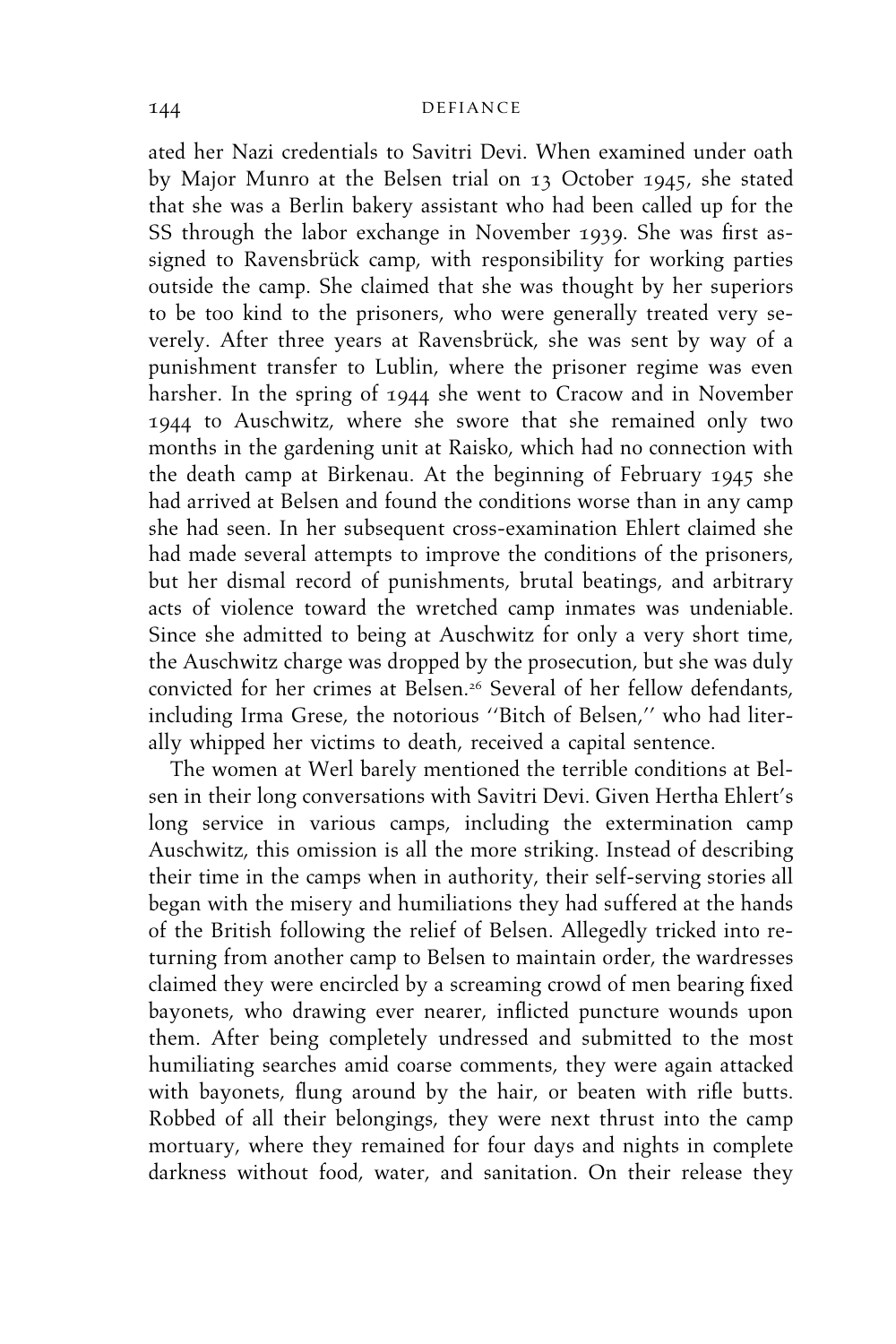were forced at bayonet point for several days to bury the thousands of bodies still lying around the camp. Dead prisoners en masse aroused no compassion in the wardresses, but their shock and outrage knew no bounds when they discovered the mutilated and disemboweled corpses of SS comrade warders, apparent evidence of British atrocities committed during their four-day captivity.27

The Nazi women prisoners' self-pitying accounts of their experiences conjured an orgy of violence meted out upon them by their persecutors. They claimed that lorries full of frenzied, shouting Jews were sent specially to Belsen after its liberation in order to inflict all manner of ill-treatment upon the camp staff. Frau Bothe and Frau F. (either Ida Forster or Gertrud Fiest) claimed they had seen SS men disemboweled alive by men wearing the uniform of British military police, whom they took to be émigré Jews serving in the British forces. Again they recalled the screams of fear and pain they had heard from the camp while they were held in the mortuary. In an extraordinary inversion of their experience, these women had no recall whatsoever of the provenance of the thousands of bodies they were ordered to bury, no memory of the treatment they had meted out to their charges during the long grim years of the Third Reich; they projected their own inhumanity and brutality upon their own hate figure, the Jew, and indulged fearful scenes of their own abuse, torture, and killing at his hands in an act of wholly unjustified revenge. It was all music, however, to Savitri Devi's ears. ''They have thrown you to the Jews,'' she exclaimed with an image of Kali before her mind's eye, ''revenge them, o unforgiving, irresistible power. Mother of destruction, revenge them!''28

Bonds of affection and respect linked Savitri Devi to the female war criminals in Werl. One woman, identified as L. M., had been the head of a small work camp holding five hundred to six hundred Jewish women; another, Frau S., had received the death sentence, commuted to life imprisonment, for killing unwanted non-German children. Condemned by the world at large following the defeat of Nazism, these prisoners and the Belsen convicts represented to Savitri Devi the fearless, unflinching loyalty of committed Nazi womanhood dedicated to the creation of a wonderful, beautiful Aryan world of the future in accordance with the vision of Adolf Hitler. Their disgrace, ill-treatment, and imprisonment only confirmed their status as martyrs to the Nazi cause in Savitri Devi's eyes. These allegedly maligned and imprisoned women were outstanding examples of ''Gold in the Furnace,'' the ex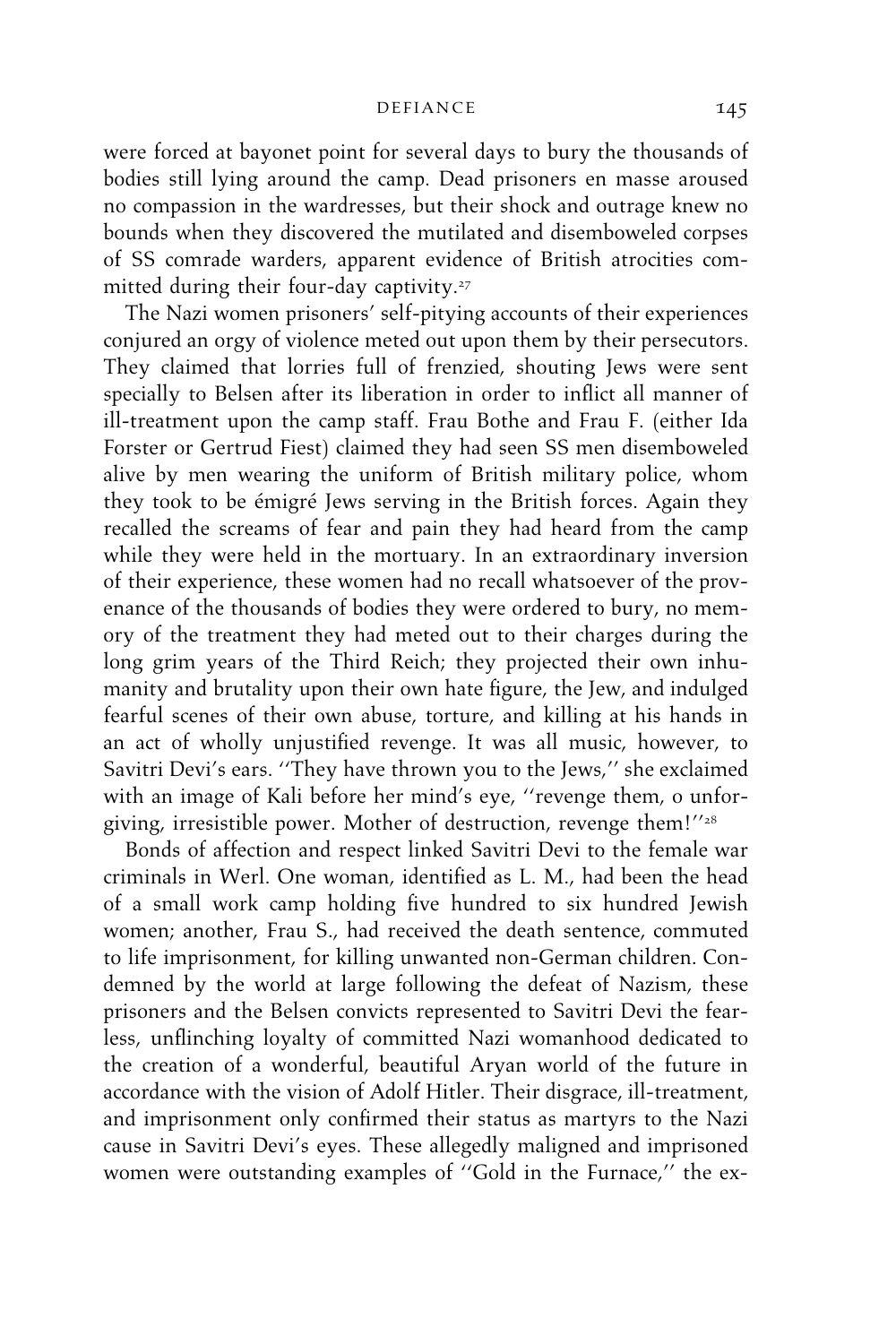pression Savitri Devi used to characterize the loyal Nazis in the hell of Allied-occupied Germany. She was proud to be associated with them and to share their hardships at Werl.

In Savitri Devi's view, British military officialdom, Allied restrictions, the disabilities of former Nazis, the moral pressures of reeducation, democratic brainwashing, and denazification procedures had turned the whole of Germany into one enormous jail. Allied victory and occupation had overturned the former Nazi order to the extent that the diehard loyalists were transformed from a proud elite into martyrs or furtive sectaries keeping the flame of their Nazi faith alive in secret groups. This was Savitri Devi's mental world in trizonal occupied Germany in 1948 and 1949. However, her own martyrdom at Werl came to an end sooner than expected. Her husband had sent a petition for her release and deportation to India. When summoned by the prison governor, Colonel Vickers, she agreed that this was what she wanted. Cursing her own apostasy and weakness, she begged that the manuscript for her book be returned to her.<sup>29</sup> In possession of her papers, she was discharged from Werl on Thursday, 18 August 1949, after tearful farewells among her dearest friends, Hertha Ehlert and Herta Bothe. Expelled from the British zone for five years, she was driven to Andernach behind the French zonal border. The French authorities knew nothing of her case and she simply boarded a train to Koblenz to see her friends, eventually leaving Germany for Luxembourg.30 Her defiance on behalf of Nazism had run its course, she had fulfilled her quixotic crusade.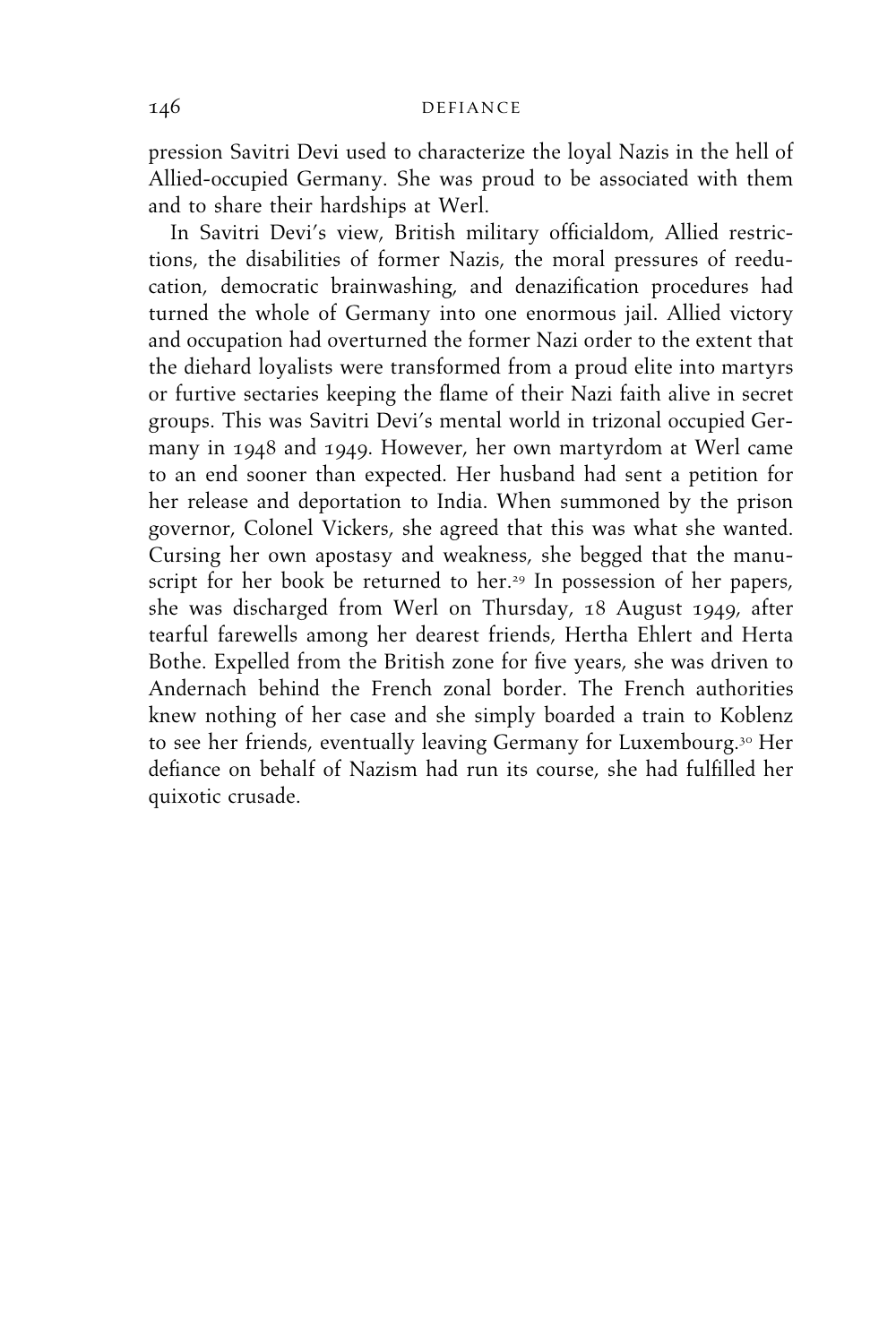## PILGRIMAGE

In August 1949 Savitri Devi returned to France satisfied she had at last borne witness to her Nazi faith. She spent the next three years, besides visits to England and Greece, in her old hometown Lyons, engaged in the writing of new pro-Nazi books. Within two years she had published under her husband's imprint in Calcutta two books devoted to her experiences in occupied Germany. *Defiance* (1950) was largely an autobiographical account of her last ill-fated propaganda mission, and her ensuing arrest, trial, and conviction for ''maintaining the military and Nazi spirit in Germany.'' The greater part of this book recorded her period at Werl prison with admiring descriptions of her new friends among the female Nazi war criminals and their life in the Third Reich. *Gold in the Furnace* (1952) was a more general essay about the condition of postwar Germany, in which she extolled the defeated Germans for their enduring loyalty to the ideals of National Socialism. Again, this book was interspersed with her firsthand experiences and encounters during her undercover missions in 1948 and 1949. She also continued work on her major statement of Aryo-Nazi doctrine, *The Lightning and the Sun*. During these years in France, she was eager to revisit her newfound Nazi loyalist friends. In late 1952 she decided to travel back to Germany in defiance of the five-year ban imposed on her at the time of her release.

An early return to Germany necessitated new personal documents. With this in mind, she returned to Greece in January 1953. In Athens she managed to secure a Greek passport in her maiden name of Maximiani Portas on the basis that her marriage in India had not taken place according to Christian rites and was not recognized in Greece.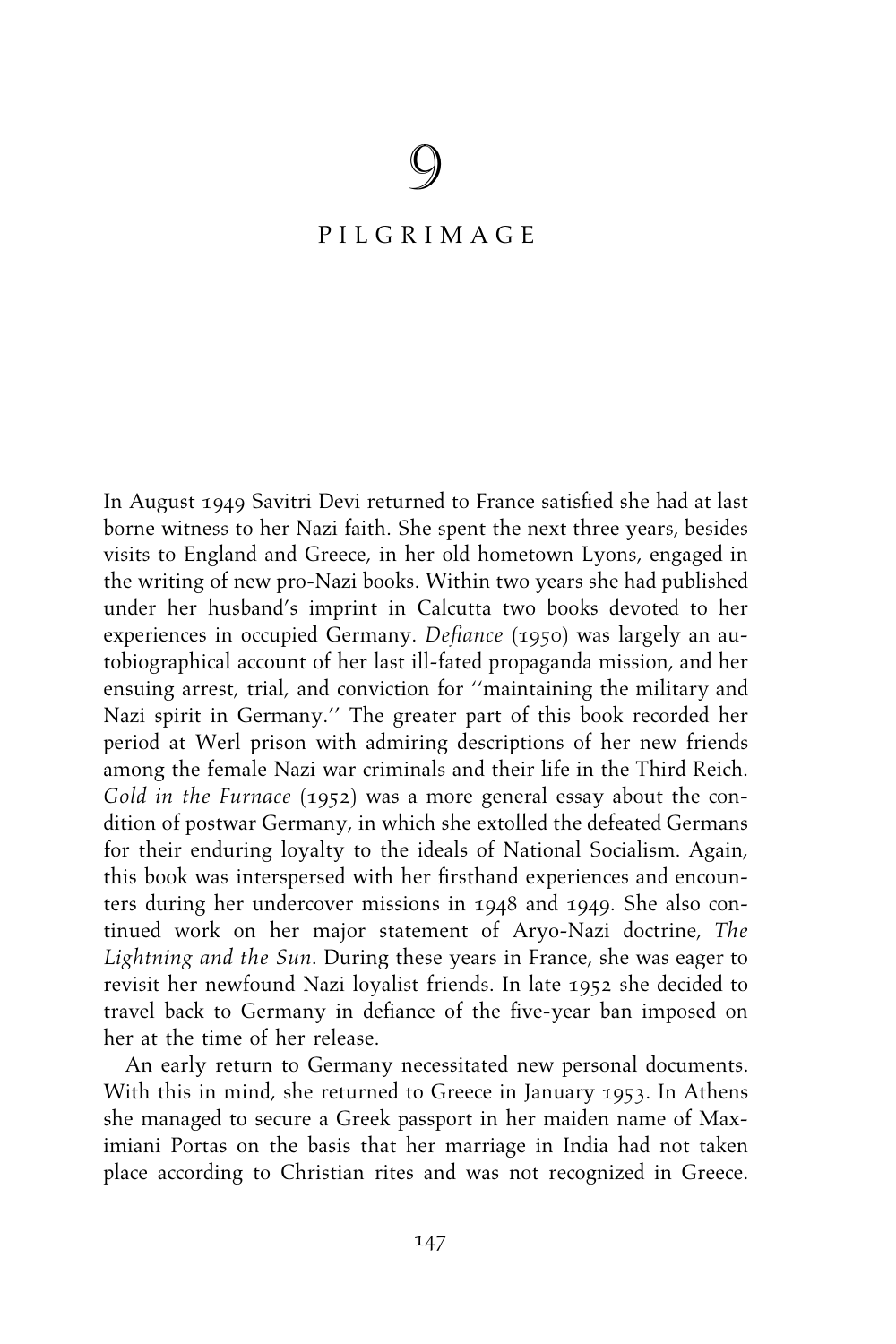She trusted this would be sufficient cover for her illegal reentry to Germany. In late April her journey then continued by air from Phaleron to Campini, culminating in her arrival in Rome. Here there were fond memories of fascism, and she paid a call on Camillo Giuriati, one of Mussolini's former state ministers, whom she and her husband had first met when he was Italian consul in Calcutta. From Italy she traveled by railway northward toward the Brenner Pass and into Austria. The train rolled on amid the splendid forested and Alpine scenery of the Tyrol through Innsbruck and Salzburg. In her view, of course, Austria was an inseparable part of Germany—as it had been following its *Anschluß* into the Greater German Reich in March 1938—but she was traveling to Linz for a very special reason.

In 1953 Savitri Devi visited Germany not as a missionary but in the spirit of a pilgrim. Her desperate desire to identify belatedly with the Nazi cause was relieved to some small degree by the penance of her brief imprisonment at Werl several years before. Although she was never to lose those dreadful pangs of remorse that she had failed to experience Germany during the Third Reich, she had through her propaganda missions exorcized the wretched sense of being a mere onlooker at German defeat and suffering. By 1953 Germany was recovering, its cities and industries were being rebuilt and beginning to flourish. Although Allied occupation in the western zones would continue until 1955, some three years of political normalization had elapsed since the founding of the Federal Republic of Germany in May 1949 when Savitri Devi was sitting behind bars in Werl prison. Her earlier sense of anguish at the horrors of devastation and oppression was no longer acute. This time she could return to Germany as a member of the silent, invisible and intransigent resistance to Allied suzerainty. Now she intended to make a personal pilgrimage to those places in the ''Aryan Holy Land most hallowed by association with Adolf Hitler and the National Socialist movement.''

Her pilgrimage began with the towns and villages where Adolf Hitler had spent his childhood and youth—Leonding and Linz in Upper Austria— followed by a highly charged visit to his birthplace at Braunau am Inn on 20 April 1953, the sixty-fourth anniversary of his birth. From here she traveled to Berchtesgaden, where she wandered among the ruins of Hitler's Alpine retreat on the Obersalzberg. Her route then took her to Munich, the birthplace of the Nazi movement, where she was able to pay her respects at such shrines as the Feldherrnhalle and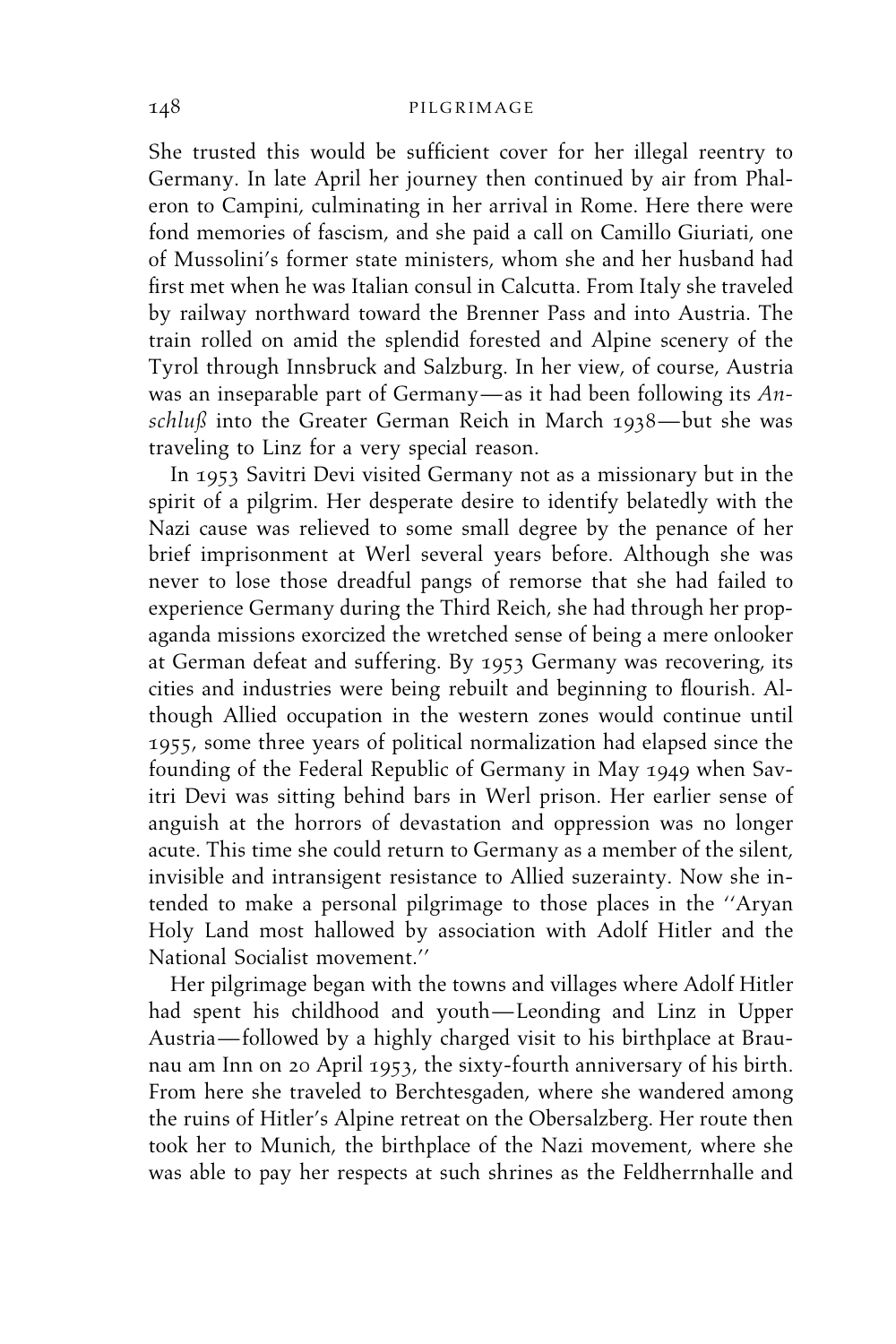Königsplatz. She sought the spiritual proximity of Nazi war criminals through a visit to Landsberg am Lech. Here she paced around the prison where Hitler was jailed following the abortive putsch of November 1923 but which now served as the principal penitentiary for convicted Nazis in the former American zone. Her next station of remembrance was Nuremberg, the scene of the zenith and nadir of Nazi fortunes. At the Luitpoldarena and Zeppelinwiese she recalled and imagined the exultant Nazi Party September rallies of the 1930s; in a more somber mood she visited the Palace of Justice, where the surviving members of the Third Reich's leadership were tried from late 1945 until October 1946. Through all these stations she felt as if she had recapitulated the ''great days'' she had missed and drawn nearer in spirit to the Third Reich.

In its concluding stages her pilgrimage embraced a wider mythical and pagan conception of the ''Aryan Holy Land'' with visits to the Hermannsdenkmal in the Teutoburger Wald and the prehistoric solar temple and rock cliffs of the Externsteine, traditionally identified as an ancient Germanic sacred site. At all places of pilgrimage there was rich opportunity for reflection on the meaning of the Nazis' mission and their Aryan racial utopia, besides the comfort of pious exchanges with sympathetic Germans encountered along the way. Germany and the Germans were no longer an overwhelming novelty to her, nor was she constantly provoked into outbursts by the omnipresent signs of defeat, dismantlement, and occupation, as in 1948 and 1949. Through her visits to the shrines of Nazism and ancient Germany she evoked her love of Nazi Germany and her hopes for a future Aryan world order. By comparison with her first two postwar books about Germany, *Pilgrimage* (1958) is a more reflective and more revealing memoir of pious Nazi gnosis in a hostile world.

On the evening of 18 April 1953 Savitri Devi arrived at Linz railway station. Lying on the southern bank of the River Danube, the city just fell within the American zone of occupation in Austria, facing the Russian zone on the northern bank. The capital of Upper Austria, the city had long possessed a certain provincial grandeur with its Gothic cathedral, opera house, museum, and other impressive public buildings, surmounted by the Kürnberg Castle, where the famous medieval *Nibelungenlied* was said to have been composed. As she left the station and walked across a square and then a public park before joining the broad, well-lit Landstraße— the city's main promenade—Savitri Devi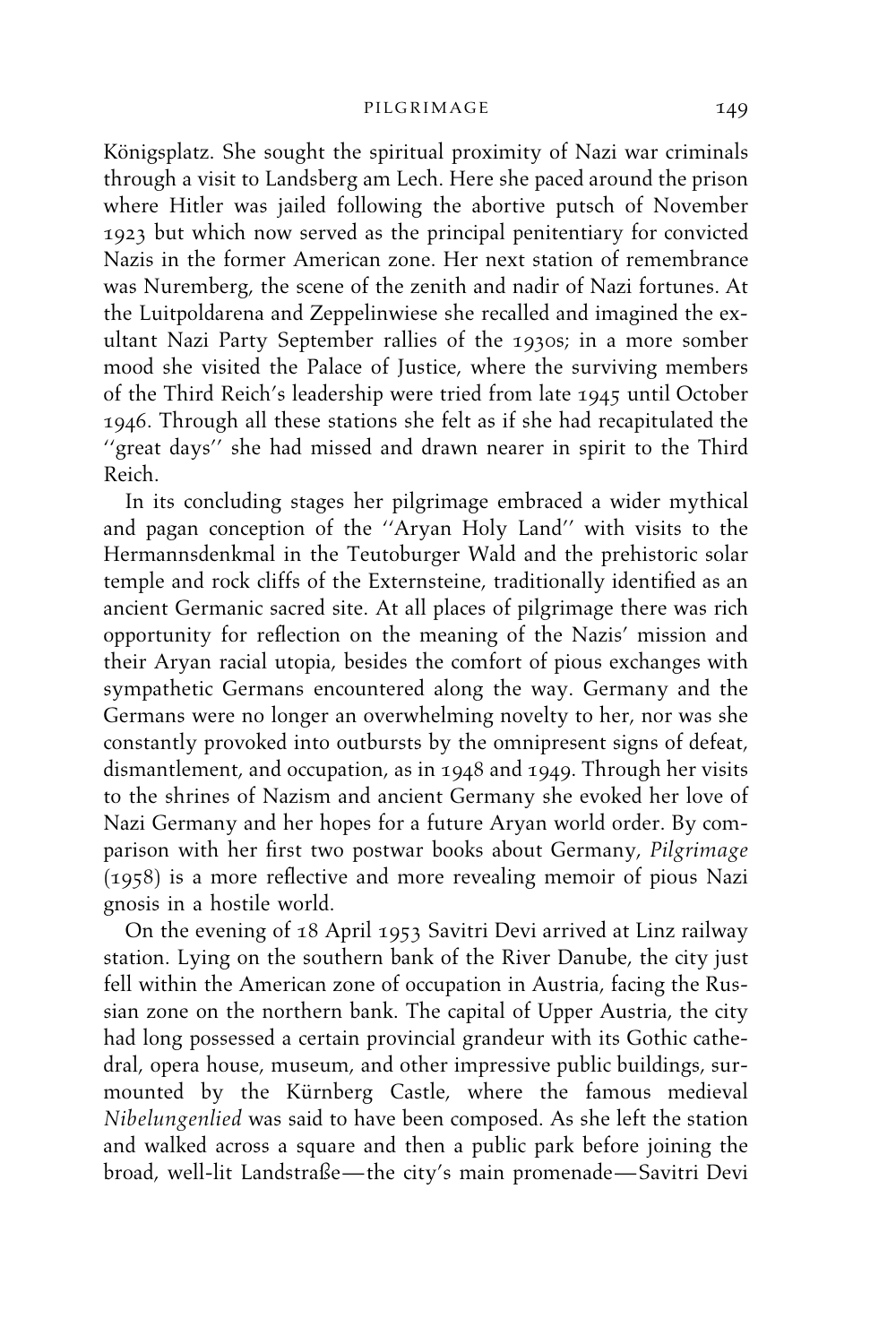felt a constant sense of excitement that she had arrived at a place so closely associated with her idol and savior. '' 'Can it be true that I am in Linz, the town in which our Führer has lived?' It had all seemed to me—and it still seemed to me—like a dream.''1

Adolf Hitler had first come here as a nine-year-old, when his father, a newly retired customs official, had bought a house next to the churchyard in the outlying village of Leonding some three miles west of Linz in January 1899. After a carefree year in the village Volksschule, where he assumed the role of a natural leader among the peasant boys in their endless games of cowboys and Indians, the young Hitler began attending the Linz Realschule in September 1900. Until he finally left to seek his fortune as an artist in Vienna in February 1908, Linz was the focus of Hitler's youth. Following his father's death in January 1903, Adolf lodged in Linz during the week to save the long walk to school. He was confirmed in Linz Cathedral in May 1904, and in late June 1905 his mother sold the house in Leonding and moved to a flat at Humboldtstraße 31 in Linz. Having completed his final year of secondary school at lodgings in Steyr, Hitler returned to live with his mother the following month. For the next two and a half years he led a life of leisure in Linz, indulging his dreams of becoming an artist and attending performances of Wagner operas that fired his imagination with notions of Germanic myth and national redemption.<sup>2</sup>

A sympathetic hotel maid called Luise K., the widow of an SS man, was greatly moved by Savitri Devi's journey all the way from Athens to Linz to see the place where Adolf Hitler had lived. The next morning Savitri Devi took a local bus out to Leonding and alighted beside the village church, where she knew Hitler's parents were buried. Inside the empty church, sunlight poured through the narrow plain-glass windows upon the polished wooden pews and altar rail. Early afternoon, restful silence, an atmosphere of peace. She imagined how Hitler's mother had come to pray here after her household chores, her eyes lit with a longing for perfection and infinity within the frame of her Catholic faith. At Klara Hitler's side, she visualized a thoughtful, blue-eyed child, ''a child in whose face the light of boundless love and the flame of genius already radiated: her son, Adolf Hitler, the Chosen One of the Invisible Powers.'' Overcome with emotion, the inveterate pagan Savitri Devi even crossed herself in memory of the mother of her leader and wept for a long time.<sup>3</sup>

Outside in the bright spring sunshine she walked around the grave-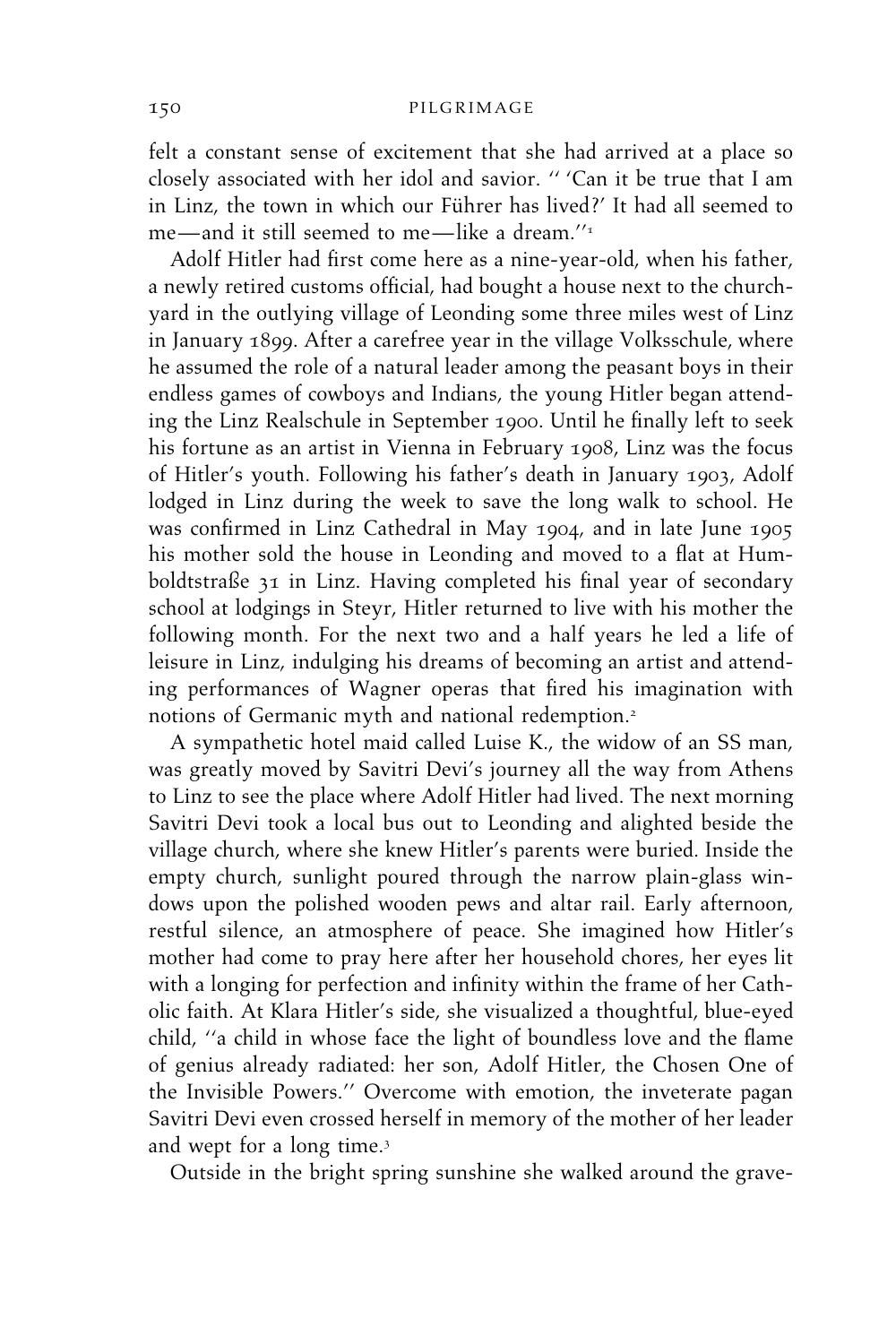yard until she found the grave of Alois and Klara Hitler. A few fresh flowers in a tin can were the only recent adornment to a grave decked with a withered wreath of fir twigs and overgrown with creeper. On a slab of black marble set in a rough block of stone, she read the simple memorial to the couple, while reflecting on the enormous significance of these simple Austrian country folk: "our Führer's parents; the last link in that endless chain of privileged generations destined to give Germany the greatest of all her sons, and the Western world, the one Saviour of its own blood.''4 Going in search of flowers to lay on the grave, she met Frau J., who could offer only forget-me-nots from her garden. Savitri Devi expressed her disappointment, saying that she wanted dark red roses for a very special grave. Frau J. guessed her purpose and warned her that it was forbidden to adorn Hitler's parents' grave. Once Savitri Devi had given vent to her anger against the occupation authorities, Frau J. declared her own Nazi loyalty, mentioning that her husband was an SS man, and invited her into her home. Frau J. indulged her own hopes that many Austrians who had earlier rejected Nazism, were coming round to the Hitler doctrine now that they had a taste of the occupiers' democracy.

Frau J. then offered to introduce Savitri Devi to Hitler's old tutor and a former classmate a little further on in the village. Savitri Devi found the tutor, a friendly old gentleman of more than eighty years, sitting at his doorstep facing an open space where a beautiful old tree was growing. In reply to her request that he tell her something about Hitler, the old man declared that he was a healthy, clean-minded, loving, and lovable child, the most lovable he had ever met. ''All I have to say is contained within these few words. The grown man retained the child's goodness, honesty, love of truth. The world hates him only because it does not know him.'' Savitri Devi could not be other than most gratified by this witness of Hitler's youth, still more by the biblical allusion to the national savior. She then asked whether the young Hitler loved animals, to be told that he loved every living creature that God had made and that he never did harm to any. The old man became absorbed in his reverie, describing how the child Hitler used to come and go from this very house, greeting them with his frank face and his bright loving eyes. ''We all loved him. The wide world that has brought ruin on us would have loved him too, if only it had known him as he really was.'' This pious and sentimental memory evidently owed more to the adulation Hitler received from Austrians at the time of the *An-*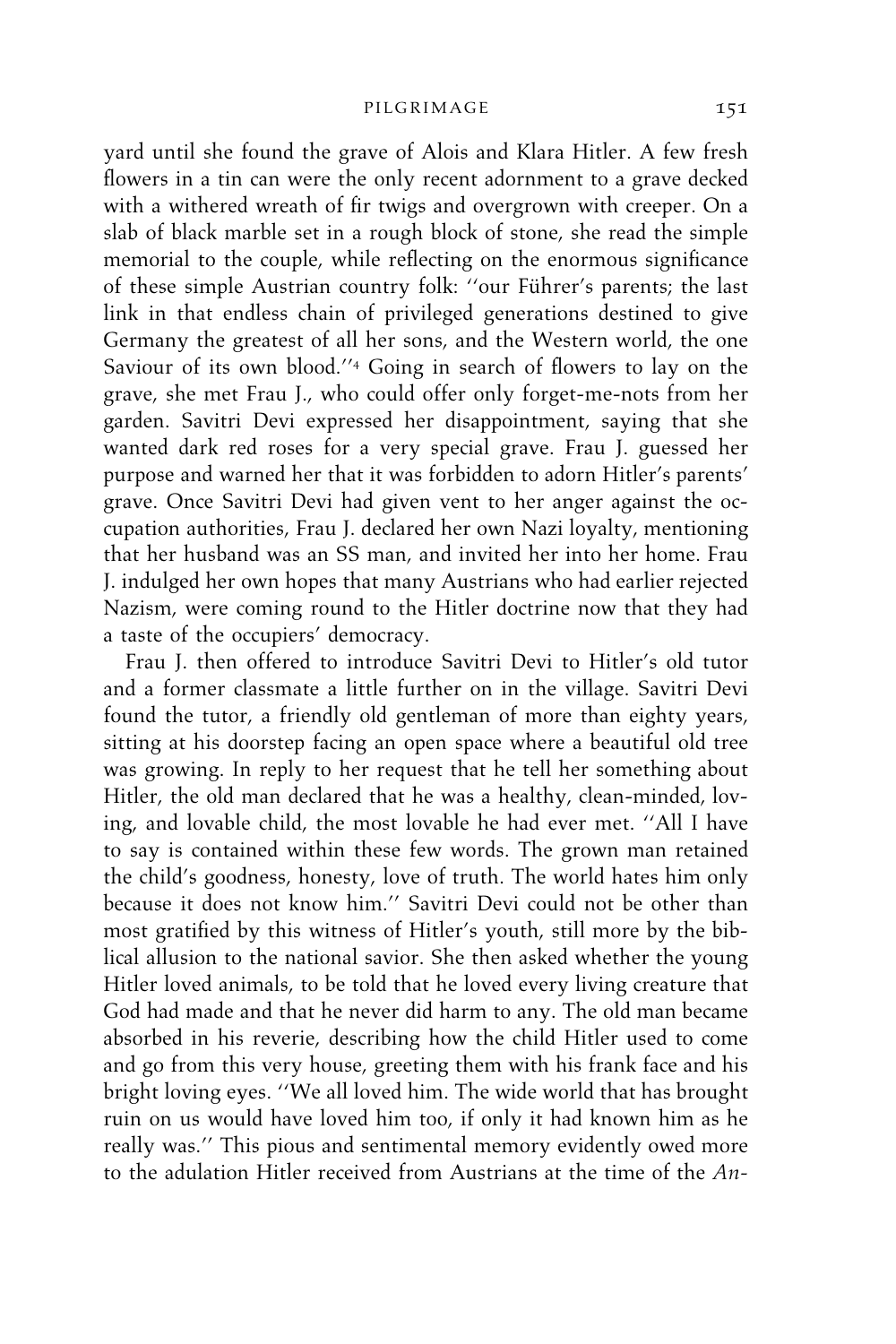*schluß* rather than as the boisterous ringleader of war games at Leonding that other witnesses have recalled.5

Under the fruit trees in the garden of Herr H., Hitler's former classmate, Savitri Devi was shown photographs of the Führer laying a wreath upon his parents' grave and another of him shaking hands with Herr H. from a car. These pictures had been taken on the morning of Sunday, 13 March 1938, when Hitler visited Leonding after staying the night at Linz on his triumphal progress from Munich to Vienna over the weekend when German armed forces invaded Austria and he was welcomed everywhere by enthusiastic and cheering crowds. Savitri Devi confessed to Herr H. that she envied him these memories of the ''great days.'' She spent a further hour talking with him and his wife, happy in the thought that she was among those who had known Hitler and been among his friends. Leonding in the late afternoon sun with its innocent memories of the young Hitler seemed a safe refuge from the postwar world that so oppressed her. These friendly elderly people with their happy stories of the child Führer amid this soft, hilly landscape gave Savitri Devi solace. In this idyll it seemed possible to forget the Second World War and all the atrocities, ruin, and wreckage it had brought in its wake.

The sun was setting when she returned to the village churchyard with her forget-me-nots. She planted the humble flowers carefully, happy in the knowledge that they would still be alive in months to come. Kneeling before the grave, she saw Hitler's face in her mind's eye. Once again her thoughts turned to his present whereabouts and she asked, ''Will you ever know how much I have loved you?'' The face of her vision spoke back: ''Live for my Germany! And you shall never part from Me, wherever I be.''6 It was a religious experience, a fitting climax to the day spent in Hitler's childhood home. Outside the churchyard she saw the little house where he and his parents had lived between 1899 and 1905. A light was lit behind the closed windows and she thought of the boy who had sat, played, and read in the garden. Later that evening, having returned to Linz, she visited the Realschule and walked up to the third floor at Humboldtstraße 31, where Hitler and his mother had lived from July 1905 to May 1907. Leaning against the windowsill on the staircase between the second and third floors she gazed out on the garden full of fruit trees in blossom, other houses, and in the distance a church spire dark against the evening sky. She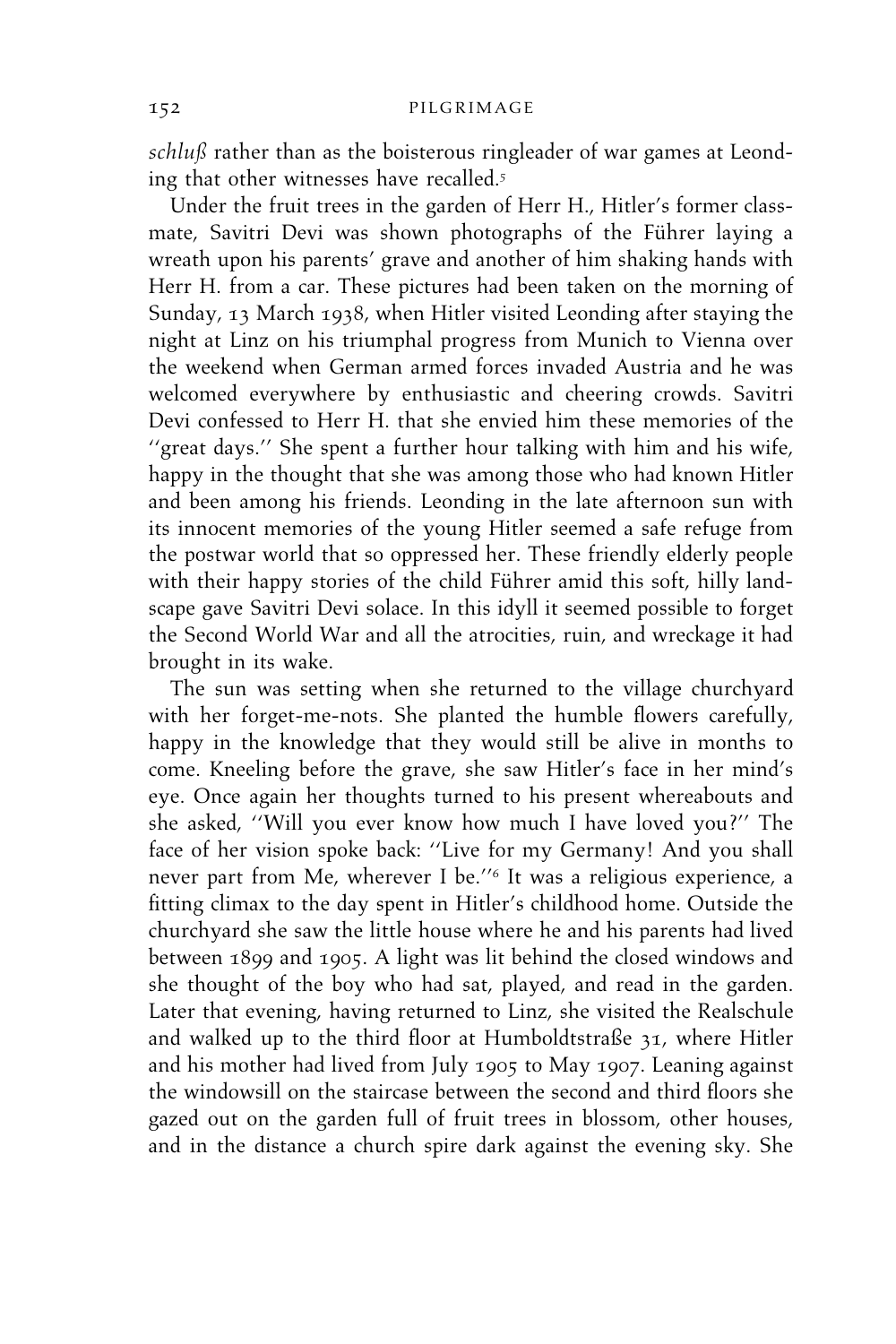was happy in the thought that his eyes had also rested on this view just less than fifty years before.<sup>7</sup>

Early the next day, 20 April 1953, she took a train to Braunau am Inn, Adolf Hitler's birthplace. From 1871 onward Alois Hitler had served as an Austrian customs official in this town on the river frontier between the Habsburg Empire of Austria-Hungary and the new German Reich. It is indeed symbolic that Hitler whose nationalist policy set so much store by the incorporation of German Austria into Germany should have been born at a border town between Germany and Austria. He himself described the place of his birth as a lucky sign of destiny on the first page of his political testament *Mein Kampf*. Alighting at the railway station, Savitri Devi walked along a sunny street to reach the town square surrounded by high, picturesque old houses. Through the archway of a town gate she entered the *Vorstadt* and the street in which the Pommer Inn stood along a terrace of early nineteenth-century facades. Here in lodgings on the second floor of the inn Adolf Hitler had been born to the third wife of Alois Hitler on 20 April 1889 at 6:18 in the afternoon.

Taking a seat in a *Cafe´-Konditorei* on the opposite side of the street, Savitri Devi observed with pleasure the unhurried, placid life of the market town in the spring sunshine. Around her, mothers and children drank coffee and ate cakes. Elderly matrons conversed at a nearby table. Through the window she surveyed the neat and homely shops, the freshly whitewashed house fronts, the great blossoming chestnut tree just beyond the former inn and reflected that the scene had probably not been so different on that spring day, sixty-four years before, when Hitler came into the world. The small town idyll contrasted strangely with a feeling of awe as she let her mind wander back to that ''Day of Destiny,'' imagining a cosmic nativity in which the savior of the Aryan race came down to earth.

Alois Hitler, a custom-officer well over fifty, and twice a widower, lived in that house . . . with his third wife, Clara, who was then twenty-nine. The child to which the latter was about to give birth was neither her first one nor her last one. Just another baby in the family. . . . But the unseen Powers, Whose inscrutable Play lies behind the mystery of heredity, had ordained that all the intelligence and intuition, and all the will-power and heroism of generations and generations,—all the virtues and genius of the privileged Race, fated to rule— should find in that Child their highest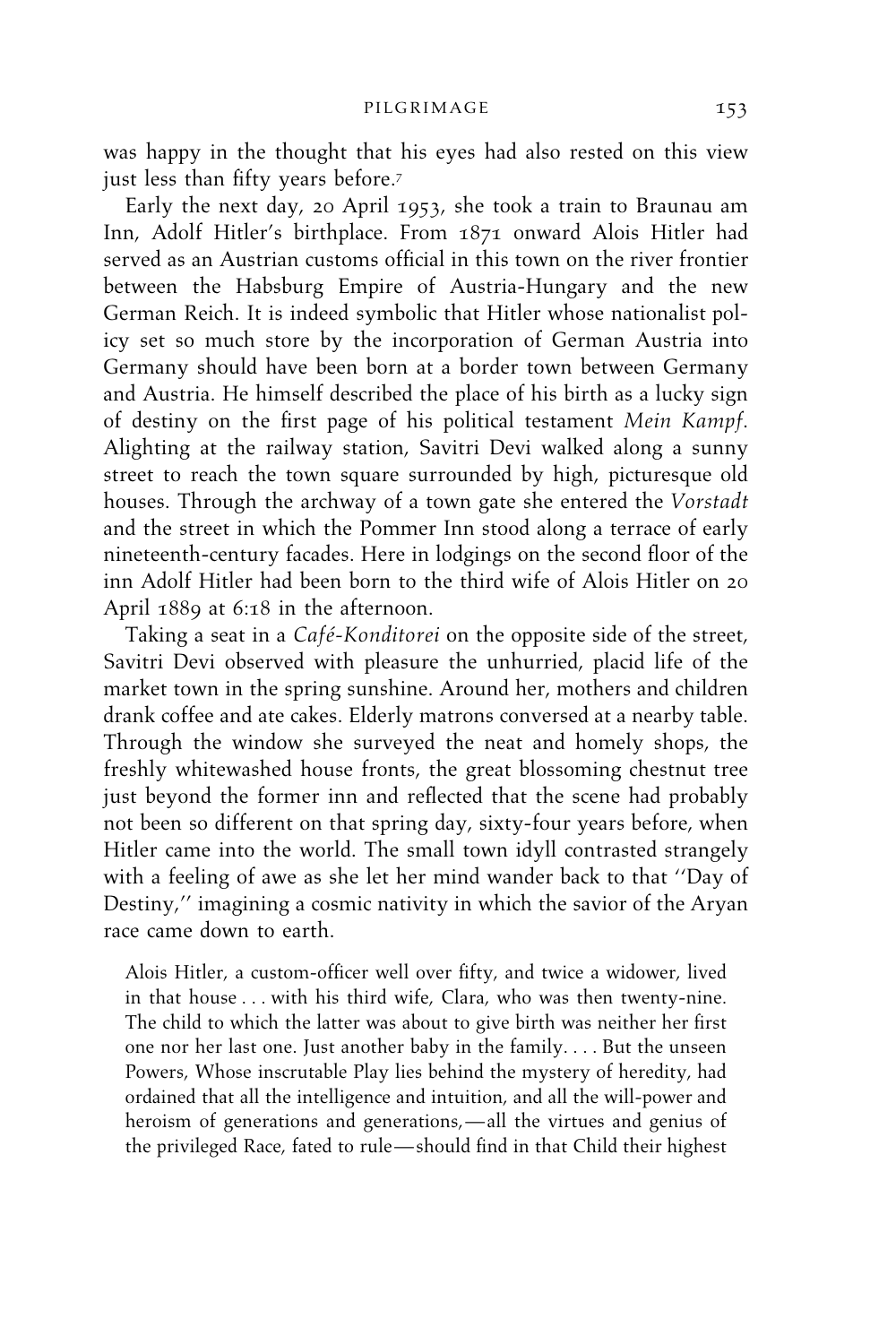expression; that the Babe should be a god-like one: whose consciousness was, one day, to be none other than the deeper consciousness of his people and of the race at large, for all times to come, and whose dream was to inspire a new civilisation. And far beyond the clear blue sky of the little town and the thin atmosphere of this little planet, in the cold, dark realm of fathomless Void, the unseen stars had very definite positions; significant positions, such as they take only once within hundreds of years.... And at the appointed time— six o'clock 18 in the afternoon— the Child came into the world, unnoticed masterpiece of a two-fold cosmic Play: of the mysterious artistry of Aryan blood in infinite time; of the mysterious influence of distant worlds in infinite space. Apparently, just another baby in the family. In reality,—after centuries,—a new divine Child on this planet; the first one in the West after the legendary Baldur-the-Fair and, like He, a Child of the Sun; a predestined Fighter against the forces of death and a Saviour of men, marked out for leadership, for victory, for agony and for immortality.<sup>8</sup>

She wandered back through the arch into the large square and out onto the long bridge over the wide, swift, bluish-green River Inn, tributary of the Danube. This was the site of Alois Hitler's office in the Imperial Austrian customs service. Throughout the nineteenth century this river had formed the frontier between Austria and Germany until Hitler's *Anschluß* in 1938 had swept away this division of the nation. But now eight years after the fall of the Third Reich, when Savitri Devi came on her pilgrimage, Austria and Germany were again separate states, and a customs house and striped barrier stood once again on the bridge over the Inn as if in mockery of Hitler's achievement of German unity. Railing at the inconvenience, futility, and national outrage of the reimposed border to long-suffering customs officials, she was surprised to find that they too regarded their office with irony and resented the border themselves. When they lamented their powerlessness, Savitri Devi urged them to think of revenge day and night and to wait as she did. She was amazed at their outspoken agreement and exulted in this confirmation of Hitler's dictum: "Gleiches Blut gehört in ein gemeinsames Reich.''9

She spent the afternoon wandering around the small town, pausing to buy buns in a baker's shop, posting a card showing Hitler's birthplace to Luise K. at Linz, sitting on a bench in a public garden and watching the children play, as she thought of the infant Adolf in this very place, and then entering a church where she supposed that his baptism might have taken place. At length she retraced her steps to the *Vorstadt* until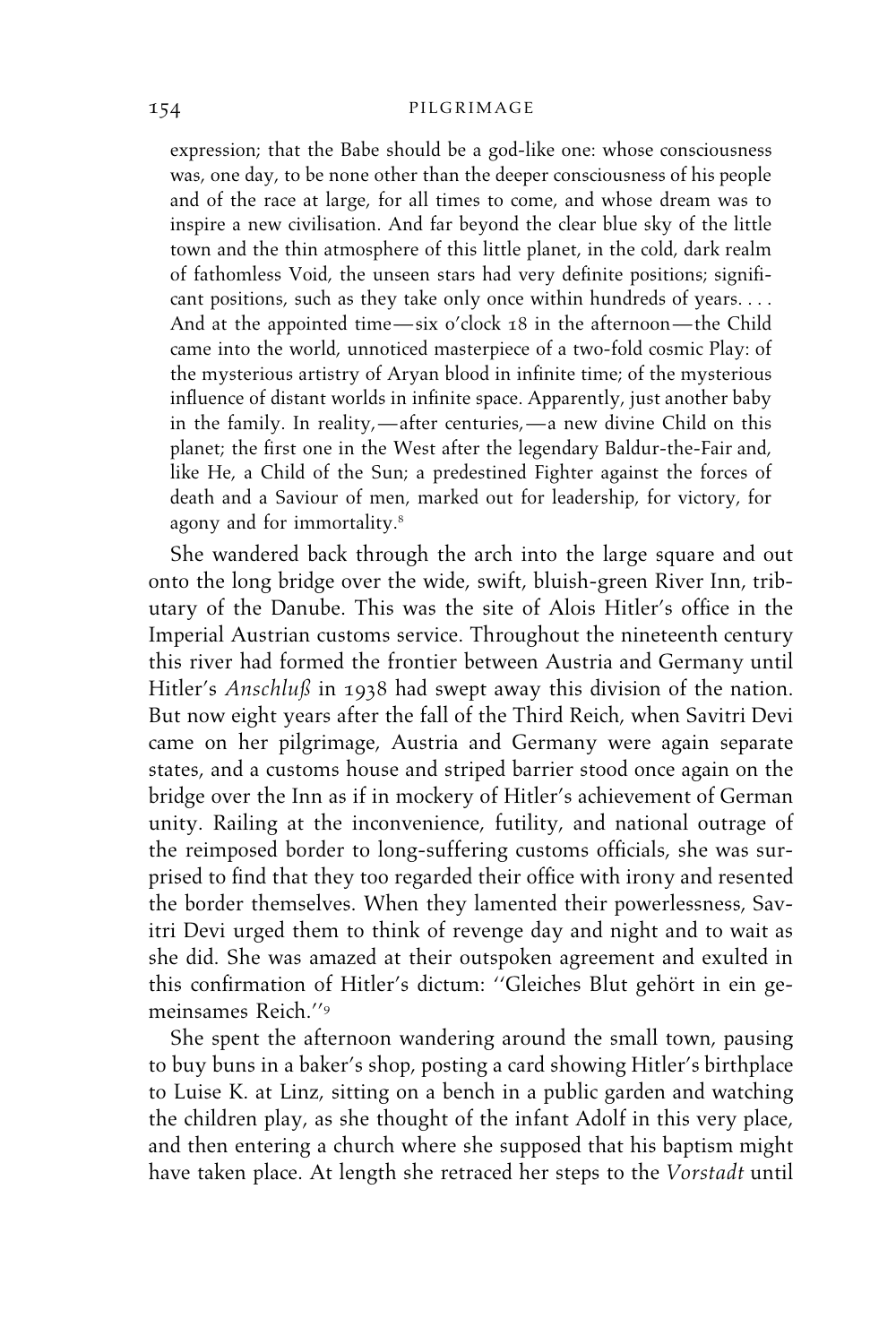she came to the three-storied house near the chestnut tree where Hitler had been born. It was now a library and a school. She passed through the entrance into the rear court and walked up the stairs to the first and second floors, then along the passage flanked by massive, whitewashed stone arches with a view onto the court, trees, and other houses beyond. The arches shone, dazzling white, against the deep-blue spring sky. A woman looked out from one of the doors along the passage and cut off her inquiry with a curt and dismissive ''There is nothing to see here.'' Bitterly disappointed and bewildered, Savitri Devi gazed out at the pure blue sky and thought of Hitler, the constant companion of her heart. It mattered only that she was here in the Pommer Inn on his birthday. Out on the street again, with one last backward glance, she returned to the railway station.<sup>10</sup>

Leaving these gilded scenes of Hitler's early years in Austria, Savitri Devi traveled on by rail to Germany. Crossing the border at Salzburg, she changed trains at Freilassing and took a local service bound for Berchtesgaden in the southeasternmost corner of Bavaria. A few kilometers east of the town lay the Obersalzberg, which had become world famous as Hitler's country residence. He had first come here for a spring break in 1923 and found the outstanding Alpine scenery with views of the Watzmann and Untersberg mountains a source of inspiration and recreation after the hectic politics of Munich. Following his imprisonment after the putsch, he returned to complete the first volume of *Mein Kampf* in spring 1925 and established his auxiliary headquarters, first at the Pension Moritz on the Obersalzberg, then in Berchtesgaden. He also completed the second volume here in July 1926. In 1927 he was able to rent the Haus Wachenfeld on the Obersalzberg from a Nazi Party supporter and installed his half sister, Angela Raubal, as his housekeeper.<sup>11</sup> During the 1920s the Obersalzberg still retained the atmosphere of a traditional Alpine settlement with the Haus Wachenfeld and some two dozen or so similar farmhouses scattered over the hillside and meadows in the midst of the most beautiful Bavarian countryside, which also included the Königssee and the lakeside monastery of St. Bartholoma¨.

After Hitler became chancellor in 1933, the Obersalzberg witnessed dramatic changes. As Hitler's popularity grew, thousands of Germans would travel to Berchtesgaden to glimpse him and pay their respects to the restorer of the nation's fortunes. Hitler had always enjoyed long mountain walks around the Obersalzberg and mixed freely with the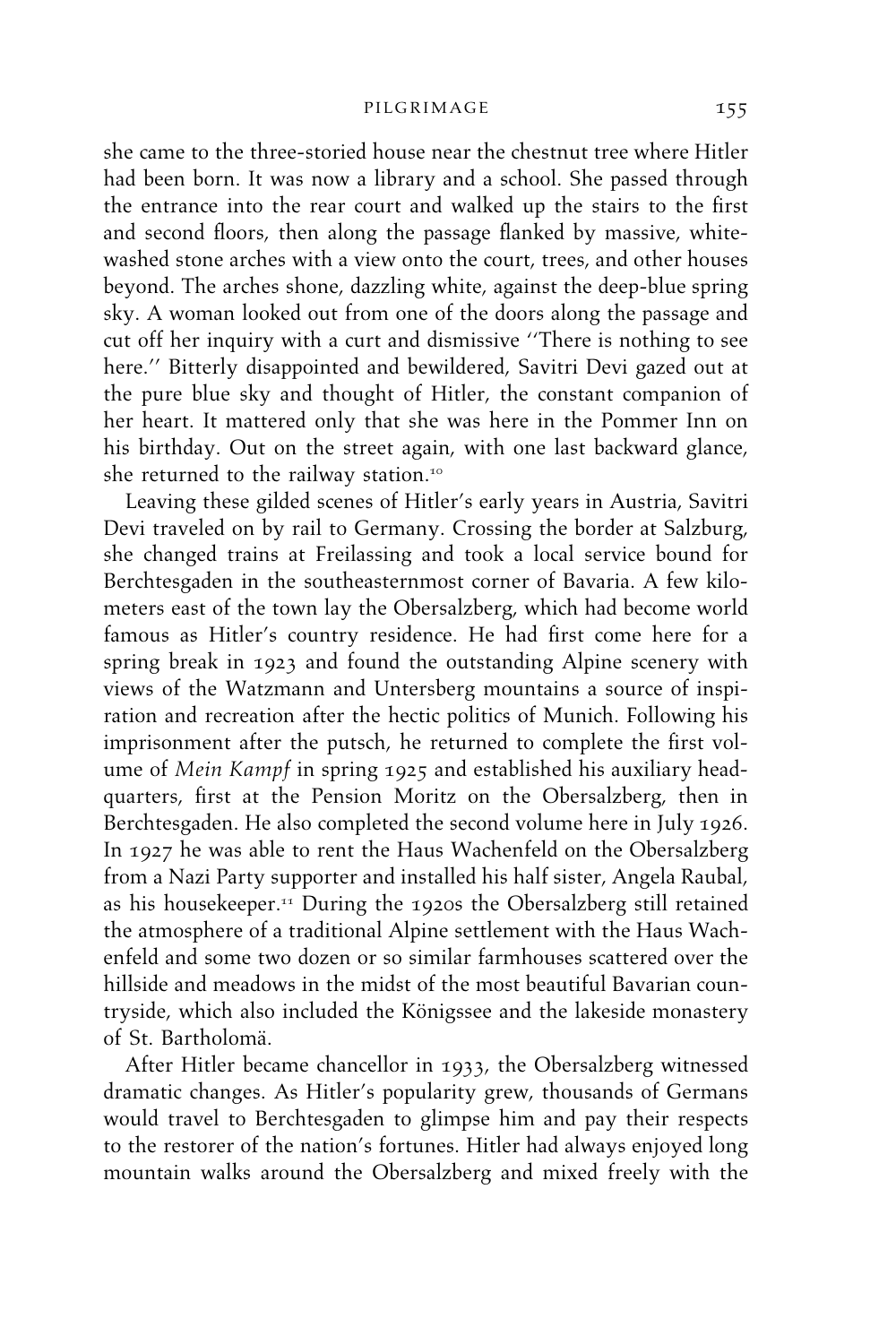local population, but the enormous numbers of admirers eventually posed problems of organization and security. The development of the Obersalzberg from rural idyll into government enclave now began. Hitler bought Haus Wachenfeld and began to enlarge it through several stages into the Berghof. Other party leaders, including Martin Bormann, Hermann Goering, Josef Goebbels, Rudolf Hess, and Albert Speer, were drawn to the area and rented or bought properties that were converted and expanded into large country houses. First Hess, then Bormann, was entrusted with the overall planning of the Obersalzberg, which involved compulsory purchase and the creation of a "Führer territory" of some ten square kilometers and a circumference of twenty-seven kilometers. Most of the old farmhouses were cleared and the new pompous residences of the Nazi top brass arose, as well as extensive barracks for the SS guard and accommodations for the hundreds of employees and building workers. The former Pension Moritz, renamed the Platterhof, was also enlarged as a hotel for visiting Nazi bigwigs. An extensive system of underground tunnels and air raid shelters honeycombed the entire site. By the early war years Bormann had established himself as uncontested master of an enormous development project.<sup>12</sup>

The Berghof was transformed from the rustic farmhouse Haus Wachenfeld through three major conversions into the spacious mountain residence of the Führer arranged on three extensive floors. An open flight of steps led to a gothic hall decorated with old-master paintings and pieces of sculpture, which led into the famous conference room with the huge picture window framing views of the Untersberg. This large room's walls were hung with beautiful Gobelins and its floor was laid with a thick red carpet. There were three further reception rooms on this floor besides a large kitchen and dayrooms for staff and the adjutants' offices. Upstairs were Hitler's private living quarters as well as guest rooms. Here at the Berghof Hitler received prominent visitors from abroad, including the Duke and Duchess of Windsor, Neville Chamberlain, David Lloyd George, Mussolini, Edouard Daladier, Kurt von Schuschnigg, and Admiral Miklós Horthy. The coming and going of high officials and summit meetings contrasted with the cosy routine of the Führer's inner circle at mealtimes and the regular showing of a film in the evening. Obersalzberg was also a link between the public life of the Führer and his provincial Austrian origins: on a clear day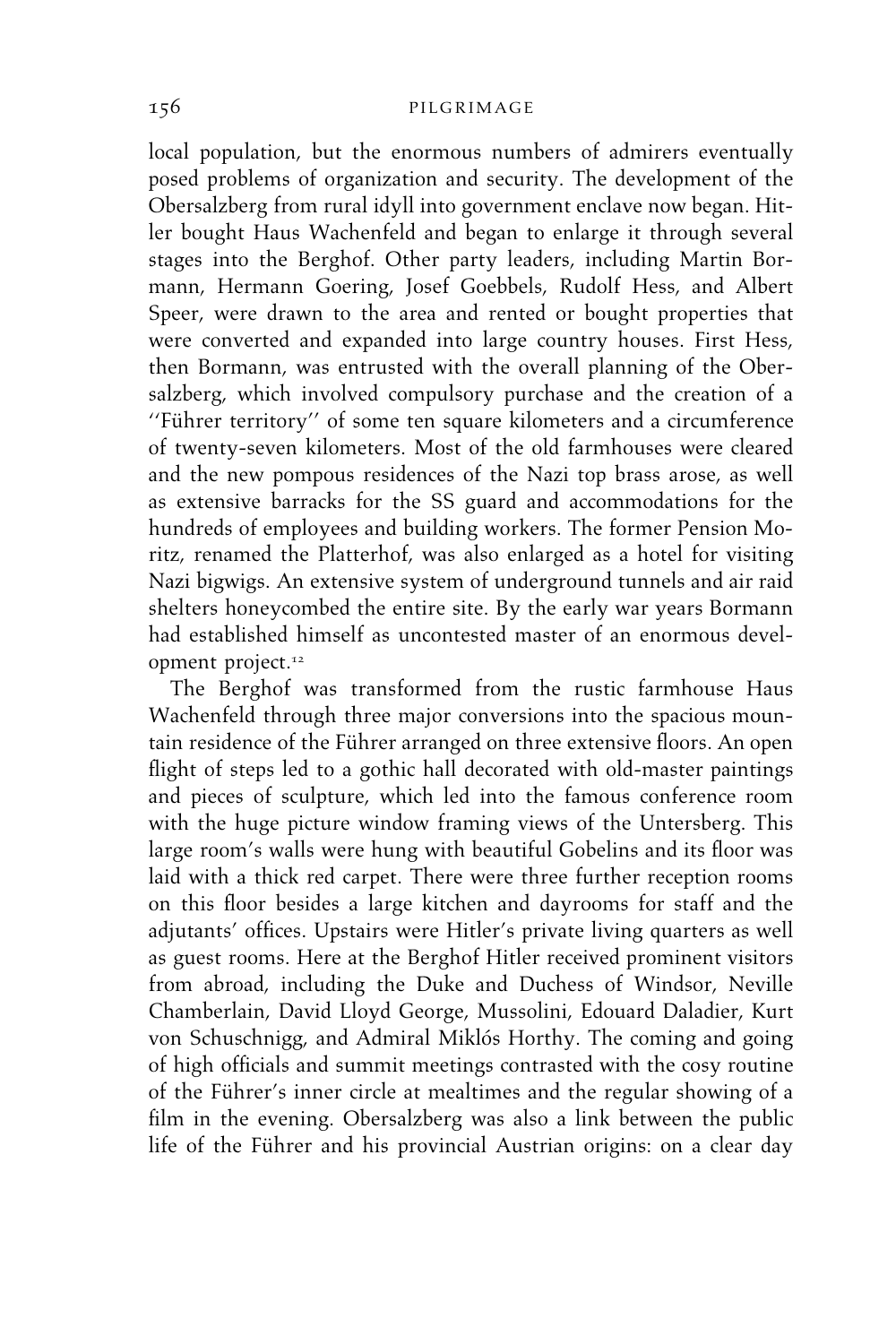Hitler could look from the gigantic window of the conference room over the mountains as far as Braunau am Inn.

On 21 April 1953, Savitri Devi awoke in her hotel room in Berchtesgaden and threw open the window to gaze with rapture at the beautiful Alpine scenery all around: the steep fir-clad hills, then more distant hills, blue green in color, and beyond these the snowy peaks shining like silver against the radiant blue sky. The fragrance of the pine woods and the keen mountain air invigorated her as she set off on the road leading to the Obersalzberg. All was quiet save the call of birds, the lowing of cattle on the meadows, and the rushing sound of the river beside the road. She knew that little remained of the numerous Nazi houses on the Obersalzberg. On 25 April 1945, 318 Lancaster bombers of the Royal Air Force had led an air raid over the Obersalzberg, dropping 1,232 tons of bombs in an action aimed at preventing the use of the complex as an alternative government center for the lastditch defense of Germany (the so-called Alpine Redoubt). The Berghof received three direct hits, the Bormann and Goering houses were destroyed, the SS barracks were leveled, and the Platterhof was badly damaged. The rubble and ruins had remained amid the greenery of the hillsides for several years until the Bavarian government finally blew up the surviving ruins in the spring of 1952. The shell of the Berghof was dynamited at 5:05 P.M. on 30 April 1952.

The peaceful surroundings served as a poignant reminder to Savitri Devi that the ''great days'' of the Third Reich were long past. At length, on the right side of the road, she came upon an enormous heap of sand, gravel, and pulverized blocks of mortar from which the cornerstone of a ruined wall projected. Tears welled into her eyes and her mouth quivered with emotion at the sight of this devastation. ''Here the Berghof had once stood in all its loveliness, in the midst of lawns and flower beds and trees; *this* was what 'they' had reduced it to, so that no trace of it should be left; so that men should forget!'' She shuddered at the hatred that urged men to work this systematic destruction seven years after the end of the war and asked herself how long the world would execrate the Führer and all he had stood for and created. Recalling the destruction of Akhnaton's new solar city in ancient Egypt, she reflected that the ''money power'' would forever persecute those it could neither buy nor frighten. However, she took comfort in the thought that the ''Shining Ones,'' the Aryan powers of light and truth,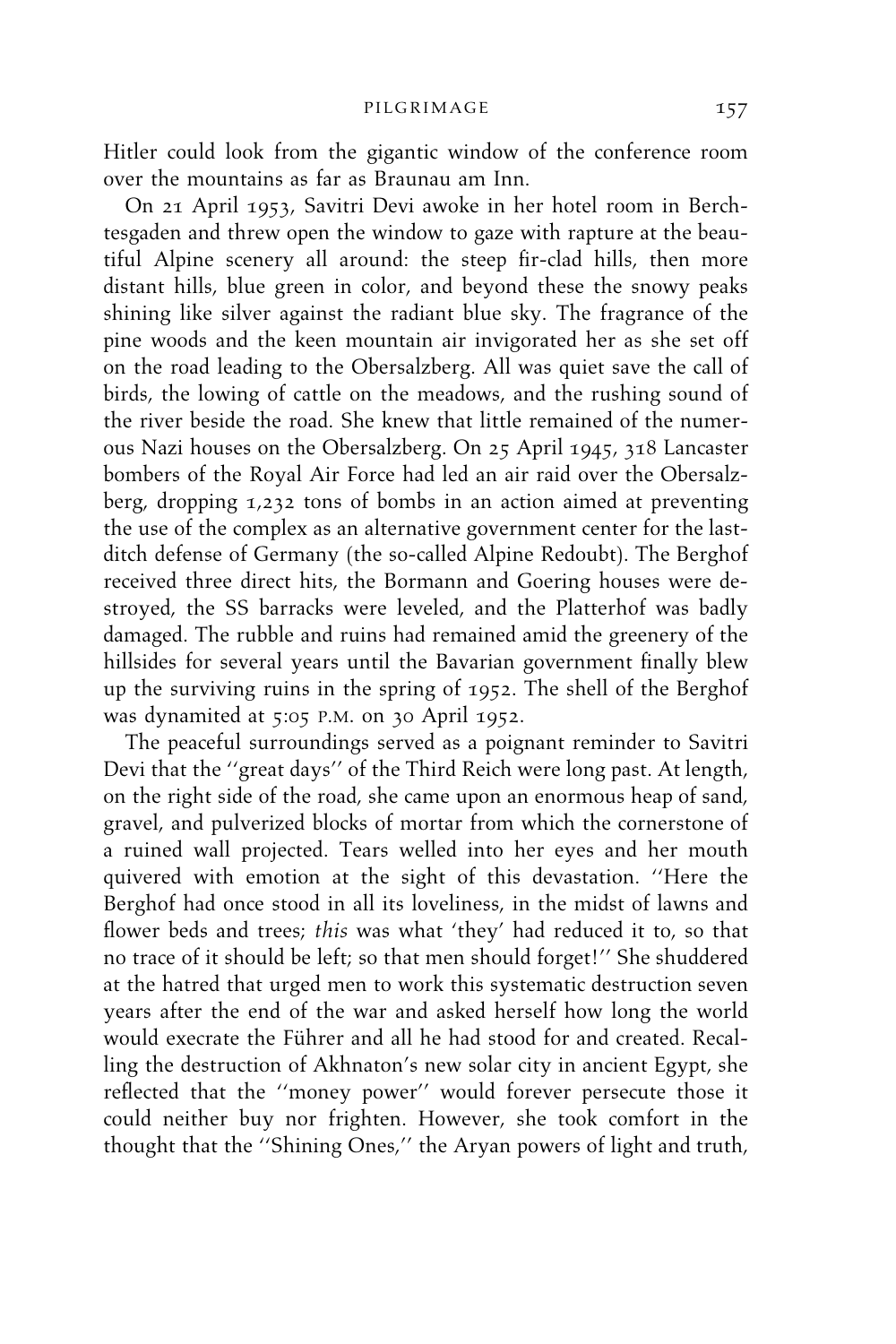would nevertheless prevail in the cosmic struggle of Manichaean opposites. ''The sight of the desolation of this place, glaring sign of the victory of the evil forces for the time being, filled me with resentment, with hatred, with grief; once more, with the awful awareness of defeat.<sup>''<sub>13</sub></sup> She lay down and sobbed desperately at her sense of loss.

A soft warm breeze calmed her and she began to imagine Hitler at the Berghof in these magnificent natural surroundings as the hero of the new aeon:

I pictured him on a spring day like this, letting his star-like eyes, athirst of infinity, rest on those meadows and woods, those dark-green and violet hills, those shining white ranges....I pictured him alone, in tune with the Soul of this land that he so loved, breathing its power and its beauty, communing with it and through it, with the Essence of himself and of all things—immanent Godhead....I pictured him... all-loving, allknowing, above happiness and sorrow, detached in the midst of worldwide action, looking over this dream-like scenery on the border of that extended Germany, which he had reconquered, into the realm of eternity that was—and is—his impregnable realm; into that intangible world in which success and failure fade into nothingness before the one thing that counts: timeless Truth; sure that he was right whatever men might say, whichever events might occur, sure that Germany's mission was . . . (in the words of the most ancient Aryan Book of wisdom) ''the interest of the universe.'' Sure, and therefore serene. Sure, and therefore sinless, perfect.<sup>14</sup>

In her opinion this was the real Adolf Hitler, the Aryan savior, the one of whom no newspaper had ever spoken, and whom no man had ever understood. This was her adored leader, the only one she had loved, life after life, for millions of years.

Her reverie was broken by the arrival of three men come to explore the site. Joining the group, she was told they were standing just above the conference room whose huge window once overlooked the Untersberg with views beyond Salzburg. The men soon betrayed their Nazi loyalties and there was general denunciation of the Bavarian SPD government's desecration of this Nazi monument. When the men dejectedly referred to the defeat of Germany, she compared the Nazi doctrine to the rise of Christianity. She reminded them that their era had begun twenty years ago when Hitler became the master of Germany. Hitler himself had been born sixty-four years ago. How did the Roman world appear in the year A.D. 20 or 64? Christ was dead and his followers a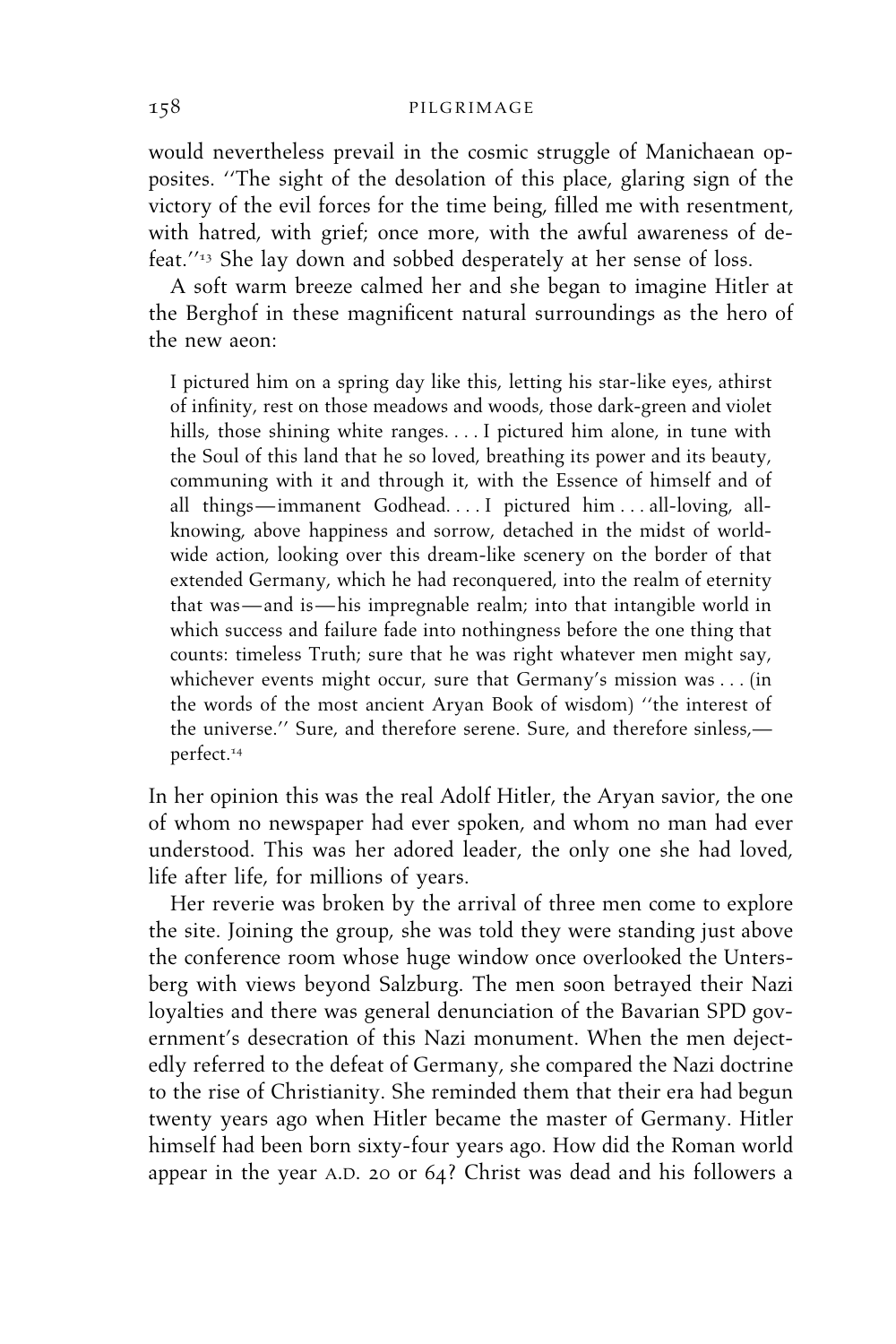small persecuted sect in the vast Roman Empire. Who would have then believed that Christianity was to become the dominant religion of the West for the next two thousand years? She had given them fresh hope. Together they all gave the Hitler salute. Alone again in the sunset, she sang a Nazi battle song after writing one of its lines upon the ruined wall of the Berghof: ''Einst kommt der Tag der Rache.'' She then viewed the ruins of other Obersalzberg properties and took coffee in the restored Hotel Türken beyond the Berghof site that had served as quarters for the SD intelligence during the Third Reich. Late in the evening, under a bright moon, she walked back to Berchtesgaden.<sup>15</sup>

A highly introverted communion with the absent and the dead was the leitmotif of her solitary pilgrimage in these early stages. Arriving on 23 April in Munich, ''the birthplace of National Socialism,'' she hastened to the Feldherrnhalle, an open loggia built in the early 1840s at the southern end of the Ludwigstraße and containing bronze statues of two great Bavarian commanders, Tilly and Wrede. It was here that the police had opened fire on the Nazi marchers in the putsch of 9 November 1923. Savitri Devi repeated the names of the sixteen martyrs who had fallen in the hail of bullets in an act of remembrance of their heroism and sacrifice for the resurrection of their country. Her next stop was the famous Hofbräuhaus, a roomy beer hall rebuilt after 1890 in neo-Renaissance style, where Hitler had begun holding the first mass meetings of the early Nazi Party in autumn 1919. It was here also that Hitler presented the twenty-five points of the new party program to a packed audience of some two thousand on 24 February 1920. These were the amazing days of growth, when Hitler's oratory transformed a tiny backroom club into a powerful political movement. Savitri Devi visited the great vaulted hall where the historic meeting had taken place. She saw her savior speak, young and confident, with the burning eloquence of love, hate, and despair; she saw the crowd, grateful and enthusiastic, listening to his message of German salvation.<sup>16</sup>

Returning to the present with a jolt, she saw workmen in the hall busily putting up decorations, colored streamers and a clown's face, for the Americans' May Day party. She angrily imagined the frivolous, mindless crowd of people who would shortly be amusing themselves, wearing paper hats and dancing to a jazz band, in this historic place. The grinning clown's face over the platform where Hitler had spoken seemed to her an eloquent symbol of the postwar West with its fatuous concerns for the individual and democracy, for peace and security.17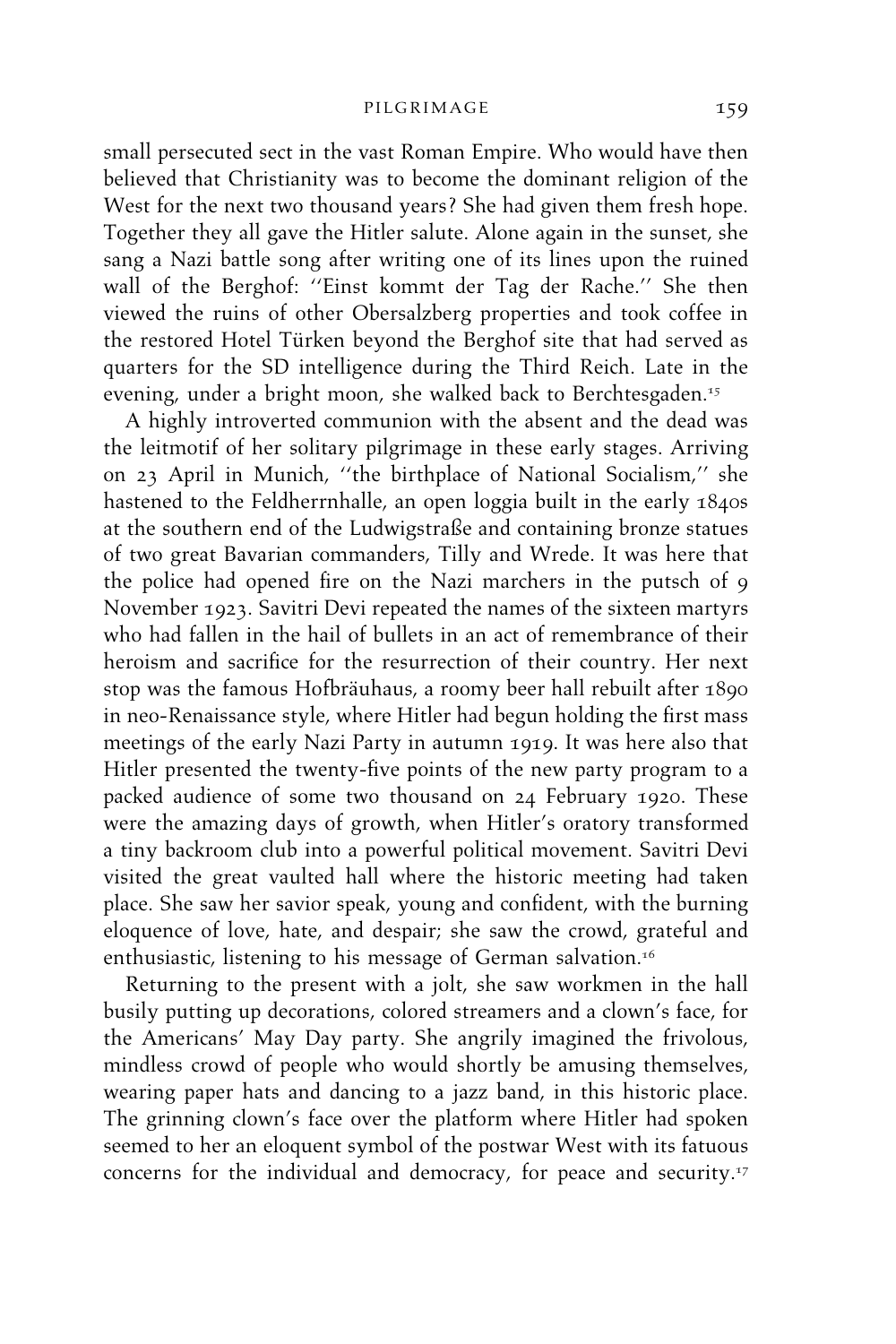Elsewhere in the city she found the Nazi heritage had been covered and erased by the victorious Americans. She sought out the Bürgerbräukeller. In this fourteenth-century beer cellar Hitler had launched and masterminded the putsch; it also had witnessed his return to public life following imprisonment with a frenzied speech before the tumultuous applause of a four-thousand-strong audience in February 1925; here, on 8 November 1939, a communist assassin planted a bomb that exploded shortly after Hitler had left following his speech. Her disappointment was great when she was informed that the great hall had been destroyed by bombing in 1943 and rebuilt by the Americans as a recreational facility. The prospect of GIs playing table tennis in such a heroic setting was but another galling reminder of defeat. She was not surprised to find that the Brown House, the former national headquarters of the Nazi Party, was razed to the ground. The Königsplatz, the major center of Nazi ceremonial in the Bavarian capital, with its mighty neoclassical Glyptothek and Propylaea by Leopold von Klenze, recalled her memories of Athens and the common Aryan ancestry of Greek and German art. The twin colonnaded shrines of the sixteen Nazi martyrs on the stone-paved square had been blown up in 1947 but she touched their foundation-stones as a Christian pilgrim might revere the tomb of a saint.<sup>18</sup>

The next day she traveled fifty-five kilometers west to Landsberg am Lech to view the Allied prison for convicted Nazi war criminals. Throughout the early postwar years the Landsberg fortress had received substantial numbers of war criminals. Those detained or sentenced to death in the secondary Nuremberg trials held between 1947 and 1949 and the U.S. Army's Dachau trials of late 1946 had been brought here. Every week, from mid-October 1948 until the beginning of February 1949, executions took place at Landsberg, sometimes fifteen on a single day, bringing the total to more than one hundred in this period. The fate of the Nazis still awaiting execution had become the subject of international concern in early 1951. The newly established German government began putting pressure on the Americans to commute such sentences as a condition for supporting Western defense planning and the raising of a new German army. At that time there were twenty-eight remaining ''red-jackets'' on death row in Landsberg. Fourteen of these had been condemned in the Einsatzgruppen and SS Main Office trials at Nuremberg; the remainder had been sentenced at the Dachau trials, having been found variously guilty for their part in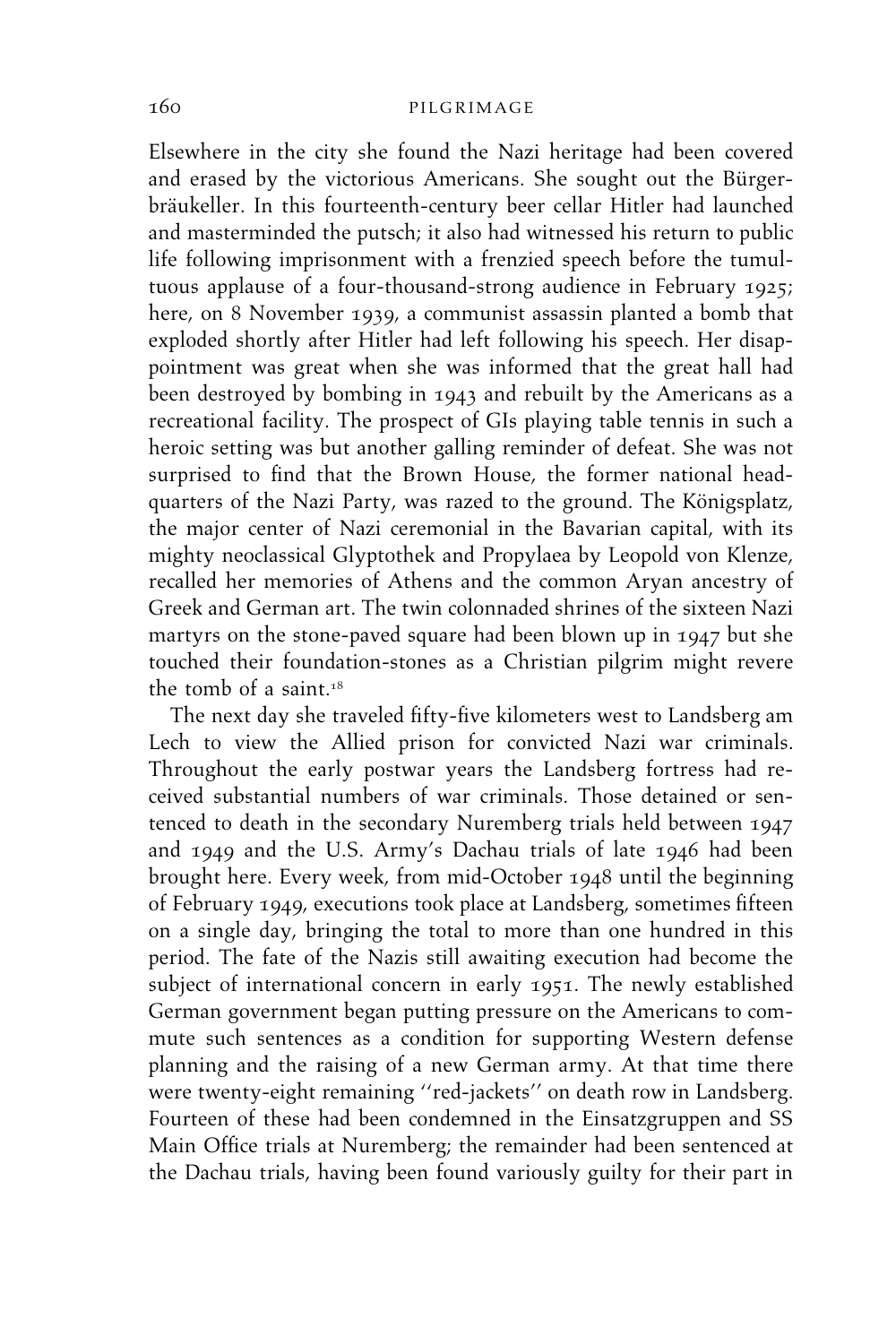the massacre of U.S. soldiers at Malmédy, the murder of Allied airmen, and involvement in thousands of murders at Dachau, Buchenwald, and Mauthausen concentration camps.

In January 1951 the growing East-West conflict had just erupted in the Korean War, and the creation of a German military force in Europe was a crucial factor in the defense policy of the United States. Meanwhile numerous German lobby groups bombarded John McCloy, the U.S. high commissioner in Germany, and President Truman with appeals for clemency in the case of the ''red-jackets'' and the many others serving long sentences in Landsberg. Following a drastic reduction of prison sentences and numerous commutations for those facing execution, there was a huge campaign to save the final seven, whose death sentences still stood. The German lobbies rushed more than 600,000 signatures by airmail to the White House. Savitri Devi had herself written from Lyons to McCloy and sent a telegram to Truman. After five months of delaying tactics in the American courts, the last seven ''red-jackets'' were hanged at Landsberg on 7 June 1951. The seven were Otto Ohlendorf, the commander of Einsatzgruppe D, who admitted murdering at least 90,000 civilians in the Soviet Union, as well as Erich Naumann, Werner Braune, and Paul Blobel from the Einsatzgruppen trial; Oswald Pohl, who had directed the Final Solution from Berlin; and two Dachau SS guards. Their deaths brought the total number of Nazi war criminals executed in this prison to 257.<sup>19</sup>

At the time of Savitri Devi's visit to Landsberg, some 160 prisoners still remained in custody. These included Sepp Dietrich, the former Waffen-SS general, reputedly Hitler's favorite, and Jochen Peiper, who had ordered the Malmédy massacres. Besides the top brass there were the numerous concentration camp sadists, such as Andreas Schilling, an SS corporal at Mauthausen who had injected inmates in the camp hospital with motor oil, and Horst Dittrich, who had dispatched Soviet POWs with a bullet in the neck as they stood against the wall during a fake medical examination. As Savitri Devi walked around the outer enclosure of the prison, a long white wall surmounted by several rows of barbed wire, she centered her thoughts on her brothers in faith behind the barred windows. The sound of the prison siren punctuating the inmates' interminable day reminded her of the dreary routine and rations at Werl. "Avenge my Führer's faithful people," she prayed. She completed her vigil for those languishing inside the prison with a Nazi marching song and the Hitler salute. ''My loved ones, my supe-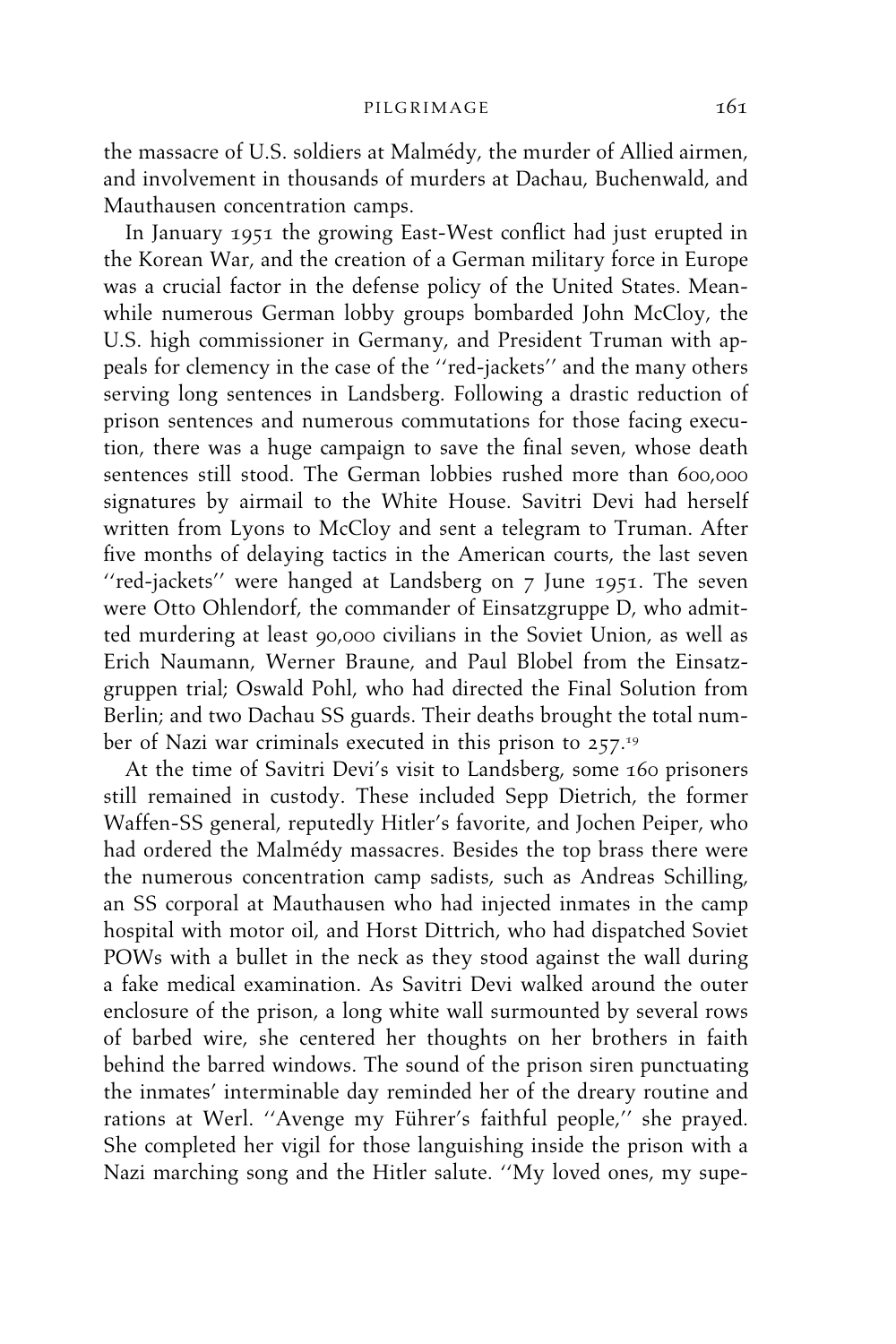riors, from behind the barred windows of your work-rooms and cells, did you hear my voice? Or did you at least, on that afternoon,—24th April, 1953-feel . . . the certitude of our coming dawn?"<sup>20</sup> Unbeknown to her, at this very time Chancellor Konrad Adenauer was in Washington discussing with President Eisenhower the Landsberg inmates. Releases began in May 1954, and all were out by Christmas 1956.

The following two days spent in Nuremberg represented the climax of her tour of Nazi remembrance. After sadly inspecting the ruined streets and gutted houses of the historic old town, once famed for their gabled roofs, and elaborate gilded facades and doorways, she made her way out to the party-rally grounds to the south. Alone on the vast stone-flagged parade grounds, now sprouting rank weeds, and before the gigantic terraced tribunes of the Luitpoldarena and the Zeppelinwiese, she imagined all the glories of the huge Nazi pageants she had missed while far away in India during the 1930s. Before her mind's eye arose the enormous crowds gathered to witness the annual September rally. She saw the endless ranks of party formations, the SA, the SS, and the youth organizations, bearing their flags and standards into the arena. Above the tribune hung the great red, white, and black swastika banners. At the Zeppelinwiese the sun shone down upon the brilliant white monumental walls of the colonnaded tribune that stretched over the 400 meters between two huge pylons bearing great bronze eagles. Day after day the crowds came to give ritual expression to their shared belief in Hitler, Germany, and its world mission. She recalled the martial music and heard the cadences and rhythms of the Führer's speeches before 200,000 party faithful, the speaking choruses and the exhilarating climaxes when the frenzied swaying crowd joined in the chant of ''*Sieg Heil!*''

She imagined the scene by night when Hitler addressed the crowds on the Zeppelinwiese illuminated by special lighting effects. All around the huge enclosure, at 40-foot intervals, 130 powerful antiaircraft searchlights with a range of 25,000 feet threw up great pencil beams of light into the dark night sky, conjuring the spectacle of the ''cathedral of light.'' Above the tribune flames flickered in three great bronze vessels, casting a glow upon the pylon walls, the deep-red swastika flags and the upturned faces of the crowd. There was tumultuous applause as Hitler's speech ended and then, after a momentary hush across the great darkened space, the periodical thunderclap of the repeated ''*Sieg*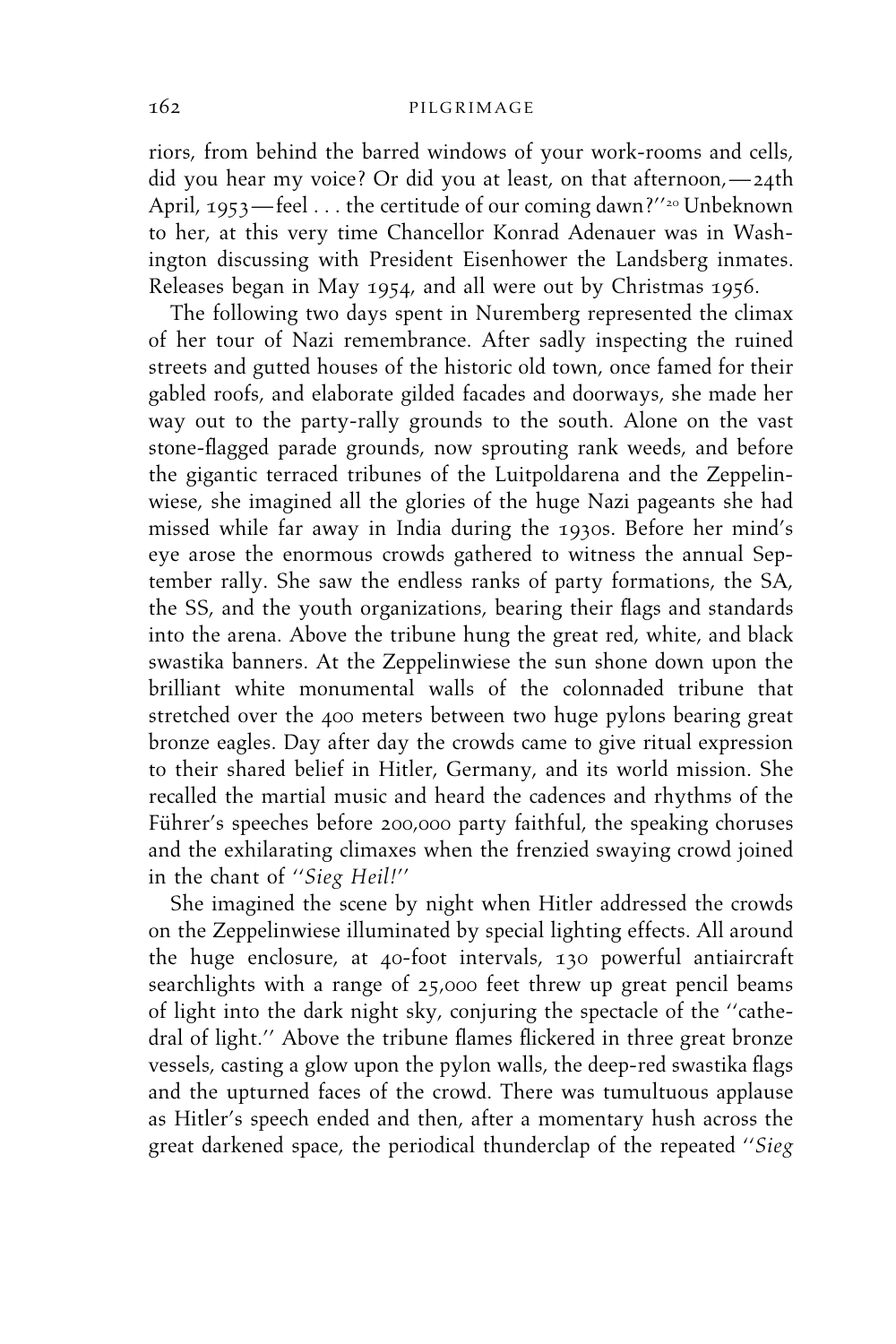*Heil!*'' resounded again and again. She remembered that this was where the thousands had heard the proclamation of the Nuremberg race laws in defense of mankind's Aryan elite in 1935 and saw herself listening to it all on the radio in faraway Lucknow. Again she felt the bitter sense of regret and self-reproach: Why, why had she missed all the glory of the ''great days,'' why had she missed her real duty and spoiled her life? The moonlight gleamed on the white tiers and walls of the deserted monuments. Where the thousands and tens of thousands had gathered, she was now alone.<sup>21</sup>

At the Palace of Justice she viewed the courtroom where the International Military Tribunal had opened on 18 October 1945 and continued in session for just less than a year. At the trial seven defendants had drawn prison sentences: Deputy Führer Rudolf Hess, Grand Admiral Erich Raeder and Reich bank President and Minister of Economics Walther Funk for life; Minister of War Production Albert Speer and Hitler Youth Leader Baldur von Schirach for twenty years; Foreign Minister and ''Protector of Bohemia and Moravia'' Baron Konstantin von Neurath for fifteen; Grand Admiral Karl Doenitz, Hitler's successor as head of the Third Reich in its last days, for ten. Eleven of the top leadership received the death sentence. In the early morning of 16 October 1946, Foreign Minister Joachim von Ribbentrop mounted the gallows in the execution chamber of the adjoining prison, followed at short intervals by Field Marshal Wilhelm Keitel; SS-Lieutenant General and Chief of the Reich Security Main Office Ernst Kaltenbrunner; Ministers Alfred Rosenberg, Hans Frank, Wilhelm Frick; the former Nuremberg Gauleiter, a fanatical antisemite, and editor of the Jew-baiting *Stürmer* magazine, Julius Streicher; Reich kommisar for the occupied Netherlands Arthur Seyss-Inquart; Gauleiter Fritz Sauckel, in charge of all forced labor programs; and General Alfred Jodl. Hermann Goering cheated the hangman by swallowing a smuggled cyanide cartridge hours before his turn. The same day their ashes were cast into a small stream in a Munich suburb by American soldiers. Not a trace of their power nor a place of remembrance was to remain.

Savitri Devi now surveyed the benches where her idols had once sat and touched the polished wood where their hands had rested. Asking her guide where each individual had sat, she angrily imagined the endless stream of lies poured out against them and her own Nazi faith in this place. Her thoughts were with the eleven martyrs: ''March in spirit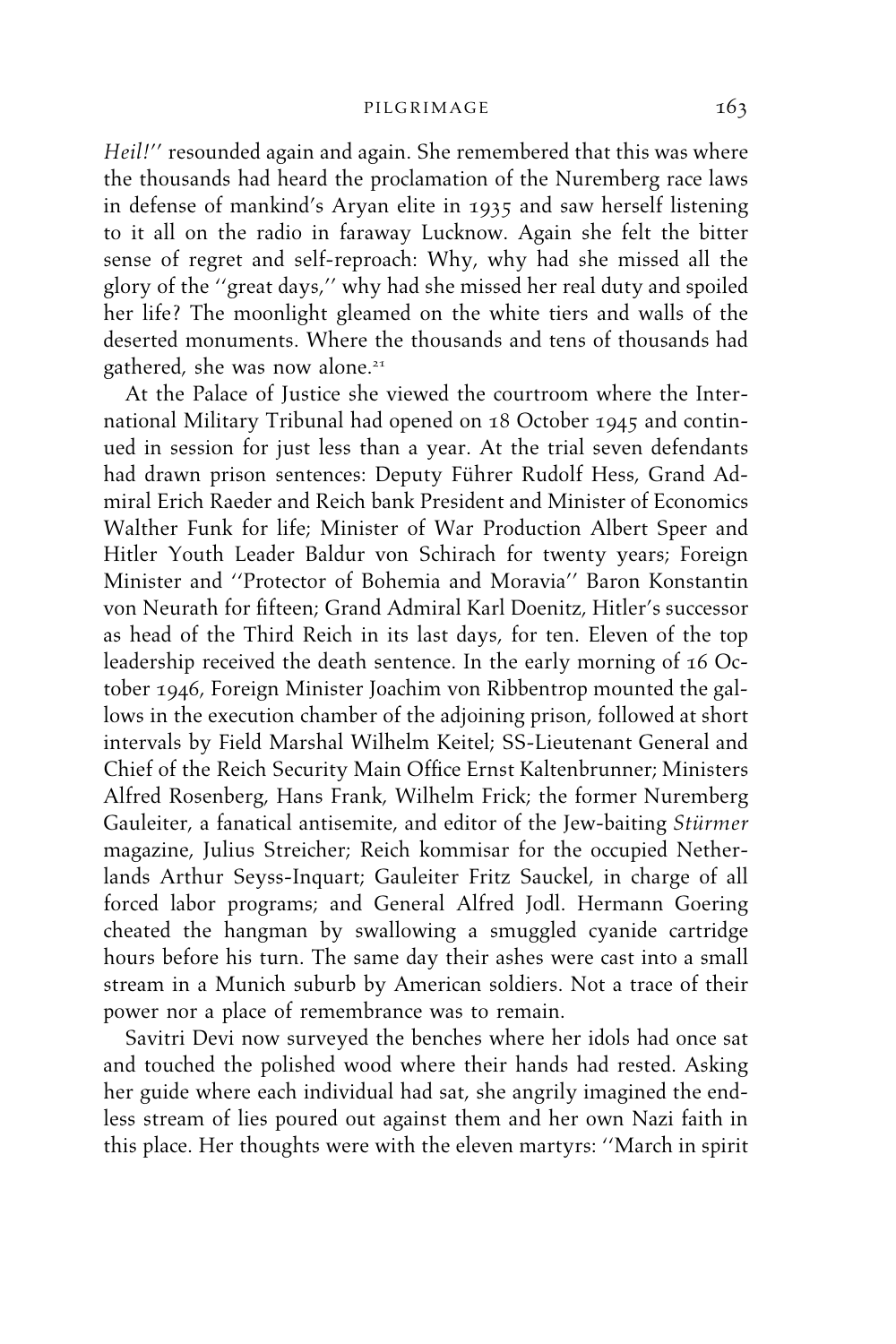within our ranks, and live in us for ever, great Ones, whom I have never seen, alas, but whom I love; close collaborators of our immortal Führer, live in *me* as long as I live!"<sup>22</sup>

Her pilgrimage of remembrance ended in Nuremberg. After her communion with the absent and dead at shrines of the past, she sought out her new Nazi friends. Traveling north to Homburg vor der Höhe she visited the husband of Hertha Ehlert, her best friend still imprisoned at Werl as a convicted overseer at Belsen, and learned that she was shortly to be released. In early May she was reunited at Koblenz with her old friend Fräulein B. Together they stood before the grave of Fritz Horn, who had given her his copy of *Mein Kampf* with words of encouragement for her mission. His health broken by his treatment in Allied concentration camps, he had finally succumbed in December 1949. At Hoheneggelsen she walked along a country lane beside the widow of Otto Ohlendorf to visit his grave. One of the last seven ''redjackets'' executed at Landsberg, Ohlendorf aroused her special admiration as a modern Aryan hero. With fearless detachment before the Allied judges at Nuremberg he had explained his role as commander of a dreaded Einsatzgruppe responsible for the summary execution of some ninety thousand Jewish and Soviet prisoners in the wake of the Wehrmacht invasion of the Soviet Union: ''[I]n war as in peace individual life does not count. Duty alone matters.'' This ruthless spirit reminded her of the warlike wisdom of the ancient Aryans she attributed to the *Bhagavad Gita*. 23

A highpoint among reunions took place at the Fischerhof convalescent home near Uelzen. Here Hertha Ehlert had been sent on her release from Werl prison on 8 May. Savitri Devi was introduced to her fellow residents Leo B., a SS-Oberscharführer just out from Werl; Heinz G., another SS man from Werl; and Erich X., who had recently returned from captivity in the Soviet Union. An air of jollity animated the group as they met at the station and drove off in a cramped car. There were many stories to exchange in a café. Ninety-seven men and five women remained in the cells at Werl, but several hundreds still sat in Landsberg according to Hans F., a SS-Sturmführer released from there just two months before. Back at the Fischerhof, she met Lydia V., condemned to death by the French but recently released from Fresnes; listened approvingly to Hans F. justify the extermination camps of Auschwitz and Treblinka as the dispassionate defense of Aryandom; and talked with a young SS man from the Oradour reprisals trial. On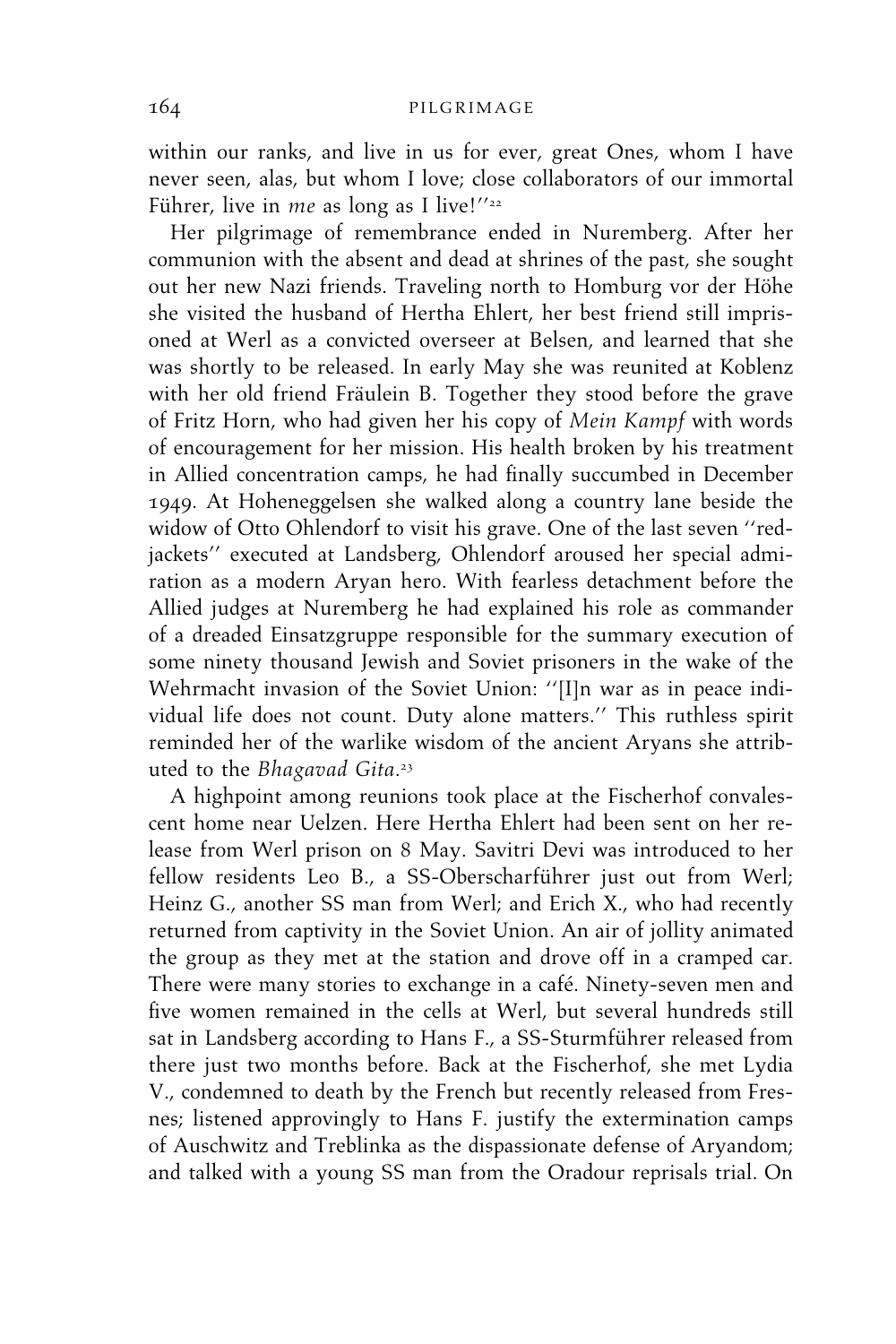30 May she went with her friends to a dancing party at Uelzen organized by the Heimkehrerverband (Homecomers' League) to celebrate the homecoming of German POWs from the Soviet Union and Nazi war criminals released from Landsberg, Werl, and other Allied prisons. These were happy and hopeful days for Savitri Devi. Surrounded by those she loved and admired, she enjoyed the fleeting experience of the world in which she had so much wanted to live, where she felt she belonged.24

Through her stay at the Fischerhof, Savitri Devi also found a new home in Germany. One of the residents was Leokardia (''Katja'') U., a twenty-six-year-old German woman born in the Soviet Union, who overheard her pro-Nazi views and was duly impressed as a former member of the Bund Deutscher Mädel. She invited Savitri Devi to stav and write at her home at Emsdetten in Westphalia, where she lived with her husband and two children. This proved a most satisfactory arrangement and Savitri Devi stayed for at least two years in Emsdetten, where she completed *Pilgrimage* and wrote most of *The Lightning and the Sun*, her final statement of Nazi faith. Westphalia with its open heaths and mountainous forests became Savitri Devi's elective German homeland. Above all, she was impressed by the Teutoburger Wald's historic role in the defense of ancient Germanic independence, once in antiquity, when Hermann the Cherusker (Arminius) defeated the legions of Varus in A.D. 9, and again in early medieval times, when Charlemagne destroyed the pagan shrines of the Saxons and converted them on pain of death to Christianity in his campaign between 772 and 787. A visit to the Teutoburger Wald in late October 1953 represented the final station of her pilgrimage.

On a fine early autumn day she took the tram from Detmold to Hiddesen, marveling at the magnificent brown, orange, yellow, and red colors of the forest. Her first destination was the Hermannsdenkmal, the gigantic copper statue of the liberator mounted on a gothic base, which stands more than 160 feet high and towers above the trees on the Grotenburg hill. Built over thirty-seven years with funds raised by subscription, the monument represented the lifework of the indefatigable architect Ernst von Bandel (1800–1876) and was finally completed in 1875. The inspiration and symbolic importance of the statue are attributable to the development of German national feeling and the movement toward unification in the nineteenth century. Savitri Devi gazed upon the copper colossus with his winged helmet and upheld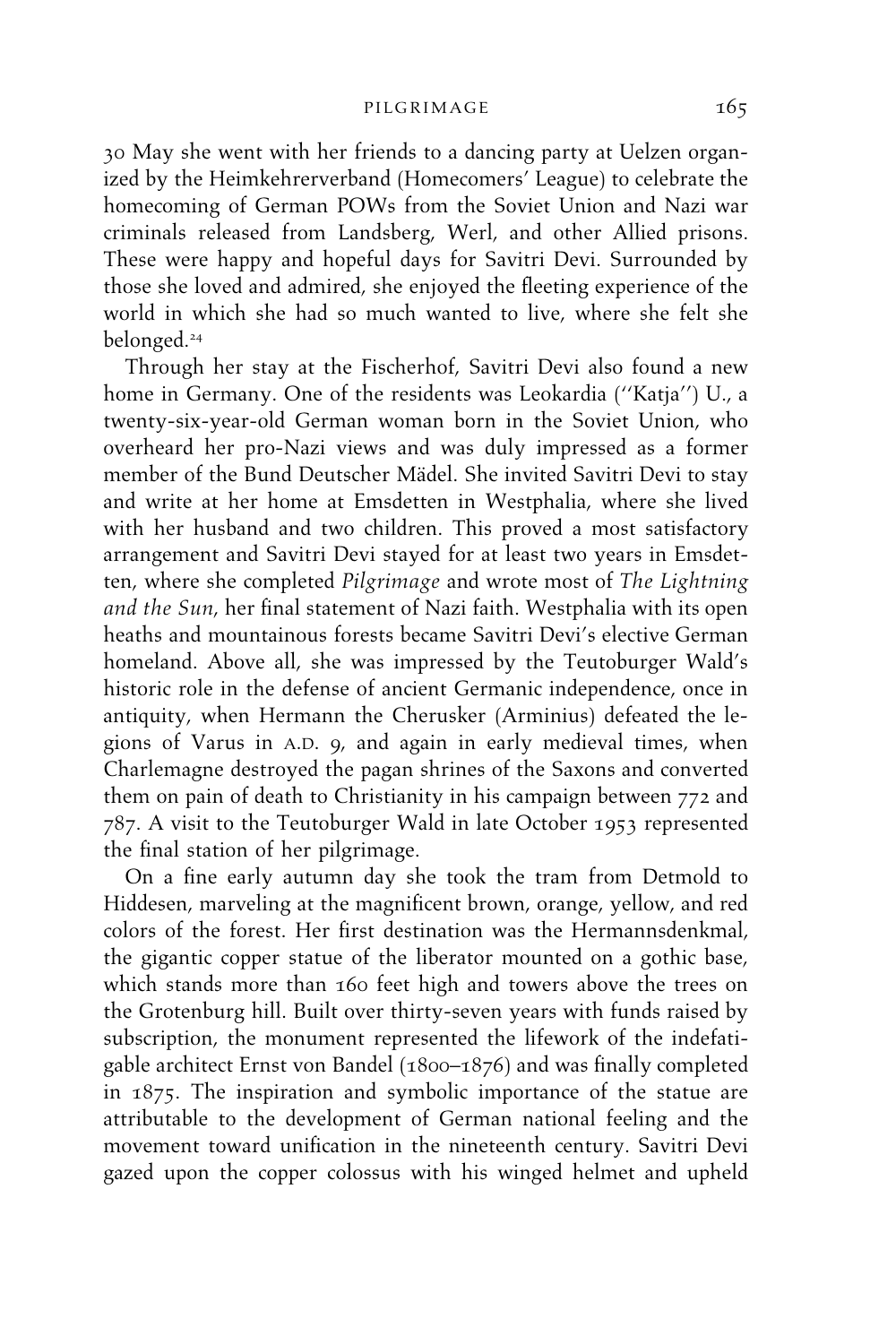sword with feelings of awe and admiration. Hermann personified to her ''the spirit of joyous defiance, the aggressive pride of a young, strong, healthy, beautiful Nation, jealous of her freedom and conscious of her invincibility.''25 In Savitri Devi's view, Hermann's victory had forestalled Roman colonization. Germany had thereby retained its ancient language, avoided the racial mixing prevalent throughout the cosmopolitan Roman world, and avoided early Christianization. Thus Germany remained the ''kernel of militant Aryan mankind in the West,'' implacably opposed to all forms of artificial internationalism, until the Third Reich emerged as the leader of a pan-Aryan world order.

She reached the Externsteine near Horn before sunset on the same day. These bizarre great sandstone rocks, four in number, have long been identified as an important religious site. A flight of steps leads up the third rock to a small bridge giving access to the upper chapel perched high upon the second rock. Through a circular aperture in its wall the rising sun may be observed at the summer solstice. The first rock, standing beside a dark lake, is hollowed by caves and decorated with various Christian reliefs believed to represent the site's reconsecration to the new faith. One relief shows the pagan Germanic Irminsul or world pillar bent beneath figures supporting Christ; such an Irminsul belonging to the pagan Saxons was destroyed nearby at Altenbeken by Charlemagne in the late eighth century. At the edge of the lake stands the so-called Tomb Rock containing a hollowed-out cavity not unlike a stone coffin for a recumbent human body. Anyone lying in the coffin experiences complete silence and isolation, and some think that this ''tomb'' was used by pagan priests or shamans for initiations into mysteries and a new life. During the years of the Third Reich the *völkisch* archaeologist Wilhelm Teudt had published several books devoted to the pagan solar cults of the Externsteine that had been read by Savitri Devi.<sup>26</sup>

She had seen other sun temples, Delphi and Delos in Greece, Karnak and the pyramids in Egypt, and the Black Pagoda near Puri in India, but this was the first time she had visited a putative prehistoric solar temple in Germany. She climbed up the steps to the ''chamber of the sun'' upon the second rock and there imagined old Aryan sages celebrating the solstice rites at a time when the Twelfth Dynasty pharaohs were building their temples in Egypt, the Minoan sealords ruled the Aegean, and the eastern Aryans were invading the Middle East and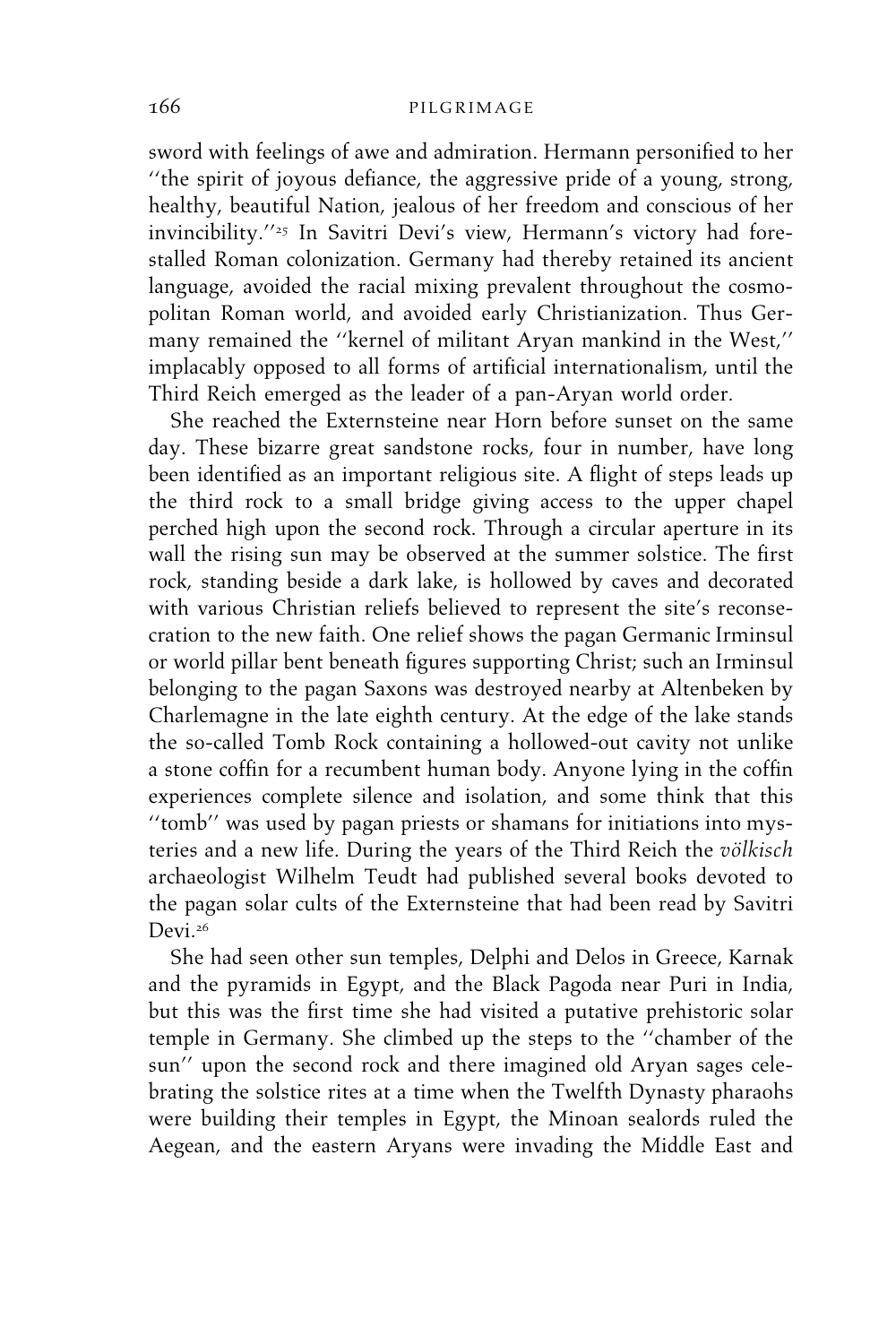India. She pictured the destruction of the old shrine by Charlemagne and his Frankish Christians, and the imposition of their alien creed opposed to natural and racial hierarchy upon the healthy and fearless Aryan warriors. It seemed to her that this assault upon the Saxons in 772 had been worse than the defeat of 1945, for it had taken Germany more than a thousand years to recover its natural heathendom in the Third Reich. Charlemagne and Eisenhower were both apostate Germans who, forgetting their racial origins, had persecuted the old faith and their kinsmen.27

At all stations of her pilgrimage Savitri Devi had experienced a thrill at being in a place closely linked with the growth or conquest of the Aryan spirit. But a feeling of sadness was also ever-present. Hitler's birthplace, the Feldherrnhalle in Munich, the Nuremberg party-rally grounds all evoked memories of the promise of Nazism to restore the Aryan world and a bitter sense of its recent defeat. Time after time, in place after place, she nevertheless took fresh hope from her surroundings to imagine the coming Reich, Hitler's return in even greater glory, the establishment of a worldwide Aryan order. Her thoughts and feelings at the Externsteine rehearse this passage from reminiscence through despair to new hope. Alone in the sun chamber on the evening of 23 October she saw the circular aperture lit by the moon. Struck by its deathly symbolism, she was reminded how Nazism had been obliterated and was seemingly dead since 1945. But through her solitary rituals she was certain that she could help speed its resurrection.

Returning a week later before daybreak on 30 October to the rocks, she performed further rituals for the resurrection of Nazism. Descending to the Tomb Rock beside the lake, she climbed into the stone coffin beneath its semicircular arch and saw a small violet spark flash from the rock vault above her head. The uncanny silence associated with the interior of the coffin made a deep impression on her. She was removed from the world like some ancient shaman undergoing an initiatory ordeal for personal transformation. While her limbs grew cold and heavy, she fervently prayed for spiritual rebirth and a Nazi revival. ''How long did I remain in the attitude of death, at the bottom of that stone coffin? I could not tell. It was no longer dark when I stepped out.'' High up in the Chamber of the Sun she shouted the ancient Sanskrit words in invocation of the Vedic deities: ''Aum Shivayam! Aum Rudrayam!'' followed by ''*Heil Hitler!*'' It was still cloudy and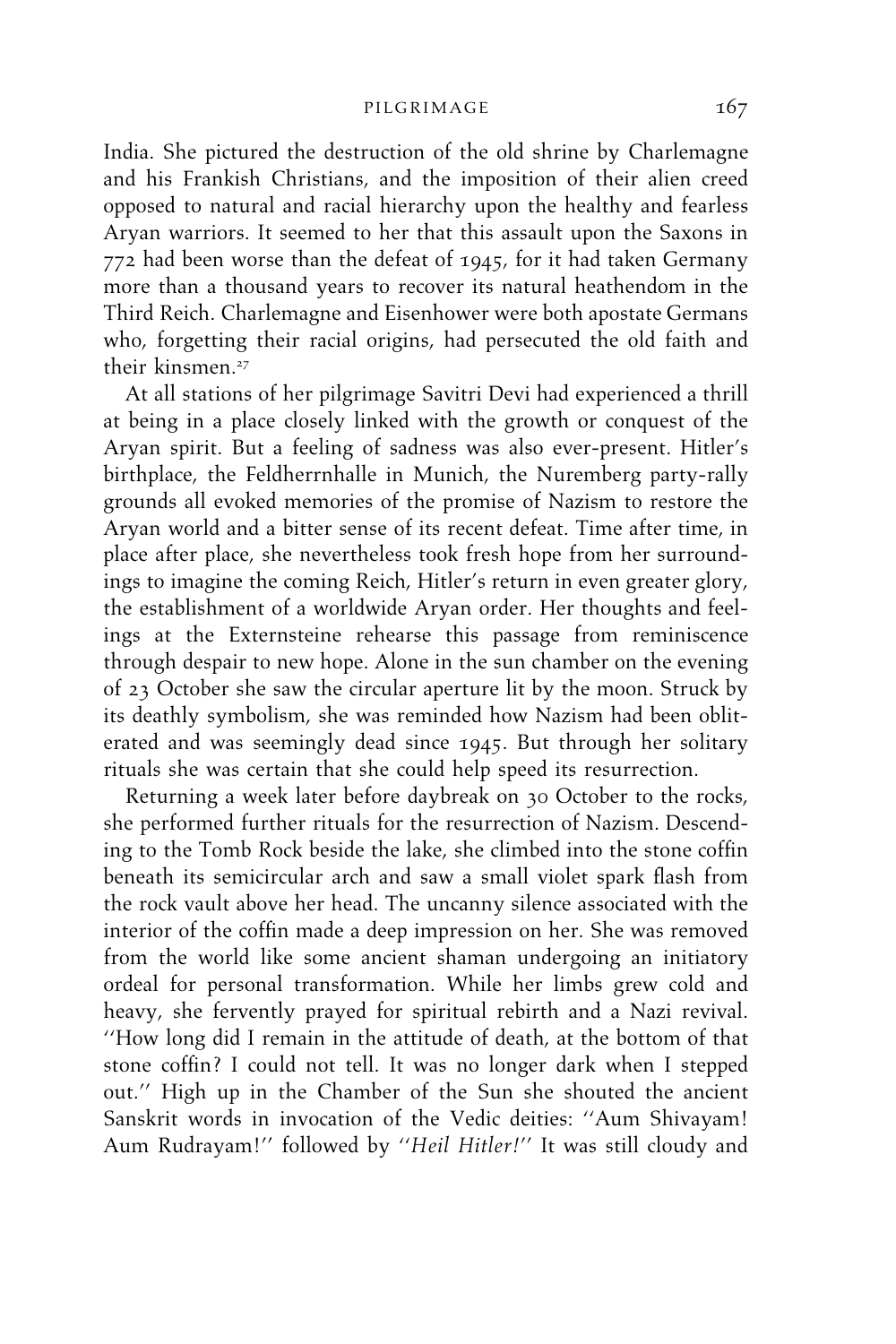## 168 PILGRIMAGE

raining at the Externsteine, but she knew the sun had risen. Her spirits soared, she could already see the swastika flag flying once again above the rocks of the sun. The celebration of her lonely Nazi gnosis made her certain of Aryan victory.<sup>28</sup>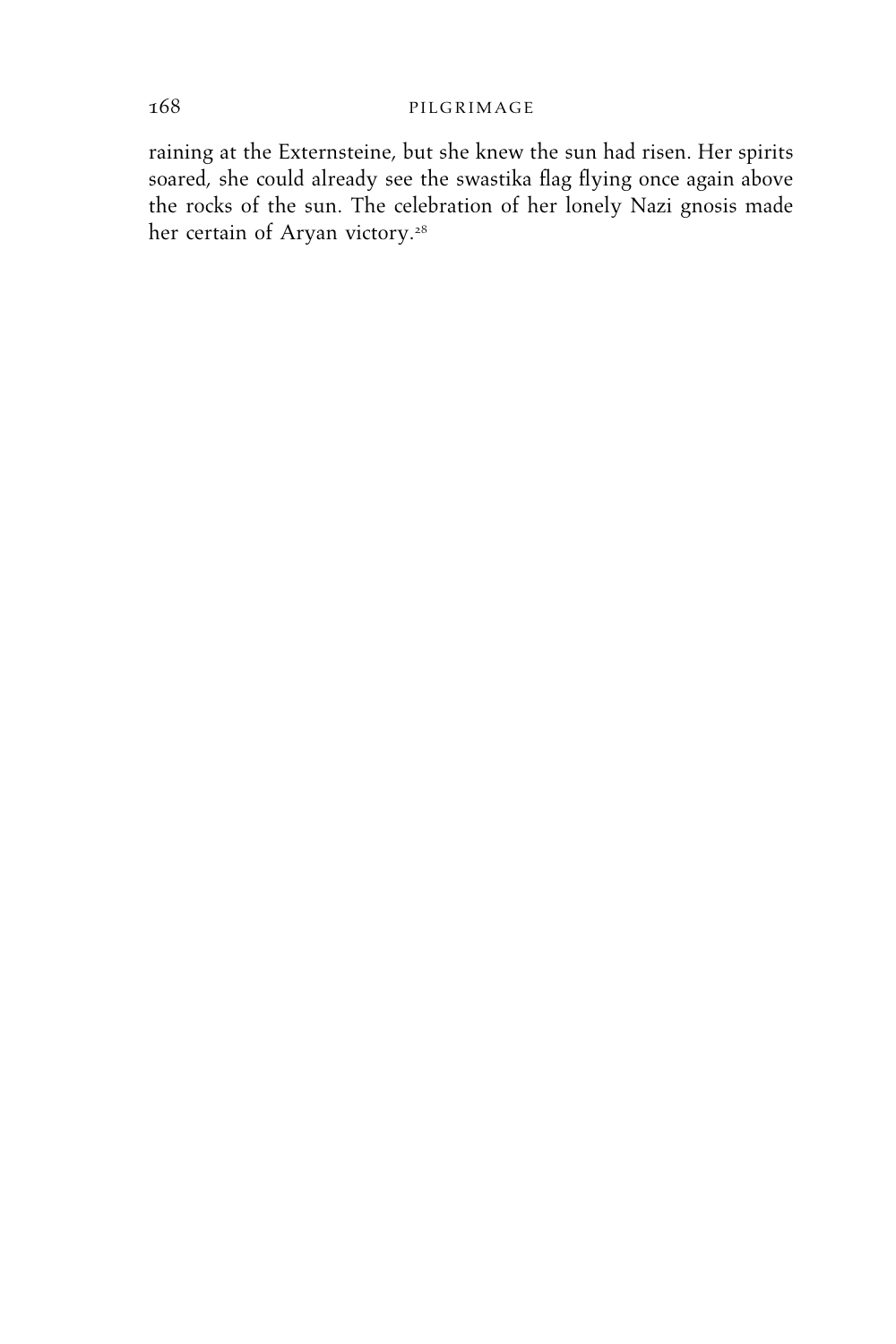# 10

## THE ODESSA CONNECTION

The complete and utter defeat of the Third Reich, the exposure of its crimes and atrocities, and the accompanying programs of denazification and reeducation of the German people combined to vilify Adolf Hitler and National Socialism throughout the Western world. After 1945, Savitri Devi had exchanged her former isolation in India for the marginal role of a die-hard Nazi agent in occupied Germany and elsewhere in Europe. In the late 1940s and early 1950s she was an obscure figure inhabiting a twilight world of bewildered Nazis filled with bitterness, revanchist ideas, and wild hopes of Hitler's return. We have seen her distributing leaflets amid the ruined cities of the fallen Reich, meeting secretly with small conventicles of unrepentant Nazis, and offering comfort to fellow prisoners at Werl, war criminals' widows, and other devotees of the defeated idol. The quixotic and sectarian nature of her postwar activity is highlighted further by her pilgrimage to Austria and Germany in 1953. Throughout this tour she regularly invoked the gods and performed solitary rituals at such places as the Nuremberg rally grounds and the Externsteine in a passionate if desperate attempt to reverse the Allied defeat and urge the resurrection of an Aryan Germany.

This situation of isolation and helplessness was soon to change. Through her reckless and outspoken advocacy of Hitler's cause, she was becoming known in clandestine Nazi circles. She had undertaken her one-woman propaganda crusade in the British zone of occupied Germany without the involvement or knowledge of any Nazi support organization, much to the frustration of several interrogators following her arrest. But the story of her mission and imprisonment soon spread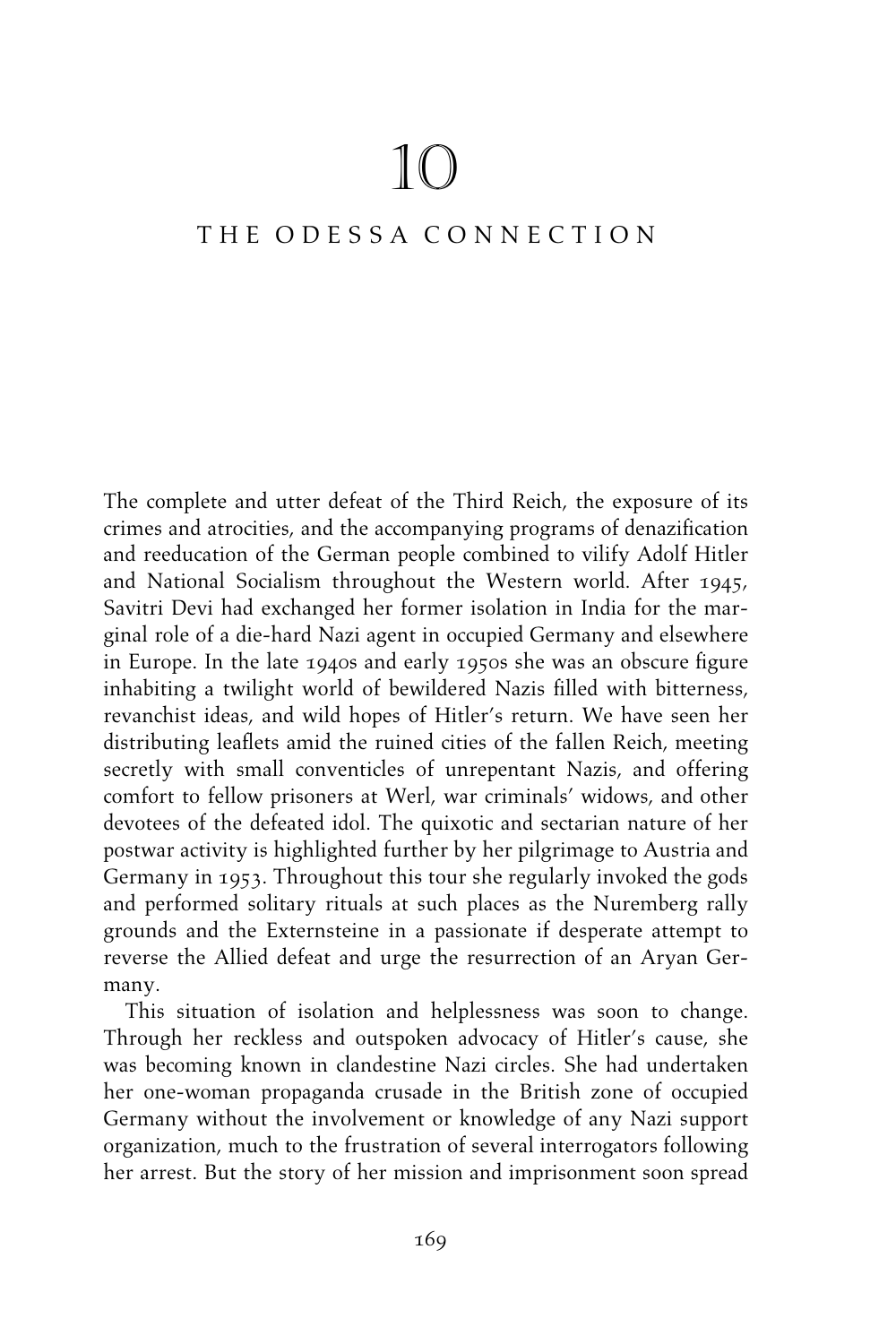among the inmates of Werl prison and she became a trusted comrade of these and other detainees following their release from Allied prisons. Many of these new friendships offered her an introduction into the political organizations dedicated to a nurturing and revival of Nazism. Above all, this network of Nazi organizations was itself growing and becoming more securely established at the time of her release from Werl.

Once denazification had been sacrificed to the Allies' fresh interest in wooing the Germans for the Cold War against the Soviet Union, new political parties began to spring up in Germany that owed much of their inspiration to National Socialism. One of the earliest was the Sozialistische Reichspartei (SRP) founded in October 1949 and led by Otto Ernst Remer, who had been promoted to general following his role in foiling the bomb plot of disaffected high military and aristocrats against Hitler on 20 July 1944. In the May 1951 Land elections the SRP polled 11 percent of the vote and won sixteen seats in the Lower Saxony diet. The Nazi affiliation of the SRP was manifest in Remer's trenchant attacks on the Americans, whom he accused of constructing fake gas chambers at Dachau to discredit the Germans, and on the Adenauer government together with the ''criminals of the 20 July.'' Such overt Nazi political activity was deemed illegal under the Basic Law of the newly founded German Federal Republic and Remer was sentenced to three months' imprisonment. The Karlsruhe supreme court declared the SRP unconstitutional in July 1952 and the party was banned. Meanwhile Adenauer's Christian Democratic Union (CDU) and other parties scrambled to pick up the 367,000 votes of the outlawed SRP, and the CDU succeeded in boosting its share of the vote in Lower Saxony from 17 to 33 percent. However, considerable numbers of SRP voters and supporters were not long in expressing their nostalgic Nazism through a successor party, whose activities were in the ascendant by the time Savitri Devi returned to Germany in April 1953.

The Deutsche Reichspartei (DRP) traced its origins to a merger of two small far-right parties first launched in the aftermath of defeat in November 1945. After 1952 the DRP was the most influential electoral force on the extreme right with some sixteen thousand paid-up members, a few seats in the Land diets, and about half a million votes across the country in federal elections. Led by Adolf von Thadden, the DRP boasted such former celebrities of the Third Reich as Werner Naumann, a former Nazi secretary of state and Hitler's choice to succeed Goebbels;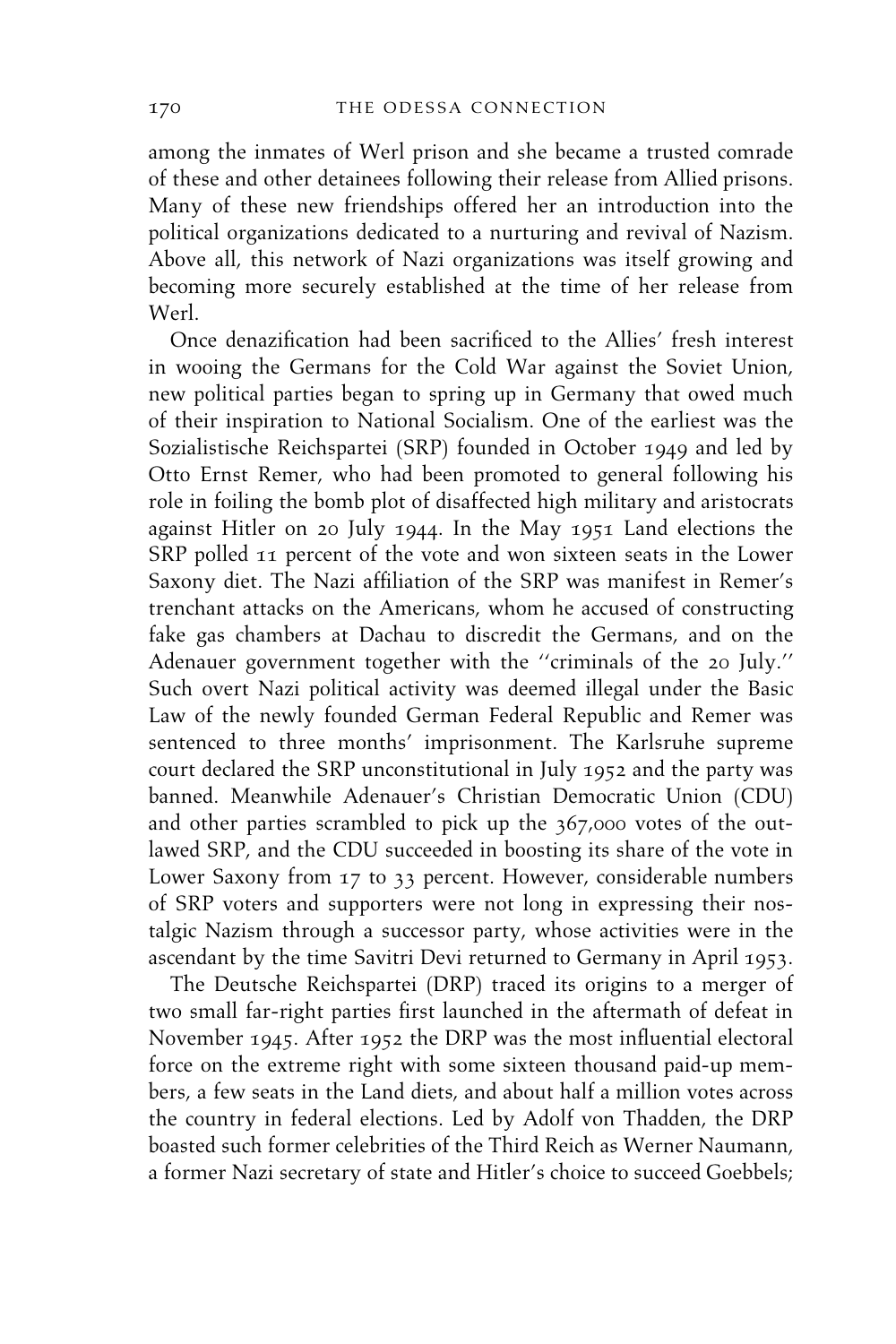SS General Wilhelm Meinberg; a number of Wehrmacht generals; and the Luftwaffe ace Hans-Ulrich Rudel. However, the DRP was only the most prominent of the neo-Nazi organizations that flourished in Germany during the 1950s. According to the Ministry of Interior's annual report on neo-Nazism, there were at least a hundred parties, leagues, movements, and associations, each claiming a Nazi succession, and whose total membership amounted to about eighty thousand persons in 1954. While the great majority of former Nazi supporters, careerists, and businessmen made their way in the new Germany under the auspices of the CDU—Adenauer had several former Nazi ministers in his own government—it was a hard core of Hitler faithful and inveterate Nazis who joined the political fringe of the far right. After her return to Germany in 1953, Savitri Devi made numerous contacts in this revanchist and nostalgic milieu of Nazi diehards.

Foremost among these was Colonel Hans-Ulrich Rudel (1916–1982), whom she frequently visited at Hanover and came to know well. The son of a village pastor in Silesia, Rudel had been fascinated by airplanes and flying from an early age, and joined the expanding Luftwaffe in 1936 during Hitler's buildup of the armed forces. By the spring of 1938, the newly developed Stuka dive bombers were rolling off the production lines in readiness for Germany's blitzkrieg campaigns, and Rudel volunteered to train as a Stuka pilot. At the time it was an unfashionable choice, for most of the young Luftwaffe bloods wanted to be fighter pilots, but it was the foundation of the Rudel legend. From the outbreak of war onward he was almost constantly engaged on bombing missions in Poland, in the Balkans, and above all in the campaign against the Soviet Union. He was the first pilot ever to sink a battleship, the Soviets' *Marat*, and also dispatched 2 cruisers, one destroyer, 70 landing craft, and more than 500 Russian tanks. By January 1945 he had 2,530 wartime operational flights to his credit and was regarded as Germany's greatest war pilot ever, and possibly the foremost air ace of all time. He was the first and only recipient of Germany's highest military decoration—specially created for him by Hitler in December 1944 the Iron Cross with Golden Oakleaves, Swords, and Diamonds.

Rudel believed that ''an officer has a vocation in which he does not belong to himself but to his fatherland and to the subordinates committed to his charge.... [H]e must therefore... show an example to his men without regard for his own person or his life.'' He was not known to have taken any leave and when in April 1945 he lost his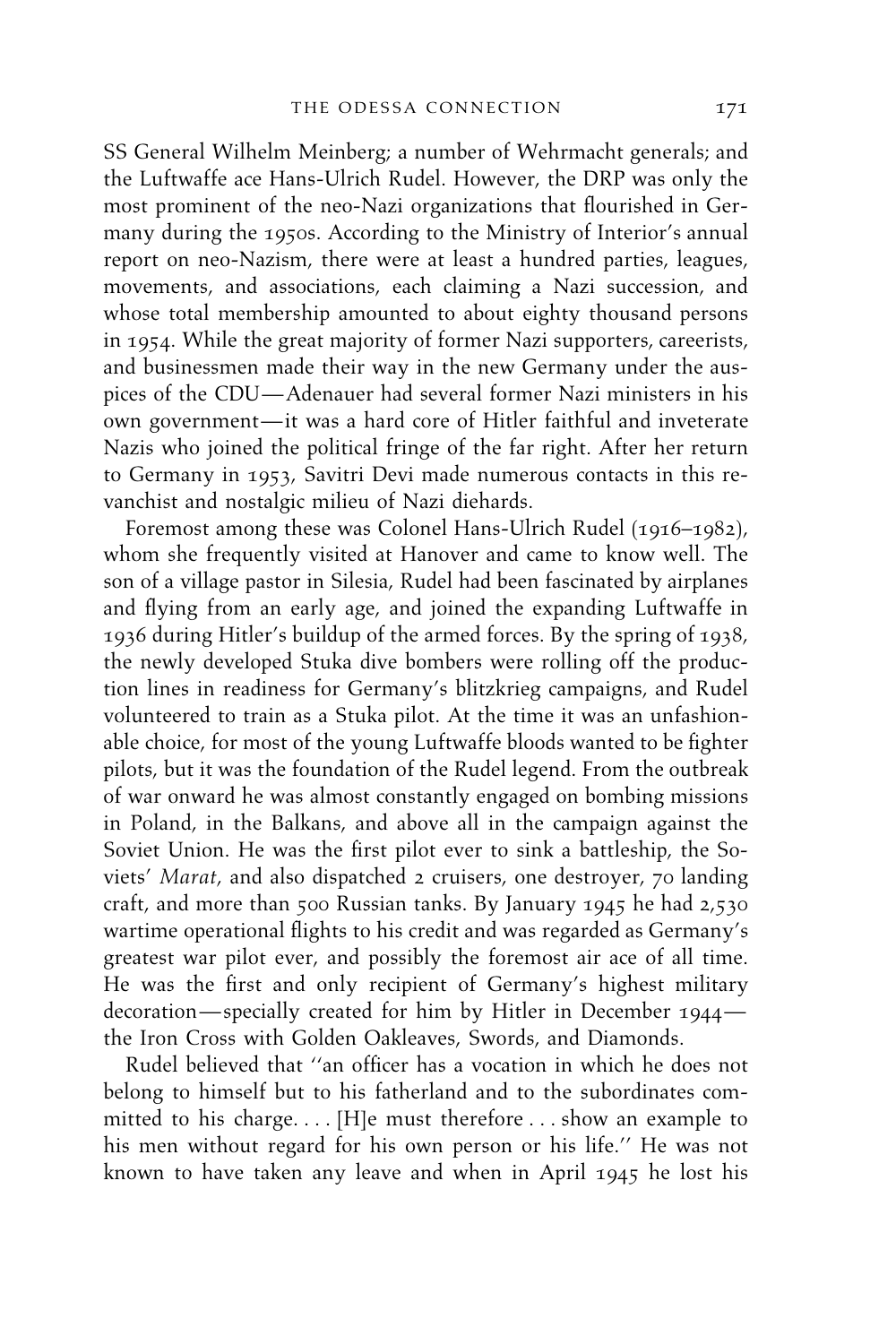right leg below the knee, he returned to his unit and continued flying immediately after surgery. Rudel's military achievements and his reputation for courage and patriotic self-sacrifice were a living legend among the German public during the war. This legend enjoyed an even wider appeal because Rudel was not a member of the Nazi Party nor identified with any other political organization of the Third Reich. He was, quite simply, a hero of the fatherland for whom loyalty, duty, and obedience were the ultimate virtues. His bravery was also recognized by the enemy. After the German surrender, he met top pilots of the Royal Air Force in June 1945 at Tangmere to discuss operational tactics and technical matters. One of them, Group Captain Douglas Bader, wrote in his foreword to the English-language edition of Rudel's war memoir *Stuka Pilot* (1951) that he was a gallant chap and wished him luck.

When Rudel received his unique Iron Cross from Hitler in person, the Führer had praised him as the greatest and bravest soldier the German people had ever produced. Nor was this mere rhetoric. Hitler had boundless admiration for Rudel. He regarded him as the paragon of German soldierly virtue whose courage and devotion to Germany were unaffected by the political jockeying, placemanship, and hunger for power that permeated the party and the political organizations. According to Hitler's architect, Hermann Giesler, Hitler wanted Rudel to succeed him as Führer when the time came. His youth, his qualities of leadership, his powers of communication, his ability to remain calm and logical under stress, his unquestioned character, crowned by his wartime record, all combined to make him a worthier successor in Hitler's view than anyone else in the party.<sup>1</sup> Rudel knew nothing of Hitler's musings, but he did know that after the surrender of Germany, things could never be the same again. He could not forget that it was the Third Reich and Hitler's war that had made his reputation. A hostage to the aura of his own heroism, the selfless patriot became a Nazi die-hard.

After the war Rudel had fled to Argentina, where he became a popular and prominent member of the country's large Nazi community, which enjoyed the protection of the Perón government. Rudel formed a close link with Juan Perón (1895–1974), whose own successful political career owed much to his study of Italian fascism. The wartime hero now turned his mind to devising plans for assisting Nazi fugitives and war criminals to escape from Europe and became the head of such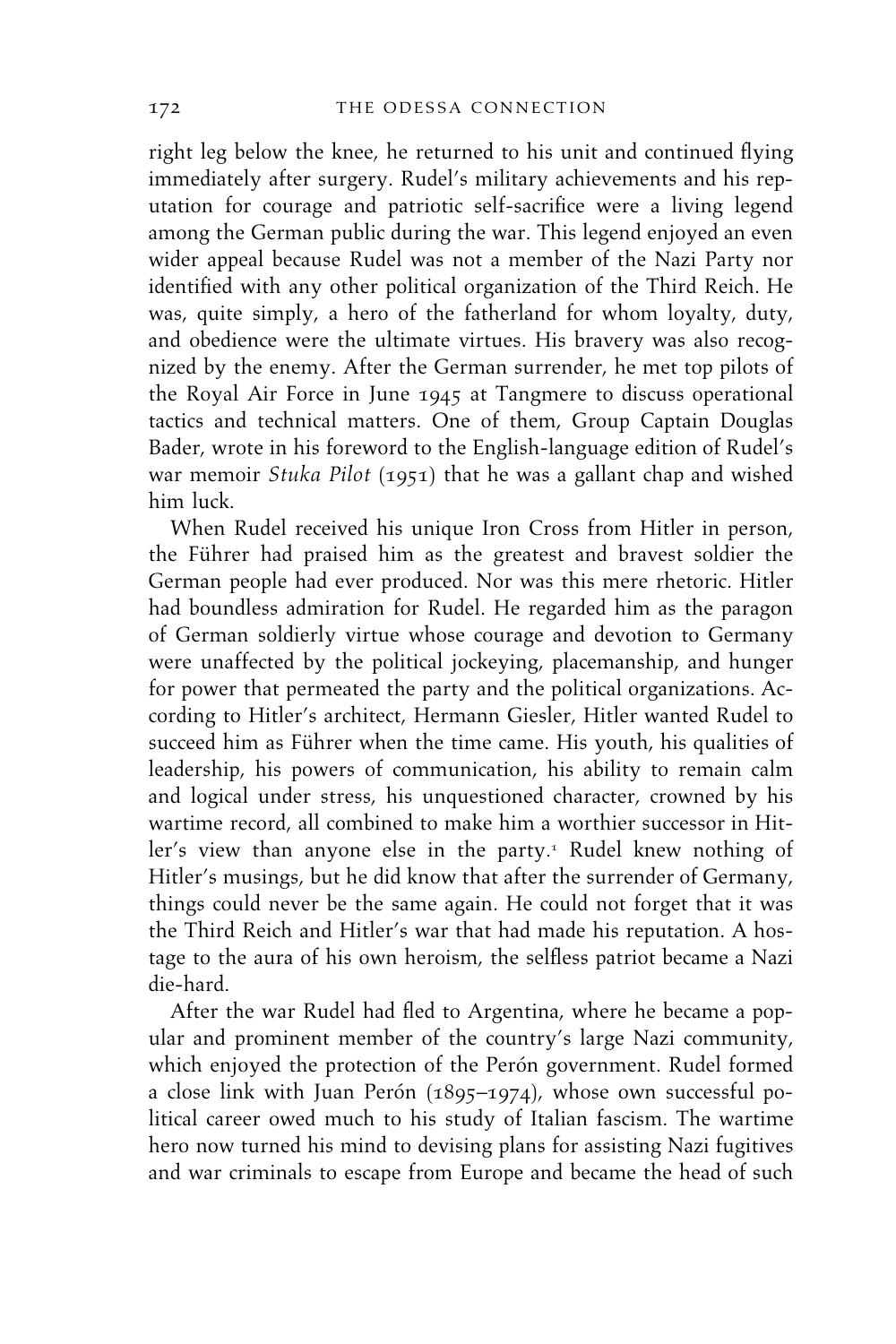a rescue organization called the Kameradenwerk. He also founded the Rudel Klub as a mutual aid society in Argentina to help former Nazis establish themselves with new livelihoods. Throughout his stay abroad Rudel acted as a leading contact man between Nazis in exile and those still in Germany. On his return to Germany in 1951, he became the patron of the ultranationalistic Freikorps Deutschland, a right-wing extremist group founded that year whose name and aims recalled the private armies and revanchist squads set up by disgruntled soldiers after the First World War. Newspaper reports in January 1952 fueled suspicion that Rudel and former SS Colonels Otto Skorzeny and Eugen Dollmann were leading members of a Madrid-based Nazi center that cultivated close links with another Nazi center in Cairo directly involved in Nasser's anti-British plot that ended with the ousting of King Farouk.<sup>2</sup>

As soon as he had returned to Germany, Rudel publicly declared his undying admiration for Adolf Hitler and his vision of a resurrected, strong Germany. This outspoken loyalty to the Third Reich backed by the wartime legend of his Luftwaffe exploits firmly established him as the idol of the reviving neo-Nazi movement. His nationalist views found a regular outlet in the *Deutsche Soldaten-Zeitung* (est. 1951), which was edited by former officials of Goebbels's propaganda ministry and SS officers. Besides his support of the Freikorps Deutschland, he became a committee member of the Deutsche Reichspartei (DRP). When Savitri Devi first met Hans-Ulrich Rudel, he was already perhaps the most popular and visible figure of the neo-Nazi scene in the young German republic. His contacts among old Nazis in South America were extensive and he was a key player in the Nazi clandestine groups in Spain and Egypt. Although an activist by nature, Rudel could not help but be impressed by Savitri Devi's praise of Nazism as an international racist movement, a notion well suited to the clandestine and dispersed nature of postwar Nazi conspiracy. She met him several times at Hanover, completing her manuscript of *The Lightning and the Sun* on the occasion of a visit in March 1956.

Later that year Rudel returned to South America, living in Brazil and Paraguay, where he befriended President Alfredo Stroessner (b. 1912), the vintage dictator of German origin. By the early 1970s he had returned to Europe and settled in the Austrian Tyrol, but he remained in close touch with many wanted Nazis in South America, including Klaus Barbie, the Gestapo chief of Lyons; Josef Mengele, the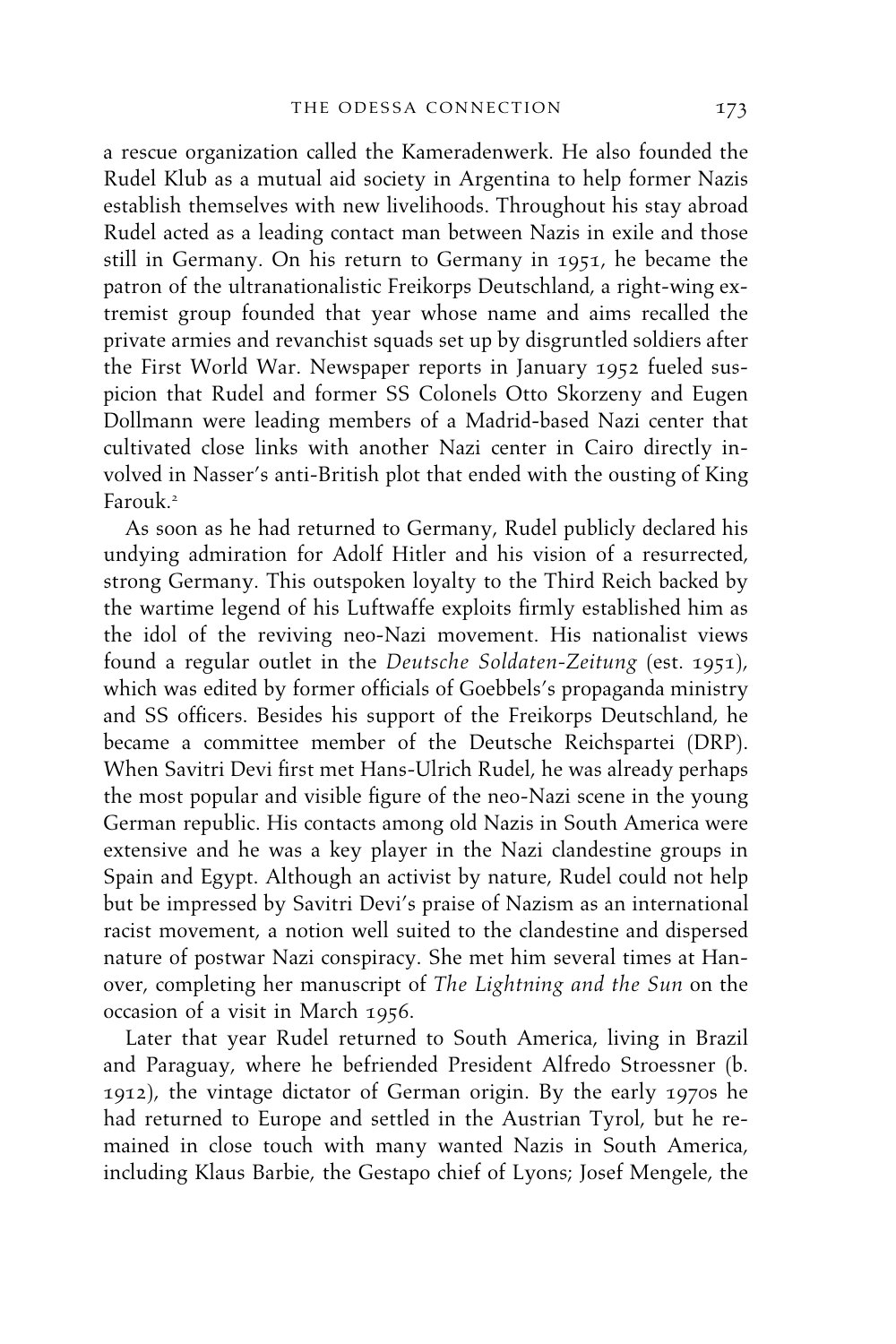Auschwitz doctor; and Walter Rauff, who had planned the early extermination facilities for East European Jewry. All these men, and hundreds of others, including Martin Bormann according to Rudel, owed their new lives abroad to the postwar Nazi escape organizations in which the Luftwaffe ace had earlier played a key role. He later befriended President Augusto Pinochet (b. 1915) in Chile, where Rauff died at liberty in 1984. Hans-Ulrich Rudel's immense network of old Nazi survivors, South American politicians, and businessmen was as great a legend as his Luftwaffe record. Through her encounter with Rudel and his warm response to the propagandist value of her pro-Nazi books, Savitri Devi was properly launched into the international network of escape organizations, mutual aid groups, and new Nazi parties. Thanks to introductions provided by Rudel, she was subsequently able to meet leading Nazi émigrés in the Middle East and Spain.

The emergence of the Middle East as a haven for old Nazis during the 1950s had its roots in the anti-British and pro-Axis attitudes of Vichy Syria, Rashid Ali in Iraq, Mohammed Amin al Husseini, the Grand Mufti of Jerusalem, and even King Farouk of Egypt during the war. United by a common hatred of Jewry, the Third Reich had taken the Palestinian mufti under its protection following the Allied invasion of Iraq and he had lived throughout the war in a luxurious suite at the Hotel Adlon in Berlin. Hitler had enjoyed quite a following among the nationalist youth of Egypt during the war, after Nassiri Nasser, the later president's brother, had published an Arab edition of *Mein Kampf* in 1939, describing its author as the ''strongest man of Europe.'' Even after the defeat of the Third Reich, Arab feelings remained very warm toward the Germans, who were still regarded as potential allies against British colonial power in the region.

Egypt became a favored destination for old Nazis in search of responsible jobs and high office. King Farouk had been impressed by his palace garage mechanics recruited from Afrika Korps POWs and wondered what he might achieve with officers from the elite units of the Gestapo and SS who had fought so hard against the hated British. A number of Nazi experts who had escaped the Allied dragnet were hired by the king as military, financial, and technical advisers. This Nazi influence in Egypt was to survive its royal patron, for the young Egyptian officers who planned the military coup d'état that ousted King Farouk in January 1952 were themselves great admirers of the Germans and availed themselves of further large-scale imports of ex-Nazi ex-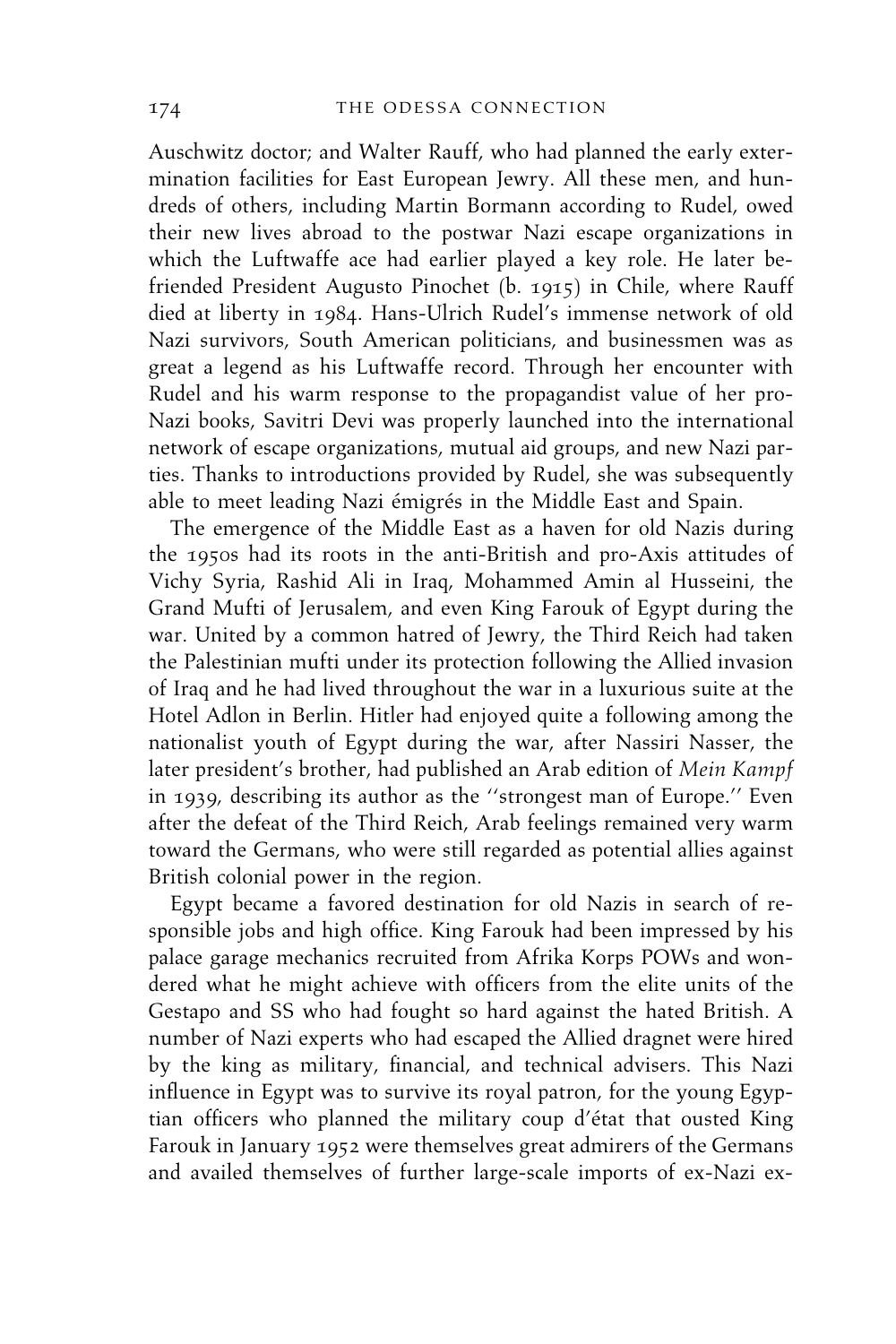pertise. Thus it came about that the former Gestapo chief of Düsseldorf, Joachim Däumling, later actively engaged in SS operations in Croatia, was employed to set up the Egyptian secret service along the lines of the SS Reichssicherheitshauptamt (Himmler's Reich Security Main Office), while the former Gestapo chief of Warsaw organized the security police.3

Hans-Ulrich Rudel and his fellow conspirators Otto Skorzeny and Eugen Dollmann played an important role in recruiting large numbers of former Nazi fugitives from Argentina for key posts in the new republican regime. As early as January 1952 they were in contact with influential Egyptian army officers and the former Grand Mufti of Jerusalem, who had lived in Egypt since the fall of the Third Reich. According to Israeli and French intelligence reports, the Egyptian secret service and political police were staffed by such men as SS General Oskar Dirlewanger, chief of the infamous SS penal brigade; SS Major Eugen Eichberger, battalion-commander in the Dirlewanger brigade; SS Colonel Leopold Gleim, chief of the Gestapo department for Jewish affairs in Poland; SS Lieutenant Colonel Bernhard Bender, Gestapo official in Poland and the Soviet Union whose knowledge of Yiddish enabled him to penetrate Jewish underground organizations; SS General Heinrich Selimann, chief of the Gestapo in Ulm; SS Major Schmalstich, Gestapo liaison officer to French collaborationists and organizer of Jewish transports from Paris to Auschwitz; SS Major Seipel, Gestapo official in Paris; and SS General Alois Moser, a war criminal who was involved in the extermination of Ukrainian Jewry.4

Wehrmacht General Wilhelm Fahrmbacher took over the central planning staff in Cairo, while a number of former Nazi officials and sixty military experts, mostly former Waffen-SS men, assisted in the organization and training of the Egyptian army. Several of these were reported in 1958 as closely associated with the then Algerian exile government. These included SS Colonel Baumann, a participant officer in the destruction of the Warsaw ghetto; Willi Berner, an SS officer at Mauthausen concentration camp; and Erich Alter, implicated in the murder of Professor Theodor Lessing at Marienbad and later commissioner for Jewish affairs in Galicia. Economic and ideological advisers followed fast on the heels of their military colleagues. Financial specialists from Goering's Four Year Plan and the German Labor Front were soon employed in Egyptian ministries.

President Gamal Abdel Nasser's anti-Jewish and anti-Zionist prop-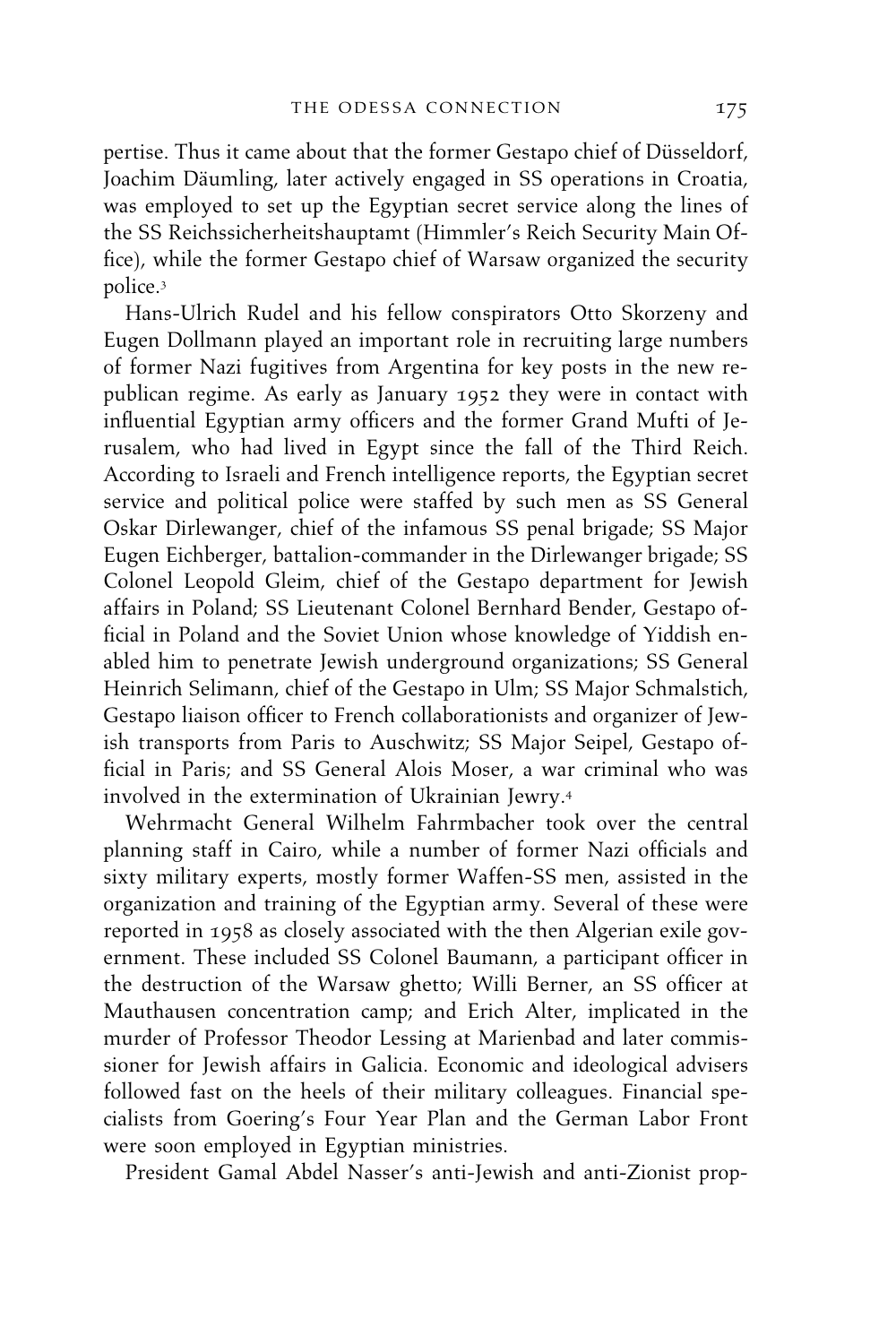aganda apparatus discovered an ideological treasure trove among Nazi émigrés. Supervisory among these was Johannes von Leers, who had been responsible for anti-Semitic campaigns at Goebbels' Propaganda Ministry, together with Franz Bünsch and Alois Brunner, who had held top jobs in Adolf Eichmann's ''Jewish department'' of the SS Reich Security Main Office. The Egyptian propaganda ministry also employed Walter Bollmann, Nazi espionage chief in Britain before the war and later, as SS major, active in antiguerrilla and anti-Jewish operations in the Ukraine; Louis Heiden, an SS official transferred to the Egyptian press office during the war; Franz Bartel, an ''old fighter'' of the early Nazi Party and Gestapo officer; Werner Birgel, an SS officer from Leipzig; Erich Bunz, SA major and expert in the Jewish question; Albert Thielemann, a regional SS chief in Bohemia; and SS Captain Wilhelm Böckler, another participant in the liquidation of the Warsaw ghetto.<sup>5</sup>

Nasser himself was well disposed toward the Germans, but all the more because these asylum seekers wished to join him in the destruction of Israel. Around 1958 Egypt began to arm itself with new supersonic planes and rockets. At least two hundred German and Austrian scientists and other personnel were deployed in the new aircraft and missile center at Helwan, where rockets were aimed at Israel. The two production units were under the supervision of Austrian experts, Hans Schönbaumsfeld and Ferdinand Brandner. The latter, a former SA colonel and notorious Nazi, appointed Dr. Hanns Eisele, SS captain and medical torturer in Buchenwald, as staff physician at Helwan. By October 1962 the presence of German scientists at Helwan had been exposed in the world press. In April 1963 these matters precipitated a government crisis in Israel (whose secret service had made attempts on the lives of several Germans). There was also consternation in Bonn over this German contribution to Egypt's military potential against Israel.6

Savitri Devi left Europe to return to India in the spring of 1957. Under cover of her maiden name she had illegally spent four years in West Germany, completing her books *Pilgrimage* and *The Lightning and the Sun* while staying with her friend Katja U. at Emsdetten and otherwise traveling around the country to make contact with old Nazis. The supply of Indian gold and jewelry that she had brought with her to cover her costs of subsistence was now all but gone. She decided to return home by the overland route through the Middle East. In May 1957 she sailed across the Mediterranean to Egypt with a warm per-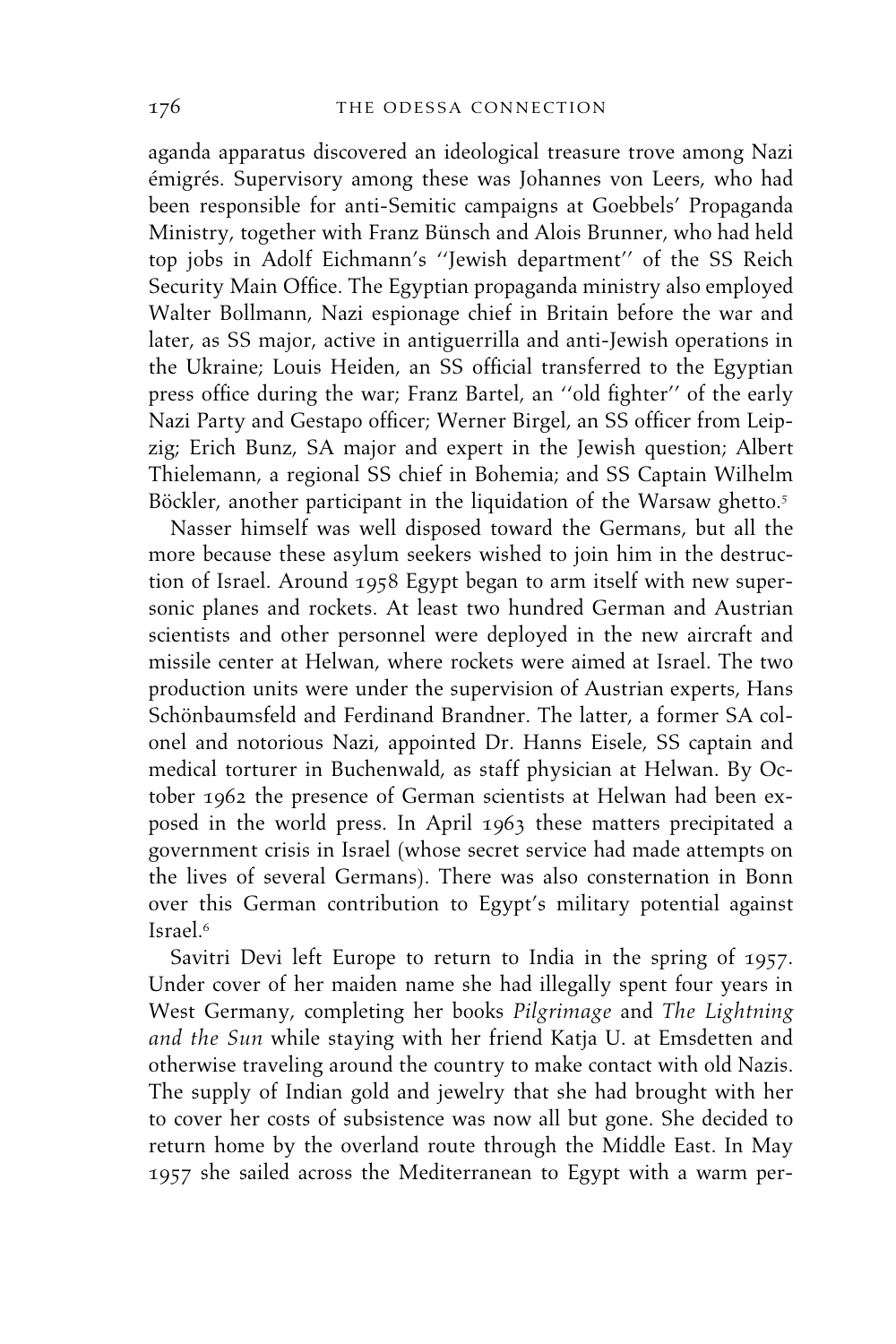sonal recommendation from Hans-Ulrich Rudel to leading Nazi personalities in Egypt. Her first stop was in Cairo, where she made contact with Johannes von Leers. He was a well-known senior Nazi placement in Nasser's new administration, having arrived with his family from Argentina in 1954 through Rudel and Skorzeny's recruitment consultancy. At the time of his meeting with Savitri Devi, Leers was a specialist in Zionist affairs with top responsibility for Cairo's anti-Israeli radio broadcasting.

Although the door of his ministry office bore an assumed Arab name, Professor Dr. Omar Amin von Leers could only have been taken for a German. The pink-cheeked, white-haired man with bright-blue marblelike eyes rose to greet Savitri Devi with old courtly Prussian charm. Of course, he had heard of her and her splendid books on behalf on the international Nazi cause. Colonel Rudel had spoken warmly of her. Would she accept his invitation to stay for a while and see what the Germans were now doing in Egypt? He lived a short distance to the south of Cairo in the town of Méadi (El-Maâdi) on the east bank of the River Nile. However, the Leers house was full at present, and he would arrange for her accommodation at the house of a neighbor, a Palestinian Arab called Mahmoud Sali with a great admiration for the Führer. This gentleman would be greatly honored if Savitri Devi accepted his hospitality. She was delighted. Leers suggested that she come and dine with them that evening.

Johannes von Leers (1902–1963) had very high qualifications for his Egyptian assignment. A Nazi university professor and an SS officer, Leers had also held a senior appointment in Goebbels's Ministry of Propaganda, where he specialized in vicious anti-Semitic campaigns targeted at both domestic and overseas audiences. His long publication list of anti-Semitic diatribes included *14 Jahre Judenrepublik* (14 years Jewish republic) (1933), the sinister photo album *Juden sehen Dich an* (Jews look at you) (1933), *Blut und Rasse in der Gesetzgebung* (Blood and race in legislation) (1936), and twenty-four other books. Leers's entire literary output revolved around the concepts of race, blood, and soil. During the Third Reich his two titles *Geschichte auf rassischer Grundlage* (History on a racial basis) (1934) and *Der Weg des deutschen Bauern* (The way of the German peasant) had both been published in large popular editions by Reclam. In the first work he described Hitler as ''absorbing the powerful forces of this Germanic granite landscape into his blood through his father.'' From 1933 onward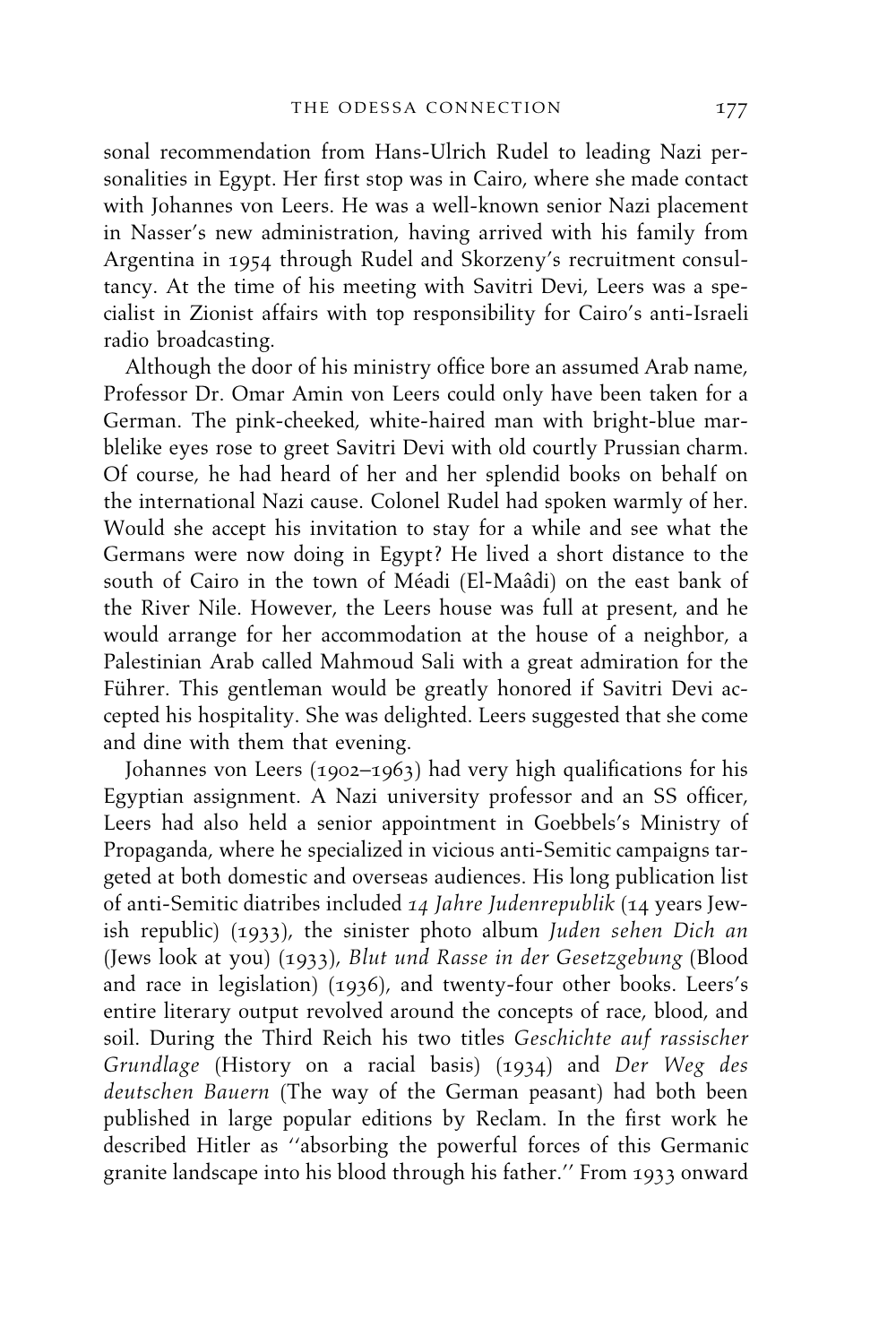he and wife jointly edited *Nordische Welt*, a monthly periodical published by Herman Wirth's Gesellschaft für germanische Ur- und Vorgeschichte (Society for Germanic Prehistory), and after 1935 he wrote regular articles for the *SS-Leithefte* published by the SS Race and Settlement Office under the auspices of Richard Walther Darré. Leers's racial ideas were saturated with ideas of the Aryan polar homeland, sun worship, and the power of the native soil. During his Argentian exile Leers published a vicious attack on the anti-Nazi resistance as *Traitors of the Reich* (parts 1 and 2).

Over the next few days Savitri Devi spent many hours in the company of Johannes von Leers. The professor could trace his learned interests in *völkisch* and racial anti-Semitism back to the late 1920s and recalled the people he first met while living in Munich at that time. These included Darré, the pioneer of Nazi "blood-and-soil" doctrine and, after 1933, Reichsbauernführer (national peasant leader) and minister of food and agriculture in the Third Reich. Before her marriage, Gesine von Leers had been the personal secretary of Herman Wirth, the renowned if controversial Dutch-German scholar of Nordic traditions and ancient Germanic institutions. She believed herself the reincarnation of a Bronze Age priestess and affected barbarous gold jewelry. Another member of their Munich circle was Karl Weisthor, an Austrian racial occultist who claimed ancestral-clairvoyant memories of the distant Germanic past. Savitri Devi was thrilled to hear Leers's account of the fashionable parties he and his wife had given for Nazi top brass in Berlin in the early 1930s. Here he had introduced Herman Wirth to Heinrich Himmler, who had henceforth become his patron and created the SS Ahnenerbe (Ancestral Heritage Office) under Wirth's direction. The elderly Weisthor also found favor with Himmler and became a valued member of his personal staff, advising his chief on ancient Germanic religion, runes, and the mysteries of race.7

Thrilled as Savitri Devi was at these reminiscences of the Third Reich, she was even more excited by Leers's account of the new international Nazi mission against Jewry and communism. He told her of his successive escapes from Soviet and Western detention camps in Germany; of how the secret escape organizations had sent him and his family to safety in Argentina by 1946; and of the web of international Nazi conspiracy that in turn had brought him and many other highly qualified Germans to Egypt to participate in Nasser's new assertion of Arab power against Britain, France, and Israel, culminating in the re-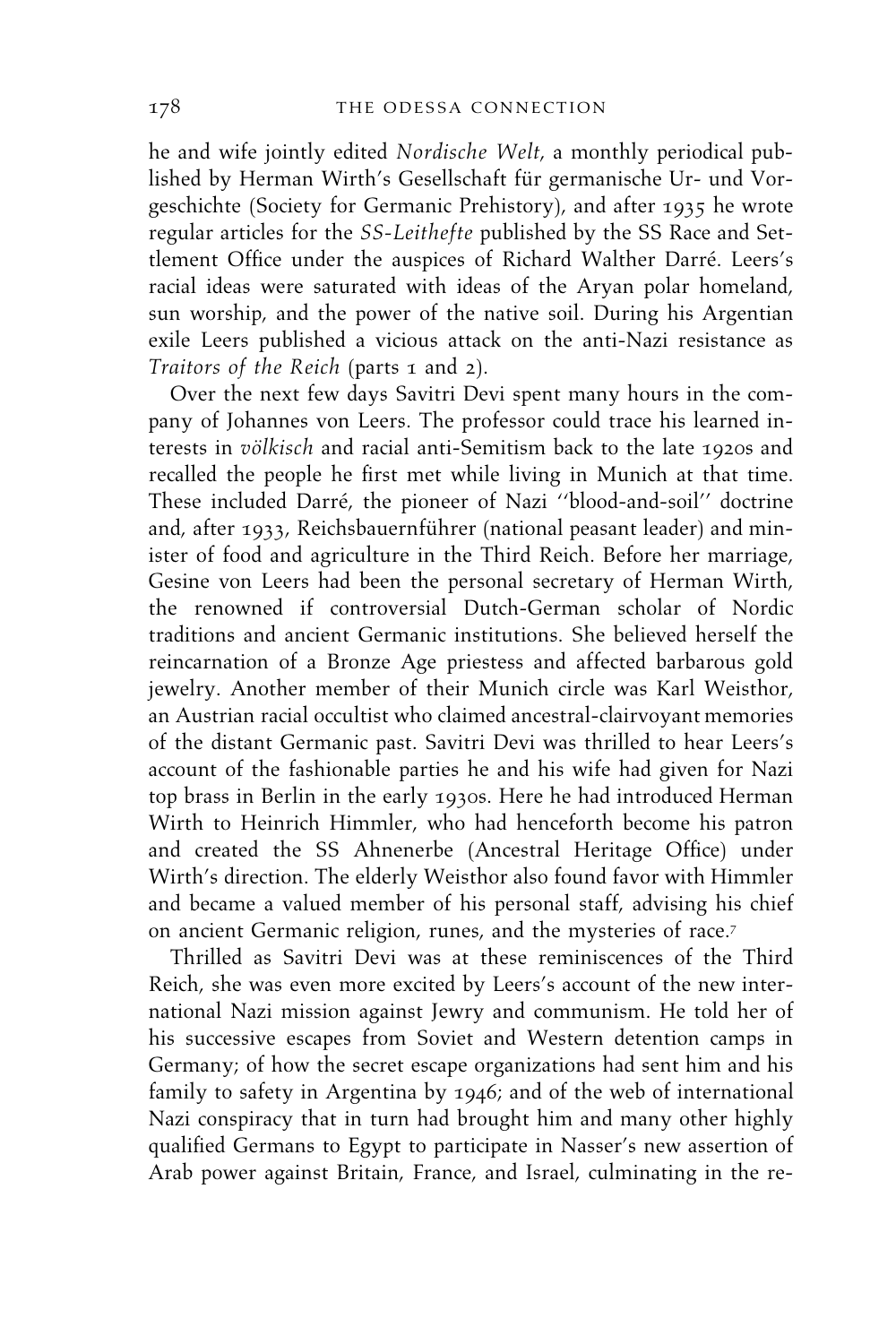cent Suez crisis of 1956. The Third Reich may have gone down in flames in Berlin more than a decade ago, but here in the Middle East, in Latin America, and Spain the old Nazis had new schemes for global racketeering and political resurgence. He impressed upon her that Germany had not lost its friends among those who resented the old colonial powers. Germany was rearming itself economically at home, diplomatically and ideologically abroad. In proof of his assertions, Leers offered her further introductions to senior SS officers now ensconced in Damascus and Baghdad, whom she might like to meet as she continued her journey to India.

She walked with Leers from his home in Méadi along the palm-treebordered esplanade beside the wide stream of the Nile, across which stood the ancient pyramids of Giza in the parched desert landscape. In Egypt she was daily reminded of the immemorial sun cults and the young idealistic pharaoh Akhnaton's ill-fated utopia so many centuries before, about which she had written in Calcutta in the early 1940s. But meeting Johannes von Leers and hearing about his numerous Nazi and SS comrades in Egypt also reminded her of her own self-imposed exile from the Third Reich in India. She had always regretted those years spent so far removed from her idol and the ''great events'' in Europe. Here she found herself again in a foreign setting, outside Europe, only this time she was accompanied by Nazi loyalists who were emerging across the world to prepare for Germany's resurrection. The din and squalor of downtown Cairo recalled her memories of wartime Calcutta, and once again she felt that her years of lonely witness, her passionate prophecies of Aryan revival, and the end of the Kali Yuga had a universal significance. The Third Reich had passed, but the Fourth Reich was surely coming. Now there were devotees of the Aryan faith throughout the world in such places as this.

After visiting Tell-el-Amarna, the site of Akhnaton's solar city some 190 miles south of Cairo, she returned to Méadi to bid farewell to Leers and his family and took a Greek ship from Alexandria to Beirut. She traveled on to Damascus by car but found to her disappointment that her Nazi contacts there had decamped for the hot summer months. She then continued her journey across the desert by bus, first to Baghdad, and thence to Teheran, where she spent three weeks. From the Iranian capital she traveled out to Pahlevi to see the Caspian Sea and then continued by road from Teheran through Mashhad to Zahedan on the Iranian-Pakistan frontier. Here she waited for a week at a small Greek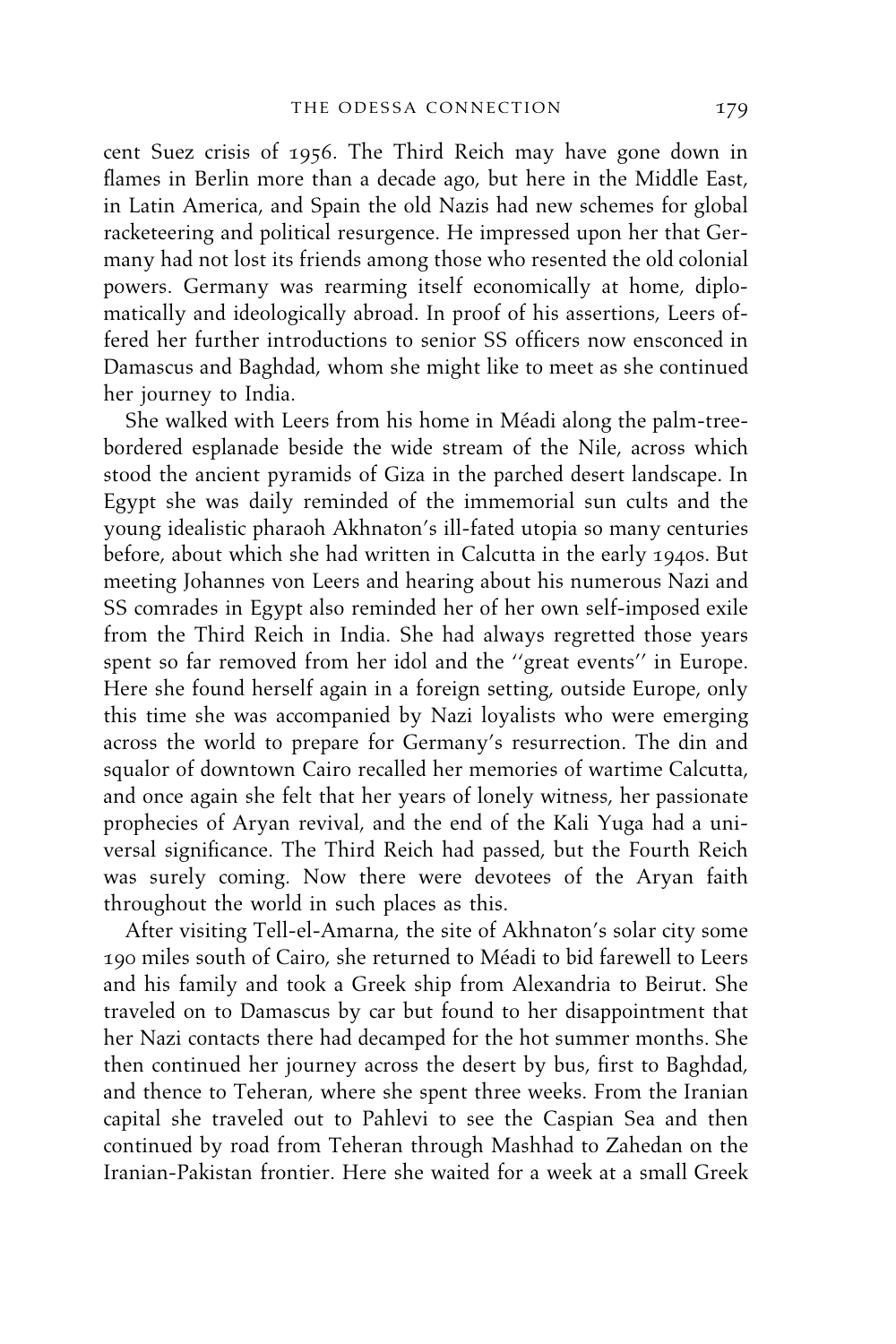hotel that recalled the campaigns of Alexander the Great in this ancient Persian border country until she could board the train that would take her to Lahore. As the steam locomotive puffed across the burning desert of Baluchistan—one of the hottest places on earth—she suddenly felt a great sense of relief to be away from Europe and at long last back in Asia where she could once again flaunt her Nazi convictions without fear of incrimination or sanctions. She had left India at the end of that dark year of defeat in 1945 and since that time she had spent long years in occupied Germany as an undercover agent for Nazism, as an Allied prisoner, and again as a Nazi propagandist and sympathizer in the German neo-Nazi underground. But now India and Pakistan were independent, the British no longer ruled, and she was free to sing the Horst Wessel Song at the top of her voice out of the carriage window.

She arrived in Delhi on 30 July 1957 and within two days was back in Calcutta with her husband at the old apartment in Wellesley Street. The postwar years had not been easy for Asit Krishna Mukherji in view of his pro-German and pro-Japanese wartime activities, and he had found it difficult to find other sponsors for his editorial and journalistic work. However, during the 1950s he had been making a living as a Hindu astrologer and had raised sufficient money to pay for the printing of his wife's books and send her regular financial support. Savitri Devi now wanted to fund the printing of her latest books and for this she herself needed well-paid employment. In the late summer she found a job as field interpreter for three East German engineers who were building a funicular railway at the iron ore mines of Jordania-Barajonda in the Orisa province. When this project was completed, she returned to Calcutta to take up a post as a teacher at the French School in September 1958. The proceeds of her interpreting job covered the production costs of *Pilgrimage* and *The Lightning and the Sun*, which were both published in 1958.

Although she was free to publish Nazi books in Calcutta, she suffered once again from a sense of standing on the sidelines. Now independent, India was eager to emphasize territorial nationality to avert racial strife, and with the British gone, there was little interest in their former German enemy. By 1960 Europe beckoned to Savitri Devi once again as a more promising stage for neo-Nazi activity. Her mother had died at Lyons in March 1960 and there were affairs to be settled. In any case, she wanted to join forces again with her German die-hard friends in preparing for a Nazi revival. For the second time she bid farewell to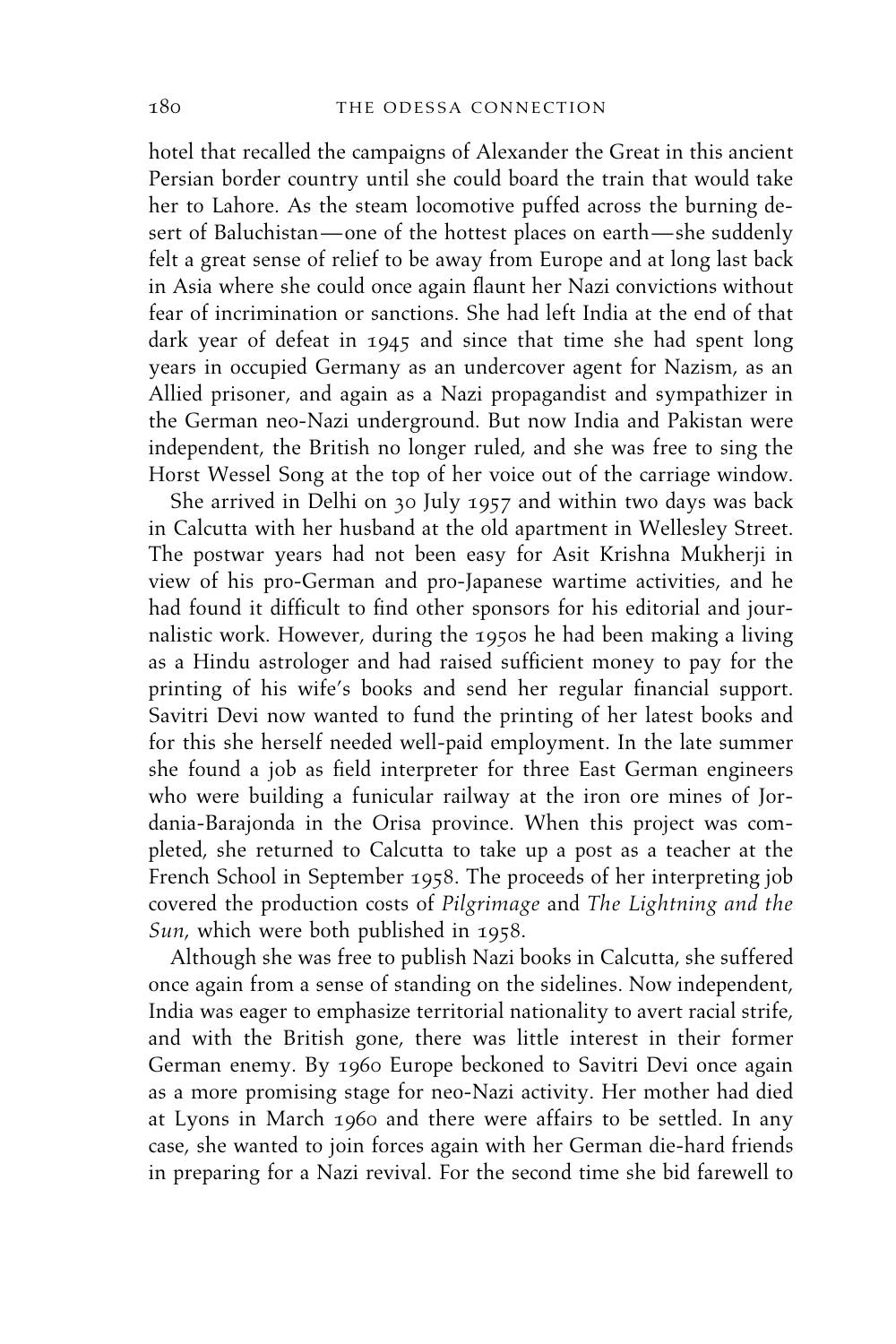her husband, in September 1960, and sailed via South India and Ceylon to Marseilles. After docking at the great French port, through which she had so often passed en route to Greece, India, and Egypt, she traveled directly into Spain. Once again Hans-Ulrich Rudel had secured her a top-level introduction into the neo-Nazi network by sending her books *Gold in the Furnace* and *The Lightning and the Sun* to his colleague Otto Skorzeny in Madrid.

SS Colonel Otto Skorzeny (1908–1975) was another archconspirator in Nazi escape organizations, and in political, and business intrigues, whose postwar adventures are as astonishing as his daring wartime exploits. He had been one of the first members of the Austrian Nazi Party in 1935 and had joined Das Reich Division of the Waffen-SS at the outbreak of war. Thanks to his close links with the Austrian SS police leader and later SS General Ernst Kaltenbrunner, Skorzeny took command of a new SS commando unit in 1943. Commando raids of breathtaking audacity and risk were the trademarks of Skorzeny's warfare. On 12 September 1943 he entered the history books when his special glider forces liberated the deposed Mussolini from a mountaintop hotel in the Gran Sasso, where he was being held prisoner by the new Italian government. In July 1944 he received a special secret authorization from Hitler and was effective commander in chief of all German home forces in the confusion following the bomb plot and played a crucial role in foiling its success. In November 1944 he was appointed head of the sabotage section of the SS Reich Security Main Office and led commando raids in U.S. uniform (thereby contravening the Geneva Convention) in the Ardennes during the Battle of the Bulge. Later he was involved in Operation Werewolf, a code name for the resistance fighters, guerrillas, and foreign agents who were to continue the war behind Allied lines.<sup>8</sup>

At the end of the war Skorzeny was apparently charged with creating a special corps to defend the Alpine Redoubt, supposed to provide a major bloc of military resistance and a refuge for Hitler and the Nazi leadership in a large mountainous area centered on the Austrian Tyrol, southern Bavaria, and the Alto Aldige in northern Italy. From early 1945 Goebbels had mounted a journalistic campaign to produce stories about impregnable positions, underground supply dumps, elite troops, and mountainside factories. The entire operation was a myth, intended to create confusion among the invading Allies and distract them from the assault on Berlin. Skorzeny's actual task was to coordinate the es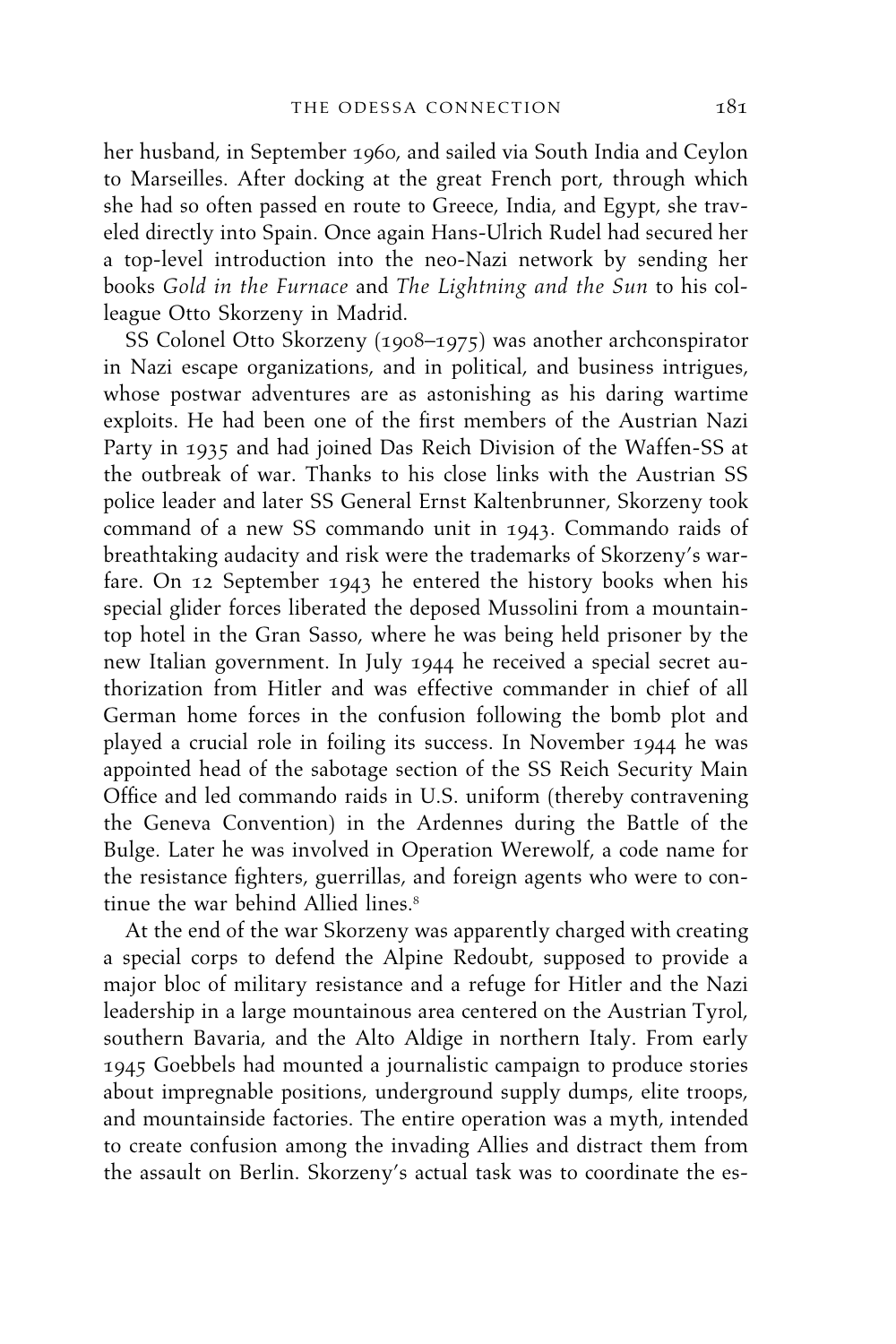cape and evasion networks of leading Nazis. Skorzeny is usually credited with the creation of the most famous network of all, the ODESSA (Organisation der ehemaligen SS-Angehörigen) and its Bremen-Bari (B-B) line, which provided a secure chain of some 250 friendly agents with safe houses, money, and documents across Europe. The B-B line was the preferred route for Nazi fugitives making their way southward through Germany, over the Alps, and into Italy to reach Mediterranean ports, where they embarked for Latin America. Thousands of war criminals had benefited from Skorzeny's highly reliable escape line between 1949 and 1952.

But Otto Skorzeny's ambitions and love of adventure extended far beyond the domestic operations of Nazi rescue organizations. He was an early recruit into Reinhard Gehlen's new West German intelligence organization (Bundesnachrichtendienst), itself a creation of the American CIA under Allen Dulles with its overriding concern to use the indispensable knowledge of the former German intelligence corps against the new Soviet enemy. Basing himself in Madrid from 1950, Skorzeny built up an international intelligence-gathering and mercenary-recruitment agency under cover of an engineering and importexport business. He was appointed security adviser to several right-wing dictatorships in Latin America and was a trusted consultant to Spain's Ministry of the Interior. Skorzeny was further credited with being the treasurer of enormous Nazi funds and gold reserves that had been salted away on behalf of major German industrial concerns (the so-called Circle of Friends) in neutral countries during the last year of the war. He also dealt in arms and sold the supplies of weapons cached by the SS at the end of the war in France, Austria, and Italy. Through his father-in-law, Hjalmar Schacht, Hitler's former finance minister, Skorzeny was invited by Dulles in 1953 to help reorganize the security forces of the new Egyptian Republic. In the course of his clandestine intelligence and commercial dealings, Skorzeny regularly traveled from Madrid to Cairo, Tangier, Buenos Aires, and Rome besides many towns in Germany and Austria.

Although principally a man of action and affairs, Skorzeny was well placed to take an interest in the political and ideological side of international neo-Nazism. Following the first postwar gathering of various neofascist and neo-Nazi parties and movements in Rome in March 1950, about a hundred delegates from these parties in Germany, Italy, Austria, France, Spain, and Sweden assembled in May 1951 at Malmö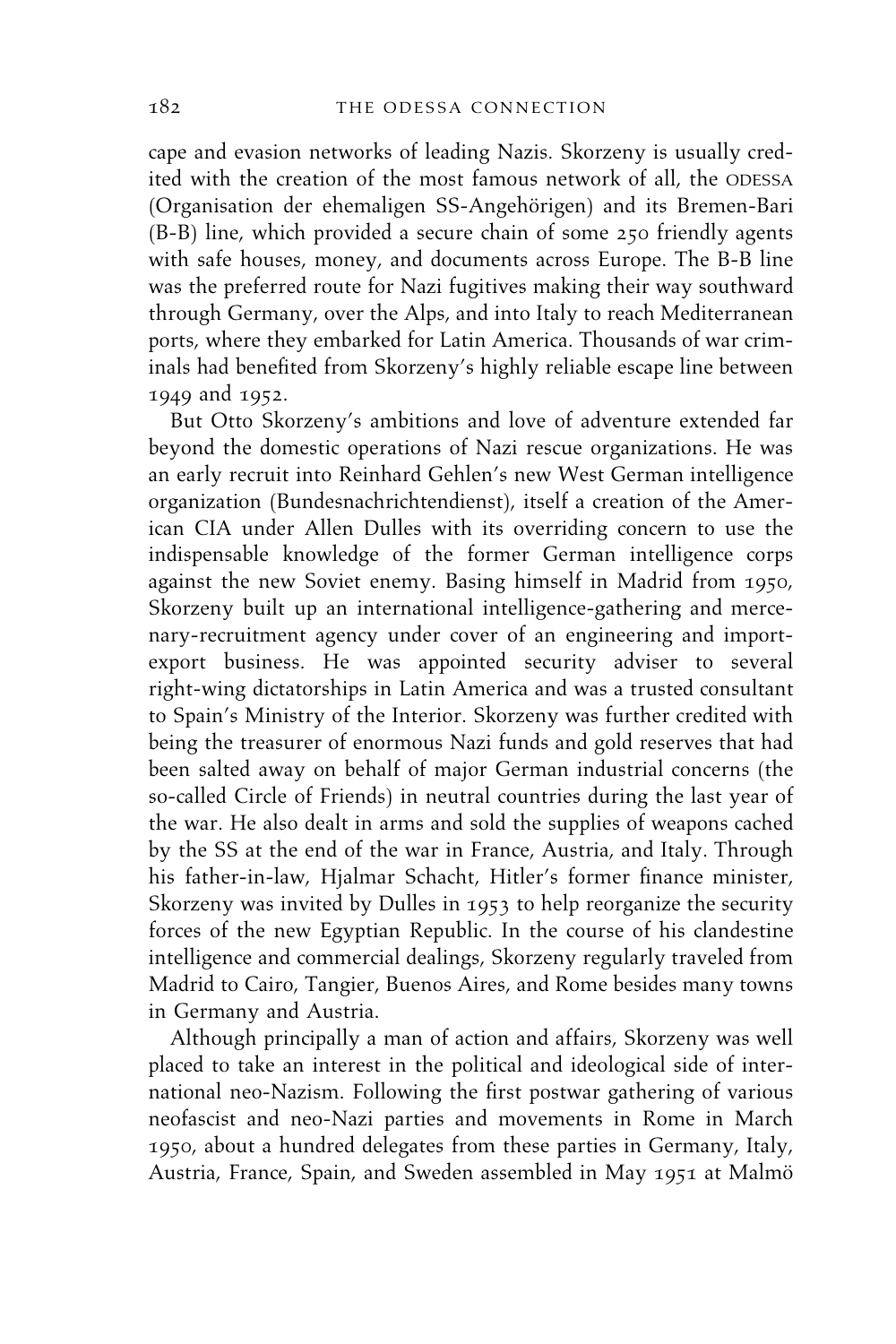in southern Sweden. Among these were Sir Oswald Mosley, leader of the prewar British Union of Fascists and the Union Movement since 1948; Maurice Bardèche, brother-in-law of the French fascist Robert Brasillach and representative of the Comité National Français; Fritz Rössler of the Sozialistische Reichspartei; and Karl-Heinz Priester, a former leader of the Hitler Youth who had a close connection with Skorzeny and the SS international. The Malmö International was a milestone in the history of postwar fascism, for it created the first confederation of parties in the ''European Social Movement,'' which advocated a third force in Europe against the superpower blocs of the United States and the Soviet Union. Its right wing subsequently founded the Nouvel Ordre Européen (NOE), an extreme anti-Semitic confederation, in Zurich in September 1951. These internationals joined about fifty national movements and numbered perhaps several thousand members worldwide. In his undercover operations Skorzeny was always able to access these extensive Nazi networks.

Skorzeny regarded Savitri Devi as an exceptional ideologist on behalf of a revived Nazi International and invited her to visit him in Madrid on her return to Europe. They evidently found plenty to discuss for she remained his guest for six weeks. Skorzeny was convinced that conditions were growing more favorable for a fresh wave of neofascist sympathy in Europe. The loss of the Congo had unleashed revanchist sentiments in Belgium, and now, in late 1960, French extremists were seeking to delay any settlement of the conflict in Algeria. There was a widespread hope among neofascists that the Algerian issue would repeat the ideological conflict of the Spanish Civil War on a European stage. The fascist organization Jeune Europe supported the Organisation Armée Secrète (OAS) in Algeria and later found safe hideouts for its leaders. The increased levels of colored immigration in Great Britain were leading to a racial backlash and further support for far-right groups. New German neo-Nazi groups and youth movements were being established, including the Bund Vaterländischer Jugend and the Notgemeinschaft reichstreuer Verbände, sponsored by Skorzeny's friend Karl-Heinz Priester. Skorzeny had read Savitri Devi's books and was impressed by their praise of German virtues in the general context of a revival of the white Aryan world. He felt she was someone to be encouraged, someone who should write more for the Nazi International.

Here in Madrid Skorzeny could show her something of the prestige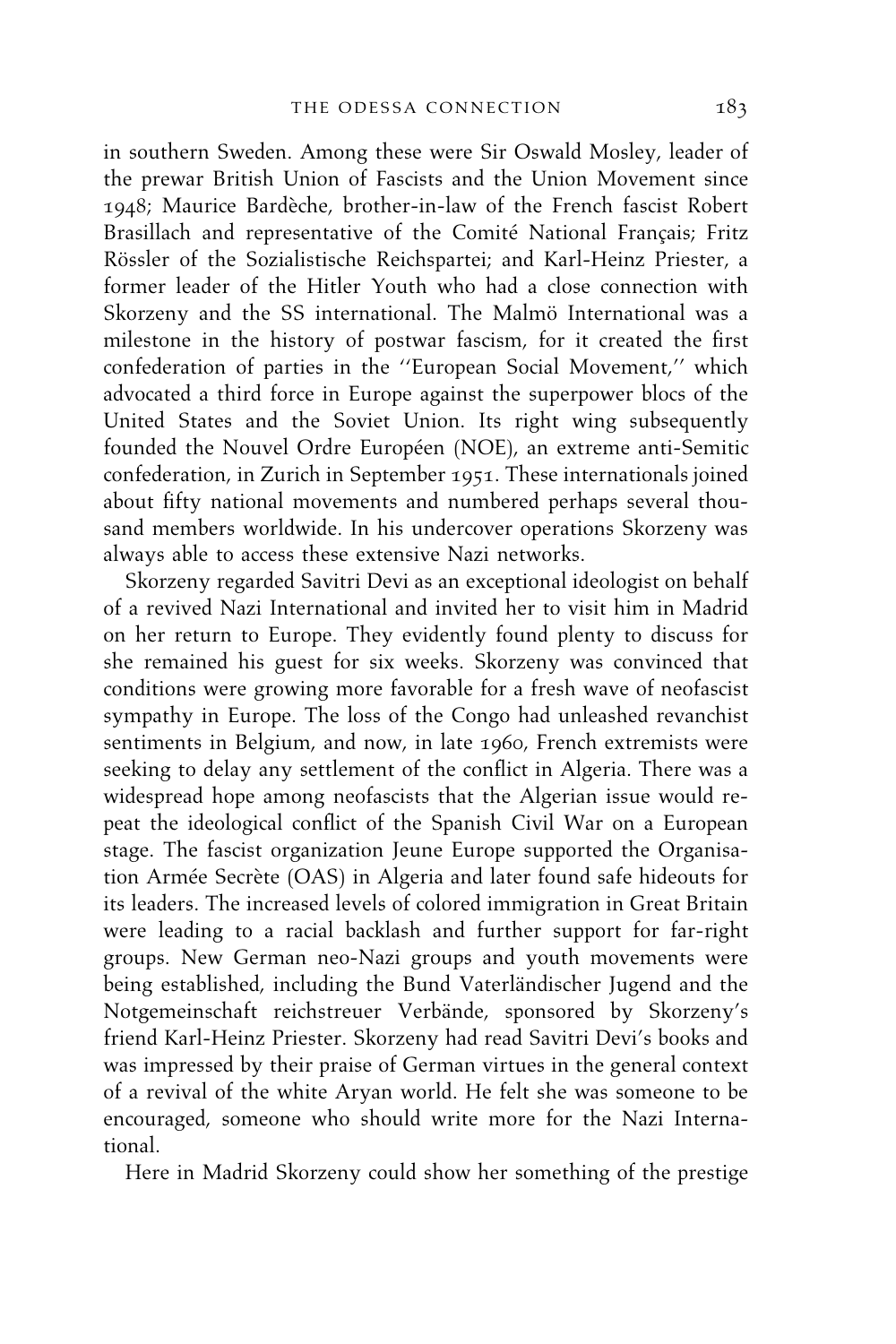and protection that notorious wanted Nazis enjoyed in their Spanish refuge. For instance, there was Ante Pavelić (1899–1959), the leader of the Nazi puppet state of Croatia between 1941 and 1944. Inspired by a tribal desire for an independent Croat nation, Pavelić's fascist Ustaše movement had waged a savage war of vengeance, which claimed more than 800,000 victims among the Serbs and Jews of Croatia. At the end of the war, the Croat dictator had been sent along the ODESSA escape lines to Spain. From here he had gone to live in Argentina, until he was shot by a Yugoslav enemy in Buenos Aires. He returned to Madrid, dying there in 1959, a short while before Savitri Devi's visit to Skorzeny. The list of foreign fascists in Spain also included Horia Sima (1906–1993), commander of the Romanian Iron Guard, and senior Nazi officers of the Condor Legion, who had earlier fought for Franco and destroyed Guernica in the Civil War. Besides Skorzeny himself, the most notable Nazi exile in Madrid at the time of her visit was Léon Degrelle (1906–1994), the former Belgian Rexist leader and commander of the Wallonie Waffen-SS division on the eastern front. During her stay Skorzeny introduced her to Degrelle, who greatly impressed her with rousing stories of his anti-Bolshevik crusade in Hitler's pan-European army. She would later quote from his book *Hitler für ein tausend Jahre* with warm approval in her own memoirs.9

Degrelle had begun his political career in 1930 with the foundation of a publishing house and an authoritarian Catholic and anticommunist political movement called Christus Rex. After the Rexists had obtained 275,000 votes in the 1936 general election, which gave them twentyseven seats in the lower house and seven in the Senate, Degrelle became a force to be reckoned with in Belgian politics but was interned by the government for his pro-German position at the outbreak of the war. After the German occupation of the Low Countries in 1940, Degrelle was freed and resumed his political activity. When Germany attacked the Soviet Union in June 1941, Degrelle volunteered to form a Frenchspeaking Wallonian unit to fight alongside the Germans against Bolshevism. Thousands of young Belgians flocked to join his new unit from which the Wallonie and Langemarck Waffen-SS divisions were swiftly formed. Degrelle was involved in seventy-five direct combat actions on the eastern front and was wounded thirty-four times. By the end of the war he had risen to the rank of SS-Standartenführer as commander of the 28th SS Wallonie division. Refusing the unconditional surrender demanded by the Allies, Degrelle escaped from Oslo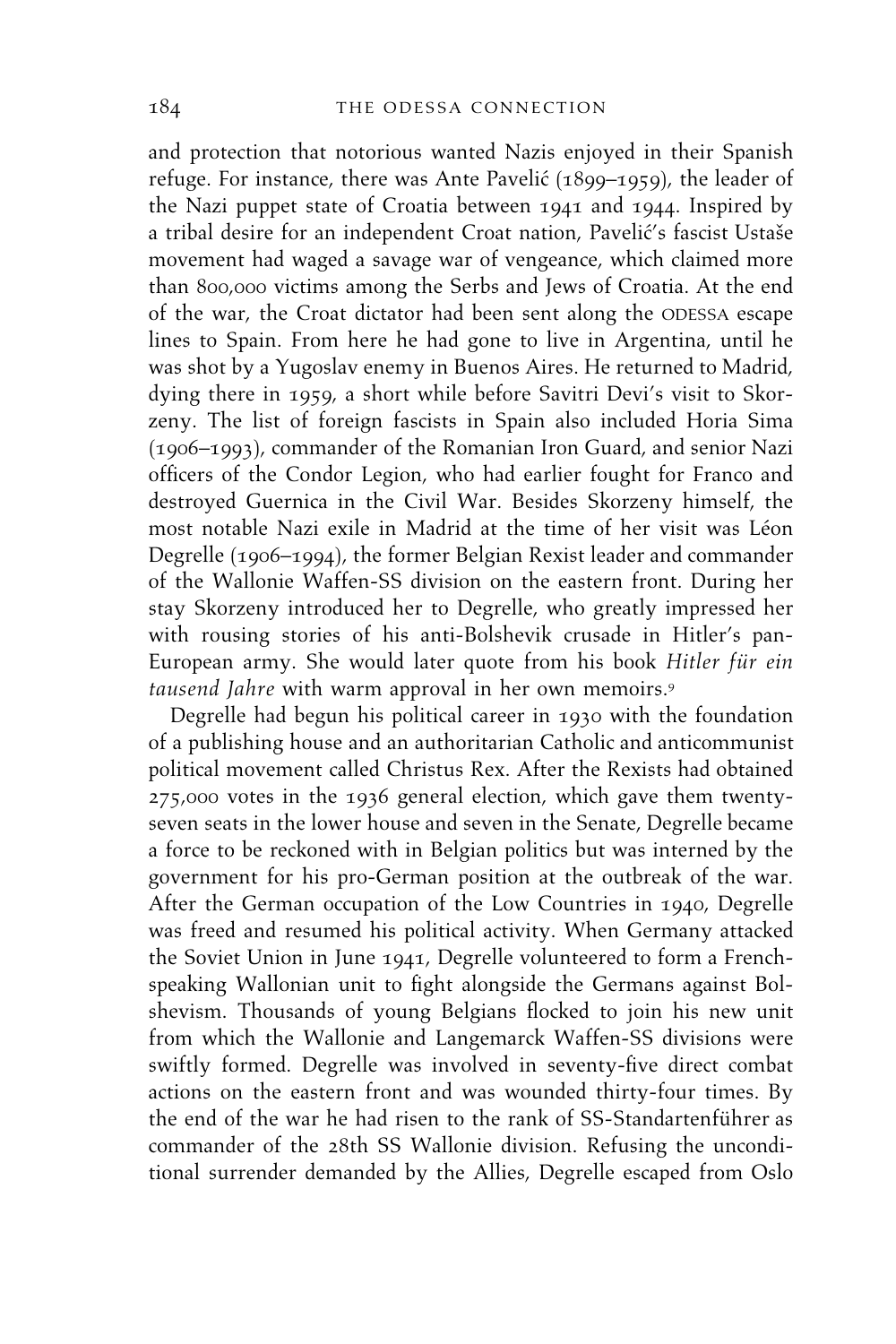in Albert Speer's light plane, which crashed into the sea off the Spanish coast near San Sebastian.

Franco was greatly impressed by Degrelle and his Catholic anticommunist credentials. After the Belgian courts had sentenced Degrelle to death in absentia as a traitor on two occasions, Franco refused all demands from Belgium for his extradition from Spain. By way of further protection, the Spanish authorities also provided him with an armed guard in case of a kidnap attempt or assassination. Once he had recovered from his crash injuries, Degrelle established himself as a businessman in Madrid. Rumor linked Degrelle and his Falangist friends in Spain with the safehousing of Martin Bormann in Madrid en route to Argentina during 1947. However, Degrelle's chief contribution to the postwar Nazi cause was the ceaseless glorification of the Third Reich and the encouragement of a younger neo-Nazi generation. He published a dozen major books on Nazism, including *Die verlorene Legion* (The lost legion), *Hitler—geboren in Versailles* (Hitler—born at Versailles), *Denn der Hass stirbt* . . . (Because hate dies . . . ), and *Hitler für ein tausend Jahre* (Hitler for a thousand years), and regularly wrote for the far-right European press. As a prewar Belgian fascist and a highly decorated Waffen-SS commander, Degrelle was a powerful symbol of the self-styled pan-European, anti-Bolshevik crusade of Nazi Germany. When the statute of limitations on his Belgian convictions lapsed, Degrelle became a considerable public figure in the neo-Nazi movement, receiving many visitors from abroad and addressing large international right-wing youth rallies from the 1960s onward until he was well into his eighties.<sup>10</sup>

In the course of her six weeks' stay with Otto Skorzeny, Savitri Devi was able to gather a great deal about the work of ODESSA and the other Nazi escape organizations, which had brought so many wanted Nazis and SS to safety abroad. She was excited to learn something of the farflung intelligence networks that Skorzeny had expertly woven through the espionage and security needs of Germany, Egypt, Spain, and Latin America, often with financial support from the United States. She was greatly impressed by the clever interplay of his financial, commercial, and political activities on behalf of the ''Circle of Friends'' that had safeguarded German industrial and financial interests through surrender and defeat. But Skorzeny was not just a man with a Nazi past. His interests and influence reached far into the governments and councils of contemporary states. He played the part of a Spanish grandee to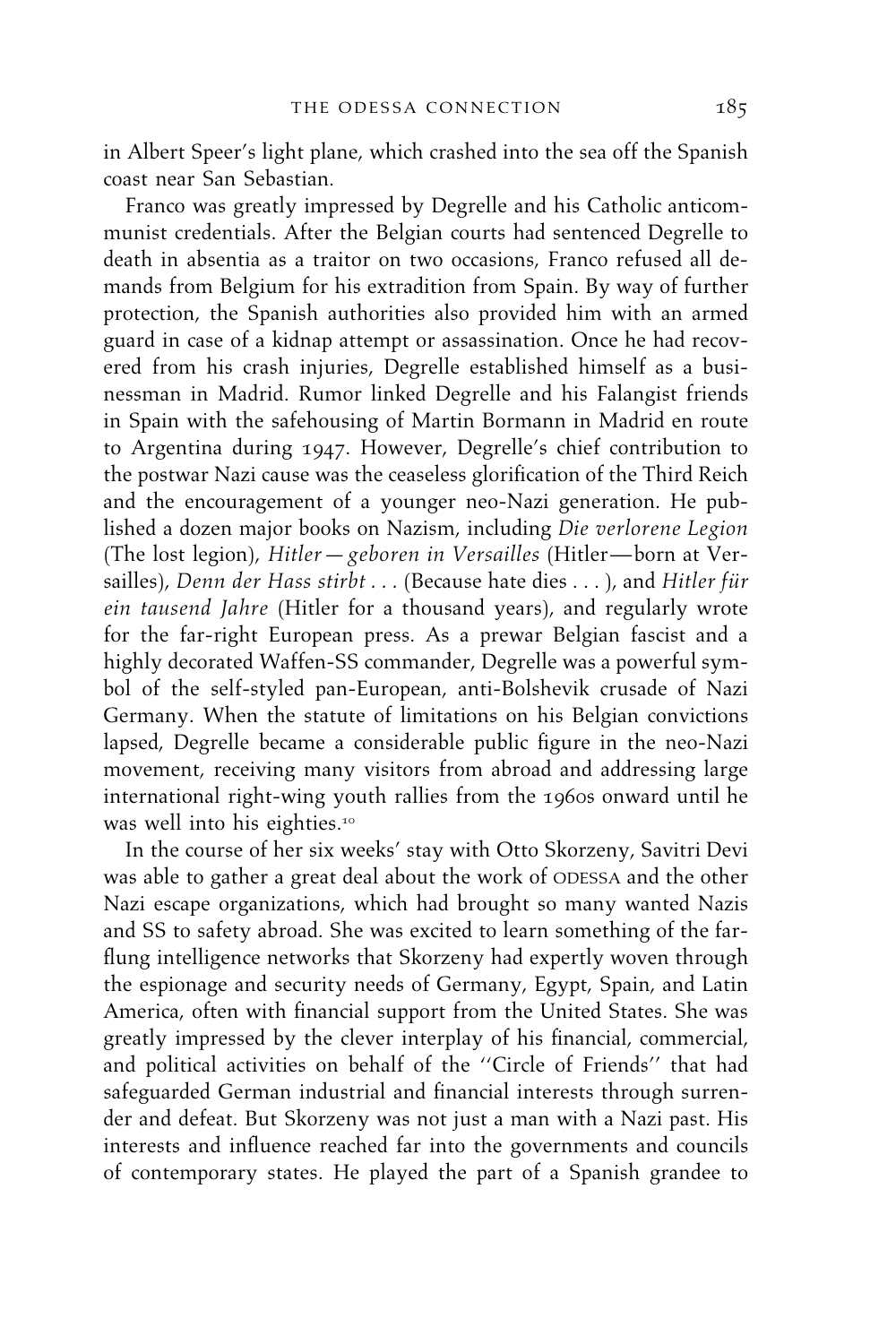perfection, meeting his contacts at a restaurant where most of Franco's cabinet took their lunch. He lectured in Spanish universities on new military strategies and guerrilla warfare, and in 1960 he was a leading figure in the West German government's negotiations for Bundeswehr bases in Spain. Savitri Devi's admiration for Skorzeny was practically boundless; many years later in Delhi she would recall him as ''one of the finest people I have ever met.''

The bravado and mystique of Otto Skorzeny were notorious. Time and time again during the 1950s and 1960s his name was linked in the world's newspapers with Nazi plots and foreign intelligence services, above all with the ODESSA and its power to put former SS men in high places. So great was his aura of competence and intrigue that he was even tenuously linked to the planning of the Great Train Robbery in 1963. It seemed that Skorzeny's resources of daring and imagination could never be underestimated in view of his successes in the liberation of Mussolini, his bold guerrilla tactics, and the plans for Operation Werewolf in an enemy-occupied Germany.

And yet the myth always, perhaps necessarily, exceeded the man and his works. The Skorzeny myth was in turn part of the wider myth of the Fourth Reich. Adolf Hitler and the top Nazi leadership were long dead or imprisoned at Spandau; the Third Reich, the Nazi Party, and the SS had vanished in the inferno of a defeated nation; West Germany practiced parliamentary democracy under the watchful eye and tutelage of its victors. And yet, on the fringes of that safe, liberal Western world, in Spain, the Middle East, and Latin America, such figures as Otto Skorzeny, Hans-Ulrich Rudel, Léon Degrelle, and their countless confederates were powerful symbols of Nazi survival. Through her meetings with the men from ODESSA, Savitri Devi joined that world of regenerate Nazism.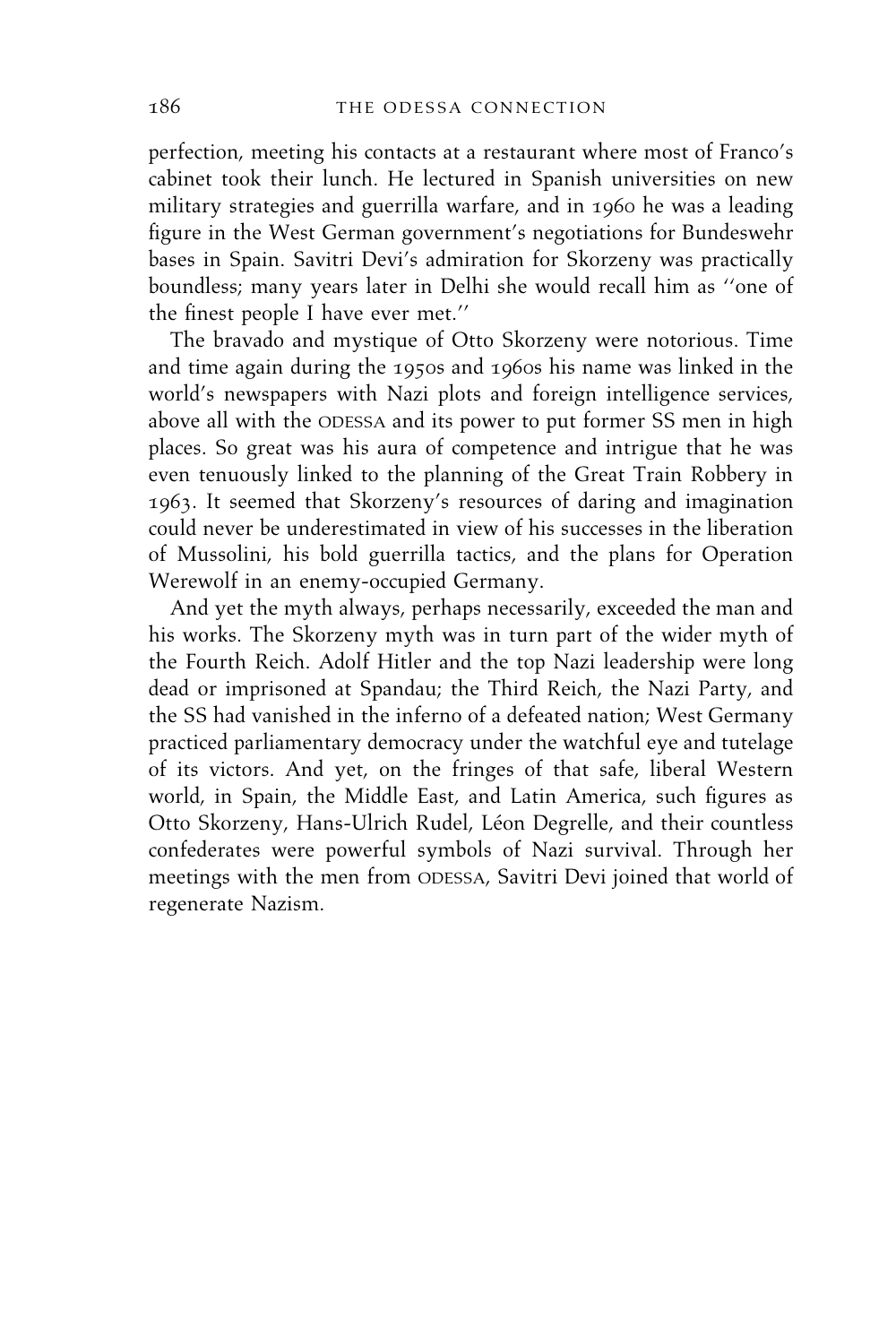## 11

## INSIDE THE NEO-NAZI INTERNATIONAL

On leaving Spain, Savitri Devi returned to France and in January 1961 found a job as a supply teacher at Montbrison near Lyons. From here she followed Skorzeny's advice and continued to keep abreast of the growth of international fascism. During that year the larger neofascist parties in Europe were moving toward a new International, and the National European Party was founded by a convention of Mosley's Union Movement, the Deutsche Reichspartei, Jeune Europe, and the Movimento Sociale Italiano in Venice in March 1962. The National European Party clearly echoed Mosley's new postwar ''Euro-Fascism.'' Its manifesto proposed the creation of a federal European state extending from Brest to Bucharest, the withdrawal of all American and Soviet forces from the old continent, and a scheme for white rule in parts of Africa. Its economic policies upheld the familiar fascist ''third way'' between capitalism and communism.<sup>1</sup>

This Venice International, like the preceding ones in Rome, Malmö, and Zurich, was eager to promote new ideas for old causes in the postwar world. However, these Internationals were usually careful to avoid any embarrassing references to Hitler, the SS, Nazism, and the Holocaust. Such caution was completely cast aside in the spring of 1962 by Colin Jordan, the British neo-Nazi leader, who admired Hitler and revived all the Nazi props of brown shirts, breeches and jackboots, and swastika armbands, together with the slogans of ''*Sieg Heil!*'' and ''*Juden 'raus!*'' and the Horst Wessel Song. When Jordan founded the World Union of National Socialists (WUNS) as a self-proclaimed Nazi International in August 1962, Savitri Devi became a founding member and was closely involved throughout the 1960s.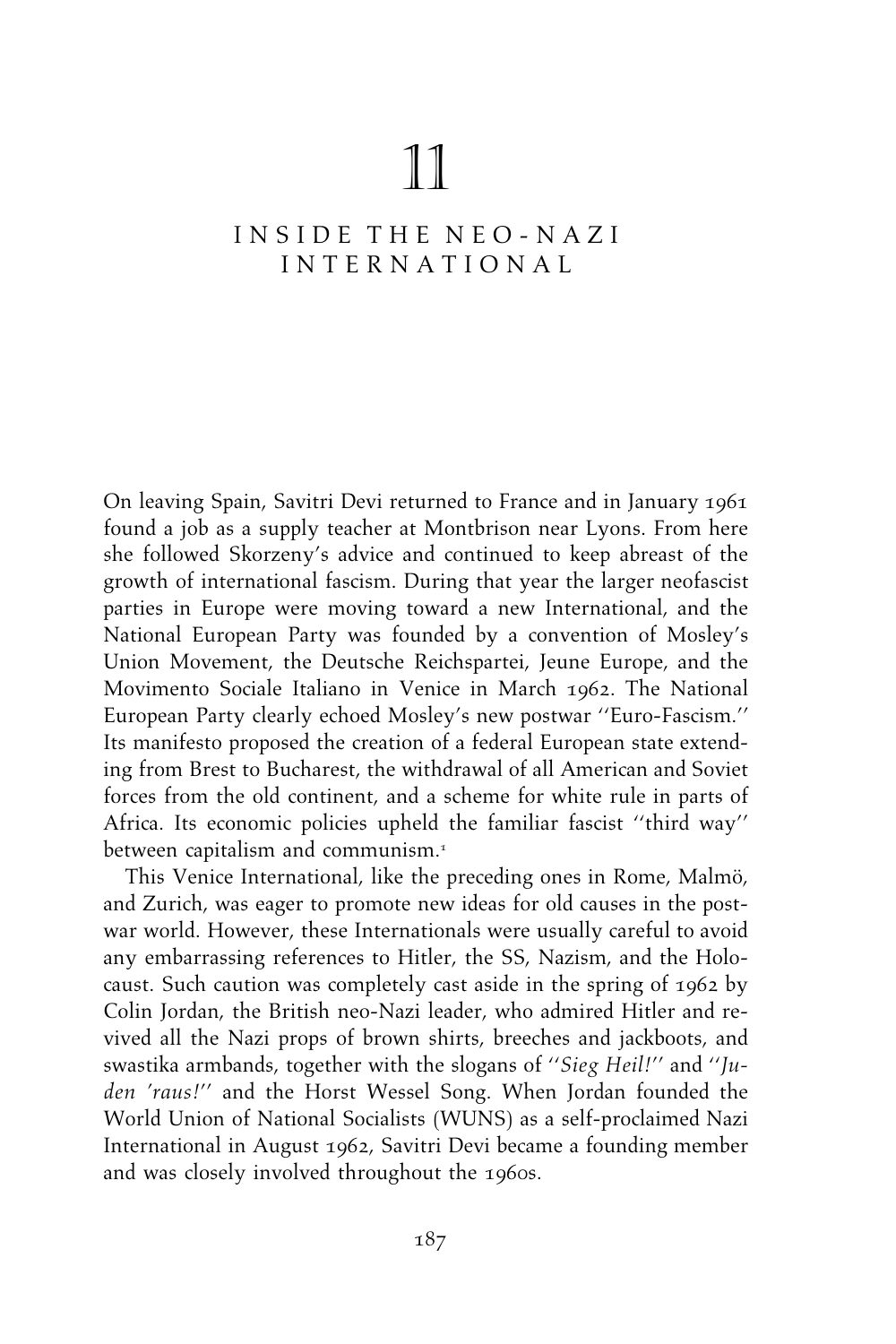John Colin Campbell Jordan (b. 1923) had begun his preparation for the role of "world Führer" soon after the war. Demobilized from the Army Education Corps, he went up to Sidney Sussex College, Cambridge, in 1946 with an exhibition in history awarded before his war service. He contacted a number of British nationalist and neofascist groups with a view to promoting the cause at Cambridge. Foremost among these leads was Arnold Leese (1878–1956), an inveterate anti-Semite who had founded the Imperial Fascist League in 1929, a small (two hundred members) party that was the most pro-German and openly anti-Semitic group in England during the 1930s. It had always remained independent of Oswald Mosley's British Union of Fascists. Leese had published the pro-Nazi magazine *The Fascist* (1929– 1939) and been detained during the war under the 18B regulation against suspected German ''fifth columnists.'' Upon his release he resumed anti-Semitic publishing with his scurrillous periodical *Gothic Ripples* (1945–1956) and was briefly imprisoned in 1947 for giving aid to two fugitive Dutch members of the Waffen-SS. Jordan regarded Leese as a mentor figure, and the two men remained close friends until the latter's death. Leese's widow was a staunch supporter of Jordan in his subsequent struggles on the far-right scene and gave him the personal right to use a house in Notting Hill as a political headquarters.

But anti-Semitism and Nazism were limited in their appeal to a few racist sectarians like Leese and Jordan. It was colored immigration to Britain that provided a new impetus to their racism and held out the prospect of a mass movement on the extreme right. The postwar shortage of labor in the economies of Western Europe had been met by importing workers from other countries, and in Britain's case these people typically came from colonies or former colonies, especially the West Indies, India, and Pakistan. The first group from the West Indies arrived in 1948 and from that year to 1954 some 8,000–10,000 immigrants came into Britain each year. In 1954 and 1955, immigration from the West Indies rose to more than 20,000 each year, while that from India and Pakistan rose to about 10,000. A total of 132,000 colored immigrants from the Commonwealth arrived in Britain between 1955 and 1957, of whom 80,000 came from the West Indies. The newcomers were widely perceived with apprehension, especially by those workingclass communities in which they were expected to settle. Because all the major political parties wished to avoid making immigration a po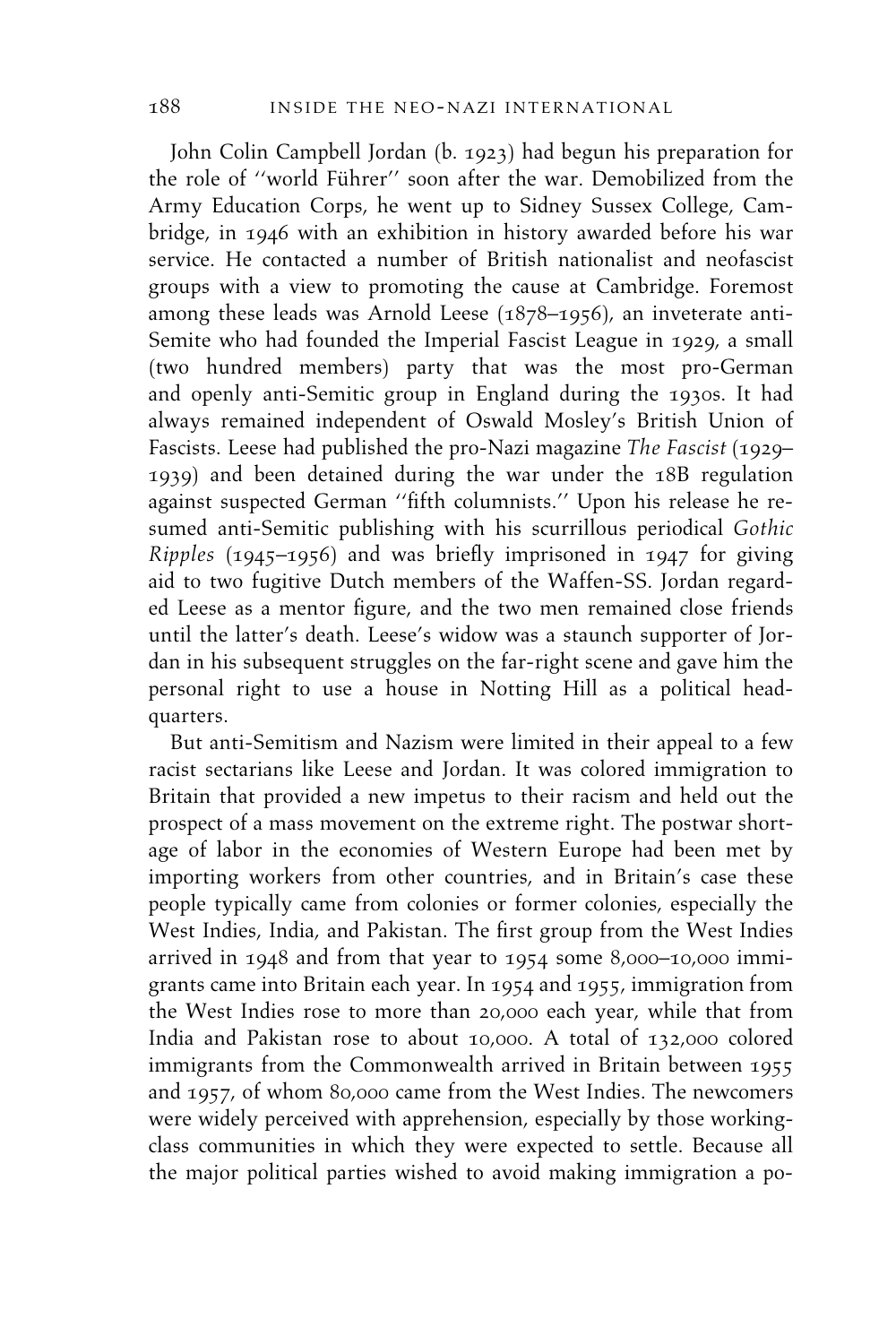litical issue, it was foreseeable that new groups would arise to demand immigration control.

The immigration issue was squarely confronted by the National Labour Party (NLP) and the White Defence League (WDL), which were founded, respectively, by John Edward Bean (b. 1927) and Colin Jordan in 1957 when they left the League of Empire Loyalists (LEL), a rightwing society begun in 1954 to reverse British policies of decolonization. In August 1958 there were race riots in Nottingham, and in September similar riots in Notting Hill in West London. Jordan ran the White Defence League from Arnold Leese House at 74 Princedale Road in Notting Hill, and organized nightly rallies in the streets of this immigrant neighborhood throughout the tense summer of 1958. He also published a local newspaper, *Black and White News*, and a flood of racist pamphlets to provoke strong feelings of resentment against the newcomers. In Jordan's view, the great importance of the immigration issue was that it forced people to think in terms of race and thus become more receptive for his primarily anti-Semitic convictions. In 1959 he was advocating the cause of Nordic racial unity through the publication of a small periodical *The Nationalist*. By February 1960 the WDL and NLP had merged as the new British National Party (BNP) under the motto ''For Race and Nation,'' with Andrew Fountaine, a Norfolk landowner, as president; Mrs. Leese as vice president; Jordan as national organizer; and John Tyndall (b. 1934), also formerly in the LEL, as a founder member.<sup>2</sup>

The potential for the extreme right in Britain seemed very great in the years 1960 to 1962. In 1960 some 60,000 immigrants from the West Indies, India, and Pakistan were added to the population, three times as many as in 1959, and in 1961 the net increase exceeded 100,000 for the first time. It was BNP policy to send all colored immigrants back to their homelands and to impeach the Tory cabinet and the 1945–1950 Labour cabinet for ''complicity in the black invasion.'' Despite its limited funds and small membership (about 350), the party's activities were highly sensational and headline-grabbing, including demonstrations at London railway termini to confront immigrants arriving from the ports, two public meetings in Trafalgar Square, and demonstrations against the parade of a Jewish lord mayor of London and the Anti-Apartheid Movement. To expand into the provinces and to attract younger members, an organization called Spearhead was started within the party.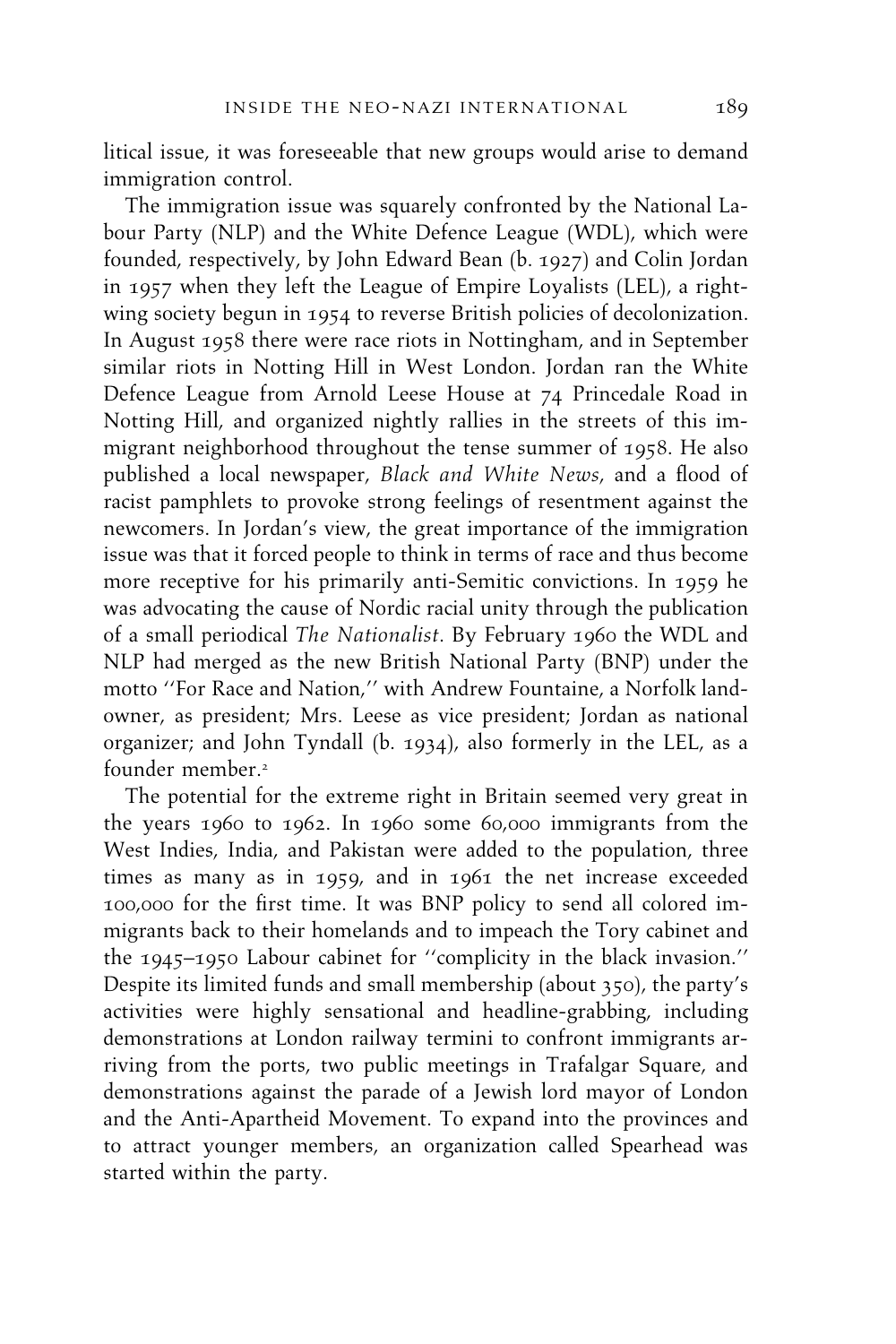It was early in the spring of 1961 that Savitri Devi made her first contact with the British neo-Nazis. She was spending her Easter holidays in England with Muriel Gantry, her old friend first met in 1946 through a common interest in the pharaoh Akhnaton. Once in Britain, Savitri Devi quickly noted the widespread publicity that the BNP was attracting as a result of its confrontational stunts and demonstrations over the ever-increasing levels of colored immigration into the country. The growth of this fringe movement committed to racism, virulent anti-Semitism, and folkish nationalism fired her enthusiasm.

She lost no time in contacting Andrew Fountaine, the president of the BNP. A spring camp, attended by twenty delegates from European nationalist groups, was held on Fountaine's estate at Narford, Norfolk, in May 1961. Those present included Robert Lyons, a young leader in the American National States' Rights Party, which violently opposed desegregation in the South; representatives from German neo-Nazi groups; and Savitri Devi. Another key figure was ex-SS Lieutenant Friedrich Borth. Born in 1928, this blue-eyed, blond Austrian Nazi had served in the Luftwaffe and the Waffen-SS. As a teenage officer, he had commanded an assault group and won the Iron Cross. After serving a three-year jail sentence in postwar Vienna, he published an SS veteran magazine, *Das Kamerad*, which was swiftly suppressed by the Soviet authorities. Thereafter he was connected with numerous extreme right-wing groups and attended most international fascist gatherings. He led the Bund Heimattreuer Jugend until its banning in 1959 and then ran the Legion Europa, the Austrian section of Thiriart's Jeune Europe, another international grouping inspired by the French OAS in Algeria and Belgian rancor over the loss of the Congo.3 After a busy schedule of lectures at Narford, the participants celebrated their Nordic racial identity with folkish songs and tankards of traditional ale around the campfire.

Savitri Devi was soon on friendly terms with John Tyndall and Colin Jordan, with whom she had first corresponded while staying with Skorzeny in Spain, and she kept in touch following her return to France. It was through this early contact that she was able to follow the subsequent wranglings in the BNP between Fountaine and Bean on the one hand and the brazen neo-Nazi tendency of Jordan and Tyndall. The latter commanded her instinctive allegiance and in due course she was their devoted supporter in the schismatic National Socialist Movement.

Despite the runaway success of the immigration issue for racial na-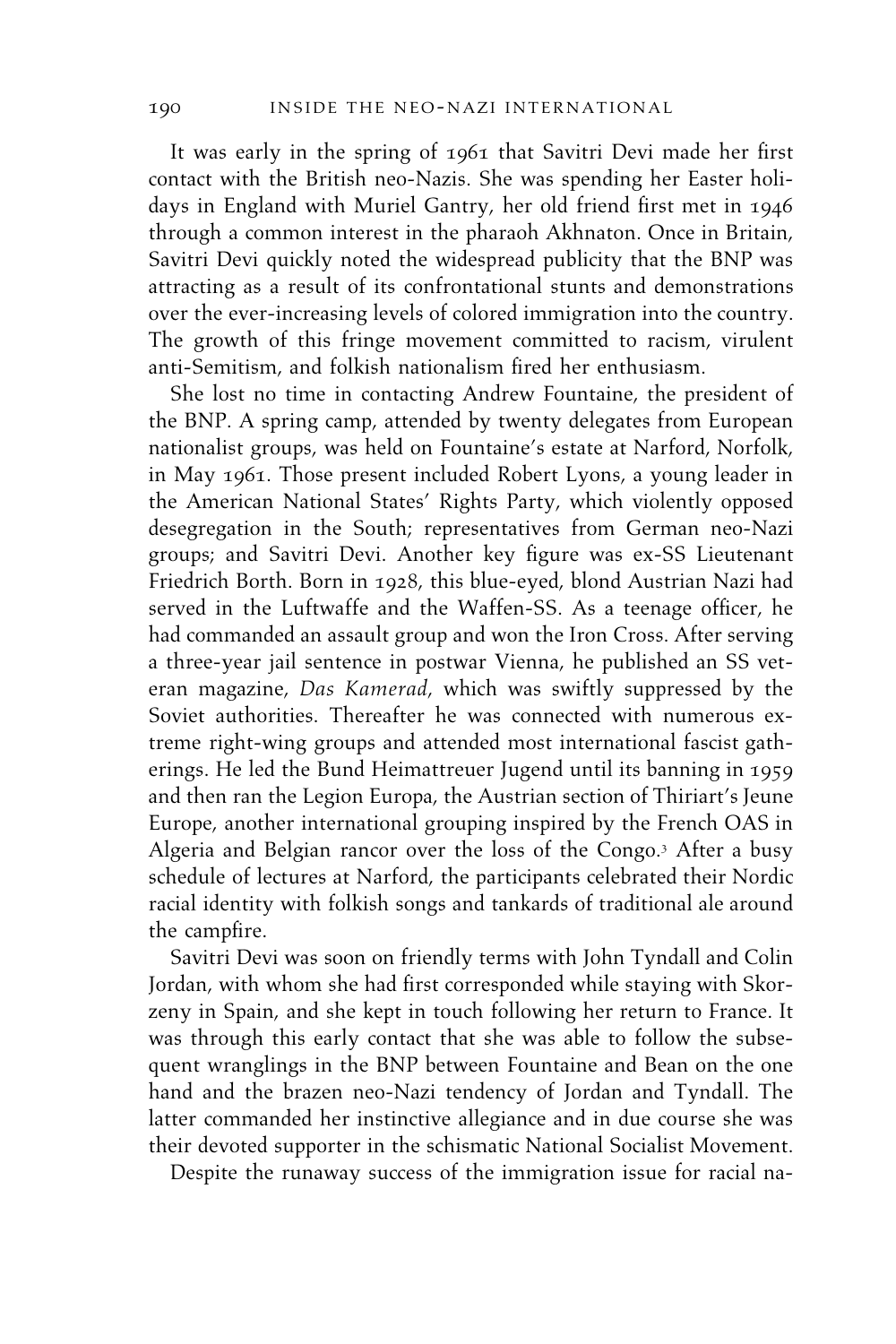tionalism, ideological divisions were becoming apparent in the BNP leadership. In February 1962 Bean presented a resolution to its national council that ''Jordan's wrongful direction of tactics is placing increasing emphasis on directly associating ourselves with the pre-war era of National Socialist Germany to the neglect of Britain, Europe and the White World struggle of today and the future.'' Bean and Fountaine clearly saw that Jordan's chief motive was admiration for Nazi Germany, whose example he wanted to translate, together with all the paraphernalia of swastikas, uniforms, and Hitler cult into contemporary Britain. What they wanted was a modern British nationalist movement addressing the issues of the 1960s. Jordan was defeated by a vote of seven to five, but he refused to stand down and reminded everyone that he held exclusive right to the use of Arnold Leese House. The BNP thereupon split, with Bean and Fountaine taking the party name, the magazine *Combat*, and more than 80 percent of the membership. Jordan retained the headquarters, John Tyndall and most of the Spearhead group, and the Birmingham and West Essex branches of the BNP.

The real issue behind the split was whether or not to make the BNP a self-proclaimed Nazi party. Colin Jordan wanted just this. Since 1960 he had edited a magazine called *Northern European* (1960–1962), which was flagged as the ''voice of Nordic racial nationalism.'' He now called his rump faction the National Socialist Movement (NSM) and, together with John Tyndall and Denis Pirie, began to develop a British neo-Nazi party with all the forbidden trappings of Hitlerism. He launched the NSM with an inaugural party on 20 April, Hitler's birthday, with a swastika-decorated cake. Great excitement attended a transatlantic telephone call to Lincoln Rockwell, the leader of the American Nazi Party, to exchange congratulations, ''*Heil Hitler*s,'' and ''*Sieg Heil*s.'' Jordan then made a speech about Britain's ''loss and shame'' for its role in the Second World War and the defeat of Hitler. However, he ended on an exultant note about the prospects of the NSM: ''In Britain—in Britain of all places— the light which Hitler lit is burning, burning brighter, shining out across the waters, across the mountains, across the frontiers. National Socialism is coming back.'' In May he began editing a new magazine, *The National Socialist* (1962–1966), and published the NSM manifesto: ''. . . the greatest treasure of the British people— the basis of their greatness in the past, and the only basis for it in the future—is their Aryan, predominantly Nordic blood; and that it is the first duty of the state to protect and improve this Island.''4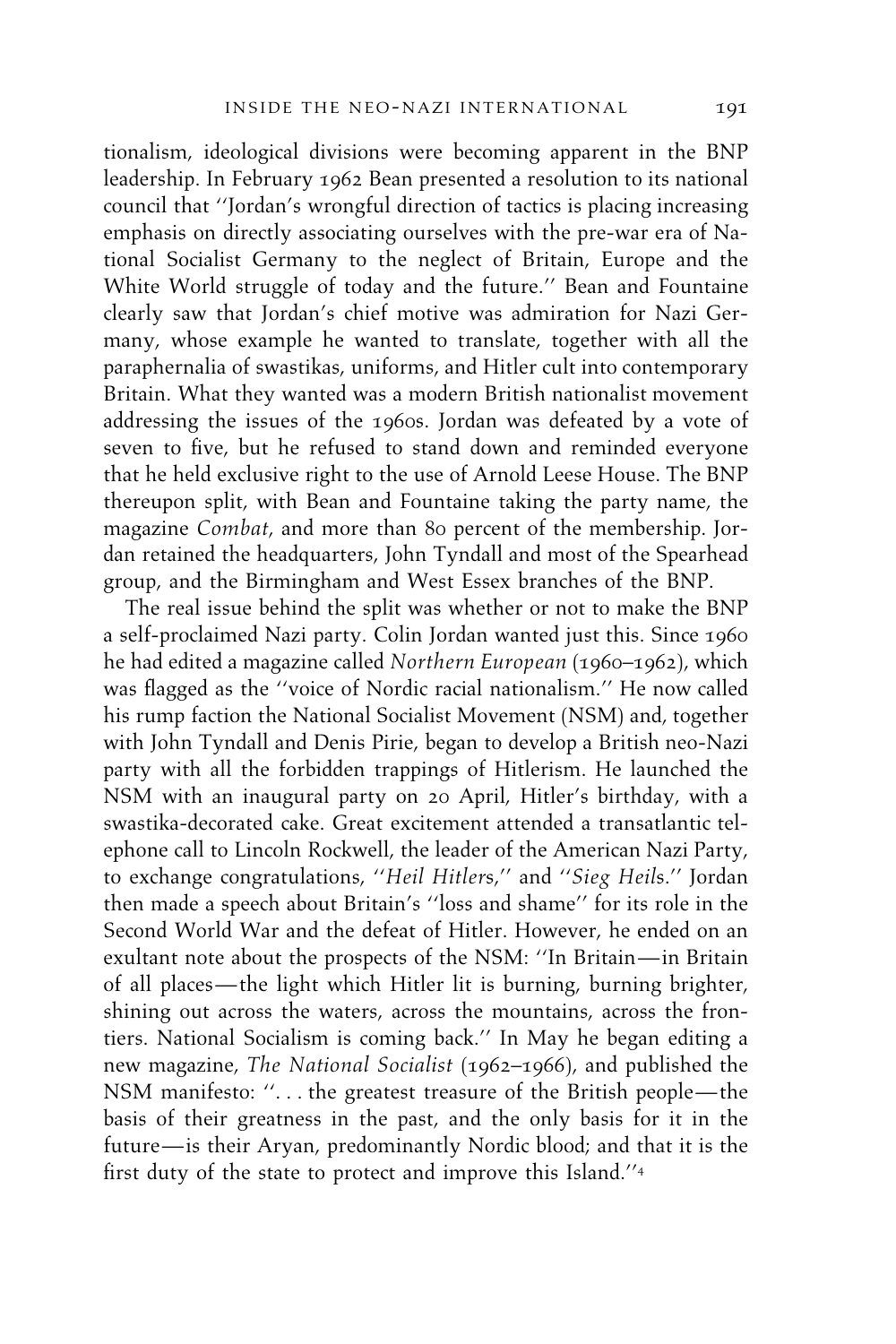Racial nationalism and the glorification of German National Socialism were distinctive features of Jordan's NSM which repeatedly seized the tabloid headlines in 1962. This year also witnessed a climax in the public concern over immigration, with some 212,000 colored immigrants having entered Britain over the eighteen months before the new Immigration Act was finally passed in July. On 1 July 1962 the NSM held a rally before a crowd of 4,000 in Trafalgar Square, at which Jordan declared: ''More and more people every day are opening their eyes and coming to see that Hitler was right. They are coming to see that our real enemies, the people we should have fought, were not Hitler and National Socialists of Germany but world Jewry and its associates in this country.'' John Tyndall fulminated in a similar anti-Semitic diatribe that ''in our democratic society, the Jew is like a poisonous maggot feeding off a body in an advanced state of decay.'' This open avowal of Nazi sentiments and vicious anti-Semitism quite overshadowed the precipitating factor of colored immigration. The NSM was true to the spirit of Arnold Leese and the interwar Imperial Fascist League. The rally ended in a riot with a mob of Jewish people, Communist Party members, and CND (Campaign for Nuclear Disarmament) supporters storming the platform. The NSM would claim that the rally unleashed the racialist strife that summer. Oswald Mosley's Union Movement held rallies during July in protest at colored immigration in Trafalgar Square, Manchester, and the East End, which were all met with uproar and disorder. In early August race riots lasted for three nights in Dudley near Birmingham, and again many arrests were made.

Secret military training had been a penchant of John Tyndall's ever since he began leading his Spearhead group in the provinces on weekends. The Special Branch had already started to take an interest in its activities in July 1961, when policemen found such slogans as ''Race War Now'' and ''Free Eichmann Now'' (Eichmann had recently been abducted by Israeli agents from Argentina to face trial in Jerusalem for his part in the Final Solution) on the wall of an old stable at Culverstone Green in Kent. Tyndall and his lieutenant Roland Kerr-Ritchie were subsequently observed drilling a squad of eighteen men, dressed in the Spearhead uniform of gray shirts, sunwheel armbands, boots, and belts. After the BNP split, Tyndall and Jordan continued to foster the paramilitary stormtrooper spirit in the NSM. During April and May 1962 Jordan was regularly watched by detectives as he led the Spearhead squad on military maneuvers involving mock attacks on an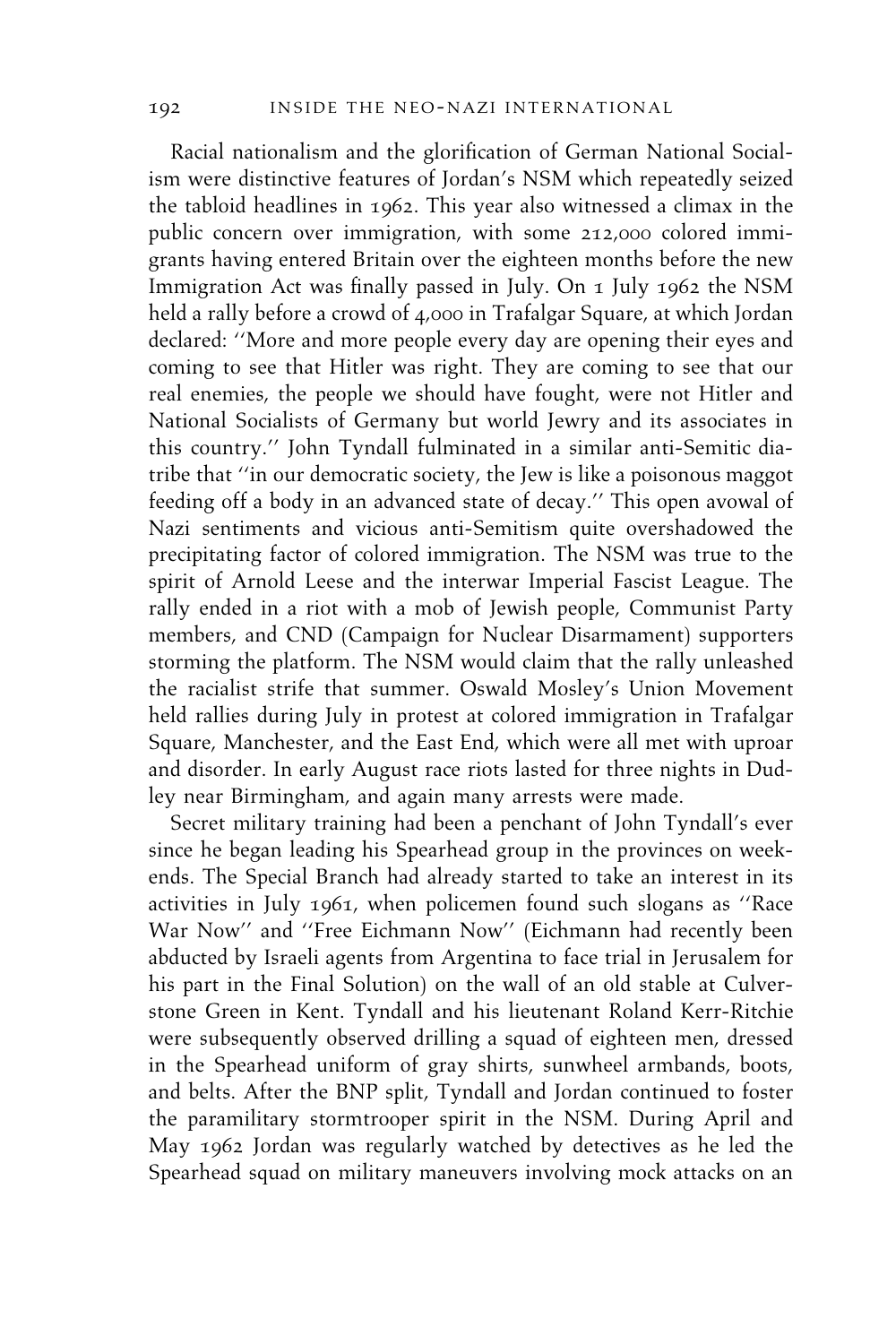old tower on Leith Hill near Dorking in Surrey. Such paramilitary training was an integral part of the NSM ideology based on the rise of the Nazis in Germany during the 1920s, while Jordan and Tyndall especially were attracted to the swashbuckling romance of armed struggle in the event of a national crisis. But the Spearhead maneuvers were also intended to rehearse the prowess, drill, and discipline of the British contingent at the Nazi International camp that Jordan planned to host in England for August 1962.

Jordan had already announced before the ill-starred Trafalgar Square rally that the NSM would hold a summer camp, incorporating an international Nazi conference. Against a background of the Union Movement rallies, Mosley's inflammatory speeches, and the NSM's sensational incident, Parliament was seeking action on public disorders and there was demand for a debate on Mosley by the end of July. Labour and Jewish MPs and members of the Jewish community had meanwhile put pressure on the Home Office to refuse the Nazi delegates visas to attend the NSM conference. Once Jordan revealed that Lincoln Rockwell might be attending the camp, the authorities swung into action. On 1 August the home secretary announced that the foreign delegates would not be permitted to land in Britain, and all the airports and seaports were put on a special alert to watch for Rockwell and other known supporters of international Nazi intrigue. Unbeknown to the authorities, Jordan was already confident of Rockwell's attendance by the time he announced its possibility. On 29 July, several days before the Home Office ban was imposed, Rockwell had arrived at Shannon airport and been met by Jordan and Tyndall in Eire. There were no further immigration checks between Ireland and the British mainland, and they had traveled by ferry from Dublin to Liverpool. Rockwell was therefore already staying at a secret accommodation in London by the time that the ports were on the lookout for him. The belated official interest in Rockwell's entry to Britain also enabled most of the other delegates to arrive undetected.

By the time the Home Office ban was announced, Savitri Devi was also among those already in England. She had come to visit Muriel Gantry at her Drury Lane flat in London on 26 July, proudly bearing a large red, white, and black swastika flag for the camp. Miss Gantry did not share her friend's enthusiasm for Hitler and was very troubled when her unpredictable guest unfurled the Nazi flag with excitement at a large window overlooking the busy street. On Tuesday, 31 July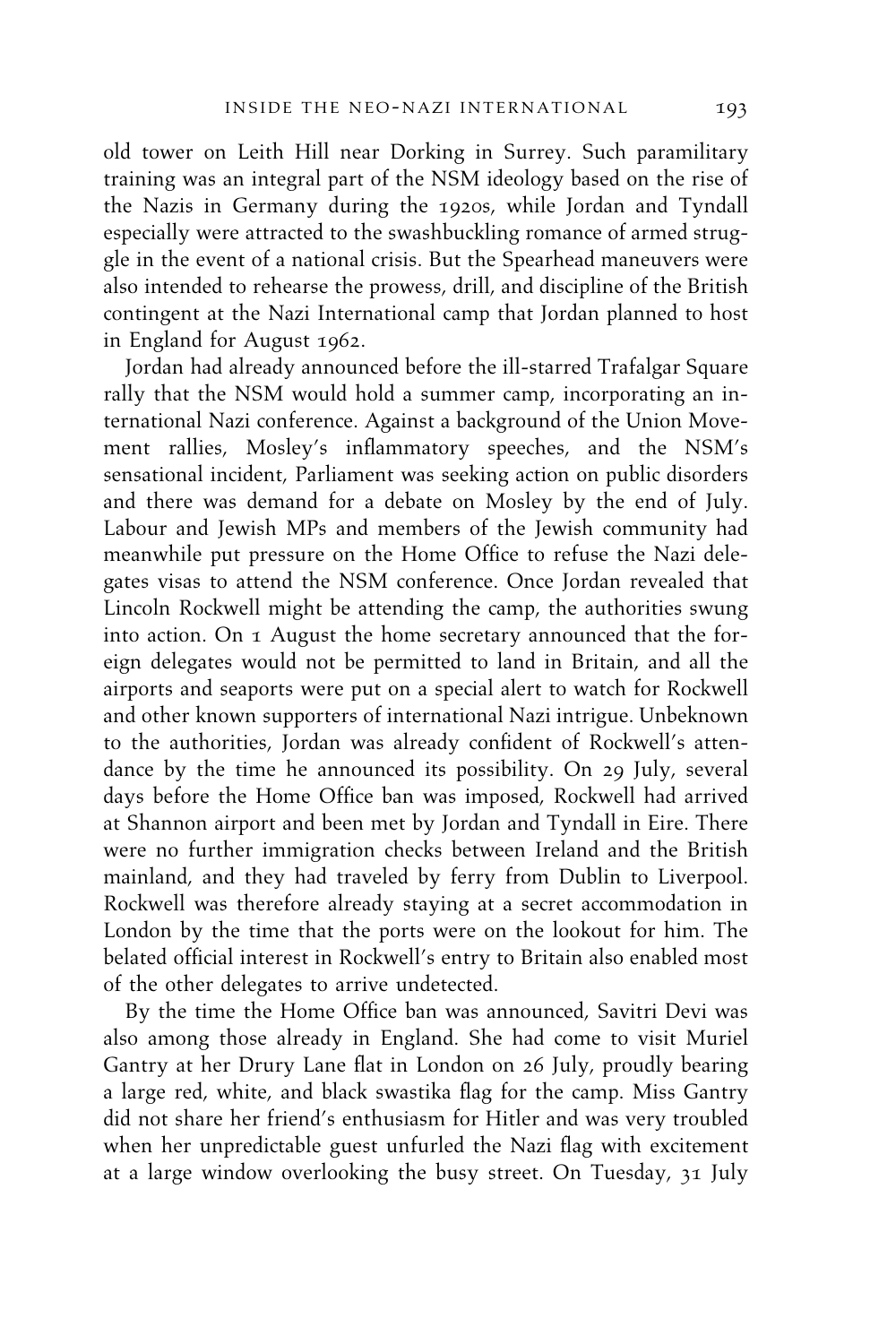the two friends made a long-planned visit to Stonehenge, where Savitri Devi surreptitiously consecrated her flag on the sarsens to the old Aryan gods of Europe. Aware of her friend's plans to attend the NSM international camp and now mindful of the recent reports of Home Office interest in the newspapers, Miss Gantry warned her of the risk that she might be banned from future visits to England. But Savitri Devi was already far too enthused by the prospect of the conference to consider withdrawal. She was determined to plant her Nazi colors on British soil.

On Friday, 3 August, she went to the NSM headquarters at 74 Princedale Road in order to receive instructions on how delegates were to reach the secret camp location. She was admitted to the shop-fronted premises and found a large number of people already present. The atmosphere of Arnold Leese House impressed her greatly. Here right in the midst of Notting Hill, an area of growing colored immigration, the NSM had raised its flag. Young men in uniform shirts with sunwheel armbands, leather belts, and jackboots bustled from room to room with messages and commissions. Meanwhile documents, leaflets, and literature were being stacked in readiness for the conference. Looking around the headquarters, Savitri Devi felt that she was witnessing the emergence of a new Nazi Party, a faithful copy of its original at Munich in the early 1920s. Pictures of Hitler and Rudolf Hess hung on the walls, back numbers of Jordan's various racist and anti-Semitic newspapers and magazines lay around with their shouting headlines and provocative pictures of blacks, while uniforms and jackboots lay stacked in the basement ready for action. All that she saw conjured the image of the Brown House in the early years of the Nazi Party. She shivered with excitement when she recalled that the scene of this new activity was London in the 1960s.

Colin Jordan had two main purposes for holding this international Nazi conference. In the first place, it was important to him to boost the profile and membership of the NSM. At the time of the split with the BNP, he had been left with as few as twenty activists, including John Tyndall, Denis Pirie, and Roland Kerr-Ritchie. While the Trafalgar Square rally had kept the NSM in the spotlight, Jordan was aware that he had to attract more members, not least to compete with the BNP, which was now claiming a membership of one thousand active supporters. The BNP was again holding its annual summer camp over the weekend of 4–5 August on Andrew Fountaine's land at Narford, and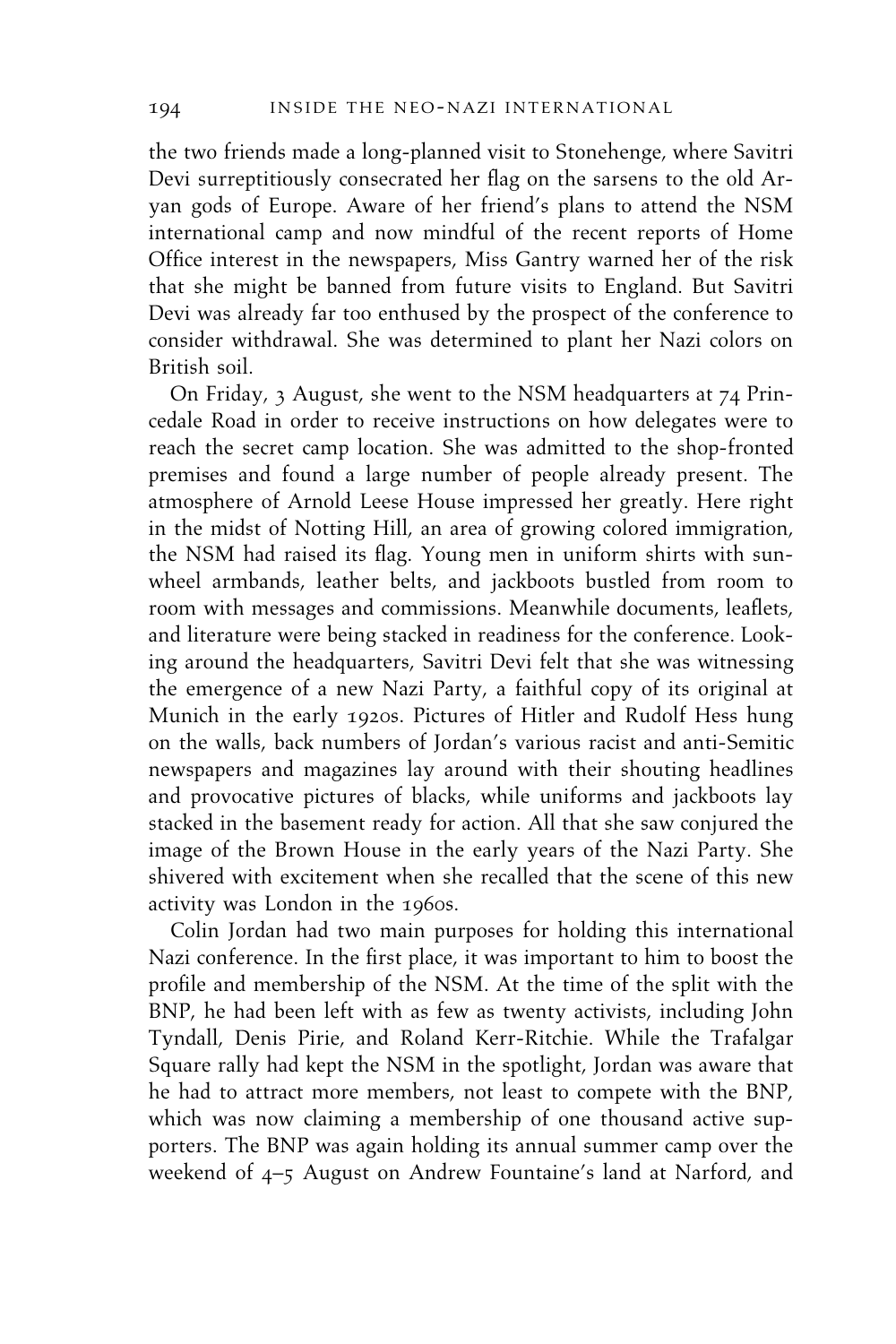Jordan felt that the NSM had to go one better. By convening and sponsoring an international Nazi conference under NSM auspices, Jordan was essentially outflanking the BNP's claims to be the major neo-Nazi party in Britain and placing himself and his party at the head of a new initiative to coordinate and liaise with other groups worldwide devoted to racial nationalism, anti-Semitism, white supremacism, and the glorification of German National Socialism. His chief motive for the NSM summer camp was to place himself at the head of an international Nazi movement.

Colin Jordan explained to her and other delegates that the camp was being held at a secret site in Gloucestershire and that strict security measures were being taken to ensure that as few people found out about it as possible. They would therefore leave NSM headquarters in small groups to attract minimal attention. Each group would make its way to Paddington railway station and take a train to Cheltenham, where a second rendezvous would be held. From there cars would take them to the camp in the Cotswold Hills. Savitri Devi's excitement mounted at these clandestine arrangements. Taxis set off in different directions to confuse any pursuers and she and several companions were soon steaming down the main line through Swindon to Cheltenham.

It was already evening when she entered the secret camp at Pinnock Cliffs on the edge of Guiting Wood, about a mile from the village of Guiting Power. The camp was sited in a secluded woodland glade beside the headwaters of the River Windrush amid the rolling scenery of the Cotswolds some ten miles east of Cheltenham. John Tyndall was already there with the Spearhead Landrover and about half a dozen large, brown bell tents had already been pitched. Savitri Devi's swastika flag was hoisted on a flagstaff, and several fires were soon alight for an evening meal. After supper the Nazis enjoyed singing German marching songs amid campfire camaraderie. Savitri Devi shared a tent with a Belgian woman, whose son was also attending. After nightfall the camp fell quiet as everyone got a good night's sleep in anticipation of next day's activities.

Soon after dawn on Saturday, 4 August, Savitri Devi awoke to hear John Tyndall's voice booming from one of the other tents. Determined to set a military example, he was calling out that only soft democrats lay abed in the morning. Feeling challenged, she arose and went for a cold bath in the nearby river. Over breakfast she began to make the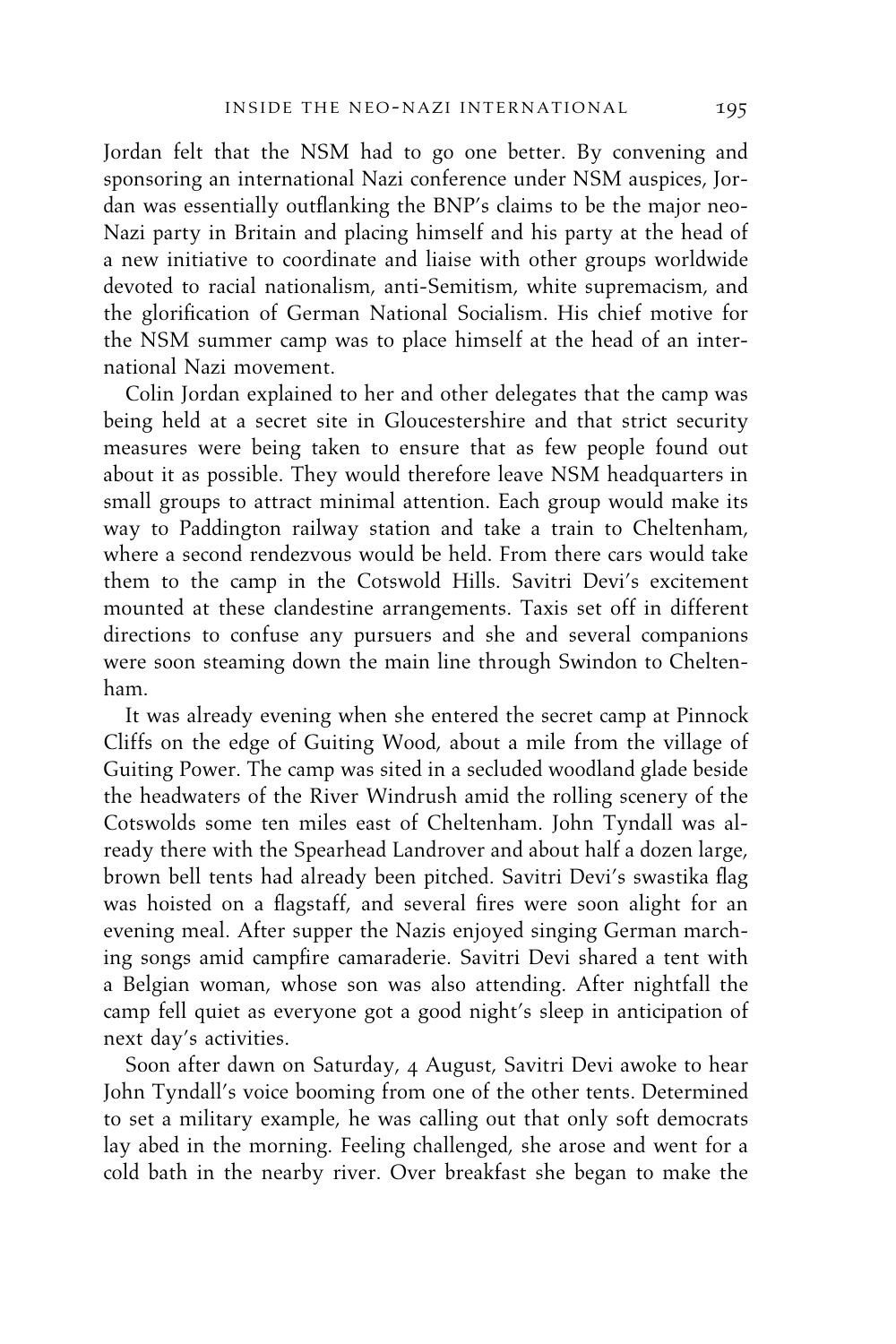acquaintance of some of the other foreign delegates, the majority of whom were Germans and Austrians, including former SS Lieutenant Friedrich (''Fred'') Borth. There were also a number of Swedes, some Spaniards, one or two Frenchmen, one or two Italians, some Belgians and Dutchmen, and some Americans.

The first morning of the camp passed agreeably while the early arrivals settled in, describing to one another neo-Nazi activities in their various home countries, exchanging and reading their magazines and books. More delegates arrived from Cheltenham in the course of the morning. Meanwhile there were logs to be cut and lunch to be cooked. It was noted that both Jordan and Tyndall had vanished that afternoon and a mood of expectation spread through the camp. Savitri Devi described the general amazement and delight when Lincoln Rockwell was suddenly seen, accompanied by Jordan and Tyndall, as they approached through the woods from the direction of the river. The Horst Wessel Song struck up on a portable gramophone and there was loud applause for the arrival of the leader of the American Nazi Party. As she recalled, the newspapers and the British government had said that Rockwell would be banned, but here he was in defiance of all. It was a special moment of triumph for Jordan and his fellow activists in the NSM that they had secured his presence at the international camp.

Rockwell began by giving a speech about the conspiracy of Jewish interests that dominated world politics and had mobilized all its agents to exclude him from participating in the camp. But National Socialism was getting stronger every day throughout the world, indeed this international camp was proof of this fact. Just as he had got through to the camp, so the future of National Socialism was assured. Savitri Devi was thrilled to see Rockwell and thought him a great personality. He was already well known in Nazi circles from pictures showing a tall, athletic figure, with a dashing lock of hair falling over his forehead, who wore sporting blazers and smoked a pipe whenever not marching in the gray-shirt uniform of his movement. That Saturday evening, at the lamp-lit camp in the depths of rural Gloucestershire, Rockwell spoke about his life, the American Nazi Party, and the future of international Nazism. The ensuing questions and discussions went on deep into the night.

George Lincoln Rockwell had been born on 9 March 1918 in Bloomington, Illinois, the son of theatrical performers.<sup>5</sup> His childhood years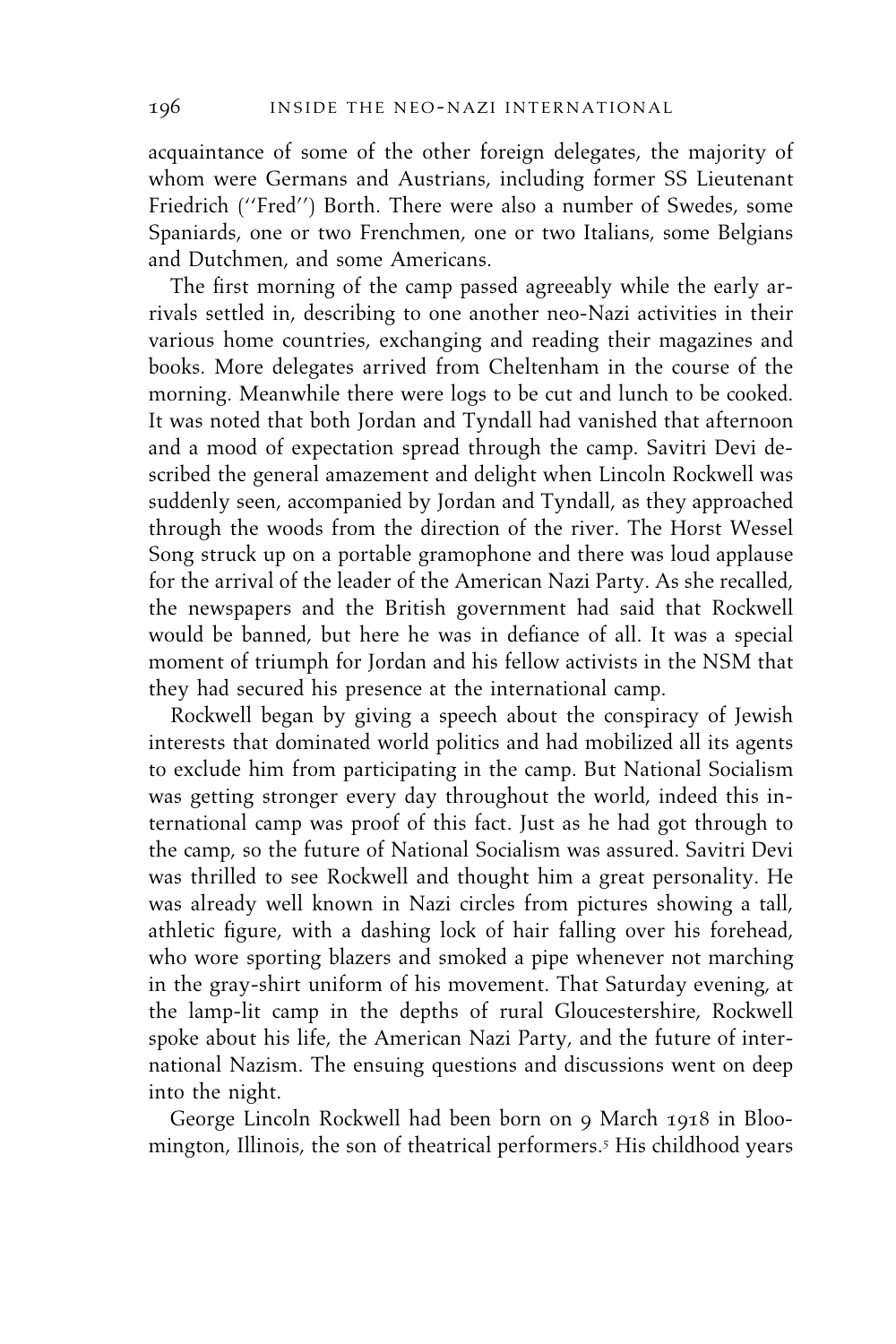had been spent in Maine, New Jersey, and Rhode Island. In 1938 he began to study philosophy and sociology at Brown University, where he became politicized against the liberal, egalitarian tenor of social science and his teachers. He became convinced that liberalism was the ''pimping little sister'' of communism. Nevertheless, he was heavily influenced by the contemporary buildup of anti-German opinion and enlisted in the United States Navy in March 1941. He served as a naval aviator throughout World War II, commanded the naval air support for the invasion of Guam in August 1944, and was demobilized with the rank of lieutenant commander and several decorations in October 1945. Meanwhile he had married a girl he had known as a student at Brown. Rockwell spent the first five years after leaving the navy studying art and then taking a variety of jobs as a commercial photographer, a painter, an advertising executive, and a publisher, in Maine and New York. In 1950 with the outbreak of the Korean War, Rockwell returned to active duty, training fighter pilots in southern California.

It was here that Rockwell first became politically engaged. The anticommunist revelations of Senator Joseph McCarthy dominated this period, and Rockwell was suspicious of the motives of those wished to smear and discredit him. Through further reading in the San Diego public library, he became convinced of the existence of a Jewishcommunist world conspiracy. Rockwell was staggered by the seeming magnitude of the conspiracy as well as the official and media silence concerning its existence. Down in the dark bookstacks of the library one autumn day in 1950, Rockwell experienced his political illumination and awakening. He had always felt that the world was out of joint, that mischief was afoot, but now he had the key to the past and the present. How could he fight against this monstrous and universal plot? The example of Adolf Hitler and his crusade against world Jewry and communism quickly came to mind. Early in 1951 Rockwell found a copy of *Mein Kampf* in a local bookshop, read it, and saw the world anew:

[Here] I found abundant "mental sunshine," which bathed all the gray world suddenly in the clear light of reason and understanding. Word after word, sentence after sentence stabbed into the darkness like thunderclaps and lightningbolts of revelation, tearing and ripping away the cobwebs of more than thirty years of darkness, brilliantly illuminating the mysteries of the heretofore impenetrable murk in a world gone mad. I was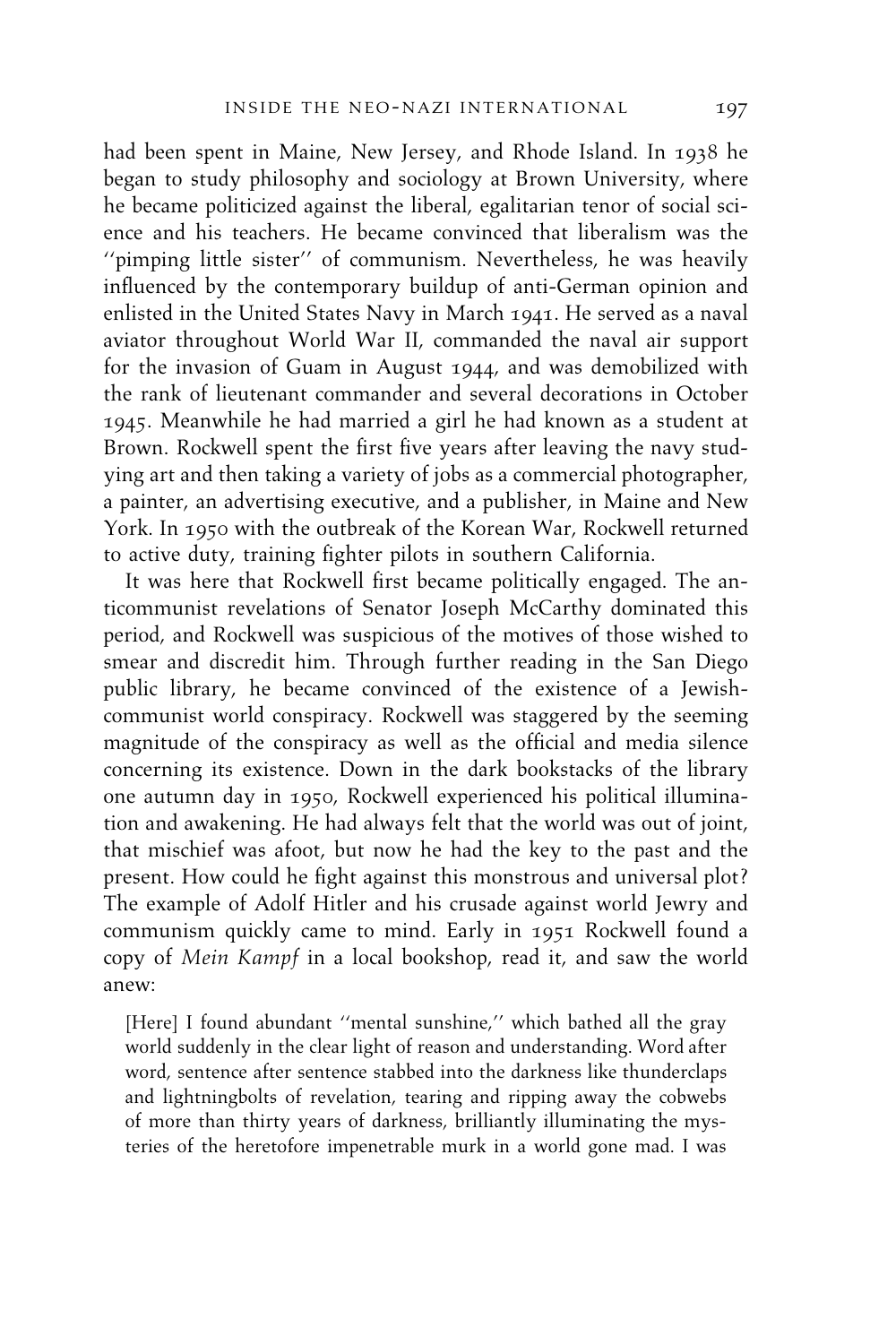transfixed, hypnotized....I wondered at the utter, indescribable genius of it. . . . I realized that National Socialism, the iconoclastic world view of Adolf Hitler, was the doctrine of scientific racial idealism—actually a new religion.... <sup>6</sup>

Thus was Lincoln Rockwell converted to the religion of National Socialism.

Some eight years were yet to elapse before he became an outspoken Hitlerite at the head of an American Nazi Party. Meanwhile, in November 1952, the navy had assigned him to a base at Keflavik in Iceland, where he spent two years, marrying for a second time and achieving the rank of commander. On returning to civilian life, he decided to enter magazine publishing, hoping to find both a livelihood and a forum for his political ideas. He was also active among conservative groups, planned some sort of confederation, and tried to advance by concealing his Nazi hard-core ideology behind a respectable front. But eventually he despaired of this strategy because it failed to attract dedicated racists and anti-Semites. Prompted by a series of recurrent dreams in the winter of 1957–1958 that always ended with his meeting Hitler, he decided to go public against Jewish power in the United States with the financial patronage of Harold N. Arrowsmith, a wealthy anti-Semite. They formed the National Committee to Free America from Jewish Domination in Arlington, Virginia.

Rockwell's first opportunity for confrontation was provided by the U.S. government's military aid in May 1958 for the Chamoun regime in Lebanon, which was unpopular with Lebanese Arabs but enjoyed the support of the Israelis. On 29 July 1958 Rockwell led a picket of the White House, protesting against Jewish influence on the government, and organized simultaneous demonstrations in Atlanta, Georgia, and Louisville, Kentucky. When a synagogue was blown up in Atlanta on 12 October, the police seized Rockwell's supporters there and newspapers around the world carried stories implicating Rockwell. Now he and his family were harassed and his home was attacked; Arrowsmith retreated from the glare of the publicity and withdrew his support.7

Rockwell's wife and children soon found the strain too great and returned to Iceland. Deserted by his family and former supporters, Rockwell faced a bleak and solitary future in the early months of 1959. One cold March morning in his house in Arlington, he found himself alone communing with a huge swastika banner and a plaque of Hitler. Following a ''religious experience'' involving a brief state of universal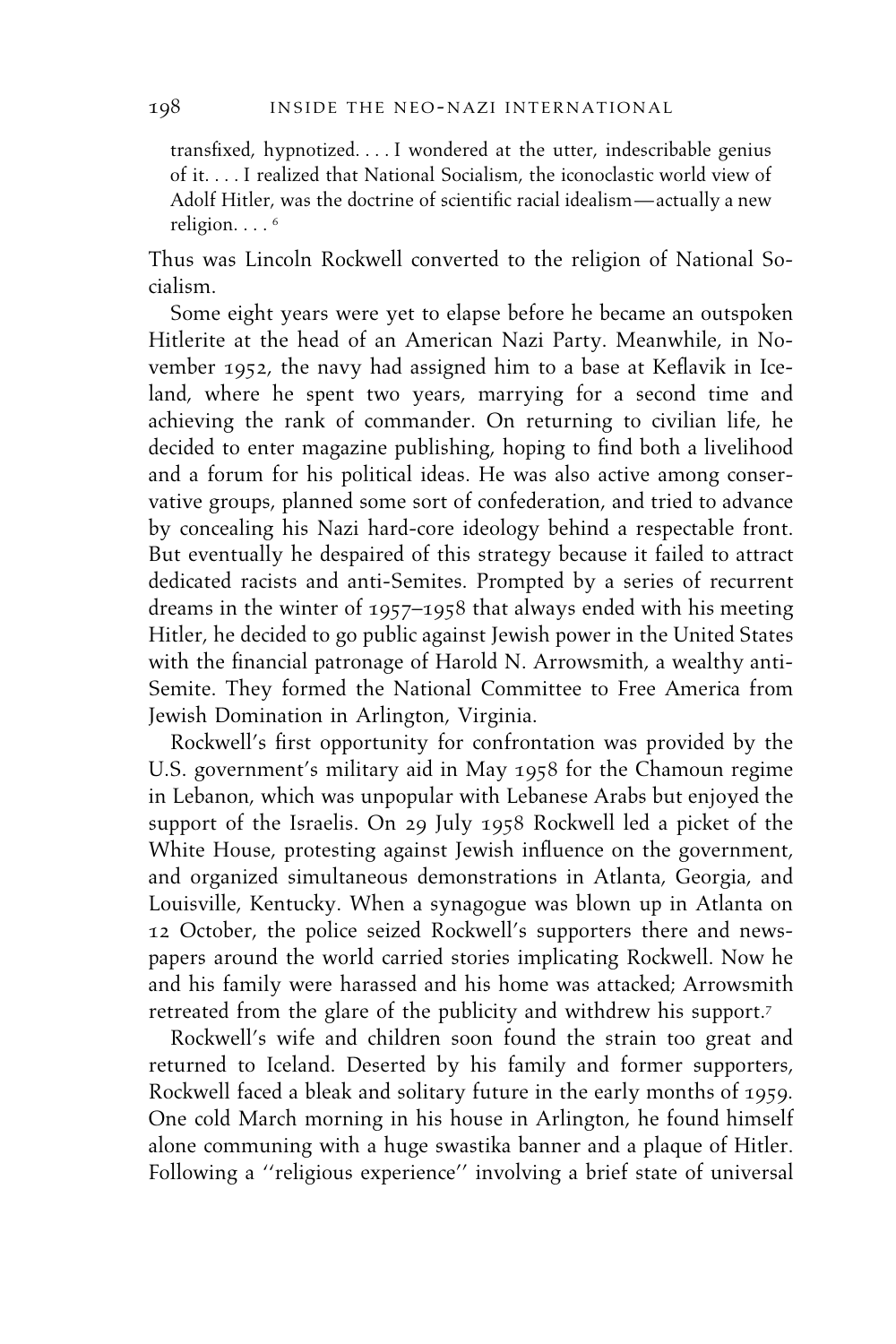awareness, he felt he had attained ''wisdom.'' Now he was utterly convinced he had to fulfill Hitler's mission in a total, global victory over the forces of tyranny and oppression. He would henceforth become an overt National Socialist and self-proclaimed devotee of Hitler, abandoning all thought of liaison with conservative groups and respectability.8 He proudly displayed his Nazi banner, recruited a handful of storm troopers, to whom he issued gray-shirt uniforms and swastika armbands, mounted an illuminated swastika on the roof of his house, and founded the American Party, later called the American Nazi Party. Besides the party headquarters at his house at 2507 North Franklin Road in Arlington, Rockwell also maintained a barracks in a nearby farmhouse for his growing detachment of storm troopers.

Once Rockwell had decided on a flagrant, open avowal of Nazism, his activity was wholly directed toward the provocation of the Jewish enemy and society at large, which he regarded as its passive victim. Besides the flaunting of Nazi uniforms and insignia, he and his storm troopers missed no opportunity to shock and outrage domestic opinion. From 1960 onward his brash and sensational exploits were designed to achieve maximum press coverage for an otherwise crackpot fringe group. Before curious crowds and eager reporters and surrounded by American and Nazi flags, Rockwell gave speeches advocating a national and then global program of eugenics to purify the Aryan race. He ceaselessly denounced the Jews as representatives of Marxism, unbridled capitalism, racial degeneration, and cultural bolshevism, and demanded their extermination by gassing. Rockwell effectively forced the media to give him publicity by concentrating on the distribution of inflammatory leaflets, creating public incidents, and haranguing crowds to provoke violent opposition. The American Nazi Party also pursued a racist policy toward blacks. In 1961 Rockwell and his storm troopers drove a ''Hate Bus'' through the southern states. Rejecting all race mixing and desegregation as Jewish wiles to mongrelize the American racial stock, Rockwell proposed to resettle all American blacks in a new African state, to be funded by the U.S. government.

By the time Lincoln Rockwell attended the NSM summer camp in August 1962, he was probably the most notorious neo-Nazi on the contemporary world scene. His intentional clowning tactics had won him international news coverage, in which he could regularly invoke the name of Adolf Hitler, quote *Mein Kampf*, and pay tribute to the Nazi racial crusade against the Jews and all non-Aryan races. It is pos-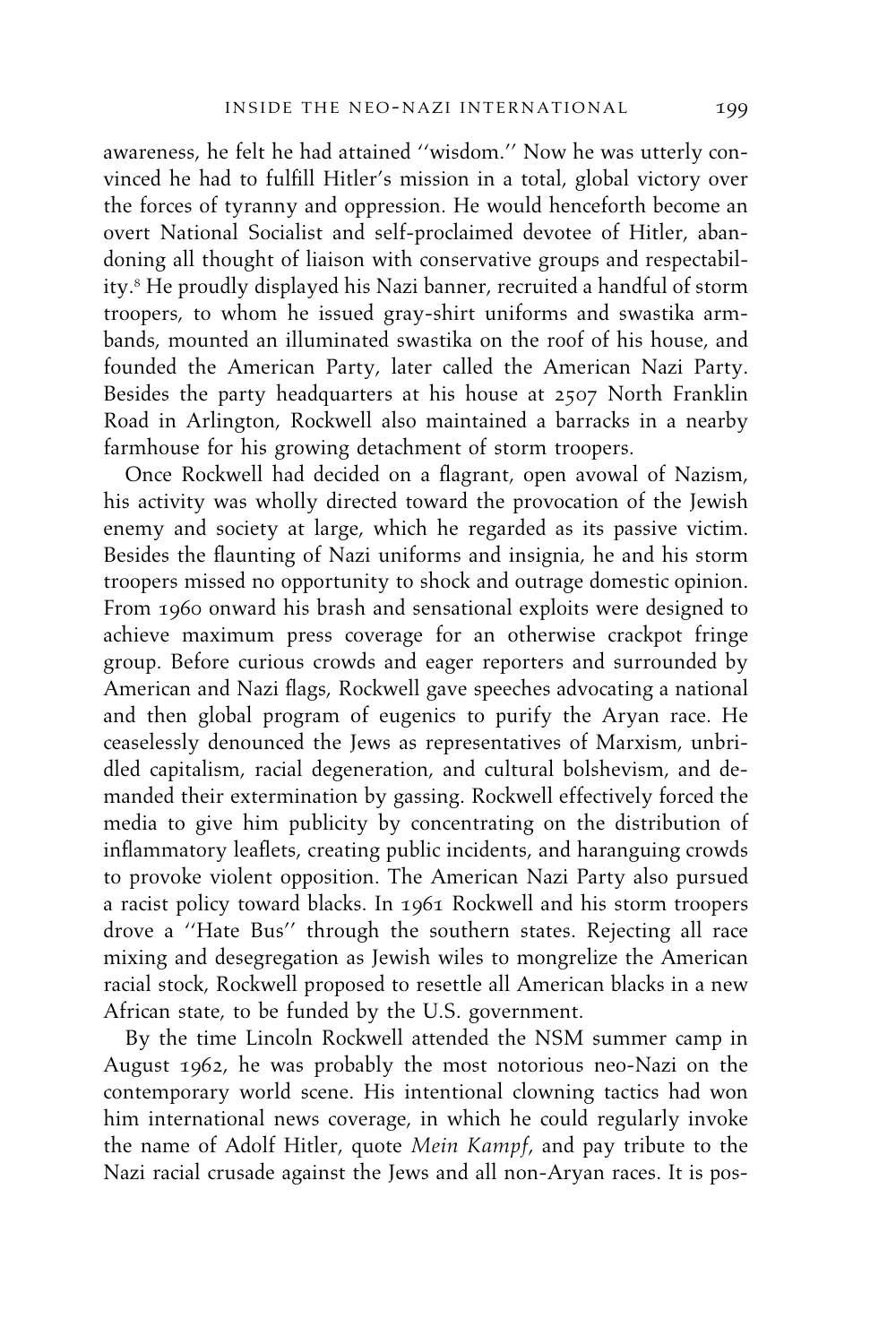sible that Colin Jordan noted his exploits in the United States from 1960 and decided to follow his example after the split with the BNP in April 1962. In any case he was in touch with Rockwell as soon as he had launched the NSM. Having convened this international Nazi conference, Jordan was eager to impress his guest of honor with his own credentials for Nazi world leadership. On Sunday morning Jordan demonstrated the military prowess and efficiency of the British Nazis to his guests by putting the Spearhead unit through its paces. Led by John Tyndall, uniformed NSM members were deployed down the valley and attacked sham strong points, rushed imaginary enemy concentrations, and fought off make-believe counterattacks, while Jordan, Rockwell, and Borth watched the maneuvers through field glasses from high ground.

The climax and real business of the camp took place that afternoon and involved all delegates, including Savitri Devi. A new neo-Nazi International called the World Union of National Socialist (WUNS) was set up under the terms of the Cotswold Agreement, whereby Jordan, Rockwell, and the leaders of the foreign National Socialist parties formed a confederation. The major objectives of the WUNS were defined as follows:

- 1. To form a monolithic, combat-efficient, international political apparatus to combat and utterly destroy the international Jew-Communist and Zionist apparatus of treason and subversion.
- 2. To protect and promote the Aryan race and its Western Civilization wherever its members may be on the globe, and whatever their nationality may be.
- 3. To protect private property and free enterprise from Communist class warfare.

Long-term objectives included the ''unity of all white people in a National Socialist world order with complete racial apartheid.'' While much of this would have been quite acceptable to other right-wing and nationalist groups, paragraph 7 of the twenty-five-paragraph codicil formally established the Nazi credentials of the WUNS: ''No organization or individual failing to acknowledge the spiritual leadership of Adolf Hitler and the fact that we are National Socialists shall be admitted to membership.'' Likewise, the long-term objective, ''To find and accomplish a just and final settlement of the Jewish problem,''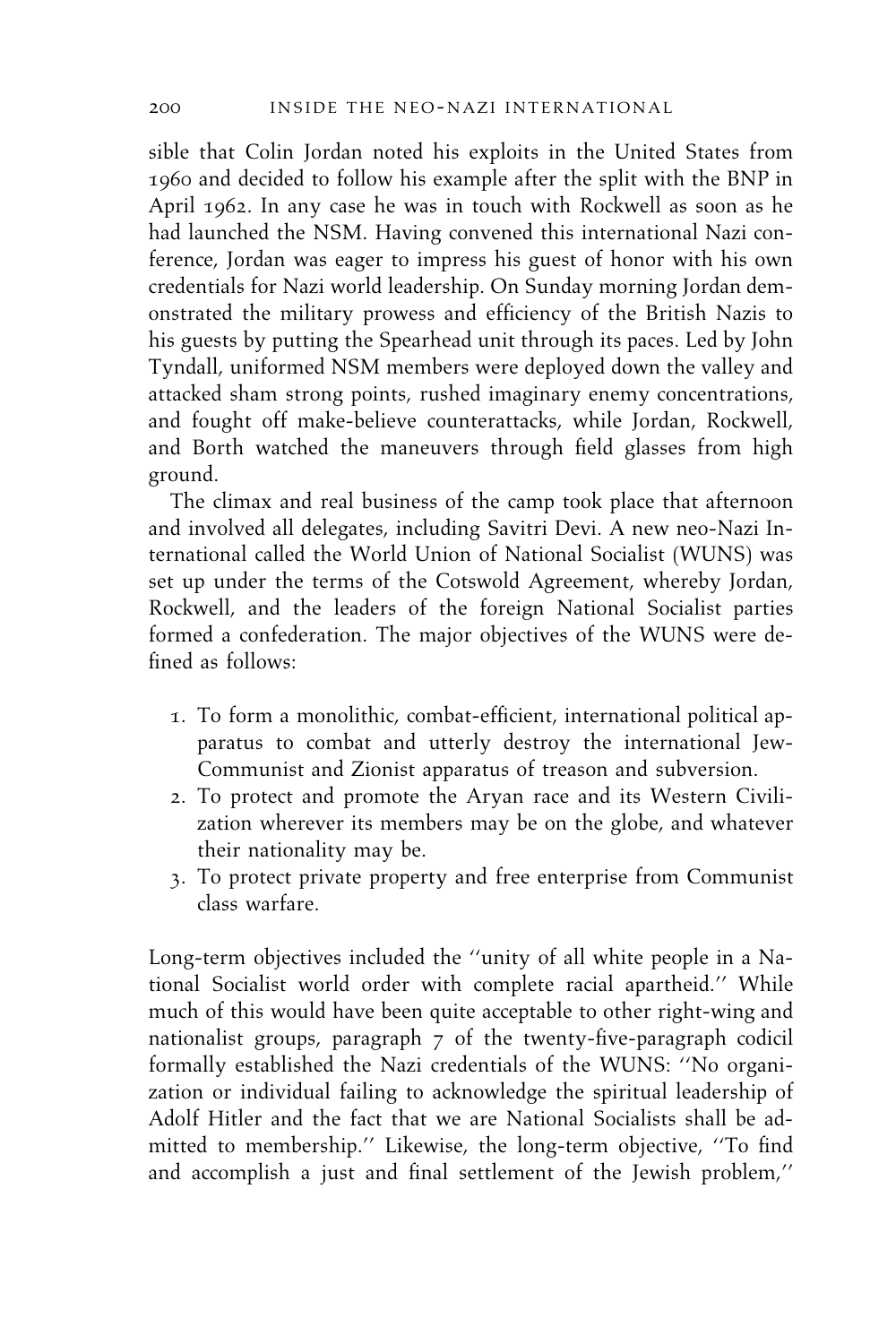identified the WUNS as a direct heir of Hitler's plans for a Final Solution. Jordan was elected world Führer and Rockwell his deputy and heir by the twenty-seven delegates, who with their respective parties became founding members of the WUNS.

But this rural Nazi idyll could not elude the press and public curiosity for long. The comings and goings at the camp, the military maneuvers of the Spearhead group, the constant shouts of ''*Sieg Heil!*'' and the strains of the Horst Wessel Song deep into the night inevitably drew the attention of local inhabitants and members of the press were informed. On Sunday evening Rockwell was quietly smuggled away from the camp and went to stay at Jordan's Coventry home. Meanwhile some reporters had arrived and a *Daily Mail* photographer, Ann Ward, was struck by an air-gun pellet. She later received an apology from John Tyndall. The press interest became more intense, and on Monday Jordan addressed journalists over a gate at the edge of Guiting Wood. He held up a film showing Rockwell at the camp on Sunday evening and offered it to the highest bidder. He also confirmed that the police had visited the camp that morning but had soon left. However, in the course of the afternoon a Bristol newspaper photographer, Eric Hanson, entered the camp and was set upon by a group of men and his camera was damaged. John Tyndall also held an impromptu meeting by the gateway leading to the camp and fielded questions from a crowd of youths about the uniforms, the flying of the swastika flag, and the liquidation of the Jews in Nazi Germany. Newspaper stories with such enticing headings as ''Secret 'Nazi' Camp'' and ''Jackboots in an English Glade'' appeared in *The Daily Telegraph*. 9

Although the Cotswold Agreement had now been signed and Rockwell had left, it was intended that the camp should continue through the week. Another couple of delegates were still expected from America, and on the morning of Tuesday, 7 August, Savitri Devi volunteered to travel to London in order to collect them. However, on the same day the camp was plunged into crisis. Angry at the unwelcome publicity, a crowd of some twenty villagers from Guiting Power decided to storm the camp on Tuesday evening. After jeers and catcalls, a shot was fired at the swastika flag flying above the tents. This was quickly hauled down by the Nazis, but the villagers managed to grab it. The fighting lasted for about twenty minutes until police reinforcements arrived and the villagers were persuaded to leave the site. Later on, Superintendent Dennis Blick of Cirencester advised Jordan to close the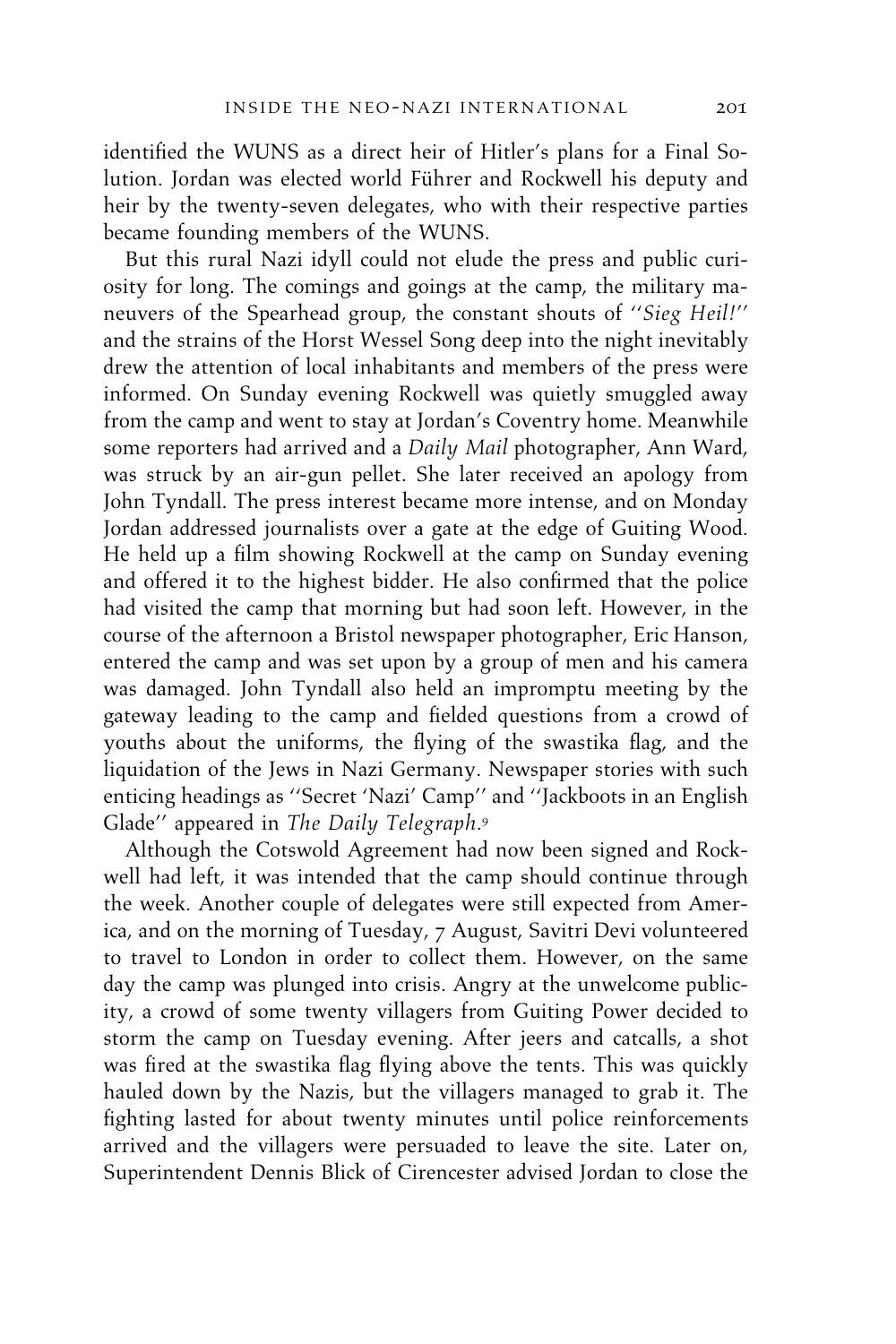camp in order to avoid further trouble. Meanwhile, the authorities were concerned about the emerging evidence of the American Nazi leader's presence in Britain. On Tuesday evening the home secretary signed a deportation order on Rockwell and asked the police to find him.<sup>10</sup>

Savitri Devi met the American couple at London airport on 8 August. They were concerned to read in that morning's newspapers that the camp had broken up after trouble with the local population and the police were involved. While the Americans decided to stay away, Savitri Devi felt she had no option but to return to collect her suitcase. With mounting anxiety she traveled back by railway to Cheltenham and then by car out to the campsite. Arriving in the early afternoon, she found the camp in turmoil but was able to recover her luggage from a pile of stowed equipment. However, Special Branch officers were present and demanded to see the identification papers of all aliens in the camp. Her Greek passport was examined and a stamp was inserted that she only later discovered barred her from reentry to Britain for a number of years. After returning to London to stay with Muriel Gantry, Savitri Devi was able to keep in touch with the events following the muchpublicized Nazi International.

Rockwell and Jordan had talked by telephone with the police from their hideout in Coventry, and Rockwell had decided to give himself up once he had sold his story to the *Daily Mail*. However, the newspaper informed detectives of Rockwell's intentions and he was arrested near its offices in Holborn on Wednesday evening. Meanwhile, a NSM official, Roland Kerr-Ritchie, announced that a letter from Rockwell requesting an audience with the Queen had been delivered to Buckingham Palace. After being held overnight at Cannon Row police station, Rockwell was deported by a DC-8 airliner on a scheduled flight to Boston on Thursday morning. Halfway up the steps to the aircraft, Rockwell turned and raised his hand in a Hitler salute. Jordan was evidently kept in ignorance of these rapid developments, for he was still seeking legal advice on how to thwart the deportation order on Thursday afternoon.11 Worse was to follow for the British Nazis. Just before 8:00 P.M. on Friday, 10 August, a truck covered with a green tarpaulin drew up outside the NSM headquarters in Princedale Road, whereupon a dozen Special Branch officers raided and searched the building for two hours. No arrests were made, but large quantities of documents, flags, uniforms, and weapons, together with portraits of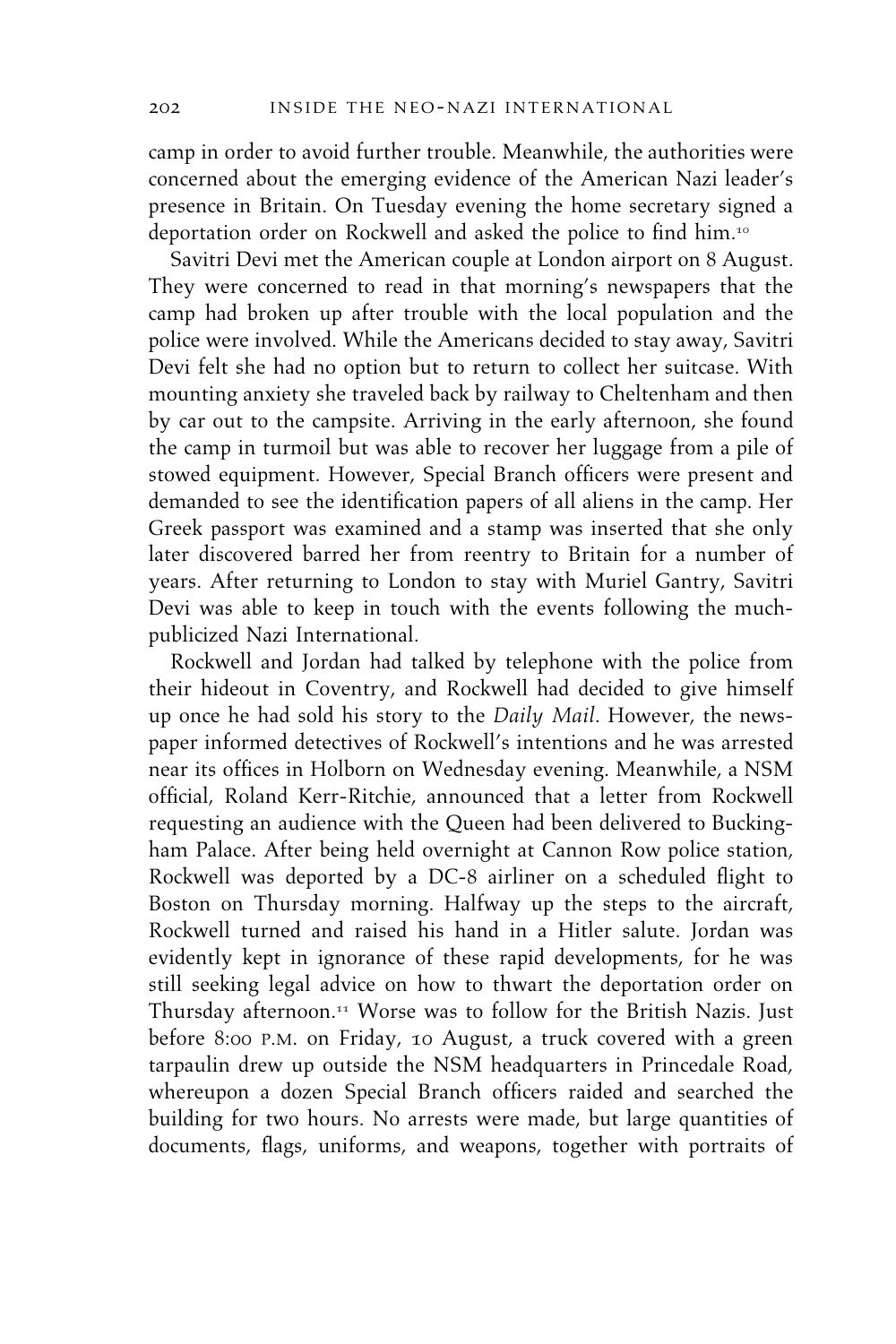Hitler and Hess, were seized. Jordan and ten other men were questioned by the police, and three women were also found in the building.<sup>12</sup>

The authorities' clampdown on the NSM effectively removed Colin Jordan from the center of WUNS activities at an early stage following its birth. On 16 August, Jordan, Tyndall, Kerr-Ritchie, and Pirie were charged under the Public Order Act with organizing and equipping a paramilitary force. On 20 August, Savitri Devi attended the magistrates' court at Bow Street, where the NSM leaders were sent to prison for a fortnight for petty offenses. When the main Spearhead trial was held at the Old Bailey in October, the prosecution rested on the more serious charge of the group's self-conscious emulation of the Nazi storm troopers, not least its possession of firearms and materials for making explosives. Jordan was sentenced to nine months' imprisonment, Tyndall to six, and their lieutenants to three each. Leadership of the WUNS now passed to Lincoln Rockwell and the American Nazi Party. With its radical Nazi and anti-Semitic program, the WUNS soon succeeded in attracting many members of the Nouvel Ordre Européen (NOE), founded in 1951 at Zurich, into its own ranks. By the beginning of 1964, the WUNS announced that it maintained national sections in France, Germany, Great Britain, Belgium, Denmark, Switzerland, the United States, Argentina, Chile, and Australia. It was also under Rockwell's leadership of the WUNS that Savitri Devi ultimately became a more widely known figure in international neo-Nazi circles.

The initial contact with Colin Jordan's NSM and early involvement in the WUNS greatly extended Savitri Devi's range of contacts and ideological influence. Typical of these was her friendship with Françoise Dior, a wealthy French heiress and neo-Nazi whose sensational and subversive antics during the 1960s regularly guaranteed her newspaper coverage. Born on 7 April 1932, Françoise Dior was the niece of Christian Dior, the famous Parisian couturier. Growing up in France under the German occupation, she became an avid admirer of Hitler's new racial order; one of her sweetest memories was the compliment of an SS-man, ''What a beautiful little Aryan girl.'' Her other abiding interest was pre-Revolutionary France and she believed, like Savitri Devi, that the ideas of 1789—equality, liberty, and fraternity—were nothing more than a cover for the activities of sinister international elites whose aim was national degeneracy. She was initially a fervent Royalist and married Count Robert-Henri de Caumont-la-Force, a scion of one of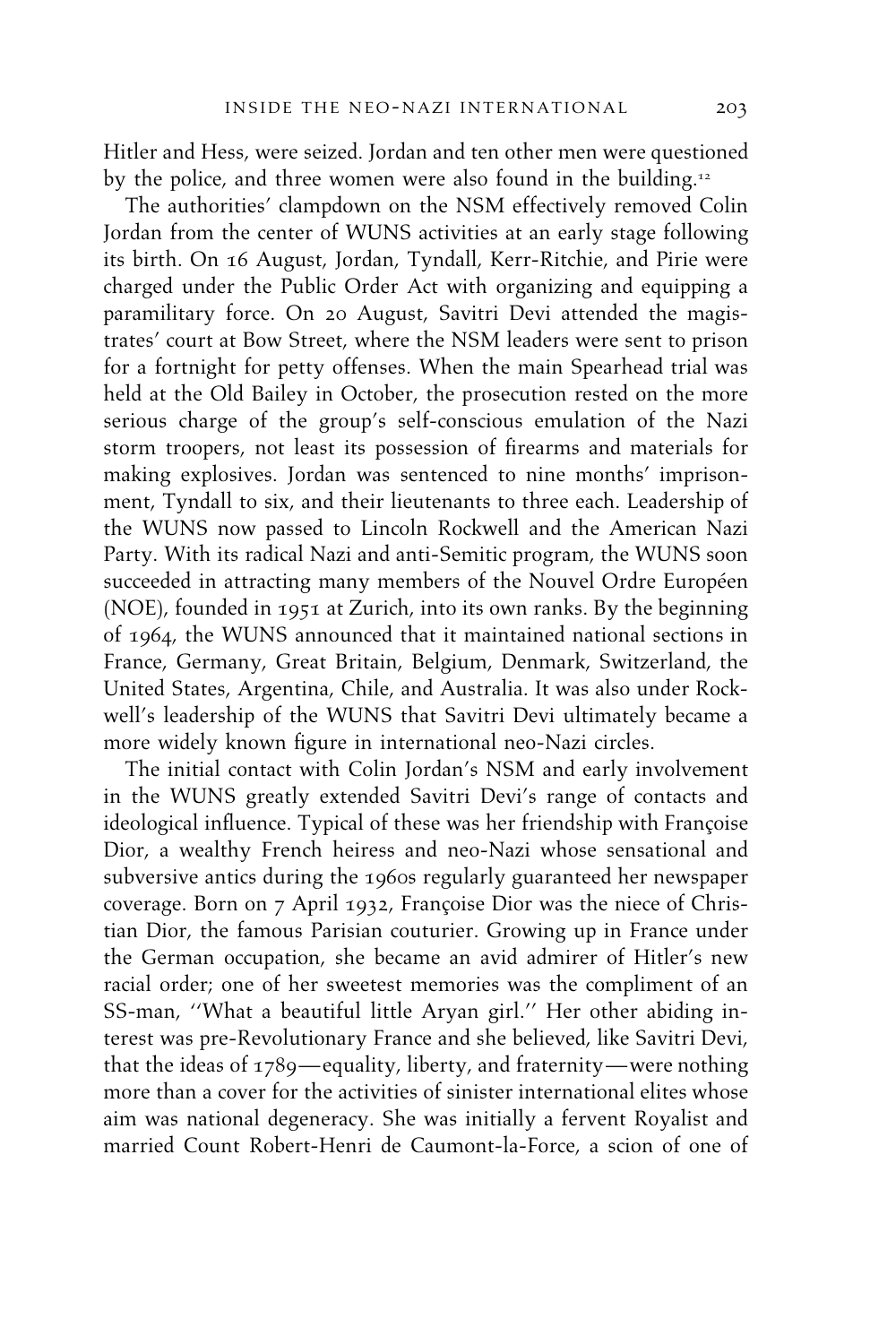France's oldest noble families. However, their union was unhappy. Disappointed by traditional aristocracy, Françoise Dior reverted to her juvenile enthusiasm for a racial elite. As a result of the sensational reports of Colin Jordan's Trafalgar Square rally, she traveled to London and became a frequent visitor to the headquarters of the NSM in the summer months of 1962.

Jordan began courting Françoise Dior and introduced her to Savitri Devi, whereupon the two women became close friends in France. When the NSM began to revive after the release of John Tyndall, Denis Pirie, and Roland Kerr-Ritchie in the spring of 1963, Dior again became a fanatical supporter of the British neo-Nazis. Romance also blossomed, and she was successively engaged to Tyndall and then Jordan, following their respective releases from prison. She and Colin Jordan were married on 6 October 1963 in a bizarre ceremony complete with Nazi regalia at 74 Princedale Road. Standing at a candlelit table draped with a swastika flag, the couple swore over a dagger that they were of Aryan descent and exchanged their vows. Each then made a small incision in the ring finger, their two fingers were joined to symbolize the union of the blood, and a drop of their mixed blood was then allowed to fall onto an open page of *Mein Kampf*. The couple held hands, and Jordan declared the marriage enacted.<sup>13</sup> The guests gave the Hitler salute and the Horst Wessel Song was played. Savitri Devi was bitterly disappointed that she was unable to be present at the wedding. She had been turned away by the immigration authorities at Dover on one of the several occasions that she tried to reenter Britain following her ban after the Cotswold camp.

Within three months the couple had separated, but they were reconciled once Dior was satisfied that Jordan had demonstrated his powers of leadership in the NSM, which had fallen prey to factionalism. This new split on the far right reflected the causes of the earlier division between the BNP and the NSM. John Tyndall wanted to develop a British form of National Socialism with due emphasis on patriotism, racial pride, and contemporary circumstances. He thought the overt Hitler worship and meticulous imitation of German Nazism so beloved of Jordan attracted ridicule and was a political liability. It is also likely that his humiliation over losing his fiancée to Jordan played a part in the break. In August 1964 Tyndall launched the Greater Britain Movement (GBM) with its own magazine *Spearhead* and some 130 members. Following their acrimonious rupture, Jordan and Tyndall each courted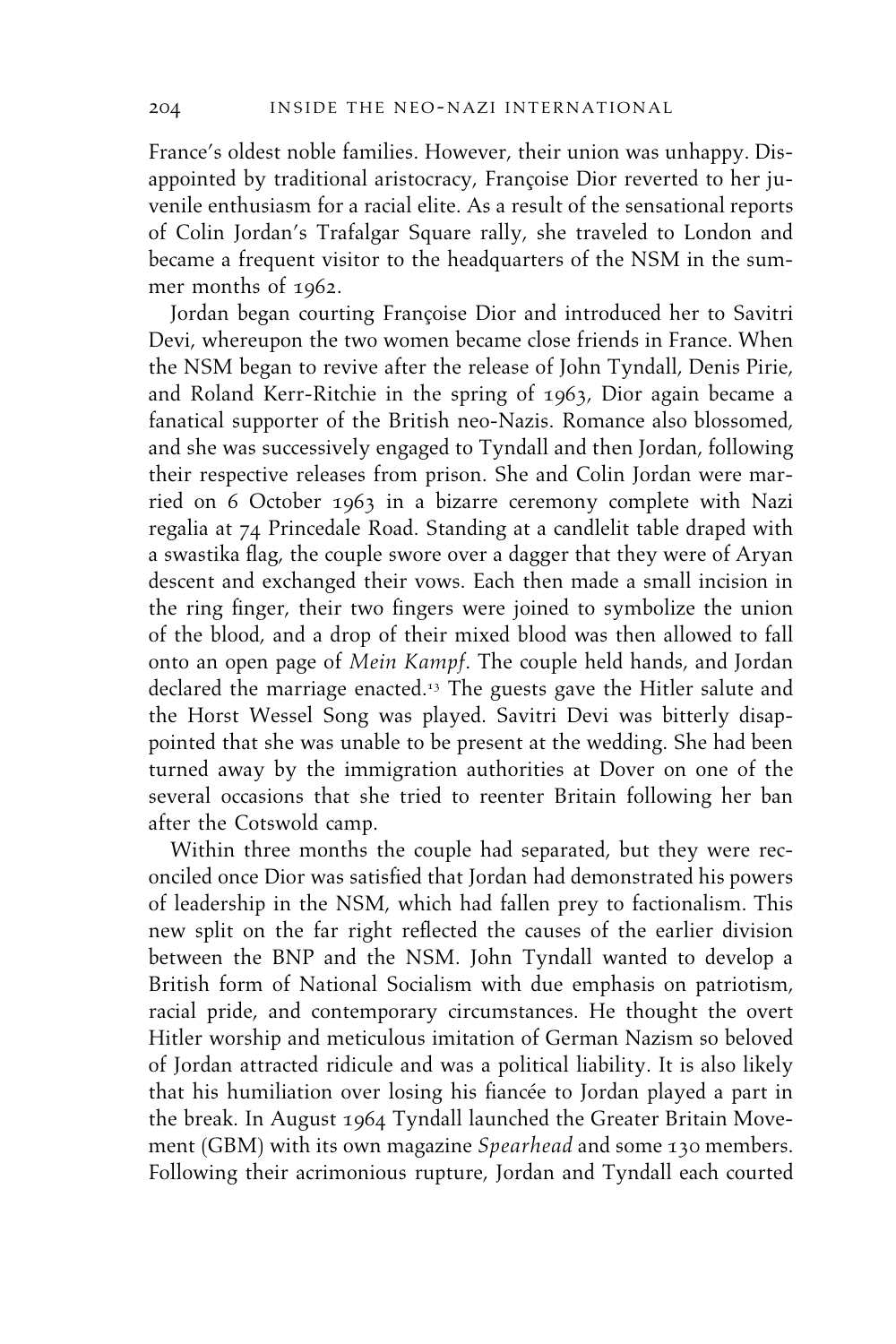Rockwell for his party to be recognized as the British section of the WUNS. But Rockwell instinctively sided with Jordan because Rockwell himself had long advocated brazen Nazism and was suspicious of Tyndall's plan to drop the swastika as a political symbol. After his failure to convince Rockwell, Tyndall cultivated contacts with rival U.S. white supremacist groups such as the National States' Rights Party and the National Socialist White Power Movement.14

Ever an extremist and the enemy of compromise, Savitri Devi supported the open Hitler cult of Jordan and Rockwell. She greatly regretted that Jordan and Tyndall had fallen out. By 1965, Françoise Dior had become the official WUNS representative in France, which in view of their close friendship, further cemented Savitri Devi's links with Lincoln Rockwell, his deputy Matt Koehl, and the American Nazi Party. Over and above the cause of its sectional European nationalisms, the WUNS was determined to present the racial idealism of National Socialism as a program of global Aryan power to a younger generation of new supporters. When, in the spring of 1966 Rockwell commenced publishing a new WUNS periodical entitled *National Socialist World* from his headquarters in Arlington, a new forum for her own international brand of Nazi ideology had at long last been created. This magazine was to play a crucial role in promoting Savitri Devi to the worldwide readership of the WUNS.

Rockwell had appointed as the periodical's editor Dr. William L. Pierce, a newcomer to the neo-Nazi movement. Pierce was a physicist by profession who had studied at Rice University and the California Institute of Technology, completed his doctorate at the University of Colorado, and then spent three years teaching at Oregon State University. From the outset *National Socialist World* cultivated its image and status as the leading international Nazi periodical with long articles and book reviews written for an educated and literate readership, as well as high standards of production. The magazine was intended as a quarterly, with each issue having more than one hundred pages. The first issue comprised a philosophical appraisal of National Socialism by Colin Jordan and an article by Lincoln Rockwell on the value of vulgar Nazi propaganda; pride of place was given to a condensed edition of Savitri Devi's *The Lightning and the Sun*. Pierce not only had decided to publish her alongside Rockwell and Jordan, the leaders of the WUNS, but had devoted nearly eighty pages of the inaugural issue to her.<sup>15</sup>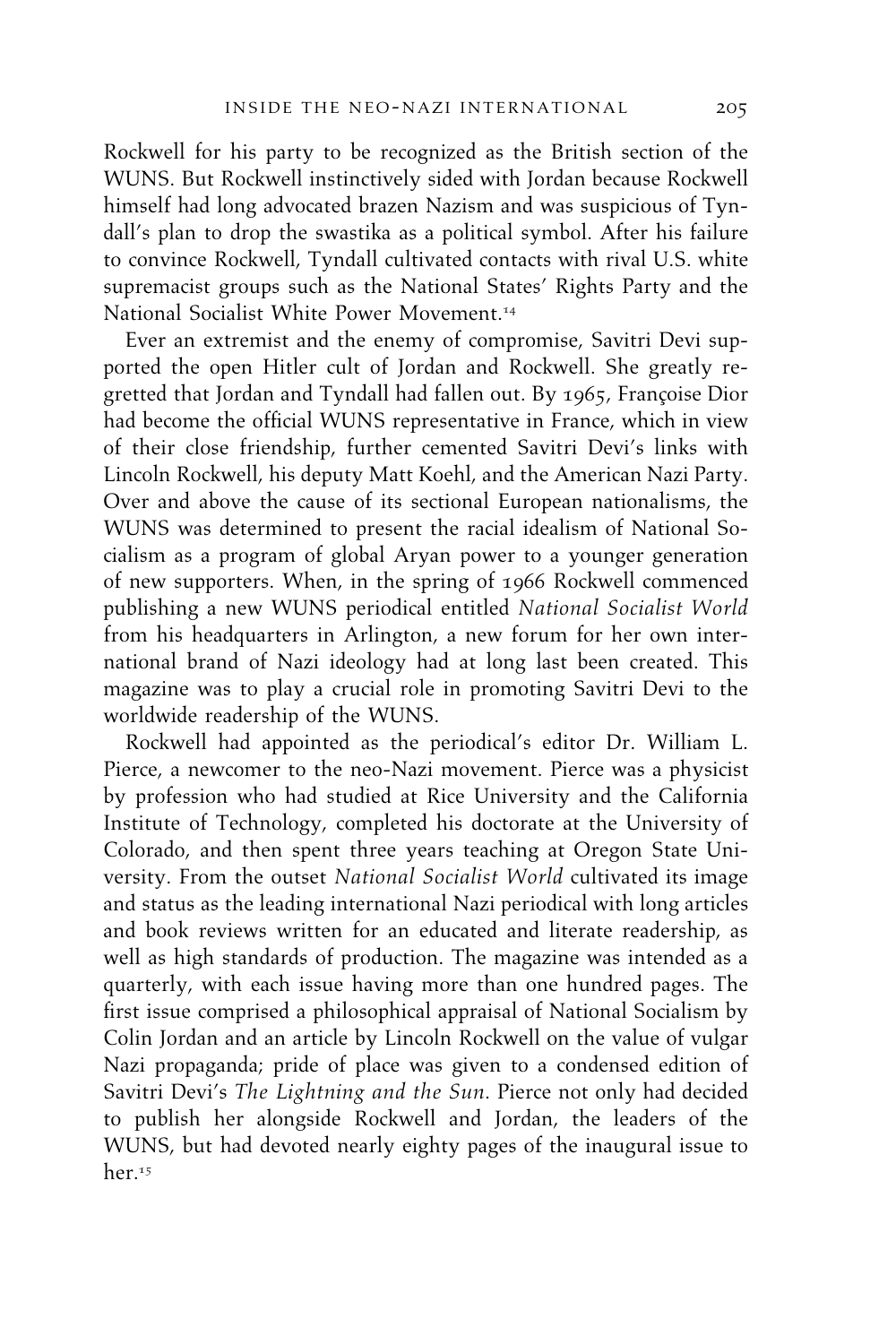For Savitri Devi, this publication represented her literary debut in international neo-Nazi circles. Hitherto, her books extolling National Socialism had been published privately in Calcutta and in limited editions. These had then been given or distributed by means of personal contacts in England, France, and Germany, especially through her ODESSA contacts like Hans-Ulrich Rudel and Otto Skorzeny, as well as the numerous sympathizers and Nazi widows she regularly visited in the 1950s. But through Rockwell and Pierce, her ideas about National Socialism as a religion of nature, the Hindu cycle of the ages, and Hitler's world significance as an avatar were brought before a much wider readership in Western Europe, the United States, South America, and Australia. In the third issue, Pierce announced that the magazine had received such an enthusiastic response to its condensed version of *The Lightning and the Sun* that he had decided to offer its readers more of her writings; there followed excerpts from two chapters of *Gold in the Furnace* in 1967 and from *Defiance* in 1968.16 This new prestige and notoriety can be traced back to her attendance at Colin Jordan's NSM summer camp and her founding membership of the WUNS in August 1962.

It was also during this period that Savitri Devi began to influence Ernst Zündel in the direction of Holocaust denial, for which he has now achieved worldwide notoriety. Born in Germany in 1939, Zündel had emigrated to Canada in 1958 and settled in Toronto. After meeting Adrien Arcand, the elderly prewar French Canadian fascist leader, Zündel became an ardent German nationalist and apologist for Nazism. Savitri Devi first wrote to Zündel, possibly at Arcand's suggestion, in 1961. Her letters and books made a deep and lasting impression on the budding neo-Nazi. Here, at last, he found that eloquent, high-flown praise of Adolf Hitler and the German people that he so earnestly sought. Savitri Devi's extravagant eulogies of National Socialist doctrine, the Nazi Party, and the SS as the vanguard and bastion of a regenerate Aryan race confirmed his sense of national identity and the German world mission. So impressed was Zündel by Savitri Devi's Aryan idealism that he visited her several times at Montbrison in the 1960s and remained in close touch with her until her final years.

At the time of their first meeting Savitri Devi was interested in Holocaust denial, namely, the attempt to whitewash Nazism by questioning the genocide of the Jews. The French fascist Maurice Bardèche (b. 1907) had been the first to take this view in his trenchant critique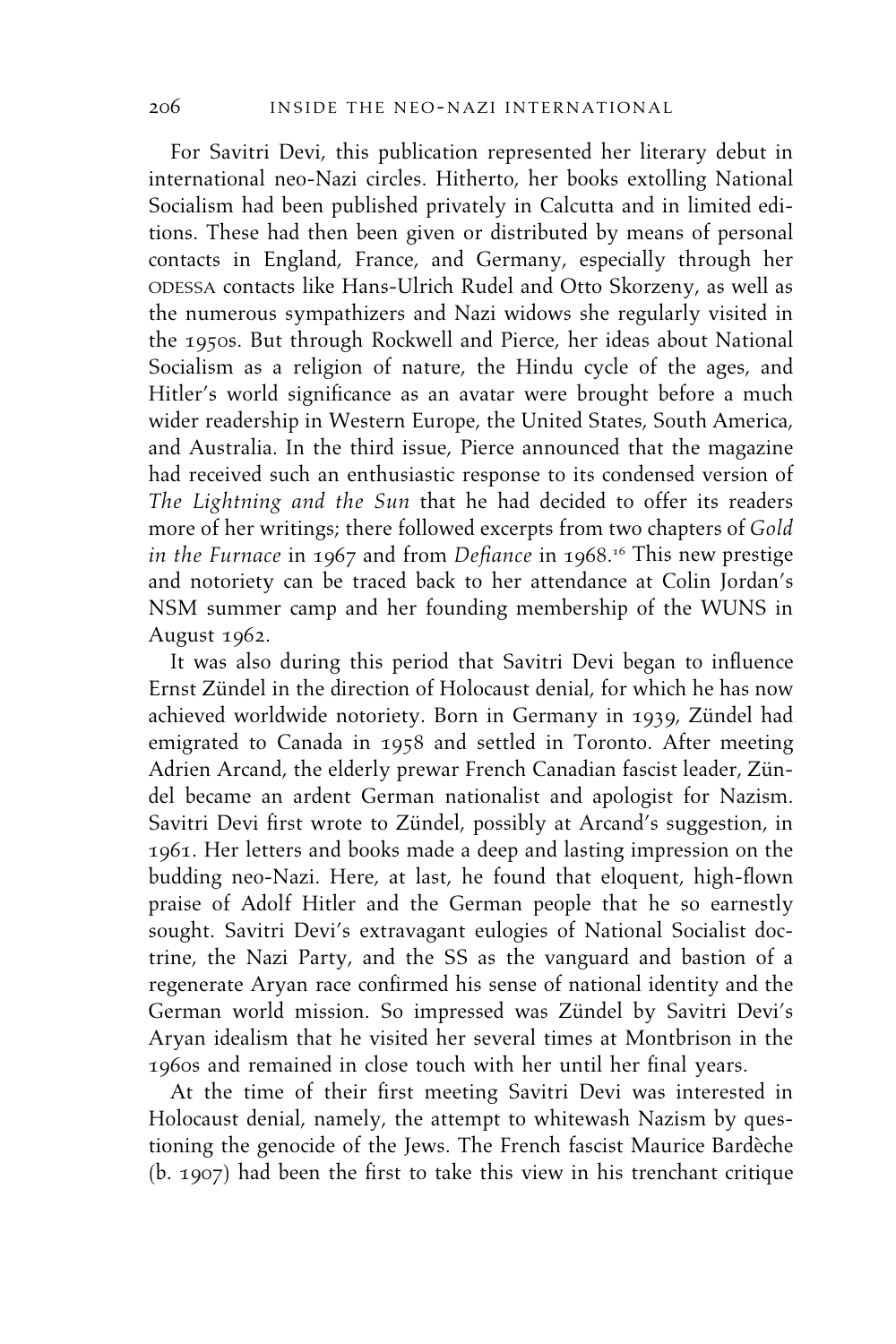of the Allied war crimes trials *Nuremberg ou la terre promise* (1948), which claimed that the genocide of the Jews was mere propaganda. Bardèche's ideas were then taken up by Paul Rassinier (1906–1967), a French socialist who had actually been interned by the Nazis during the occupation in the Buchenwald and Dora camps. Given his left-wing credentials and the fact that he had been a Nazi victim, Rassinier's denial of the genocide was even more attractive to neo-Nazis. The titles of his early books refer to Ulysses's tall stories on his return from legendary lands. That Rassinier was also a vehement anti-Semite was also evident from his writings. He published his denials in *Le mensonge d'Ulysse* (1950), *Ulysse trahi par les siens* (1962), *La ve´ritable proce`s Eichmann* (1962), and *Le drame des juifs européens* (1964).<sup>17</sup> The controversy over Rassiner's books in France was at its height during the early 1960s; his views would have instantly appealed to Savitri Devi as a neo-Nazi alibi.

Savitri Devi was the first to suggest to Zündel that the Nazi genocide of the Jews was untrue. Zündel went on to make a career out of Holocaust denial, publishing Thies Christophersen's notorious *Auschwitz: Truth or Lie?* (1974) and Richard Harwood's *Did Six Million Really Die?* (1974) in several languages in editions running into many hundreds of thousands. After his initial arraignment in 1983 under an old Canadian statute for publishing falsehoods, Zündel convened the leading theorists of Holocaust denial from across the world as expert witnesses for his appeal trial in 1988. This major revisionist lineup in court consisted of Ditlieb Felderer, Thies Christophersen, Bradley Smith, Mark Weber, Joseph G. Burg, Udo Walendy, Robert Faurisson, and the well-known British historian David Irving. Fred A. Leuchter, an American execution technology specialist, carried out a forensic investigation during the Polish winter on-site at Auschwitz.<sup>18</sup> Thanks to the glare of world media, the existence of these hitherto sectarian neo-Nazi ideas became almost common knowledge. When she relayed this myth of French origin to the young Zündel in the 1960s, Savitri Devi could scarcely have imagined the world audience that he would gain for Holocaust denial through his court cases and appeals by the end of the 1980s.

Throughout the 1960s Savitri Devi continued to reside in France. Between January 1961 and November 1963 she taught in Montbrison and at the same time worked on a new book with the title *Hart wie Kruppstahl* (Hard as Krupp steel). This phrase recalled Hitler's eulogy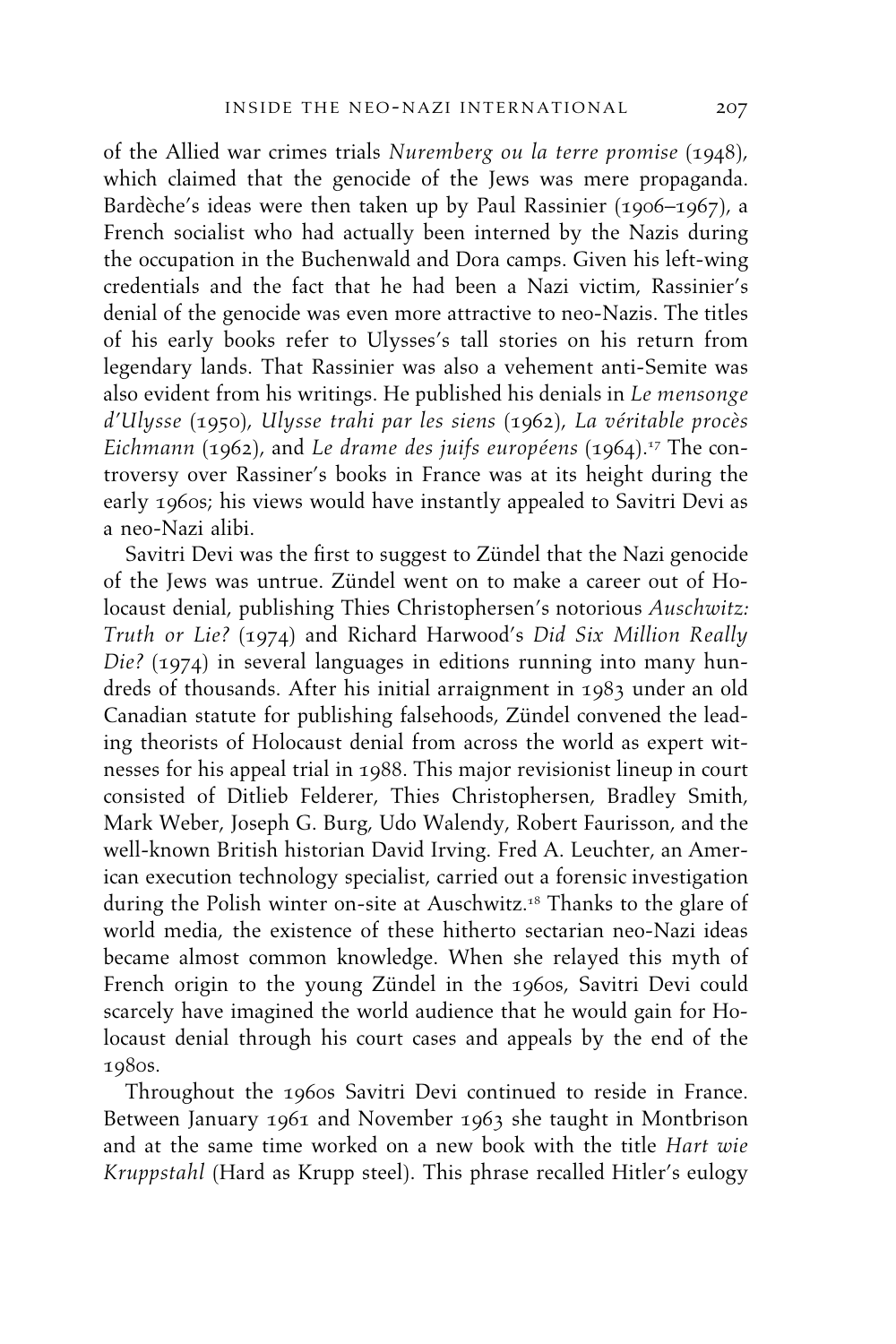of National Socialist youth, and her book was intended as a paean to German militarism. She nearly lost her next post in a school at St. Etienne because of opposition from a local league against anti-Semitism as a result of her pro-Nazi statements in class, which included denying the Holocaust. Between 1965 and 1967 she taught in Firminy, just outside St. Etienne, but continued to live in Montbrison. She usually spent her summer holidays visiting old Nazi comrades in Germany and regularly stayed in Bavaria, often at Berchtesgaden in spiritual proximity to her idol Hitler. In September 1968 she was the focus of another friendly gathering of Nazi sympathizers, this time at Munich. Hans-Ulrich Rudel and his wife, Uschi; John Tyndall, now prominent in the National Front, a new far right party in Britain; and Beryl Cheetham, a former Mosleyite and veteran of the Narford and Cotswold camps, spent a happy reunion dinner with Savitri Devi. She later traveled with John Tyndall and Miss Cheetham to the Austrian border for a rendezvous with Fred Borth. Since 1963 he had become involved with pro-German terrorists fighting in South Tyrol (an Austrian province with a German-speaking majority ceded to Italy in 1919) and was now wanted by the German police.

In 1969 a job in Ireland beckoned, but again she was frustrated by the British ban on her entry, and she traveled on to Greece, where she took a small job and gave some private lessons. Since 1968 she had been working on a book of her reflections and memoirs in the French language, and in October 1970 she accepted an invitation from her old friend Françoise Dior to stay and write at her home in Ducey in Normandy. Dior had divorced Colin Jordan in October 1967. Her stormy career in the 1960s included a number of anti-Semitic incidents in London, culminating in her being sentenced in January 1968 at the Old Bailey to eighteen months in Holloway prison for conspiring to commit arson on synagogues. While ''inside'' she enjoyed the nickname of ''Nazi Nell'' among fellow inmates.

Savitri Devi had now passed her sixty-fifth birthday and had no further prospect of earning her living in French state schools. However, she had built up a small pension entitlement from the past nine years' service, and the question arose as to where she should now spend her retirement and continue writing on such slender means. The cost of living was very high in France, Britain was closed to her, and despite her well-wishers in America, she had no prospects of an U.S. residence permit. A return to India had much to commend it. She had spent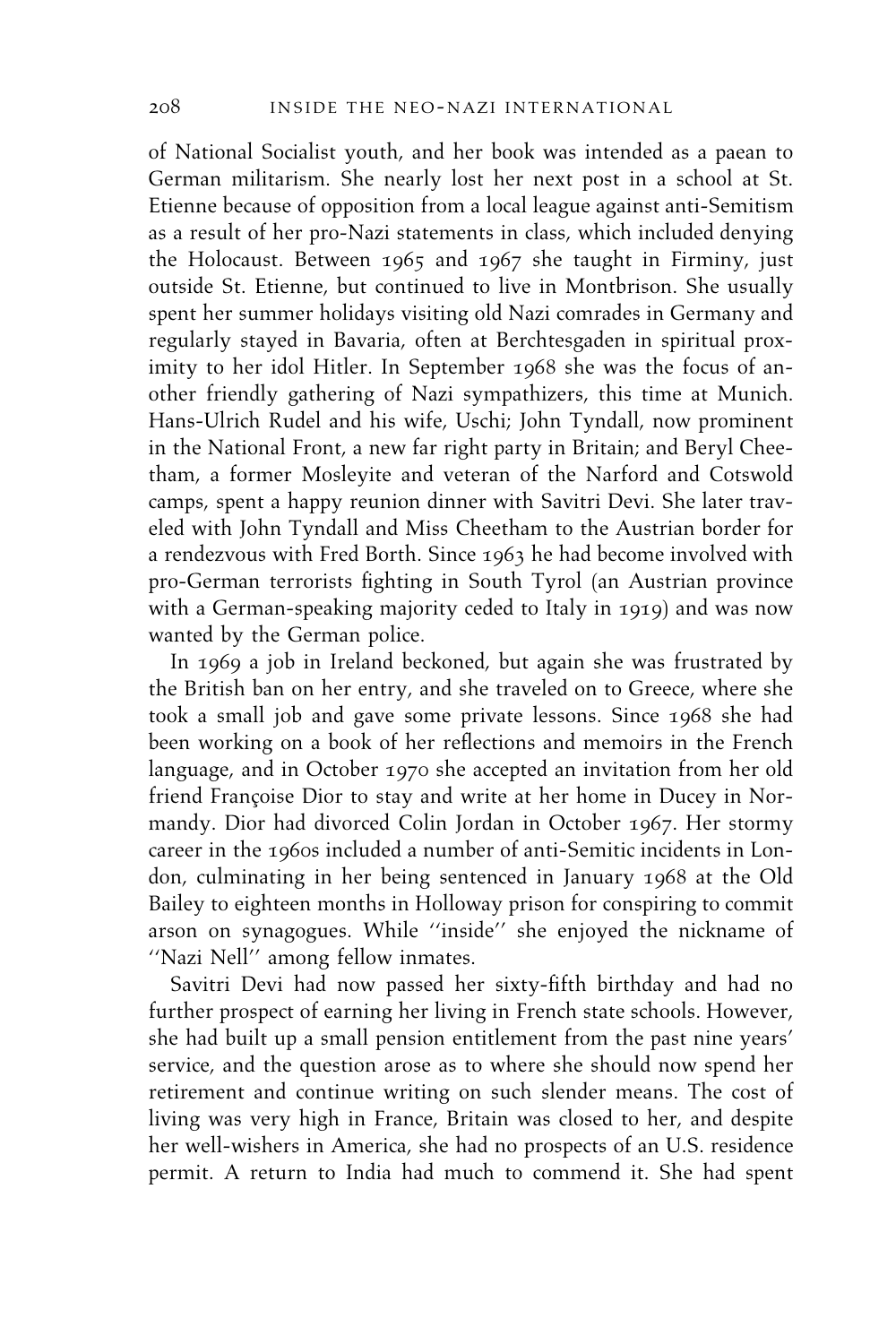many years in the country and enjoyed its ambience. She still had the friendship of her husband, who now lived in Delhi, even if they had long lived separate lives. A number of supporters provided her airfare, and on 23 June 1971 Savitri Devi flew from Paris to Bombay. She arrived in Delhi in August and stayed for a while in the guest rooms of the Hindu Mahasabha office, completing the manuscript of *Souvenirs et re´flexions d'une aryenne*, an intellectual autobiography combined with her final statement of Aryan racist religion.

Once she and her husband had found a new home in Delhi, she resumed writing, returning as ever to the racial basis of history and her abiding obsession with the Jews. A new book in French, entitled *Ironies et paradoxes dans l'histoire et la le´gende*, was begun. This was an anthology of historical curiosities, including the strongly Christian upbringing of Josef Goebbels, against which he had rebelled. But the book was chiefly concerned with the apparent paradoxes of Jewish history. These included the Jews' acquisition of banking skills from the Aryan Kassite dynasty during the period of their Babylonian exile under Nebuchadnezzar. But for the destruction of the second Temple by Titus (A.D. 70) and the dispersal of the Jews by Hadrian (A.D. 135), she was certain that the Jews would have been overwhelmed by Islam in the seventh century. By this time, however, they had been dispersed in comparative safety around the Mediterranean and in the Germanic world, and so Europe inherited the ''Jewish Question.'' Although physically remote, she still busily corresponded with Colin Jordan, Matt Koehl, Ernst Zündel, and others around the world. It was in this fashion that her ideas were passed on to a new generation of mystical neo-Nazis from the late 1970s into the 1990s.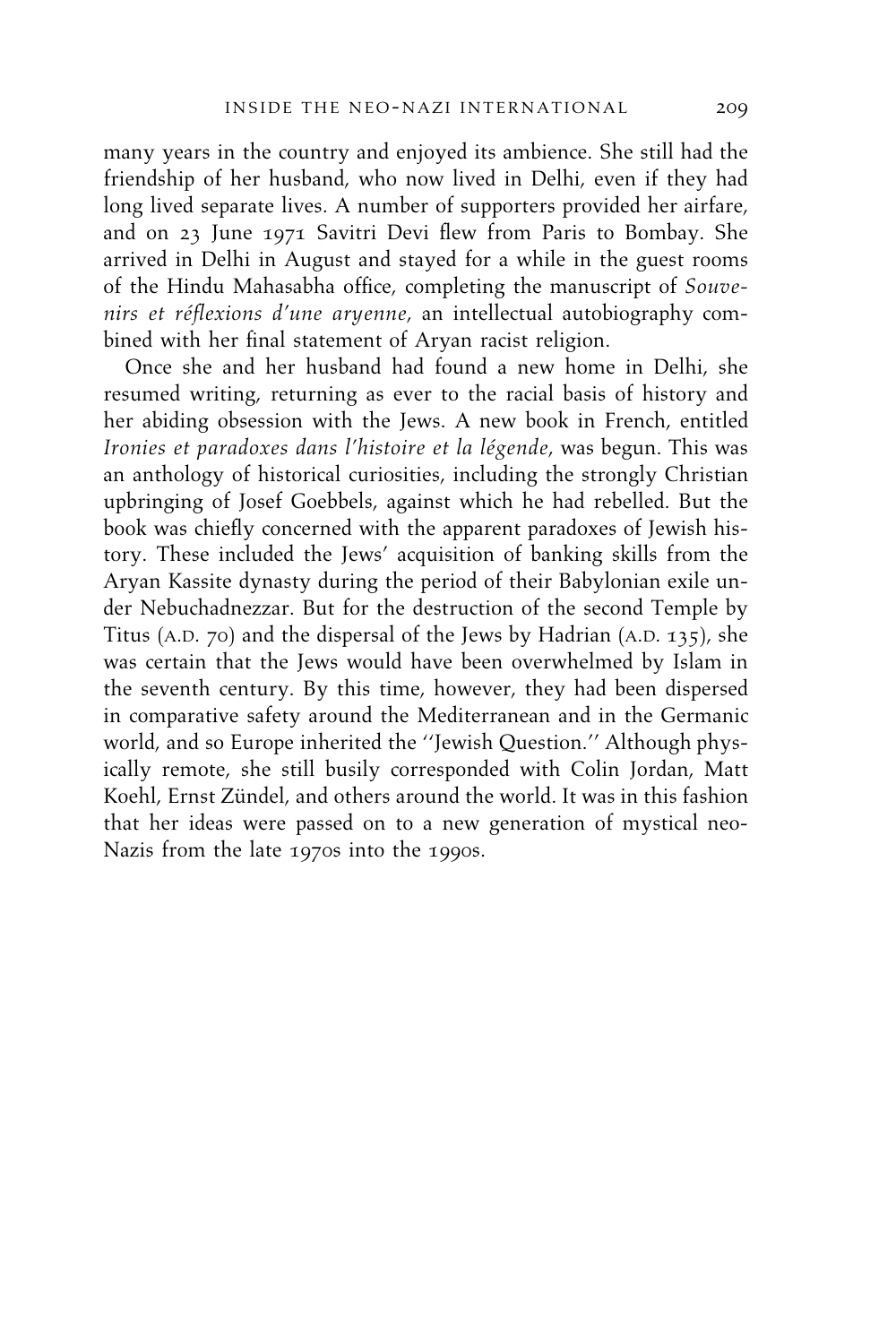# 12

# LAST YEARS AND LEGACY

*Nazis, Greens, and the New Age*

Once again Savitri Devi lived in the tropical world of faraway India. This was the country to which she had first traveled in search of the Aryan race in 1932 and where she had remained, throughout all her hopes of the Third Reich, until 1945. Now she had returned as a sixtysix-year-old pensioner. New Delhi was planned by Sir Edwin Lutyens when the British moved their imperial capital from Calcutta to the northern plain in 1911. This spacious and gracious city of modern palaces, extensive parks, and broad avenues still bristled with old forts, towers, mosques, and temples recalling India's legends, gods, and dynasties. She and her husband first lived in New Delhi in a small apartment on South Extension Park One until 1973, when they moved to similar accommodation at C-23 on South Extension Park Two. This crowded suburb lay five miles south of the old walled city but within walking distance of the diplomatic enclave. Such meager income as they enjoyed was derived from her French pension and earnings as a teacher at a French school until the summer of 1977. After a period of illness, her husband died on 21 March 1977. From Delhi, Savitri Devi continued to follow the fortunes of neo-Nazi groups and parties in Europe and America and conducted a busy correspondence with her die hard comrades scattered around the world. Through these links she maintained her continuing influence and reputation in the international Nazi movement. But there is more. Her association with Hinduism and oriental religions, her biocentric view of nature and fanatical concern with animal welfare have offered present-day Nazis the opportunity to disguise their entry into the occult, Green, and New Age movements.

From Toronto Ernst Zündel wrote to her proposing a new edition of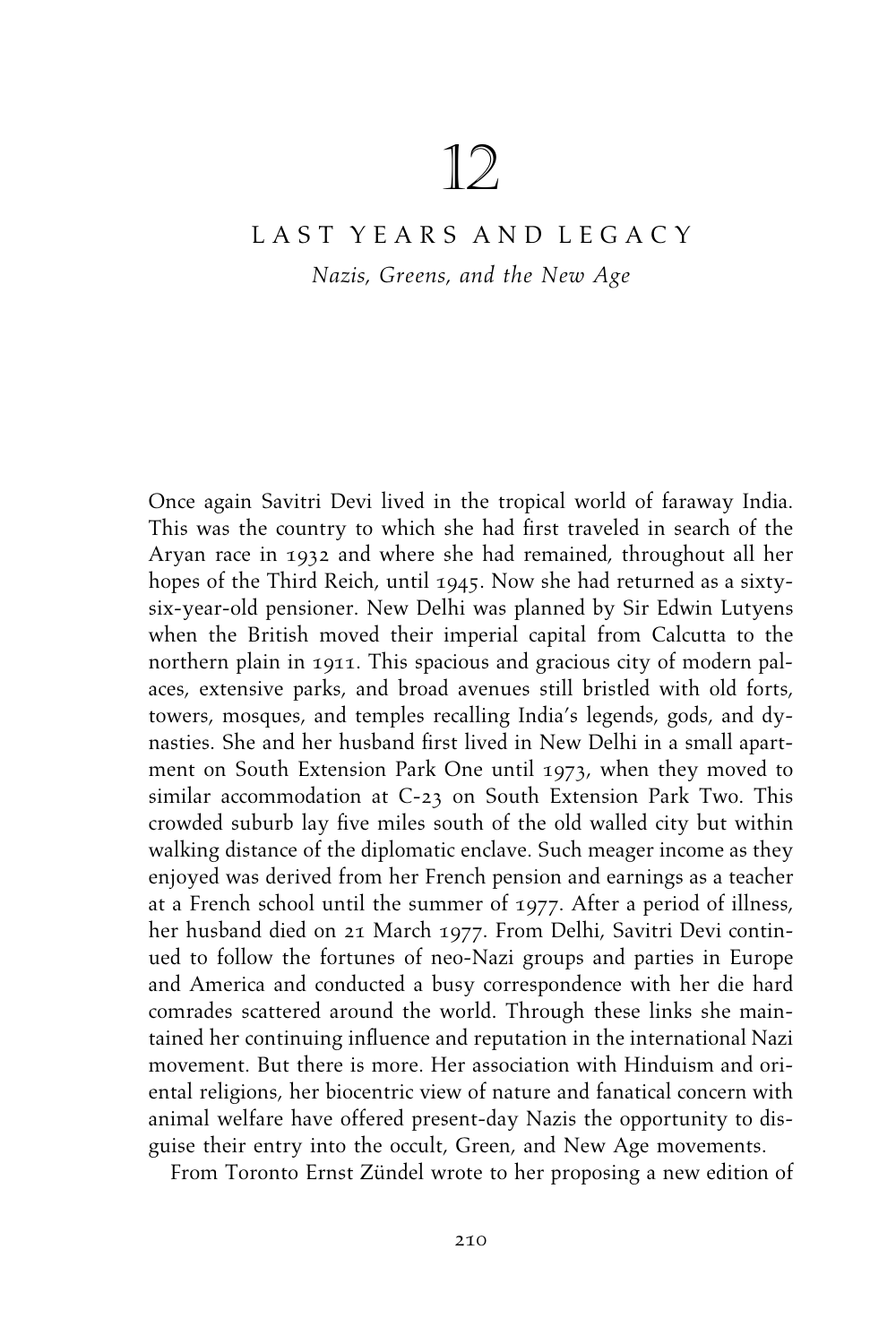her books and outlining his plans to record an extensive interview with her. Since the early 1970s his neo-Nazi publishing house Samisdat had been issuing tracts on Holocaust denial, including Thies Christophersen's *Auschwitz: Truth or Lie?* (1974), which was a runaway success among anti-Zionists, the far right, and German patriots in the United States. It also had made money for Zündel and established Samisdat as a flourishing underground Nazi publishing concern. By the summer of 1979, more than 100,000 copies of the book in five languages had been sold. At this time Zündel was also pandering to the market for mysteries and occultism with books on Nazi UFOs that were based at secret German postwar bases in Antarctica. Willibald Mattern, a German émigré in Santiago de Chile, had spun a powerful tale of Nazi resurgence. His book, *UFOs: Unbekanntes Flugobjekt? Letzte Geheimwaffe des Dritten Reiches* (UFOs: Unidentified flying object? Last secret weapon of the Third Reich) (1974), described how thousands of Nazi UFOs will one day fly forth from the South Pole to restore German world power against a scenario of increasing racial chaos and economic catastrophe in a final act of deliverance.<sup>1</sup>

Mattern's work was a resounding underground success in West Germany, linking the market for mysteries and extraterrestrial visitations with millenarian myths of German salvation. Zündel lost no time in publishing an abridged English-language version, which introduced yet more occult speculations. Did the Nazis in Antarctica gain access to the ''Inner Earth,'' long ago described in Nordic legends and sagas and assiduously cultivated by the Thule Society? Had the Nazis discovered long-hidden secrets on their expeditions to the Himalayas and Tibet? Perhaps extraterrestrials from other galaxies had assisted the Germans with the saucer projects, having recognized their receptiveness to the new technology. Perhaps this collaboration was based on some shared ancestral kinship. Zündel recalled Reinhold Schmidt's account of a "Saturnian'' spacecraft, whose crew spoke German and behaved like German soldiers, and speculated whether the German nation was indeed a colony of Saturn, long since settled on Earth. Why were the Germans so ''different''? Could this explain why the Germans always excel as soldiers, engineers, and technologists? Was Hitler planted on this planet to pull back Western civilization from the brink of degenerate self-extinction?<sup>2</sup>

Besides the Mattern book, Samisdat also published Zündel's own books on the German Antarctic theme, *Secret Nazi Polar Expeditions*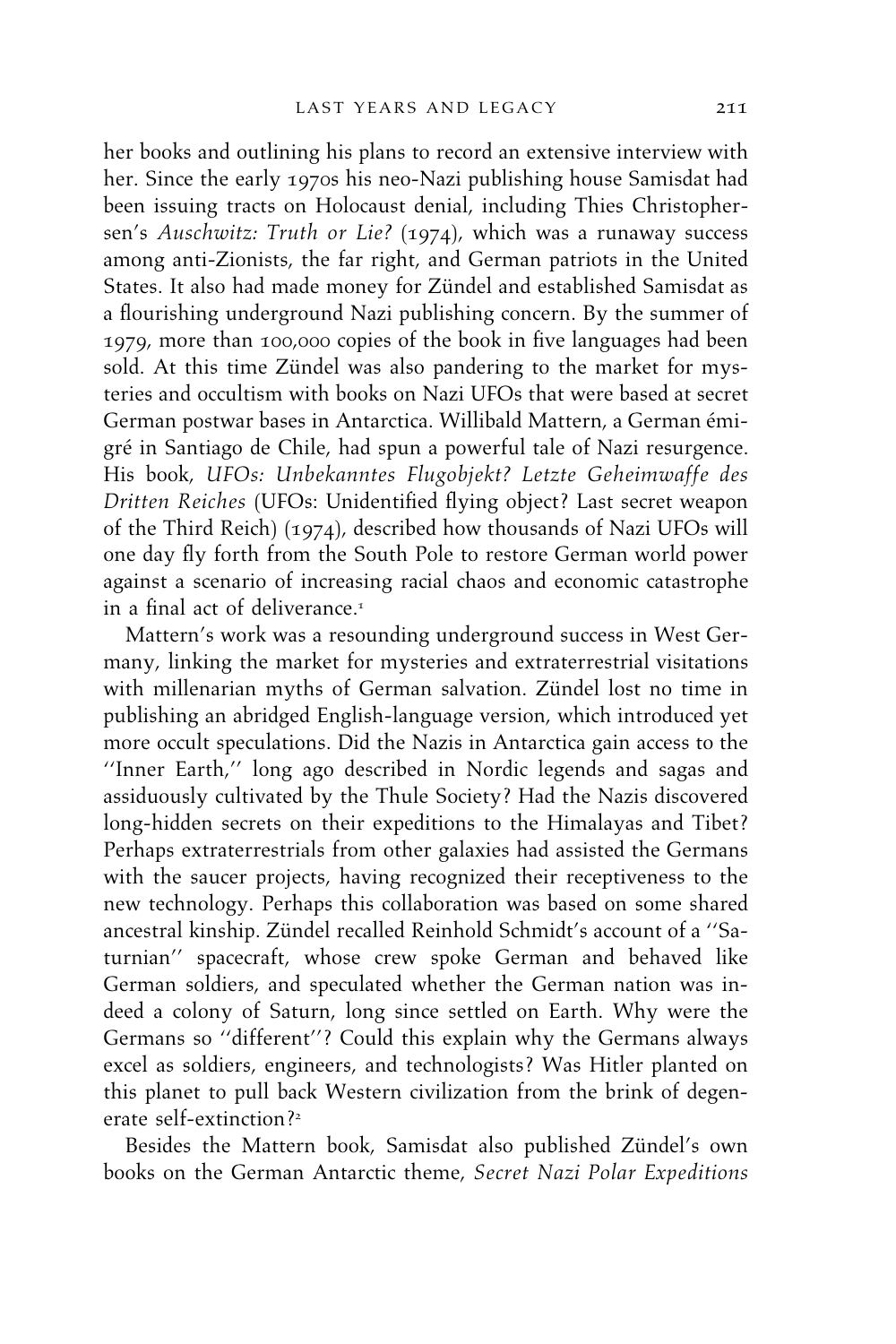(1978) and *Hitler am Südpol?* (1979). In the former, Zündel dilated on the enigma of extensive German wartime activity involving bases, mountain troops, and U-boat patrols within the Arctic Circle. He asked whether there was a shortcut from the Arctic to Antarctica. Had the Nazi expeditions discovered a more direct way to Antarctica via Greenland, Spitzbergen, or the North Pole? ''Only time will tell us what is really up there or down there, or should we say, IN there?''3 Further titles in the planning stage on the secrets of the poles included *The C.I.A.-U.F.O. Cover-Up*, *The Antarctica Theory*, and *The Last Battalion*. In 1978 Zündel sent out a large mailing to readers in North America and West Germany, advertising a proposed Samisdat Hollow Earth Expedition to Antarctica on a specially chartered Boeing 747 to search for Nazi UFO bases and the entrances to the Inner World. The idea of Nazi UFOs caught on fast. The British author W. A. Harbinson wrote a best-selling novel *Genesis* (1980) on the theme, which was reprinted five times in three years. Harbinson has since expanded this novel into a tetralogy, *Projekt Saucer* (1991–1995), and also published a nonfiction study, *Projekt UFO: The Case for Man-Made Flying Saucers* (1995). Several heavily documented studies about the Nazi UFOs were published by Hugin, a neo-Nazi research group in the Ruhr.4

The mystical ideas of Savitri Devi, the aged Aryan Hindu prophetess, now fitted well into Samisdat's publishing program. Her identification of Hitler as an avatar, her celebration of ancient Vedic texts as Aryan-Nazi scripture, the whole mythological and devotional cast of her thought concerning her beloved Führer and the Third Reich were a perfect complement to Mattern's Hitler-survival myths and Nazi UFO apocalyptic. Ernst Zündel decided to relaunch Savitri Devi with a new illustrated Samisdat edition of *The Lightning and the Sun* (1979), the result of her lifelong meditations on history and religion. In a short preface, he remembered the privilege and pleasure of meeting the prophetic and talented Aryan writer years before in southern France. She was, he recalled, a true revelation and a source of many mysteries to him, the embodiment of ancient Aryan India, the repository of the Aryan racial memory. Her gifts of psychic vision and insight had enabled her to express better than anyone else the meaning of Adolf Hitler and National Socialism, not only for Germany, or even for the white race, but for all mankind. ''The name, Savitri Devi, will be remembered in White History as one of the truly great names of Our Race, when our history is once again written by White historians.''5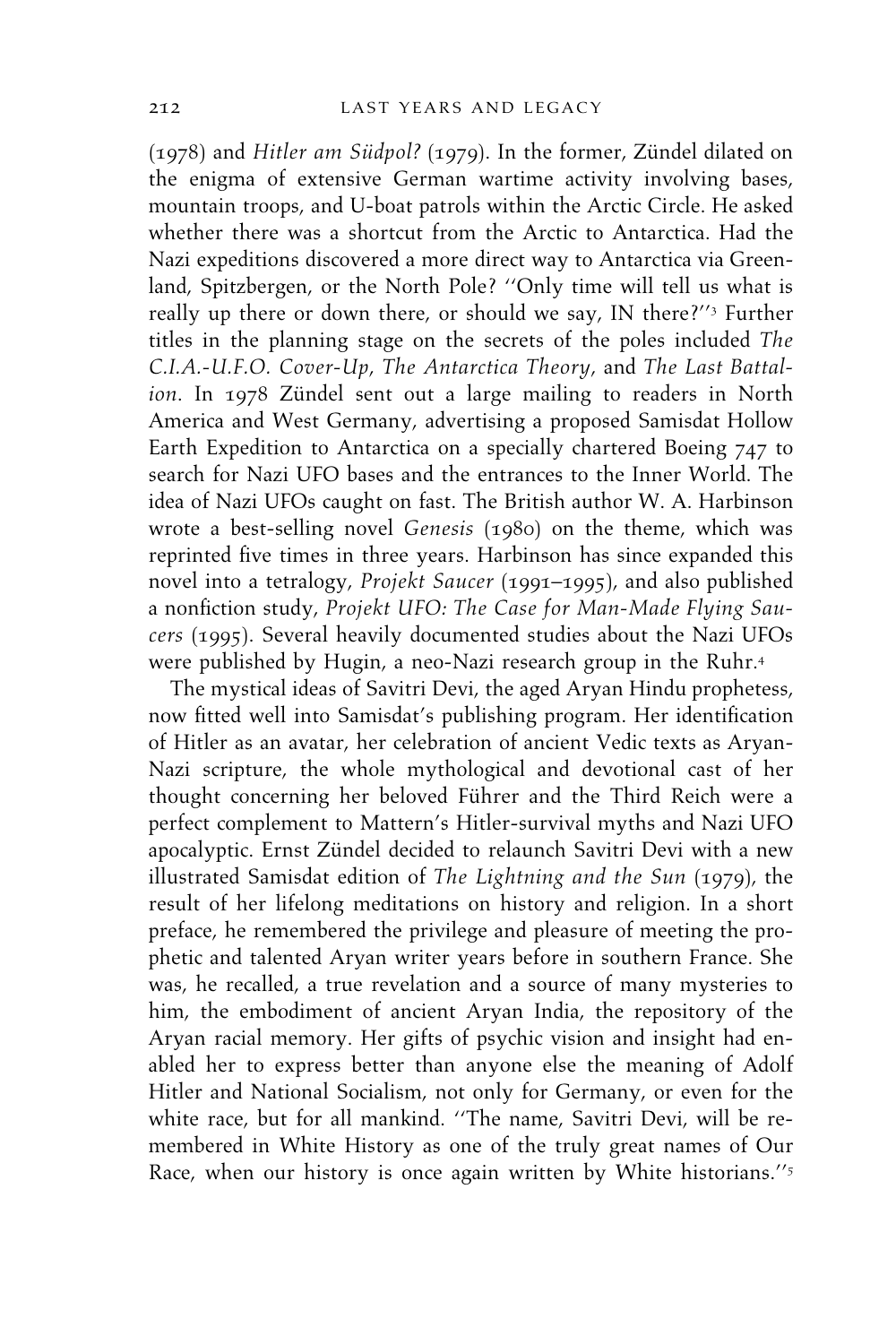Besides giving details of a further six Savitri Devi titles, an appendix announced an appeal to raise funds to republish *Pilgrimage*.

Zündel also produced a set of five two-hour audiocassettes recording extended interviews with Savitri Devi to coincide with the publication of the book. Already in November 1978 he had arranged for a German agent to fly from Frankfurt am Main to Delhi to conduct taped interviews with his old mentor from the 1960s. ''Discovered alive in India: Hitler's guru!'' read one of his sales flyers, and it was indeed a strange experience to hear the harsh, self-confident voice of Savitri Devi speaking clearly amid the raucous, bustling squalor and street sounds of distant India. For ten hours she related the story of her youth in France and her mission to India in the 1930s. The excitement of her propaganda tours in occupied Germany, arrest and imprisonment, and contacts with the neo-Nazis in the 1960s completed the chronicle of her Aryan pagan mission across the decades. It was another Samisdat masterstroke of surprise and publicity, precisely because Savitri Devi was such a strange and exotic veteran of the Nazi movement. Just how many neo-Nazi sympathizers knew what had become of her since her WUNS days in the mid-1960s? Even if Zündel could not find Hitler in Antarctica, he had produced his forgotten priestess in a fabulous and faraway country.

But Savitri Devi had remained in regular contact with the Anglo-American leaders of the neo-Nazi movement. Matt Koehl, who had become leader of the National Socialist White People's Party (NSWPP) and the WUNS in 1967 after Rockwell's assassination, was making his movement into a full-blown Hitler cult and had a particular affinity for Savitri Devi. For him, Nazi ideology was a creed and a new faith that would lead to an upheaval of unprecedented magnitude.<sup>6</sup> Besides his periodicals *White Power*, *The National Socialist*, and *NS Bulletin*, Koehl promoted a variety of books by Hitler, Alfred Rosenberg, Rudolf Hess, and Colin Jordan, and Savitri Devi's Souvenirs et réflexions d'une *aryenne* to his international WUNS mailing list. His books, *The Future Calls* (1972) and *Faith of the Future* (1995), set forth the ''racial idealism'' of modern Hitlerism, regularly invoking religious mythology and symbolism. On the occasion of Hitler's birthday in April 1987, he recalled the words of the *Bhagavad Gita*, that ''ancient book of Aryan wisdom and insight'' according to Savitri Devi: ''Age after age, when justice is crushed, when evil reigns supreme, I come; again am I born on Earth to save the world.'' Mingling Hindu, pagan, and Christian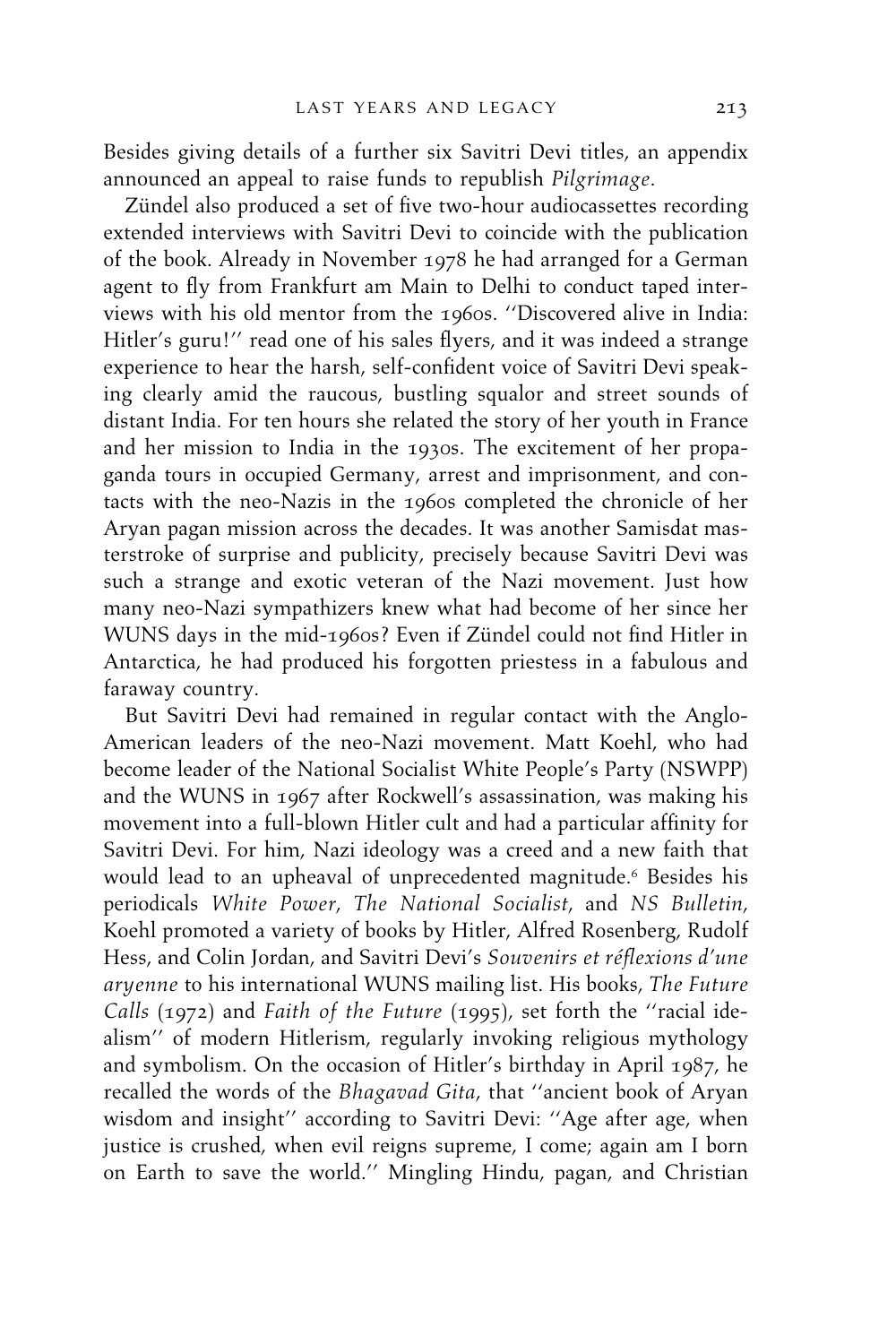motifs, Koehl ruminated on nature's eternal message of renewal and resurrection.7

William Pierce's publication of her writings in *Nationalist Socialist World* (1966–1968) had brought her new admirers in the United States like the violent Nazi fanatic James N. Mason. Born in 1952, Mason spent an alienated youth in Ohio before joining Rockwell's Nazis in 1966. By 1968 he had a full-time job in the Arlington headquarters. When the party split into various factions in 1970, Mason initially remained loyal to Koehl's NSWPP but later rejected the mass strategy of electioneering in favor of subversive terrorism. His inspiration was Joseph Tommasi (b. 1951), a young leader of the NSWPP in southern California who had founded the National Socialist Liberation Front (NSLF) in 1974. Aping the militant left, Tommasi called for a guerrilla war with racial killings and direct attacks on ''the Jewish power structure'' of the United States. The NSLF maintained overseas links with the extremist British Movement in England. The NSLF's advocacy of armed struggle would not be matched for a decade in the United States until the terrorist outrages of The Order in the mid-1980s, based on William Pierce's novel about a global white revolution, *The Turner Diaries* (1978). In 1980, Mason revived the NSLF (lapsed after Tommasi's assassination in 1975) as a forerunner of new militant American white-supremacist movements committed to armed struggle against the so-called Zionist Occupation Government.<sup>8</sup>

Mason now relaunched the NSLF journal *Siege*, in which he preached violence, racial strife, and an all-out war against the hated ''system.'' In his quest for extremist mentors, Mason next became obsessed with Charles Manson (b. 1934), the notorious psychopathic killer serving life imprisonment for conspiracy in the murders of the actress Sharon Tate and others in 1969. By the late 1970s Manson had begun to assume an underground cult status as the supreme outlaw who had taken direct action against a corrupt society. He claimed the ''system'' was killing the world: human survival depended on a simple ecological philosophy based on air, trees, water, and animals. Meanwhile he had carved a swastika on his forehead as a badge of his renegade spirit. By 1982 James Mason had adopted Manson as the spiritual leader of his new Nazi group, the Universal Order (the name came from Manson), and its campaign of destruction against the alleged insanity of liberal American society. The Universal Order's insistence on the balance of nature coupled with a call for apocalyptic violence against a rotten man-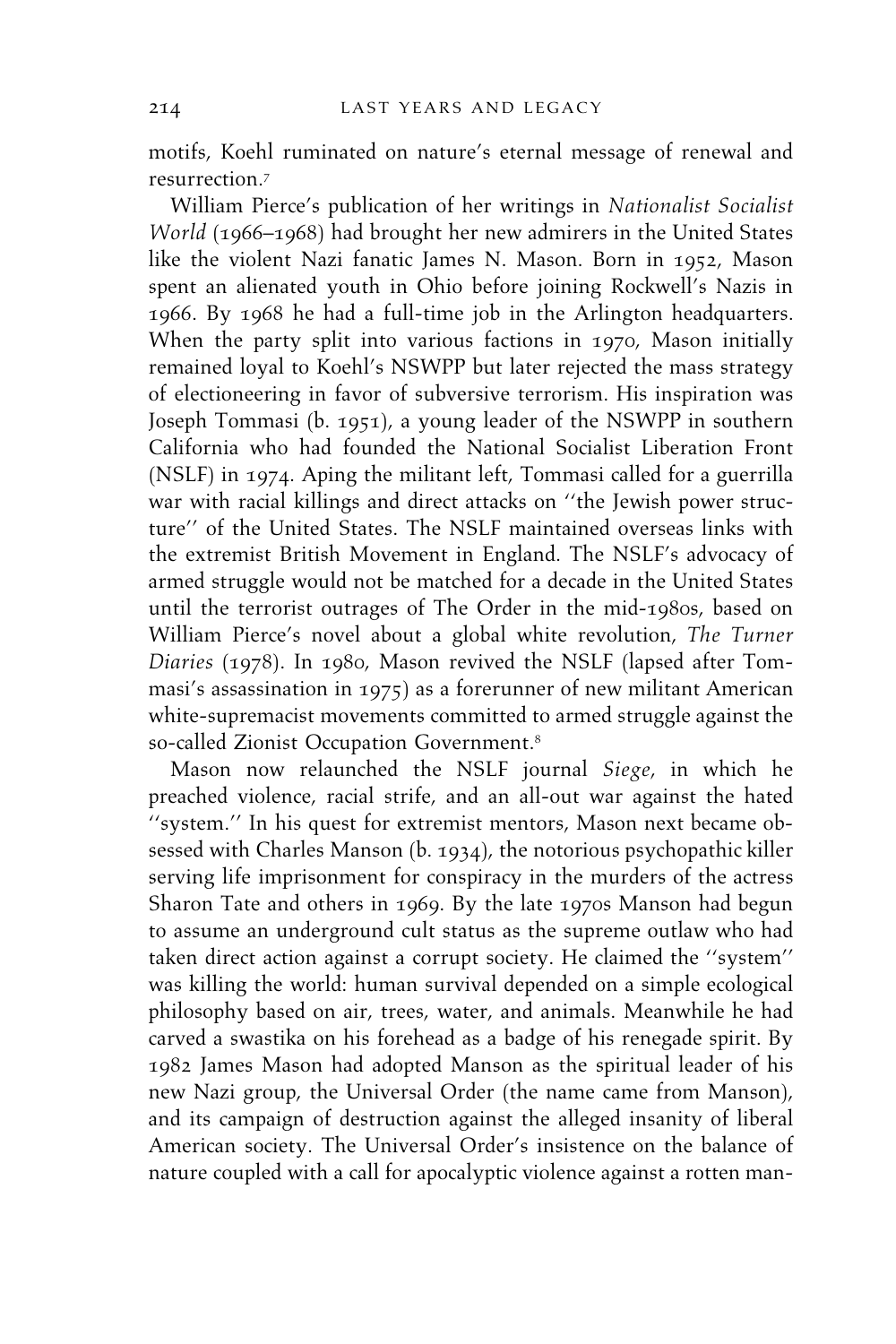kind bears an uncanny resemblance to the sentiments of Savitri Devi. In the pages of *Siege* Mason paid extravagant tribute to Hitler, Tommasi, Manson, and Savitri Devi.9

But Savitri Devi also had her admirers in Britain. Her old friend John Tyndall was meanwhile a prominent leader of the National Front (NF) in England. Founded in 1967 as an alliance of racial populist parties, the new party experienced electoral surges as a result of immigration scares involving the Ugandan Asians (1972) and Malawi Asians (1976). Until its decline after the 1979 general election, the NF threatened to become the third party in British politics.<sup>10</sup> Savitri Devi was excited by this prospect, but her favorite contact in England remained the hard-core Nazi Colin Jordan.

In 1968 Jordan had reorganized the National Socialist Movement as the British Movement (BM) and recruited street toughs, skinheads, and soccer hooligans from the ranks of alienated white urban youth as shock troops for racial attacks on immigrants. During the 1970s the BM was at the forefront of terrorist efforts to provoke a color war in Britain, destabilize the state, and prepare the way for a neo-Nazi coup. Scorning the NF's parliamentary ambition, the BM reflected Jordan's long-standing obsession with Hitler and National Socialism, backed by a violent private militia. Through all the splits on the British Nazi scene, Savitri Devi had always followed Jordan's extreme lead. Jordan still recalled her memory years after her death. On the hundredth anniversary of Hitler's birth, Jordan used her terminology and wrote ''The Man against Time'' in a commemorative article for Matt Koehl's *NS Bulletin*. 11

Jordan retained his admiration for Savitri Devi and often recommended her writings to his more literate BM members. One of his young bodyguards, David Myatt (b. 1952), was so enthused by the eulogy of Nazi values in *The Lightning and the Sun* that he recalled its impact in an interview more than twenty years later.<sup>12</sup> A violent neo-Nazi activist, Myatt started his own National Democratic Freedom Movement in 1974 and was twice imprisoned for public order offenses in the 1970s. He meanwhile embraced satanism as an extreme expression of Nazi paganism and was involved in Jordan's ''Vanguard Project'' to create Nazi rural communes in the mid-1980s. Since the early 1990s Myatt has reemerged as the publicist of an ''Aryan religion'' that owes much to the idealized Hitlerism of Savitri Devi. His Nazi sect Reichsfolk acts as a cadre of the current British neo-Nazi scene,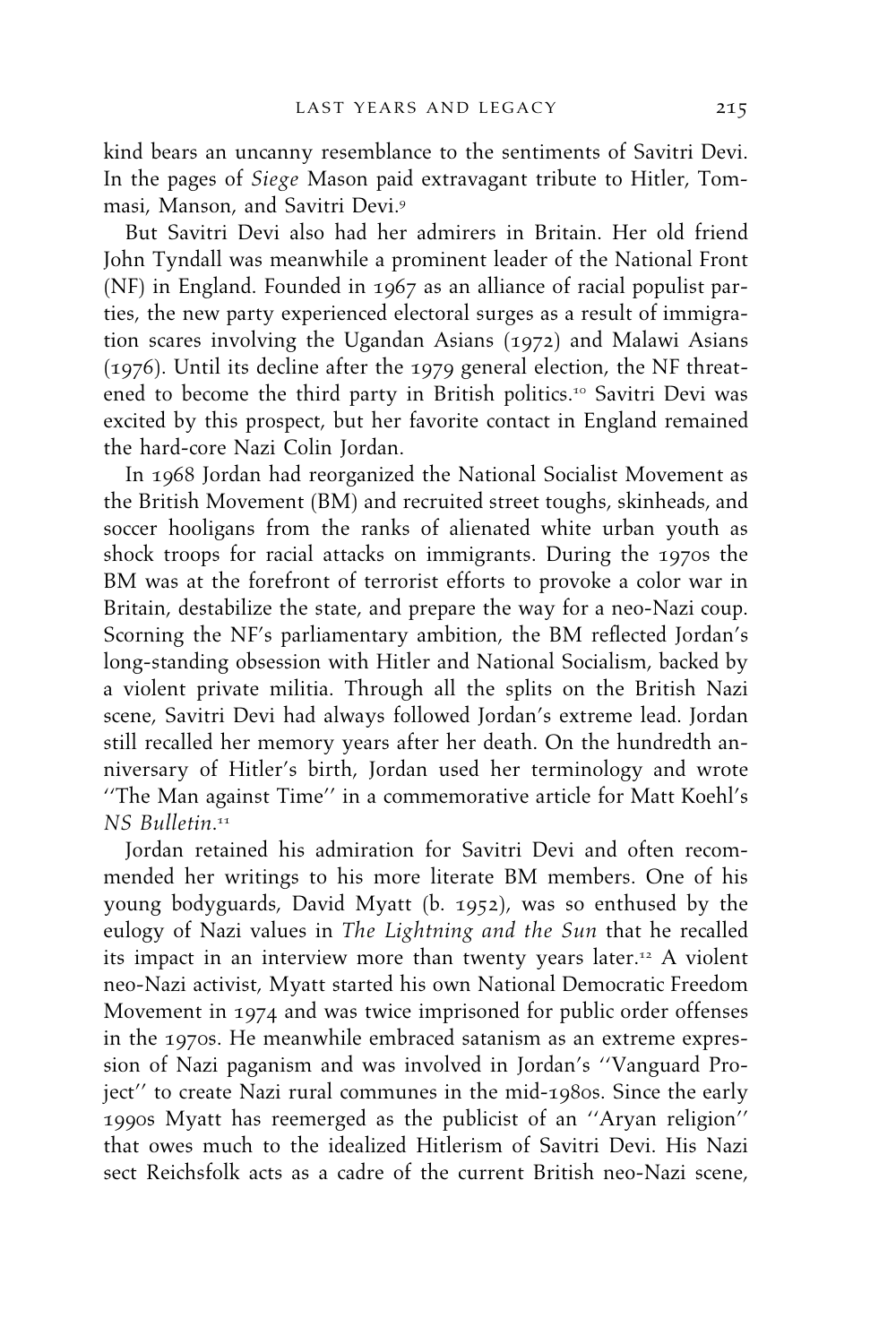which now imitates American terrorist models and calls for a white racial enclave in East Anglia. Myatt and his Nazi satanic group, the Order of Nine Angles, are close to a similar cult in New Zealand, the Ordo Sinistra Vivendi, whose leader Kerry Bolton has published a condensed edition of *The Lightning and the Sun* (1994), promoting it alongside an interview with James Mason.<sup>13</sup>

Following Zündel's new publicity, Savitri Devi even received visits in Delhi from young neo-Nazi pilgrims. One of these was Christian Bouchet from France. Born in 1955 into a radical-right family with strong Vichy and OAS links, Bouchet had been involved in monarchist, fascist, and nationalist groups since his early teenage years. During the 1970s he was a member of the Organization Lutte du Peuple and the Groupes Nationalistes Révolutionnaires. Through the mystical fascist writings of Julius Evola (1898–1974), he discovered tantricism and Shivaism and visited India three times, staying for a year. During this time he sought out Savitri Devi to learn more about the Kali Yuga and the Hitler avatar. In 1991, Bouchet founded Nouvelle Résistance, a new revolutionary nationalist movement, and the European Liberation Front, which revives the ideas of Francis Parker Yockey for a fascist continental bloc. He now busily liaises with Libyan nationalists and Mexican national revolutionaries, while his magazine *Lutte du Peuple* promotes the idea of an alliance between Third Way movements in Britain, Spain, Italy, Germany, and Russia. He has issued editions of Savitri Devi, Yockey, Gabriele D'Annunzio, Jean-François Thiriart, Louis Auguste Blanqui, José Antonio Primo de Rivera, Pierre Drieu La Rochelle, and Robert Brasillach. Bouchet is also involved in magic, fringe masonry, and gnosticism. He publishes an esoteric journal, *Thelema*, and his imprint carries titles by Aleister Crowley and his followers, Jack Parsons, Frater Achad, and Austin Osman Spare.14

A regular correspondent from Germany was Lotte Asmus of Sylt in Schleswig-Holstein. Her family had been dedicated Nazi supporters during the Third Reich, and she had been a keen member of the Bund Deutscher Mädel during the 1930s. At some stage in the late 1970s she had discovered the books of Savitri Devi and begun writing to her. Lotte Asmus was married to a retired Italian headmaster and had good links to neofascist circles in Italy because she and her husband spent part of the year at Terracina near Rome. She proposed to translate Savitri Devi into German and sought a publisher. Her first choice for translation, *Gold in the Furnace*, recalled her own postwar impressions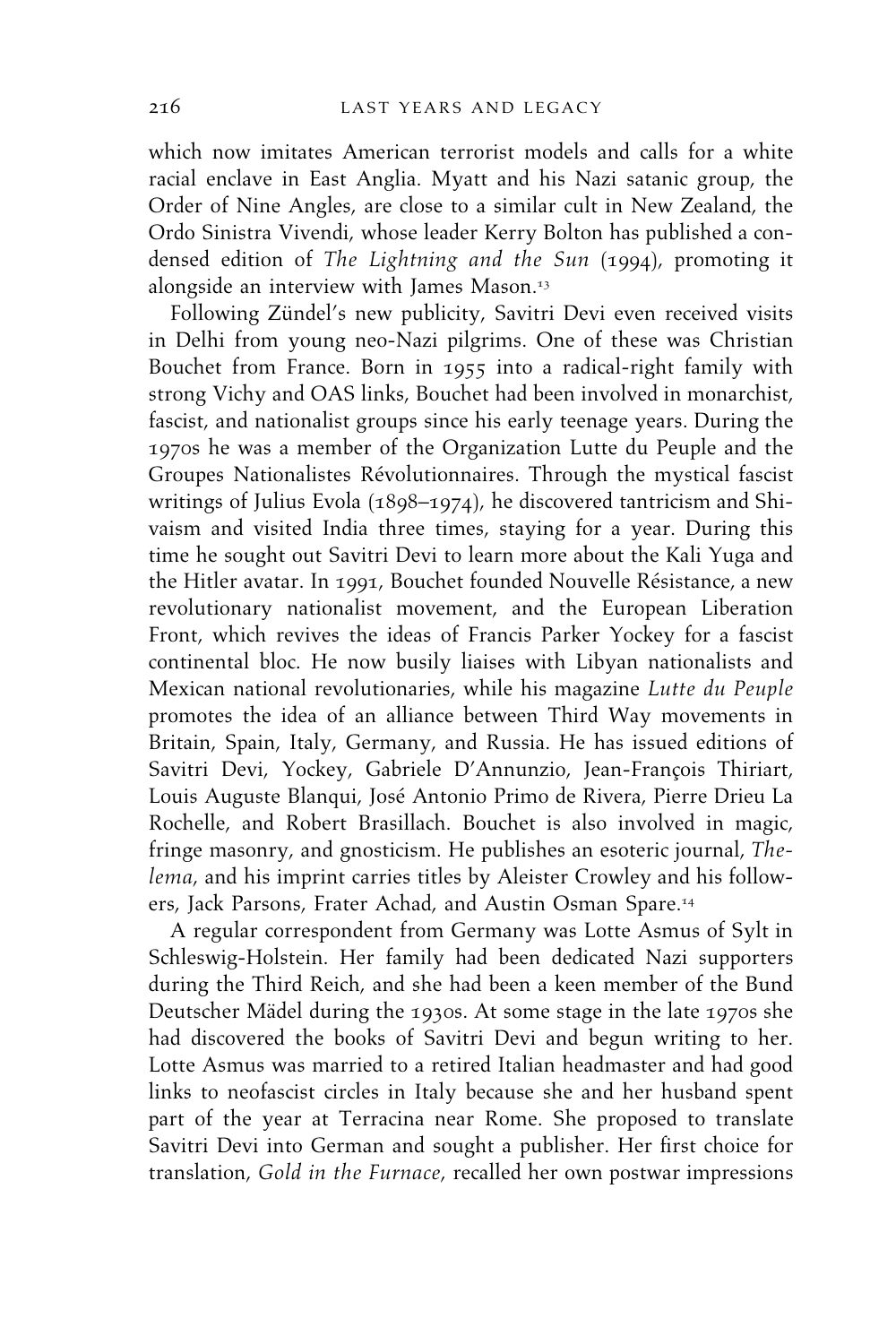of defeated Germany and its privations. In 1982, Edizioni di Ar published Asmus's German-language edition of Savitri Devi's *Gold in the Furnace* in its ''Sturm'' series. Its narrative is suffused by her glowing account of the unbroken Nazi spirit of the various individuals she befriended and their undimmed enthusiasm for Hitler and the Third Reich. The book was distributed in Germany by Thies Christophersen's Kritik-Verlag in Mohrkirch in Schleswig-Holstein. The text made a strong propaganda offering to a new generation of young German neo-Nazis looking for new ideological tools to glorify the Nazi past.

Savitri Devi's publication by Edizioni di Ar marked her arrival as a author in the Italian neofascist scene, renowned for both its terrorism and intellectual following. Franco Freda, the notorious Italian neofascist finally tried in 1978 for his part in the bombings of 1969, originally founded Edizioni di Ar in Padua in 1964. Its list includes memoirs by Léon Degrelle, Goebbels, and the French fascist Drieu La Rochelle; a three-volume work by Hitler entitled *Idee sul destino del mondo*; and new critical editions of works by such conservative revolutionaries as Julius Evola, Oswald Spengler, Werner Sombart, and Othmar Spann. The imprint consciously cultivates the idea of a pagan Aryan heritage through the Romans and the European peoples with artwork showing prehistoric artifacts of Indo-European origin. Edizioni di Ar also publishes an annual review, *Risguardo* (1980–), which contains articles on the ancient Aryans, the New Europe, and Third Position. Its fourth volume carried an article by Lotte Asmus and Vittorio De Cecco devoted to Savitri Devi as the ''missionary of Aryan paganism,'' with a review of her life, works, and influence.<sup>15</sup>

Savitri Devi's work had already appeared in Italian translation with the publication of *L'India e il Nazismo* by Edizioni all'insegna del Veltro of Parma in 1979. The publisher, Claudio Mutti, is a prominent member of the Italian far right. Formerly a lecturer in East European languages at Padua University, he had edited an edition of Julius Evola's *L'autenticite´ dei Protocolli provata della tradizione ebraica* (The authenticity of the Protocols as proven by the Hebrew tradition) for Edizioni di Ar in 1976. He also published a new edition of the *Protocols* with his own introductory essay entitled ''Hebrews and Hebrewdom.'' An admirer of Islamic fundamentalism and Franco Freda's brand of armed right-wing terrorism to provoke revolution, Mutti styles himself a ''Nazi Maoist.'' His own imprint, Veltro, offers a wide range of books on symbolism, tradition, golden-age myths, paganism, and Islam, to-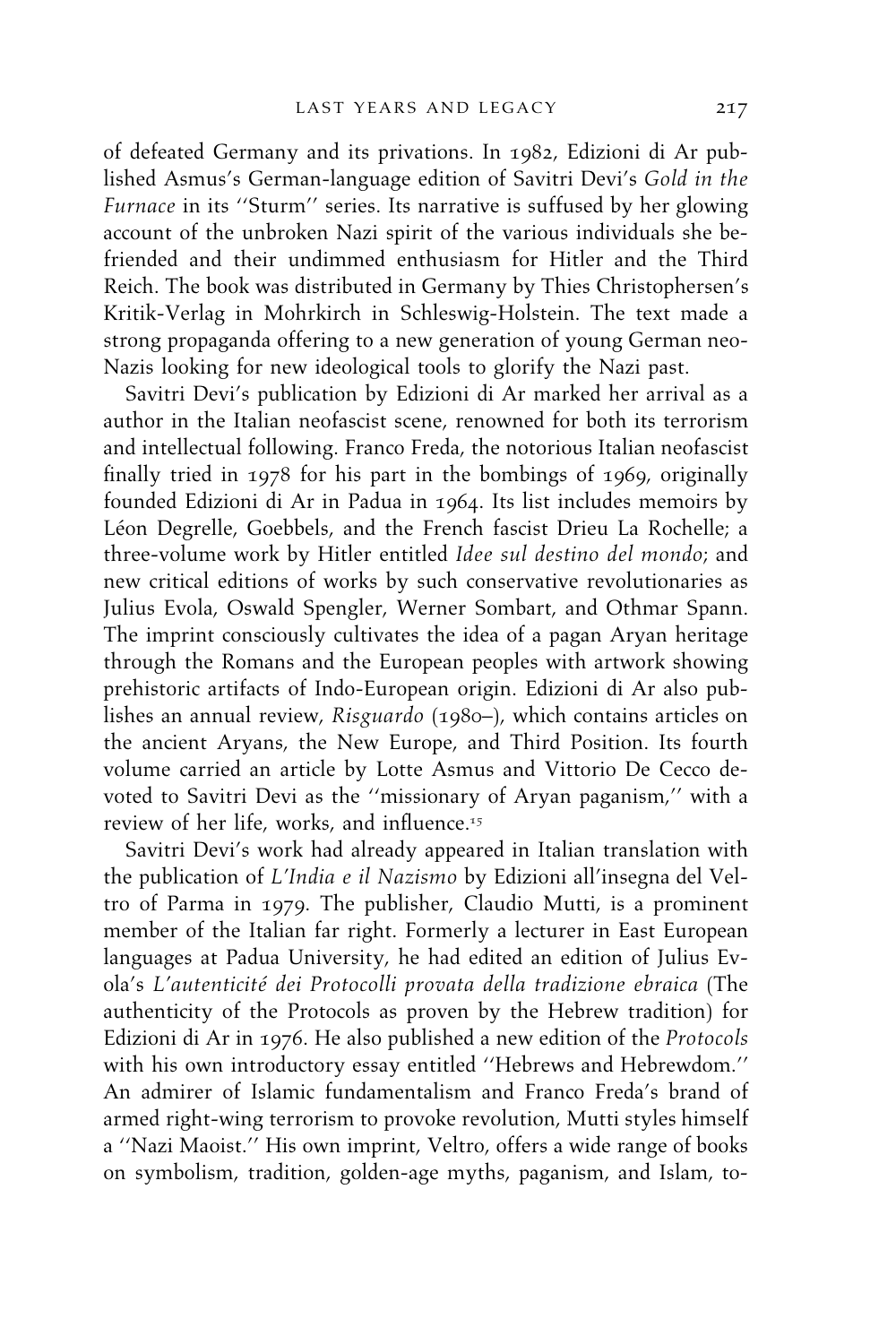gether with works by Nazis and fascists, including Horia Sima, Corneliu Codreanu, and Robert Brasillach, and Holocaust denial texts. Steeped in the antimodernist sentiment of Julius Evola, Mutti is drawn to the works of the Traditionalists René Guénon and Frithof Schuon as a negation of the secular world.

As a Muslim convert and Third Positionist, Mutti combines anti-Semitism with virulent anti-Westernism, mirrored in his editions of Rûhollâh and Imâm Khomeyni, and the Iranian Mujâhidîn and its declaration of a holy war against the infidels. In his introduction to Savitri Devi's *L'India e il Nazismo*, a translation of the tenth chapter of her Souvenirs et réflexions d'une aryenne (1976), Mutti claims that while ''the spiritual dimension of Nazism has been ignored in the West, it is intuitively understood by those traditional peoples of India, North Africa, Japan, and Afghanistan who have a concept of holy war.'' He suggests that Savitri Devi's ''Hitlerian esotericism'' throws new light on the Hindu regard for Hitler as an avatar of Vishnu, and sees a similar motive in his honorific title *hâjj* (pilgrim) among Muslims. Mutti mentions Hitler's own recognition of his providential status among non-European peoples (''Already Arabs and Moroccans are mingling my name with their prayers,'' *Hitler's Table Talk*, 12/13 January 1942). Mutti wholeheartedly agrees with Savitri Devi's conception of Hitler as a ''Universal Restorer'' of a pristine order akin to the Kalki avatar or the Mâhdi.<sup>16</sup> By this means Claudio Mutti assimilates Savitri Devi into his own neofascist war against the profane West. It is perhaps noteworthy that Mutti first encountered Savitri Devi through reading the fervent prose of *Pilgrimage* as an idealistic teenager.

Further Italian translations of her work have been published in *Arya*, an émigré neofascist journal published by Vittorio De Cecco in Montreal.17 De Cecco was a former member of Unita` Italica, a Canadian section of the far-right Italian terrorist group Ordine Nuovo (New Order). This organization was founded in the early 1960s by Pino Rauti, formerly of the fascist MSI party, and led by Stefano delle Chiaie, who was responsible for many ultraright bombings intended to create a state of tension propitious for a military coup in the early 1970s. The Canadian section was active as an émigré support group from 1964 to 1971. Graduating to the philosophical sources of Italian terrorism, De Cecco founded a Canadian affiliate of the Centro Studi Evoliani (Genoa) in 1976 to promote Evola studies in Montreal. But De Cecco soon broadened his brief to embrace an outspoken neo-Nazism and began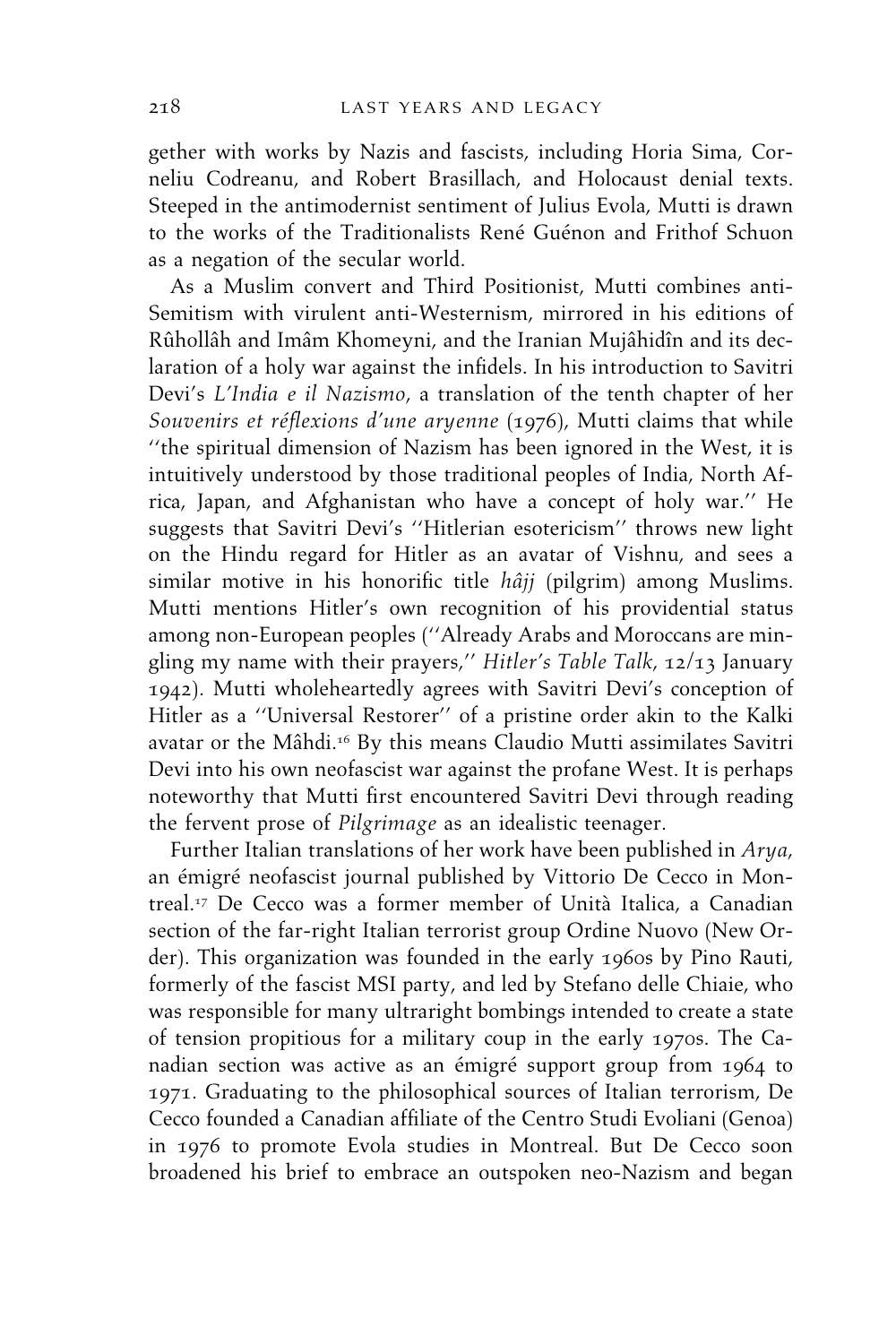publishing *Arya* to reflect this political line. The articles on Savitri Devi were duly characteristic of his attempts to popularize a pan-Aryan universal Nazism among Italian émigrés (and terrorist fugitives) in North America.

Savitri Devi has also become known in the Spanish-speaking world. Through the WUNS she came into contact with Franz Pfeiffer, a German Nazi who had fled to Chile after the war. In 1963 he had founded the Partido Nacional Socialista Obrero Chileno (National Socialist Chilean Workers' Party), which joined the WUNS. During the Allende era, Pfeiffer edited a clandestine fascist newsletter, and after the 1973 coup he published a monthly journal. He too corresponded with Savitri Devi and received copies of her books for publicity in his journal. It is most probable that Miguel Serrano, the retired Chilean diplomat and author of several devotional books on Hitler, first encountered her work through his fellow fascist and countryman Franz Pfeiffer. Serrano's own occult brand of neo-Nazism presents a heady brew of ancient Teutonic mysteries, Hinduism and yoga, Jungianism, Gnosticism, and the Western esoteric tradition. He also adopts Savitri Devi's idea of Hitler as the divine avatar of the Aryan race. This unique constellation has led to the introduction of Nazi mysticism among occult and New Age groups.

Born in 1917, Serrano had already joined the Chilean Nazi Party in 1939 and edited a pro-Axis periodical *La Nueva Edad* (The new age) in Santiago during the early war years. He subsequently entered the diplomatic service as Chilean ambassador in India (1953–1962), Yugoslavia (1962–1964), and Austria (1964–1970). During this time he acquired an international reputation as a poet and mystical writer and formed friendships with Hermann Hesse and Carl Gustav Jung. Following his summary dismissal in 1971 by the new Marxist government in Chile, Serrano reverted to his fascist past and articulated a new cult of ''Esoteric Hitlerism.'' While living as an exile in Switzerland, he wrote *El Cordo´n Dorado: Hitlerismo Esote´rico* (The golden band: Esoteric Hitlerism) (1978), which presented a convoluted Nazi mythology involving the Knights Templar, the Cathars, the Holy Grail, and the Rosicrucians. The trilogy was completed by *Adolf Hitler, el U´ ltimo* Avatãra (Adolf Hitler, the last avatar) (1984) and *Manú: "Por el hombre que vendra''* (Manu: ''For the man who will come'') (1991). During the 1970s Serrano befriended many old Nazis in Europe, including Léon Degrelle, Otto Skorzeny, Hans-Ulrich Rudel, and Hanna Reitsch,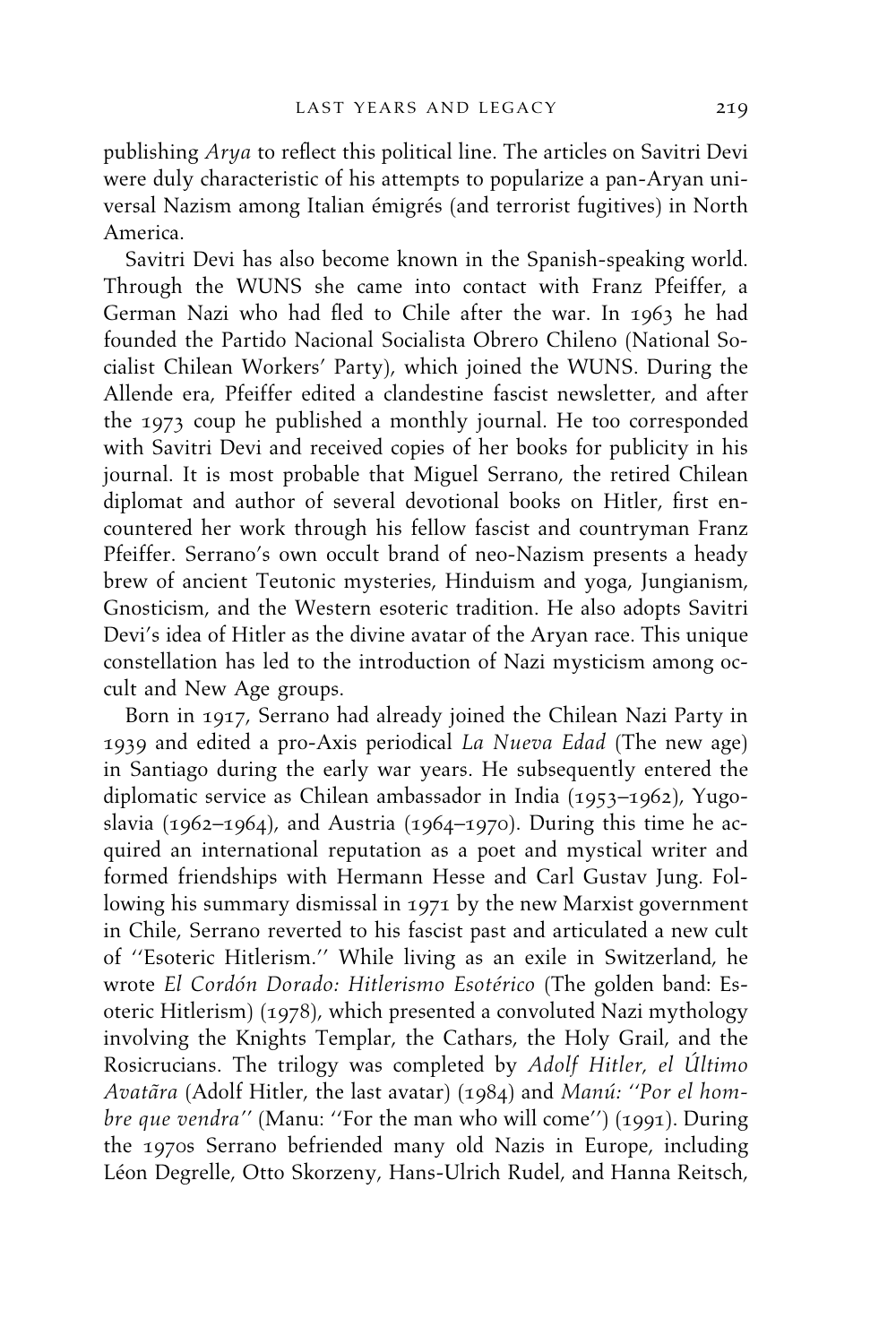the famous aviatrix. He visited Julius Evola in Rome and Herman Wirth, the aged former director of Himmler's Ahnenerbe, in West Germany. He also knew the former French Waffen-SS man and author, Saint Loup, whose novels about the ''Nazi mysteries'' had given him much inspiration.

Serrano's neo-Nazi mythology may be traced to his wartime enthusiasm for Hitler, anti-Semitism, and initiation into a Chilean esoteric order practicing yoga, tantricism, and a Nietzschean will to power. He elaborates a Gnostic doctrine describing the celestial origin of the Aryans, the bearers of divine light, and a global conspiracy against them by the evil demiurge, the regent of our planet and all base matter, personified by the Jews. Serrano claims that Hitler was an avatar, an archetypal eruption of the Aryan racial unconscious against the reign of the demiurge and his minions. He took this idea from Carl Gustav Jung's notion of the collective unconscious as a store of ancestral racial memory. Serrano well understood how Jung's ideas owed much to his interest in Mithraism and other supposed Aryan cults, gleaned from Theosophy and the occult-völkisch milieu of the early 1900s.<sup>18</sup> Serrano's Aryo-Nordicist inspiration is plainly evident in his assimilation of the Aryans' polar home, Sanskrit terminology, and yoga. Meditation, mudras, and mantras are supposed to repurify the blood to its former quality of divine light, transforming the Aryan into a god-man. For instance, Serrano interprets the Hitler salute as a mudra for drawing cosmic energy into the *chakras*, the subtle energy centers of kundalini yoga.19

Although he gave the Hitler avatar a Gnostic-Jungian slant, Serrano had evidently immersed himself in Hindu mythology and Savitri Devi's *The Lightning and the Sun*. Like her, Serrano also identified Hitler as an avatar of the gods Vishnu, Shiva, or Wotan, come to lead the heroic Aryans back to their long-lost divinity.<sup>20</sup> Serrano paid frequent tribute to Savitri Devi and has twice published an account of her own visit to the Externsteine and ritual death and reawakening in the Tomb Rock. He described her ''as the greatest fighter after Adolf Hitler, Rudolf Hess, and Josef Goebbels . . . the first to discover the secret and spiritual power behind Hitlerism.'' He noted her belief in the incompatibility of Nazism and Christianity, predicting that posterity would revere her as a pioneer of "Esoteric Hitlerism" and "the priestess of Odin."<sup>21</sup> Serrano combined his thoughts on the Hitler avatar with Nazi UFO myths. He claimed that Hitler had escaped from the Berlin bunker and remained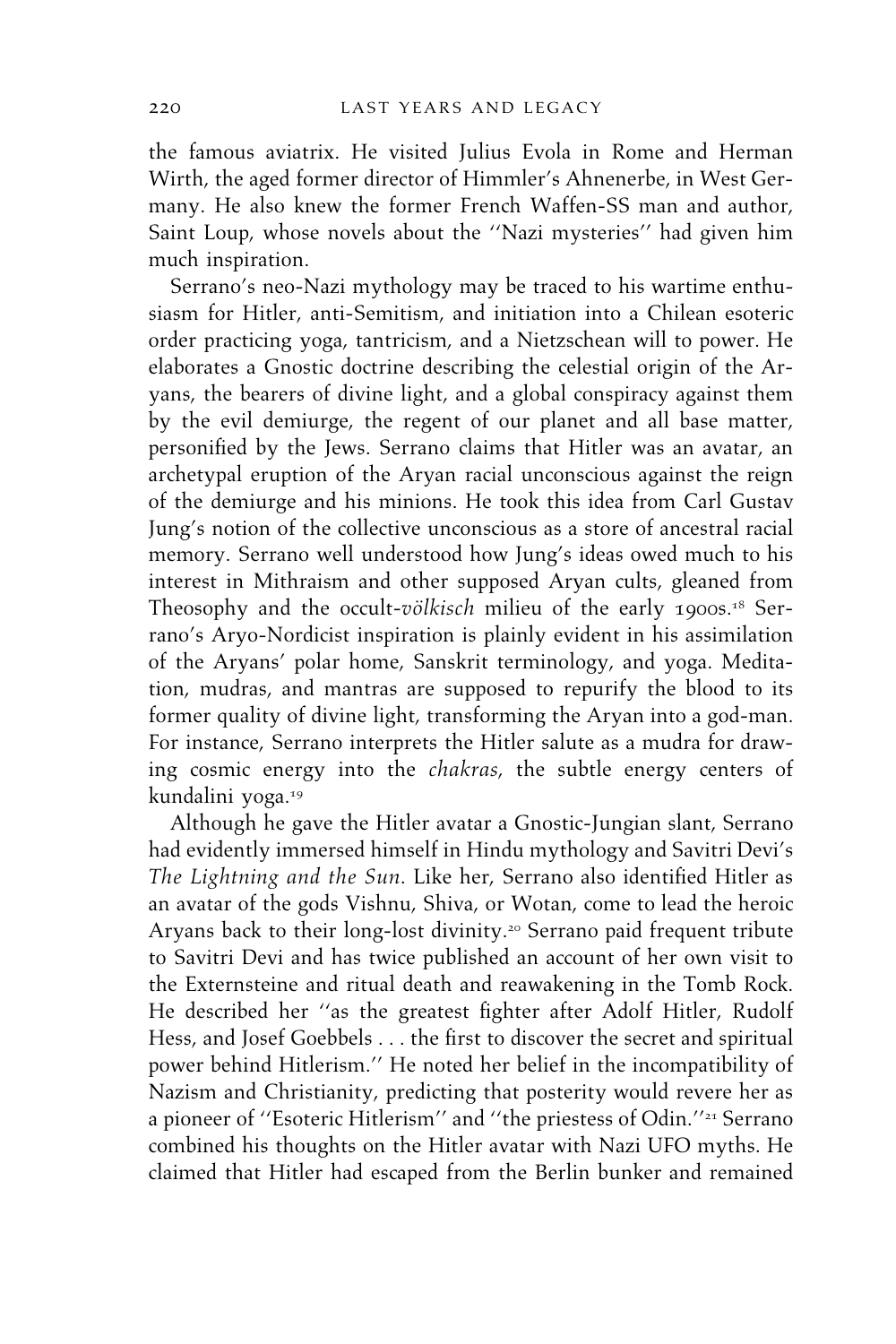some years at a secret base in Antarctica before his translation to Venus and thence to the Black Sun, the original home of the extraterrestrial Aryans before their Gnostic descent into time, space, and matter.<sup>22</sup>

By early 1980, Savitri Devi was regularly corresponding with Miguel Serrano, who had returned from Switzerland to Chile after Allende's fall. She expressed great interest in his ''Esoteric Hitlerism'' but worried about Serrano's disagreement with Manfred Roeder, with whom she also corresponded, about the Russian potential for neofascism and made a plea for good relations within the embattled neo-Nazi camp. Most of her long letters revolved around the themes of her books, such as the coming of the last avatar (Hitler now being accounted the last but one) and England's betrayal of Hitler's peace plan. As retribution, she prophesied that England would disappear within three hundred years in a chaos of racial confusion and vice. She also sent Serrano her martial poem ''And Time Rolls on,'' a bitter postwar memoir of her grief at the defeat of the Third Reich, which ends with the refrain ''Faithful when all become unfaithful—while we never forget, never forgive.'' Serrano praised her extravagantly as a warrior and thanked the gods that he knew about her. It was, he considered, a privilege to have lived at the same time as her and their Führer.<sup>23</sup>

Serrano's Esoteric Hitlerism trilogy was originally published in Chile, Colombia, and Spain, but there is evidence that his ideas have now begun to percolate through the rest of world. A German translation of *El Cordón Dorado; Hitlerismo Esotérico* was published in 1987 by Richard Schepmann's Teut-Verlag in Wetter, West Germany, which specializes in reprints from the SS Ahnenerbe's Nordland press and dossiers on Nazi UFOs. Serrano was the subject of long in-depth illustrated interviews in the Spanish neofascist journal *Cedade* and the Greek far-right magazine ΤΟ ΑΝΤΙ∆ΟΤΟ. <sup>24</sup> More recently, he has been featured in the underground literature of the Black Order, a small international neo-Nazi organization with lodges in Britain, the United States, Italy, Sweden, Australia, and New Zealand. The Black Order combines Hitlerite mythology with Nazi satanism in a Nordic pagan denial of the Christian roots of Western civilization.25

Serrano's mystical neo-Nazism and references to Savitri Devi have a distinct appeal to the younger generation. Here Nazism becomes a pop mythology, severed from the historic context of the Third Reich. The Gnostic Cathars, Rosicrucian mysteries, Hindu avatars, and extraterrestrial gods add a sensational and occult appeal to powerful myths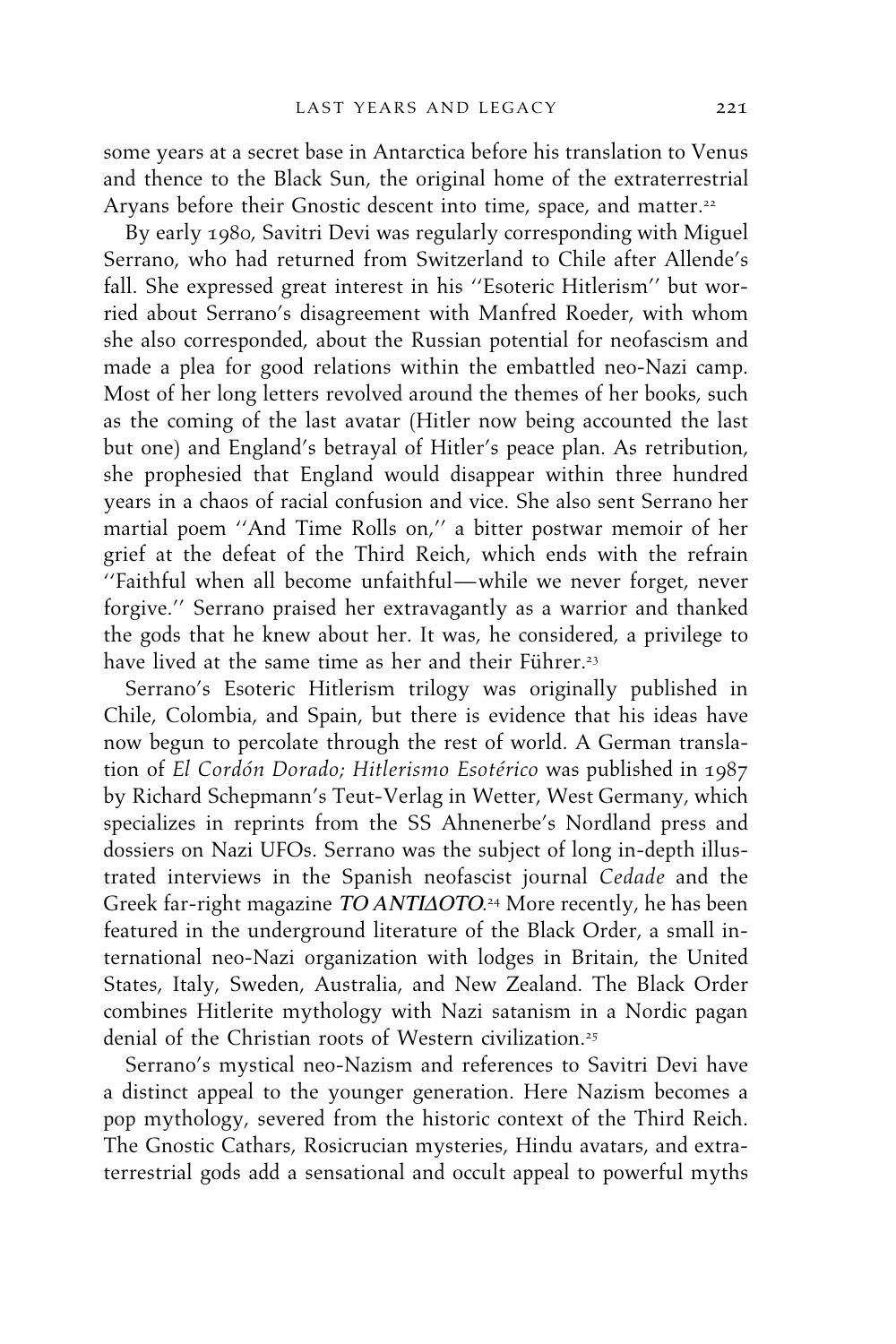of elitism, planetary destiny, and the cosmic conspiracy of the Jews that culminate in a global, racist ideology of white supremacism. In interviews Serrano seeks to engage a younger audience by juxtaposing his magical vision of National Socialism with a corrupt, saturated image of modern liberalism, a contrasting that appeals to Green and New Age audiences. Using heroic and epic metaphors, Serrano opposes the mystique of archetypes, ancient Aryan gods, and lost continents to the Jewish ''black magic'' of money, computerization, nuclear power, and ecological degradation.26 His numerous references to Savitri Devi have fostered interest in her work as a precursor of his, and a new edition of *The Lightning and the Sun* was published by Renaissance Press for the Black Order in 1994. Books by Serrano and Savitri Devi are now circulating among neopagans, satanists, skinheads, and Nazi metal music fans in the United States, Scandinavia, and Western Europe.<sup>27</sup>

By the time of her taped interviews for Zündel's Samisdat in November 1978, Savitri Devi was already suffering from one cataract and her eyesight deteriorated further over the following year. Myriam Hirn, a middle-aged clerk from the French embassy, befriended her and looked after her with regular house visits. By early 1981 Savitri Devi had cataracts in both eyes and underwent an operation that left her nearly blind. Following a stroke, she suffered partial paralysis of her right leg and hand. Myriam Hirn now read her mail aloud to her and also wrote on her behalf to Serrano and other correspondents. However, her powers of recovery were not to be underestimated and she rallied. In the meantime, Zündel's publicity and appeals for charity had led to several offers of financial help and health care. Encouraged by this response, Savitri Devi decided to leave India and travel once again to Germany, her land of hope for an Aryan revival.

With the aid of friends, Savitri Devi was able to return to Germany in October 1981 and first stayed at a Bavarian home for the elderly. She moved on to stay with Frau Elisabeth Ettmayr, an old friend who lived in Traunstein near the Chiemsee in Upper Bavaria. It was at this time that she first met Lotte Asmus, who traveled to Prien on the Chiemsee to visit her. There were also other contacts in Munich. Later, in the spring of 1982, Savitri Devi lived at an old people's home in Alix near Lozanne (Rhône) in France but she soon wanted to be on the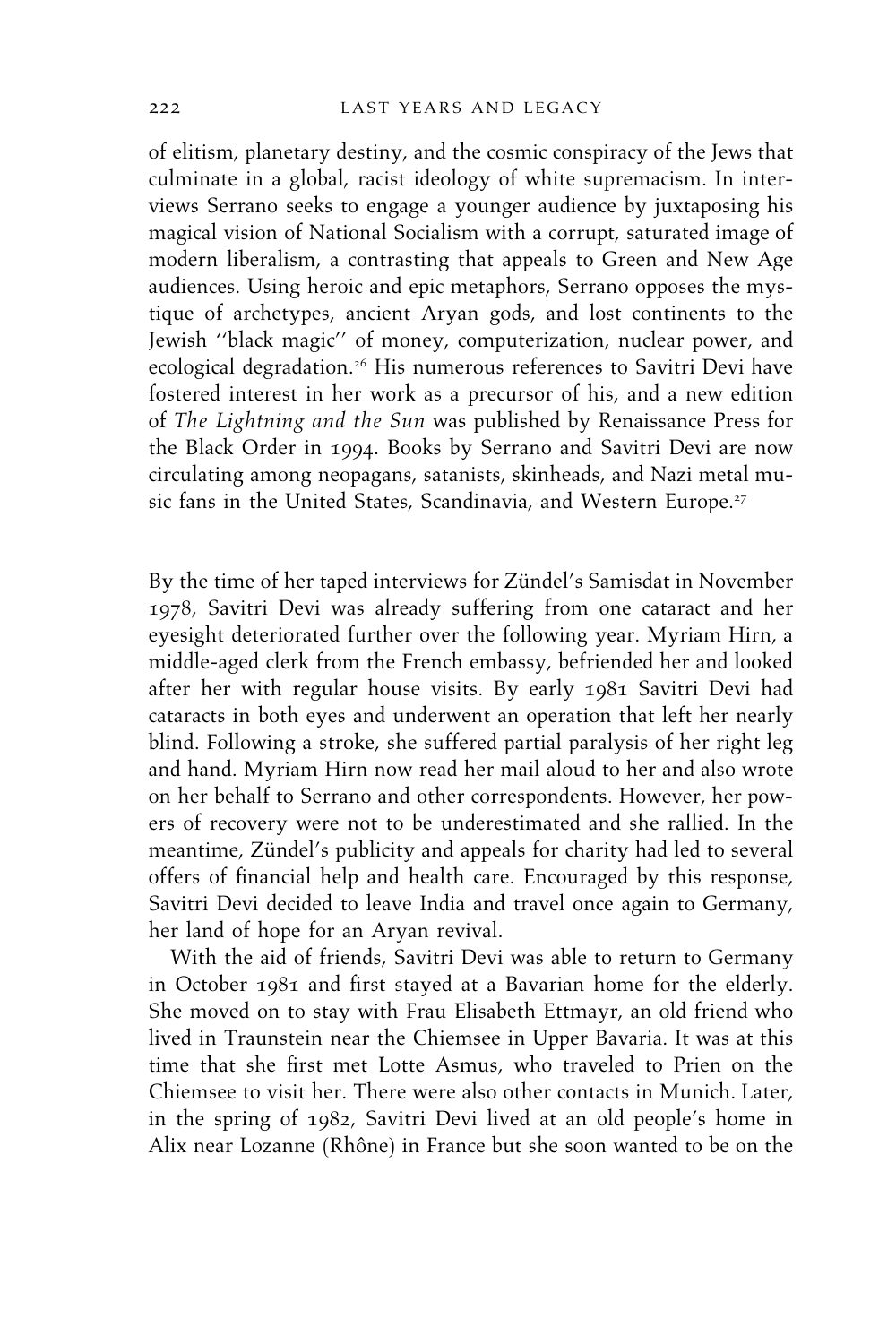move again. In late June she returned to Germany, staying for more than a month with Georg Schrader and his wife in Steinen near Lörrach. In August she returned with the Schraders to Frau Ettmayr, and together they visited Hans-Ulrich Rudel in Kufstein just over the Austrian border. She had not seen her hero Rudel since the late 1960s when visiting Bavaria during school holidays; it was to see such old Nazi comrades that she had wished to return to Germany.

It was however evident to all concerned that Savitri Devi was stranded in Europe with scant means of support. Rudel generously offered to pay for Savitri Devi's return flight to India but she seemed in no hurry to leave. Frau Schrader's impression is that she intended to return to India in due course but was excited at the prospect of revisiting more old contacts. After another short stay in Traunstein, she visited friends in Munich, and then traveled on to France. While staying with friends in Nantes, word came from Matt Koehl in Arlington, Virginia, that a visa and funds were available for her to travel and stay in the United States. He had arranged for her to address American racist and Nazi groups in seven or eight cities. Savitri Devi was immensely proud of this invitation and quickly accepted Koehl's offer. Although half blind and lame, unable to read and write, she took the view that she could still lecture. Despite her acute infirmity, Savitri Devi saw this trip as a fitting finale of her lifelong Nazi witness and secretly indulged thoughts of martyrdom at the hands of a Jewish or Negro assassin. In the meantime, she made a stopover in England, to visit her oldest friend, Muriel Gantry.

On Sunday, 17 October 1982, Savitri Devi arrived by taxi from London's Victoria station at Moira Cottage, Muriel Gantry's cozy small home in the sleepy Essex village of Sible Hedingham. It was an expensive fare, but Miss Gantry had already been alerted to her impending arrival by the police, who still kept a watchful eye on Savitri Devi's entries to Britain. Although the two elderly women had not met since the 1960s, they had regularly kept in touch by letter. Their friendship extended back to London in 1946 when a common enthusiasm for Akhnaton and ancient Egypt had brought them together. It was perhaps one of Savitri Devi's few nonpolitical friendships, for Miss Gantry had no time for Hitler or National Socialism. Muriel Gantry had visited Savitri Devi and her mother at Lyons in autumn 1950 and twice traveled to stay with her in Athens, in February 1953 and again in the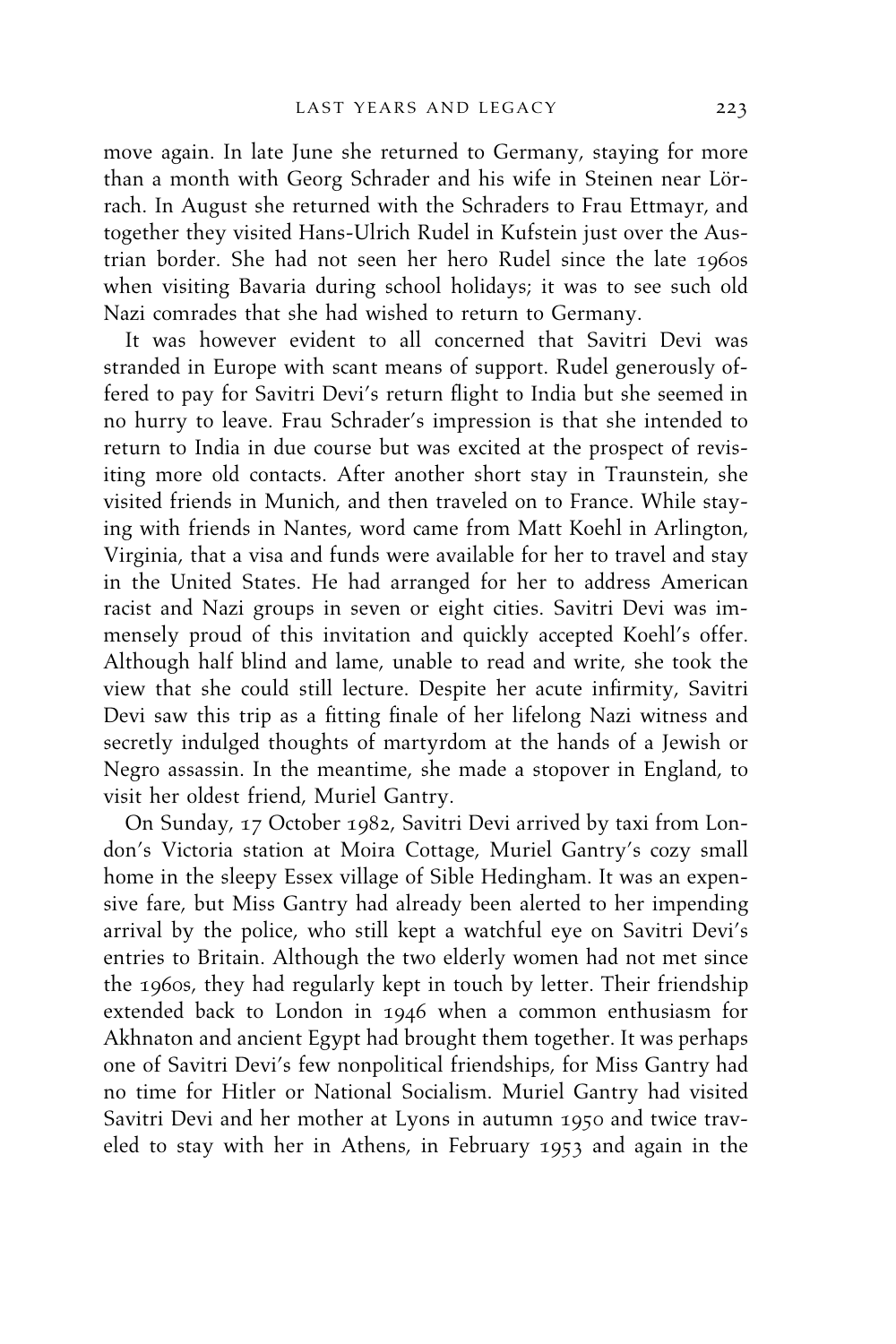summer of 1961. The two women spent the next couple of days happily sharing reminiscences before an roaring coal fire. Savitri Devi was eagerly anticipating her visit to the United States and even hoped to see Japan on the return leg of her journey to India.

But Savitri was unwell. Wearing only a thin white sari, she looked fragile in the English autumn weather. At noon on Thursday she was complaining of fever. Miss Gantry called a doctor, who thought the problem was mainly due to recent changes in diet and water supply. Later that night, just after midnight, Muriel Gantry heard Savitri Devi breathing heavily and shortly afterward found her dead in her bed in the front room of the cottage. It was 12:25 A.M. on Friday, 22 October. The doctor recorded the causes of death as myocardial infarction and coronary thrombosis. After a long delay, occasioned by fruitless police inquiries after next of kin, official permission was granted for her cremation. As Muriel Gantry began to make the arrangements, she received a visit from Tony Williams, a wealthy young supporter of Nazi causes, who was acting on Colin Jordan's behalf. He provided money and later attended the simple funeral ceremony with two fellow Nazis, all three dramatically dressed in black. On 7 December 1982 at Colchester crematorium, Miss Gantry read her own tribute to her friend while the press cameras popped and flashed. Savitri Devi's simple floral wreath was decorated with a Man-rune, the sign of life; the inverse Yr-rune (death) commonly marked SS graves in the war.<sup>28</sup>

By an odd irony of fate, Savitri Devi's mortal remains continued their journey around the world. The great finale took place in the United States. By a prior arrangement, Muriel Gantry sent an inscribed urn containing Savitri Devi's ashes to Matt Koehl, who placed them in his Nazi hall of honor at Arlington, purportedly next to those of Lincoln Rockwell. To mark this occasion Koehl held a formal New Order memorial service replete with memorabilia and Nazi bathos. Pious tributes by leading American comrades were interspersed with rousing music from the Third Reich. Behind the funerary urn hung the black, white, and red colors of a gigantic swastika banner, while a picture of Savitri Devi was draped with a funeral sash said to have belonged to Adolf Hitler. A report of the proceedings in Koehl's *NS Bulletin* stated that ''[her] extraordinary loyalty and devotion to our cause has earned her a place for all time in the pantheon of National Socialist heroes and heroines.''29 Thus did Savitri Devi, the nomadic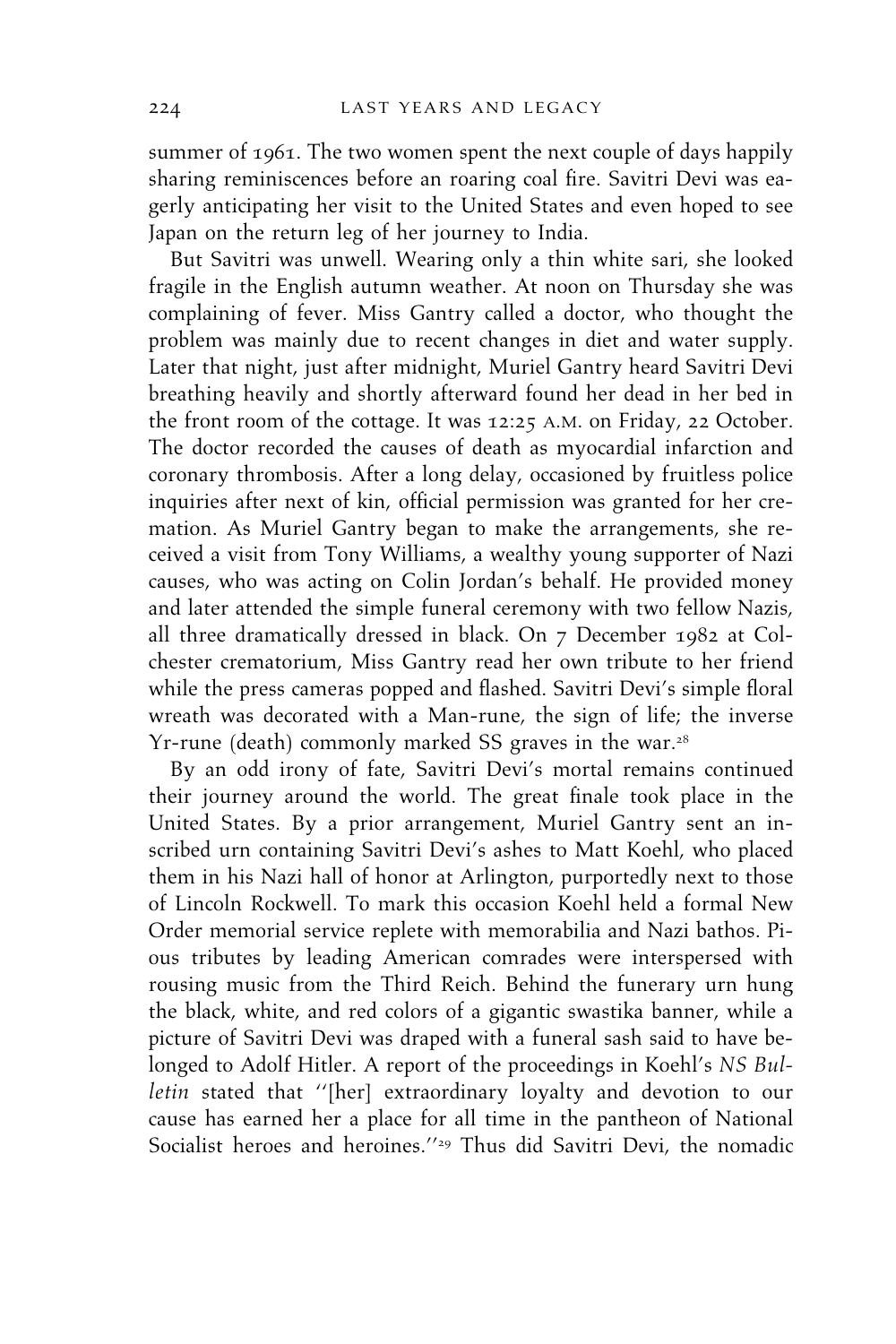Nazi and Hitler worshiper, enter the Valhalla of the former American Nazi Party.

Savitri Devi's influence on international neo-Nazism and other hybrid strains of mystical fascism has been continuous since the mid-1960s and beyond her death into the 1990s. But the very eccentricity of her thought, combining as it does Aryan supremacism and anti-Semitism with Hinduism, animal rights, and a fundamentally biocentric view of life, has led to strange alliances in radical ideology. Indications of her potential appeal to occult, neopagan, ecological, and New Age groups are apparent in the interest shown by Myatt, Bouchet, Serrano, and Mason in her ideas. In their writings paganism, magic, and the natural order act as a foil for a cleansing wave of fascist violence that will sweep away a corrupt humanity, leaving only Aryans in possession of a pristine world. Their thought is undeniably fascist in inspiration, but her ideas also hold an appeal for ''alternative'' movements whose inspiration is far removed from such sources.

In 1954 the Ancient and Mystical Order of the Rosae Crucis (AMORC), America's leading Rosicrucian occult order, published a second edition of *A Son of God*. Founded in 1915 by H. Spencer Lewis (1883–1939), AMORC offers a nondenominational approach to ancient wisdom teachings. In his early years the American founder had been involved in Theosophy and several occult lodges in Britain as well with Aleister Crowley and his magical Ordo Templi Orientis (OTO). Lewis received a formal Rosicrucian initiation at Toulouse in 1909, but he also laid emphasis on the arrival of traditional Rosicrucians in North America in the  $1690s$ .<sup>30</sup> He was versed in Theosophical lore concerning rounds, root races, and Aryans, and also held the ancient Egyptians in great esteem, especially Akhnaton.31 From its Californian headquarters comprising an entire city block built with sphinxes, domes, and porticoes in San Jose, AMORC now runs a very successful nonprofit educational foundation with tens of thousands of members worldwide, seeking health, happiness, and human progress. Its influence in the New Age movement has been enormous.<sup>32</sup> As a key volume in the AMORC Rosicrucian Library, Savitri Devi's book is always available, last reprinting in 1992.

From the late 1960s onward growing numbers of individuals began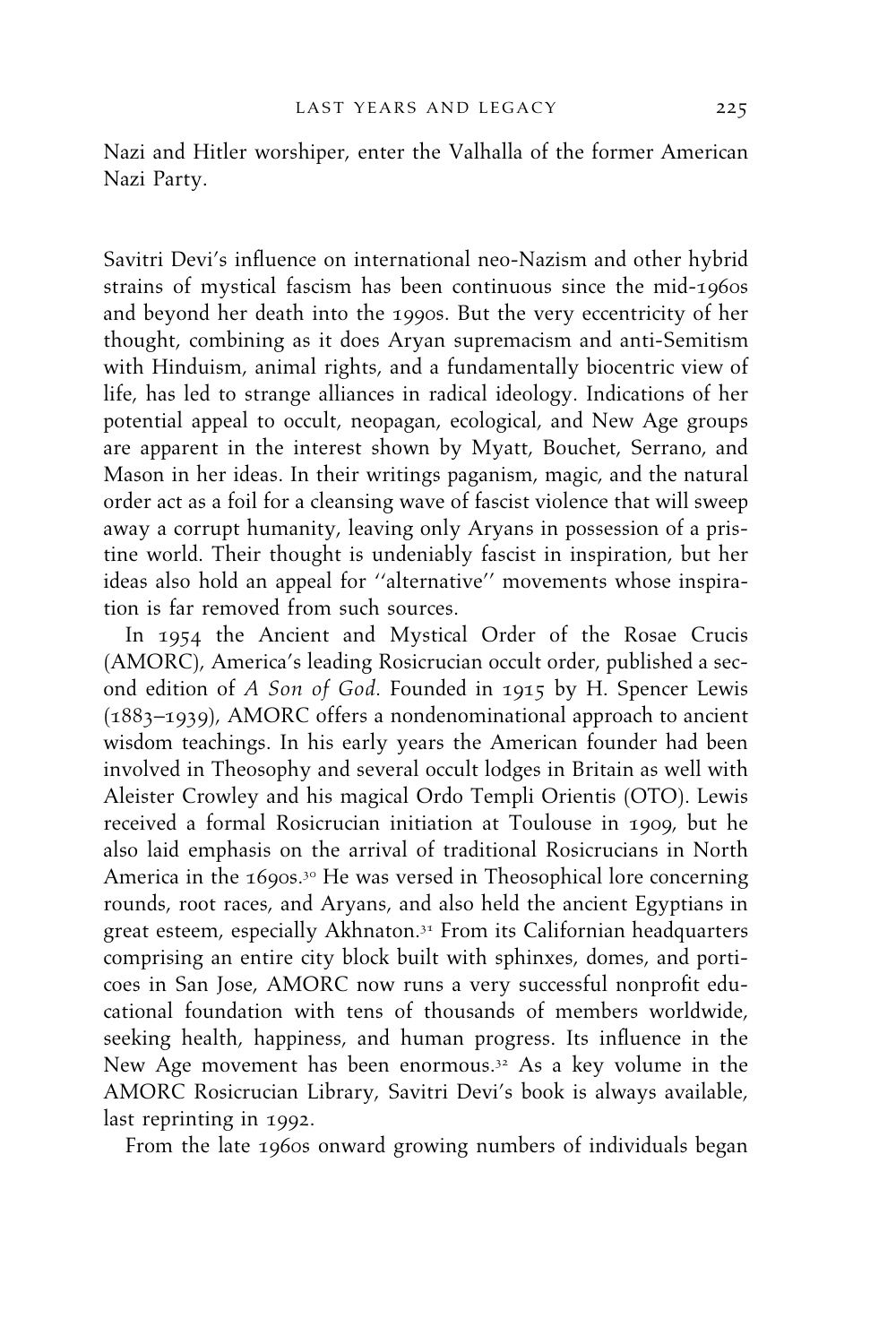to dissent from the values and institutions of modern Western society. The hippie movement of 1965–1973 celebrated drugs, Eastern religions, and other forms of exotic enlightenment against the ''false civilization'' of denominational religion, reason, and industrial modernity. By the 1970s, there was more widespread concern about the unchecked exploitation of the earth's limited resources, urbanization, and the destruction of the environment. The Marxist critique traced these ills to the power of the bourgeoisie and international capital, but these scapegoats were giving way to a broader condemnation of urban-industrial culture by the 1980s. With the advent of the New Age movement, man was felt to have lost his roots in nature, leading an artificial life among machines and automated processes that robbed him of his humanity and a meaningful life. Rudolf Bahro, a leading left-wing Green and an important New Age figure, identifies patriarchy, the Judaeo-Christian religious tradition, and the entire rationalist and scientific praxis of the West as the root causes of man's alienation.33

Green thinkers are especially pessimistic about the effects of human population on nature. New advocates of Malthusianism— the doctrine that species proliferate until they exhaust their food resources—oppose liberal and Christian notions of aid to the needy. In the 1970s there were widespread appeals for zero population growth or decline, if necessary backed by repressive measures, especially in Third World countries. The Environmental Fund, a prestigious international grouping, took the view that sending food aid to the hungry only encouraged their population growth. Other organizations like Zero Population Growth, the Campaign to Check the Population Explosion, and Planned Parenthood/World Population also focused attention on the overbreeding in poor nations. Paul Ehrlich's bestseller, *The Population Bomb* (1970), suggested tax penalties for childbearing and breaking off relations with a Vatican opposed to birth control. A rhetoric using inflammatory terms of violence (''bomb,'' ''explosion'') was matched by a contempt for humans (''plague,'' ''people pollute''). Many ecologists identified the teeming colored races of Africa, Asia, and South America as the root cause of the world population problem.

An extreme school of ecological catastrophism regards all human civilization as deleterious and evil. Such antihumanist sentiment, coupled with an idealization of animals and nature, represents a break with liberal thought. Many radical ecologists believe that human population must be drastically reduced because humans have simply become too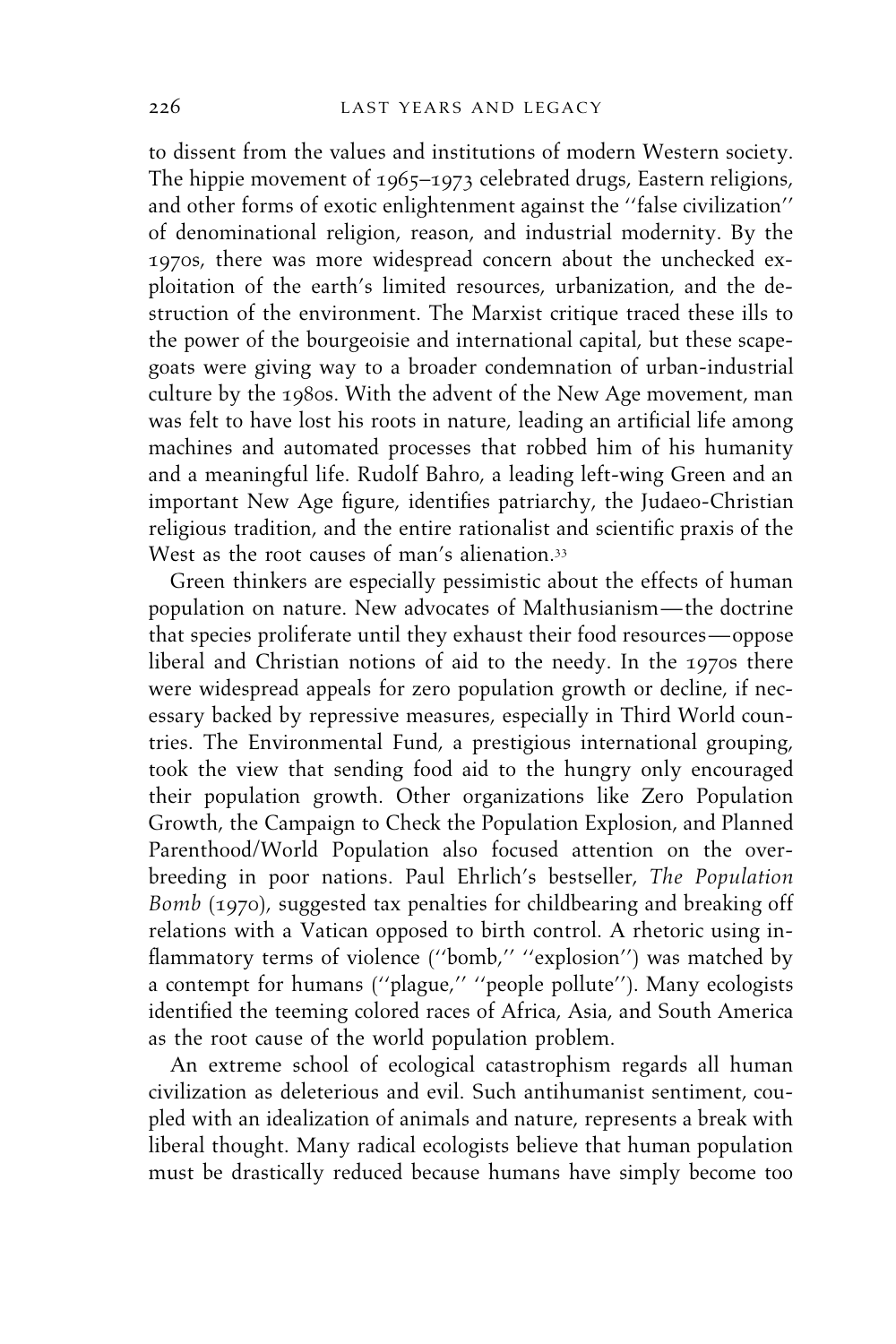numerous, placing an intolerable burden upon their natural environment. Edward Callenbach's novel *Ecotopia* (1978) described a revolutionary ecological regime in the Pacific Northwest that secedes from the United States. Its ecocentric policy is enforced through a variety of repressive, violent, and exclusionary measures against any opposition. Once human beings are stigmatized as a threat to Mother Nature, Christian and Enlightenment notions of human equality and the sanctity of human life start to retreat. Nazi modes of thought concerning ''unfit life'' (the old, sick, and indigent), hierarchies of human value, and eugenic programs find ready acceptance among those who despair of mankind.34

The American movement of Deep Ecology betrays an uneasy resemblance to Savitri Devi's biocentric vision. Its precepts of community and cooperation are belied by romantic irrationalism and the assertion that all nature is equal. In his pioneering work *The Arrogance of Humanism* (1978), the leading U.S. biocentrist David Ehrenfeld rejects the humanist foundation of modern life, denying that any part of nature has more value than another. Due to man's global health schemes, the pox virus is now an endangered species.35 Inspired by the Norwegian philosopher Arne Naess (b. 1912), Bill Devall and George Sessions, both American professors, have publicized Deep Ecology and biocentrism as a fundamentalist movement opposed to the pragmatic approach of reform ecology. In their influential book *Deep Ecology* (1985), man is regarded as a degenerate and artificial creature in painful opposition to wild, untamed nature. Only a radical revaluation of human importance can avert the grim future of a teeming, polluted planet. Man must give up his privileged position as the lord of the earth and seek a new accommodation with nature, at once harmonious, modest, and subordinate.

The hero of Deep Ecology is Thomas Malthus (1766–1854), while the philosophies of humanism, rationalism, and Enlightenment are blamed for man's vanity and ecological destruction. Devall and Sessions approvingly quote Theodore Roszak, the doyen of the American counterculture: ''Humanism is the finest flower of urban-industrial society; but the odor of alienation yet clings to it and to all culture and public policy that springs from it.'' And again, with the philosopher Pete Gunter: ''Pragmatism, Marxism, scientific humanism . . . the whole swarm of smug antireligious dogmas emerging in the late eighteenth and nineteenth centuries and by now deeply entrenched in scientific, political,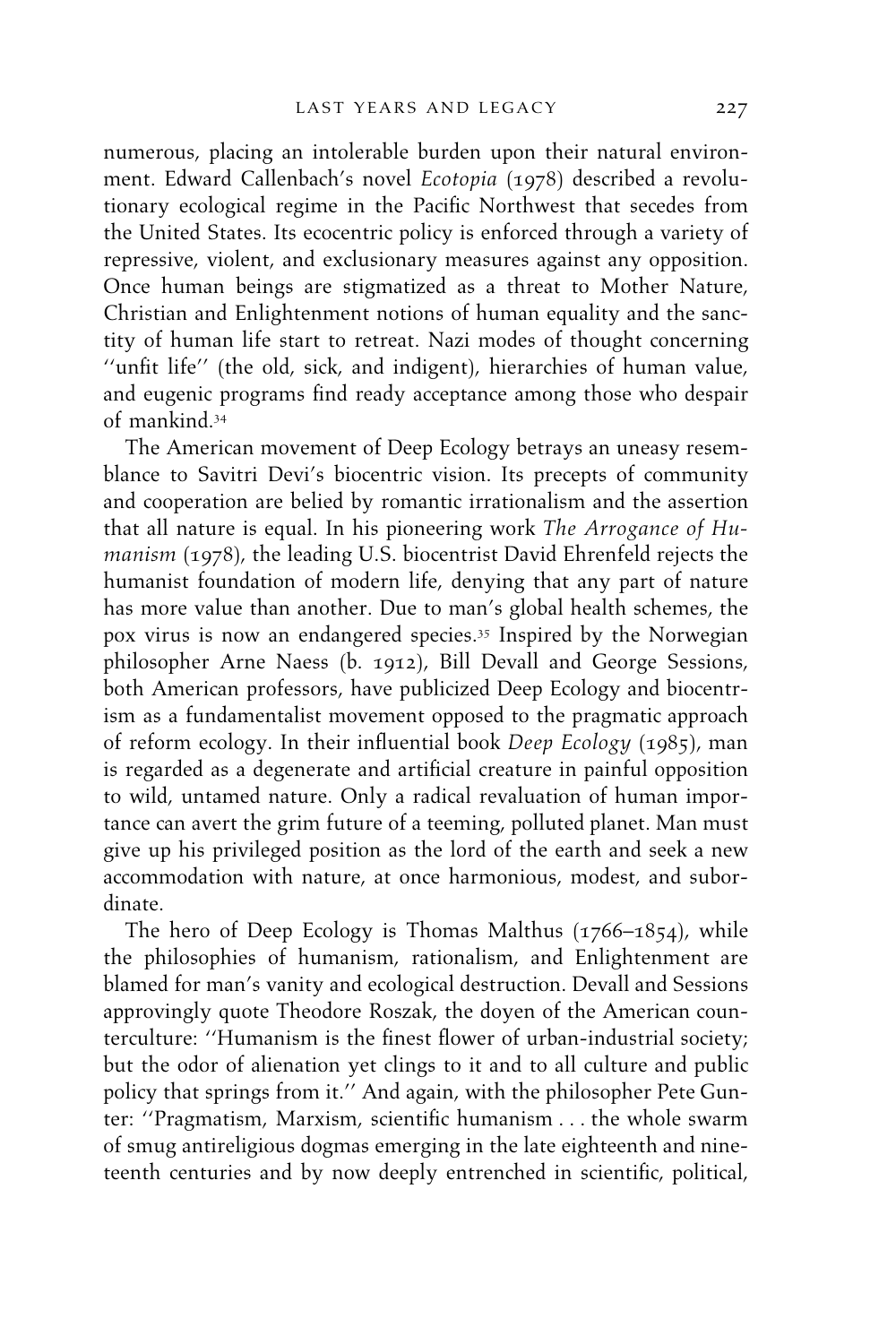economic, and educational institutions... make nature an extension of and mere raw material for man.''36 The sources of Deep Ecology are variously sought in mysticism, Christianity (especially St. Francis of Assisi), the Eastern religions of Hinduism, Taoism, and Zen Buddhism, and Native American spirituality. Devall and Sessions also trace their ideas in the literary tradition of naturalism and pastoralism in America (Walt Whitman, Henry Thoreau, Robinson Jeffers, and John Muir).37

All nature has intrinsic worth and equality, and whatever science that remains should be nondominating. But if Devall and Sessions couch Deep Ecology in gentle words, their biocentrist epigones use a sterner language. Dave Foreman, the founder of the radical movement ''Earth First!'' conflates romanticism and brutality in a manner reminiscent of Savitri Devi. Primitivist sentiments such as ''dream the bison back, sing the swan hither'' and ''back to the Pleistocene'' punctuate Foreman's views that starving Ethiopians should be left to die and Malthus was right: ''There are too many people on the earth.''38 He agrees with Arne Naess that the earth's human population should be reduced to about 100 million. Another contributor to his magazine has recommended a drastic 80 percent reduction in the global human population, while praising AIDS as a valuable ecological weapon.39 The German Green leader, Herbert Gruhl, has even echoed Savitri Devi's passion for nuclear destruction: because only Westerners are amenable to birth control programs, the overcrowded peoples of the Third World will one day regard ''the atom bomb no longer as a threat but as a liberation.''40

Left-wing writers have been the fiercest critics of Deep Ecology, which they accuse of smuggling "fascist" discourse into liberal society. ''People are shit,'' a recent quote from the German ecomagazine *Instinkte*, illustrates the left-wing claim that biocentrism denies the moral basis of any human rights to equality and support. By rejecting man's claim to distinctiveness from animals and plants, either through spiritual transcendence or social consciousness, biocentrism reduces mankind to mere biomass, a burden on nature. And by blaming humanity collectively for ecological disaster, Deep Ecology deflects any critique of capitalism and authority, thereby frustrating genuine social emancipation.41 Marxist ecologists regard such doctrine as the ideological ally of monopoly capitalism. Only by denying the special status of man and his anthropocentric traditions of Judaism, Christianity, humanism, and socialism can capitalism soften up democracy to accept the mass dying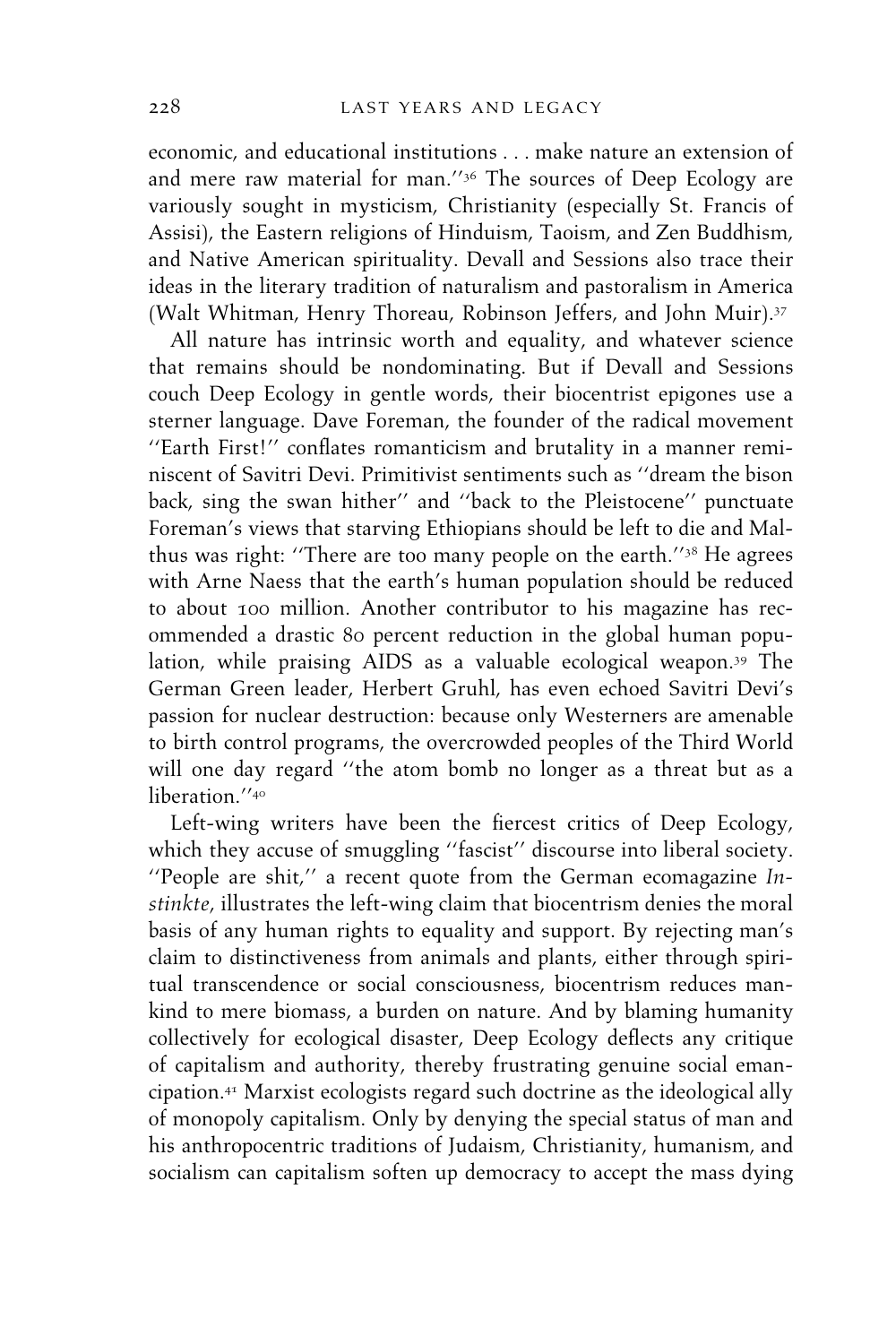of Third World populations, as well as the euthanasia of the elderly, ill, poor, and redundant in the rich North. Such a countertranscendent strategy will facilitate the exploitation of human beings as raw material in twenty-first-century industries based on genetic engineering, embryo farming, and cloning.

Ideological parallels between Deep Ecology and the prefascist currents of Social Darwinism and mystical *Lebensreform* (the naturalliving movement in pre-1914 Germany) are also highlighted by Marxist critics. At the end of the nineteenth century the ugly, unhealthy, and harmful effects of industrialization—destruction of nature, slums, disease—were attributed by its romantic bourgeois critics not to capitalism but to decadent civilization in general. Rather than demanding the emancipation of the working class, German *Lebensreformer* embraced health diets, natural remedies, nudism, and vegetarianism, and founded alternative colonies on the land and in the cities. Ideas of civilizational decadence found a ready ally in Darwinist ideas of degeneration, which could be countered only by healthy rural living, Aryan racism, and eugenics, as advocated by the Social Darwinist Wilhelm Schallmayer (1857–1919) and the *völkisch* biologist Willibald Hentschel (1858–1947). Marxist and anarchist ecologists detect the same romantic reactionary thought in Deep Ecology today. However, whereas German *Lebensreform* is burdened by its links to Nazism, Deep Ecology can supply a similar prefascist discourse from an blameless Anglo-American source.42

Nature is divinized, man is relegated. The ultraright-wing Noontide Press in California has recognized this receptivity to the Nazi religion of nature by bringing out a new edition of Savitri Devi's *Impeachment of Man* (1991). Presented by the publisher as an indictment of the values and mores of our modern human-centered ''produce and consume'' society, the book attempts to popularize Savitri Devi's conviction that divinity manifests itself in all of nature, that man is nothing special, and that his recent ideas of universal equality and entitlement to prosperity at the expense of the rest of nature are fundamentally wrong. The beautiful tiger, the great banyan tree, the lithe felines, according to Savitri Devi, these are noble creatures, but not all ''twolegged mammals'' qualify. Only the strong, intelligent Aryan is fit to survive in a redeemed biocentric order. The publisher's foreword gives a brief account of her life, mentioning her lifelong devotion to Nazism and her books in which ''she portrayed Hitler and National Socialism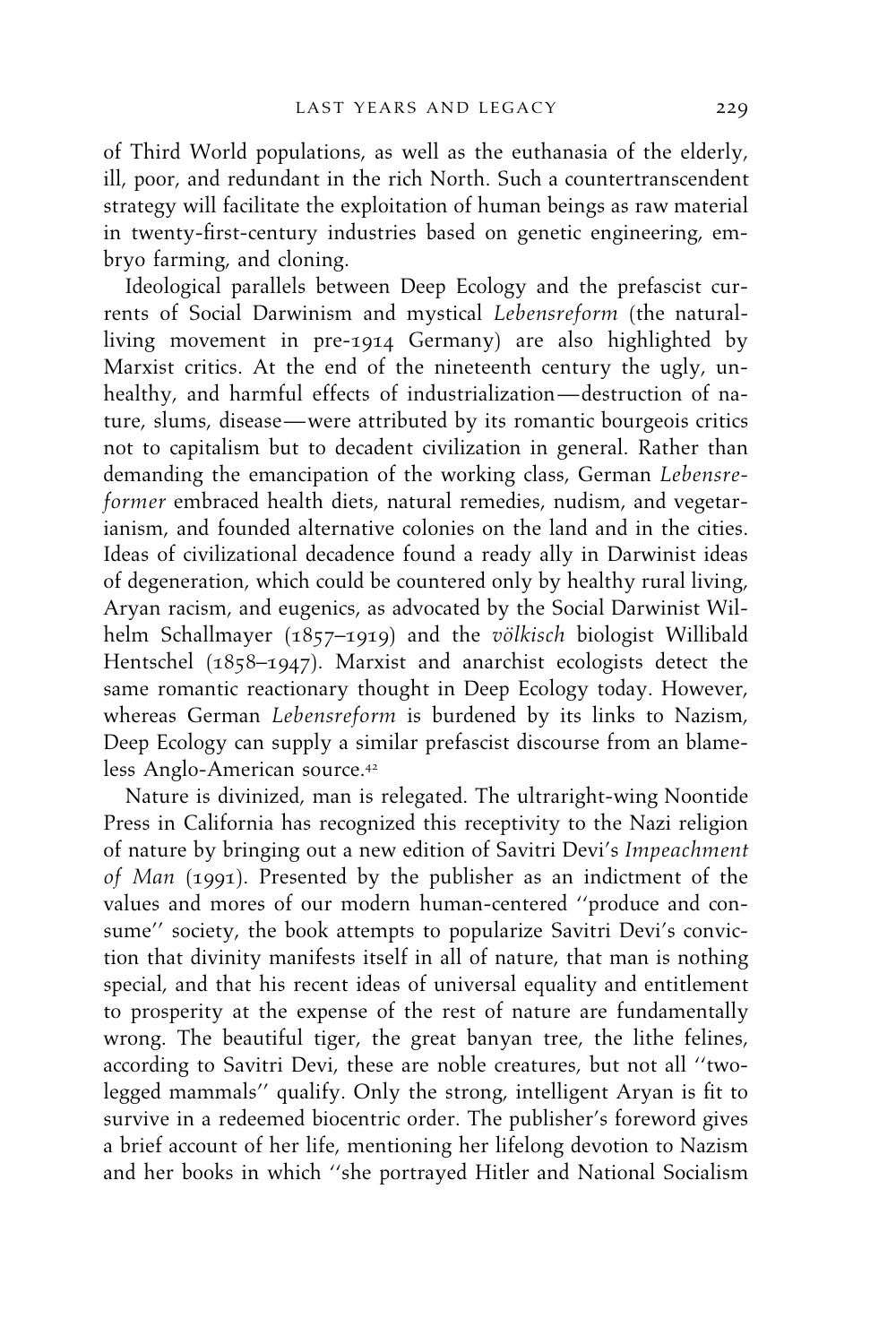as expressions of transcendent spiritual truth.'' Such an edition is a telling example of the new entryism the far right is currently pursuing in its appeal to Green and New Age audiences.

But Savitri Devi's emphasis on nature and animal rights against the claims of mankind could evoke a wider response in mass urban society. Ecological sentiment often owes more to an urbanized lifestyle than any authentic awareness of nature. Here one might note that antihunting and animal rights activists have their bases of support in large towns and cities. Their sentimental image of animals and nature is informed by modern media and synthetic enclaves like ''wild life parks'' but hardly ever anchored in the genuine countryside, where farming, animal husbandry, hunting, and practical conservation schemes are pursued as a way of life. The shrill and often violent demands for the protection of animals from human exploitation typically come from social groups with no living connection to the land. Given the overwhelming preponderance of urban over rural populations in modern Western society, these attitudes are set to become ever more prevalent.

The growing practice of vegetarianism and its active proselytism amongst the young often derive from the sentimental and squeamish sensibilities of urban populations. Advanced technological societies no longer regard food as rural produce: the sanitized image of hygienic food packaging in the suburban supermarket replaces livestock, slaughterhouses, and butchers' shops in the modern imagination. Once city dwellers are reminded of the bloodstained background to meat production, the horrified flight into vegetarianism only reinforces the continuing retreat from nature. Constantly serviced by television and computers, modern man inhabits an electronic ''virtual'' reality drained of organic natural content. The sensory poverty of a synthetic order devoid of life could well lead to contempt for mankind and a compensating idealization of animals. Here again, one may detect the reviving appeal of Savitri Devi's vehement misanthropy. A computerized and superurbanized humanity might long for contact with nature while entertaining violent visions of hatred and destruction for its own species.

Nor is Savitri Devi's vision of the noble Aryan far removed from primitivist currents of New Age thought. The German *völkisch* and youth movements in the period 1890–1930 mixed paganism and nature worship with reverence for barbarian virtue. Ancient Germans, racial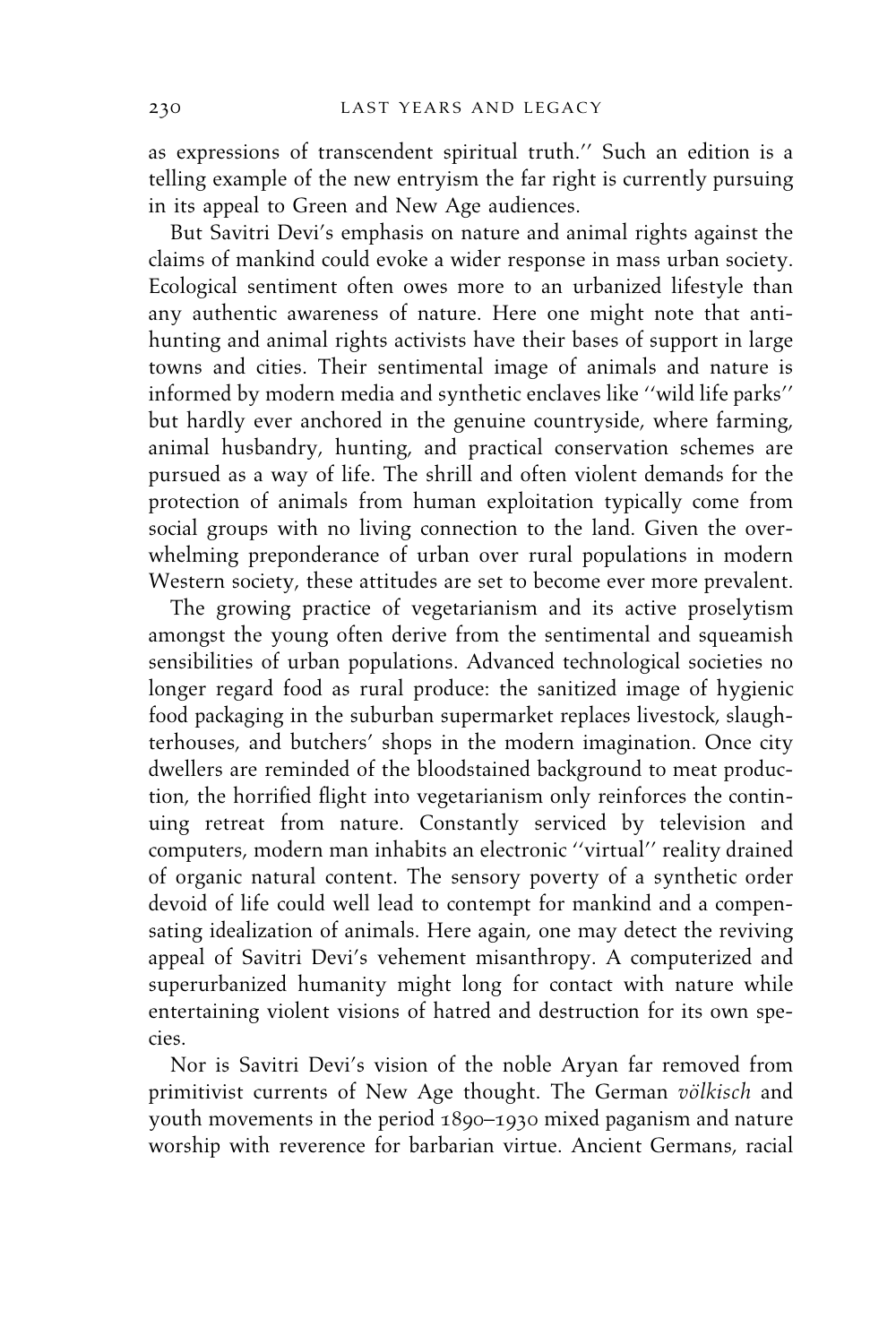purity, and national revival were all bound up with the merits of nature.43 Many New Age groups rehearse the nativist aspects of these Nazi precursors in a eulogy of the primitive. The movement began in the 1970s with European support for the cultural struggle of the North American Indians, but politics soon gave way to mythology. Navajo, Hopi, and Sioux Indians were credited with a natural wisdom long lost among the rational, technologically advanced peoples of the West. In the 1980s Indian deputations and medicine men plied their trade of esoteric workshops and conferences across Germany and Switzerland. So long as the idealized groups were marginal, alien, or oppressed, such New Age sentiment was generally left-wing or anarchist. However once the models were sought closer to home in the prerational, mythical past of Western culture, *völkisch* ideas could make a fashionable return.

By the early 1980s the enthusiasm for North American Indians and their ecological-esoteric wisdom had spread to the ancient European tribes— the ''Indians of the West.'' In the New Age movement there are now numerous groups devoted to reviving the wisdom of the ancient Celts and Teutons. Druids and old Germanic priest-kings, witches, and priestesses now provide New Age precursors closer to home and Western identity. Books, workshops, and conferences on paganism, shamanism, runes, and magic proliferate. The Anglo-American Ásatrú Free Assembly and Odinists revived neo-Germanic paganism, while in Germany neo-*völkisch* groups such as the Goden (est. 1957) and Armanenschaft (est. 1969), a revival of the Guido von List Society, swiftly reoriented themselves toward the New Age concern with feminism, ecology, and esoteric lore. The Aryan mysticism of Julius Evola was rediscovered by New Age publications. Nostalgia for a lost golden age and apocalyptic hopes of its revival recall the ideological foreground of earlier demands for fascist renewal.44

Deep Ecology, biocentrism, nature worship, and New Age paganism reflect a hostility toward Christianity, rationalism, and liberalism in modern society. Although these radical movements often have their roots in left-wing dissent, their increasing tendency toward myth and despair indicate their susceptibility to millenarian and mystical ideas on the far right. Neo-Nazi and fascist activists now actively seek to infiltrate the ecological and esoteric scene. The cybernetic encirclement of man and his complete divorce from nature could well foster a more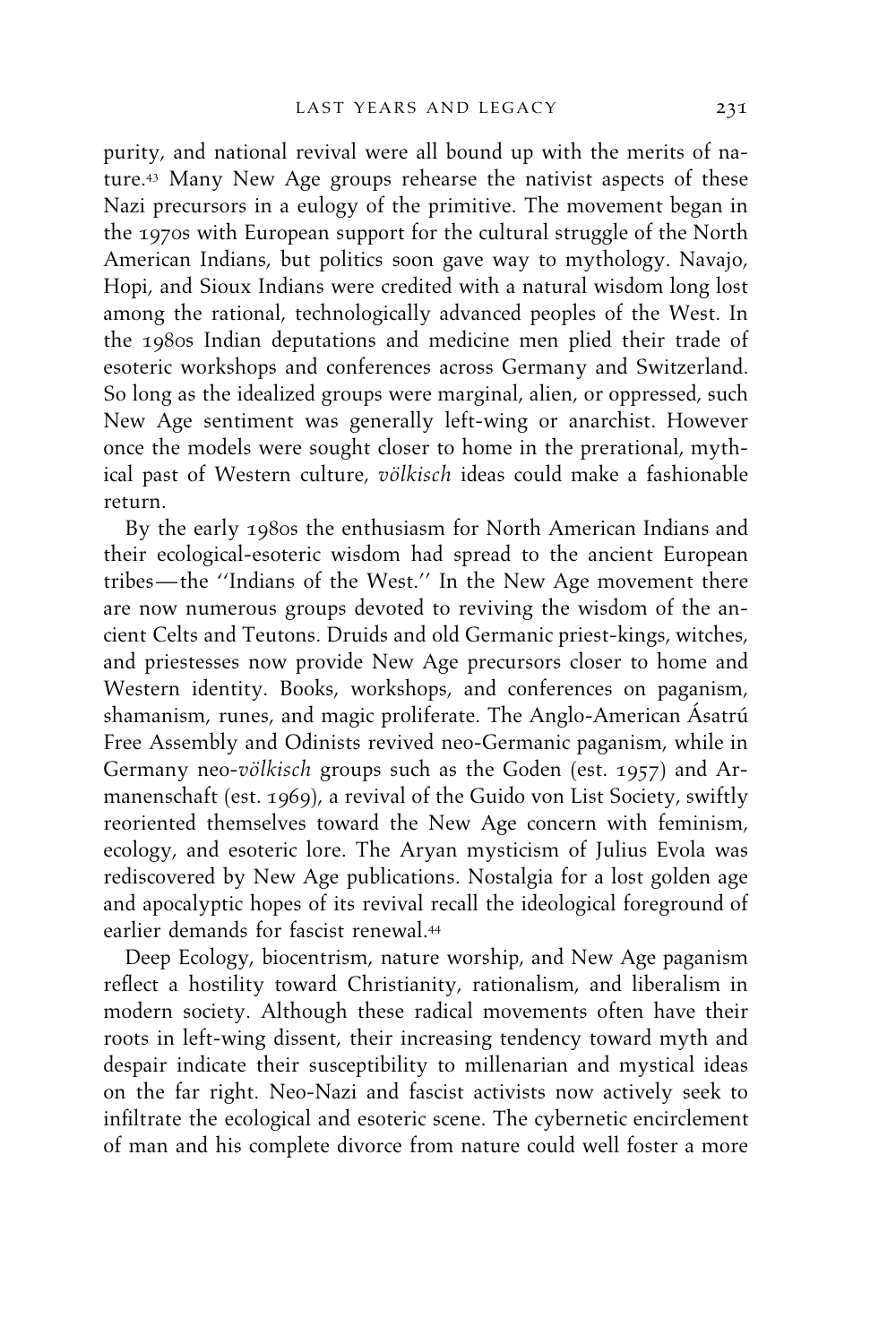fundamental alienation. In a congested and automated world, Savitri Devi's sentimental love of animals and hatred of the masses may find new followers. The pessimism of the Kali Yuga and her vision of a pristine new Aryan order possess a perennial appeal in times of uncertainty and change.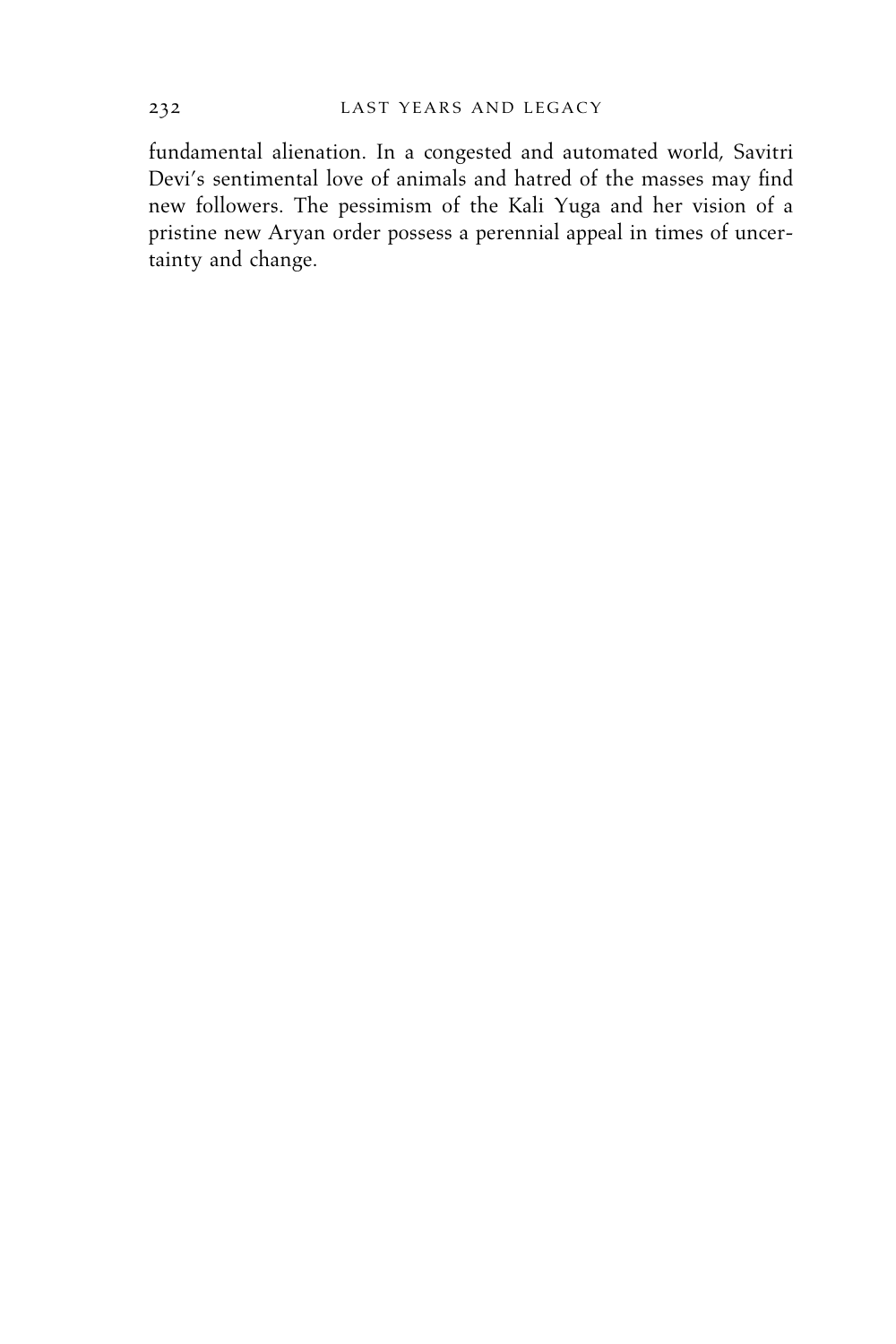# NOTES AND REFERENCES

#### NOTES TO THE INTRODUCTION

1. Illustrated advertisement for books (Buffalo, N.Y.: Samisdat Publishers, circa 1982), card flyer.

2. Matt Koehl, ''Adolf Hitler: German Nationalist or Aryan Racist?'' *National Socialist World*, no. 4 (summer 1967), pp. 13–22.

#### NOTES TO CHAPTER 1

1. Savitri Devi, *Defiance* (Calcutta: A. K. Mukerji, [1950]), pp. 12, 58.

2. Savitri Devi, *Pilgrimage* (Calcutta: Savitri Devi Mukherji, 1958), pp. 12, 142f.

3. Savitri Devi, interview, New Delhi, November 1978, Cassette 1A.

4. Irving Putter, *The Pessimism of Leconte de Lisle: The Work and the Time* (Berkeley and Los Angeles: University of California Press, 1961), pp. 277–287; Alison Fairlie, *Leconte de Lisle's Poems on the Barbarian Races* (Cambridge: Cambridge University Press, 1947), passim.

5. Richard Clogg, *A Short History of Greece*, 2d ed. (Cambridge: Cambridge University Press, 1986), pp. 105–110; Edward S. Forster, *A Short History of Modern Greece, 1821–1945*, 2d ed. (London: Methuen, 1946), pt. 2.

6. Savitri Devi, *Defiance*, p. 59; Savitri Devi, interview, New Delhi, November 1978, Cassette 1A.

7. Quoted in Clogg, *Short History of Greece*, p. 76.

8. The following account of the Anatolian campaign is drawn from Clogg, *Short History of Greece*, pp. 112–121, and Forster, *Short History of Modern Greece*, pp. 135–147.

9. Savitri Devi, *Pilgrimage*, p. 105.

10. Savitri Devi, *Defiance*, p. 60.

11. Athen-München, ed. George Himmelheber (Munich: Bayerisches Nationalmuseum, 1980).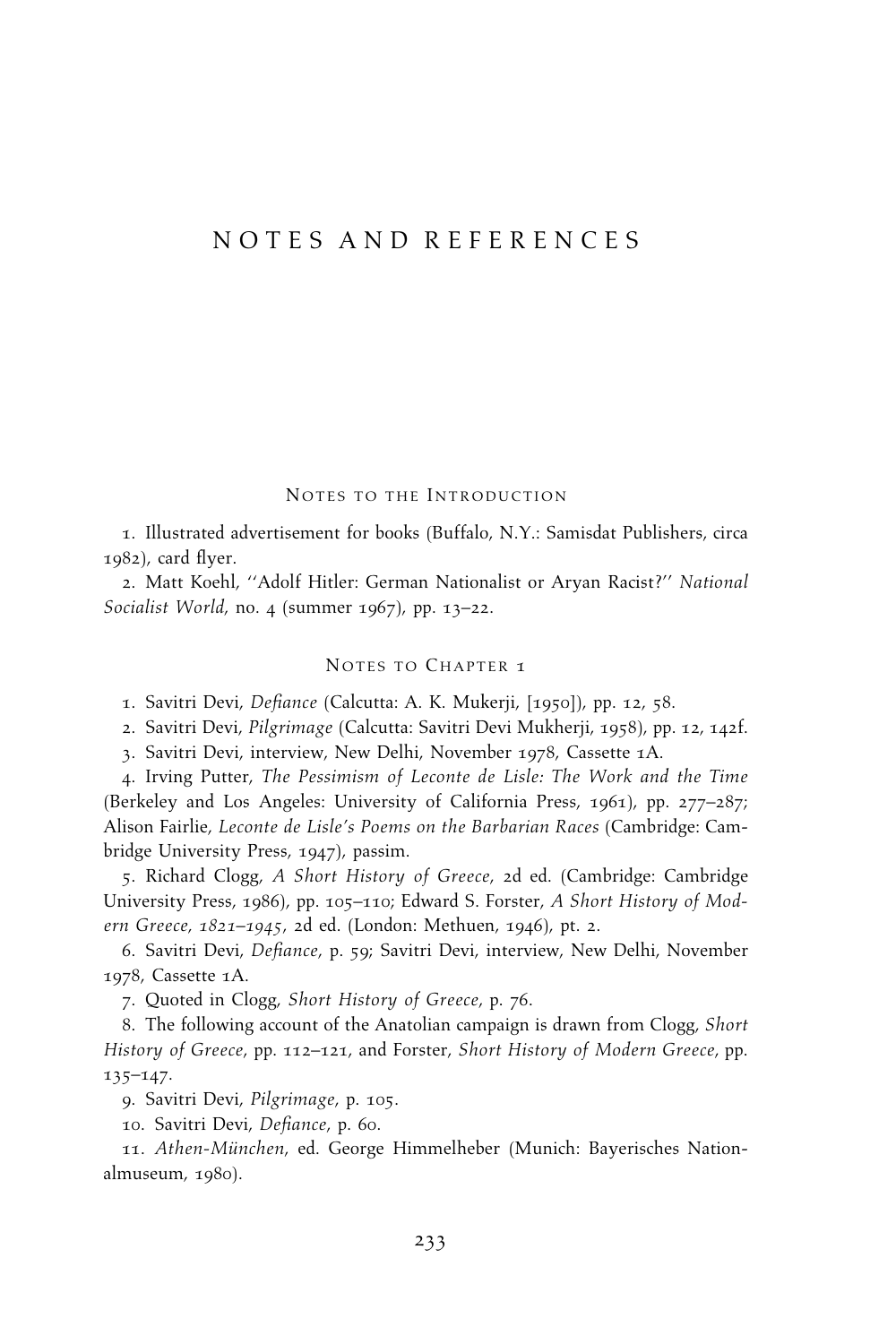12. E. M. Butler, *The Tyranny of Greece over Germany: A Study of the Influence Exercised by Greek Art and Poetry over the Great German Writers of the Eighteenth, Nineteenth and Twentieth Centuries* (Cambridge: Cambridge University Press, 1935).

13. Savitri Devi, *Pilgrimage*, pp. 105f.

14. Savitri Devi, *Defiance*, p. 58.

15. Biographical material for the following account of Kaı¨res's life is drawn from *Philosophics of Theophilos Kaires (Greece's new Socrates)*, ed. and trans. Peter Thetis (New York: Pageant Press, 1960), pp. 9–33. An earlier biography written by Demetrios P. Paschales, Θεόφιλος Καΐρης (Athens, 1928) was acknowledged by Maximiani Portas in her thesis.

16. Maximiani Portas, *Essai critique sur The´ophile Kaı¨ris* (D. Litt. thesis, University of Lyons, [1935]). The thesis was revised in the summer of 1931. Maximiani dated her introduction at Athens in October 1931 with an acknowledgment to her friend Kyria Marika Kaloyerikou for hospitality, affection, and kindness during the previous years in the capital.

17. Heinrich Schliemann, *Troy and Its Remains* (London: John Murray, 1875), pp. 102, 119–120.

18. Malcolm Quinn, *The Swastika: Constructing the Symbol* (London and New York: Routledge, 1994), pp. 22–26.

19. Sir Charles Eliot, *Hinduism and Buddhism*, 3 vols. (London: Edward Arnold, 1926), 1:41.

20. Savitri Devi, *Defiance*, pp. 69–70.

#### NOTES TO CHAPTER 2

1. Leconte de Lisle, ''L'Arc de Civa,'' in *Poe`mes Antiques* (1852), quoted in Savitri Devi, *Defiance* (Calcutta: A. K. Mukerji, [1950]), p. 431.

2. Savitri Devi, *Defiance*, p. 379.

3. Ibid., p. 69.

4. Léon Poliakov, *The Aryan Myth* (London: Sussex University Press and Heinemann, 1974), pp. 183–188. A. Leslie Willson, *A Mythical Image: The Ideal of India in German Romanticism* (Durham, N.C.: Duke University Press, 1964) traces the growth of interest in India among the German Romantics.

5. J. P. Mallory, *In Search of the Indo-Europeans* (London: Thames and Hudson, 1989), pp. 9–11.

6. Poliakov, *Aryan Myth*, pp. 188–190.

7. Ibid., pp. 190–192.

8. Ibid., pp. 192–199.

9. Malcolm Quinn, *The Swastika: Constructing the Symbol* (London and New York: Routledge, 1994), pp. 22–38, 45. All the swastika symbols collected for the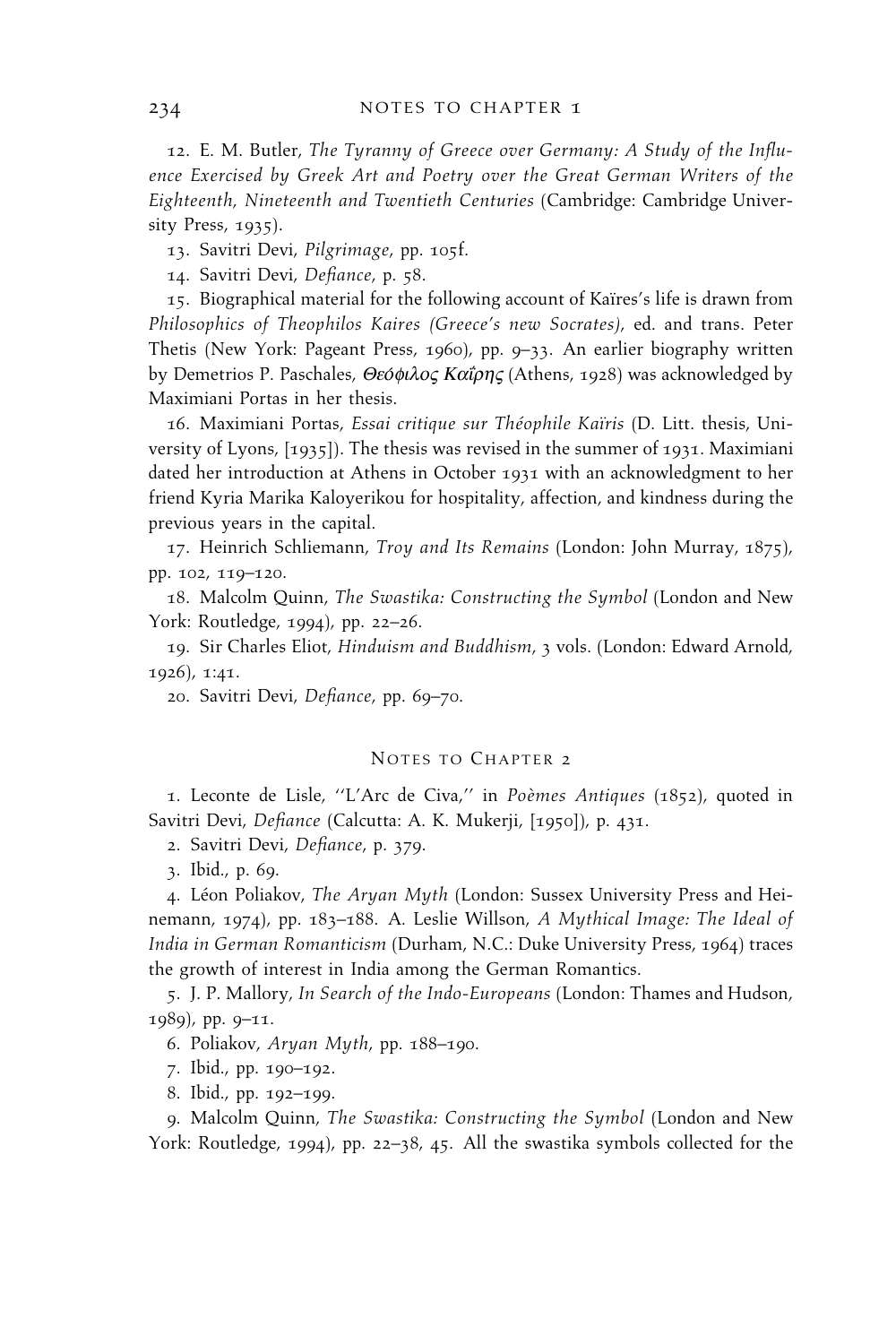Paris Exposition display were illustrated in the journal article by Michael von Zmigrodzki, "Zur Geschichte der Suastika," Archiv für Anthropologie 19 (1890): 173–181, tables 4–7. Thomas Wilson, a delegate at one of the conferences, was the curator of the Department of Prehistoric Anthropology at the Smithsonian Institution in Washington, D.C. His comprehensive study *The Swastika: The Earliest Known Symbol, and Its Migrations* was published in the *Annual Report of the Board of Regents of the Smithsonian Institution, 1894* (Washington, D.C. 1896), pp. 757–1011.

10. Helena Petrovna Blavatsky, *The Secret Doctrine*, 2 vols. (London: Theosophical Publishing Company, 1888), 2:6–12, 300f., 433–436; 98–101, 585f.

11. The contribution of Theosophy to the German *vo¨lkisch* movement is fully documented in Nicholas Goodrick-Clarke, *The Occult Roots of Nazism: Secret Aryan Cults and Their Influence on Nazi Ideology*, 2d ed. (New York: New York University Press; London: I. B. Tauris, 1992).

12. Erich Biehahn, ''Blondheit und Blondheitskult in der deutschen Literatur,'' *Archiv fu¨ r Kulturgeschichte* 46 (1964): 309–333.

13. Savitri Devi, *Gold im Schmelztiegel*, trans. Lotte Asmus (Padua: Edizioni di Ar, 1982), p. 21.

14. Details of B. G. Tilak's career may be found in *Dictionary of National Biography*, ed. S. P. Sen, 4 vols. (Calcutta: Institute of Historical Studies, 1972–1974), 4:352–356.

15. Baˆl Gangadhar Tilak, *The Arctic Home in the Vedas* (Poona: Kesari, 1903), pp. 453–455, 464.

16. A concise account of the Aryan settlement of India appears in Romila Thapar, *A History of India*, vol. 1 (Harmondsworth: Penguin, 1966), chap. 2, ''The Impact of Aryan Culture,'' pp. 28–49.

17. Savitri Devi, *L'Etang aux lotus* (Calcutta: author, 1940), pp. 62–68.

18. Ibid., pp. 74–86.

- 19. Ibid., pp. 167–171.
- 20. Ibid., pp. 19–25, at p. 25.

21. Savitri Devi, *Defiance*, pp. 100–102.

22. Savitri Devi, *Souvenirs et réflexions d'une aryenne* (New Delhi: Savitri Dêvi Mukherji, 1976), pp. 282f.

23. Lotte Asmus and Vittorio De Cecco, ''La 'missionaria' del paganesimo ariano,'' *Risguardo* 4 (1984): 64–70, at p. 65.

#### NOTES TO CHAPTER 3

1. The origin and development of these movements are discussed in the masterly study by Christophe Jaffrelot, *The Hindu Nationalist Movement and Indian Politics: 1925 to the 1990s* (London: Hurst, 1996), pp. 11–35.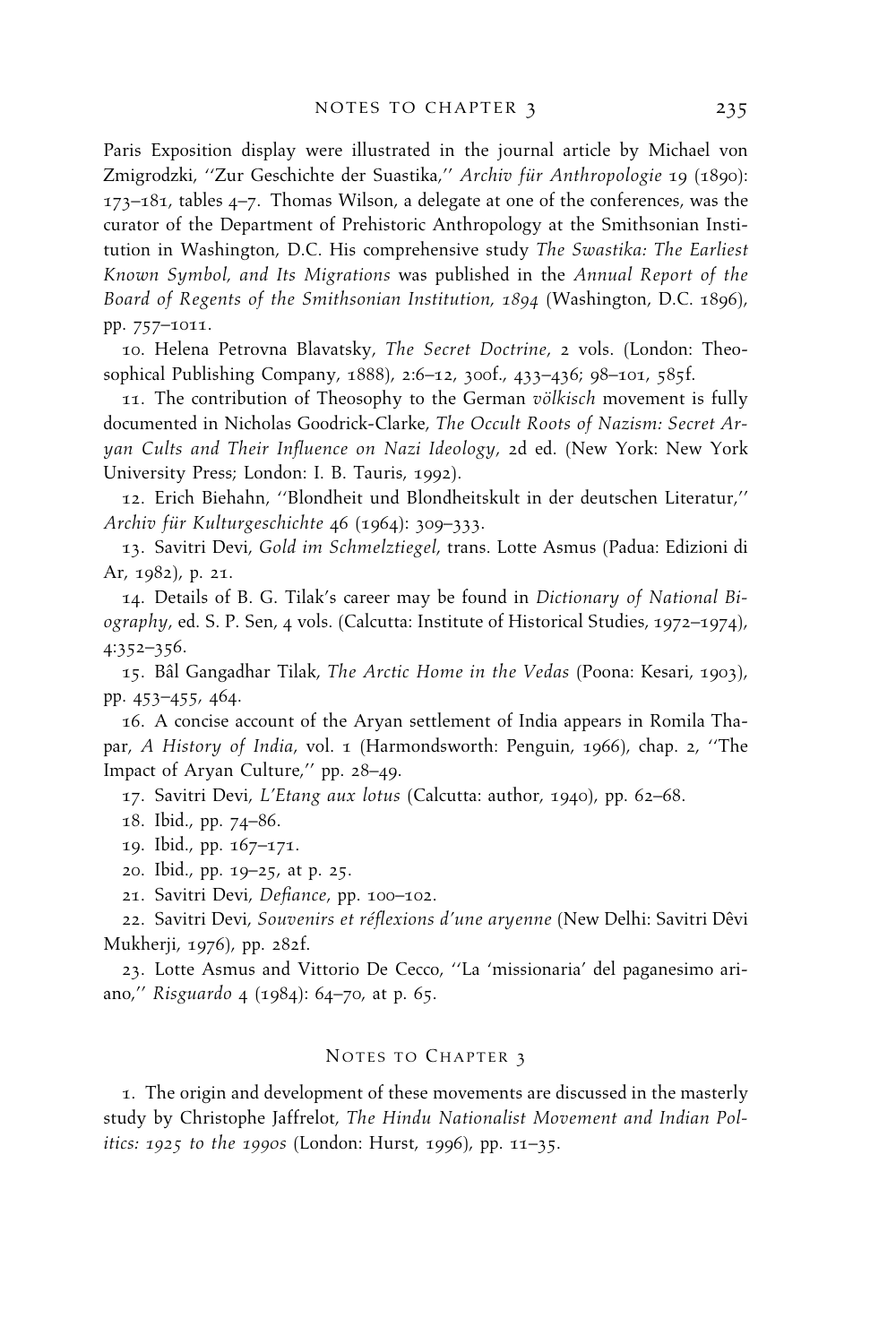2. Savitri Devi, *Souvenirs et réflexions d'une aryenne* (New Delhi: Savitri Dêvi Mukherji, 1976), pp. 35–40.

3. Details of V. D. Savarkar's career may be found in *Dictionary of National Biography*, ed. by S. P. Sen, 4 vols. (Calcutta: Institute of Historical Studies, 1972– 1974), 4:92–95.

4. V. D. Savarkar, *Hindutva*, 2d ed. (New Delhi: Central Hindu Yuvak Sabha, 1938), pp. 7f.

5. Vincent A. Smith, *The Oxford History of India*, 4th ed., ed. Percival Spear (Delhi: Oxford University Press, 1981), pp. 405–407.

6. Savarkar, *Hindutva*, pp. 69f.

7. Smith, *Oxford History of India*, pp. 407–415.

8. Savarkar, *Hindutva*, pp. 71, 72f.

9. This act symbolized the victory of Maratha nationalism and Hinduism over the old Muslim order in India. A plate of the event provided the frontispiece for Savarkar's longer history of the Marathas. V. D. Savarkar, *Hindu-Pad-Padashahi or a Review of the Hindu Empire of Maharashtra* (Poona: Manohar Granth-Mala, 1942).

10. Smith, *Oxford History of India*, pp. 439–442.

11. Savarkar, *Hindutva*, pp. 56f.

- 12. Ibid., pp. 102, 103, 105ff., 111ff.
- 13. Ibid., pp. 126, 144.
- 14. Jaffrelot, *Hindu Nationalist Movement and Indian Politics*, pp. 32, 53f.

15. V. D. Savarkar, *Hindu Sanghatan: Its Ideology and Immediate Program* (Bombay: Hindu Mahasabha, 1940), pp. 11, 13f., 23–30.

16. Ibid., pp. 43–47, 60–67.

17. Ibid., p. 83.

18. G. D. Savarkar, Foreword to *A Warning to the Hindus* by Savitri Devi (Calcutta: Hindu Mission, 1939), p. ix.

19. Savitri Devi, *Warning to the Hindus*, pp. 7, 17.

20. Ibid., pp. 46–48.

- 21. Ibid., p. 50.
- 22. Ibid., p. 51.
- 23. Ibid., p. 54.
- 24. Ibid., pp. 34, 35.
- 25. Ibid., pp. 41f.
- 26. Ibid., pp. 43f.
- 27. Ibid., p. 55.
- 28. Ibid., pp. 57f.
- 29. Ibid., p. 61.
- 30. Ibid., pp. 68–73; cf. Savarkar, *Hindu Sanghatan*, p. 80.
- 31. Savitri Devi, *Warning to the Hindus*, pp. 73–75.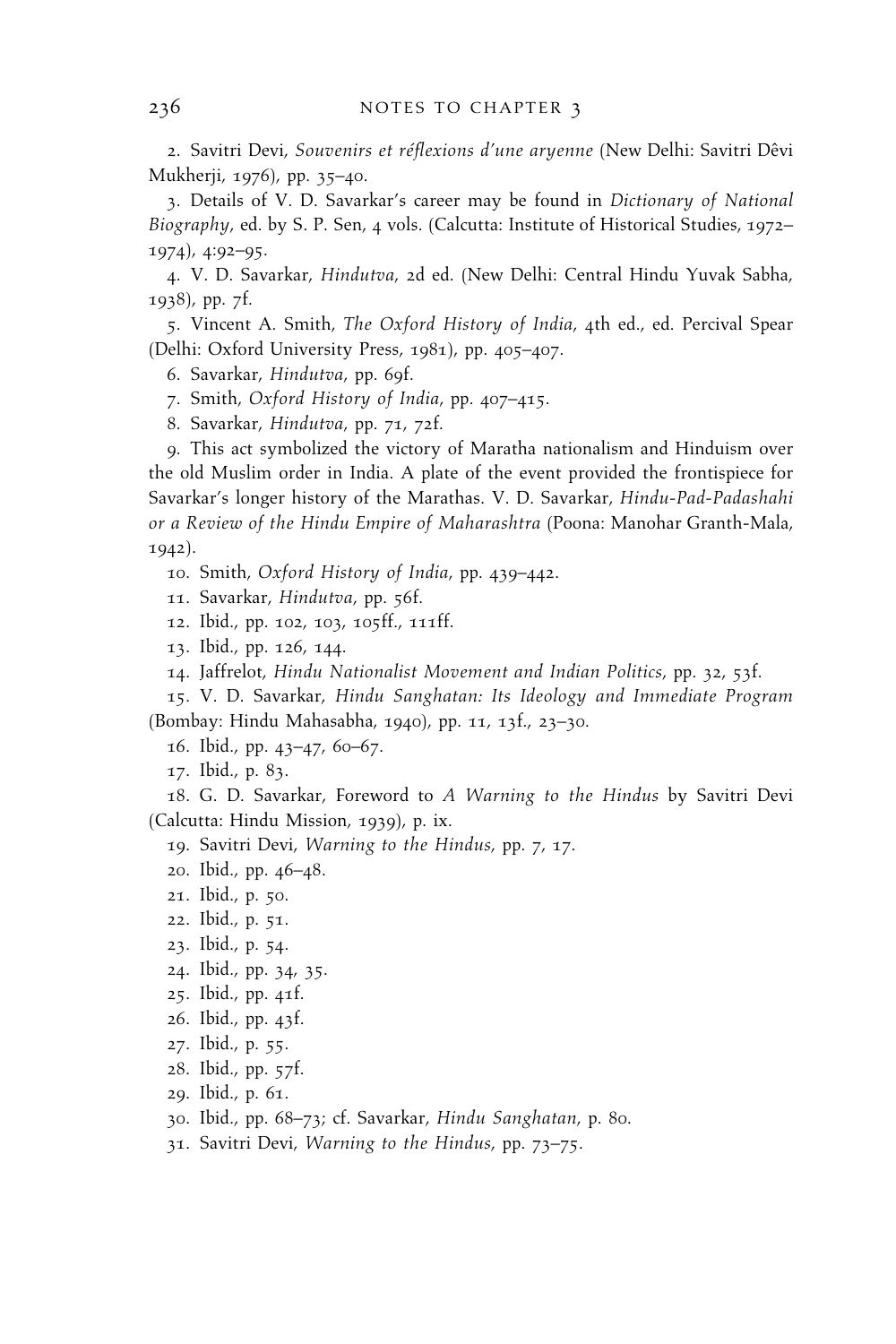32. Biographical details of K. B. Hedgewar may be found in *Dictionary of National Biography*, ed. S. P. Sen, 4 vols. (Calcutta: Institute of Historical Studies, 1972–1974), 2:161–162; Jaffrelot, *Hindu Nationalist Movement and Indian Politics*, pp. 33f.

33. The RSS is fully documented in Walter K. Andersen and Shridhar D. Damle, *The Brotherhood in Saffron: The Rashtriya Swayamsevak Sangh and Hindu Revivalism* (Boulder, Colo.: Westview Press, 1987), and Tapan Basu et al., *Khaki Shorts and Saffron Flags: A Critique of the Hindu Right* (New Delhi: Orient Longman, 1993). See also Jaffrelot, *Hindu Nationalist Movement and Indian Politics*, pp. 35–79.

34. Andersen and Damle, *The Brotherhood in Saffron*, p. 38.

35. Jaffrelot, *Hindu Nationalist Movement and Indian Politics*, pp. 65–68.

36. Ibid., pp. 51f.

37. M. S. Golwalkar, *We, or Our Nationhood Defined* (Nagpur: Bharat Prakashan, 1939), pp. 19, 35, 59, quoted in Jaffrelot, *Hindu Nationalist Movement and Indian Politics*, pp. 52–53.

38. Golwalkar, *We, or Our Nation Defined*, p. 37.

39. Jaffrelot, *Hindu Nationalist Movement and Indian Politics*, pp. 72–74.

40. Savitri Devi, *Warning to the Hindus*, p. 142.

41. Ibid., p. 146.

42. Ibid., p. 63.

43. Savitri Devi, *Defiance* (Calcutta: A. K. Mukerji, [1950]), p. 60.

44. Savitri Devi, *Warning to the Hindus*, title page; cf. *Defiance*, pp. 379–380.

45. Savarkar, *Hindu Sanghatan*, pp. 114–126. Savarkar discussed the pan-Hindu flag, ibid., pp. 140–42, and also wrote the tract ''The Pan-Hindu Dhwaj'' about its design and symbolism.

46. Jaffrelot, *Hindu Nationalist Movement and Indian Politics* is the definitive study of the later history of the RSS and the Hindu national parties. The Babri Masjid incident is described in detail, pp. 453–458.

#### NOTES TO CHAPTER 4

1. Adolf Hitler, *Mein Kampf*, intro. D. C. Watt, trans. Ralph Manheim (London: Hutchinson, 1969), p. 602.

2. *Hitler's Table Talk, 1941–44* [the so-called Heim-Bormann notes], ed. H. R. Trevor-Roper, 2d ed. (London: Weidenfeld and Nicolson, 1973), 8–10.8.1941, 17– 18.9.1941, 10.1.1942, 12–13.1.1942, 3.3.1942, 27.6.1942, 22.8.1942. For a full review of Hitler's thinking on India, see Milan Hauner, *India in Axis Strategy: Germany, Japan, and Indian Nationalists in the Second World War* (Stuttgart: Klett-Cotta, 1981) (Publications of the German Historical Institute London, vol. 7), pp. 26–34.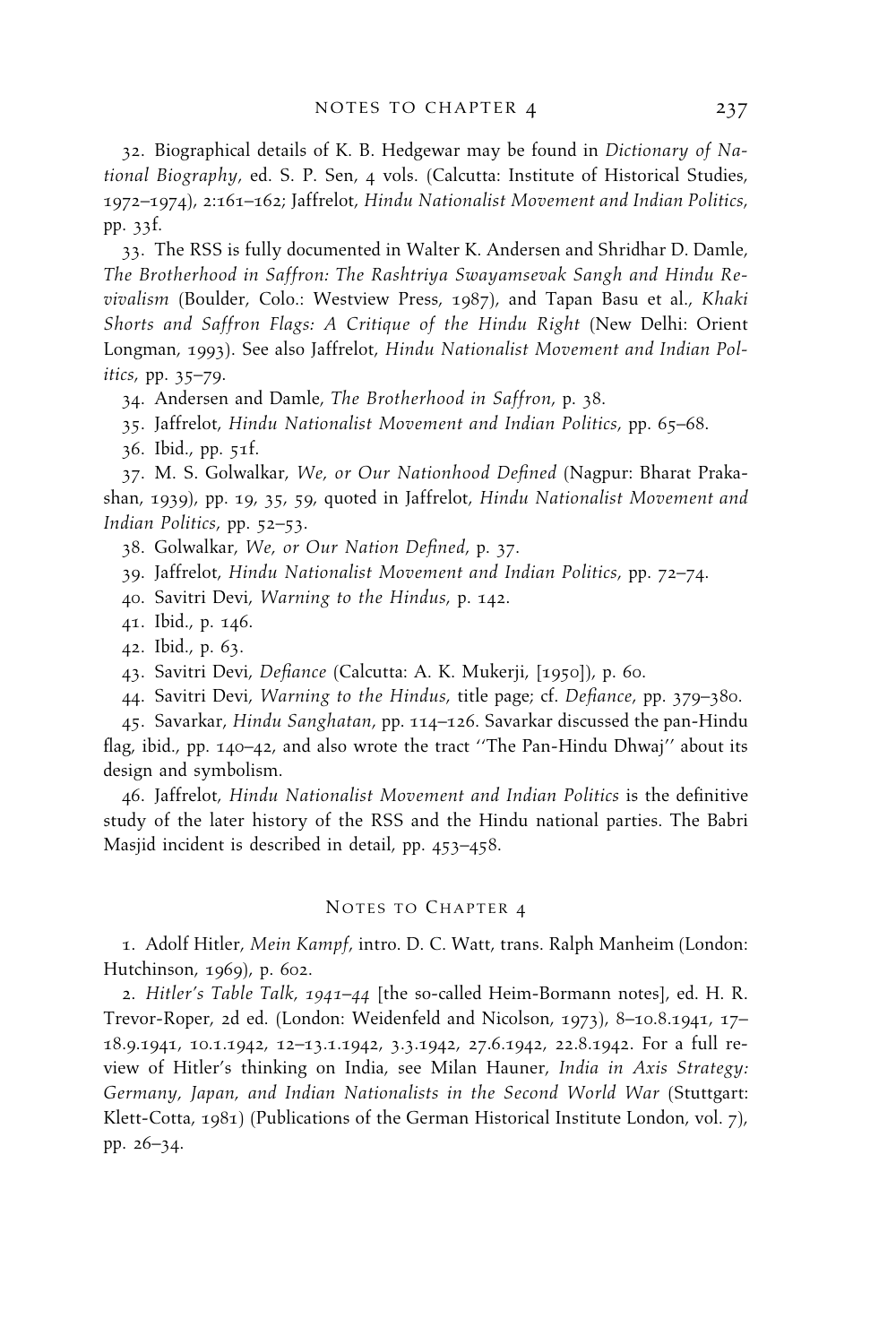3. Alfred Rosenberg, *Der Mythus des 20. Jahrhunderts* (Munich: Hoheneichen-Verlag [Franz Eher Verlag], 1934), pp. 660–664.

- 4. Hauner, *India in Axis Strategy*, pp. 56–70.
- 5. Quoted, ibid., p. 66.

6. Jean Parvulesco, *La spirale prophétique* (Paris: Guy Trédaniel, 1986), p. 99; Savitri Devi, *Souvenirs et réflexions d'une aryenne* (New Delhi: Savitri Dêvi Mukherji, 1976), pp. 41, 274f.

7. Biographical details of Asit Krishna Mukherji are drawn from Savitri Devi, interview, New Delhi, November 1978, Cassettes 1A, 1B.

8. The ideology, membership, and political influence of the Thule Society are fully discussed in Nicholas Goodrick-Clarke, *The Occult Roots of Nazism: Secret Aryan Cults and Their Influence on Nazi Ideology*, 2d ed. (New York: New York University Press; London: I. B. Tauris, 1992), pp. 135–152.

9. Savitri Devi, *Defiance* (Calcutta: A. K. Mukerji, [1950]), pp. 39f.

- 11. Ibid., pp. 39f., 434f.
- 12. Ibid., p. 161.
- 13. Ibid., p. 453.
- 14. Ibid., p. 342.
- 15. Ibid., pp. 126, 149–151, 226.

16. The ensuing account of Savitri Devi's life in wartime India is based on Savitri Devi, interview, New Delhi, November 1978, Cassette 2B.

#### NOTES TO CHAPTER 5

1. The following account of Subhas Chandra Bose's life and political career is drawn mainly from Leonard A. Gordon, *Brothers against the Raj: A biography of Indian Nationalists Sarat and Subhas Chandra Bose* (New York: Columbia University Press, 1990). Further material has been gleaned from Milan Hauner, *India in Axis Strategy: Germany, Japan, and Indian Nationalists in the Second World War* (Stuttgart: Klett-Cotta, 1981) (Publications of the German Historical Institute London, vol. 7).

- 2. Gordon, *Brothers against the Raj*, pp. 32–35.
- 3. Ibid., pp. 37–41.
- 4. Ibid., pp. 40, 42–49, 52–54.
- 5. Ibid., pp. 55–63.
- 6. Ibid., chaps. 3, 4, and 5, passim, pp. 234–235.
- 7. Ibid., pp. 269–285; Hauner, *India in Axis Strategy*, p. 61.
- 8. Gordon, *Brothers against the Raj*, pp. 286–288.
- 9. Ibid., pp. 293–309; Hauner, *India in Axis Strategy*, p. 62.
- 10. Gordon, *Brothers against the Raj*, pp. 316f., 325–331, 338–349.

<sup>10.</sup> Ibid., p. 148.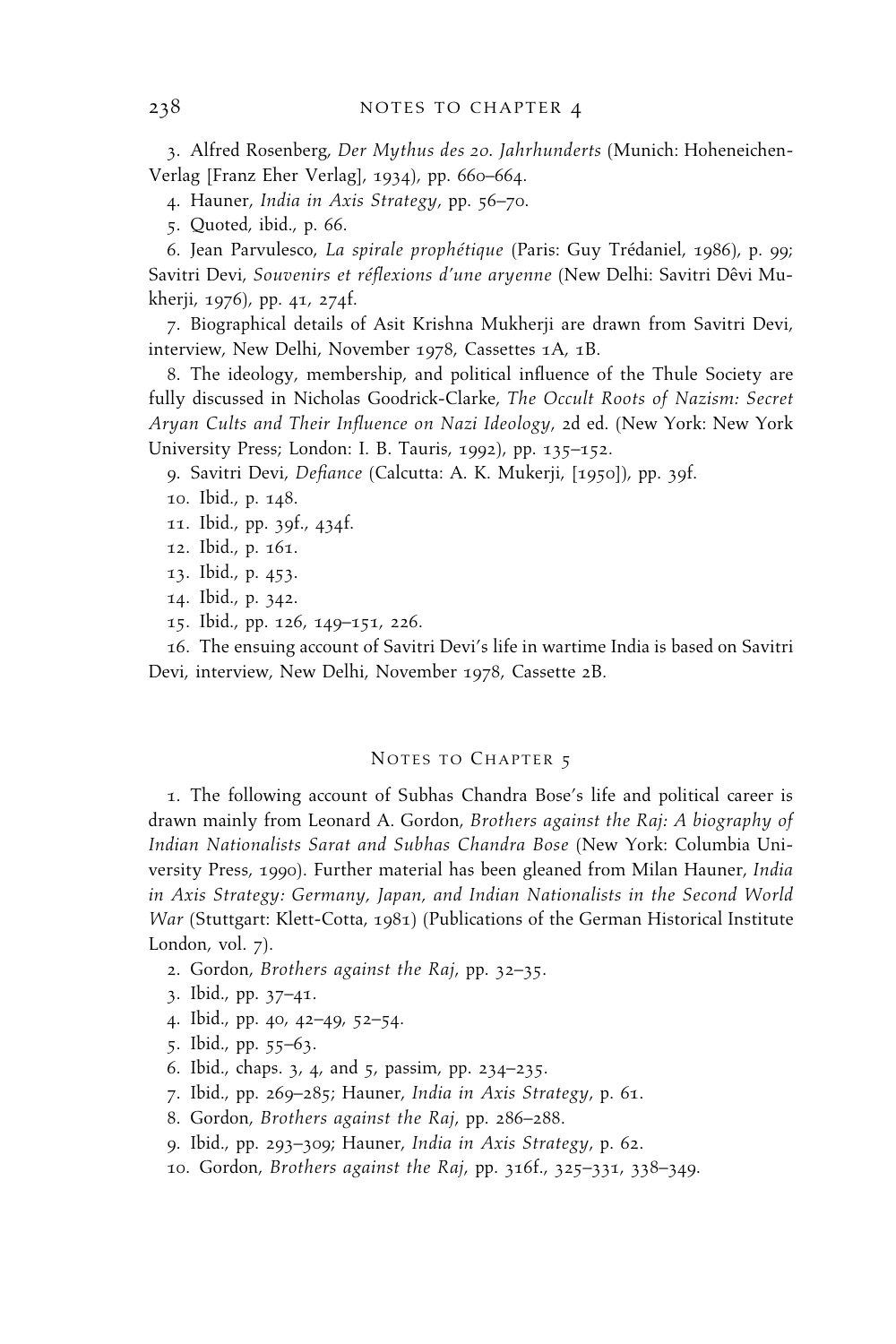11. Ibid., pp. 349–353.

12. Ibid., pp. 370f., 372–392, 399–402, 416f.; Hauner, *India in Axis Strategy*, p. 64.

13. Hauner, *India in Axis Strategy*, p. 239; Gordon, *Brothers against the Raj*, pp. 410, 420.

14. Hauner, *India in Axis Strategy*, pp. 240–249; Gordon, *Brothers against the Raj*, pp. 421–428, 441–445.

15. Hauner, *India in Axis Strategy*, pp. 246f.

16. Ibid., pp. 187–189, 193–213.

17. Ibid., pp. 249, 255–258.

18. Ibid., pp. 259–274, 357–361.

19. Gordon, *Brothers against the Raj*, pp. 450–452.

20. Hauner, *India in Axis Strategy*, p. 251.

21. Ibid., pp. 250–253, 363f., 368–371; Gordon, *Brothers against the Raj*, pp. 447f., 453–455.

22. Hauner, *India in Axis Strategy*, pp. 366–368, 371f., 576–592; Gordon, *Brothers against the Raj*, pp. 456–460, 486.

23. Hauner, *India in Axis Strategy*, pp. 409–413, 433f., 437–439, 489–493; Gordon, *Brothers against the Raj*, pp. 462–472.

24. Hauner, *India in Axis Strategy*, p. 415.

25. Ibid., pp. 417f. The invitation to Bose to come to Asia was repeated in March and again at the Bangkok conference of Indian nationalists in June, pp. 434, 489– 493; Gordon, *Brothers against the Raj*, pp. 468–470.

26. Hauner, *India in Axis Strategy*, pp. 423–436, cf. above, chap. 4, n. 2; Gordon, *Brothers against the Raj*, pp. 461f.

27. Hauner, *India in Axis Strategy*, pp. 382–390, 391–406.

28. Ibid., pp. 484–487; Gordon, *Brothers against the Raj*, pp. 484f.

29. Hauner, *India in Axis Strategy*, pp. 487–489, 558–562; Gordon, *Brothers against the Raj*, pp. 486–490.

30. Gordon, *Brothers against the Raj*, pp. 491–504.

31. Ibid., pp. 507–23, 534–43.

32. Ibid., pp. 604–610.

#### NOTES TO CHAPTER 6

1. Savitri Devi, *Defiance* (Calcutta: A. K. Mukerji, [1950]), p. 451.

2. Ibid., pp. 345f.

3. Cyril Aldred, *Akhenaten: King of Egypt* (London: Thames and Hudson, 1988), provides a comprehensive account of the rediscovery of Akhnaton and his new capital.

4. Arthur Weigall, *The Life and Times of Akhnaton, Pharaoh of Egypt* (Edinburgh and London: William Blackwood and Sons, 1910).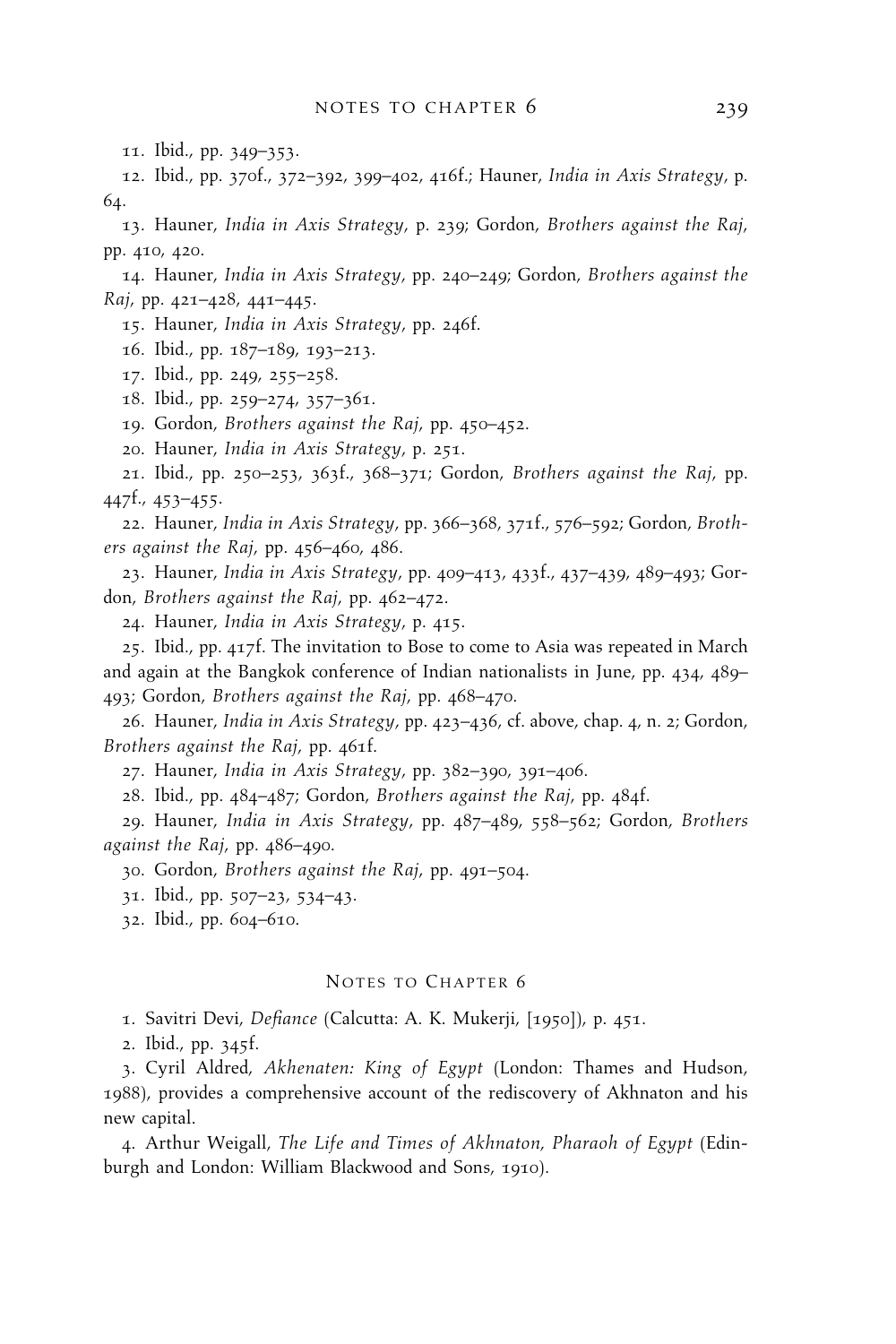5. In her taped interview of 1978 (Cassette 5B), Savitri Devi recalled a trip to Syria and Iraq by ship and train in 1937. This journey probably included a stopover in Egypt, for there are some passing references to ancient and modern Egypt in *A Warning to the Hindus* (Calcutta: Hindu Mission, 1939), pp. 58–61. She also mentions rail travel in Egypt in *L'Etang aux lotus* (Calcutta: author, 1940), p. 46.

6. Savitri Devi, *A Son of God* (London: Philosophical Publishing House, 1946), p. 16.

- 7. Ibid., pp. 19–25.
- 8. Ibid., pp. 25–27.
- 9. Ibid., p. 35.
- 10. Ibid., pp. 35, 40–42.
- 11. Ibid., pp. 126–128.
- 12. Ibid., pp. 129–130.
- 13. Ibid., p. 243.
- 14. Ibid., pp. 245f.
- 15. Ibid., p. 247.
- 16. Ibid., p. 248.
- 17. Ibid., p. 253.
- 18. Ibid., p. 254.
- 19. Ibid., pp. 255f.
- 20. Ibid., p. 253.
- 21. Ibid., pp. ix-xiii.
- 22. Savitri Devi, *Defiance*, p. 347.

23. Savitri Devi, *Impeachment of Man* (Calcutta: Savitri Devi Mukherji, 1959), chaps. 1, 2.

- 24. Ibid., pp. 16, 52.
- 25. Ibid., p. 59.
- 26. Ibid., pp. x-xi, 13–14.
- 27. Ibid., p. 59.
- 28. Ibid., pp. 148f.
- 29. Savitri Devi, *Impeachment of Man*, p. 141.
- 30. Savitri Devi, *Impeachment of Man*, pp. xi, 189–193.
- 31. Savitri Devi, *Defiance*, pp. 184–186, 203–204, 456–457.
- 32. Savitri Devi, *Impeachment of Man*, p. [iv].

### NOTES TO CHAPTER 7

1. Savitri Devi*, Souvenirs et réflexions d'une aryenne* (New Delhi: Savitri Dêvi Mukherji, 1976), pp. 33–35, 39, 285–287. Srimat Swami Satyananda also quoted in Savitri Devi, *Defiance* (Calcutta: A. K. Mukerji, [1950]), pp. 375–377, and interview, New Delhi, November 1978, Cassettes 4B, 5B.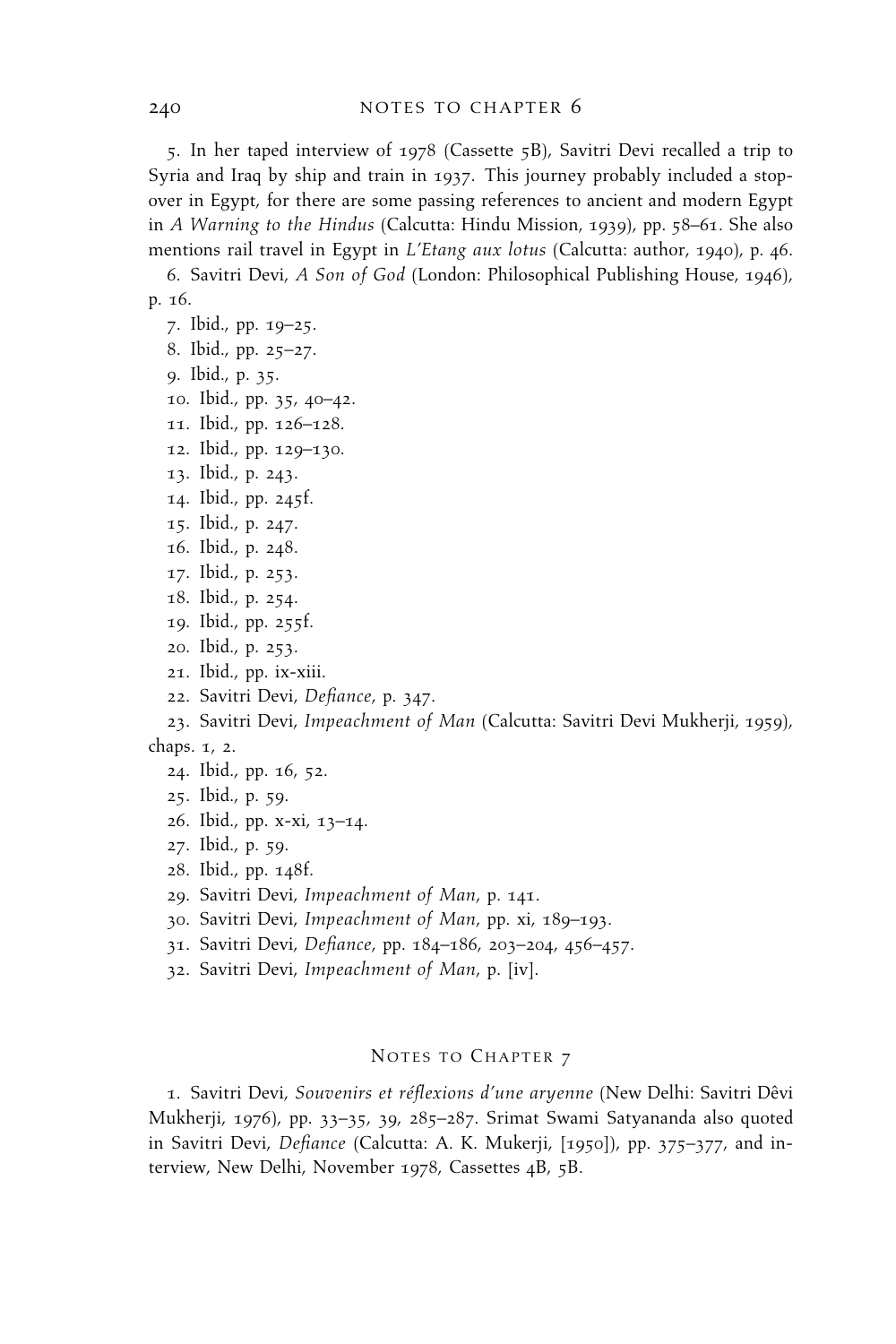2. Agehananda Bharati, *The Ochre Robe* (London: George Allen & Unwin, 1961), p. 214.

3. Agehananda Bharati, ''Hindu-Faschismus,'' *FORVM* 33, Heft 387/394 (30 September 1986): 29–35.

4. Horace Hayman Wilson, *The Vishn´u Pura´na*, a System of Hindu Mythology *and Tradition* (London: John Murray, 1840), pp. 21–26 (bk. 1, chap. 3). The text is also discussed in John Muir, *Original Sanskrit Texts on the Origin and History of the People of India, 2d ed., 5 vols.* (London: Trübner, 1868), 1:43-49.

5. Quoted in Muir, *Original Sanskrit Texts*, 1:142–146.

6. Wilson, *Vishńu Puráńa*, pp. 621–626 (bk. 6, chap. 1).

7. Savitri Devi, *The Lightning and the Sun* (Calcutta: Savitri Devi Mukherjee, 1958), pp. 21, 20.

8. Ibid., pp. 4–15.

9. Ibid., pp. 17f.

10. Ibid., p. 18.

11. Ibid., pp. 36f.

12. Ibid., pp. 37–41. The first part of this book presents the story of Genghis Khan, pp. 57–126.

13. Ibid., p. 126.

14. Ibid., pp. 41–47.

15. Savitri Devi, *A Son of God* (London: Philosophical Publishing House, 1946), p. 215.

16. The complex mythology and theology of the avatar receives its definitive study in Geoffrey Parrinder, *Avatar and Incarnation*, 2d ed. (New York: Oxford University Press, 1982).

17. *Bhagavad Gita*, 4, verses 7–8. This couplet is quoted by Savitri Devi repeatedly in *Pilgrimage* (Calcutta: Savitri Devi Mukherji, 1958), pp. [v], 7, 28, 31, 52, 173, 188–189, 261, and in *Lightning and the Sun*, passim and p. 416.

18. Savitri Devi, *Lightning and the Sun*, pp. 215–216, 222–224.

19. Ibid., pp. 349–351. August Kubizek, *Young Hitler: The Story of Our Friendship*, trans. E. V. Anderson, 2d ed. (Maidstone: George Mann, 1973), pp. 64–66.

20. Savitri Devi, *Pilgrimage*, pp. 10f.

21. Ibid., pp. 28, 31.

22. Savitri Devi, *Lightning and the Sun*, pp. 220f.

23. Ibid., p. 235.

24. Ibid., p. 403.

25. *Bhagavad Gita*, 3, verses 19, 25, quoted in Savitri Devi, *Pilgrimage*, p. 199.

26. *Bhagavad Gita*, 2, verse 38, quoted in Savitri Devi, *Lightning and the Sun*, pp. 405f. Otto Ohlendorf's example in Savitri Devi, *Pilgrimage*, pp. 252f. Interestingly enough, Ohlendorf was also a Theosophist and may well have studied the *Bhagavad Gita*.

27. Savitri Devi, *Lightning and the Sun*, pp. 204f., 246–249.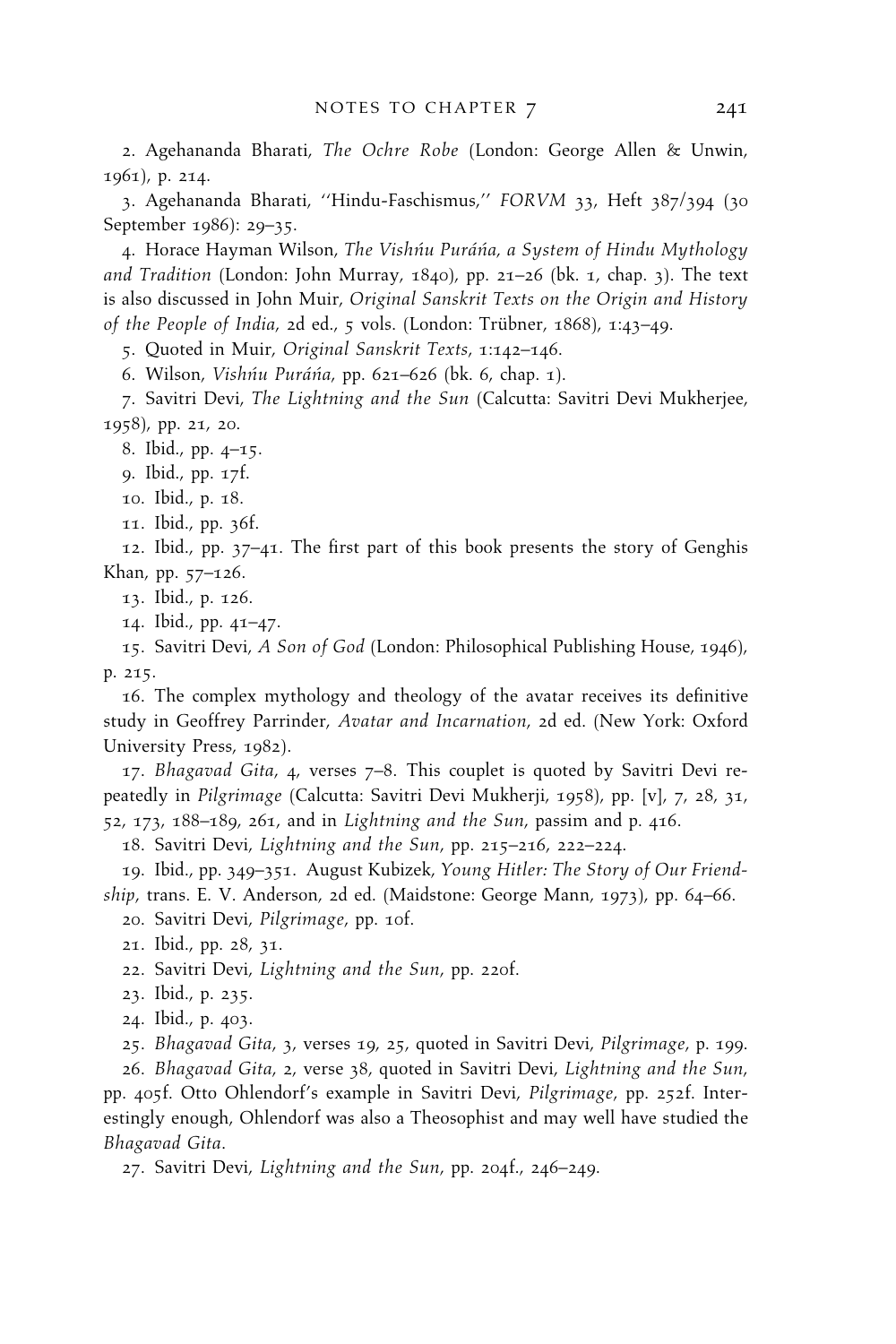28. Ibid., pp. 251, 265, 362f.

29. This cosmic vocabulary owes something to Hitler's fascination with prehistory, diluvial myths, and cosmology. He enthused over Edgar Dacqué, *Urwelt*, *Sage und Menschheit* (Munich: R. Oldenbourg, 1924), which related diluvial myths to prehistoric cataclysms and Hanns Hörbiger's glacial cosmogony. Hitler also supported Hörbiger's theories. James Webb, *The Occult Establishment* (La Salle, Ill.: Open Court, 1976), pp. 326–333.

30. Adolf Hitler, *Mein Kampf*, trans. James Murphy (London: Hurst and Blackett, 1939), pp. 76, 316.

31. Savitri Devi, *Lightning and the Sun*, pp. 230f., 236.

32. Ibid., p. 256.

33. Ibid., p. 244.

34. Ibid., p. 258.

35. Wilson, *Vishńu Puráńa*, pp. 483f. (bk. 4, chap. 24).

36. Savitri Devi, *Lightning and the Sun*, pp. 431f.

## NOTES TO CHAPTER 8

1. Savitri Devi, *Pilgrimage* (Calcutta: Savitri Devi Mukherji, 1958), pp. 193–195.

2. This story is narrated in Savitri Devi, interview, New Delhi, November 1978, Cassette 4B.

3. Leconte de Lisle, "Le Runoïa," in *Poèmes Barbares* (1862), quoted in Savitri Devi, *Defiance* (Calcutta: A. K. Mukerji [1950]), pp. 495–497.

4. Detlef Brennecke, *Sven Hedin: Mit Selbstzeugnissen und Bilddokumenten* (Hamburg: Rowohlt, 1986).

5. Ibid., pp. 116–123.

6. Savitri Devi, *Gold im Schmelztiegel*, trans. Lotte Asmus (Padua: Edizioni di Ar, 1982), pp. 65ff.

7. Ibid., p. 67.

8. Ibid., pp. 195–204, 233–246, 248–263.

9. Savitri Devi, *Defiance*, p. 50.

10. Savitri Devi, *Gold im Schmelztiegel*, pp. 233–239.

11. Ibid., pp. 131–137.

12. The full story of conditions in Allied POW camps in postwar Germany was not published until the late 1980s. James Bacque, *Other Losses: An Investigation into the Mass Deaths of German Prisoners at the Hands of the French and Americans* after *World War II* (London: Macdonald, 1990).

13. Savitri Devi, *Gold im Schmelztiegel*, pp. 239–246, *Defiance*, pp. 574f., and *Pilgrimage*, pp. 244f.

14. Savitri Devi, *Gold im Schmelztiegel*, pp. 315–340.

15. Ibid., pp. 248–263.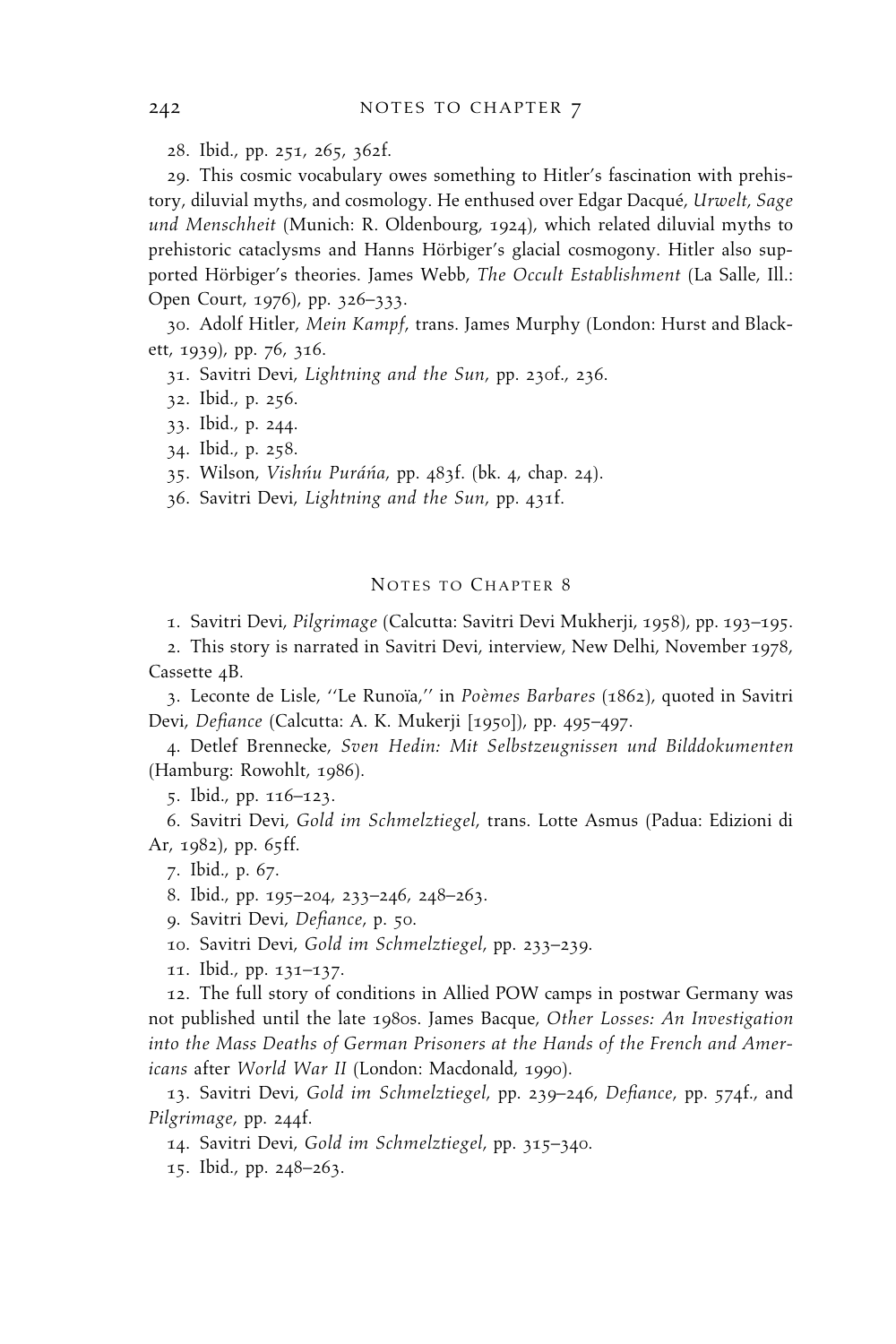16. Text of handbill quoted in English in Savitri Devi, *Defiance*, pp. 1ff. The German original appears in Savitri Devi, *Gold im Schmelztiegel*, p. 261.

17. Savitri Devi, *Defiance*, pp. 158–161. At this hearing Wassmer was sentenced to six months' imprisonment. The incident and a description of Savitri Devi's leaflets were reported in the British press, ''Nazi Leaflets in Cologne,'' *The Times*, 15 March 1949, p. 3.

18. Savitri Devi, *Defiance*, pp. 69–71.

19. Ibid., pp. 188f.

20. Ibid., pp. 169, 104, 190.

21. Ibid., pp. 211–212.

22. Details of Belsen and its liberation are recounted in Douglas Botting, *In the Ruins of the Reich* (London: George Allen & Unwin, 1985), pp. 28–36. Robert H. Abzug, *Inside the Vicious Heart: Americans and the Liberation of Nazi Concentration Camps* (New York: Oxford University Press, 1985), describes the universal shock at the discovery of the concentration camps and their publicization.

23. Savitri Devi, *Gold im Schmelztiegel*, p. 121.

24. Details of the female wardresses appear ibid., pp. 128–130. Ehlert's Auschwitz service is mentioned in *Defiance*, p. 273.

25. Savitri Devi, *Defiance*, pp. 117–118.

26. *Trial of Josef Kramer and Forty-Four Others (The Belsen Trial)*, ed. Raymond Philips (London: William Hodge, 1949), pp. 227–241, 709–711. Trial picture of Hertha Ehlert, No. 8, facing p. 352.

27. Savitri Devi, *Gold im Schmelztiegel*, pp. 122–125.

28. Ibid., p. 126.

29. Savitri Devi, *Defiance*, pp. 463f.

30. Ibid., pp. 562–575.

#### NOTES TO CHAPTER 9

1. Savitri Devi, *Pilgrimage* (Calcutta: Savitri Devi Mukherji, 1958), p. 13.

2. Extensive details of Adolf Hitler's life at Linz may be gleaned from August Kubizek, *Young Hitler: The Story of Our Friendship*, trans. E. V. Anderson, 2d ed. (Maidstone: George Mann, 1973); Franz Jetzinger, *Hitler's Youth*, trans. Lawrence Wilson, 2d ed. (Westport, Conn.: Greenwood Press, 1976); John Toland, *Adolf Hitler* (New York: Doubleday, 1976).

3. Savitri Devi, *Pilgrimage*, p. 16.

4. Ibid., p. 17.

5. Ibid., pp. 23–27. Other witnesses of the young Adolf Hitler's behavior in Leonding are quoted in Jetzinger, *Hitler's Youth*, pp. 59–60, 74–76. One of Hitler's teachers at the Realschule in Linz, which he attended between 1900 and 1904, recalls him as having talent but also as willful, arrogant, and irascible. Another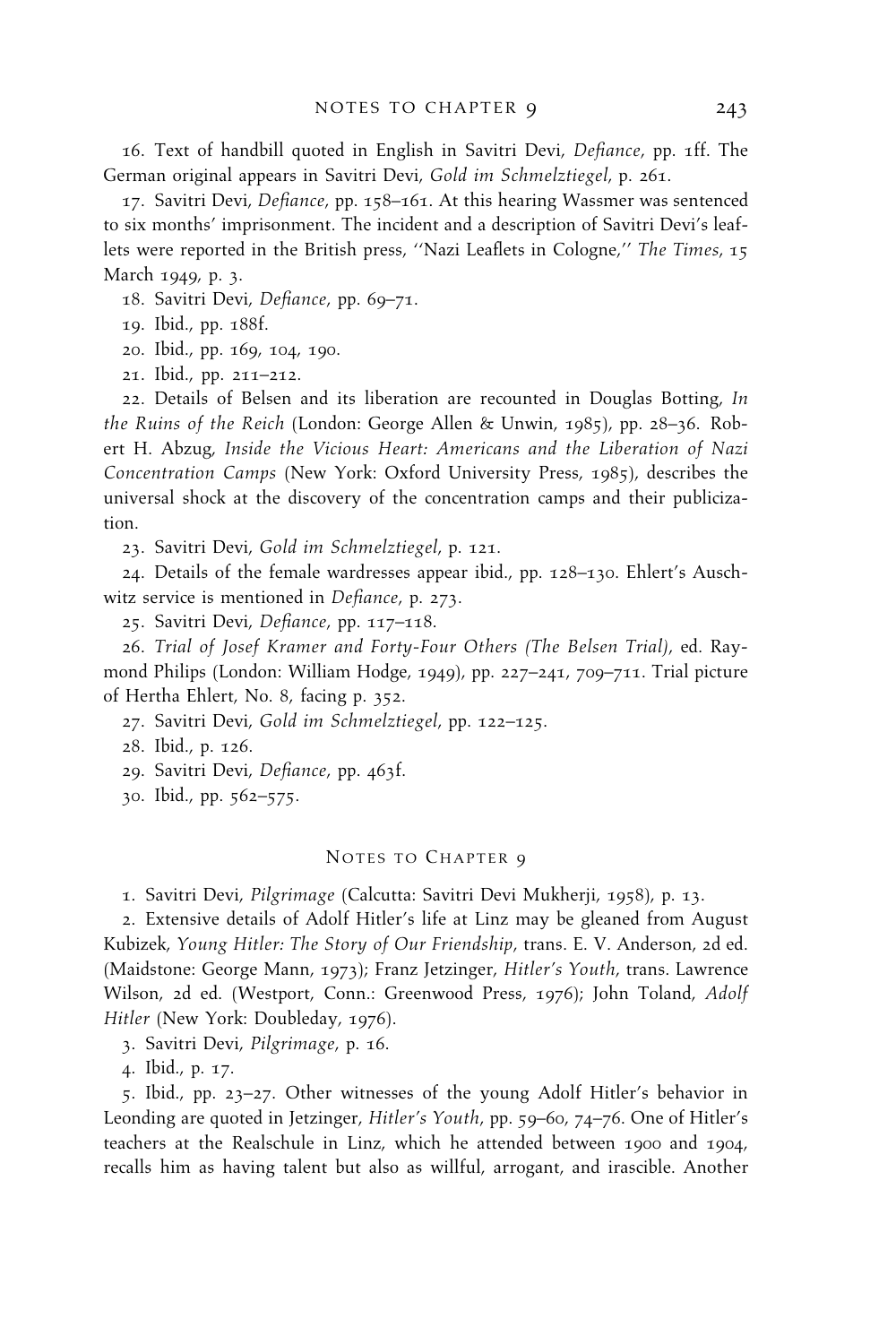remembers his open expression, bright eyes, and, perhaps evidence of his love of nature, how he would converse with trees. Ibid., pp. 68–70.

6. Savitri Devi, *Pilgrimage*, p. 32.

7. Ibid., p. 34.

8. Ibid., p. 42.

9. Ibid., pp. 43–48.

10. Ibid., pp. 48–54.

11. Toland, *Adolf Hitler*, pp. 142f., 211f., 219, 229.

12. The history and development of the Obersalzberg is documented in Josef Geiß, *Obersalzberg*, 17th ed. (Berchtesgaden: Anton Plenk, 1985). Copious pictures, aerial photographs, and maps appear in *Der Obersalzberg im 3. Reich* (Berchtesgaden: Anton Plenk, 1982), *Das Kehlsteinhaus* (Berchtesgaden: Anton Plenk, 1986), and *Obersalzberg: Bilddokumentation* (Berchtesgaden: Anton Plenk, 1983).

13. Savitri Devi, *Pilgrimage*, pp. 64–66.

14. Ibid., p. 67.

15. Ibid., pp. 71–80.

16. Ibid., pp. 101–111.

17. Ibid., pp. 112f.

18. Ibid., pp. 114–121, 126–129, 131–133.

19. The political circumstances of this softening line on Nazi war criminals and an account of the paroles at Landsberg are described fully in Tom Bower, *The Pledge Betrayed* (New York: Doubleday, 1982), pp. 343–354, and T. H. Tetens, *The New Germany and the Old Nazis* (New York: Random House, 1961), pp. 197– 209. Mention of Savitri Devi's contribution to the appeal is made in *Pilgrimage*, pp. 161, 256.

20. Savitri Devi, *Pilgrimage*, pp. 152–162.

21. Ibid., pp. 203–214.

22. Ibid., p. 217.

23. Ibid., pp. 223–230, 239–247, 251–258.

24. Ibid., pp. 270–294.

25. Ibid., p. 302. For the historical background to Ernst von Bandel and the Hermannsdenkmal, see George L. Mosse, *The Nationalization of the Masses: Political Symbolism and Mass Movements in Germany from the Napoleonic Wars through the Third Reich* (New York: Howard Fertig, 1975), pp 58–61.

26. The Irminsul and rock-hewn grave are attributed by modern scholars to a Christian hermitage established at the Externsteine, possibly by the bishop of Paderborn, Henry II, around 1115. Wilhelm Teudt identified the Tomb Rock as an ancient Germanic structure in his book *Germanische Heiligtu¨ mer* (Jena: Eugen Diederichs, 1929).

27. Savitri Devi, *Pilgrimage*, pp. 320–323.

28. Ibid., pp. 341–345, 348–352.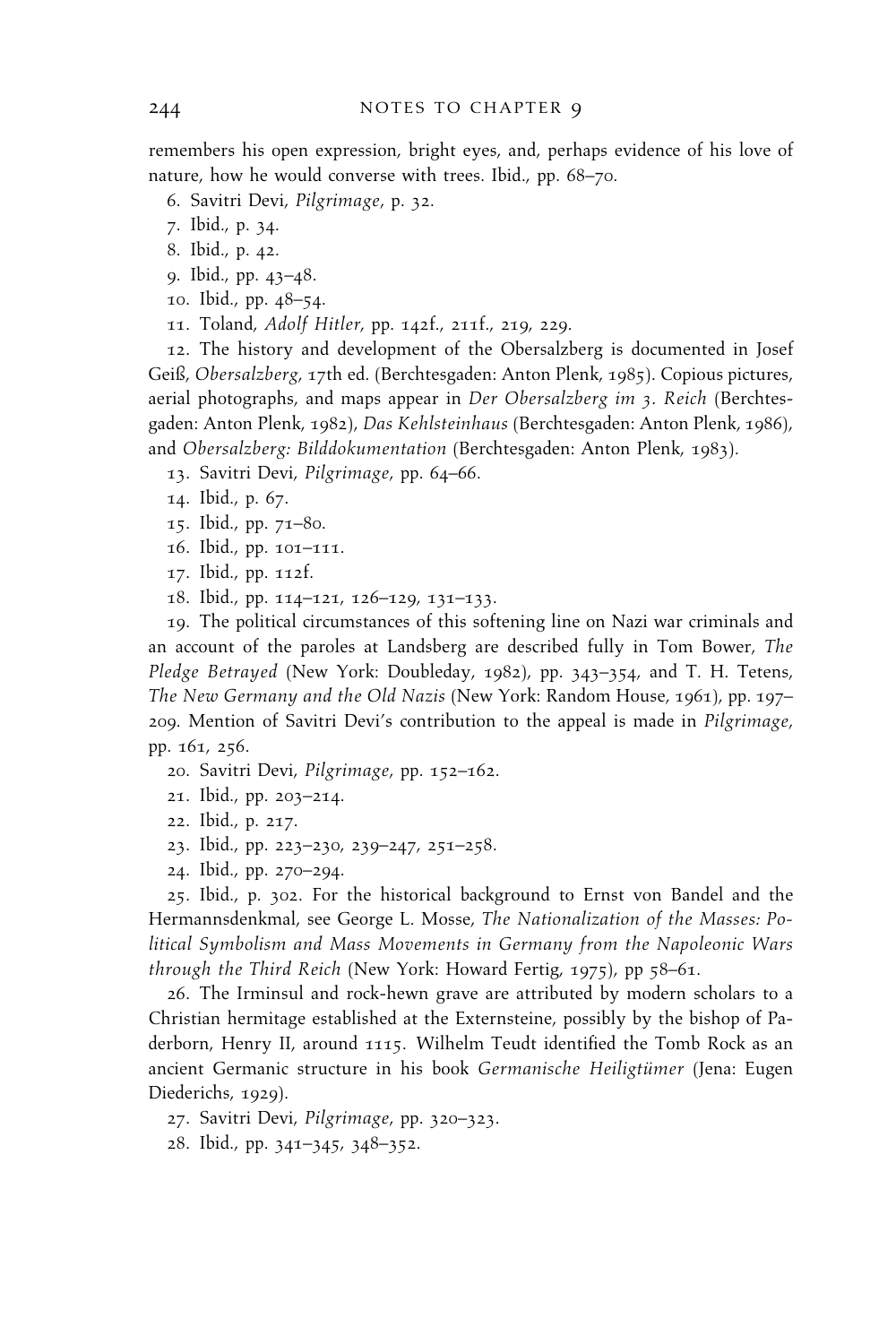### NOTES TO CHAPTER 10

1. Quoted in Ib Melchior and Frank Brandenburg, *Quest: Searching for Germany's Nazi Past: A Young Man's Story* (Novato, Calif.: Presidio Press, 1990), pp. 219–222.

2. Hans-Ulrich Rudel describes his experiences in the postwar period 1945 to 1951 in *Trotzdem: Kriegs- und Nachkriegszeit* (Preußisch Oldendorf: Karl Schütz Verlag, 1987) and *Mein Leben im Krieg und Frieden* (Rosenheim: Deutsche Verlagsgesellschaft, 1994).

3. Jörg Friedrich, *Die kalte Amnestie: NS-Täter in der Bundesrepublik* (Frankfurt am Main: Fischer, 1984), pp. 216f.

4. Kurt P. Tauber, *Beyond Eagle and Swastika: German Nationalism since 1945*, 2 vols. (Middleton, Conn.: Wesleyan University Press, 1967), 2:1114–1115 (chap. 7, n. 179).

5. Ibid., 1115; T. H. Tetens, *The New Germany and the Old Nazis* (New York: Random House, 1961), pp. 73–75; Friedrich, *Die kalte Amnestie*, p. 217; William Stevenson, *The Bormann Brotherhood* (New York: Harcourt Brace Jovanovich, 1973), pp. 123–128.

6. Tauber, *Beyond Eagle and Swastika*, 2:1113 (chap. 7, n. 178).

7. For Johannes von Leers's contacts in Munich, see Anna Bramwell, *Blood and Soil: Walther Darre´ and Hitler's ''Green Party''* (Bourne End: Kensal Press, 1985), pp. 49–50. Von Leers's introduction of Herman Wirth to Heinrich Himmler is documented in the standard history of the Ahnenerbe: Michael H. Kater, *Das ''Ahnenerbe'' der SS 1935–1945* (Stuttgart: Deutsche Verlags-Anstalt, 1974), pp. 16, 26, 363, 366, 387. On Karl Weisthor, see Nicholas Goodrick-Clarke, *The Occult Roots of Nazism: Secret Aryan Cults and Their Influence on Nazi Ideology*, 2d ed. (New York: New York University Press; London: I. B. Tauris, 1992), pp. 177– 191.

8. Otto Skorzeny's wartime career is described in Otto Skorzeny, *Skorzeny's Special Missions* (London: Robert Hale, 1957), and Charles Foley, *Commando Extraordinary* (London: Longmans, Green, 1954). Details of his shadowy postwar activities are reported in Stuart Christie, *Stefano delle Chiaie: Portrait of a Black Terrorist* (London: Anarchy Magazine/Refract Publications, 1984) (Black Papers No. 1), pp. 156–161. See also Angelo del Boca and Mario Giovana, *Fascism Today: A World Survey* (London: Heinemann, 1970), pp. 79–82.

9. Savitri Devi*, Souvenirs et réflexions d'une aryenne* (New Delhi: Savitri Dêvi Mukherji, 1976), pp. 219–221.

10. For biographical details and wartime career, see Le´on Degrelle, *Denn der Hass stirbt . . . Erinnerungen eines Europäers* (Munich: Universitas, 1992).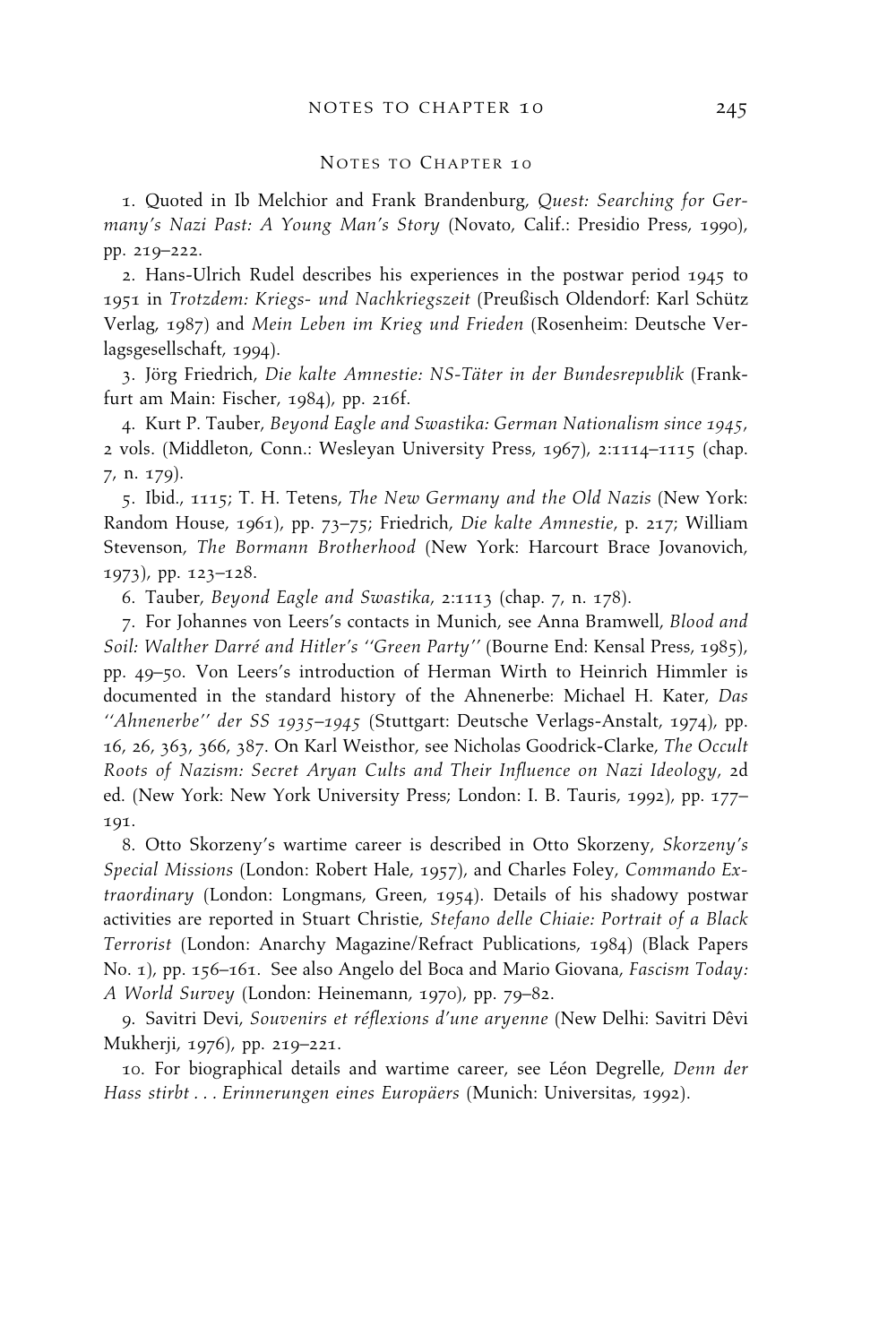### NOTES TO CHAPTER 11

1. Angelo del Boca and Mario Giovana, *Fascism Today: A World Survey* (London: Heinemann, 1970), pp. 89–90.

2. The ensuing account of far-right political groups associated with Colin Jordan in the period 1958–1962 is based on Martin Walker, *The National Front* (London: Fontana, 1977), chap. 2, pp. 25–50.

3. Friedrich Borth's career is described in del Boca and Giovana, *Fascism Today*, pp. 87–89, 208–209.

4. Colin Jordan, *Britain Reborn: The Policy of the National Socialist Movement* (London: National Socialist Movement, [1962]).

5. The following biographical details are drawn from William L. Pierce, ''George Lincoln Rockwell: A National Socialist Life,'' *National Socialist World*, no. 5 (winter 1967), pp. 13–36, and his own autobiography *This Time the World* (Arlington, Va.: author, 1962).

6. Rockwell, *This Time the World*, pp. 154–155.

7. Ibid., pp. 296–302. Rockwell's communications with the Atlanta suspects are discussed in Melissa Fay Greene, *The Temple Bombing* (London, Jonathan Cape, 1996), pp. 219–223.

8. Rockwell, *This Time the World*, pp. 309–310.

9. Newspaper coverage of the camp included ''Home Office Ban Entry of Nazi Delegates,'' *The Times*, 2 August 1962, p. 10; ''Foreign Nazis Banned,'' *The Daily Telegraph*, 2 August 1962, p. 1; ''Secret 'Nazi' Camp,'' *The Daily Telegraph*, 6 August 1962, p. 9; ''Inquiry on Visit by U.S. Nazi,'' *The Times*, 7 August 1962, p. 8; ''Yard Search for U.S. Nazi Leader,'' *The Daily Telegraph*, 7 August 1962, p. 1; ''Jackboots in an English Glade,'' *The Daily Telegraph*, 7 August 1962, pp. 1, 16.

10. ''Camp Abandoned by British Nazis,'' *The Daily Telegraph*, 8 August 1962, p. 1; ''Deportation Order on U.S. Nazi,'' *The Times*, 8 August 1962, p. 8.

11. ''U.S. Nazi Caught in London,'' *The Daily Telegraph*, 9 August 1962, p. 1; ''American Nazi Detained in London,'' The *Times*, 9 August 1962, p. 8.

12. ''2-hour Yard Raid on Nazi HQ,'' *The Daily Telegraph*, 11 August 1962, p. 1.

13. George P. Thayer, *The British Political Fringe* (London: Anthony Blond, 1968), pp. 13–14.

14. Richard C. Thurlow, *Fascism in Britain: A History, 1918–1985* (Oxford: Basil Blackwell, 1987), pp. 268–269.

15. Savitri Devi, ''The Lightning and the Sun'' (condensed ed.), *National Socialist World*, no. 1 (spring 1966), pp. 13–90.

16. Savitri Devi, ''Gold in the Furnace,'' *National Socialist World*, no. 3 (spring 1967), pp. 59–71; Savitri Devi, ''Defiance'' (excerpts), *National Socialist World*, no. 6 (winter 1968), pp. 64–87.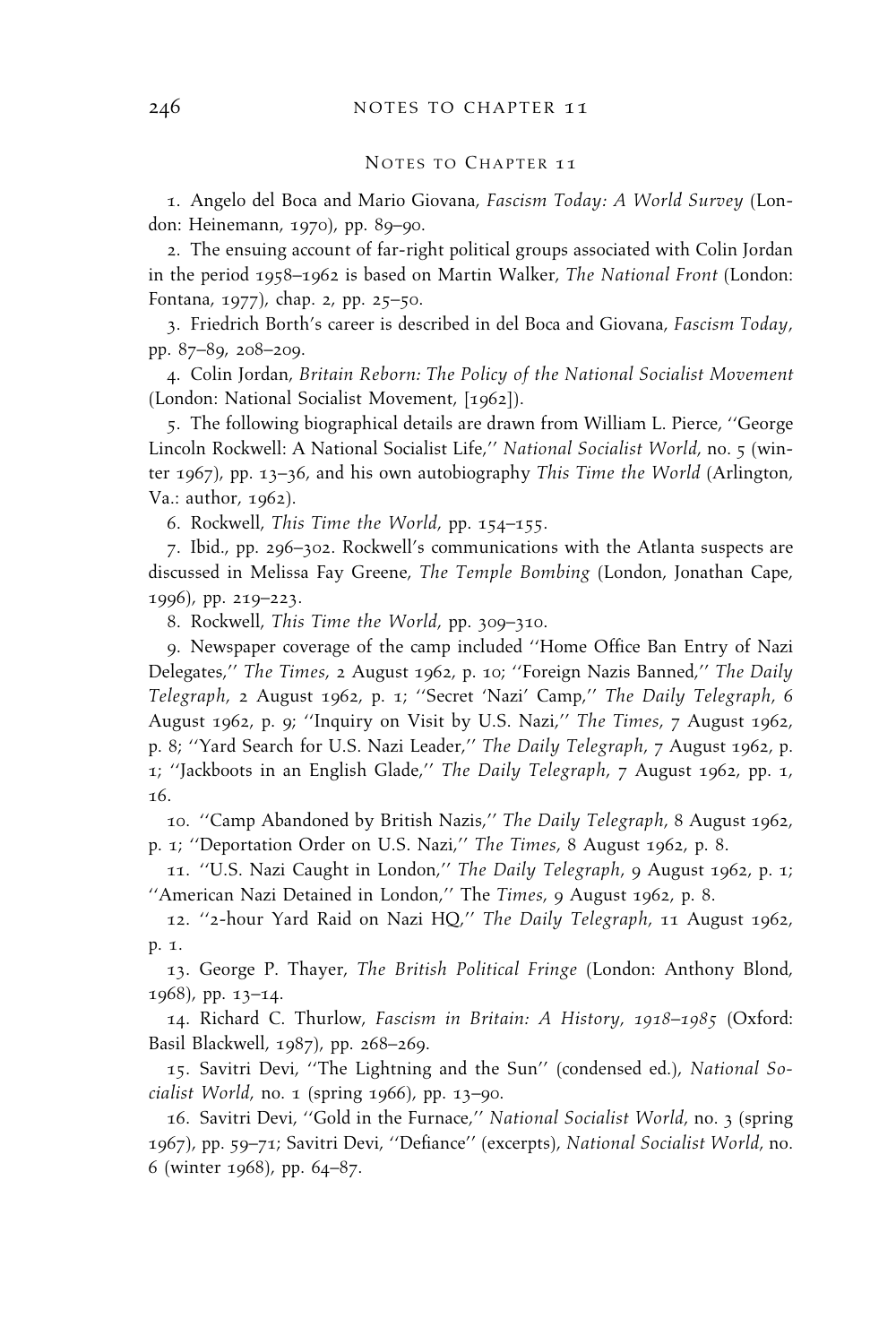17. The early French history of Holocaust denial is recounted in Deborah E. Lipstadt, *Denying the Holocaust: The Growing Assault on Truth and Memory* (London: Penguin, 1994), pp. 50–64.

18. Robert Lenski, *The Holocaust on Trial: The Case of Ernst Zundel* (Decatur, Ala.: Reporter Press, 1989). The story of Ernst Zündel's first trial is told in Michael A. Hoffman II, *The Great Holocaust Trial* (Torrance, Calif.: Institute for Historical Review, 1985).

### NOTES TO CHAPTER 1 2

1. Willibald Mattern, *UFOs: Unbekanntes Flugobjekt? Letzte Geheimwaffe des Dritten Reiches?* (Toronto: Samisdat Publishers, [1974]), pp. 142–149. An Englishlanguage edition was published in 1975.

2. Willibald Mattern and Christof Friedrich [i.e., Ernst Zündel], *UFOs: Nazi Secret Weapon?* (Toronto: Samisdat Publishers, [1975]), pp. 143–146. Schmidt's otherwise typical alien abduction experience took place at Kearney, Nebraska, in November 1957. Reinhold O. Schmidt, *The Kearney Incident and to the Arctic Circle in a Spacecraft* (Kearney, Nebr.: author, 1959).

3. Christof Friedrich [i.e., Ernst Zu¨ ndel], *Secret Nazi Polar Expeditions* (Toronto: Samisdat Publishers, [1978]), p. 97.

4. Walter Kafton-Minkel relates the extensive background of Nazi polar mythology in the chapter ''The Nazis and the Hollow Earth,'' in his *Subterranean Worlds: 100,000 Years of Dragons, Dwarfs, the Dead, Lost Races and UFOs from inside the Earth* (Port Townsend, Wash.: Loompanics Unlimited, 1989), pp. 217– 242, and Joscelyn Godwin, *Arktos: The Polar Myth in Science, Symbolism and Nazi Survival* (Grand Rapids, Mich.: Phanes Press; London: Thames and Hudson, 1993), offers the definitive and most comprehensive account of the traditions about the poles and the postwar Nazi myths surrounding them. The Hugin Nazi UFO publications comprise D. H. Haarmann, *Geheime Wunderwaffen*, 3 vols. (Wetter: Hugin, 1983-1985); O. Bergmann, Deutsche Flugscheiben und U-Boote über*wachen die Weltmeere*, 2 vols. (Wetter: Hugin, 1988–1989); and a dossier of two hundred press reports over four decades, *UFO Dokumenten-Sammlung* (Wetter: Hugin, 1986).

5. ''A commentary by Christof Friedrich,'' in Savitri Devi, *The Lightning and the Sun* (Buffalo, N.Y.: Samisdat Publishers, [1979]), [pp. iii-iv].

6. Matt Koehl, ''Some Guidelines for the Development of the National Socialist Movement,'' *National Socialist World,* no. 6 (winter 1968), pp. 8–17, at pp. 12, 14f.

7. Matt Koehl, ''Resurrection,'' New Order brochure, reprint of an editorial in *NS Bulletin* (April 1987).

8. James N. Mason, *Siege: The Collected Writings of James Mason* (Denver: Storm Books, 1992), pp. xi-xxvii.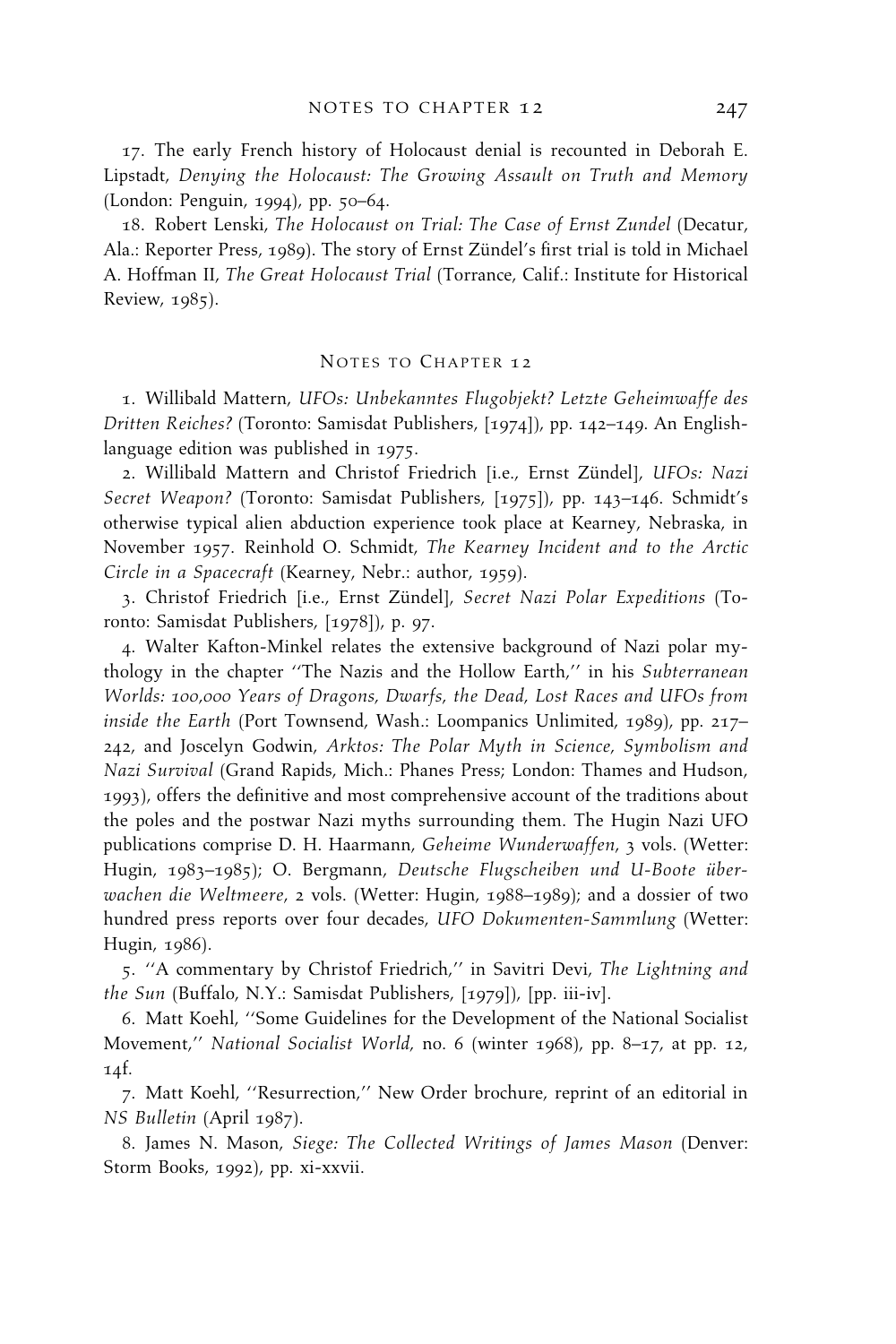9. Ibid., pp. 281–322. For Savitri Devi, see *Siege* 11, no. 10 (October 1982), reprinted ibid., pp. 304ff.

10. For the electoral rise and fall of the National Front in the 1970s, see Stan Taylor, *The National Front in English Politics* (London: Macmillan, 1982).

11. Colin Jordan, ''Adolf Hitler: The Man against Time,'' *NS Bulletin* Special Centennial Issue (1989), reprinted in Colin Jordan, *National Socialism: Vanguard of the Future* (Aalborg: Nordland Forlag, 1993), pp. 25–29.

12. David Myatt, *Cosmic Reich: The Life and Thoughts of David Myatt* (Wellington: Renaissance Press, 1995), p. 1.

13. ''An Interview with James Mason,'' *The Flaming Sword* (Wellington), no. 2 (April 1994), pp. 2–4.

14. ''An Interview with Christian Bouchet,'' *The Nexus* (Wellington), no. 6 (November 1996), pp. 1–6.

15. Lotte Asmus and Vittorio De Cecco, ''La 'missionaria' del paganesimo ariano,'' *Risguardo* 4 (1984): 64–70.

16. Savitri Devi, *L'India e il Nazismo* (Parma: Edizioni all'insegna del Veltro, 1979) (Quaderni del Veltro 11), pp. 5–7.

17. De Cecco has published *Omaggio a Savitri Devi* as *Arya* 2 (1978). Her article ''Shinto (La via degli dei)'' appeared in *Arya* 4 (July 1980) (written in 1979 and based on an article of Asit Krishna Mukherji in *New Mercury* [circa 1936]). An Italian translation of her book on Paul of Tarsus, introduced by ''Wittekind,'' was published under the title *Cristianesimo e Giudaismo (Paolo di Tarso)* in *Arya* 5 (January 1981).

18. Miguel Serrano, *Adolf Hitler, el U´ ltimo Avata˜ ra* (Santiago: Ediciones La Nueva Edad, 1984), pp. 33f., 94–97, 119–124, 129–132. Jung's own occult sources are discussed in Richard Noll, *The Jung Cult: Origins of a Charismatic Movement* (Princeton: Princeton University Press, 1994), pp. 64–69, 109–137.

19. Serrano, *Adolf Hitler*, pp. 210, 243, 254, 281.

20. Ibid., pp. 95, 124, 131, 139, 232.

21. Ibid., pp. 481, 497f., 620. Savitri Devi's visit to the Externsteine is described ibid., p. 497, and illustrated in Miguel Serrano, *La Resurrección del Heroe* (Santiago: author, 1986), p. 79. The latter book is also dedicated to Savitri Devi with a portrait and verse. For these quotes, see ''Miguel Serrano  $\sigma$ το ΑΝΤΙΔΟΤΟ,'' ΤΟ ΑΝΤΙ∆ΟΤΟ no. 29 (n.d.), pp. 23–31, at p. 27.

22. Serrano, *Adolf Hitler*, pp. 145f., 149, 487.

23. Personal correspondence between Savitri Devi and Miguel Serrano.

24. Javier Nicolás, "Miguel Serrano: Una visión mágica del NS," *Cedade* (Barcelona), July-August 1985, pp. 28–33, and ''Miguel Serrano στο ΑΝΤΙ∆ΟΤΟ,'' ΤΟ ΑΝΤΙ∆ΟΤΟ no. 29 (n.d.), pp. 23–31.

25. The ΤΟ ΑΝΤΙ∆ΟΤΟ interview was reprinted in *The Flaming Sword*, no. 3 (August 1994), pp. 5–9. A further interview has been published as ''Miguel Serrano: 'Esoteric Hitlerist,' '' *The Flaming Sword*, no. 4 (November 1994), pp. 4–8,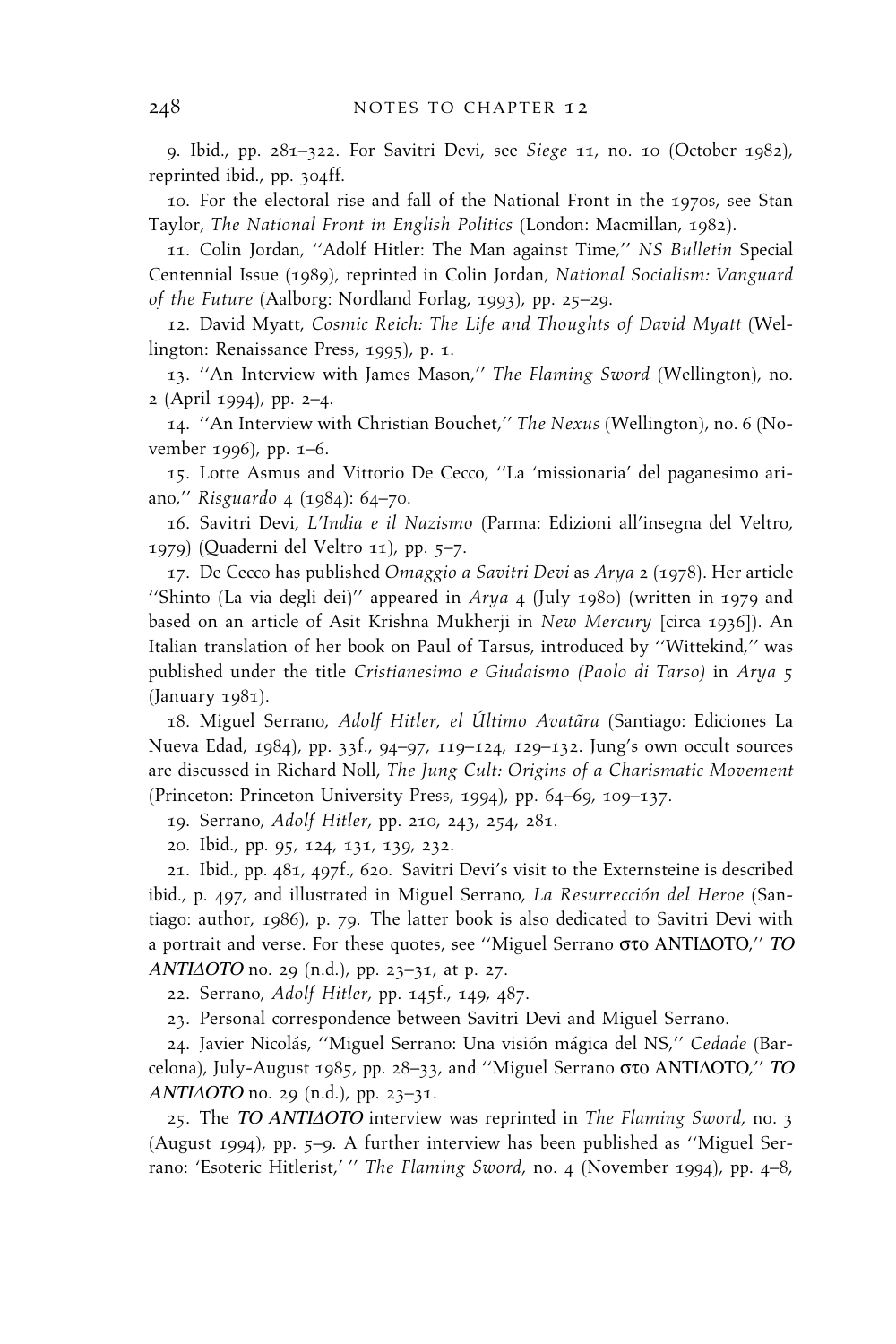and no. 5 (February 1995), pp. 4–10. The latter interview was reprinted as a booklet in 1995.

26. Miguel Serrano, *Imitacio´ n de la Verdad: La ciberpolı´tica, Internet, realidad virtual, telepresencia* (Santiago: author, 1995).

27. A eulogy of Savitri Devi has appeared in one of Britain's leading Nazi ''skinzines.'' ''Heart of Gold, Spirit of Light, Will of Steel,'' *The Order*, [no. 14, early 1996?], cover headline: ''No Surrender to ZOG!'' [pp. 5–7]. Cover title and article ''Priestess of Hitlerism: Savitri Devi,'' *The Nexus*, no. 9 (August 1997), pp. 1–4.

28. *Searchlight*, no. 91 (January 1983), p. 3.

29. *Searchlight*, no. 97 (July 1983), p. 10.

30. Christopher A. McIntosh, *The Rosicrucians: The History and Mythology of an Occult Order*, 2d ed. (Wellingborough: Thorsons, 1987), pp. 129–141.

31. Harvey Spencer Lewis, *Rosicrucian Questions and Answers with Complete History of the Rosicrucian Order*, 15th ed. (San Jose, Calif.: AMORC, 1981; 1st ed., 1929), pp. 52–60, 292–294.

32. J. Gordon Melton, Jerome Clark, and Aidan A. Kelly, *New Age Encyclopaedia* (Detroit: Gale, 1990), pp. 16–17.

33. Rudolf Bahro, *Avoiding Social and Ecological Disaster: The Politics of World Transformation*, trans. David Clarke (Bath: Gateway Books, 1994). The first German edition was published as *Die Logik der Rettung: Wer kann die Apokalypse aufhalten?* (Stuttgart: Weitbrecht, 1987).

34. The ideologies of ''ecofascism'' are discussed in David Pepper, *The Roots of Modern Environmentalism* (London: Croom Helm, 1984), pp. 204–213.

35. David Ehrenfeld, *The Arrogance of Humanism* (New York: Oxford University Press, 1978), pp. 207–211.

36. Theodore Roszak, *Where the Wasteland Ends: Politics and Transcendence in Postindustrial Society* (London: Faber and Faber, 1973), p. xxx, and Pete Gunter, ''Man-Infinite and Nature-Infinite: A Mirror-Image Dialectic'' (MS, North Texas State University, 1980), quoted in Bill Devall and George Sessions, *Deep Ecology* (Salt Lake City: Gibbs Smith, 1985), pp. 53–54.

37. Devall and Sessions, *Deep Ecology*, pp. 79–108.

38. Dave Foreman, ''Around the Campfire,'' *Earth First!*, 21 June 1987, p. 2; ''Whither Earth First!?'' *Earth First!*, 1 November 1987, p. 20.

39. Miss Ann Thropy, ''Population and AIDS,'' *Earth First!*, 1 May 1987, p. 32.

40. Herbert Gruhl, *Himmelfahrt ins Nichts: Der geplünderte Planet vor dem Ende* (Munich: Langen Müller, 1992), p. 244. Gruhl is citing René Jules Dubos, *Die entfesselte Fortschritt: Programm fu¨ r eine menschliche Welt* (Bergisch Gladbach: Lübbe, 1970), p. 166. This title was originally published in English as *So Human an Animal* (New York: Scribner's, 1968).

41. Jutta Ditfurth, *Entspannt in die Barbarei: Esoterik, (O¨ ko-)Faschismus und Biozentrismus* (Hamburg: Konkret Literatur, 1996), pp. 124–134.

42. Dieter Asselhoven and Andrea Capitain, "Wenn Gedanken wie Wildgänse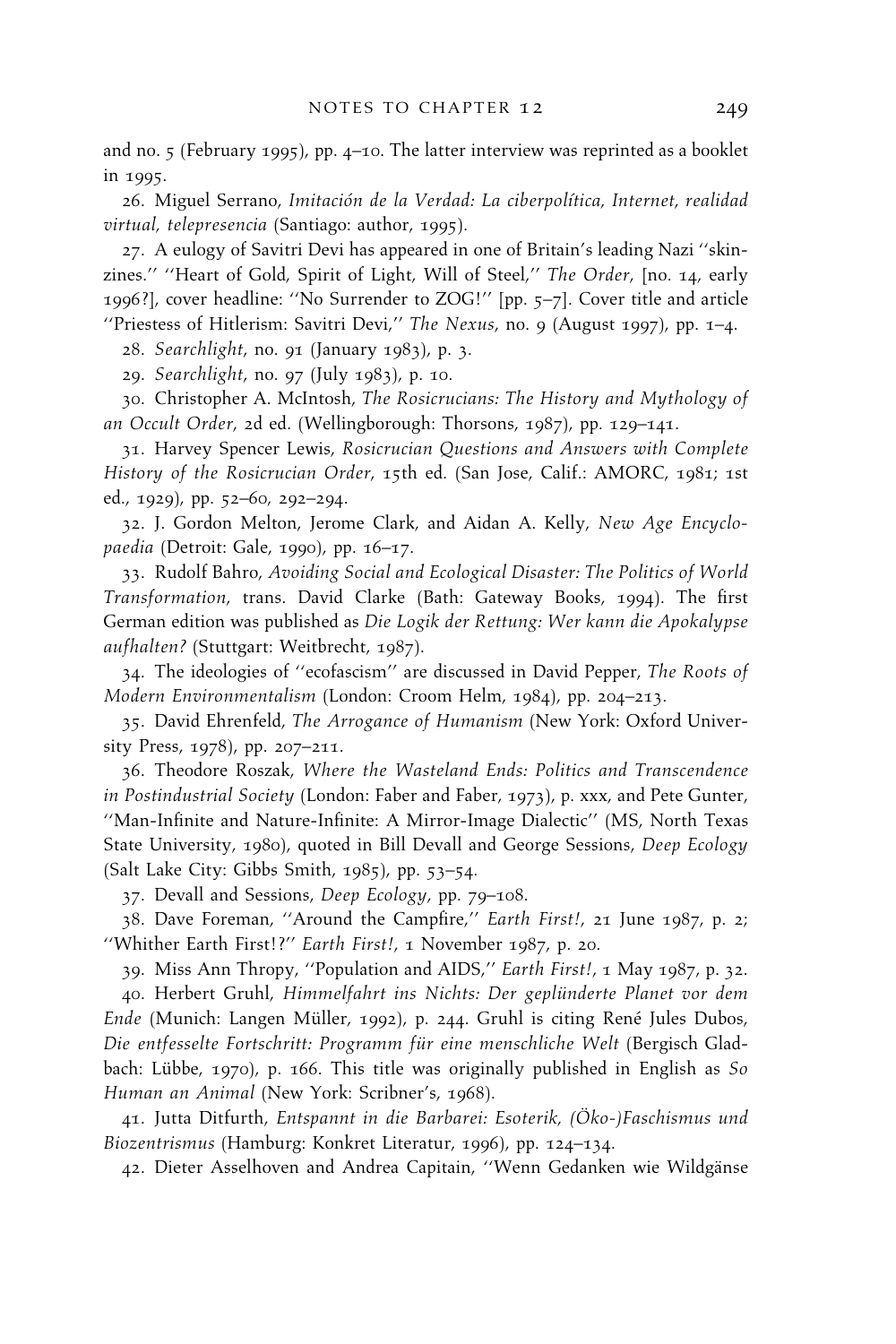rauschen: Die Reinkarnation der präfaschistischen Lebensreform," ÖkoLinX, no. 25 (spring 1997), pp. 11–15.

43. George L. Mosse, *The Crisis of German Ideology: Intellectual Origins of the Third Reich* (New York: Grosset and Dunlap, 1964; London: Weidenfeld and Nicolson, 1966), provides a concise survey of the *völkisch* movement.

44. The correspondences between *völkisch*, fascist, and New Age thinking have been chiefly noted by German writers to date. See, for example, Eduard Gugenberger and Roman Schweidlenka, *Mutter Erde, Magie und Politik: Zwischen Faschismus und neuer Gesellschaft* (Vienna: Verlag fu¨ r Gesellschaftskritik, 1987), and Karlheinz Weißmann, *Druiden, Goden, Weise Frauen: Zuru¨ ck zu Europas alten* Göttern (Freiburg: Herder, 1991). A Marxist critique is offered by Ditfurth, *Entspannt in die Barbarei*.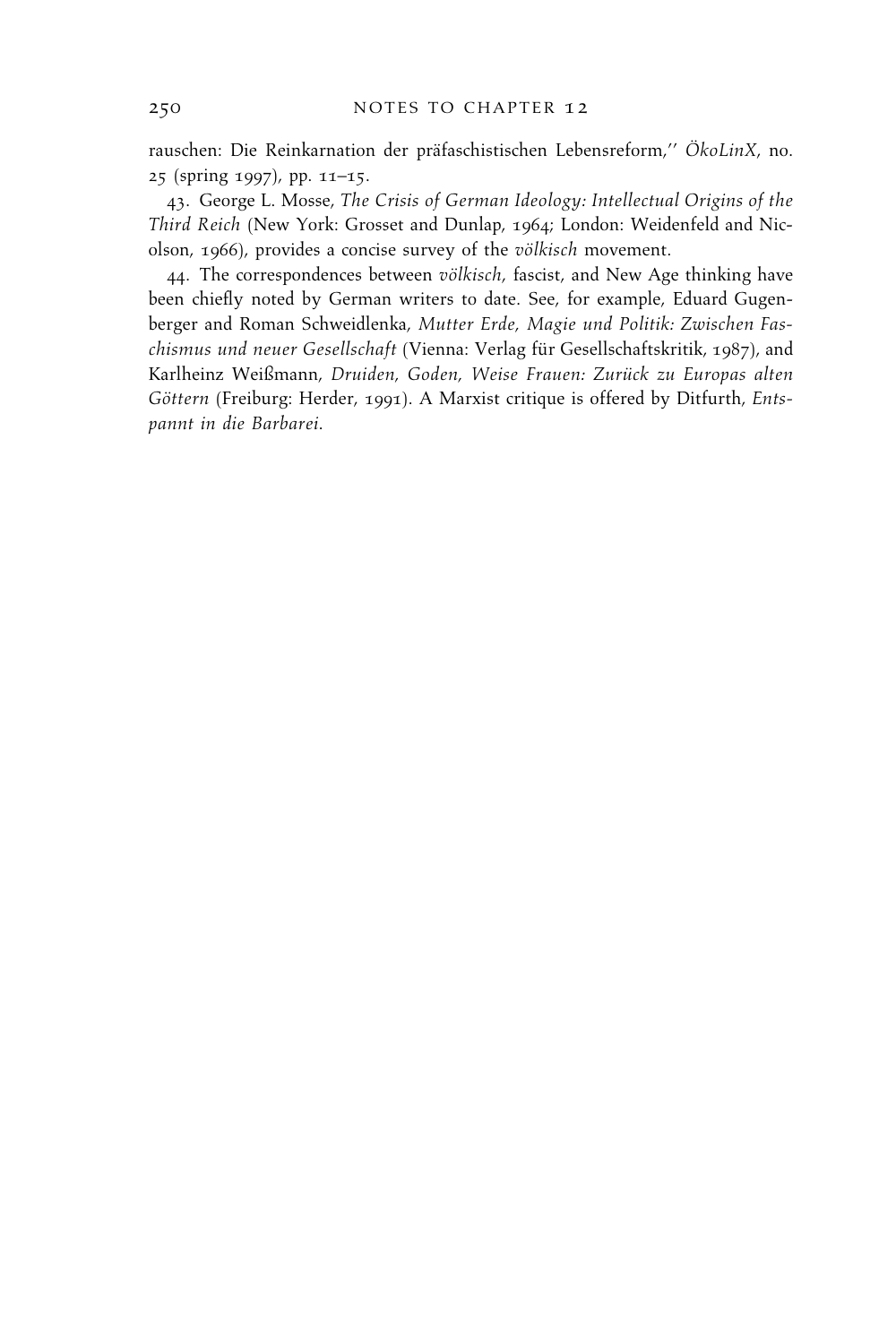## BIBLIOGRAPHICAL NOTE

The primary sources for this study of Savitri Devi and the new Hitler cults have been identified in the notes. This list of Savitri Devi's works is intended to serve as a chronology of her works.

Maximiani PORTAS, afterward SAVITRI DEVI MUKHERJI

Savitri Devi's first published works were her two doctoral theses presented at the University of Lyons, which appeared under her maiden name Maximiani Portas. *Essai critique sur The´ophile Kaı¨ris* (Lyons, [1935]) *La simplicite´ mathe´matique* (Lyons, [1935])

All her subsequent publications appeared under her new Hindu name Savitri Devi. The books relating to Hinduism and India were written in the 1930s after her arrival there.

*L'Etang aux lotus* (Calcutta: author, 1940) [written in 1935–1936]

*A Warning to the Hindus* (Calcutta: Hindu Mission, 1939) [written in 1937–1939]. Translations into Bengali, Hindi, Marathi, and other Indian languages.

*The Non-Hindu Indians and Indian Unity* (Calcutta: Hindu Mission, 1940) During the war years she wrote at length on Akhnaton and his solar cult; the earlier books were published in Calcutta; the others were published in London after her return to Europe in 1945.

*Akhnaton's Eternal Message: A Scientific Religion 3300 Years Old* (Calcutta: A. K. Mukherji, [1940])

*Joy of the Sun: The Beautiful Life of Akhnaton, King of Egypt. Told to Young People* (Calcutta: Thacker, Spink and Co. [1933] Ltd., 1942)

*A Son of God: The Life and Philosophy of Akhnaton, King of Egypt* (London: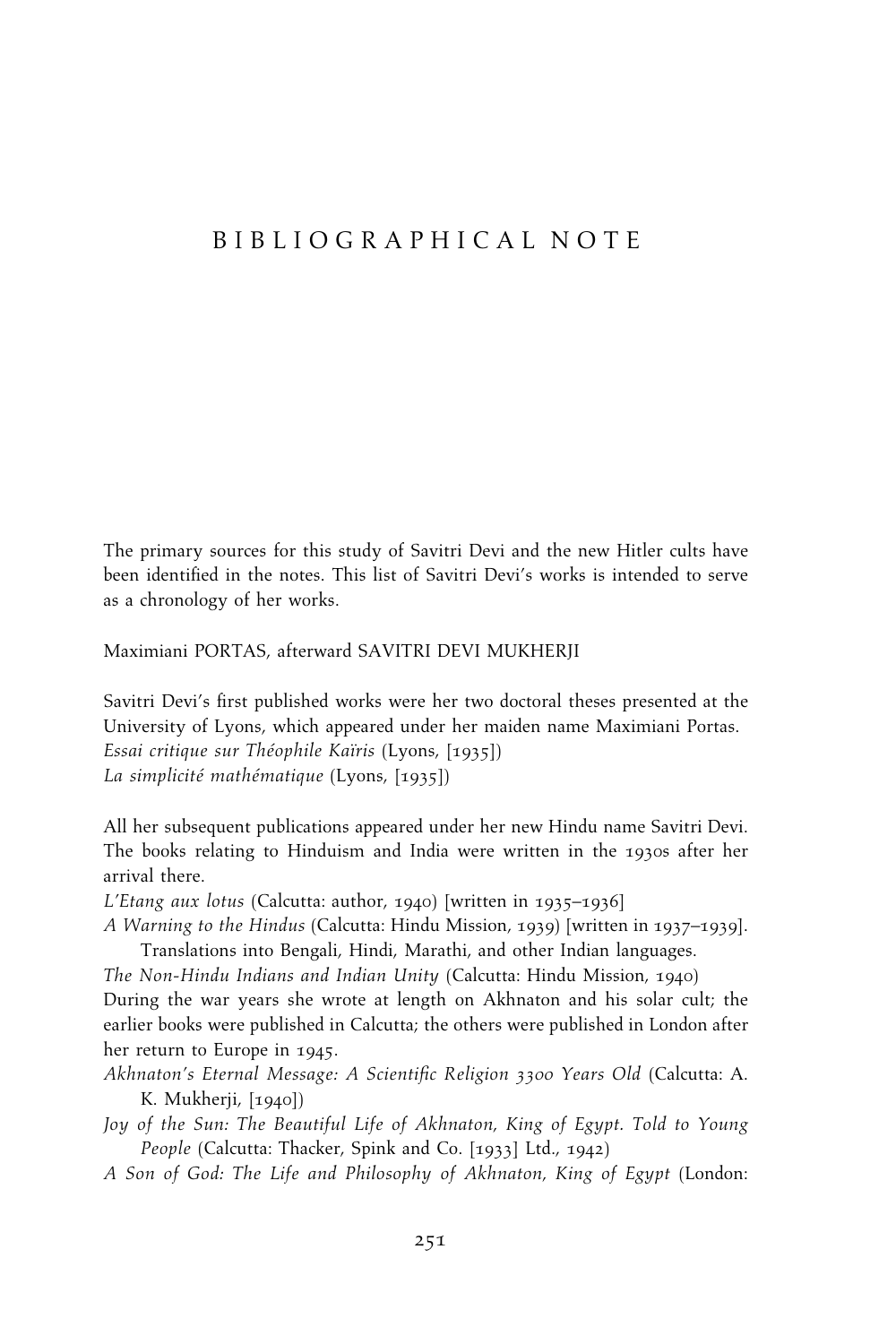Philosophical Publishing House, 1946); subsequent editions were published under the title *Son of the Sun: The Life and Philosophy of Akhnaton, King of Egypt*, 2d ed. (San Jose, Calif.: Supreme Grand Lodge of AMORC, 1956); 3d ed. (London: Hazell Watson and Viney Ltd., 1957); 4th ed. (San Jose, Calif.: Supreme Grand Lodge of AMORC, 1981); 2d printing, 1992.

*Akhnaton: A Play* (London: Philosophical Publishing House, 1948)

Her books on Hitler and National Socialism were first written after the war. The first editions were typically published in India to avoid censorship and other restrictions.

- *Defiance* (Calcutta: A. K. Mukerji, [1950]). Excerpts from the work were published in *National Socialist World*, no. 6 (winter 1968), pp. 64–87.
- *Gold in the Furnace* (Calcutta: A. K. Mukherji, 1953) (written in 1948–1949). Excerpts, comprising chapters 3 and 13, were published in *National Socialist World*, no. 3 (spring 1967), pp. 59–71. A German translation was published under the title *Gold im Schmelztiegel: Erlebnisse im Nachkriegsdeutschland*, trans. Lotte Asmus (Padua: Edizioni di Ar, 1982). The same edition was simultaneously published by Nordwind Verlag at Mohrkirch under the auspices of Thies Christophersen.
- *Paul de Tarse, ou Christianisme et juiverie* (Calcutta: Savitri Devi Mukherji, 1958) (written in 1957). An Italian translation, introduced by ''Wittekind,'' was published under the title *Cristianesimo e Giudaismo (Paolo di Tarso)*, *Arya* 5 (January 1981) (Montreal: Arya, 1981)
- *Pilgrimage* (Calcutta: Savitri Devi Mukherji, 1958) (written in 1953–1954)
- *The Lightning and the Sun* (Calcutta: Savitri Devi Mukherjee, 1958) (written in 1948–1956). A condensed edition was published in *National Socialist World*, no. 1 (spring 1966), pp. 13–90. Second edition (Buffalo, N.Y.: Samisdat Publishers, Ltd. [1979]). Third edition (Paraparaumu Beach, Wellington, New Zealand: Renaissance Press, circa 1994).
- *Impeachment of Man* (Calcutta: Savitri Devi Mukherji, 1959) (written in 1945). Second edition (Costa Mesa, Calif.: Noontide Press, 1991)
- *Hart wie Kruppstahl* (not known) (written in 1961–1963)
- *Long Whiskers and the Two-Legged Goddess, or The True Story of a Most ''Objectionable Nazi'' and... half-a-dozen Cats* (Calcutta: Savitri Devi Mukherji [n.d.]) (written in 1957–1961)
- *Souvenirs et re´flexions d'une aryenne* (Calcutta: Savitri Deˆvi Mukherji, 1976) (written in 1968–1971). The tenth chapter of this book was translated into Italian and published as *L'India e il nazismo* (Parma: Edizioni all'insegna del Veltro, 1979) (Quaderni del Veltro 11).
- *Shinto (La via degli dei)*, *Arya* 4 (July 1980), (Montreal: Arya, 1980) (written in 1979 and based on an article of Asit Krishna Mukherji in *New Mercury* [circa 1936]).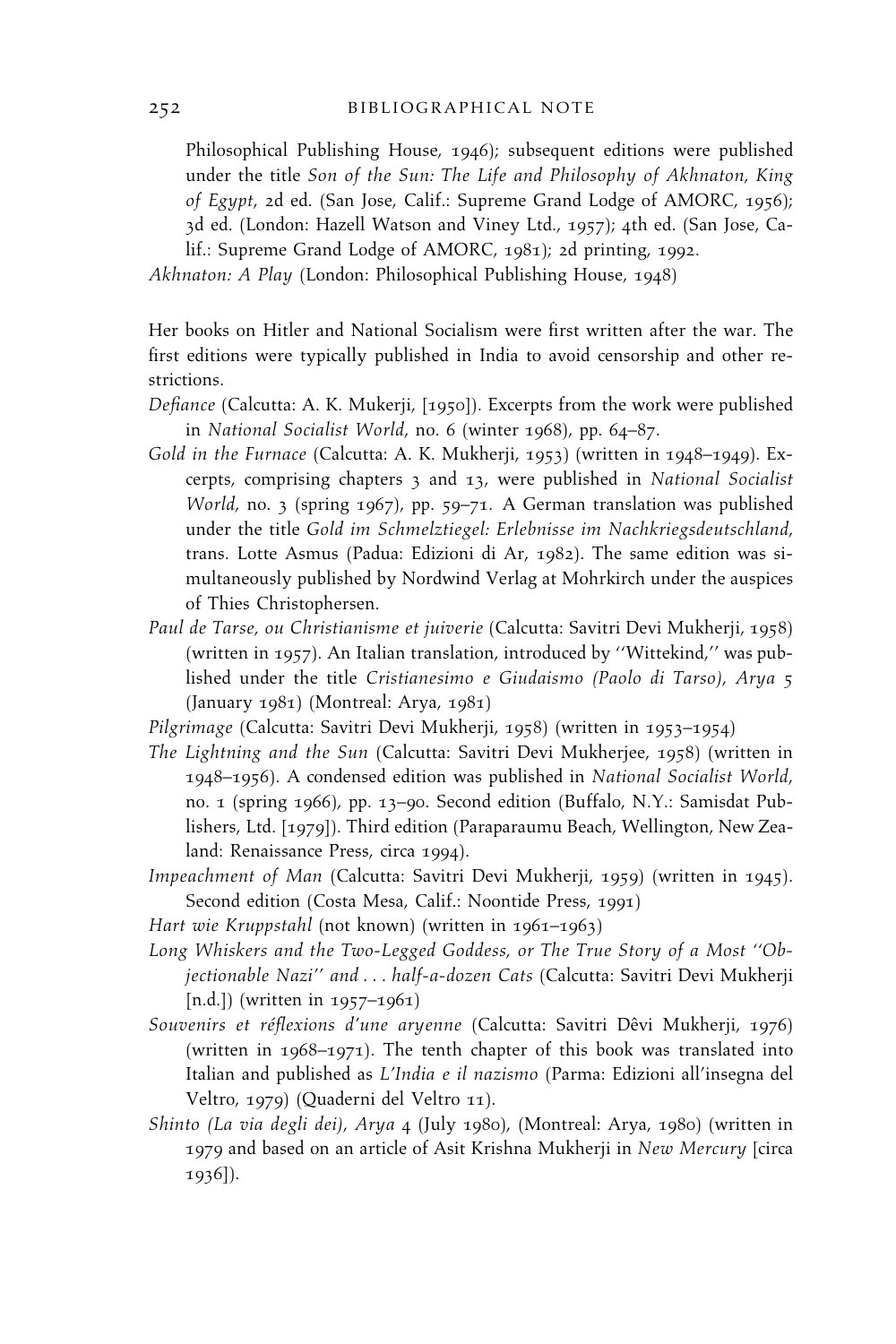Further biographical material is contained in the five audiocassettes of an interview with Savitri Devi in November 1978, in New Delhi, published by Samisdat Publications of Toronto in 1979. Arya of Montreal has published *Omaggio a Savitri Devi* as *Arya* 2, and the article by Lotte Asmus and Vittorio De Cecco, ''La 'missionaria' del paganesimo ariano,'' *Risguardo* 4 (1984): 64–70 (published by Edizioni di Ar, Padua) contains interesting details.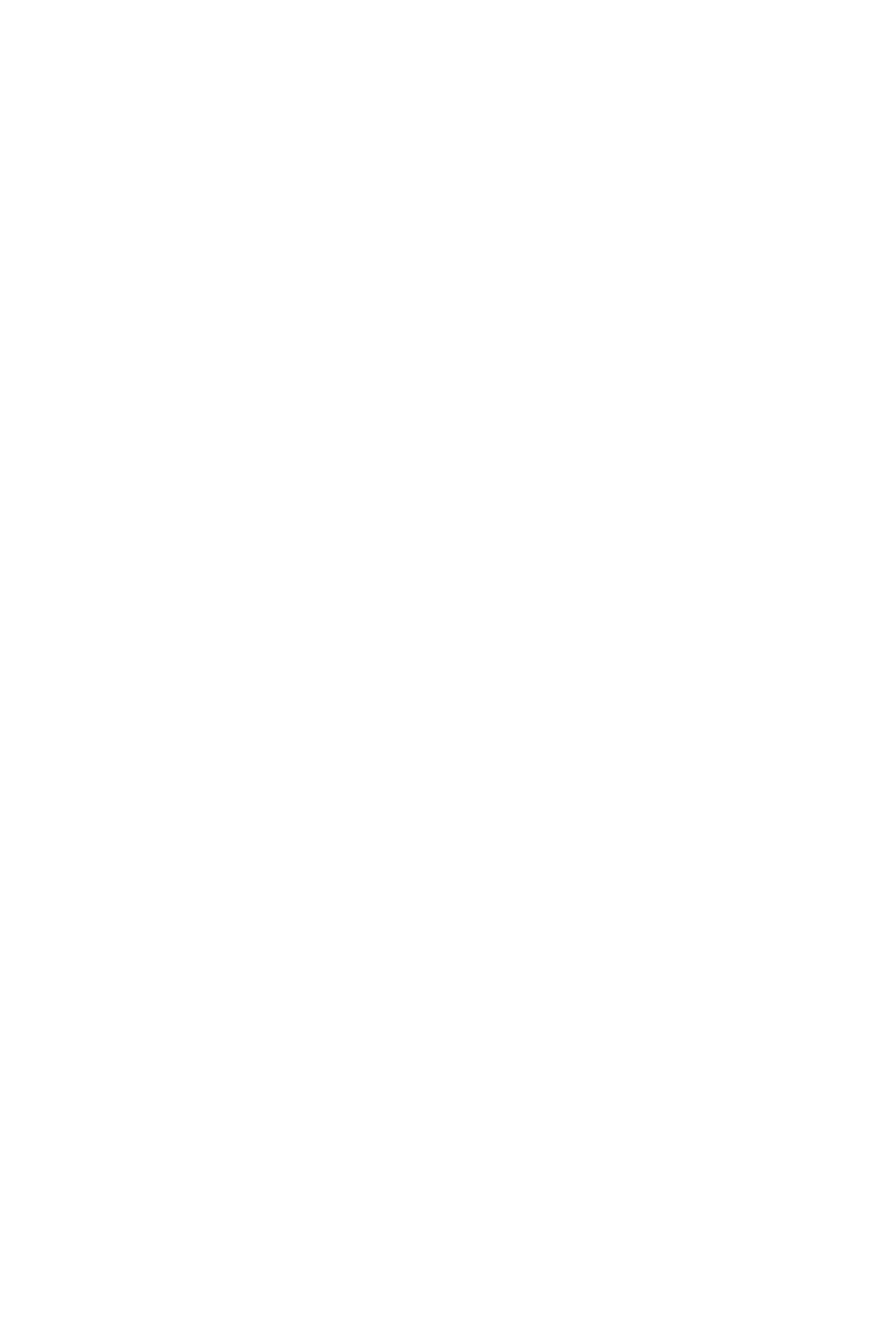## INDEX

Abyssinia, 64, 81 Achad, Frater (Charles Stansfield Jones), 216 Adenauer, Konrad, 162, 170–171 Afghanistan, 48, 61, 74, 83, 87, 218 Afrika Korps, 174 Afzal Khan, 47 Agni, 38 Ahnenerbe. *See* SS (Schutzstaffeln) Akhetaton (city), 93–95 Akhnaton, 2, 74–75, 92–104, 117, 122, 127, 129, 157, 179, 190, 223, 225 Alexander the Great, 21, 74, 180 Algeria, 175, 183 Ali, Rashid, 174 Alpine Redoubt, 157, 181 Alter, Erich, 175 Amalia, queen of Greece, 13 Ambedkar, Bhimrao Ranji, 43 Amenhotep III, pharaoh of Egypt, 93 Amenhotep IV, pharaoh of Egypt. *See* Akhnaton American Nazi Party 196, 198–199, 203 Amin al Husseini, Mohammed (Grand Mufti of Jerusalem), 174–175 Amon, 93 Ancient and Mystical Order of the Rosae Crucis (AMORC), 225 Animals: cruelty to, 8; idealization of, 226, 232; rights of, 104–108 *Ankh*, 95 Antarctica, 3, 211–213, 221 Anti-Apartheid Movement, 189 Anti-Comintern Pact, 64, 72

Antihumanism, 226. *See also* Misanthropy Anti-Nazi League (India), 65 Anti-Semitism, 5, 66, 69, 122, 176–77, 188, 194–195, 199, 220. See also *Protocols of the Elders of Zion* Anti-Zionism, 175, 211 Anushilan Samiti (Society of Practice), 58 Apocalyptic, 124, 137, 140, 212 Ar, Edizioni di (publisher), 217 Arcand, Adrien, 206 Argentina, 172, 192 Arjuna, 118, 120 Armanenschaft (German Pagan society), 231 Arminius. *See* Hermann the Cherusker Arrowsmith, Harold N., 198 Artama, king of Mittani, 98 *Arya*, 218–219 Aryan myth, 4, 45, 66, 93; development through archaeology, 33–34; in Indian revival, 37, 44, 47, 66, 69, 78; in opposition to the Jews, 23, 30, 33, 36, 118; and racial unconscious (C. G. Jung), 220; superiority of Aryans, 32–33, 37, 39, 106; and Theosophical doctrines, 35, 225; wisdom of Aryans, 110, 121– 122. *See also* Vedas Aryans: caste system of, 39, 109; cult of beauty, 54; and Graeco-Roman pantheon, 31, 38; Greek influence revived during the Renaissance, 101; languages

of, 30–32; migrations of, 28, 37–39,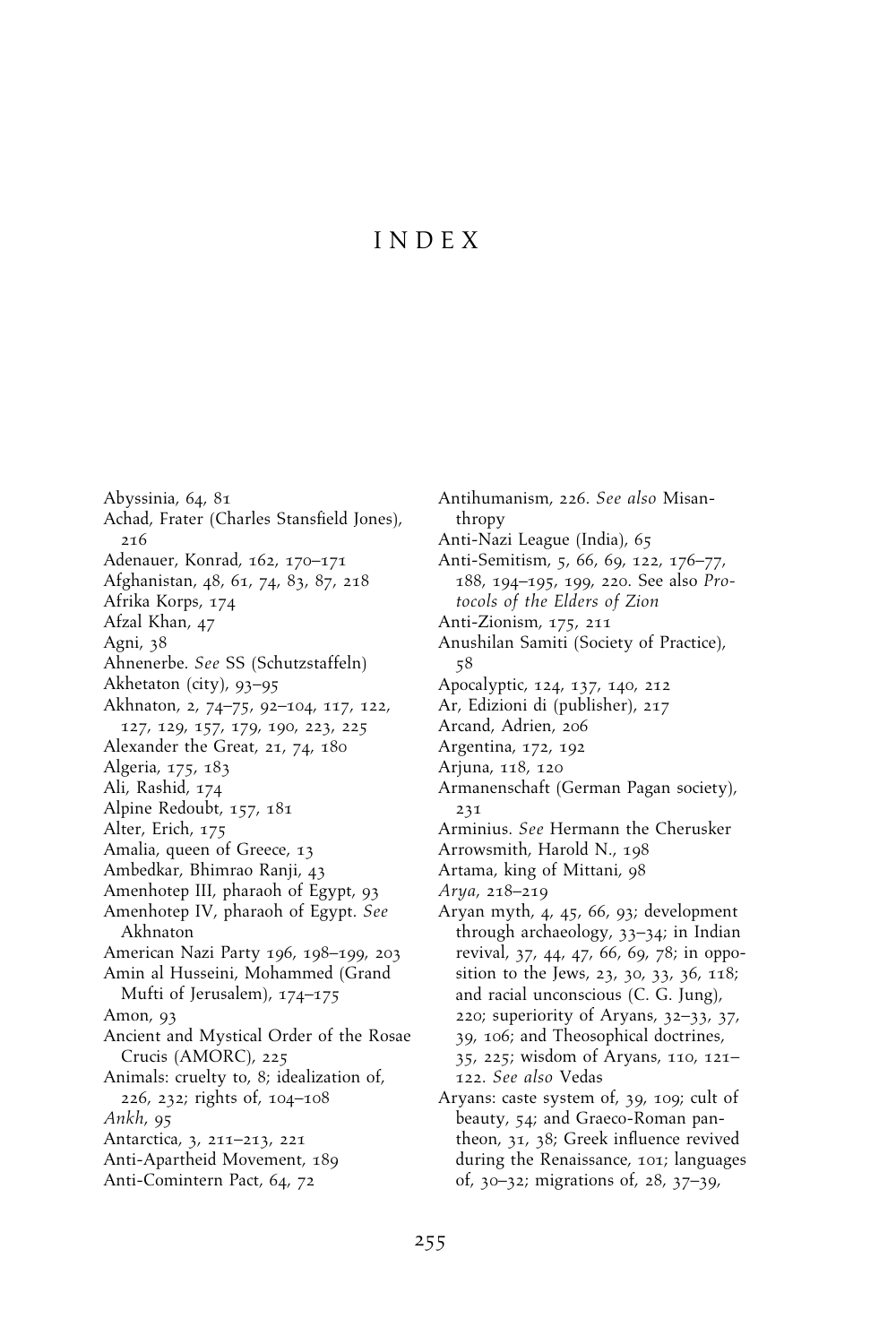Aryans (*Continued*) 41, 74, 90; polar origin of, 4, 35, 37– 38, 67, 220; paganism of, 5, 56, 61; polytheism of, 23, 38; in Vedic India, 24, 36–39, 44, 47, 60; warrior code of, 60, 122 Arya Samaj, 43, 62 Aryavarta, 27, 41 Ásatrú Free Assembly, 231 Asmus, Lotte, 216–217, 222 Assyrians, 122 Athens: Academy, 16, 24; Acropolis, 13– 14, 56; Agora, 14–15; National Library, 16, 24; Palace of Ilion, 23–24; Parthenon, 55; Propylaea, 14; University, 16, 24; visits to, by S. D., 13–16, 16–24, 147. *See also* Munich Atlanta, temple bombing in, 198 Aton (the Disk), 93–94, 97–98 Aurangzeb, 47 Auschwitz, 141, 143–144, 207. *See also* Holocaust Austria, 64; *Anschluß* of, 60, 64, 151, 154 Avatar, 118–125 Axis, 64, 74, 83, 86, 93, 125, 219; Secret Military Convention (partition of Eurasia), 74, 87, 93. *See also* New Order, Axis world system Ayodhya, 27, 63 Bader, Douglas, 172 *Bahram Yasht*, 118 Bahro, Rudolf, 226 Baikie, James, 96 Balamicen, King, 68 Baldur, 129 Bandel, Ernst von, 165 Barbie, Klaus, 173 Bardèche, Maurice, 183, 207 Bartel, Franz, 176 Baumann, SS Colonel, 175 Bean, John Edward, 189–191 Belgium, 9 Belsen, 126, 141–142, 144, 243; war crimes trial, 141, 143–144 Bender, Bernhard, 175 Beneš, Eduard, 80–81 Berchtesgaden, 148, 155, 208 Berner, Willi, 175 *Bhagavad Gita*, 2, 46, 109, 114, 118–120,

125, 164, 213, 241

*Bhakti*, 110, 119 Bhao, Sadashiv, 49 Bharata, 27–28 Bharati, Agehananda, 110 Bharatiya Janata Party (BJP), 58, 63 Bhen, Amala. *See* Spiegel, Margaret Biocentrism, 227–229, 231 Birgel, Werner, 176 *Black and White News*, 198 Black Order (neo-Nazi organization), 221– 222 Black Sun, 221 Blavatsky, Helena Petrovna, 35; *Isis Unveiled* (1877), 35; *The Secret Doctrine* (1888), 35 Blick, Dennis, 201 Blobel, Paul, 161 Bluntschli, Johann Kaspar, 50, 60 Böckler, Wilhelm, 176 Bohemia and Moravia, Protectorate of, 64; invasion of Prague, 66 Bollmann, Walter, 176 Bolton, Kerry, 216 Boole, George, 22 Bopp, Franz, 33 Bormann, Martin, 156–157, 174, 185 Borth, Friedrich, 190, 196, 200, 208, 246 Bose, Rash Beshari, 82, 86, 88 Bose, Subhas Chandra, 66–67, 73, 77–91, 111; career in the Congress movement, 79–82; concern with Aryan origins, 67, 78; contact with Axis powers, 82–83, 89–90; death of, 89; education and studies, 77–79; favours synthesis of socialism and fascism, 79, 81, 90; *An Indian Pilgrim*, 82; *The Indian Struggle, 1920–1934*, 80; meeting with Hitler, 87; as president of Congress, 82; rejects fascism, 82; revered as avatar, 90; in wartime Germany, 83–88; in wartime Southeast Asia, 88–89 Bothe, Herta, 143, 145–146 Bouchet, Christian, 216, 225 *Brahmanas* (Vedic texts) *Brahmans* (priests), 39, 68, 124 Brahminism: authority of, 4, 25, 26, 43– 44, 46–50, 53, 58, 62, 116; challenges to, 43–44, 47 Brandner, Ferdinand, 176 Brasillach, Robert, 183, 216, 218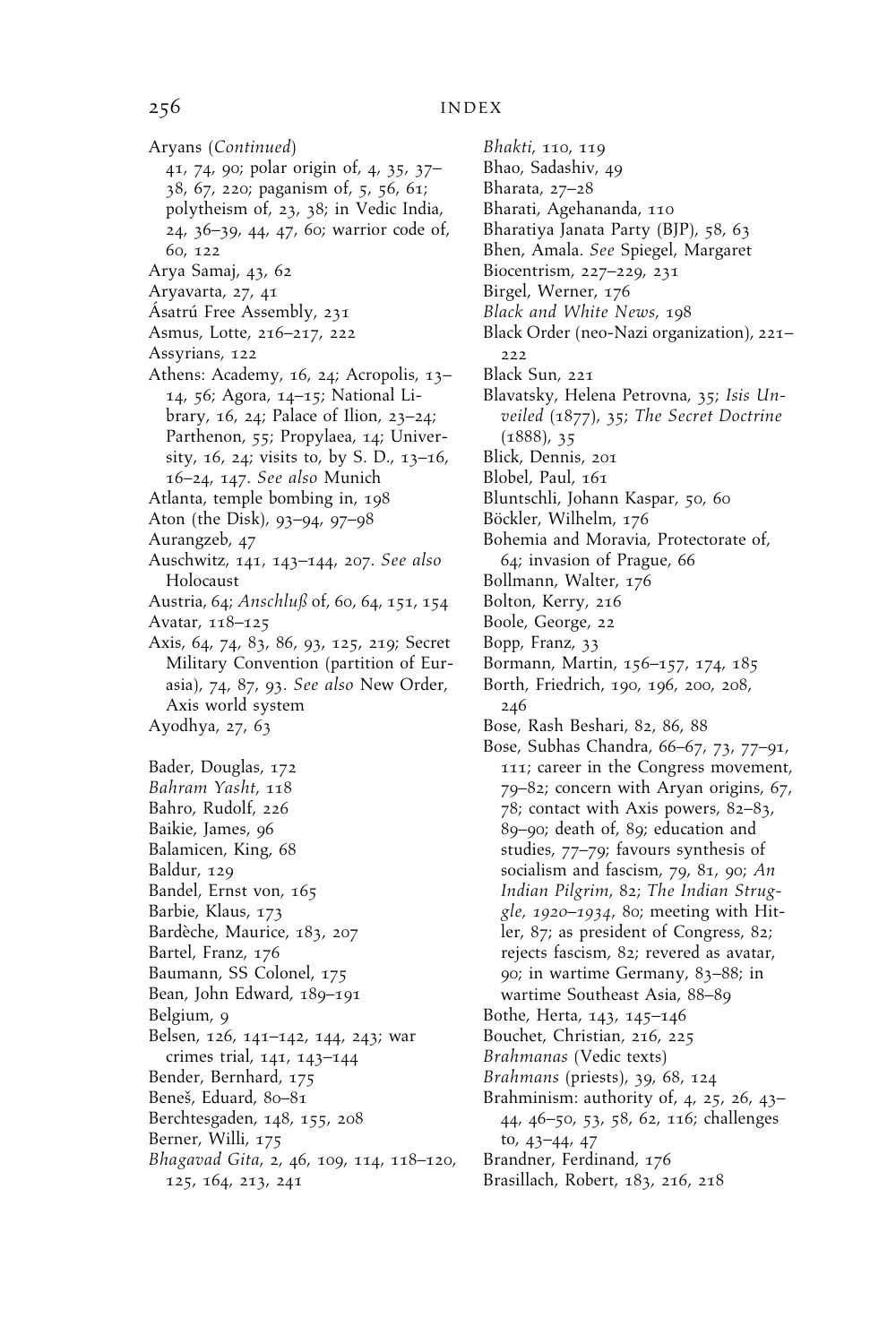Braune, Werner, 161 Breasted, James, 96 Brindaban, 40 Bristowe, Ethel, 96 British Empire, 12, 62, 82, 86, 106; British rule in India, 41, 44, 49, 65, 77, 86, 110 British Movement (BM), 214–215 British National Party (BNP) [est. 1960], 189–192, 194–195, 204; Narford camps, 190, 194, 208 British National Party (BNP) [est. 1982], 6 British Union of Fascists (BUF), 183, 188 Brunner, Alois, 176 Brunschvicq, Léon, 22 Buchenwald, 161 Buddha, 117; Buddhism, 68, 75, 101, 104 Bulgaria, 75 Bund Deutscher Mädel (BDM), 165, 216 Bund Heimattreuer Jugend, 190 Bünsch, Franz, 176 Bunz, Erich, 176 Burg, Joseph G., 207 Burma, 73, 74, 77, 89 Burnouf, Emile, 24, 34–35 Byzantium, 10, 19, 22, 69; Moscow (''Third Rome'') as successor of, 68 Calcutta, 2, 40–42, 45, 60, 66–67, 70–77, 81, 92, 104, 180, 206, 210 Callenbach, Edward, 227; *Ecotopia* (1978), 227 Campaign to Check the Population Explosion, 226 Campaign for Nuclear Disarmament (CND), 192 Capitalism, 68, 122, 228 Capodistras, John, 17 Caste System, 39. See also *Brahmans* (priests); *Kshatriyas* (warriors and nobles) Cathars, 219, 221 Caumont-la-Force, Count Henri Robert-Henri de, 203 *Cedade* (Barcelona), 221 Celts, 231 Ceylon (Sri Lanka), 27 Chamberlain, Neville, 64, 156

Chaphekar brothers, 46 Charlemagne, 166–167 Cheetham, Beryl, 208 Chiaie, Stefano delle, 218 Chile, 203, 219 China, 64, 90, 130 Christian Democratic Union (CDU), 170 Christianity, 4, 41–44, 57, 61, 92, 99– 104, 113, 134, 138, 158, 166, 213, 227– 228, 230 Christophersen, Thies, 207, 217; *Die Auschwitz-Lu¨ ge* (1973), 3; *Auschwitz: Truth or Lie?* (1974), 3, 207, 211 Christus Rex, 184. *See also* Degrelle, Léon Codreanu, Corneliu, 218 Collins, Wilkie, 77; *The Moonstone* (1868), 77 *Combat*, 191 Comité National Français, 183 Communal Award (1932), 50 Communism, 178. *See also* Marxism Comte, Auguste, 102; cult of Humanity, 102 Condor Legion, 184 Congo, 137, 190 Conspiracy theory, 220, 222. *See also* Jews; *Protocols of the Elders of Zion* Constantine I, king of Greece, 9, 11 Constantine I (the Great), Roman emperor, 20, 56 Cotswold Agreement (1962). *See* World Union of National Socialists (WUNS) Cotswold Camp. *See* National Socialist Movement (NSM) Crowley, Aleister, 216, 225 Curzon, Lord, 71, 78 Cycle of the ages (Hindu doctrine), 76, 111–125; Bronze Age, 112; Dvapara Yuga (two units), 111–112, 119; Golden Age, 113, 115, 117; Iron Age, 112; Kali Yuga (one unit), 111–117, 119, 121–125, 216, 232; Kalpa or Day of Brahman, 112; Krita or Satya Yuga (four units), 111–115, 117, 119, 124; Mahayuga, 111; Silver Age, 112; Treta Yuga (three units), 111–112, 119 Czechoslovakia, 64–65, 80, 142. *See also* Bohemia and Moravia, Protectorate of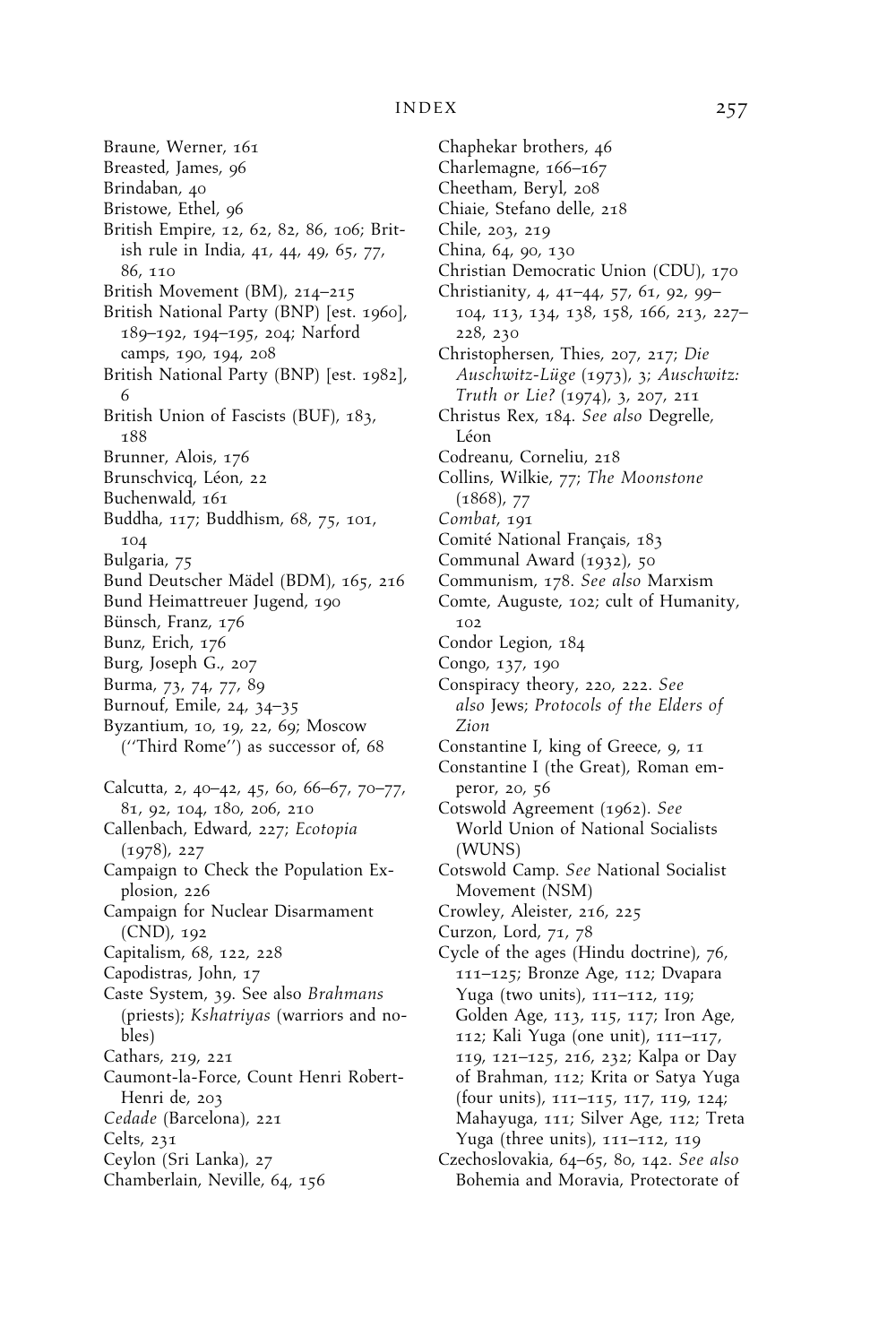Dachau, 126; alleged fake gas chambers at, 170; war crimes trials of U.S. Army, 160–161 Dacqué, Edgar, 242 Däumling, Joachim, 175 Daladier, douard, 64, 156 Dalits (Untouchables or Scheduled Castes), 43 D'Annunzio, Gabriele, 216 Darré, Richard Walther, 178 Darwin, Charles, 30 Das, Chitta Ranjan, 79 *Das Kamerad*, 190 Dasaratha, 26–27 Dashanami Order, 111 Datta, Vinaya, 67 Daysus, 39 De Cecco, Vittorio, 217–219 Deep Ecology, 4, 106, 227–229, 231 *Deep Ecology* (Sessions and Devall), 227 Degrelle, Léon, 184-186, 217, 219 Delhi, 1, 2, 74, 180, 209–210, 213 Deutsche Reichspartei (DRP), 170–171, 173 *Deutsche Soldaten-Zeitung*, 173 Devall, Bill, 227–228. See also *Deep Ecology* Dietrich, Sepp, 161 Dior, Françoise, 203-205, 208; marriage to Colin Jordan, 204 Dirlewanger, Oskar, 175 Disk, religion of, 98–99, 104; as basis of New Order, 99. *See also* Aton (the Disk) Dittrich, Horst, 161 Doenitz, Karl, 163 Dollmann, Eugen, 173, 175 Dragoumis, Iôn, 22 Dravidians, 28, 39, 68 Drieu La Rochelle, Pierre, 216–217 Druids, 231 Dulles, Allen Welsh, 182 Dunkirk, evacuation of, 71 Dvapara Yuga. *See* Cycle of the ages (Hindu doctrine) Dyaus, 38 *Eastern Economist*, *The,* 72 Eckart, Dietrich, 69

Ecology, radical, 226–228 Economous, Constantinos, 18

Edda, 34 Eden, Garden of, 30 Egypt, ancient civilization, 31, 93–97; Exploration Society, 95; modern, 56, 96; Nazis in postwar Egypt, 5, 173–174, 178 Ehlert, Hertha, 143–144, 146, 164 Ehrenfeld, David, 227; *The Arrogance of Humanism* (1978), 227 Ehrlich, Paul, 226; *The Population Bomb* (1970), 226 Eichberger, Eugen, 175 Eichmann, Adolf, 176, 192 Eisele, Hanns, 176 Eisenhower, Dwight D., 162, 167 Eliot, Sir Charles, 24, 26 Elizabeth II, Queen of England, 202 England: S. D.'s rejection of, 8, 9; violation of Greek sovereignty, 9; wildlife of, in seventeenth century, 106. *See also* British Empire; Great Britain Enlightenment, 30, 101, 227 Environmental Fund, 226 Eritrea, 64 Ettmayr, Elisabeth, 222–223 Euclid, 101 European colonialism, 101; Portuguese, Dutch, French and British overseas possessions in Asia, 116; Third World resentment of, 179 European Social Movement (ESB), 183 Evola, Julius, 216–218, 220, 231; Centro Studi Evoliani (Genoa), 218 Externsteine, 149, 167–169, 220 Extremist Party (Indian National Congress), 78 Fahrmbacher, Wilhelm, 175 Farouk, King of Egypt, 174 *Fascist*, *The*, 188 Faurisson, Robert, 207 Felderer, Dittlieb, 207 Fiest, Gertrud, 145 Final Solution, 192, 201. *See also* Holocaust Fischer, Leopold. *See* Bharati, Agehananda Foreman, Dave, 228 Forster, Ida, 145 Fountaine, Andrew, 189–190, 194

France, 64–65, 69, 106; Arab rivalry to-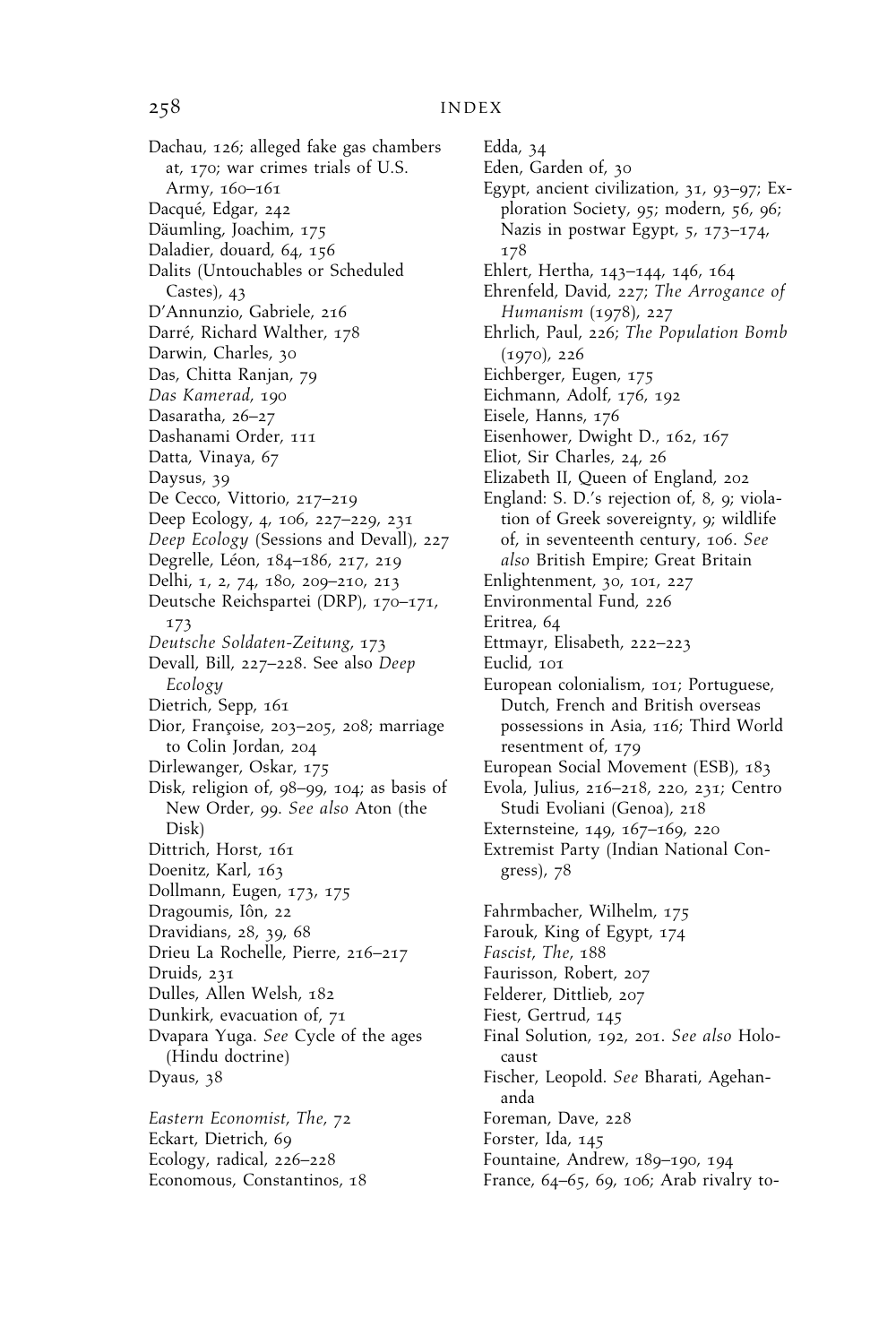- ward, 178; French Indochina, 136;
- French overseas empire, 12; S. D.'s rejection of, 8, 9; violation of Greek sovereignty, 9
- Francis of Assisi, Saint, 228
- Franco, Francisco, 185–186

Frank, Hans, 163

- Freda, Franco, 217
- Free India Center (Berlin), 73, 85, 87–88
- Free India Provisional Government (Singapore), 89
- Frege, Gottlob, 22
- Freikorps Deutschland, 173
- French Revolution: Goddess Reason enthroned, 101. *See also* Savitri Devi, antipathy toward ''Ideas of 1789''
- Freud, Sigmund, 96; *Moses and Monotheism* (1939), 96
- Frick, Wilhelm, 163
- Funk, Walther, 163
- Gandhi, Mohandaˆs Karamchand (Mahatma), 43, 62, 80–83; Non-Cooperation Movement (1922) of, 43
- Gantry, Muriel, 127, 190, 193, 194, 202, 223–224
- Gehlen, Reinhard, 182
- Genghis Khan, 2, 116
- Germany, 64–65, 69, 77, 80, 83; Indophilia in, 29, 66; philohellenism of, 15; Romantic movement in, 29–33, 36, 234; *vo¨lkisch* ideology in, 230–231, 235; Youth Movement in, 230. *See also* Third Reich
- Ghose, Aurobindo, 78
- Giesler, Hermann, 172
- Giuriati, Camillo, 42, 148
- Gleim, Leopold, 175
- Gnosticism, 126, 135, 149, 216, 220–221
- Goblot, Professor Edmond, 16, 22
- Godafoss (Iceland), 129
- Goden (German Pagan society), 231
- Goebbels, Josef, 108, 156, 170, 173, 181, 209, 217, 220
- Goering, Hermann, 74, 128, 130, 156– 157, 163, 175
- Goethe, Johann Wolfgang von, 29
- Golwalkar, Madhav Sadashiv, 50, 59–60, 62–63, 69, 111; *We, or Our Nationhood Defined* (1939), 59 *Gothic Ripples*, 188
- Grail, 219
- Great Britain, 64–65, 69, 84; postwar Arab hostility toward, 178. *See also* British Empire
- Greater Britain Movement (GBM), 204
- Greece, 56, 57, 60; ancient wildlife of, 106; Christian eclipse of pagan civilization in, 56; defeat by Turkey, 11–12; forced alliance with the Entente, 9; *Megali Idea*, 10–11, 19, 22; occupation of Anatolia, 9, 11; S. D.'s roots in, 7
- Greens (ecology movement), 3–4, 92, 210, 225, 230. *See also* Ecology, radical
- Grese, Irma (''Bitch of Belsen''), 144
- Grimm, Jacob, 33
- Groupes Nationalistes Révolutionnaires, 216
- Gruhl, Herbert, 228
- Guénon, René, 218; "reign of quantity," 123
- Gunter, Pete, 227
- Hadrian, Roman Emperor, 209
- Hansen, Christian Frederik and Theophil, 16
- Hanuman, 27
- Harbinson, W.A., 212
- Harwood, Richard, 207
- Haschke, Irene, 143
- Hatch, Military Intelligence Officer, 138
- Hebrews, 122, 217
- Hedgewar, Keshavrao Baliram, 45, 58, 60, 69, 237
- Hedin, Sven, 130–131; *Amerika im Kampf der Kontinente* (1942), 130
- Hegel, Georg Wilhelm Friedrich, 33
- Heiden, Louis, 176
- 
- Hekla (Iceland), 107, 129 Helena, Saint (Roman empress, mother
- of Constantine the Great), 20
- Hellenism, 10, 13, 93; Hellenes, 21, 62; Hellenic world empire, 19, 62; S. D.'s notion of, 13, 69
- Helwan (Egypt), 176
- Hempel, Anna, 143
- Hentschel, Willibald, 229
- Herder, Johann Gottfried, 29–30
- Hermann the Cherusker (Arminius), 165– 166; Hermannsdenkmal (monument), 149, 165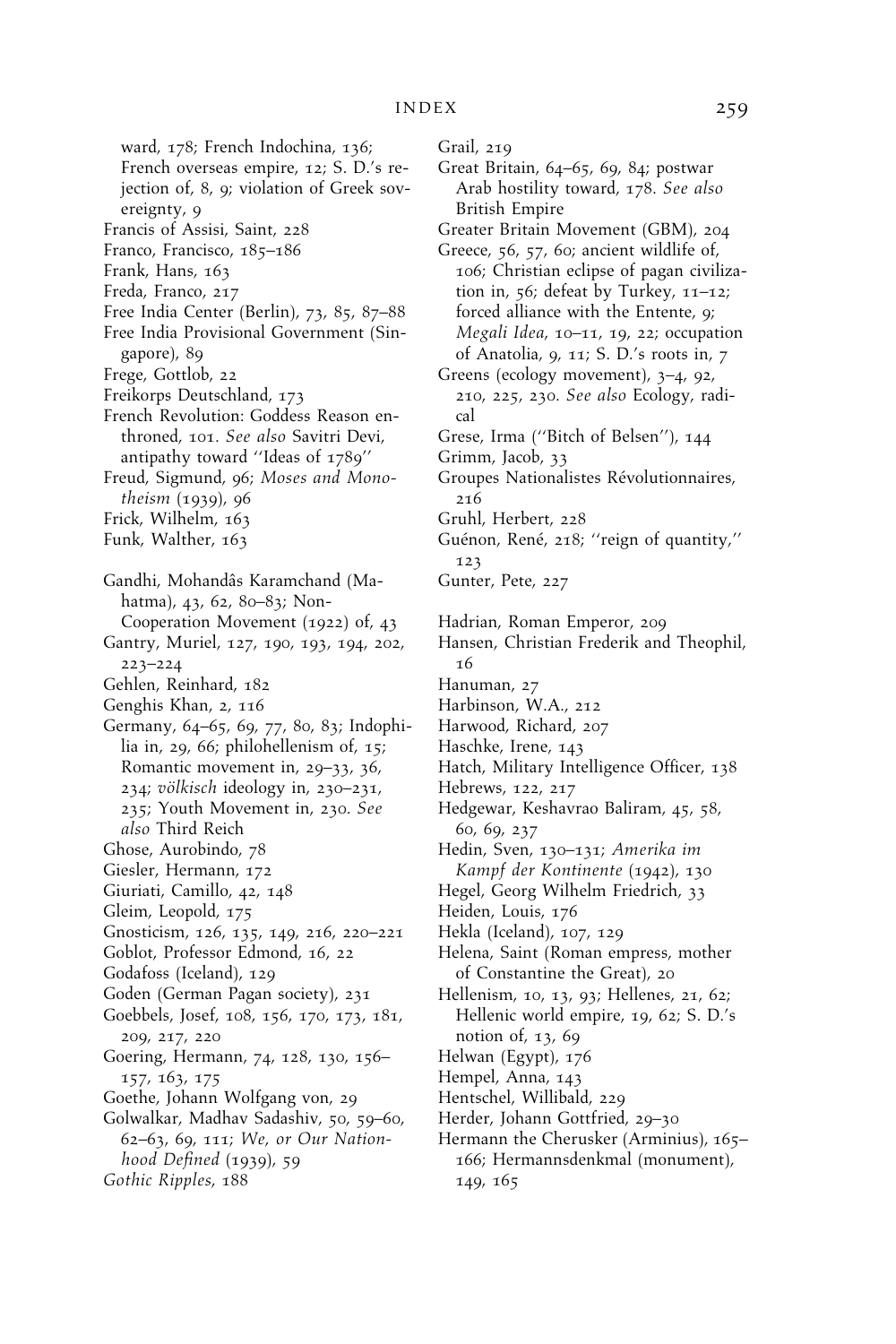Hess, Rudolf, 156, 163, 194, 202, 213, 220 Hesse, Hermann, 219 Himmler, Heinrich, 3, 175, 178, 220 Hindenburg, Paul von, 130 Hindudom, 53, 56–57, 61 Hinduism, 3, 42, 48, 55–57, 104, 109, 111, 210; caste system of, 38, 57, 75; cult of beauty, 99; cult of Shiva, 4; as custodian of Aryo-Vedic heritage, 41, 43; violent pageant of creation and destruction, 3–4 Hindu Mahasabha, 45, 50–51, 55, 58–60, 62, 66, 83, 90, 209; pan-Hindu swastika flag of, 62, 69, 237 Hindu Mission, 42, 44, 51, 70, 73, 76, 109–110 Hindu nationalism (Indian political movement), 43–63, 93. *See also* Hindu Mahasabha; Hindutva Hindu Sabha, 44, 58 Hindutva, 44, 46, 50–51, 54, 57, 63. *See also* Savarkar, Vinayak Damodar Hippies, 226 Hirn, Myriam, 222 Hitler, Adolf, 2, 4–5, 7, 15–16, 44, 60, 64– 67, 69–70, 85–87, 91–92, 107–109, 118, 121, 123–124, 129–130, 137, 139, 140, 145, 148, 155, 167, 169–170, 172, 174, 186–187, 171, 193, 197–199, 202, 208, 213, 215, 220; admiration of British rule in India, 65, 86; anti-Semitic cosmology of, 123; as avatar, 4, 6, 91, 206, 212, 218, 220; childhood and schooldays of, 150–153; country residence (Berghof) of, 155–159; birth of, 153–155; early political activity in Munich, 159–160; as enemy of the Jews, 118; eulogy of Aryans, 23; Freinberg hill experience of, 119–121; as *haˆjj*, 218; *Idee sul destino del mondo*, 217; as Man against Time, 118; Manichaeism of, 23; *Mein Kampf* (1925), 23, 65, 67, 73, 91, 110, 123, 134–135, 155, 174, 197, 199; Munich putsch of, 15; as Saturnian, 211; survival myth of, 125, 131, 133, 135, 137, 167, 169, 212, 220–221; wartime conversations (*Hitler's Table Talk*), 218 Hitler, Alois (father), 153, 154

Hitler, Klara (mother), 150

- Hitler Youth (HJ), 69, 183
- Hollow Earth Theory, 211–212, 247; Samisdat Hollow Earth Expedition, 212
- Holocaust: denial of, 3, 6, 206–207, 211, 218, 247; extermination of European Jewry, 5, 118, 122, 187, 201
- Homecomers' League (Heimkehrerverband), 165
- Homer, 24, 34; *Iliad*, 34; *Odyssey*, 34

Hörbiger, Hanns, 242; glacial cosmogony (World Ice Theory) of, 242; theory supported by Hitler, 242

- Horn, Fritz, 132–134, 164
- Horst Wessel Song, 139, 180, 187, 196, 201, 204
- Horthy, Miklós, 156
- Hugo, Victor, 8
- Humanism, 102, 227

Human population explosion, 106–108

Hurrians, 97

- Huxley, Aldous, 103
- Iceland, 107, 129
- Immigration, colored, 188–189, 192, 215
- Imperial Fascist League (IFL), 188, 192
- Imphal, battle of, 75, 89
- India, 61, 65; Aryan origins of, 24, 26–42; independence movement in, 36, 46, 58, 65, 67, 72, 73, 77, 80, 82; ''Quit India'' movement, 74, 88. *See also* Hinduism; Indian National Congress; Islam
- Indian Independence League (IIL), 85, 88
- Indian Legion, 73, 85, 87, 111
- Indian National Army (INA), 73, 86, 88– 89
- Indian National Congress, 50, 61, 66, 72– 73, 78, 80–81, 89–90; alliance with Khilafat, 43
- International Military Tribunal (IMT), 76, 128, 142, 163

Indra, 98

- Iran, 74; Mujâhidîn of, 218
- Iraq, 73, 84
- Irminsul, 166, 244
- Irving, David, 207
- Islam, 42–43, 53, 56, 92, 104, 217; Jihad (holy war) in, 218. *See also* Muslims
- Israel: history of, 19; Arab hostility toward, 176, 178. *See also* Palestine
- Italy, 64, 74, 81, 83; East African empire

Herodotus, 32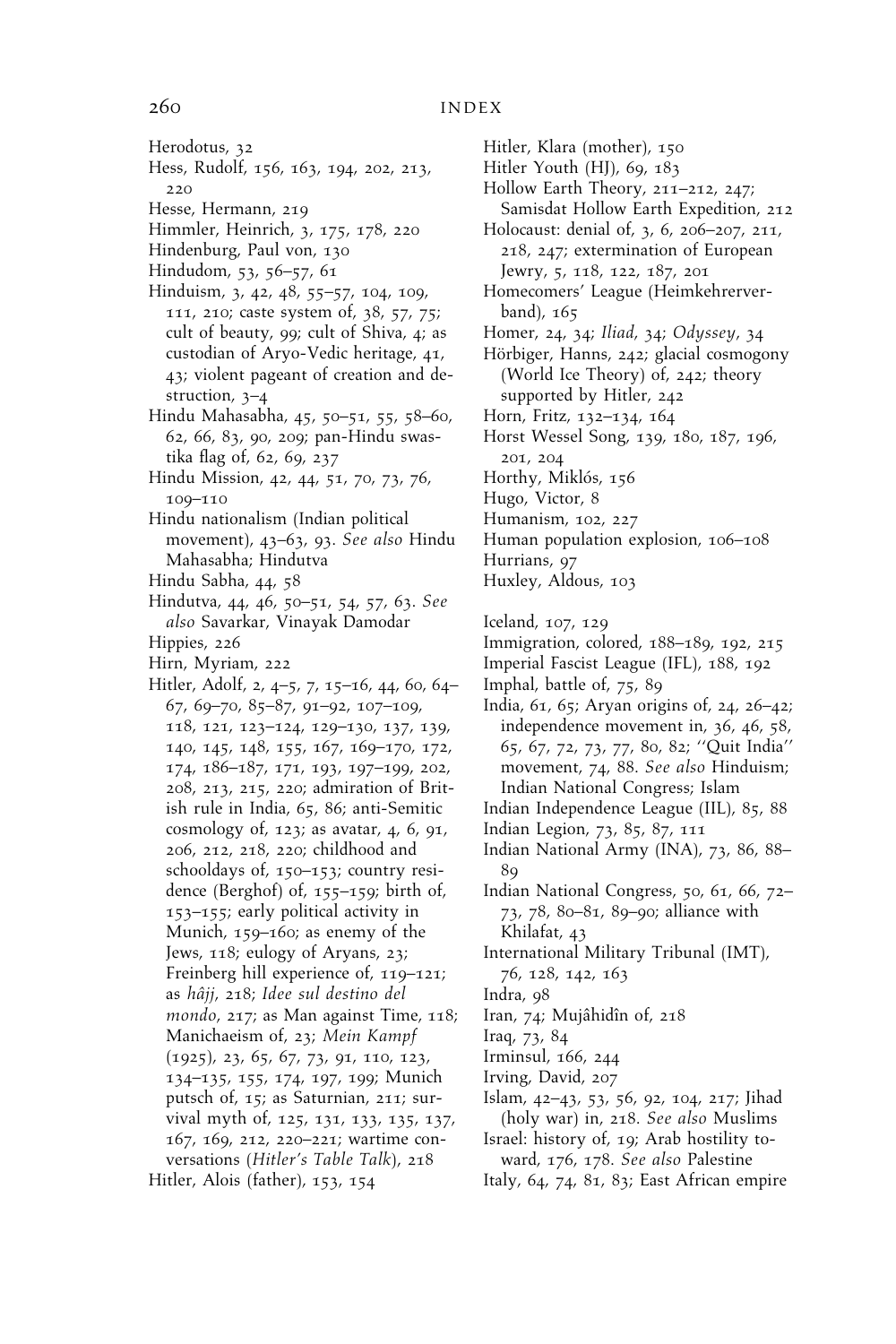of, 64; declaration of war on Allies, 70– 71 Iwaichi, Fujiwara, 85–86 Jainism, 101, 104 Japan, 64, 74, 85, 87, 88–90, 218 Jeffers, Robinson, 228 Jehovah, 99 Jerusalem, 20–21; first Temple of, 19; second Temple of, 209 Jesus Christ, 117, 123, 129, 158 Jeune Europe, 183, 190 Jews, 99, 122–123, 125, 145, 178, 199, 209; contrasted to Aryans, 30; Jewish international finance (''money power''), 116, 157; ''Jewish question'', 209; myth of Jewish world-conspiracy, 217, 222; Nazi restrictions on, 118; S. D.'s repugnance toward, 19, 23, 135. *See also* Anti-Semitism; Palestine; *Protocols of the Elders of Zion* Jinnah, Mohammed Ali, 89 Jodl, Alfred, 163 Jones, Sir William, 31 Jordan, John Colin Campbell, 6, 187–206, 208–209, 213, 215, 224; Trafalgar Square rally, 192, 204; Vanguard Project, 215; *See also* National Socialist Movement (NSM) Judaeo-Christian heritage, 43, 93, 101, 123 Judaism, 4, 92, 104, 228 Julian the Apostate, Roman emperor, 56, 61–62 Jung, Carl Gustav, 219–220 Kaikeyi, epic queen, 27 Kaïres, Theophilos, 16–18; Theosevia theology of, 17 Kali, 45, 76, 145 Kalighat (Calcutta), 45 Kali Yuga. *See* Cycle of the ages (Hindu doctrine) Kalki, 2, 118, 124–125, 218, 221 Kaltenbrunner, Ernst, 163, 181 Kameradenwerk (Nazi rescue organization), 173 Kant, Immanuel, 29 Kausalya, Queen, 27 Keisel, Wilhelm, 163 Kerr-Ritchie, Roland, 192, 194, 202–203

Khomeyni, Imâm, 218 Khomeyni, Rûhollâh, 218 Klaproth, Julius von, 33 Klenze, Leopold von, 15, 160 Knights Templar, 219 Koehl, Matt, 205, 209, 213–215, 223–224; *Faith of the Future* (1995), 213; *The Future Calls* (1972), 213 Kohima, battle of, 75, 89 Kolletis, John, 10, 18 Koravas, 118 Korean War, 197 Kosala, Kingdom of, 28 Kossinna, Gustav, 36 Kramer, Josef, 141 Kranti Dal (Party of Revolution), 58 Krause, Ernst Ludwig, 34–35 Krishna, 40, 118–120, 123, 125 Krita Yuga. *See* Cycle of the Ages (Hindu doctrine) Kritik-Verlag, 217 *Kshatriyas* (warriors and nobles), 39, 122 Kurukshetra, battle of, 118, 125 Lakshmana, 26–27 Landsberg am Lech, 149, 160–162 Langobards, 7 Lanz von Liebenfels, Jörg, 35 Lassen, Christian, 33 League of Empire Loyalists (LEL), 189 League of Nations, 64 *Lebensraum*, 65 *Lebensreform*, 229 Leconte de Lisle, Charles, 8, 26–27, 114, 129 Leers, Gesine von, 178 Leers, Johannes von, 176–179, 245 Leese, Arnold, 188, 192 Legion Europa, 190 Lehmann, Johannes, 131 Leonding, 120, 148, 150–152 Lessing, Theodor, 175 Leuchter, Fred A., 207 Lewis, Harvey Spencer, 225 Linz, 119–20, 148–150; Freinberg hill, 119–120; Kürnberg Castle, 149 List, Guido von, 35; Guido von List Society, 231 Lloyd George, David, 156 *Lutte du Peuple*, 216 Lutyens, Sir Edward, 210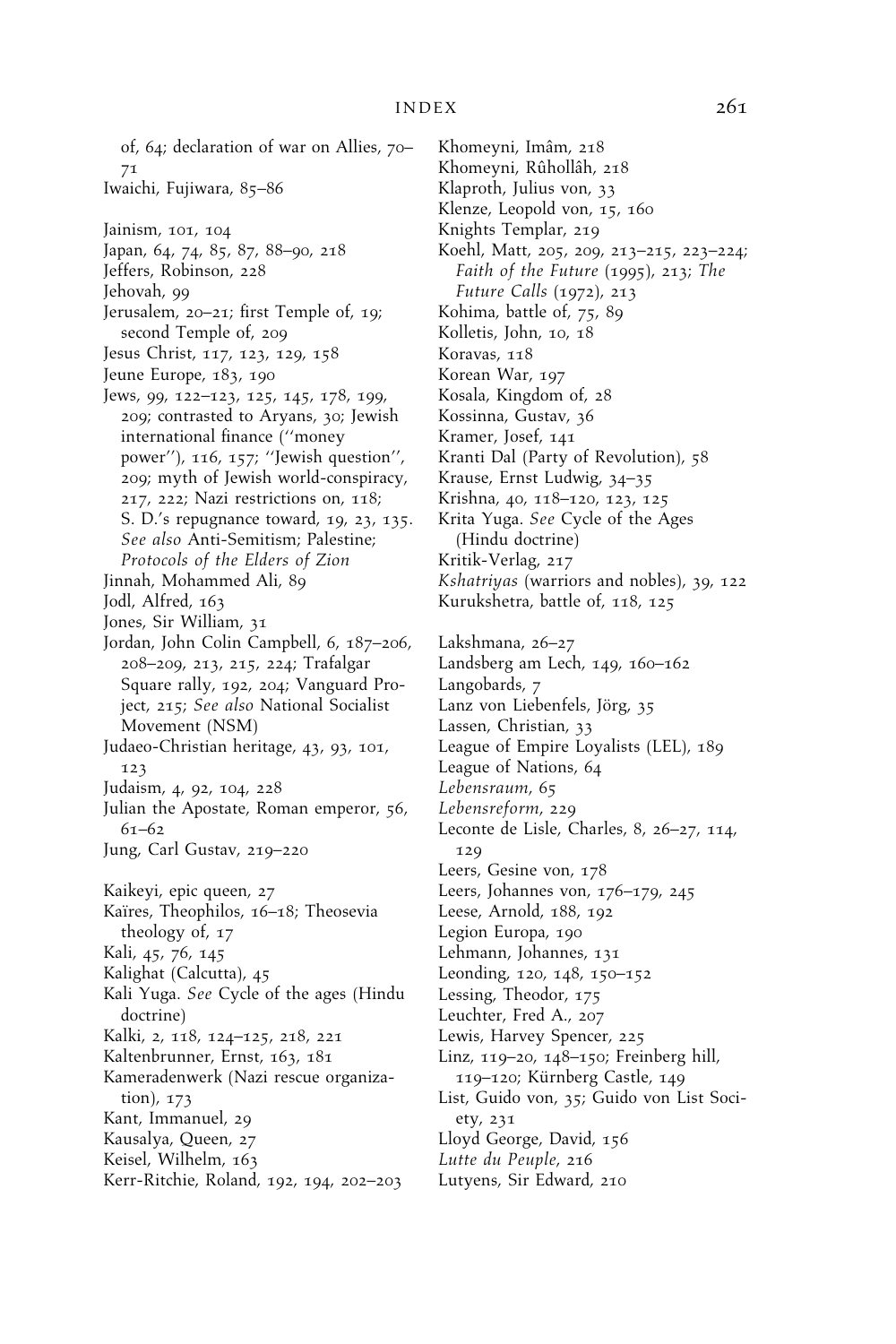Lyons, 7, 9, 12, 18, 27, 39, 127, 147, 180, 187; French Resistance in, 127; Klaus Barbie as Gestapo chief of, 173; University of, 16 Lyons, Robert, 190

- 
- *Mahabharata*, 41, 109, 111–112, 118
- Mahakala, 116
- Maharashtra, 43, 59
- Mâhdi (Mohammed Ahmed), 218
- Malmédy, 161
- Malmö. See Neofascist International Conferences
- Malthus, Thomas, 226–228
- Man against Time, Hitler as, 118
- Manichaeism, 23, 36, 122, 158
- Mann, Thomas, 131
- Manson, Charles, 214
- Marathas, 47–49, 51, 69
- Marcus Aurelius, Roman Emperor, 7
- Marxism, 115, 122–123, 125, 199, 227; Marxist ecology, 228–227
- Mason, James N., 214–216, 225
- Mathura, 40, 54
- Mattern, Willibald, 211–212; *UFOs: Unbekanntes Flugobjekt? Letzte Geheimwaffe des Dritten Reiches* (1974), 211
- Maugham, Somerset, 77; *Ashenden* (1928), 77
- Mauthausen, 161
- McCarthy, Joseph, 197
- McCloy, John, 161
- *Megali Idea*, 10–11, 19, 22. *See also* Greece
- Meinberg, Wilhelm, 171
- Men in Time, S. D.'s doctrine of, 115– 117; Men above Time, 115, 117; Men against Time, 115, 117–118, 215; *See also* Cycle of the ages (Hindu doctrine); Man against Time, Hitler as Mendelssohn, Moses, 32 Mengele, Josef, 173 Millenarianism, 124–125, 140, 211,
- 231
- Minoan Crete, 127, 166
- Misanthropy, 92, 106–107, 139, 230 Mithras, 25, 38, 98; Mithraism, 220
- Mitra, 38
- Mittanians, 97–98, 122
- Mongols, 30; Mongol Empire, 116

Moonje, Balakrishna Shivaram, 45, 58– 59 Moser, Alois, 175 Moses, 19, 31, 101 Mosley, Sir Oswald, 183, 187, 192 Movimento Sociale Italiano (MSI), 187, 218 Muazzam, Prince, 48 Mughal Empire, 47–49 Muir, John, 228 Mukherji, Asit Krishna, 67–77, 82–83, 89– 90, 110, 180, 209–210, 248; doctoral thesis on ''Third Rome'', 67; espionage on behalf of the Japanese, 73; services to the Third Reich, 67; studies in London, 68; writes *A History of Japan* (1945), 76. *See also Eastern Economist, The; New Mercury, The* Mukherji, Asoka, 68 Mukteshwar Dal (Liberation Organisation), 59 Müller, Ludvig, 24, 34 Munich: birthplace of the Nazi movement, 69, 159–160; Brown House, 160, 194; Bürgerbräukeller, 160; Feldherrnhalle, 15, 148, 159, 167; Glyptothek, 15, 160; Hofbräuhaus, 159; Königsplatz, 15, 148, 160; Ludwigstraße, 15, 159; Munich Conference (1938), 64, 65; Nazi putsch, 15; Propylaea, 15, 160; Siegestor, 15 Munro, Major, 144 Muslims, 43–44, 48, 50, 52, 59, 218; Muslim League (India), 89 Mussolini, Benito, 64, 80–81, 156, 181, 186 Mustafa Kemal Atatürk, 11 Mutemuya, 98 Mutti, Claudio, 217–218 Myatt, David, 215–216, 225 Myceneans, 15, 23, 122 Naess, Arne, 227

Nanesaheb, 48 Nash, Julia (S. D.'s mother), 7, 27, 127, 180, 223 Nash, William (S. D.'s maternal grandfather), 7 Nasser, Gamal Abdel, 175–176, 178 Nasser, Nassiri, 174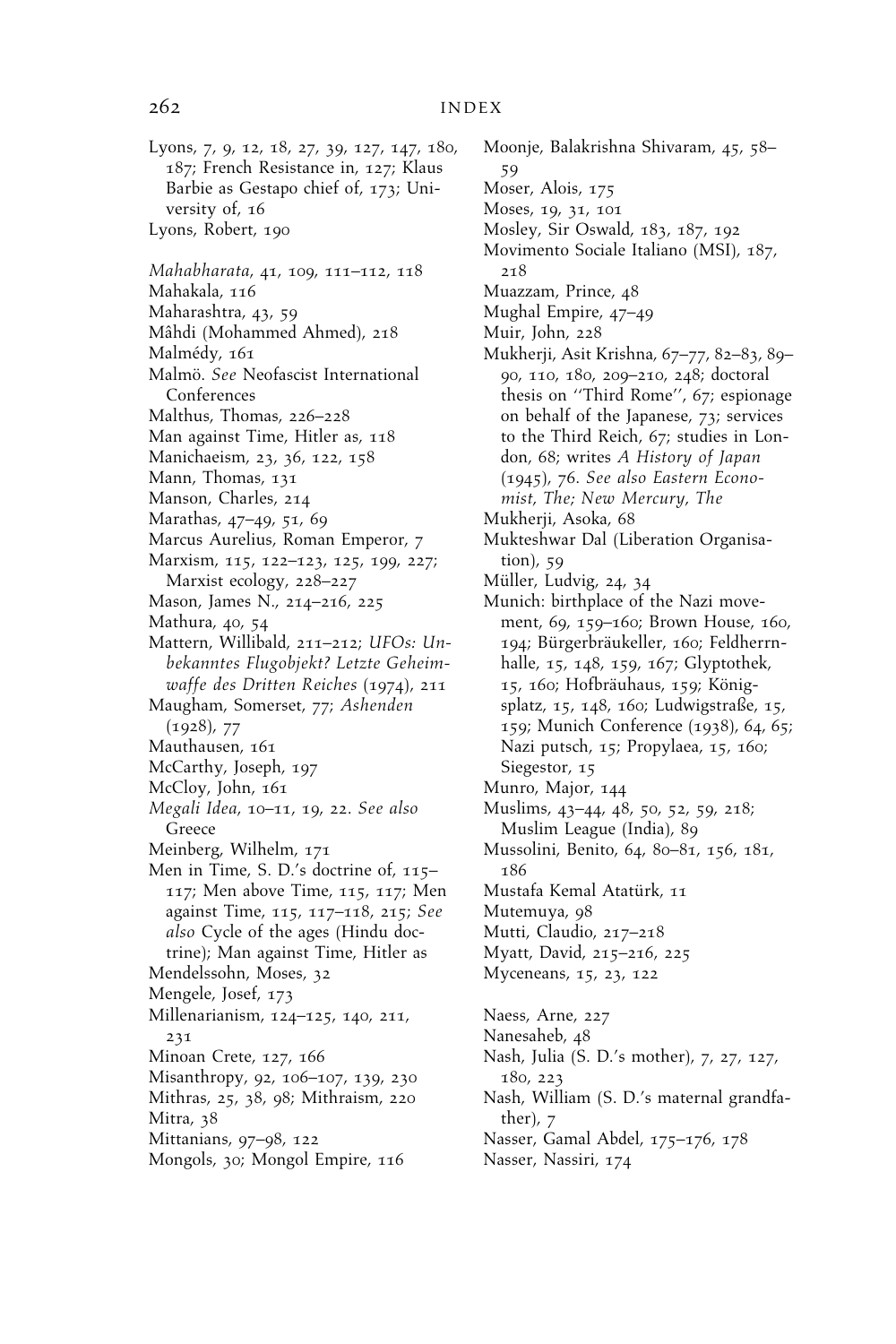National Democratic Freedom Movement, 215 National European Party, 187 National Front (NF), 208, 215, 248 Nationalism, 102, 195 *Nationalist*, *The,* 189 National Labour Party (NLP), 189 National Socialism (Nazism), 2, 4–5, 107, 110, 139–140, 169–170, 187, 191, 204– 205; ''blood and soil'' doctrine, 93; S. D.'s support of, 13, 27. *See also* Third Reich *National Socialist, The,* in Great Britain, 191 *National Socialist, The,* in U.S., 213 National Socialist Liberation Front (NSLF), 214 National Socialist Movement (NSM), 190– 192, 194–195, 203–214, 215; Cotswold Camp, 193, 199, 204, 206, 208, 246; Princedale Road headquarters, 188– 189, 191, 194–195; raid on, 202. *See also* Jordan, John Colin Campbell National Socialist White Peoples' Party (NSWPP), 213–214 National Socialist White Power Movement, 205 *National Socialist World*, 6, 205–206, 214 National States' Rights Party, 190, 205 Native American Indians, 228, 231 Nature worship, 104, 231 Naumann, Erich, 161 Naumann, Werner, 170 Nebuchadnezzar, 19, 209 Nefertiti, queen of Egypt, 93–94 Nehru, Jawaharlal, 59, 82–83 Neofascist International Conferences: Rome, 187; Malmö, 187; Venice, 187; Zurich, 187 Neopaganism, 225, 230–231 Neurath, Konstantin von, 163 New Age, 3, 92, 210, 225–226, 230–231, 250 *New Mercury*, *The,* 67, 69, 72 New Order: Axis world system, 27, 74, 93, 99, 104, 126, 146; U.S. neo-Nazi group, 224 *Nibelungenlied*, 149 Nietzsche, Friedrich, 57, 101, 103, 220

- Nizam Civil Resistance movement, 62
- Noontide Press, 4, 229
- Nordland press, 221
- Normandy: Allied invasion of, 75; home of Françoise Dior, 208
- *Northern European*, 191
- Nouvelle Résistance, 216
- Nouvel Ordre Européen (NOE), 183, 203. *See also* Neofascist International Conferences, Zurich
- *NS Bulletin*, 213, 215, 224
- Nuremberg: Nazi Party rallies, 70, 149, 162–163, 167, 169; Nazi race laws, 121; Palace of Justice, 149, 163; trials (International Military Tribunal), 76, 128, 142, 163
- Obersalzberg, 148, 155–159, 244
- Occultism, 92, 210
- ODESSA (Organisation der ehemaligen SS-Angehörigen), 182, 184-185, 206; Bremen-Bari (B-B) escape line, 182
- Odin, 129; S.D. as priestess of, 220; Odinism, 231
- Ohisa, Mr. (Japanese Foreign Ministry), 82
- Ohlendorf, Otto, 122, 161, 164, 241
- Olympic Games, 14, 69
- On (Heliopolis), 94, 97
- Operation Barbarossa, 84
- Operation Werewolf, 181
- Order, The (U.S. neo-Nazi group), 214
- Order of Nine Angles (ONA), 216
- Ordine Nuova (Italian neofascist group), 218
- Ordo Sinistra Vivendi (OSV), 215
- Ordo Templi Orientis (OTO), 225
- Organisation Armée Secrète (OAS), 183, 190, 216
- Organisation Lutte du Peuple, 216
- Oshima, Ambassador, 86
- Oskar, king of Sweden, 130
- Otto, king of Greece, 13, 15, 17
- Ow-Wachendorf, Wernher von, 67

Palestine, 19–21, 122, 135; Balfour Declaration on, 20 Pamir, 130 Pandavas, 118 Paris Exposition (1889), 34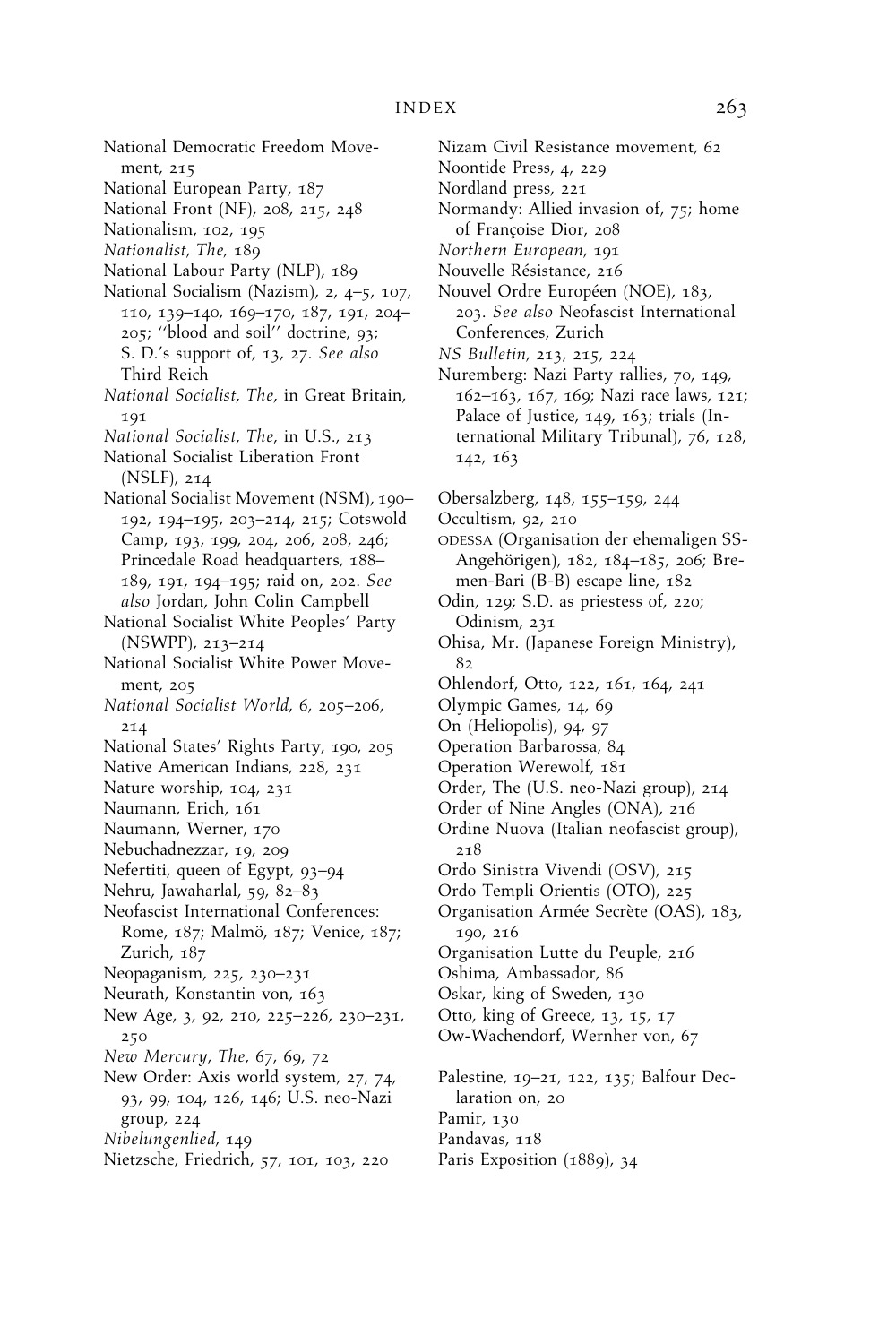### 264 INDEX

*Ramayana*, 27, 41, 109, 118

Parsons, Jack, 216 Parsons, James, 30-31 Parthians, 124 Partido Nacional Socialista Obrero Chileno, 219 Paul, Saint, 100, 117 Pavelió, Ante, 184 Peiper, Jochen, 161 Pendlebury, John, 95 Penka, Karl, 35; *Die Herkunft der Arier* (1883), 35; *Origines Ariacae* (1886), 35 Perón, Juan, 172 Persia, 19, 33, 48, 73, 130 Petrie, Sir Flinders, 95–96, 98; *Tell-el-Amarna* (1894), 96; *A History of Egypt* (1899), 96 Pfeiffer, Franz, 219 Philo, 123 Pierce, William, 6, 205, 206, 214; *The Turner Diaries* (1978), 214 Pirie, Denis, 191, 194, 203 Pinochet, Augusto, 174 Planned Parenthood/World Population, 226 Plato, 63, 100 Podewils-Durnitz, Count von, 67 Pohl, Oswald, 161 Poincaré, Henri, 22 Poland, 142 Ponworth, Mrs. (boardinghouse in London), 128 Portas, M. (father of S.D.), 7, 18, 24 Portas, Maximiani. *See* Savitri Devi Priester, Karl-Heinz, 183 Primitivism, 231 Primo de Rivera, Jose´ Antonio, 216 *Protocols of the Elders of Zion*, 217. *See also* Anti-Semitism; Conspiracy theory Pyramids (Giza), 3, 166, 179 Pythagoras, 100 Ra, 94 Racism, 102, 195; as ecological imperative, 106, 230–231; Nordic racial type,

Rama, 26–28, 58–59, 118–120, 123; proposed temple in Ayodha, 63

35, 69 Raeder, Erich, 163

Ramakrishna, 7 Rama's Bridge, 27

Rameswaram, 27, 54; festival, 27–28, 39, 76 Randoopa Dancing Company, 130 Rao, Balaji, 48–49 Rashtriya Swayamsevak Sangh (RSS), 43, 45, 58–59, 62–63, 69, 111, 237 Rassinier, Paul, 207 Rationalism, 101–102, 230 Raubal, Angela, 155 Rauff, Walther, 174 Rauti, Pino, 218 Ravana, 27, 58 Ravensbrück, 144 Reichsfolk, 215 Reitsch, Hanna, 219 Remer, Otto Ernst, 170 Renan, Ernst, 33 Revelation, Book of, 124 Rhineland, 64 Ribbentrop, Joachim von, 83f, 163 Rienzi, 119. *See also* Wagner, Richard *Risguardo*, 217 Ritter, Karl, 33 Rockwell, George Lincoln, 6, 193, 196– 203, 205–206, 213–214, 224 Roeder, Manfred, 221 Romania, 75; Iron Guard (fascist organization) in, 184 Romanticism, 26, 31–33, 36. *See also* Germany, Romantic movement in Rome: ancient world empire, 19, 41, 57, 122. *See also* Neofascist International Conferences Roosevelt, Franklin Delano, 130 Rosenberg, Alfred, 3, 36, 65, 91, 108, 213 Rosicrucians, 219, 221, 225 Rössler, Fritz, 183 Roszak, Theodore, 227 Rudel, Hans-Ulrich, 4, 171–175, 177– 181, 186, 206, 208, 219, 223, 245 Rudra, 167 Runes, 129, 231 Russell, Bertrand, 22 Saint Loup, A. de (Marc Jean Pierre Augier), 220 Sali, Mahmoud, 177 Sambhala (birthplace of Kalki), 124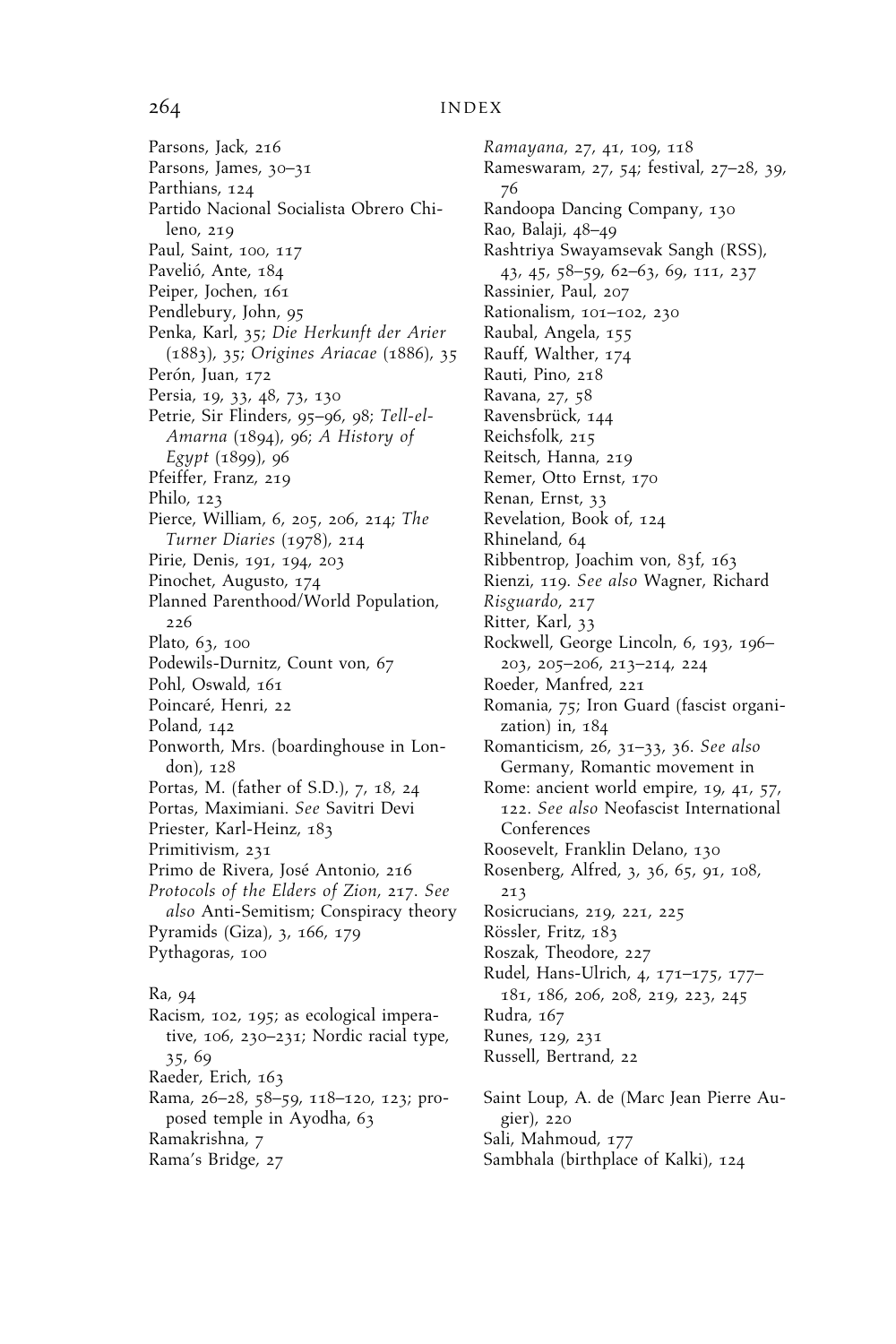- Samisdat Publishers (Toronto), 2, 3, 211, 222; Hollow Earth Expedition, 212
- Satanism, 6, 215, 221
- Satyananda, Srimat Swami, 44–45, 60, 110
- Satya Yuga. *See* Cycle of the ages (Hindu doctrine)
- Sauckel, Fritz, 163
- Savarkar, Ganesh, 46, 51, 54, 59
- Savarkar, Vinayak Damodar, 44–45, 49, 51, 54–55, 57–60, 62, 83, 90, 236; elected president of Hindu Mahasabha, 50; *Hindutva* (1923), 46, 49, 51; *The War of Independence* (1908), 46
- Savitri (female Hindu deity), 38
- Savitri Devi: ancestry and childhood, 7–8; ambition to broadcast in Third Reich, 70; antipathy toward ''Ideas of 1789,'' 8, 113, 115, 203; arrest in Cologne, 137; in Calcutta, 40; contempt for democracy, 138, 159; custody and trial, 137–141; devotee of Hitler, 44; embraces Aryan myth, 26–27, 39, 54; espionage on behalf of Japanese, 73; first propaganda tour in Germany (Nord-Express), 131–132; as Hindu Mission lecturer, 45, 70; identification with Aryan paganism, 44; identification with Greece, 7, 9, 12, 15–16; imprisonment at Werl, 132, 138, 140– 147, 169; in Iceland, 129–130; leaves India after Second World War, 76; lives at Tagore ashram, 39; in London, 127–128; meets Sven Hedin, 130–131; misanthropy of, 8, 105–107, 127, 230; overland route through Middle East, 176–177; pilgrimage to Germany, 148– 168; prewar visit to Egypt, 96, 240; release from Werl, 140, 146; returns to Europe in 1960, 181; return to Greece, 147; return to India, 180; rejection of man-centered creeds, 4, 28, 92, 99, 101, 113, 138; rejection of transcendence, 93, 96, 99, 101, 123; second propaganda tour, 132; studies and doctoral thesis on Theophilos Kaïres, 16–18; takes Hindu name, 40; third propaganda tour, 132, 136–37; travels to India, 27; visits Greece, 13– 16; visits Palestine, 19–21; visits Swe-

den, 130. Publications: *A Warning to the Hindus* (1939), 52–62, 66; *L'Etang aux lotus* (1940), 40f; *The Non-Hindu Indians and Indian Unity* (1940), 72; *Akhnaton's Eternal Message* (1940), 96; *Joy of the Sun* (1942), 96; *A Son of God* (1946), 92, 96, 99, 102–103, 117, 127, 225; *Akhnaton. A play* (1948), 129; *Defiance* (1950), 147, 206; *Gold in the Furnace* (1953), 132, 147, 206, 216; ''And Time Rolls On'' (1953), 221; *Pilgrimage* (1958), 119, 125, 149, 165, 176, 180, 213, 218; *The Lightning and the Sun* (1958), 2, 111, 119, 124, 130, 147, 165, 173, 176, 180, 205–206, 212, 215–216, 220; *Impeachment of Man* (1959), 3, 92, 104–108, 127; *Hart wie Kruppstahl* (c. 1963), 207; *Souvenirs et re´fexions d'une aryenne* (1976), 213 Schacht, Hjalmar, 182

- Schallmeyer, Wilhelm, 229
- Schenkl, Emilie, 90
- Schepmann, Richard, 221. *See also* Teut-Verlag
- Schilling, Andreas, 161
- Schirach, Baldur von, 163
- Schlegel, August Wilhelm, 31–33
- Schlegel, Friedrich, 31–33
- Schliemann, Heinrich, 23–24, 26, 34–35; excavations at Troy, 23–24; discovery of swastika as prehistoric ornament, 26; Palace of Ilion, 23
- Schmalstich, SS Major, 175
- Schmidt, Reinhold, 211, 247
- Schönbaumsfeld, Hans, 176
- Schrader, Georg, 223
- Schuon, Frithof, 218
- Schuschnigg, Kurt von, 156
- Sebottendorff, Rudolf von, 69
- Seipel, SS Major, 175
- Selimann, Heinrich, 175
- Selzam, Edwart von, 67
- Semites, 28, 122
- Sarapis, 25
- Serrano, Miguel, 6, 219–222, 225; *Adolf Hitler, el Ultimo Avatara* (1984), 219; correspondence with S. D., 221; *El Cordo´ n Dorado* (1978), 219; ''Esoteric Hitlerism" of, 6, 219, 220–221; Manú: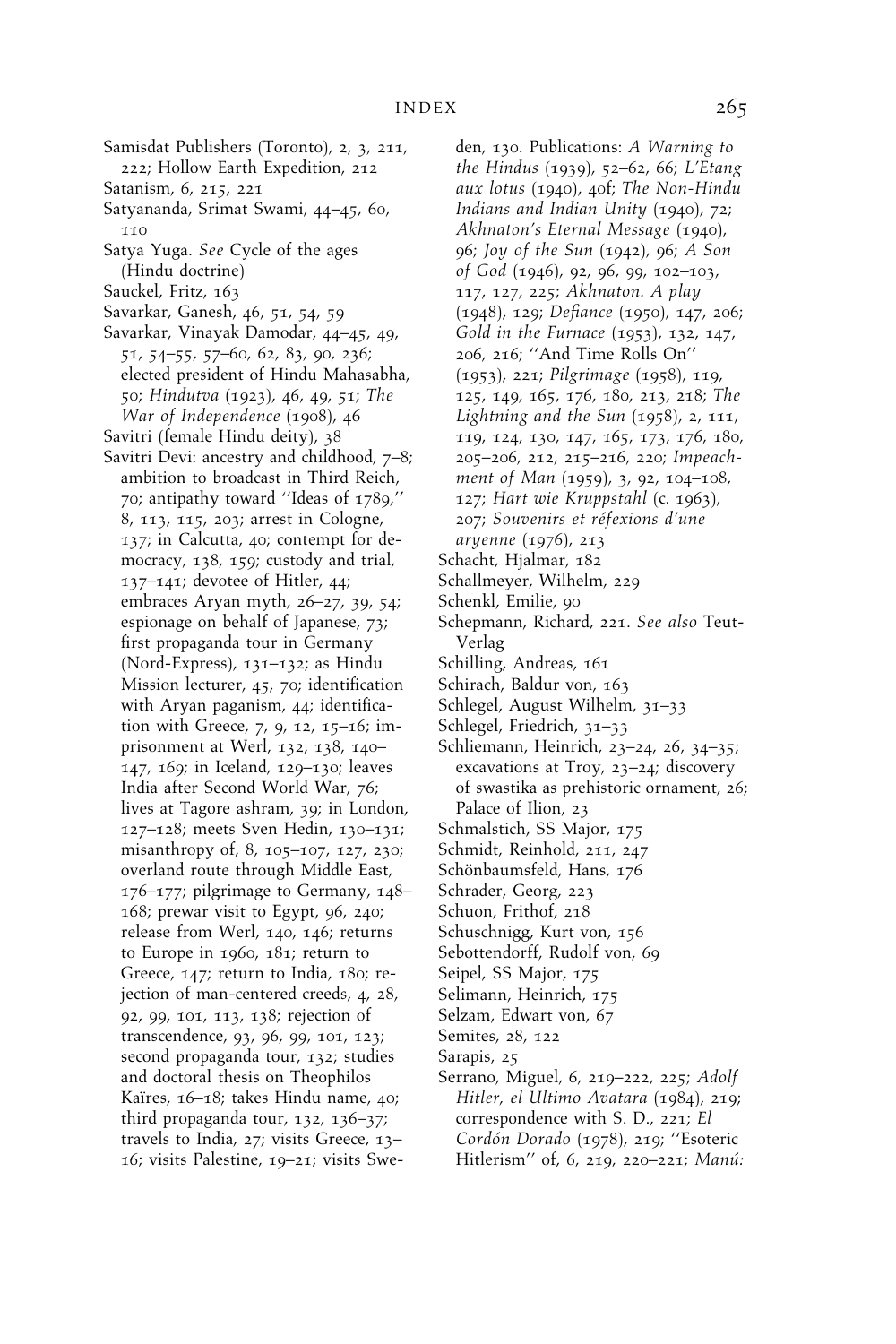### 266 INDEX

Serrano, Miguel (*Continued*) *por el hombre que vendra''* (1991), 219; meetings with Hermann Hesse and C. G. Jung, 219 Sessions, George, 227–228. See also *Deep Ecology* Sèvres Treaty, 11, 13 Seyss-Inquart, Arthur, 163 Shamanism, 166–167, 231 Shankara, 75, 111 Shiva, 107, 116, 129, 139–140, 167, 216, 220 *Siege*, 214, 215 Sima, Horia, 184, 218 Singapore, 85-86 Singh, Amar, 85 Singh, Jai, Rajah of Jaipur, 48 Singh, Mohan, 85–86, 88 Singh, Pritam, 85 Sita, 27 Sivaji, 47–48, 58–59 Skinheads, 6, 215 Skorzeny, Otto, 5, 173, 175, 177, 181– 187, 206, 219, 245 Slim, General William, 89 Smith, Bradley, 207 Social Darwinism, 4, 229 Socrates, 100 Solomon, 19 Somalia, 64 Sombart, Werner, 217 Souriau, Étienne, 22 Soviet Union, 65, 68, 74, 84, 87, 110, 122, 125, 165, 170 Sozialistische Reichspartei (SRP), 170 Spain, 181–186; Civil War in, 64, 183– 184; postwar, Nazi émigrés in, 5, 173, 174, 182 Spann, Othmar, 217 Spare, Austin Osman, 216 Spearhead, 189, 191–192, 200–201 *Spearhead*, 204 Speer, Albert, 156, 163 Spengler, Oswald, 217 Spiegel, Margaret, 42 SS (Schutzstaffeln), 121, 187, 206; Ahnenerbe (Ancestral Heritage Office), 178, 220–221; Aryan pedigree to 1750, 121; Aryan wisdom of, 122–123; black uniforms and death's head insignia, significance of, 121; fugitive war criminals

in Egypt, 175; Reich Security Main Office (RSHA), 163, 175–176, 181 Stalin, Joseph, 110 Stalingrad, battle of, 74 Streicher, Julius, 143 Stroessner, Alfredo, 173 Sudetenland, 60, 64 Suez, 27, 179 Surya, 38 Swadeshi movement, 78 Swastika: as Aryan symbol, 24, 34–35, 67; as decoration on Schliemann's mansion; 24, 26; on Hissarlik terra-cotta whorls, 23; as holy Indian symbol, 4, 44, 62, 66, 69, 85, 107, 110; as National Socialist symbol, 136, 168; as neo-Nazi symbol, 187, 193– 195, 201, 206, 214, 224; on pots at Königswalde, 23; S. D.'s gold pendant, 139 Syria, 84 Tagore, Rabindrath, 39, 42; ashram at Shantiniketan, 39 Tamils, 28 Tantricism, 216, 220 Taoism, 228 Tarun Hindu Sabha, 59 Tell-el-Amarna, 95, 179 Teutoburger Wald, 149, 165 Teutons, 24, 122 Teut-Verlag, 221 Thadden, Adolf von, 170 Thailand, 73, 85 Thebes, 93, 97 Theosophical Society, 127 Theosophy, 35, 127, 220, 225, 235, 241 Thielemann, Albert, 176 Third Reich, 4–5, 13, 42, 62, 66–67, 69, 75, 83, 92, 110, 121, 126–128, 139, 141, 145, 157, 169–170, 173–174, 178, 186, 210–211, 216 ''Third Rome,'' Moscow as successor to Byzantium, 68 Third World, 228–229 Thiriart, Jean-François, 190, 216 Thor, 129 Thoreau, Henry, 228 Thotmose IV, Pharaoh of Egypt, 98 Thule Society, 69, 211, 238 Tibet, 130, 211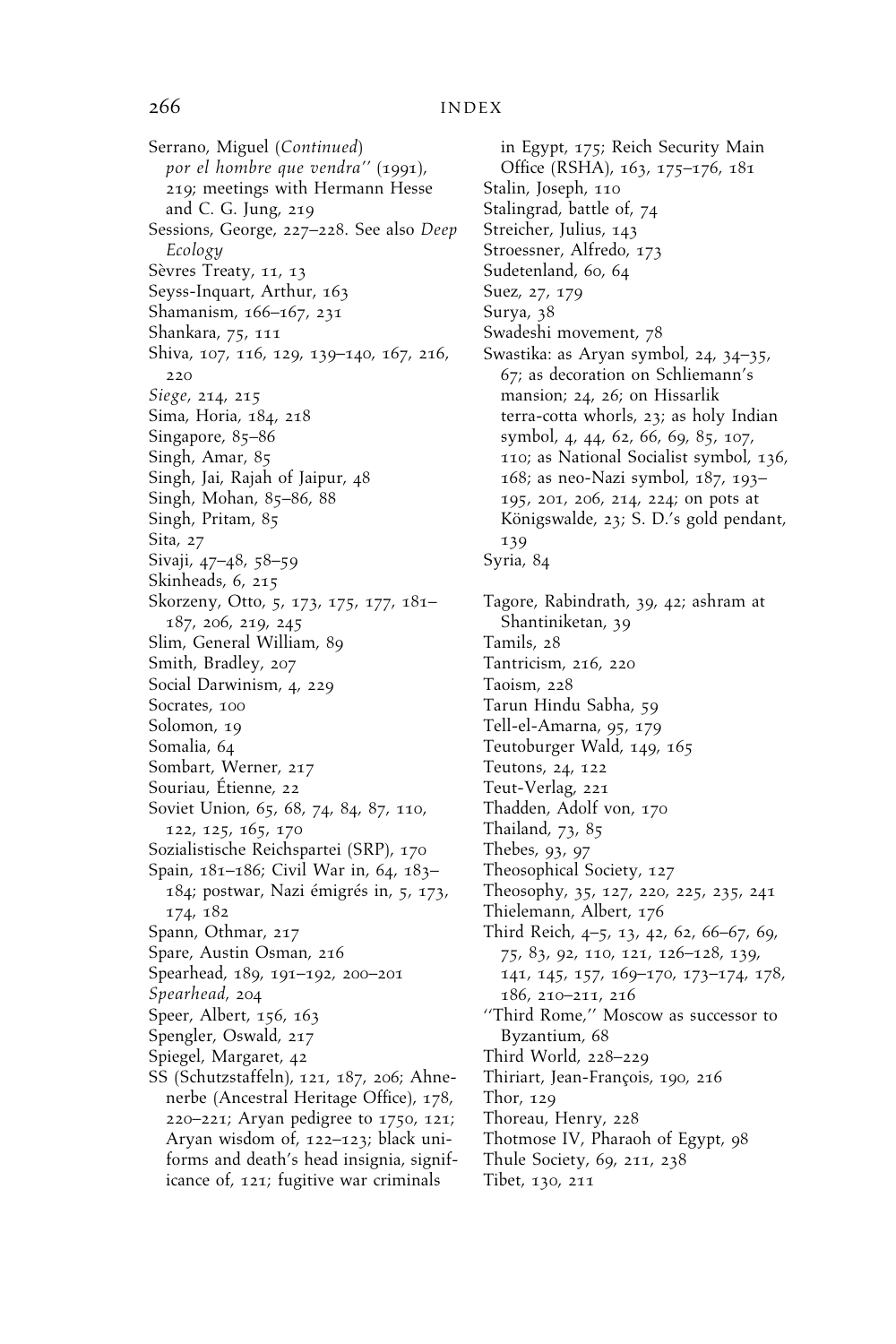Vikings, 7, 129

Vishnu, 4, 44, 110, 118–119, 218, 220;

Tilak, Bâl Gangadhar (Lokmanya), 36–38, 58, 78, 235 Tilly, Jan Tserklaes, Count of, 159 Tippu, Sultan of Mysore, 72 Titus, Emperor, 209 Tiy, queen of Egypt, 93, 97 ΤΟ ΑΝΤΙ∆ΟΤΟ (Athens), 221 Tojo, Hideki, 88 Tommasi, Joseph Charles, 214–215 Treblinka, 164 Treta Yuga. *See* Cycle of the ages (Hindu doctrine) Trichinopoly, Rock of, 39 Troy (Hissarlik), 23–24, 34 Truman, Harry S., 161 Turkey, 10–12, 20 Tutankhamen, pharaoh of Egypt, 95, 99 Tyndall, John, 6, 189–196, 200–201, 203– 205, 208, 215 U., Leokardia (''Katja''), 111, 165, 176 UFOs, 3, 211–212, 220–221, 247 Union Movment (UM), 183, 187, 192. *See also* Mosley, Sir Oswald Unità Italica, 218 United States: Hitler's declaration of war against, 125; Japanese attack on, 85; neo-Nazi activity in, 198–199, 205, 213–215 Universal Order, 214. *See also* Manson, Charles *Upanishads*, 116 Uranus, 38 Urchs, Oswald, 82 Ustaše (Croatian fascist organization), 184 Vanguard Project, 215. *See also* Jordan, John Colin Campbell Varuna, 38, 98 Vedas, 34, 37–38, 109, 212; Vedic deities, 98, 167; Vedic India, 24, 34, 49, 109 Vegetarianism, 2–3, 8, 92, 107, 230 Veltro, Edizioni all'onsegna del (publisher), 217 Venice. *See* Neofascist International Conferences Venizelos, Eleftherios, 9–10 Versailles Treaty, 10–13, 15, 23, 65, 69, 118 Vickers, Colonel, 146

*Vishnu Purana*, 111–112, 124 Vivekananda, 77–78 Volcanoes, 76, 107 *Vo¨lkischer Beobachter*, 59 Voltaire, 29 Wagner, Richard, 33, 119, 150; *Rienzi*, 119 Wagner, Winifried, 120 Walendy, Udo, 207 Wassmer, Gerhard, 137–138 Weber, Mark, 207 Weigall, Arthur, 96 Weisthor, Karl (Karl Maria Wiligut), 178 Wellesley, Lord, 71 Wellington, Duke of, 71 White Defence League, 189 Whitehead, Alfred North, 22 *White Power*, 213 White supremacism, 5, 30–33, 195, 199, 214, 222 Whitman, Walt, 228 Wilhelm II, German Emperor, 130 Williams, Tony, 224 Wilser, Ludwig, 35 Wilson, Thomas, 235 Winckelmann, Johann Joachim, 15 Windsor, Duke and Duchess of, 156 Wirth, Herman, 178, 220 Witches, 231 Woltmann, Ludwig, 35 Woolley, Leonard, 95 World Union of National Socialists (WUNS), 6, 187, 200–201, 203, 205– 206, 213, 219; Cotswold Agreement (1962), 200–201. *See also* National Socialist Movement (NSM) Wotan, 220 Wrede, Karl Philipp, 159 Yama, 38 Yockey, Francis Parker, 216 Yoga, 73, 220 Yonezawa, K., 72 Yoshida, T., 72 Ypsilantis, Alexander, 17

Yuga, 111–125; Yuga avatar, 119–120, 124; *See also* Avatar; Cycle of the ages (Hindu doctrine)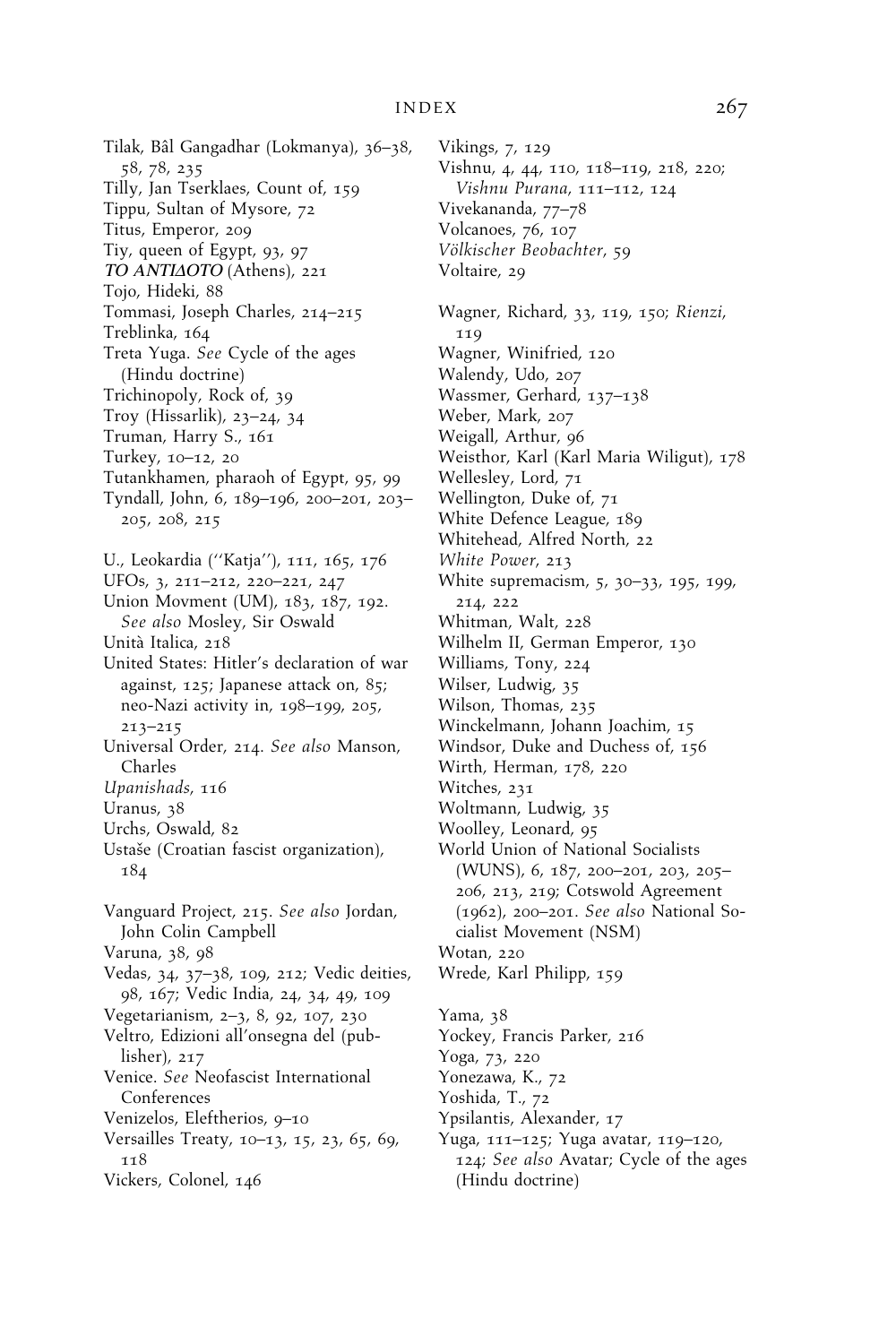Zen Buddhism, 103, 228 Zero Population Growth, 226 Zeus, 38 Ziller, Ernst, 23 Zionism, 19–20, 175 Zmigrodzki, Michael, 24, 34 Zoroastrianism, 118

Zündel, Ernst, 2-3, 6, 206-207, 209-213, 216, 222, 247; *Hitler am Südpol?* (1979), 212; *Secret Nazi Polar Expeditions* (1978), 211–212

Zurich. *See* Neofascist International Conferences; Nouvel Ordre Européen (NOE)